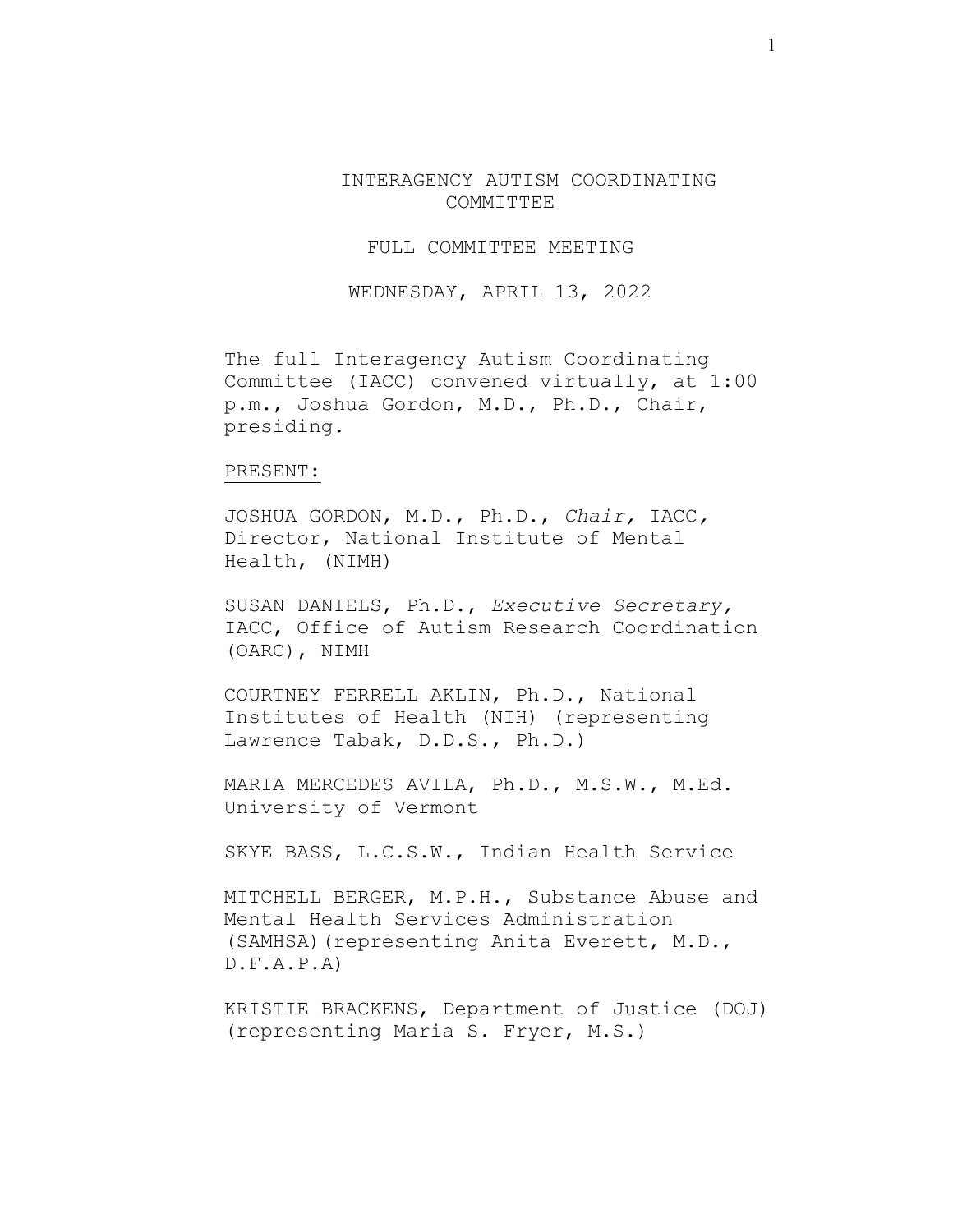### PRESENT: (continued)

ALICE CARTER, Ph.D., University of Massachusetts Boston

JUDITH A. COOPER, Ph.D., National Institutes of Health, (representing Debara L. Tucci, M.D., M.S., M.B.A., F.A.C.S.)

SAMANTHA CRANE, J.D., Quality Trust for Individuals with Disabilities

AISHA DICKERSON, Ph.D., Johns Hopkins University

TIFFANY R. FARCHIONE, M.D., U.S. Food and Drug Administration (FDA)

DAYANA J. GARCIA, M.Ed., Administration for Children and Families (ACF)

DENA GASSNER, M.S.W., Adelphi University

ALYCIA HALLADAY, Ph.D., Autism Science Foundation

ELAINE COHEN HUBAL, Ph.D., U.S. Environmental Protection Agency (EPA)

CRAIG JOHNSON, Champions Foundation

ALICE KAU, Ph.D., *Eunice Kennedy Shriver* National Institute of Child Health and Human Development (NICHD)(representing Diana W. Bianchi, M.D.)

CINDY LAWLER, Ph.D., National Institute of Environmental Health Sciences (NIEHS)(representing Rick Woychik, Ph.D.)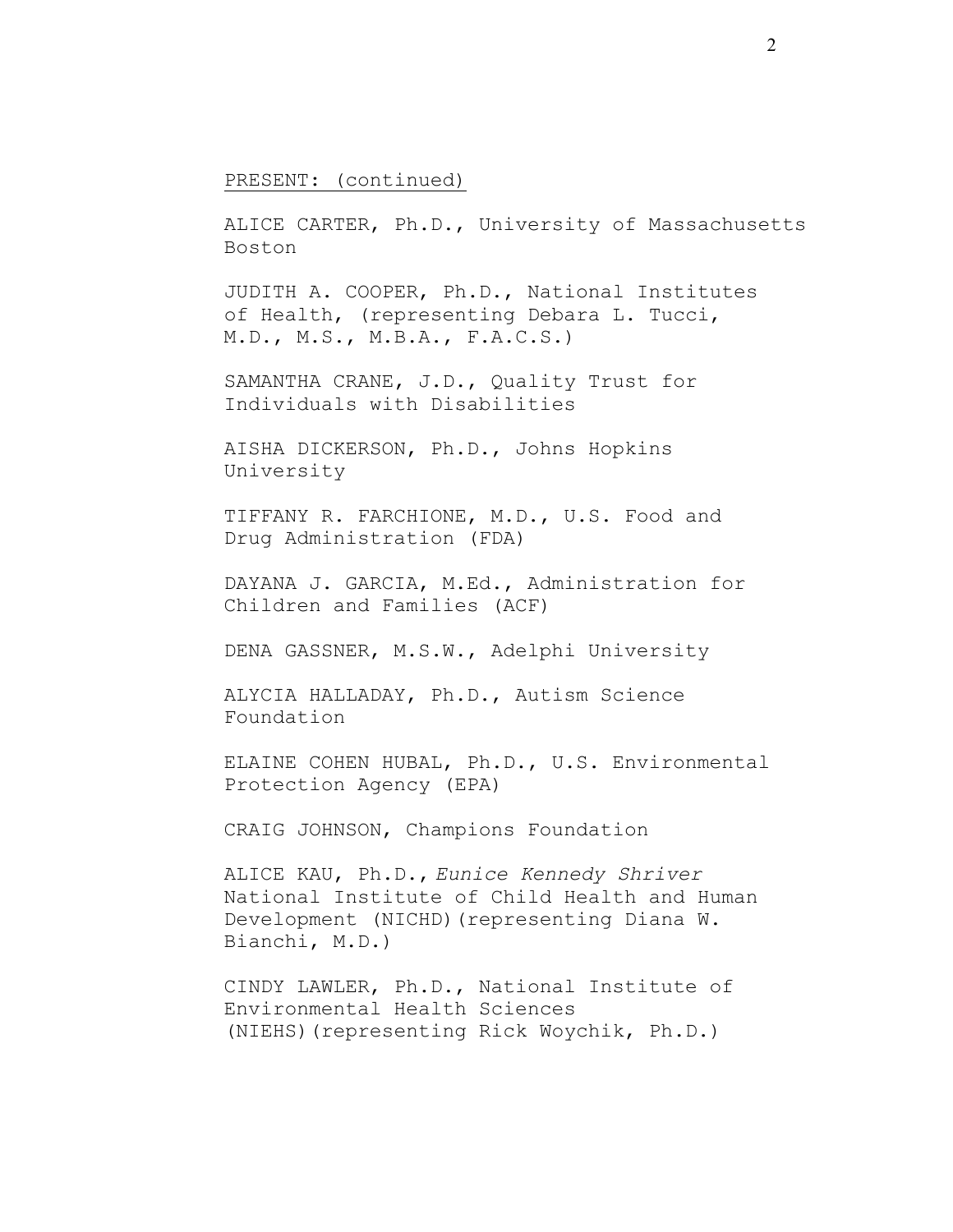#### PRESENT (continued)

ALISON R. MARVIN, Ph.D., Social Security Administration

KAMILA MISTRY, Ph.D., M.P.H., Agency for Healthcare Research and Quality (AHRQ)

YETTA MYRICK, B.A., DC Autism Parents

LINDSEY NEBEKER, B.A., Freelance Presenter/Trainer

MORENIKE GIWA ONAIWU, M.A., Rice University

SCOTT PATTERSON, Ph.D., U.S. Department of Veterans Affairs (representing Matthew Miller, Ph.D., M.P.H.)

JENNY MAI PHAN, Ph.D., University of Wisconsin-Madison

JOSEPH PIVEN, M.D., University of North Carolina-Chapel Hill

JALYNN R. PRINCE, Madison House Autism Foundation

AMANDA REICHARD, Ph.D., Administration for Community Living (ACL)(representing Jennifer Johnson, Ed.D.)

SUSAN RIVERA, Ph.D., University of California, Davis

SCOTT MICHAEL ROBERTSON, Ph.D., U.S. Department of Labor, (representing Taryn Mackenzie Williams, M.A.)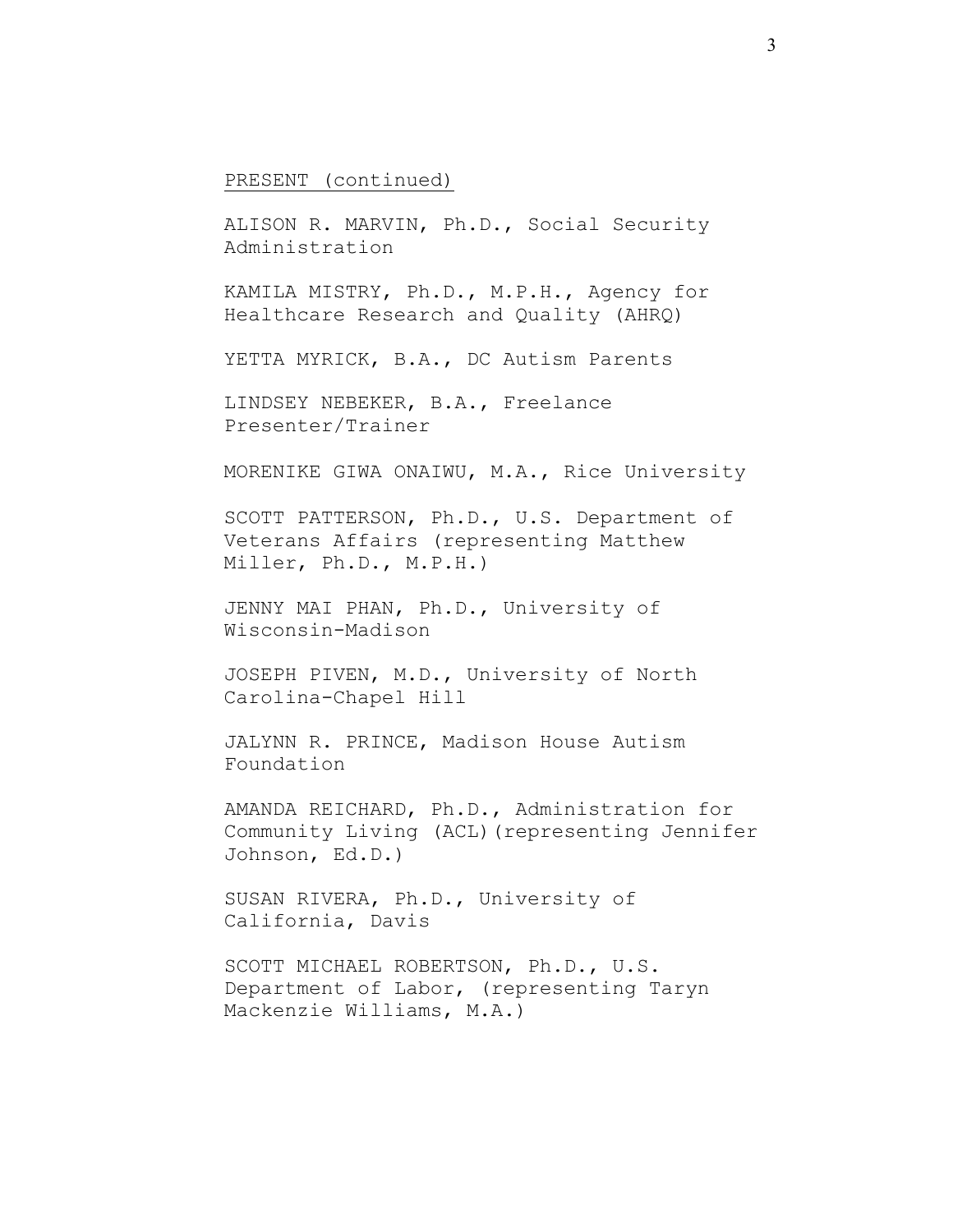PRESENT (continued)

ROBYN SCHULHOF, M.A., Health Resources and Services Administration (HRSA) (representing Lauren Ramos, M.P.H.)

STUART SHAPIRA, M.D., Ph.D., Centers for Disease Control and Prevention (CDC) (representing Georgina Peacock, M.D., M.P.H.,  $F.A.A.P.$ 

MATTHEW SIEGEL, M.D., Tufts University

IVANOVA SMITH, B.A., University of Washington

TERESA SOUZA, Ph.D., U.S. Department of Housing and Urban Development (HUD)

HARI SRINIVASAN, University of California, Berkeley

JODIE SUMERACKI, B.A., Centers for Medicare and Medicaid Services (CMS)

HELEN TAGER-FLUSBERG, Ph.D., Boston University

JULIE LOUNDS TAYLOR, Ph.D., Vanderbilt University

PAUL WANG, M.D., Simons Foundation

LARRY WEXLER, Ed.D., U.S. Department of Education (ED)

STEPHEN WHITLOW, J.D., Merakey

NICOLE WILLIAMS, Ph.D., U.S. Department of Defense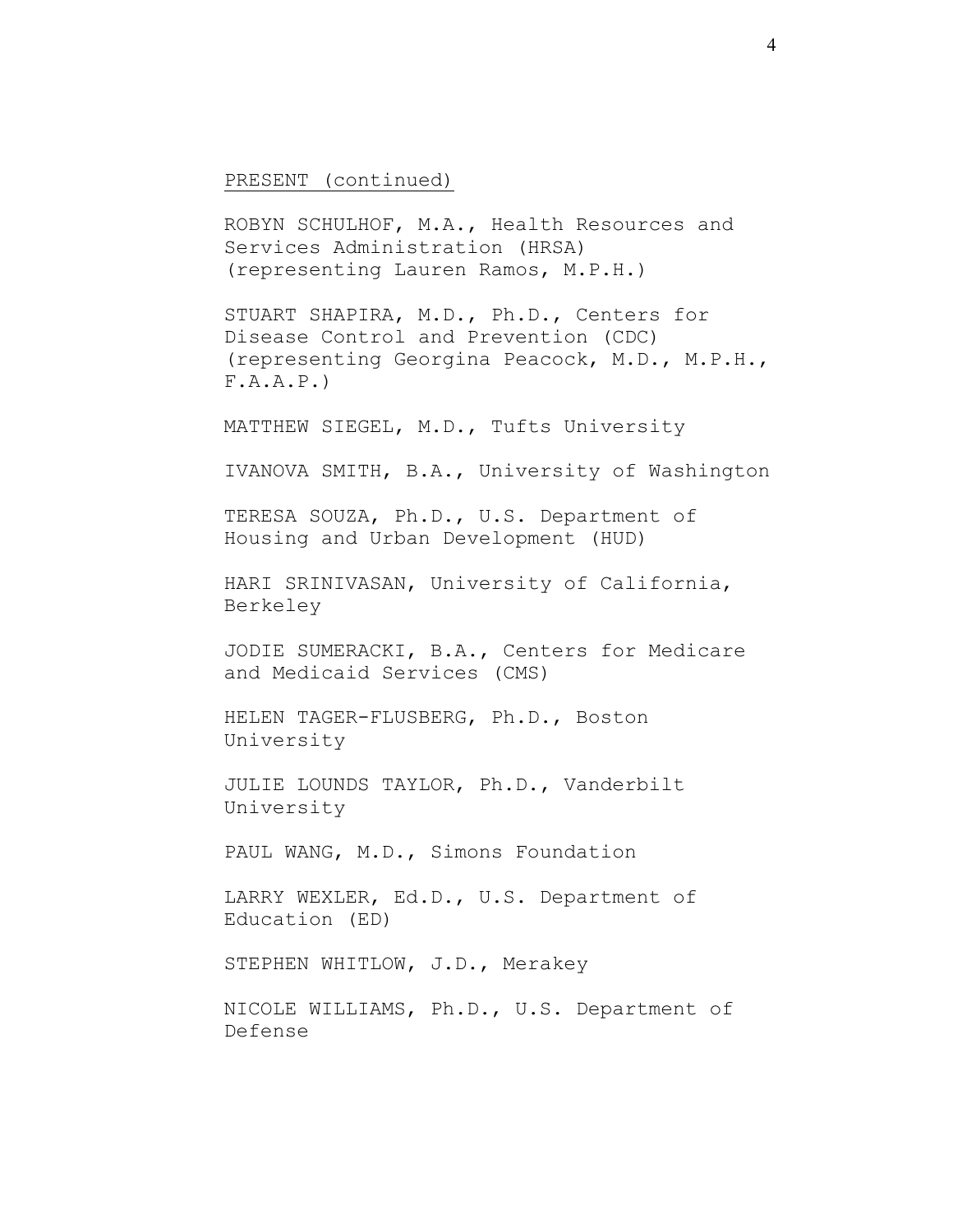### TABLE OF CONTENTS

Welcome 7 Joshua Gordon, MD, Ph.D., Director, National Institute of Health, NIMH) and Chair, IACC Susan Daniels, Ph.D., Director, Office Of Autism Research Coordination, NIMH, and Executive Secretary, IACC Autism Awareness Month Greeting from 17 The National Institutes of Health (NIH) Tara Schwetz, Ph.D., Acting Principal Deputy Director, NIH Updates on Disability Housing Programs 35 HUD Supportive Housing Programs & 38 Research Teresa Souza, Ph.D., Social Science Analyst, Office of Policy Development And Research, U.S. Department of Housing and Urban Development Overview of the Housing and Service 52 Resource Center Lori Gerhard, B.S., Director, Office of Interagency Innovation, Administration For Community Living (ACL) Autism and Homelessness: Experiences 65 From the Bergen County, New Jersey Housing, Health & Human Services Center Julia Orlando (Presented by Susan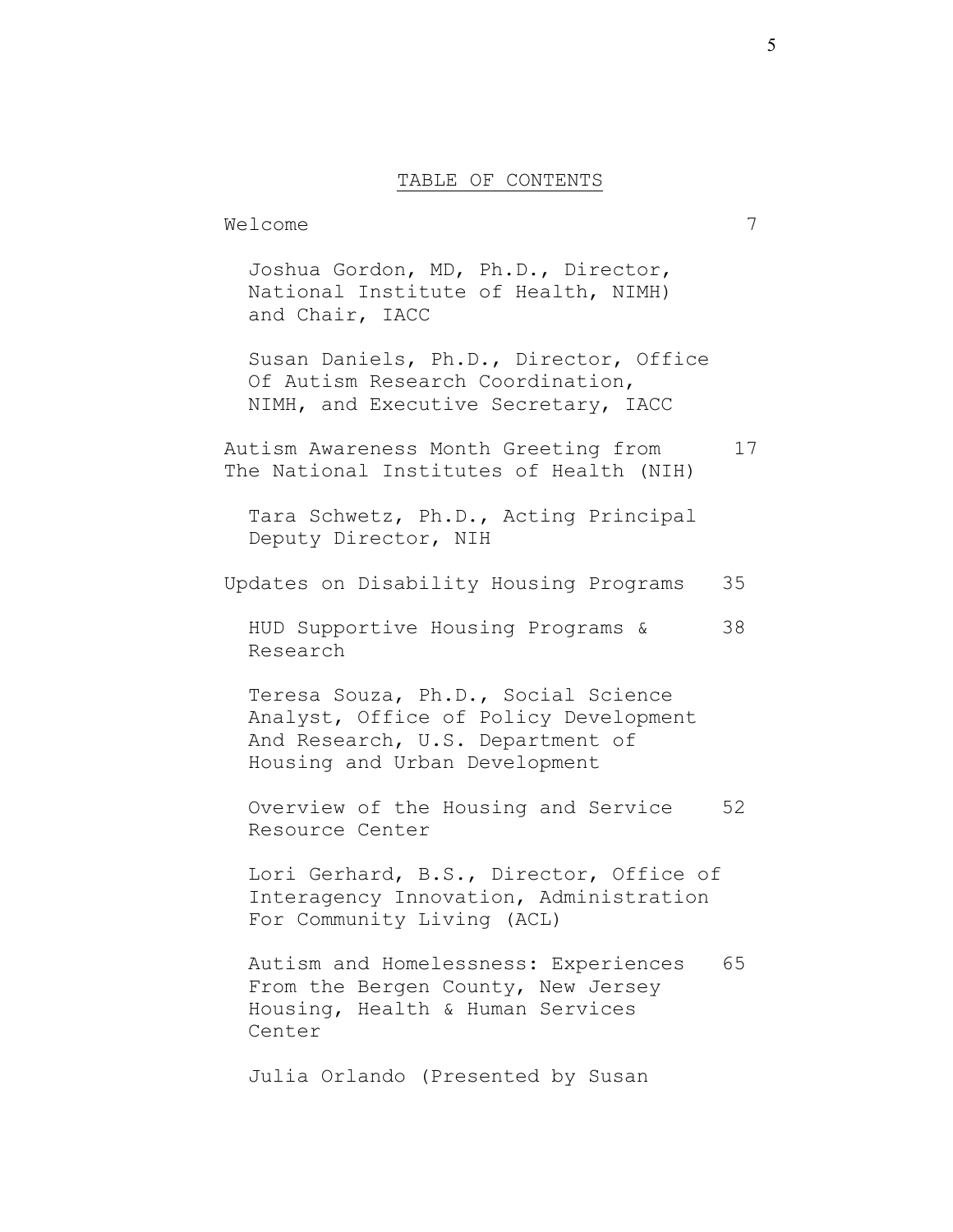Daniels, Ph.D.), Director, Bergen County (NJ) Housing, Health and Human Services Center Discussion of the IACC Charge 105 Joshua Gordon, M.D., Ph.D., Director, National Institute of Mental Health, (NIMH) and Chair, IACC National Autism Coordinator Update 116 Susan Daniels, Ph.D., Acting National Autism Coordinator, Director, Office of Autism Research Coordination, NIMH, and Executive Secretary, IACC IACC Committee Business 131 Susan Daniels, Ph.D., Acting National Autism Coordinator, Director, Office of Autism Research Coordination, NIMH, and Executive Secretary, IACC Autism Awareness Month 131 IACC Strategic Plan 133 IACC Summary of Advances 190 Adjournment - Day 1 231 Joshua Gordon, M.D., Ph.D., Director, National Institute of Mental Health, (NIMH) and Chair, IACC Susan Daniels, Ph.D., Director, Office Of Autism Research Coordination, NIMH, and Executive Secretary, IACC Acting National Autism Coordinator

PROCEEDINGS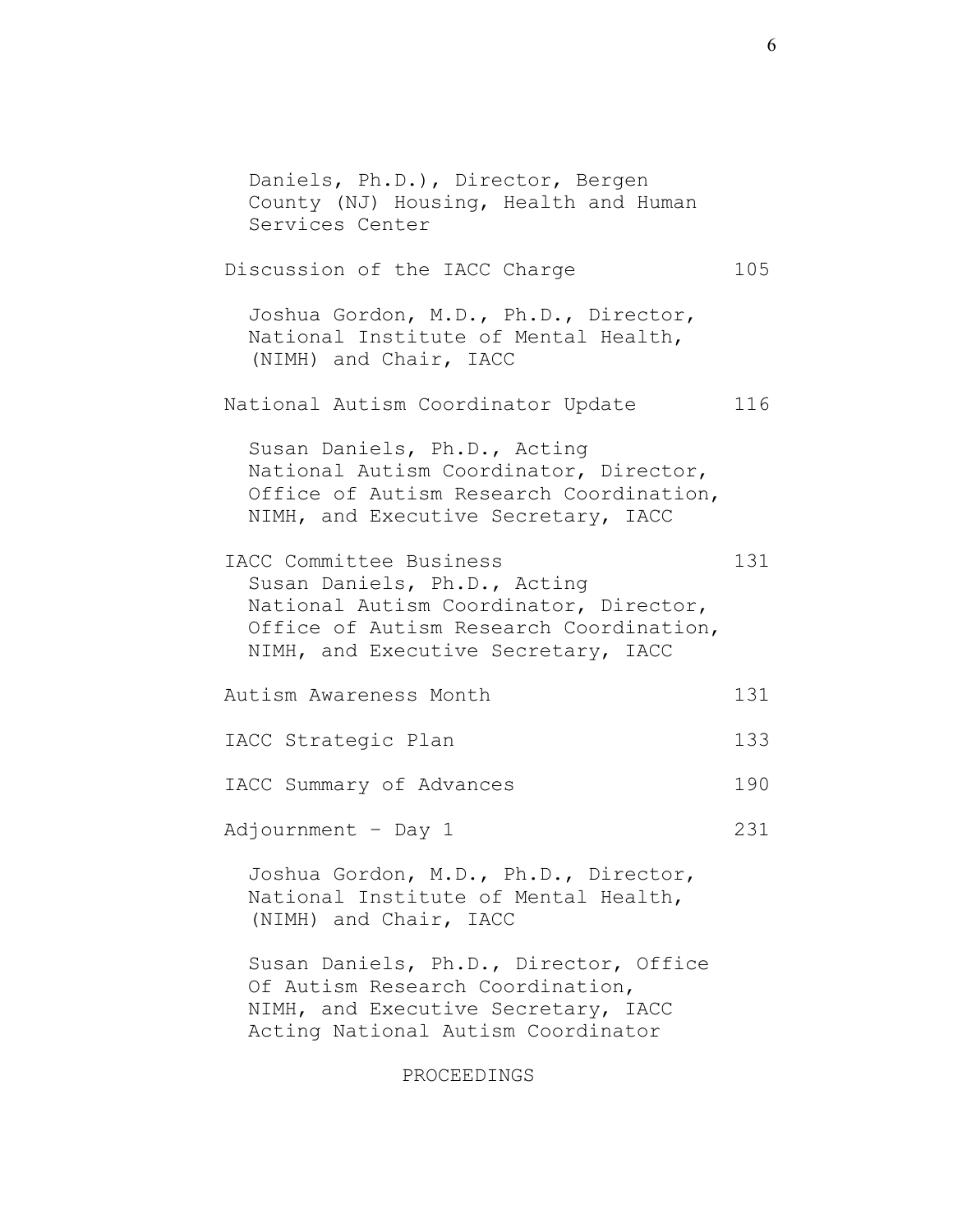DR. JOSHUA GORDON: I want to welcome members of the Interagency Autism Coordinating Committee and of the public, to this meeting of the Interagency Autism Coordinating Committee. This meeting is available publicly by the NIH Videocast and so I want to make sure to remind all our members that you will be speaking live via the web to a large audience who are interested and engaged in what we have to say.

I want to welcome everyone to this meeting, which is taking place, as is our usual habit, during April Autism Awareness Month. During this month we recognize that we need to take time to reflect on and commit to increasing our understanding of inclusion and acceptance of autistic people, of their families, communities, and to take actions to meet the challenges faced by these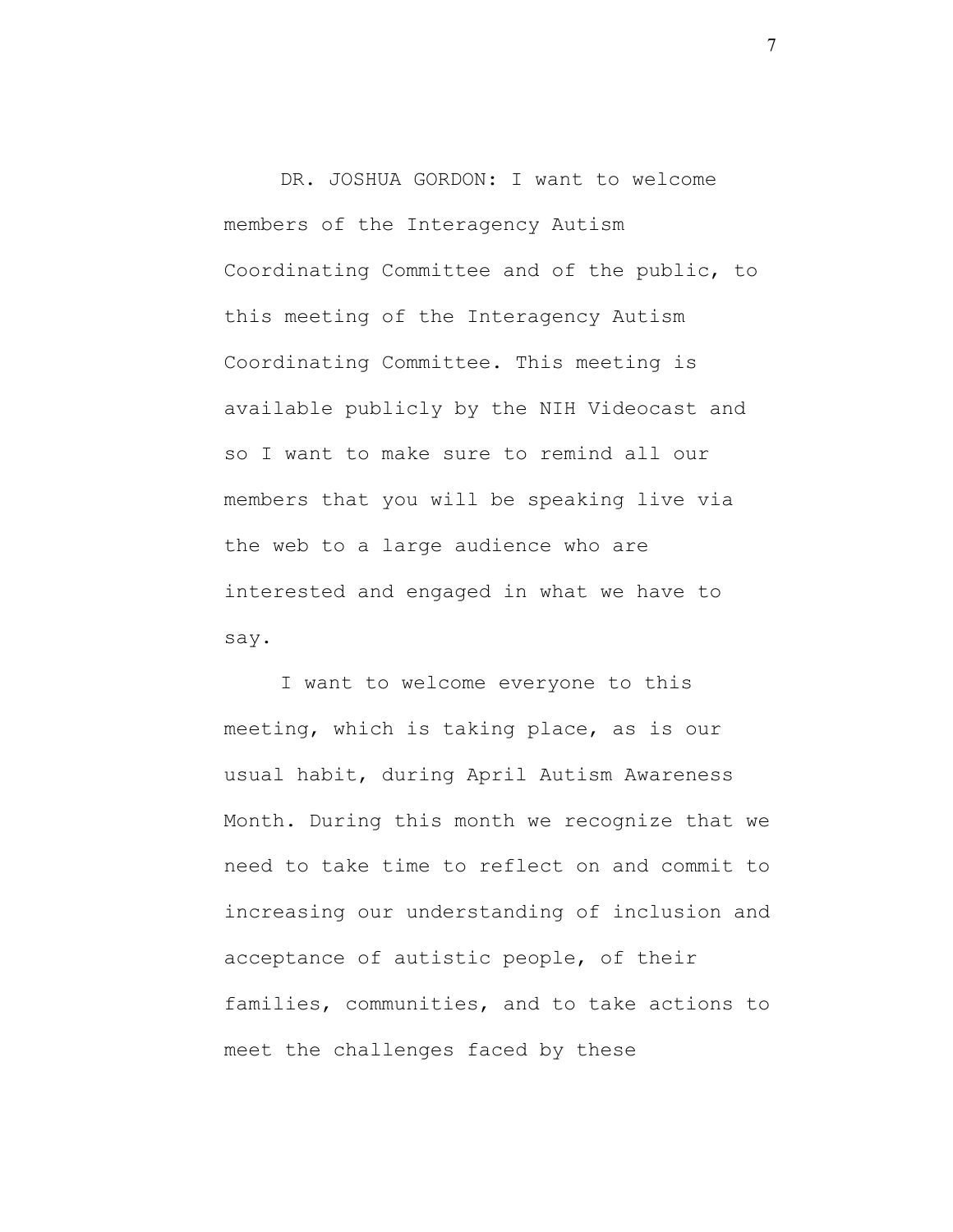individuals and their families and communities.

It is also a month where we celebrate the strengths, accomplishments, and contributions of people on the autism spectrum, as well as their communities, across the globe.

In that spirit I want to take a moment to acknowledge some happy updates about our committee members. We hope to make this a tradition to recognize important accomplishments of IACC members. If any of you on the committee have similar announcements you would like share at future meetings, please let Susan and the IACC staff know. But today I am pleased to announce Sam Crane, who is serving on the IACC for a second term and was the long-time policy director of the Autistic Self-Advocacy Network, has taken a new position as the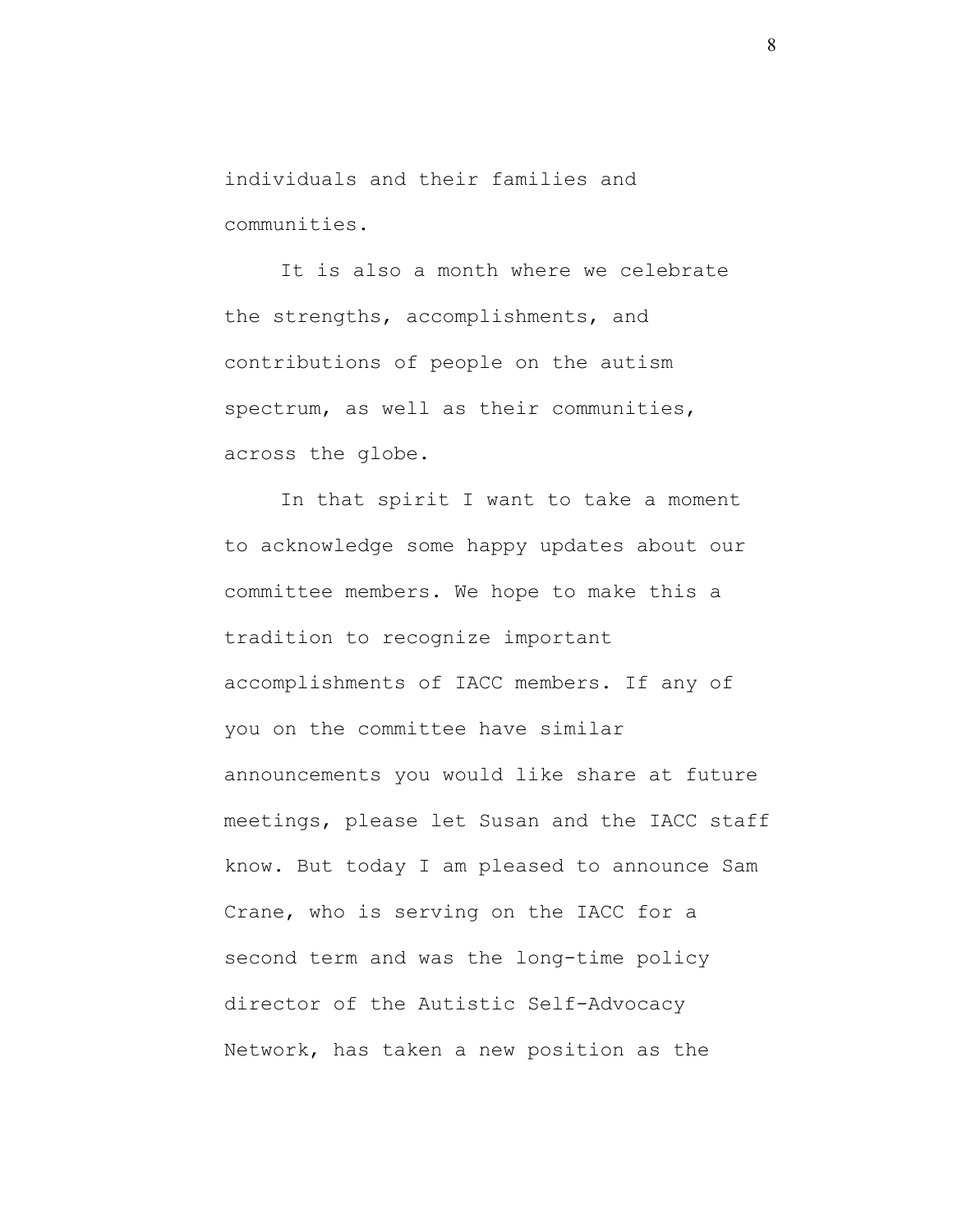legal director at the Quality Trust For Individuals With Disability in Washington, D.C. Congratulations, Sam, on your new position.

Second, I am really pleased to be able to congratulate Hari Srinivasan, who is a member on the IACC, and a senior at the University of California, Berkley, for two things. First, he was recently accepted to the Vanderbilt University's PhD Program in Neuroscience. And having just visited there last week, and actually received Hari's email saying he had been accepted while I was there, I was able to convey to them at Vanderbilt your enthusiasm and hear from them about their enthusiasm for you joining them, Hari.

Hari has also been selected as a recipient of the Paul and Daisy Soros Fellowships for New Americans, which is a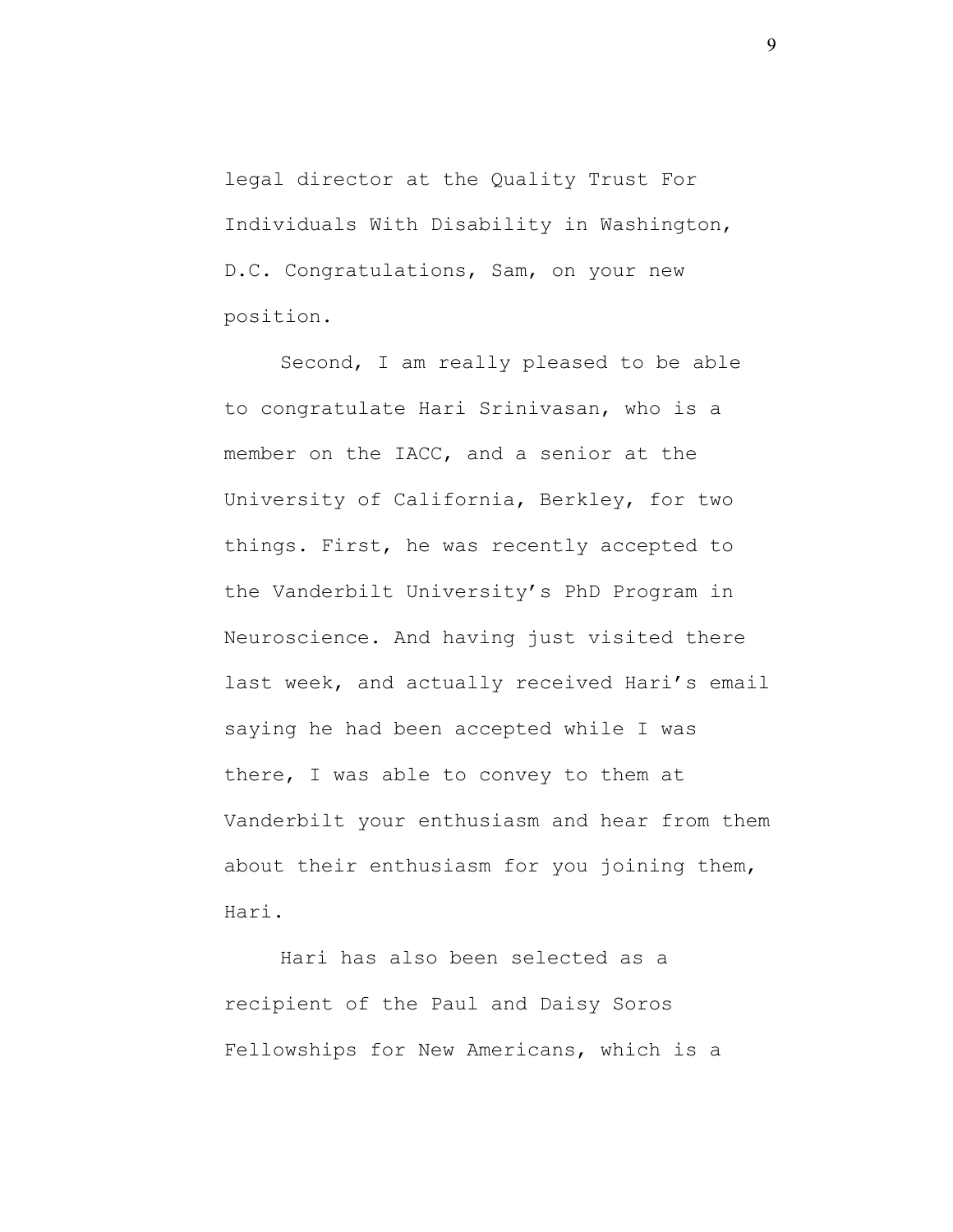merit based graduate school program for immigrants and children of immigrants. The recipients are chosen from a pool of over 1,800 applicants. So really congratulations on both affects, Hari. And again, we hope to make this a tradition at future meetings.

To get onto the meat of the meeting today, we have a lot of things to look forward. A variety of presentations. We will be hearing updates about housing programs from the Department of Housing and Urban Development and the Administration for Community Living. We will also hear a few remarks from Dr. Tara Schwetz, who is representing Dr. Larry Tabak, the Acting Director of the National Institutes of Health and a member of this committee. We will also be working on our two key assignments, the IACC Strategic Plan and the 2021 Summary of Advances.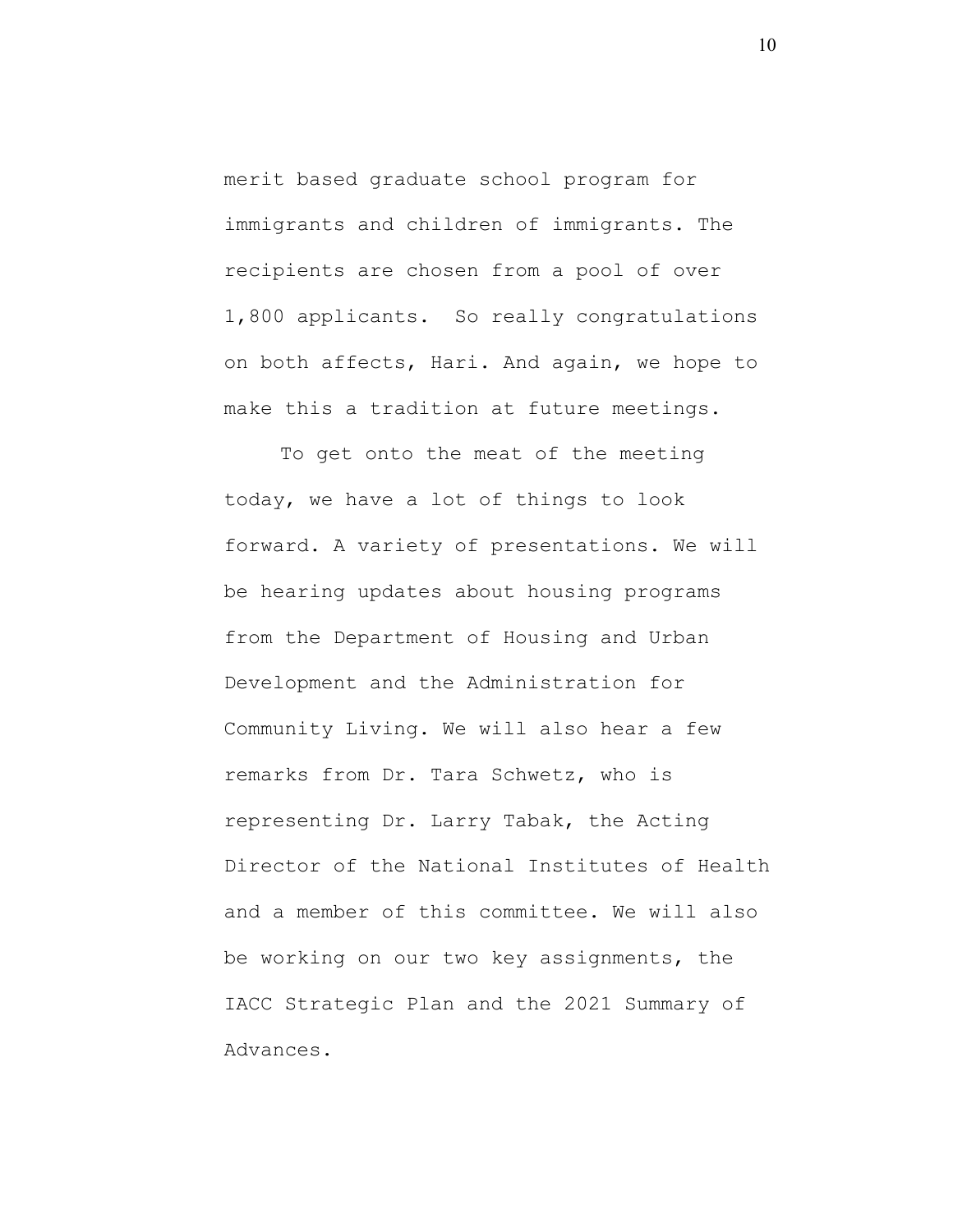Tomorrow the meeting will continue as we will be hearing from and discussing public comments and hearing presentations about the diverse communication needs of individuals on the autism spectrum.

Once again, I thank all members of the committee and members of the public for joining us today and I am going to turn it over to Susan for some opening remarks and approval of the minutes from the January meeting. Susan Daniels.

DR. SUSAN DANIELS: Thank you, Josh. I want to echo Josh's welcome and welcome to everyone at the meeting, people who are viewing in our listening audience around the country and around the world and to our committee members for being here today as we mark Autism Awareness Month, again, as a month that we reaffirm our commitment to acceptance, inclusion, and empowerment of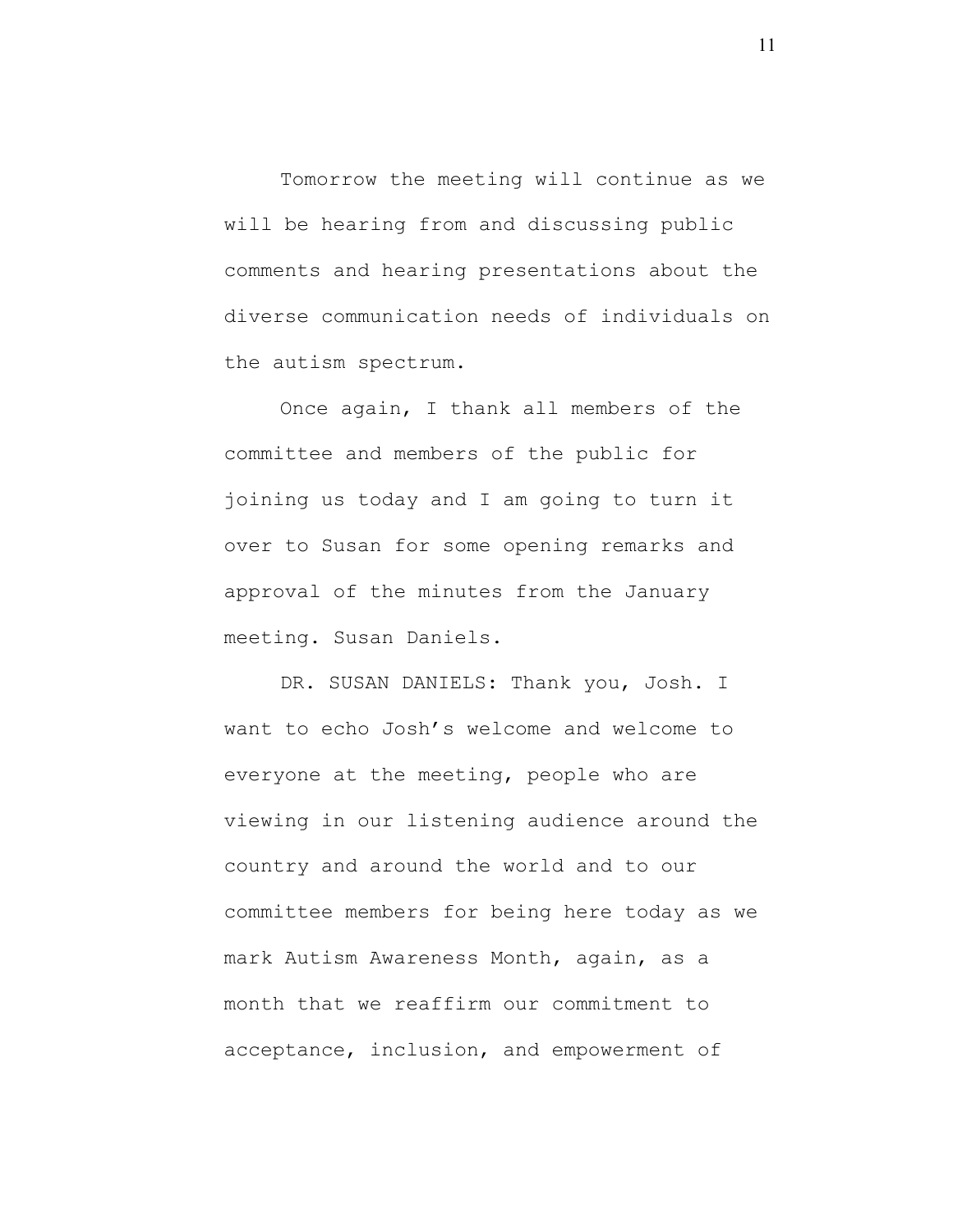people on the autism spectrum and as well to addressing challenges and opportunities for autistic individuals and their families.

Later in this meeting, we will be highlighting some Autism Awareness Month activities and I encourage you all to check out the Autism Awareness Month webpage on the IACC website for more information on these and other activities that are sponsored by the government agencies as well as the nonprofits around the US and worldwide.

We want to remind the committee members to please keep your microphones off unless you are speaking and also to keep your cameras off during presentations and breaks. You are welcome to turn your cameras on during committee discussions. And if you are a committee member that would like to contribute a written comment during our discussion period, please raise your hand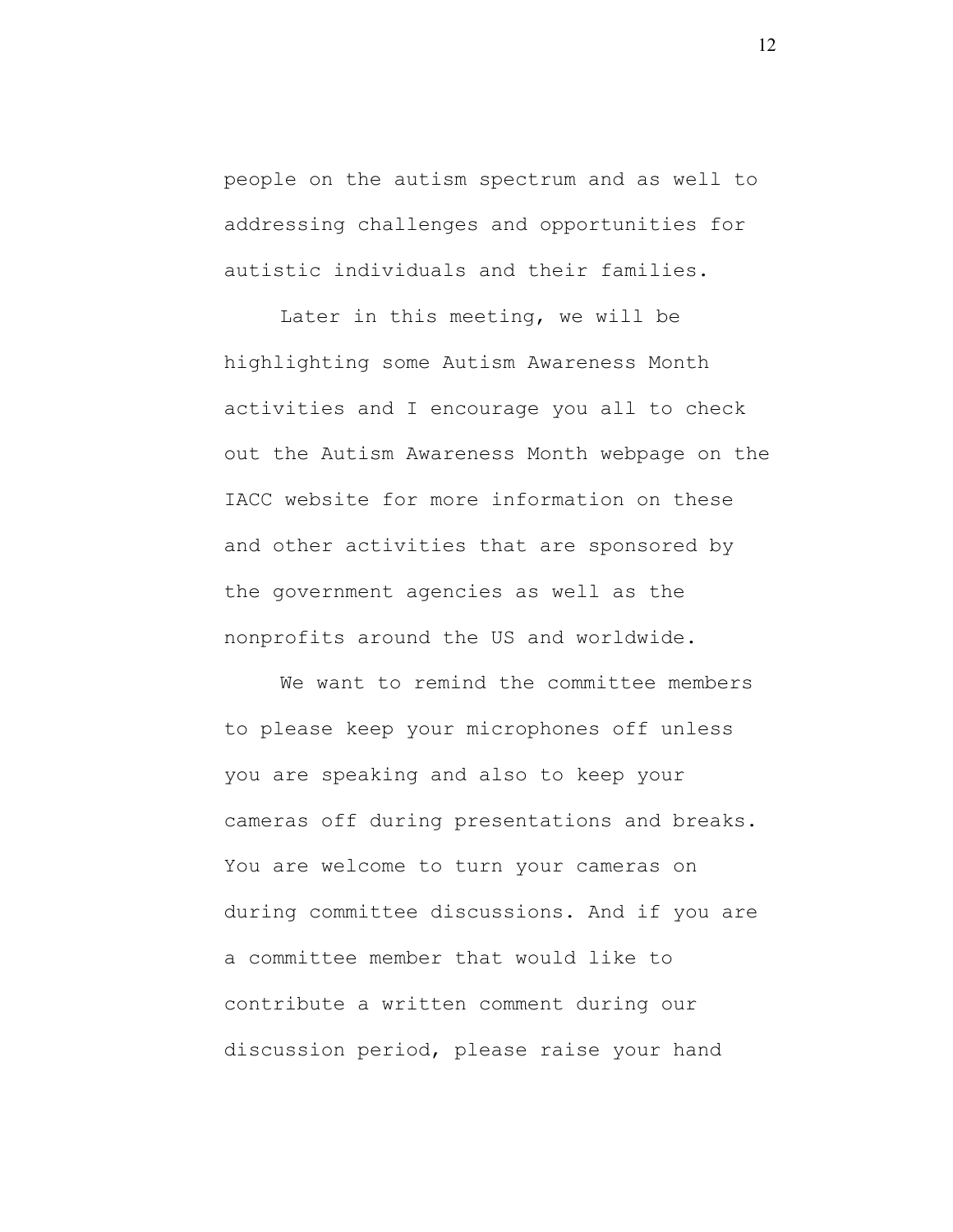using the Zoom raise hand function and let us know you would like to comment and then use the chat feature to send the text of your comment to the OARC staff member who is using the Zoom screen name, send comments here, which we thought would be easy for everyone. And when it is your turn to be recognized, the OARC staff member will read your comments on Zoom.

For this meeting, Mr. Steven Isaacson, who is a member of the OARC team, will be reading member comments send through the chat in the meeting.

Now, I would like to continue with the approval of the minutes from the January meeting. I would like to take a moment to ask the committee members if you have any comments on the draft minutes of the January 2022 meeting that was in the meeting materials. A couple of members sent in some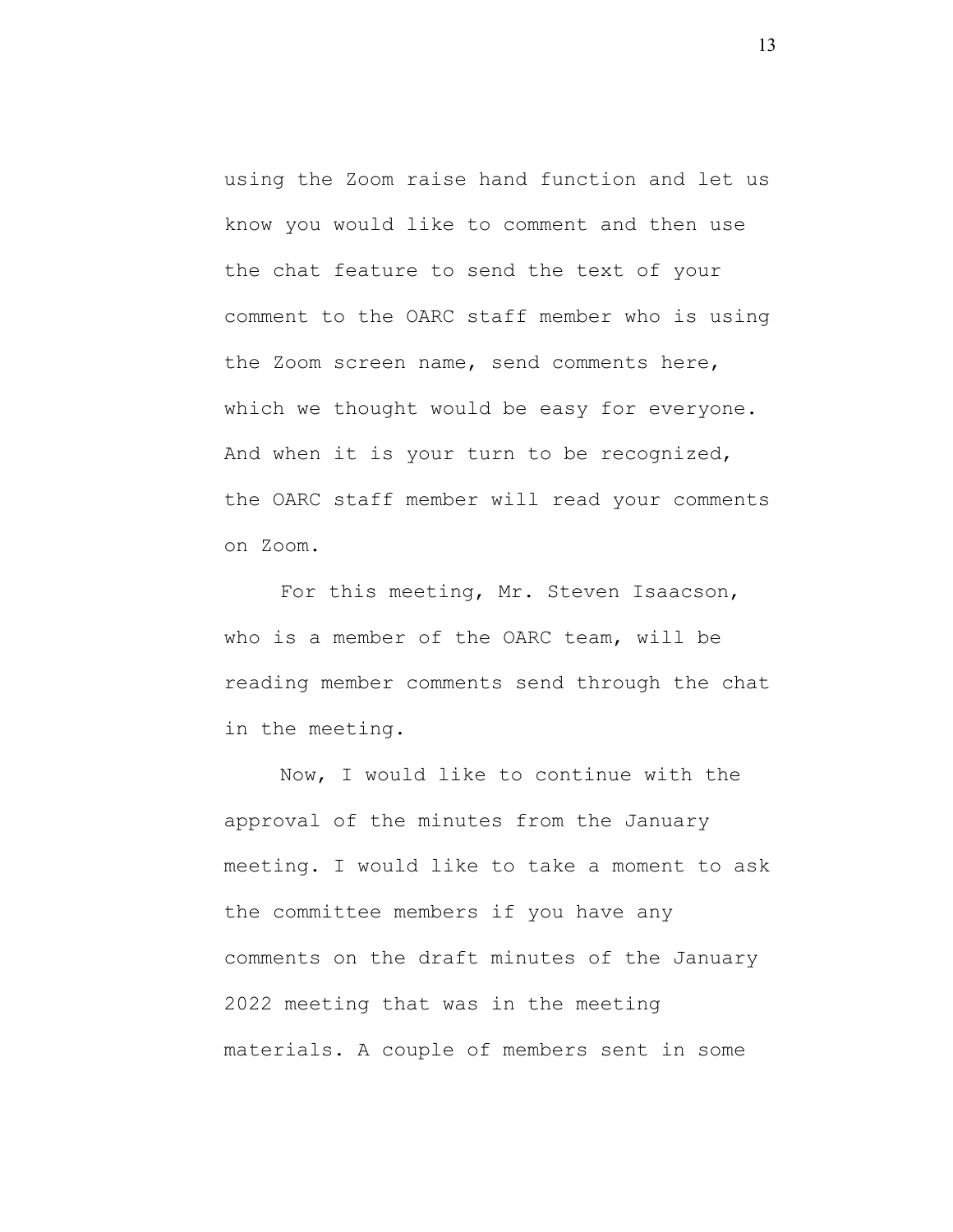corrections that have already been incorporated. Does anyone have anything that they need to see corrected or updates you would like us to make? I am not seeing anything. If there is no further discussion, can I get a motion on the floor to approve the minutes?

MS. YETTA MYRICK: This is Yetta Myrick. I will put a motion on the floor to approve the minutes from the January meeting.

MS. DENA GASSNER: I will second.

DR. DANIELS: Thank you, Dena. All in favor, can you please raise your hands in Zoom? Thank you. Are there any opposed to accepting the minutes? You can put your hands down from the previous and if there is anyone who is opposed, let us know. I think I have two iPad 4, which I do not know who iPad 4 is. Ivanova, do you have any specific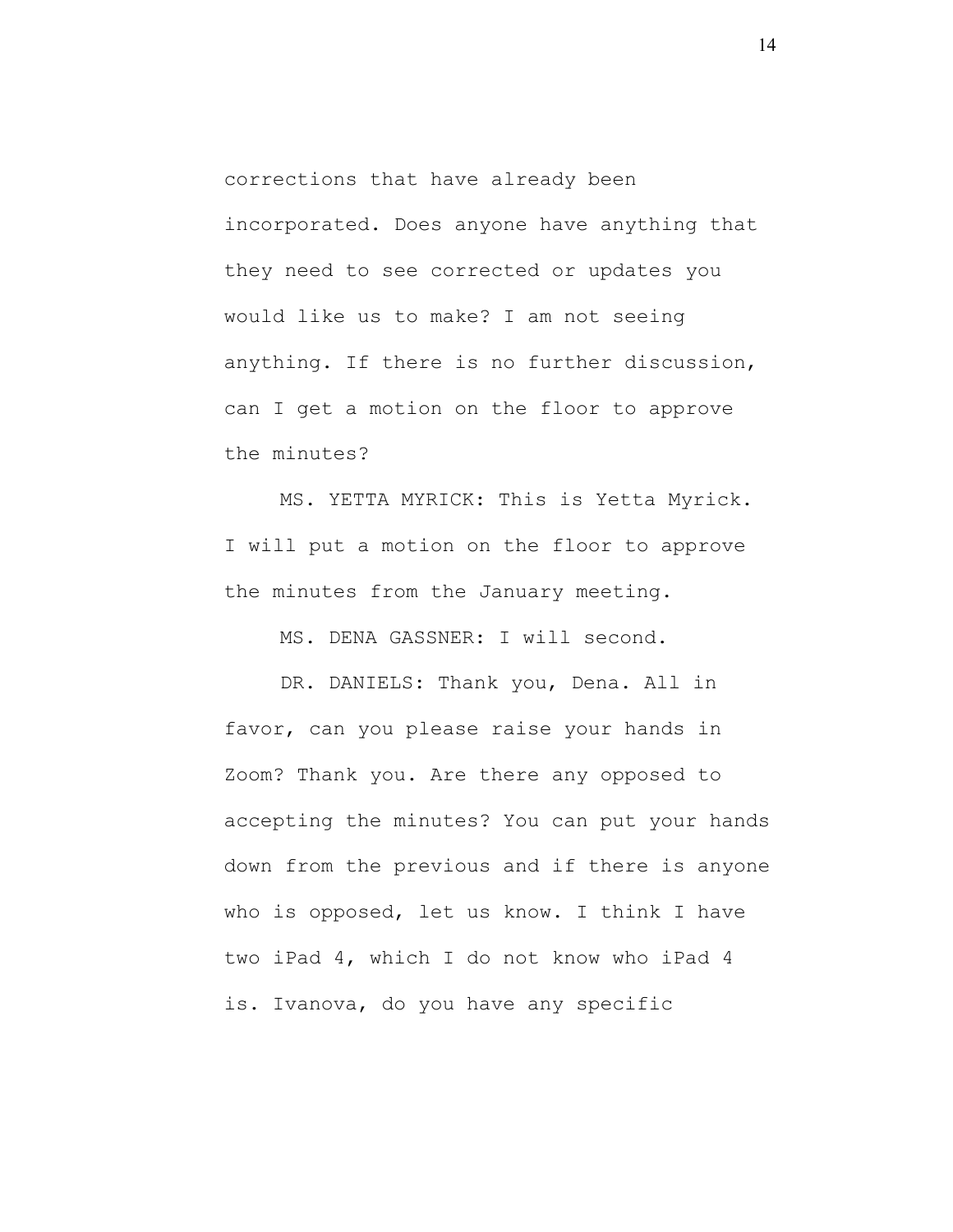concerns about the minutes that need to be addressed?

MS. IVANOVA SMITH: I thought that was a vote to approve the minutes. I apologize.

DR. DANIELS: No problem. Just clarifying. iPad 4, did you have any specific comments that you needed corrected in the minutes?

MR. CRAIG JOHNSON: No. I am sorry. This is Craig Johnson. I am using a different iPad today so sorry about that.

DR. DANIELS: No problem. Thank you. And is there anyone who is abstaining from the approval of the minutes? The majority approves. We are in favor of accepting the minutes. The motion carries and we will be accepting the minutes and posting the final ones to the website just after this meeting or actually probably by tomorrow. Thank you so much and I turn it back over to Josh.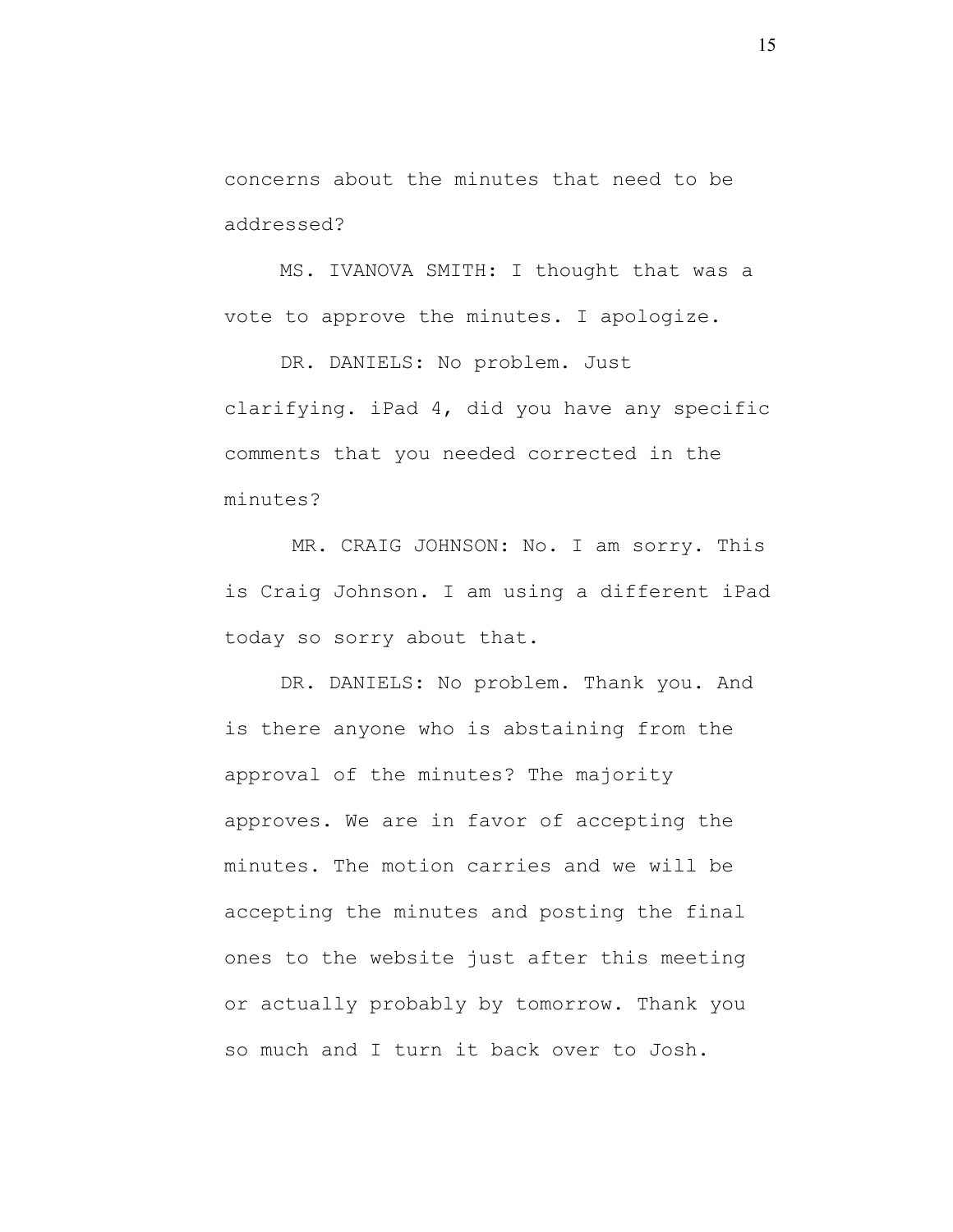(Minutes approved.)

DR. GORDON: Thank you, Susan. It is my pleasure now to introduce Dr. Tara Schwetz, who is the Acting Principal Deputy Director of the National Institutes of Health. Dr. Schwetz is a biophysicist by training and has served in multiple senior roles at both the National Institutes of Health as well as in the White House Office of Science and Technology Policy where she was the Assistant Director for Biomedical Science Initiatives.

In this role, she led the effort to stand up the Advanced Research Projects Agency for Health or ARPA-H. On returning to NIH, we were very pleased when Dr. Schwetz was selected to fill in for Dr. Larry Tabak, the Deputy Director of NIH and the current Acting Director of the National Institutes of Health. Dr. Tabak is a statutory member of the IACC but was called away to a meeting at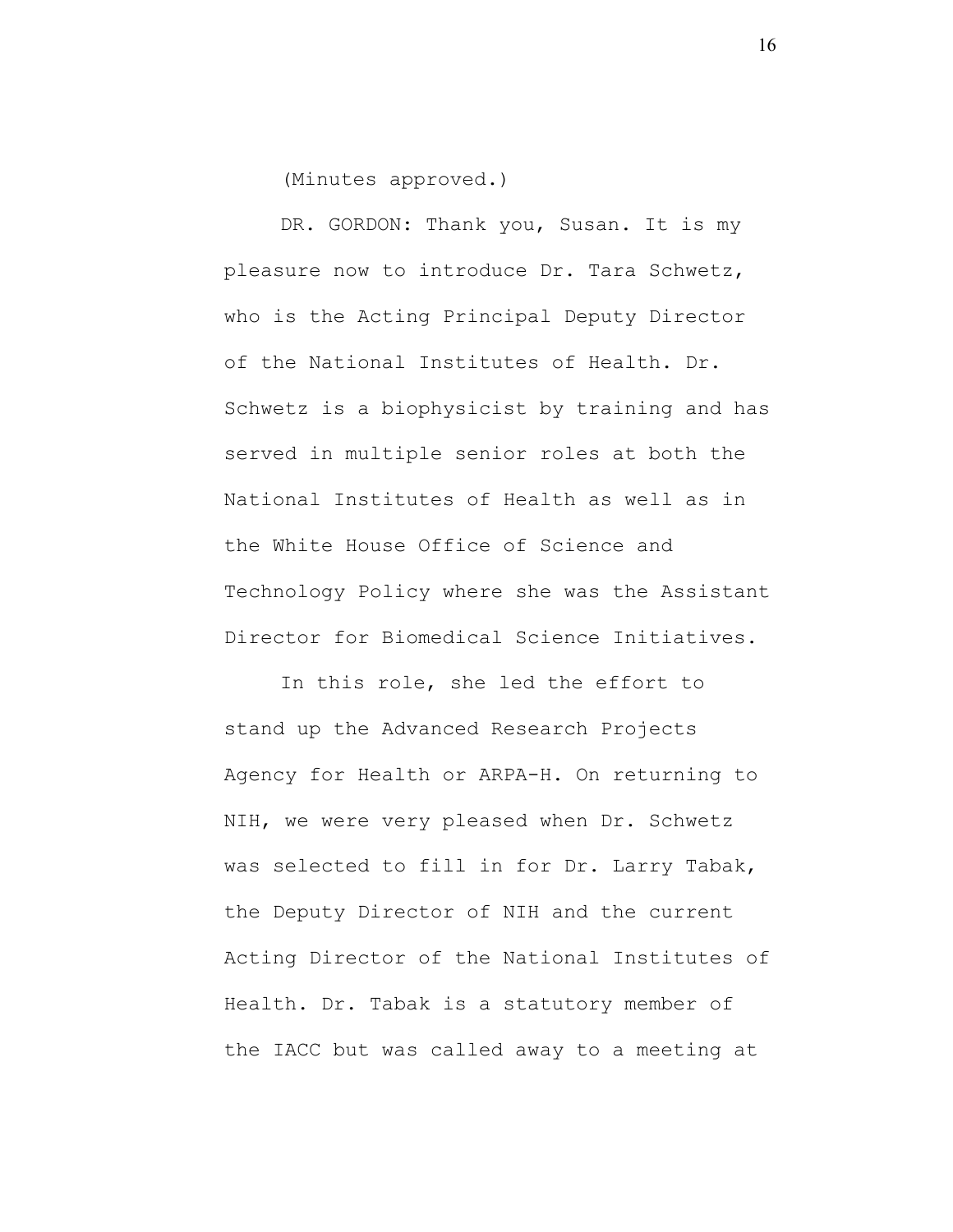the White House today so was unable to join us and asked Dr. Schwetz to join us in his stead.

DR. TARA SCHWETZ: Thanks, Josh, for that introduction and good afternoon or good morning to everyone, depending on where you are across the country across the world. I want to start by thanking both Drs. Gordon and Daniels for their leadership and commitment to the work of this really important committee of the Interagency Autism Coordinating Committee and of course their support for the autism community over the years.

I also want to take a moment to recognize and thank Dr. Courtney Aklin, who is the Acting Associate Deputy Director of NIH, who is serving as the representative for NIH on this committee and Dr. Tabak.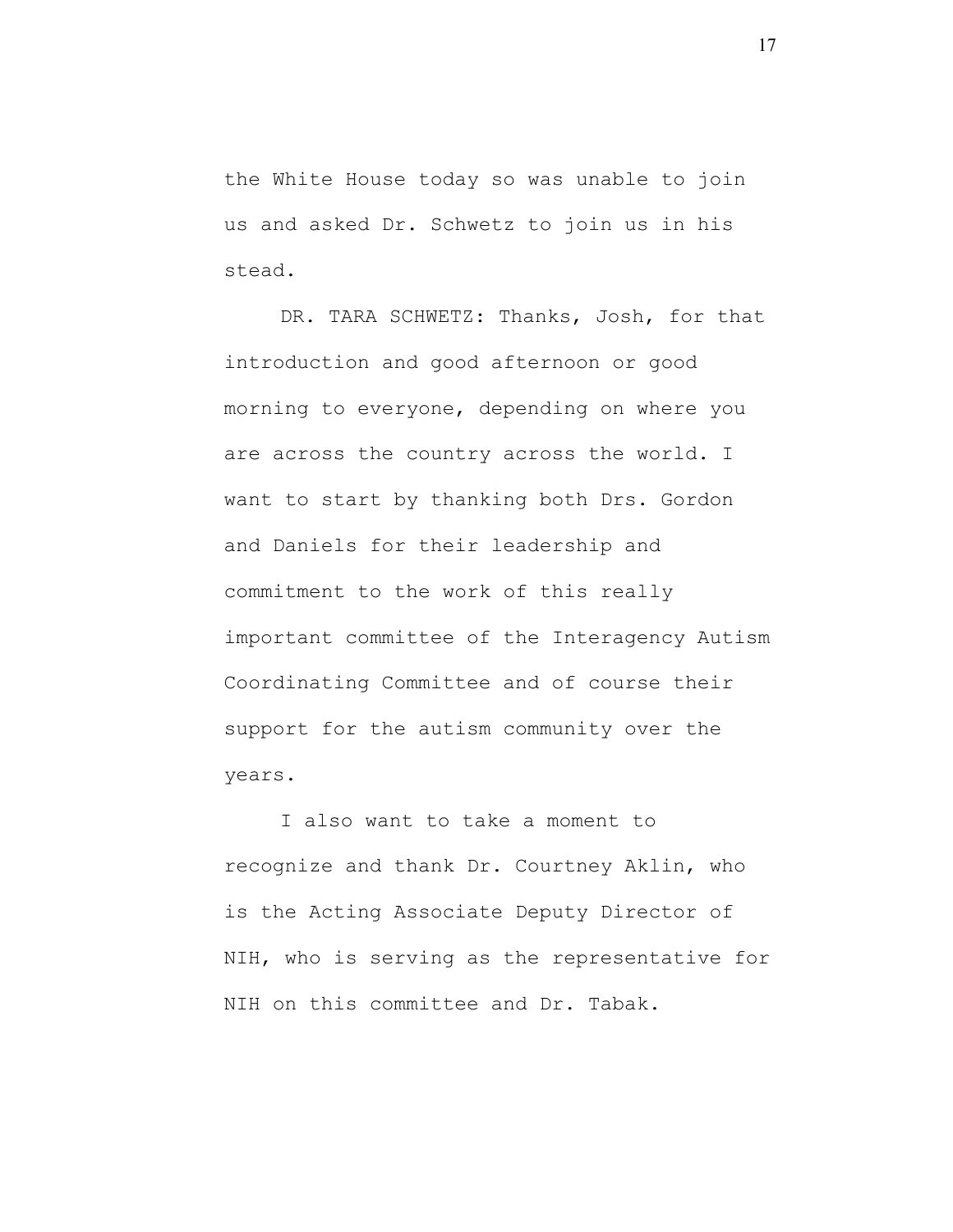As Josh mentioned, Dr. Larry Tabak, the Acting NIH Director, is unfortunately unable to be here today. But he sends his regards. I want to emphasize that both he and I applaud the efforts and commitment of this committee and of the new and returning members of the IACC who I am told make up the largest and most diverse committee to date, which is great.

Your work, the work that this committee does, provides a really important guidance to the Secretary of Health and Human Services on priorities and gaps and opportunities for autism-related research services and supports.

And just recently on April 2, we observed the 15th Annual World Autism Awareness Day and continuing throughout the month of April, which, as Josh mentioned, is National Autism Awareness Month. We unite to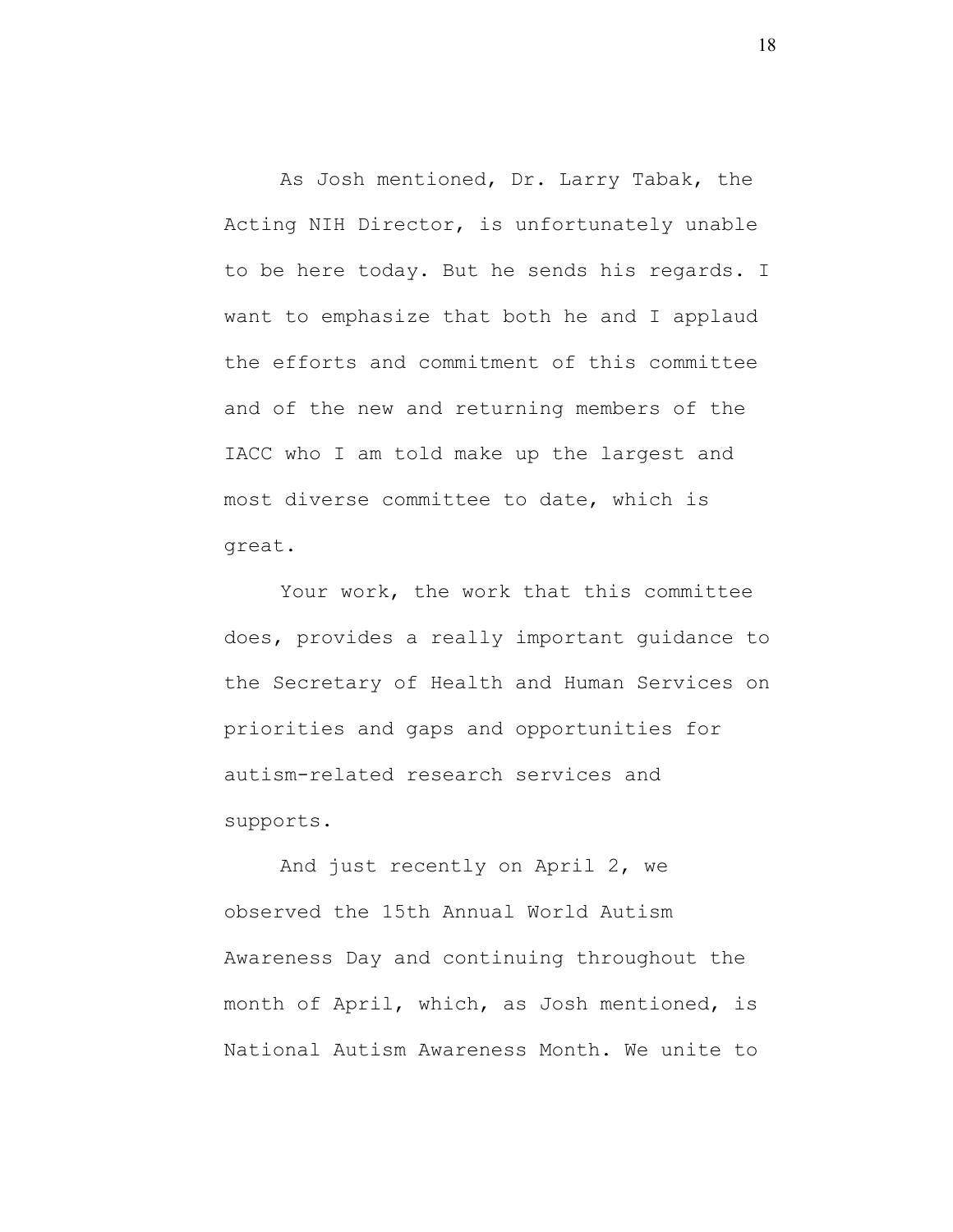celebrate, recognize, and support people on the autism spectrum, which in our nation includes about 1 in every 44 children and 1 in every 45 adults.

As part of this celebration, I want to emphasize that NIH promotes acceptance, understanding, and inclusion to create a world where all people with autism have the support that they need to pursue the lives that they want to lead and reach their full potential.

NIH celebrates the strengths and the talents of autistic individuals and the unique contributions that they make to our society. Being a research organization, of course, NIH is committed to funding research that supports the health and well-being of people on the autism spectrum and their families. We strive to achieve this by supporting a research portfolio that includes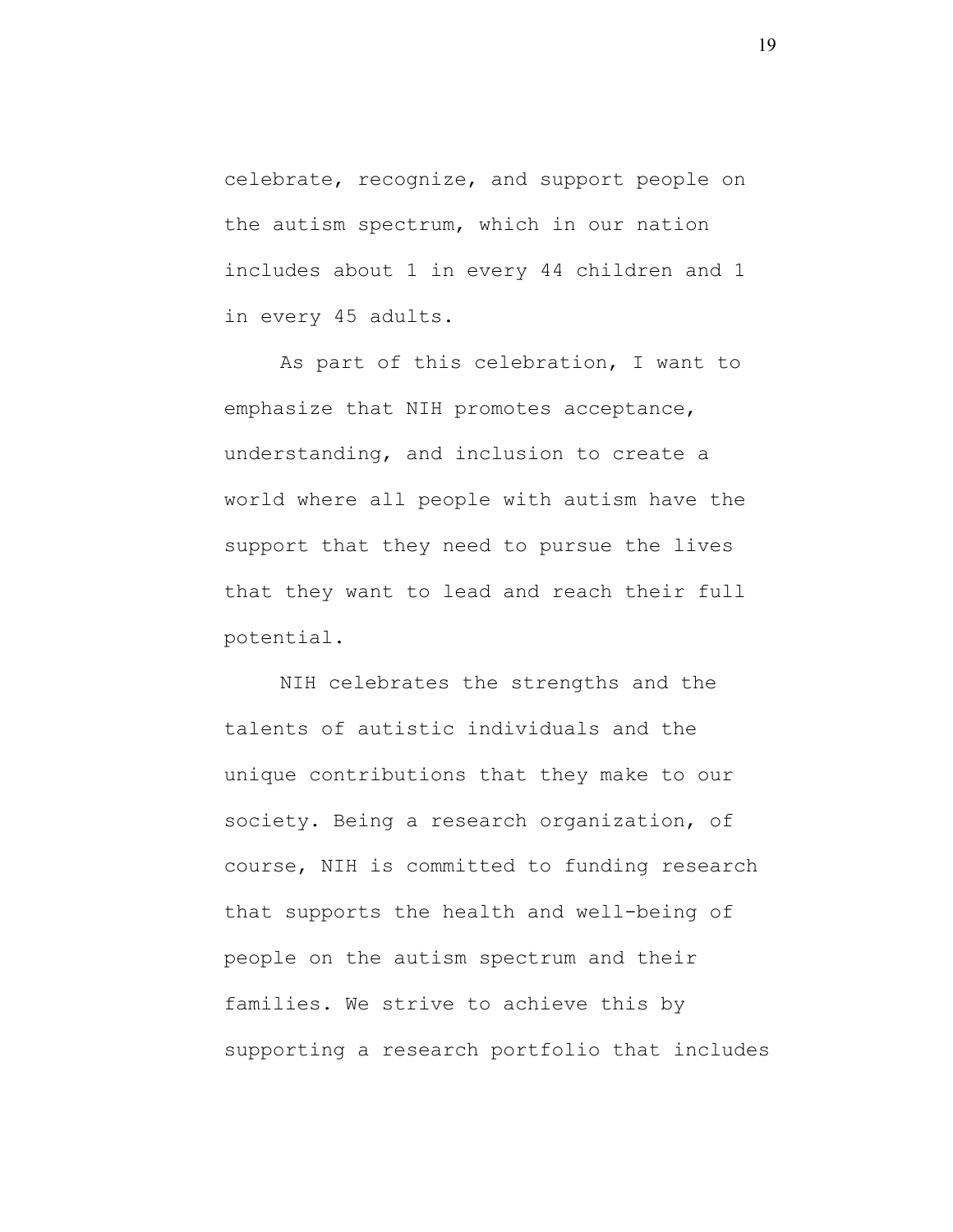a wide range of projects and activities that cover the lifespan of autistic individuals.

I am sure many of you on this committee – this is why you are here, but you are familiar with a lot of our efforts but just to take a moment to call out a few examples. We have the Early Autism Screening Initiative, which focuses on developing and validating screening tools to detect autism in the first year of life. We also have a flagship NIH Autism Centers of Excellence program that supports a variety of different areas of research, including understanding the biology and the genetics of the autism spectrum, improving developmental outcomes, increasing access to services, and developing novel interventions and innovative delivery methods.

NIH also supports research to benefit transition age youth and adults with autism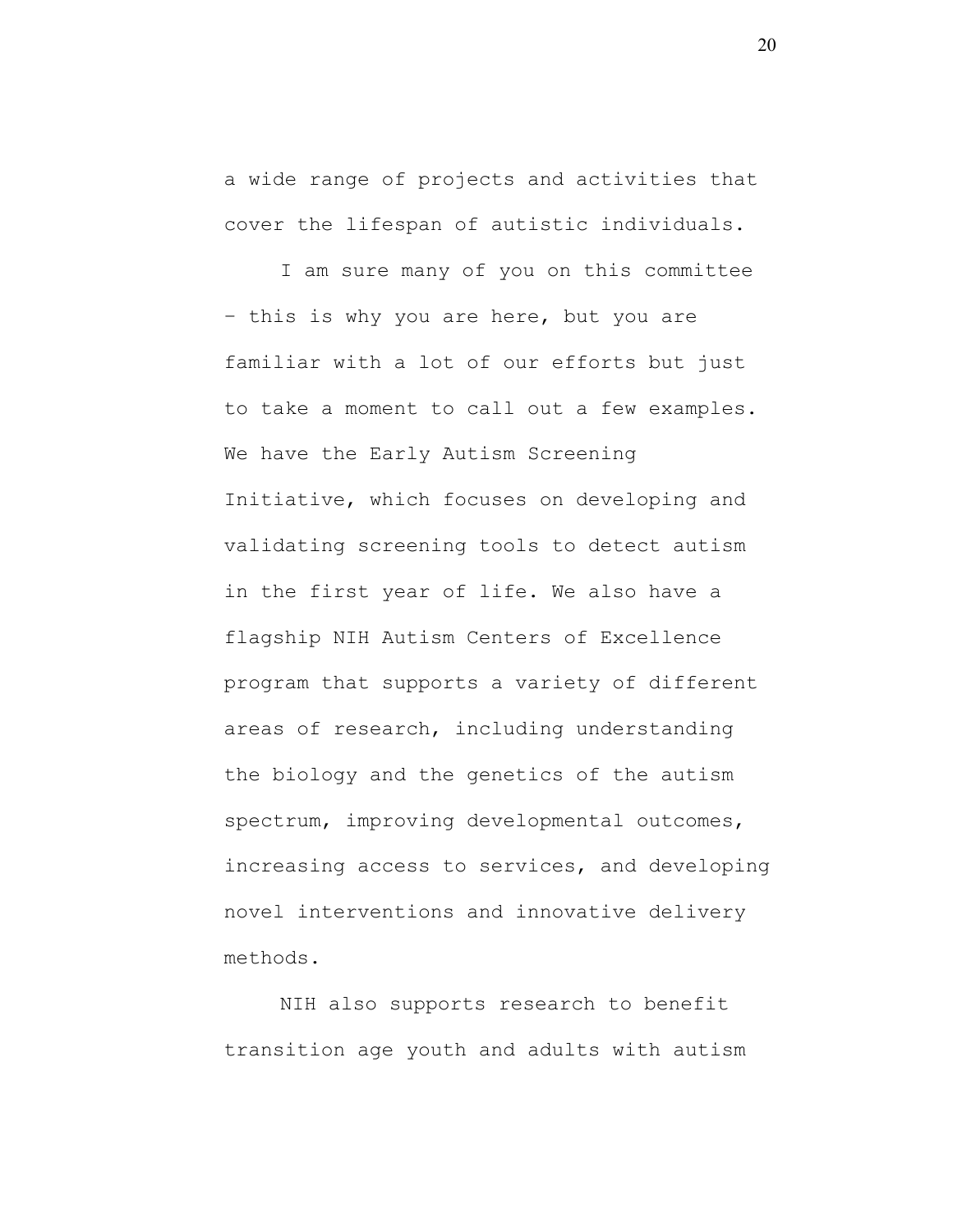with a focus on improving employment opportunities and developing strategies to manage co-occurring health conditions. And very importantly, we are dedicated to diversifying the autism research workforce through career development and enhancement awards.

In closing, I would like to extend my gratitude to each of you who serve on the IACC for your dedication to addressing a really long list of challenges, including mental and physical health, education, employment, housing, racial and ethnic disparities, and services and supports to improve quality of life.

NIH looks forward to the upcoming new addition of the IACC Strategic Plan for Autism Spectrum Disorder, which is going to highlight a wide range of vital issues. Together, we will work to ensure that people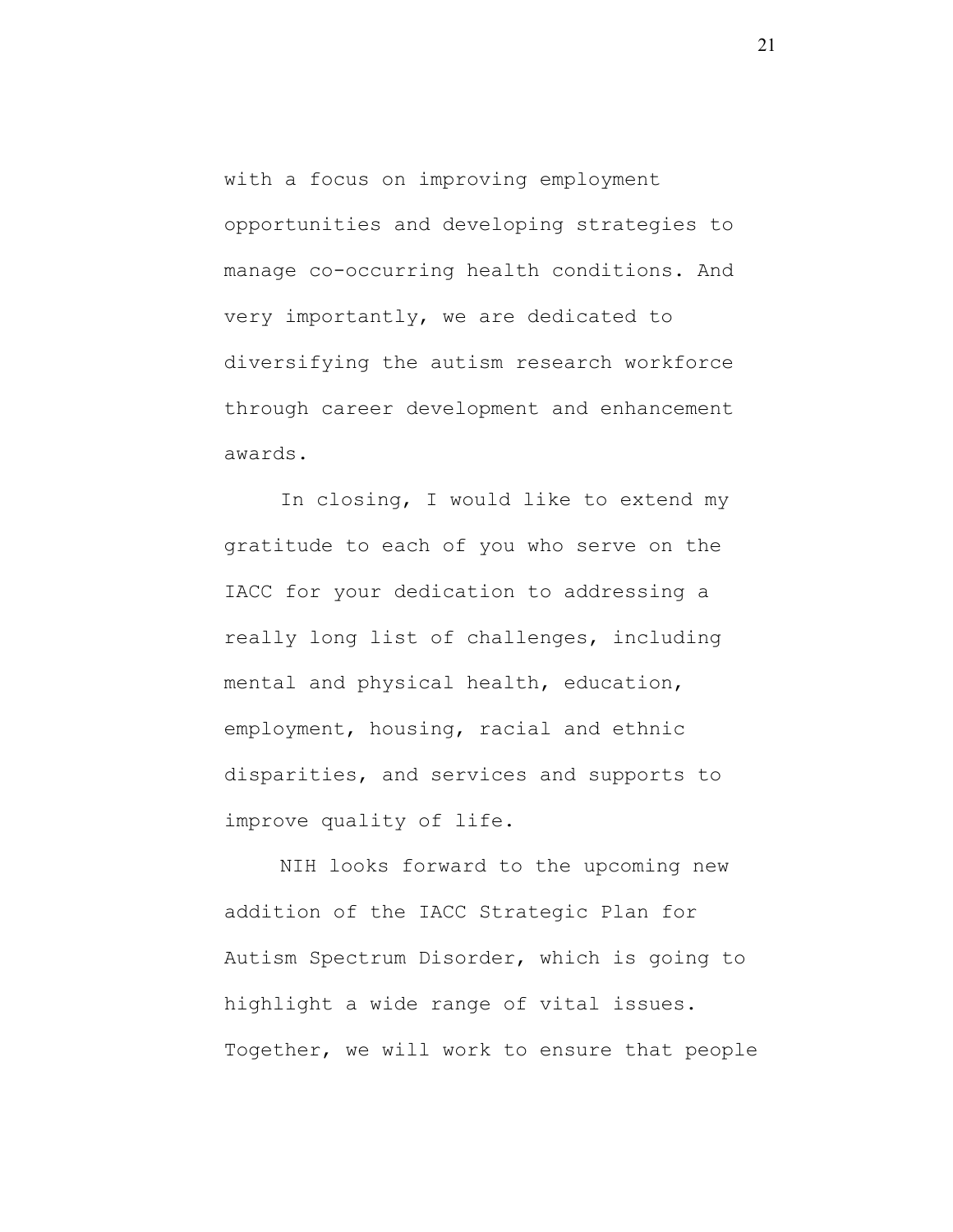on the autism spectrum benefit from advances in biomedical research and receive the best evidence-based services and support and also that they have enhanced opportunities to participate in their communities.

With that, I will thank you and I think we are going to take a moment, if I understand, to do some Q&A. I am happy to answer any questions.

DR. GORDON: thank you. Thank you very much, Dr. Schwetz. We are happy to take any questions from any members of the committee who would like to ask Dr. Schwetz about NIH's role in autism research or other matters of relevance. Please just raise your hand or you can just unmute.

DR. SCHWETZ: While people are formulating their questions, I will take a moment to congratulate Hari for getting into Vanderbilt. I also have a connection to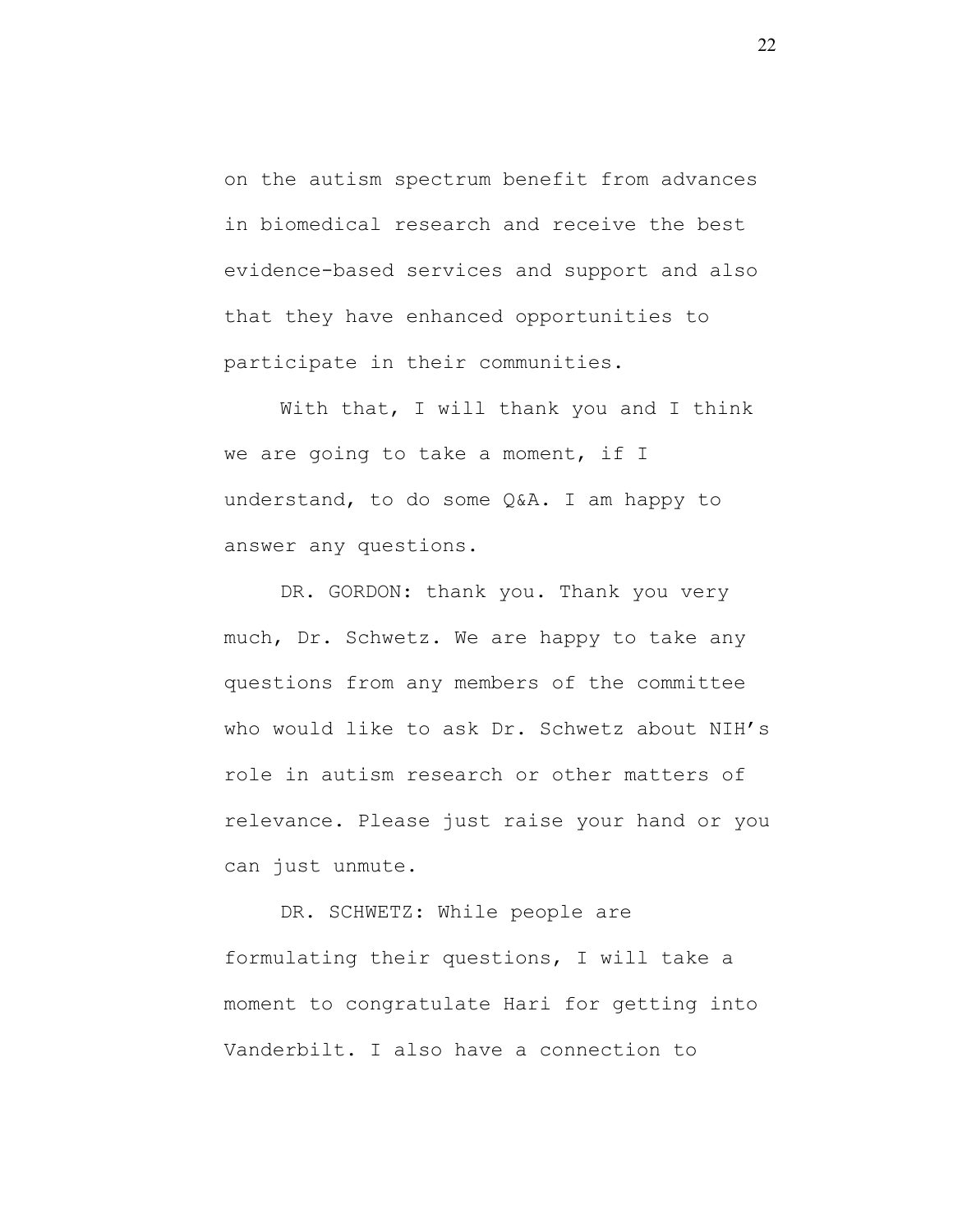Vanderbilt. I did my postdoc there. It is a great place.

DR. GORDON: I note Hari's wave and thank you. Dr. Mercedes Avila. Mercedes, please.

DR. MERCEDES AVILA: Just a quick question. We recently received an NIH grant that we are working with vulnerable populations, and we know that NIH is looking at having some common elements, identifiable information of participants who are part of research in NIH grants. There has been a big discussion in our grant that we just had this morning around many aspects of identifiable information is a deterrent for working with vulnerable populations. It has taken us decades to build trust with communities that do not trust researchers or do not trust academia or schools of medicine and now looking at that change in requesting that long list of common elements that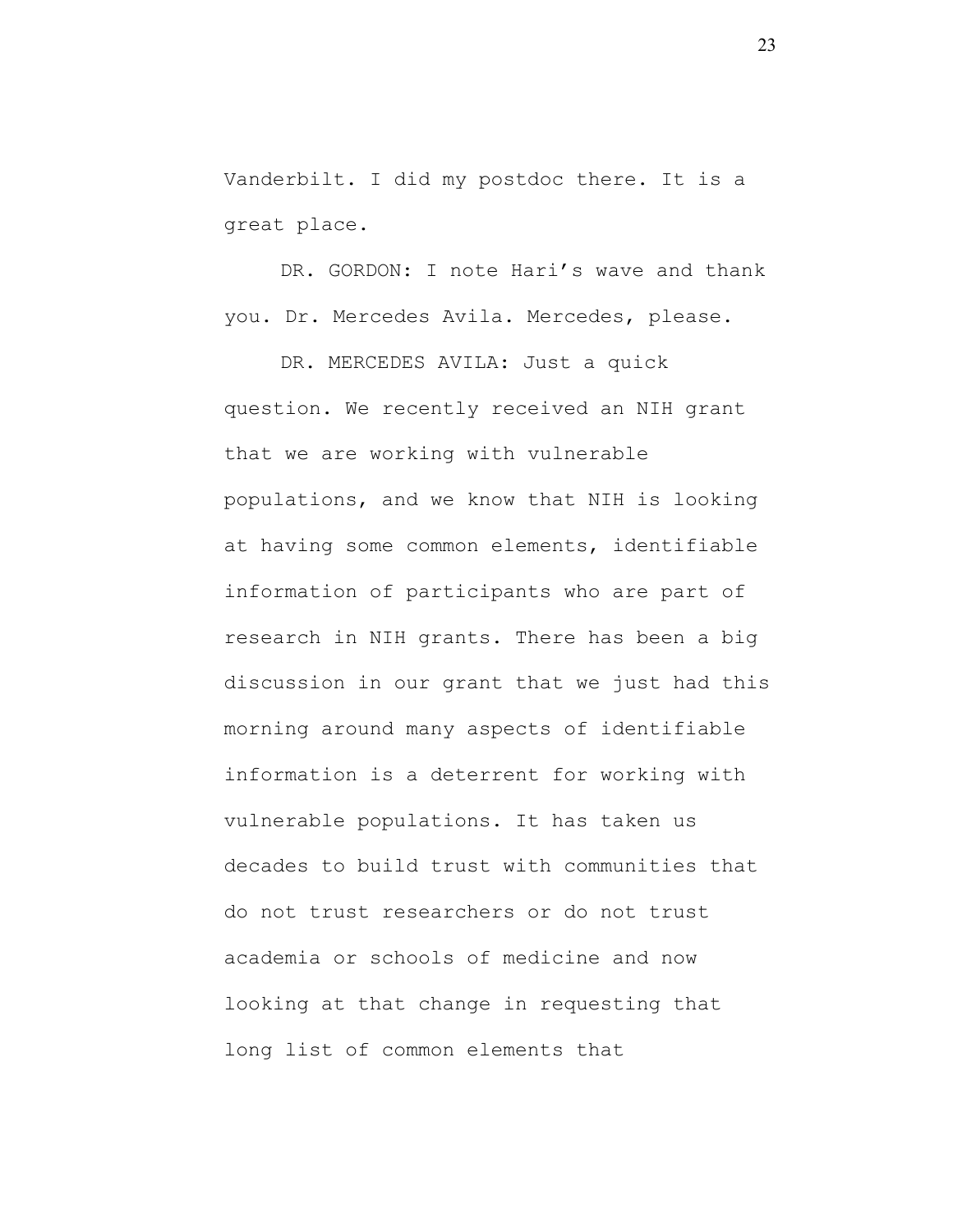participants need to provide is going to affect the trust that we have built. I was wondering if you have any thoughts around that or anything that can be done from an advocacy perspective to educate agencies around understanding the importance of building trust for working with vulnerable populations. Thank you.

DR. SCHWETZ: That is a great question. That is always a thing that we want to ensure that in order to really fully engage communities in research, we really have to have that trust built up and that trust relationship. I think sometimes we use the phrase or the saying that these things move at the speed of trust. You cannot also just – it is not something that you can throw additional resources at and just expect things to speed up. It does take time to build relationships.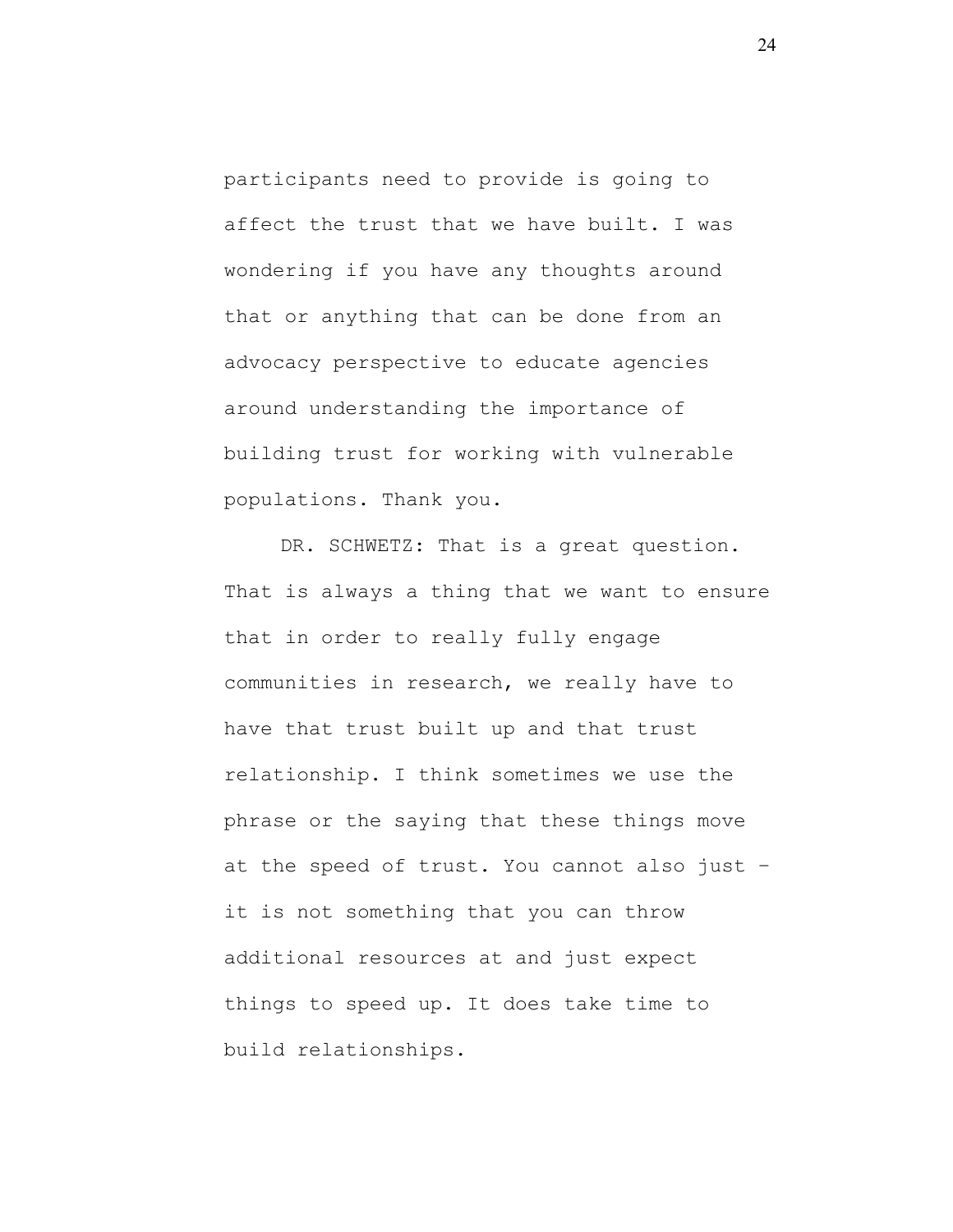I know that these kinds of things are often program dependent and something that we have talked a lot about in our RADx, our Rapid Acceleration of Diagnostics, underserved populations program. Across the board, this is something that is being considered for a lot of programs. I would encourage you to  $-$  if there are any specific questions about your current project to reach out to your program staff and work through some of the issues you may have or questions you may have.

DR. GORDON: Thank you. Two more questions. I just want to remind those who might need communicative assistance that we now have a place you can send comments to in the chat. It is labeled send comments here. Please do that – or questions. But let me first turn to Amanda Reichard, who is from the Administration for Community Living.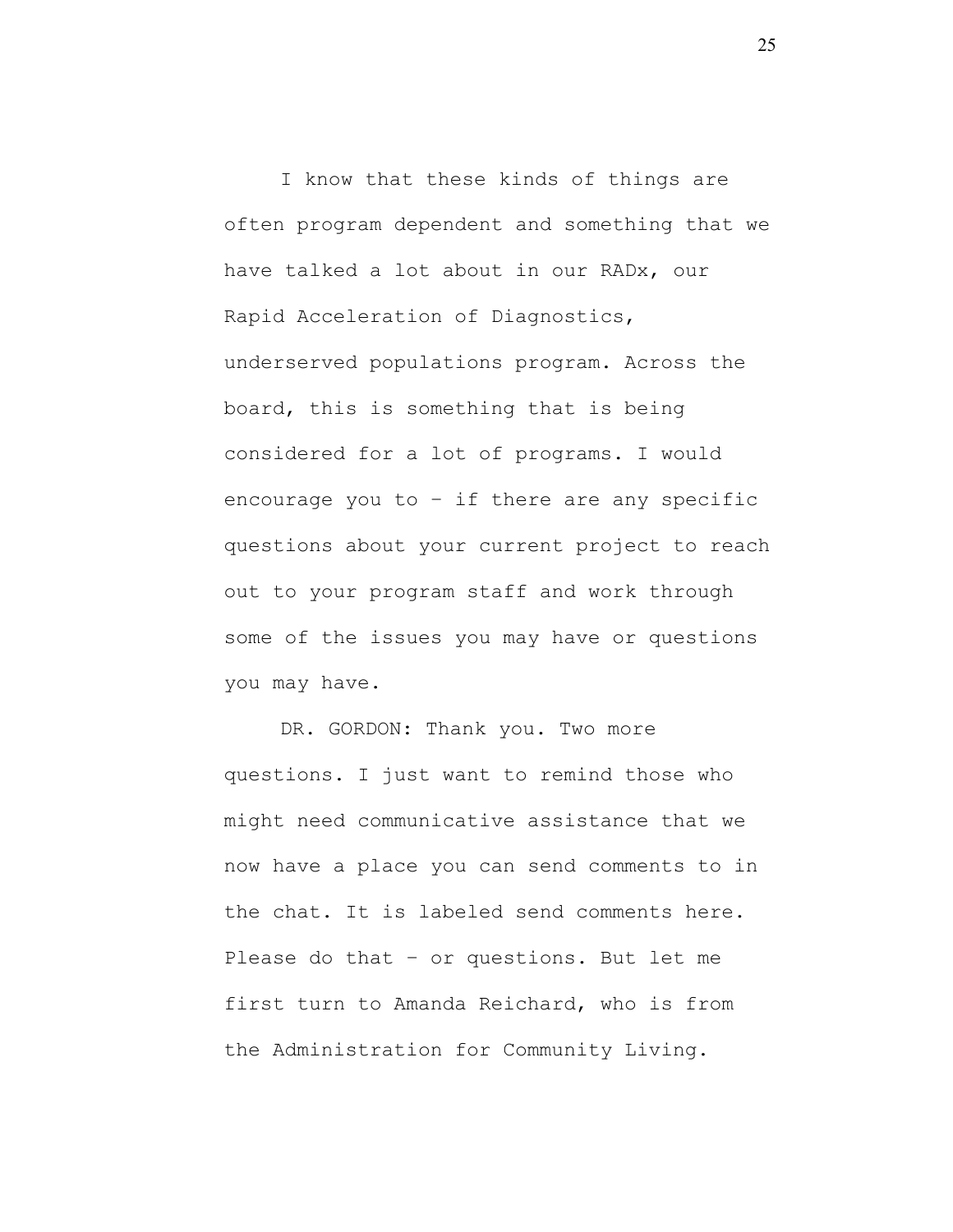DR. AMANDA REICHARD: So many acronyms. I know. In addition to representing ACL, I am the co-chair for the  $-$  I always have to think it through. Interagency Council on Disability Research. And not that council but the subcommittee and that is focused on disability statistics. We are trying to figure out what is the priority in terms of data and statistics around research. I wondered if you have any comments about what ways we can best support data efforts or statistics in either case to improve access for the researchers that you support in autism research.

DR. SCHWETZ: I think there are obviously some of these similar questions that apply across the board and just more broadly across all of biomedical research. This is a really important question. I do not know that there is standard one size fits all answer to. But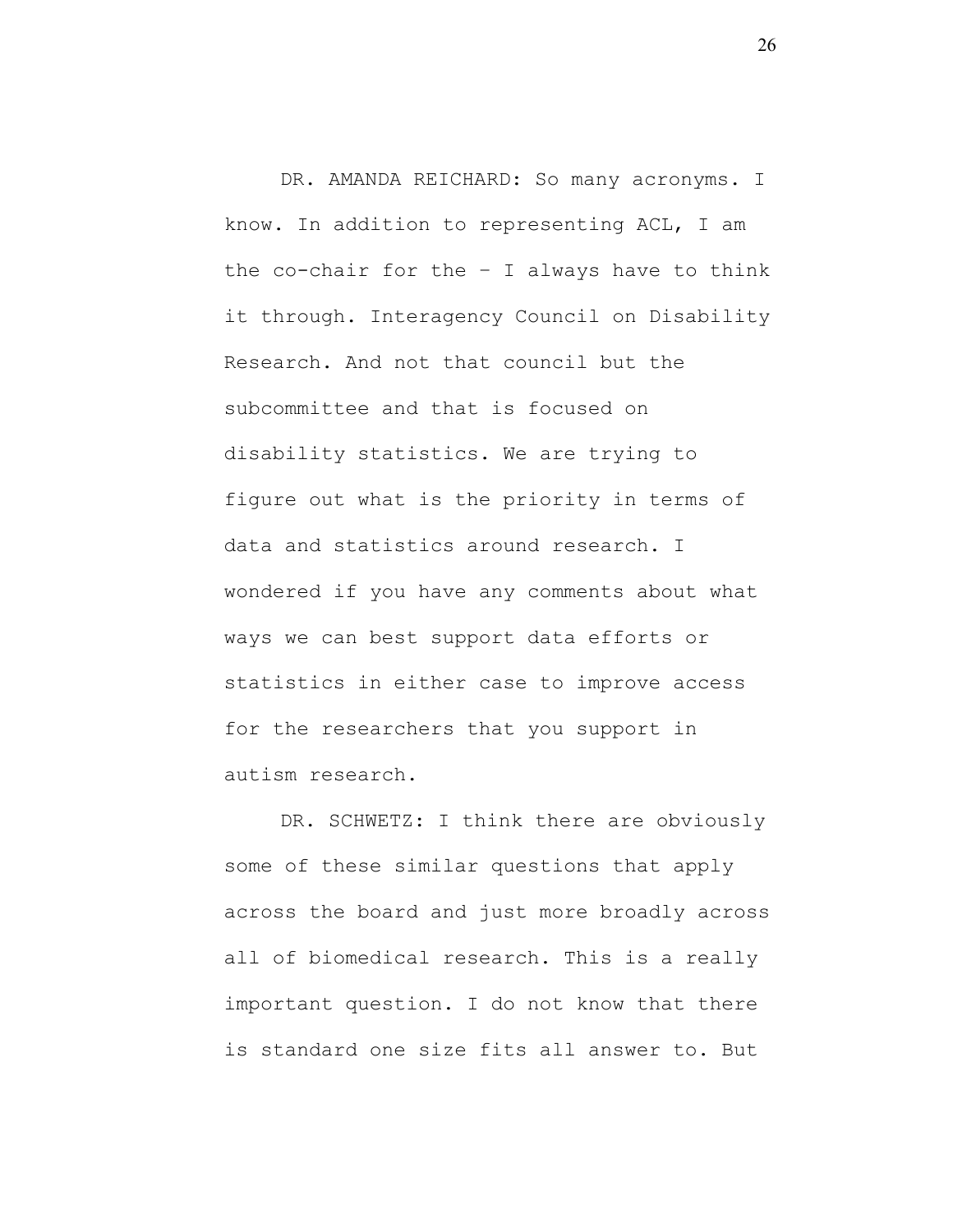I will say that we are launching next year in January some efforts around data sharing and revising our policy or implementing our revised policy there. I think we need more conversations probably offline to work through all the details and there is probably I am sure unique challenges for each area of science and this one is no exception.

DR. GORDON: Thank you, Dr. Reichard. Dr. Scott Robertson from the Department of Labor.

DR. SCOTT ROBERTSON: Thank you, Dr. Gordon. I was wondering – I guess my question is more about at the top-level leadership. Are you exploring creative, maybe brainstorming creative ways for newer ways down to the pipe to empower research for focusing on autistic adults specifically since we talk about a lot at the IACC meetings and other settings on how there is not a representation of that life course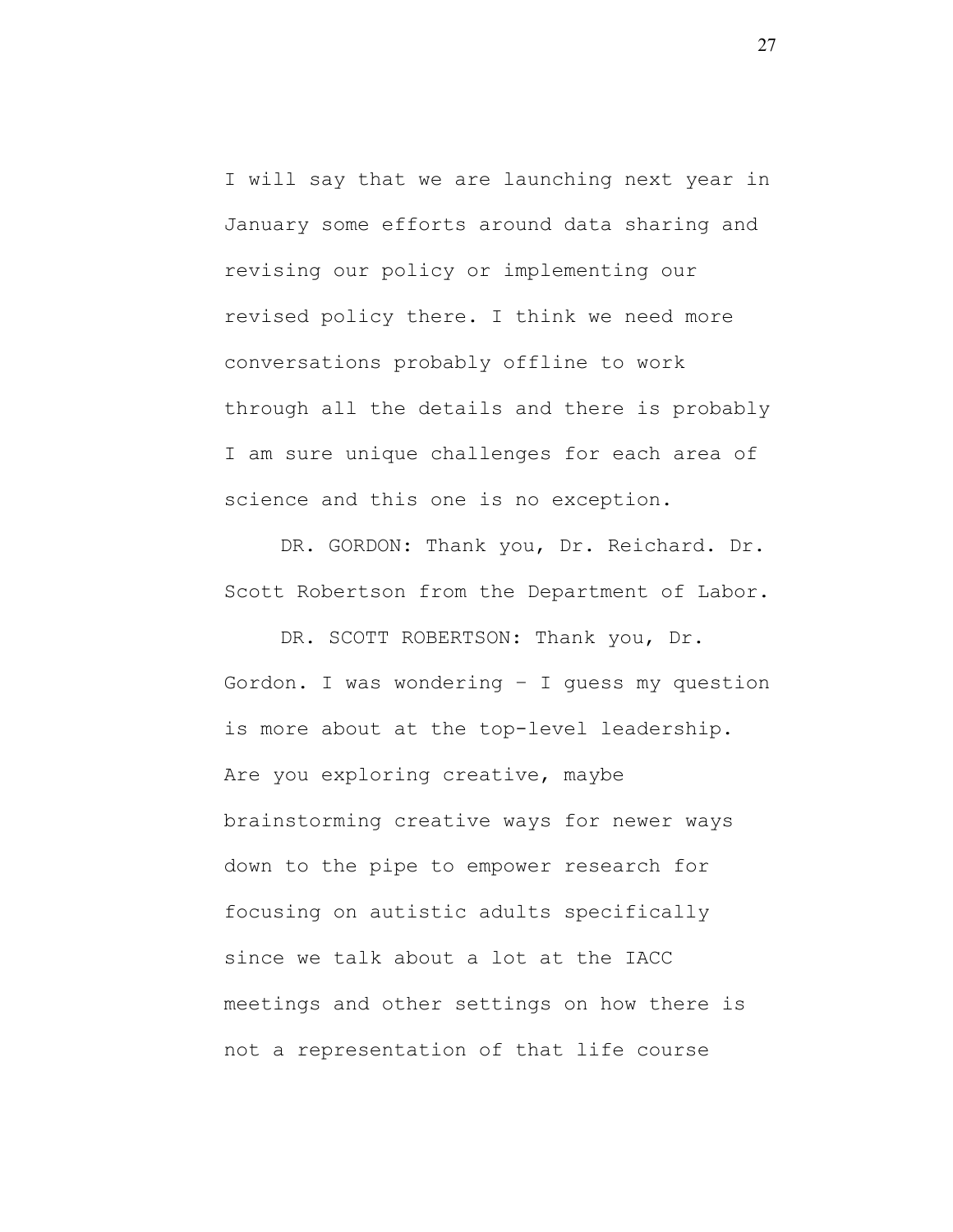focus? I do not know if there are newer things that might be coming down the pipeline as far as at NIH that you might be considering or new pursuits or activities or maybe that is something that could be coming later. I have seen some very innovative things and including to cross connect, for instance, to employment and social determinants of health and some NIH research. Just curious about your thoughts about to expand that life course focus related to quality of life and integration at the NIH research portfolio enhancement therein.

DR. SCHWETZ: We are always looking to explore opportunities around how to make sure that we are engaging the research workforce but also thinking about type of activity that cuts across the entire lifespan and this area is no exception. Josh is probably much more of an expert in that space than I am to talk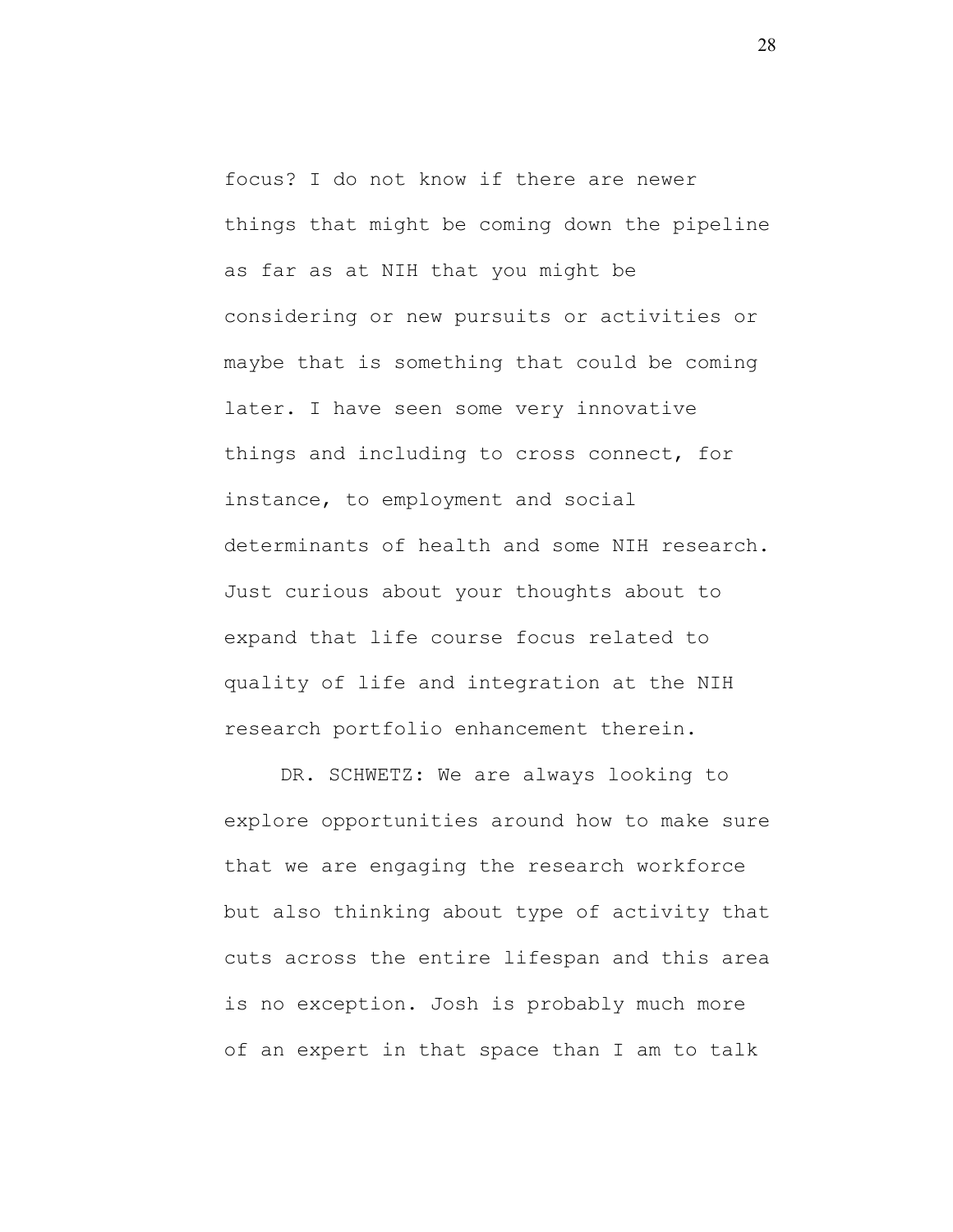about things that you might be considering that are specific to autism. But the life course I know has been a priority in previous strategic plans that have come out and I think will continue to be. I do not know if Josh or Susan want to elaborate further.

DR. GORDON: Yes. Thanks, Tara. And, Scott, thanks for the question. I know that this is an issue that this committee in previous iterations have dealt with and you know what I am going to say already, which is that we have been trying to build a workforce in this area. We have been somewhat successful of late in terms of trying to get more people to pay attention to these life course issues. We continue to work hard on expanding opportunities.

I think we have time for one more question. I do see Dena Gassner's hand up. Please, Dena, take it away.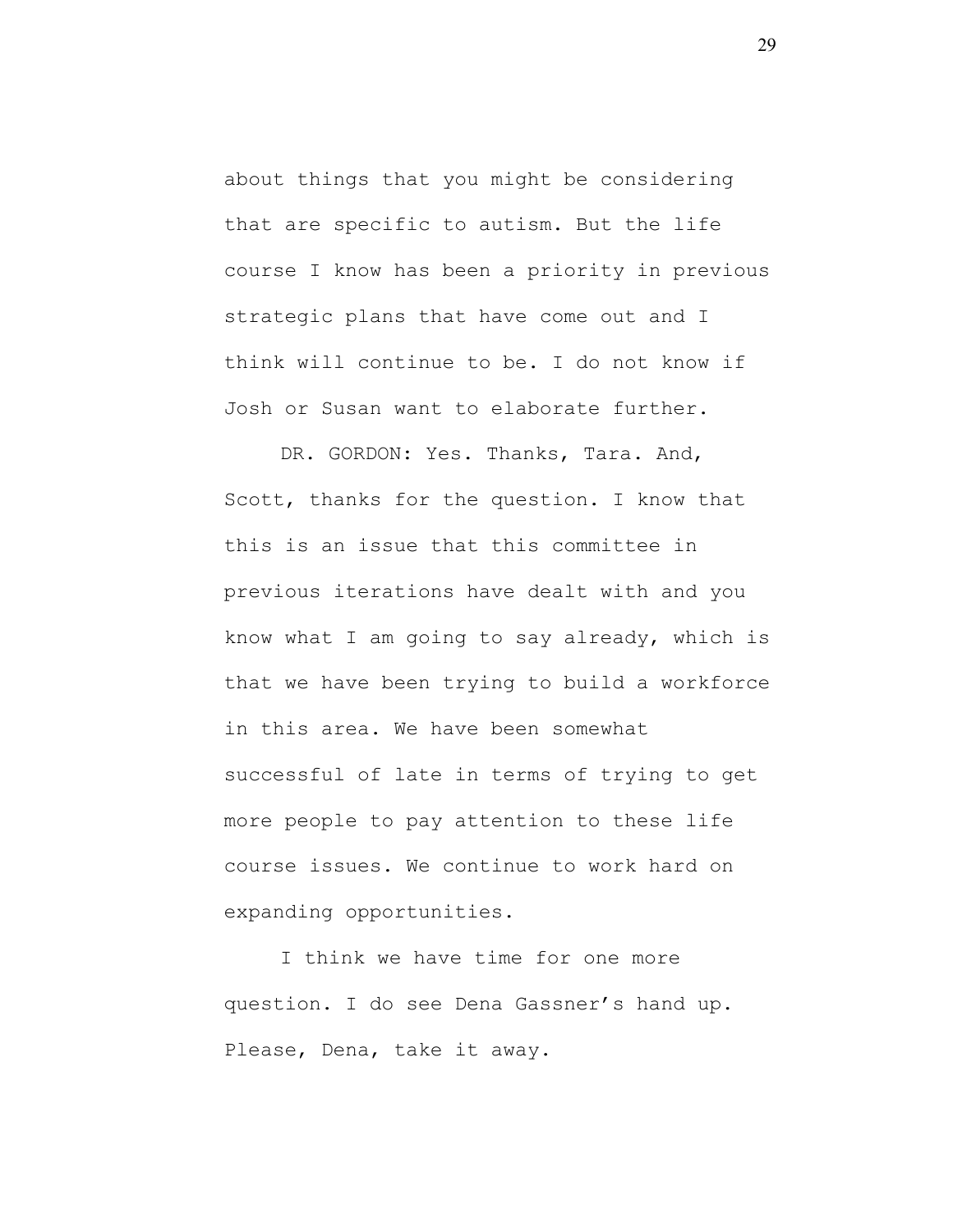MS. GASSNER: Thank you. I wanted to piggyback on what Scott had to say. One of the things that I saw that was missing across the board in our Strategic Plan and in our research portfolio about adults is a disparity between early intervention-based diagnoses where we put an emphasis on intensive supports at the time of diagnosis but people who have been missed because of a prior iterations of the DSM not including them are now well into adulthood in their 40s, 50s, and 60s and they get a piece of paper and a confirmation and they are sent on their merry way. In terms of our portfolio, I think looking at the value of intensive intervention regardless of the age of diagnosis might really strengthen our research portfolio especially I notice that Alicia Halladay was referring to the idea of systems navigators. Adult do not come to a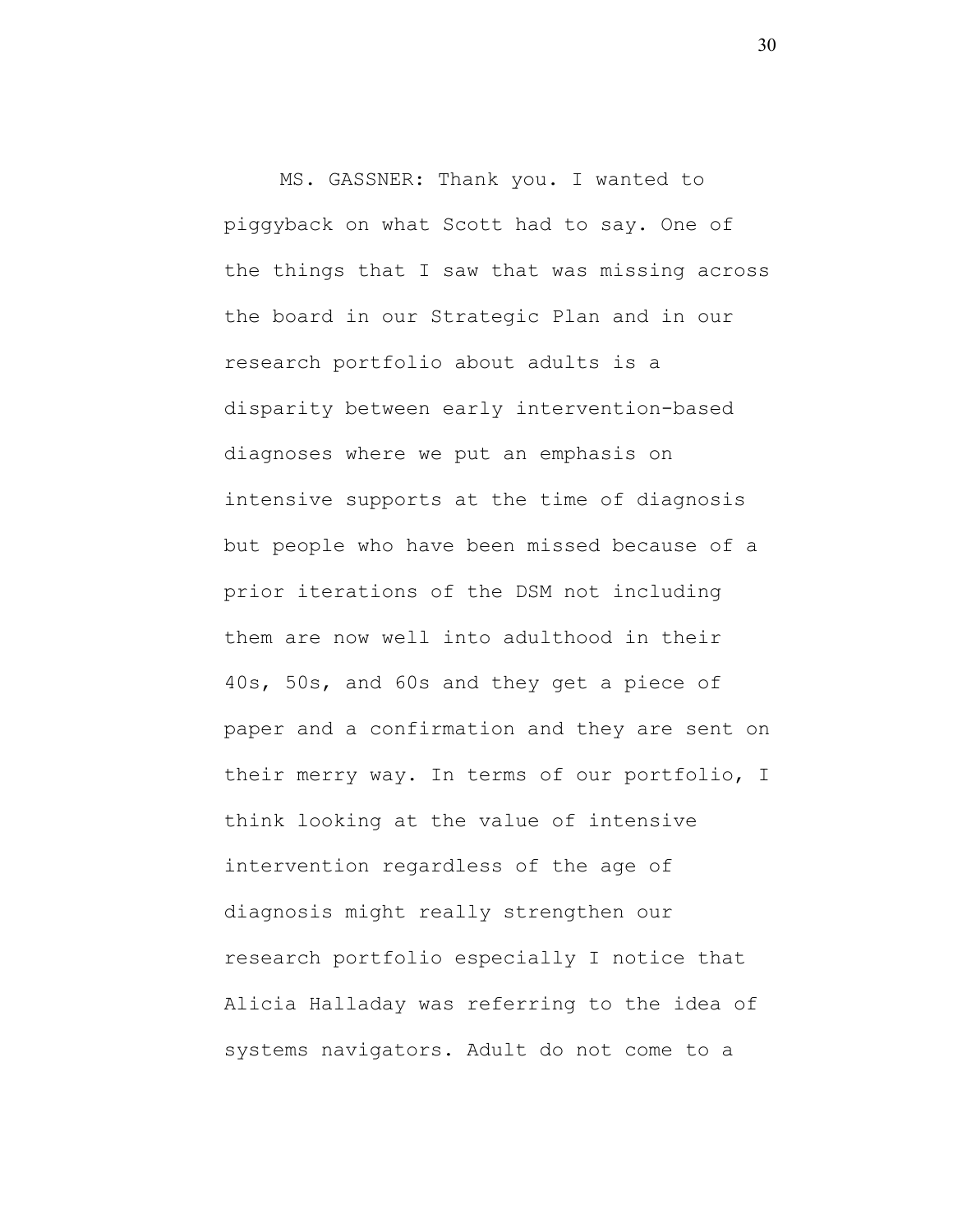diagnosis in the best place. Having support, intensive support to plug them into services like we do with people whose kids get diagnoses at 2 and they get early intervention comparably. I think that might be a real strength to the portfolio.

DR. SCHWETZ: We often focus on adults or children and I think there is – my understanding is there is a continued focus on that transition space but hitting those folks that might be caught in the middle of the transition that you were just mentioning of the differing diagnostic criteria and when it happens as an adult, you are going to have very different needs than if you are a young child.

DR. GORDON: I want to thank Dr. Schwetz for joining us today and for representing Dr. Tabak, who we hope to have come visit us at a future meeting. I do want to point out that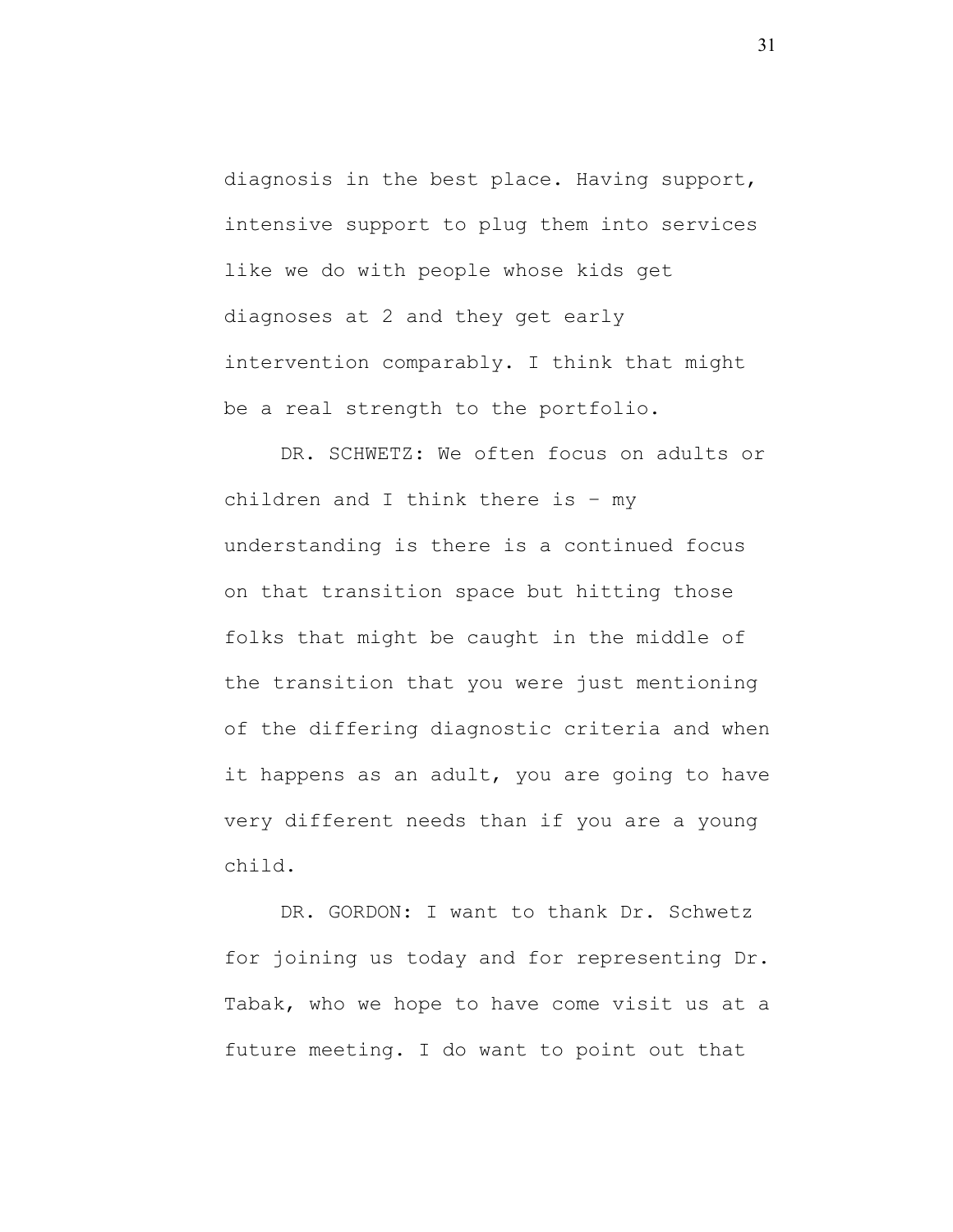Dr. Tabak does have a representative who attends all these meetings on his behalf and keeps them appraised of our activities and that is Courtney Aklin, who I believe has joined us today also.

Ivanova, did you want to ask a question. I thought I saw your video coming up. Hi Courtney.

MS. SMITH: I do have a question real quickly. Thank you. My question is I just want to ask – if the NIH is considering making sure that the policies and recommendations that are putting out around the pandemic also does not allow for discrimination against autistic people. For these last two years, the mandates have caused a lot of discrimination for autistic people. I just want to make sure that they do not do that in the future and that we can work on policies that accommodate autistic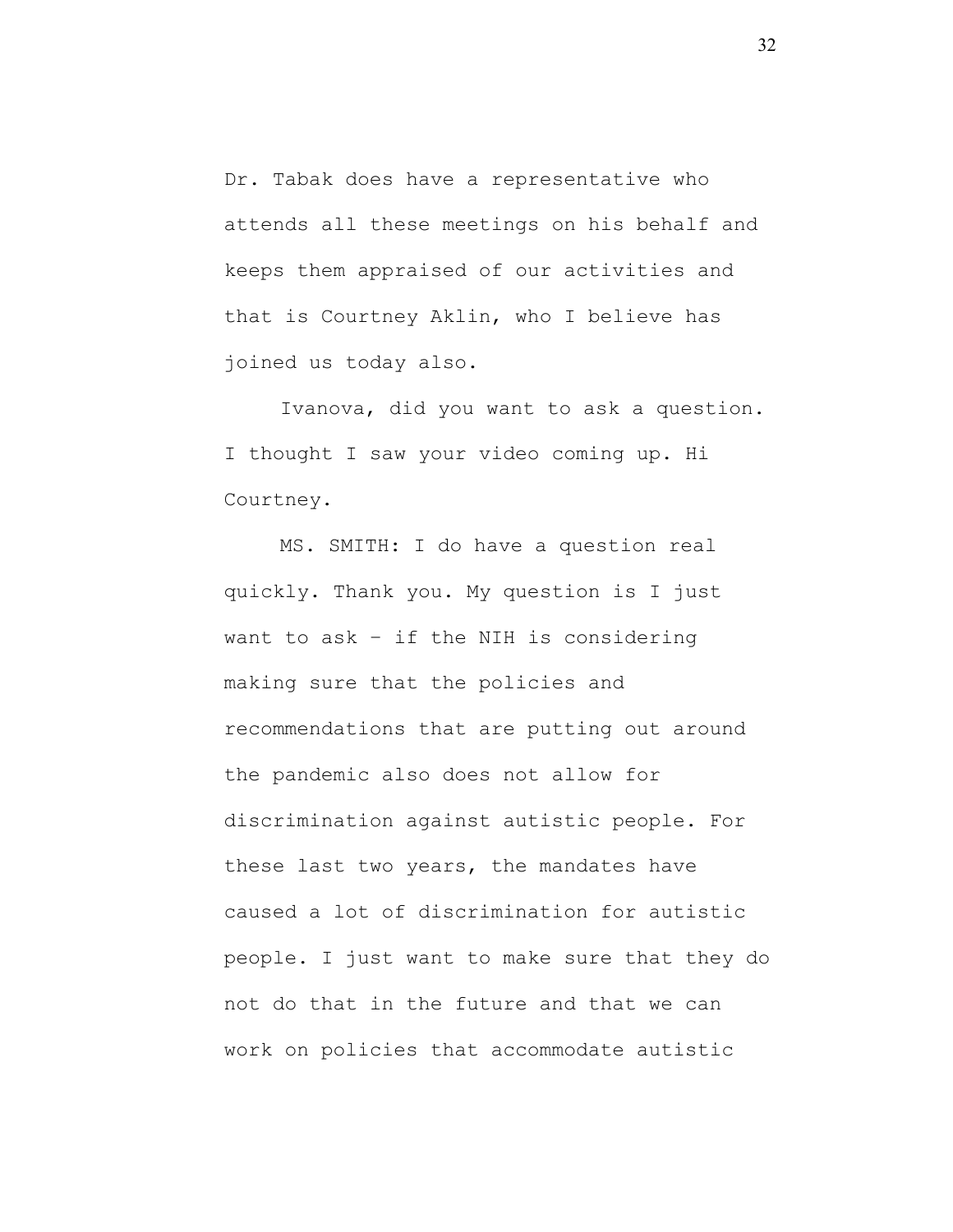individuals that cannot have things over their face. A lot of autistics have been isolated and segregated because they cannot have things covering their face or they cannot go through certain medical procedures. I just want to make sure that we are not leaving those folks behind and allowing for that discrimination to continue. I would like to know if the NIH has considered that. Thank you.

DR. SCHWETZ: That is a are really important point. I know that we are supporting some research and certain aspects of that and the impact of the pandemic. I am sure obviously there is more that we can do. This is, I think, a great and really important topic in which we can leave this on but it needs obviously a lot more exploration and discussion around what more we can do to further enhance whatever policies that we are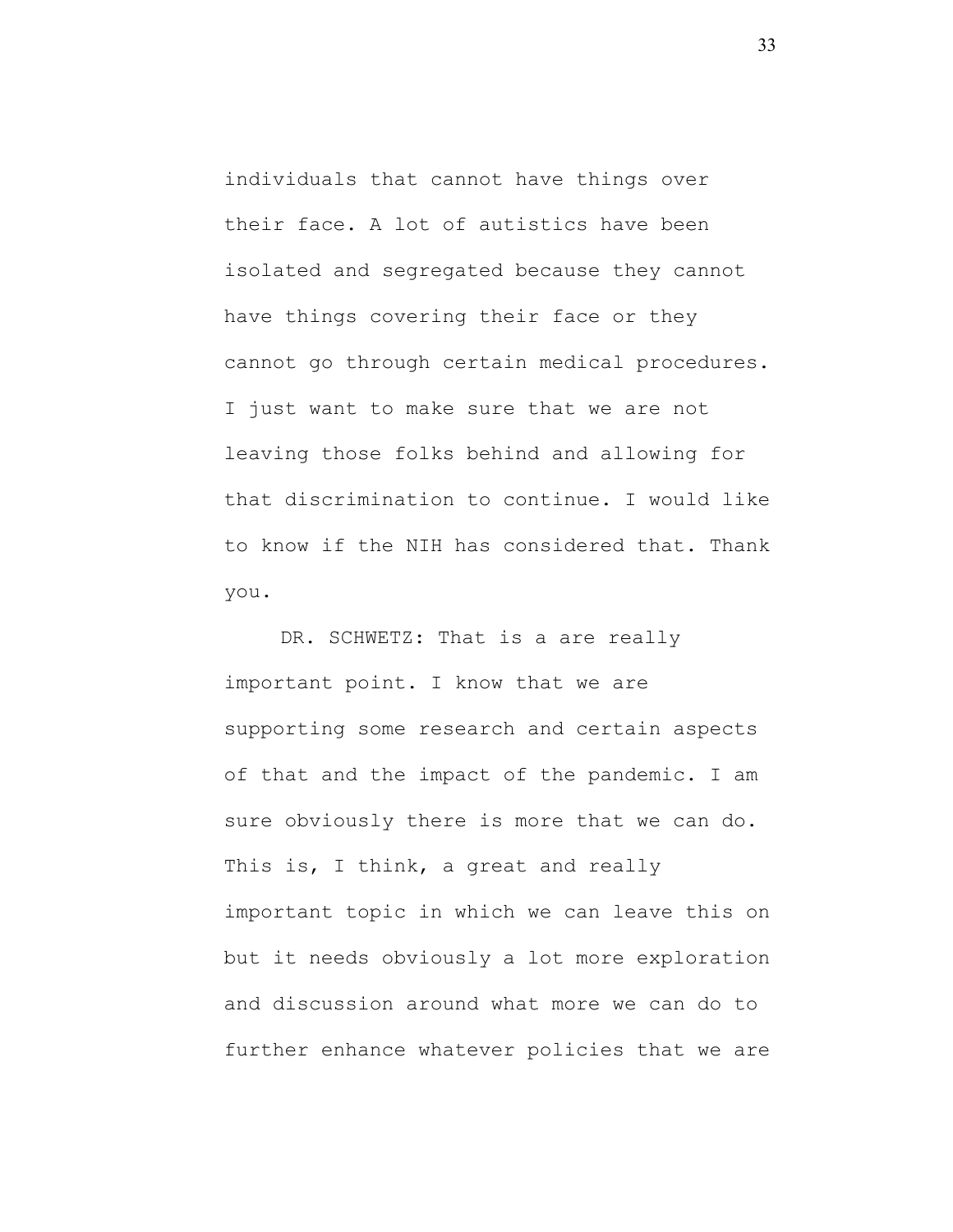putting out, in particular, as the NIH, but then of course how we can utilize our role as a research agency to better enhance the knowledge and learning what has worked and what has not worked. We are still in this very dynamic phase in the pandemic. We are still within it and have opportunities to be able to explore that further. Thank you for that attention.

DR. GORDON: Thank you, Ivanova. Thank you, again, Dr. Schwetz and really appreciate you coming and joining us today.

DR. SCHWETZ: Thanks so much. Good to see you all.

# **Agenda Item: Updates on Disability**

## **Housing Programs**

DR. GORDON: Moving right along, we are a few minutes ahead of schedule. But do we have all our guests for the next section ready for us? Susan, do you know?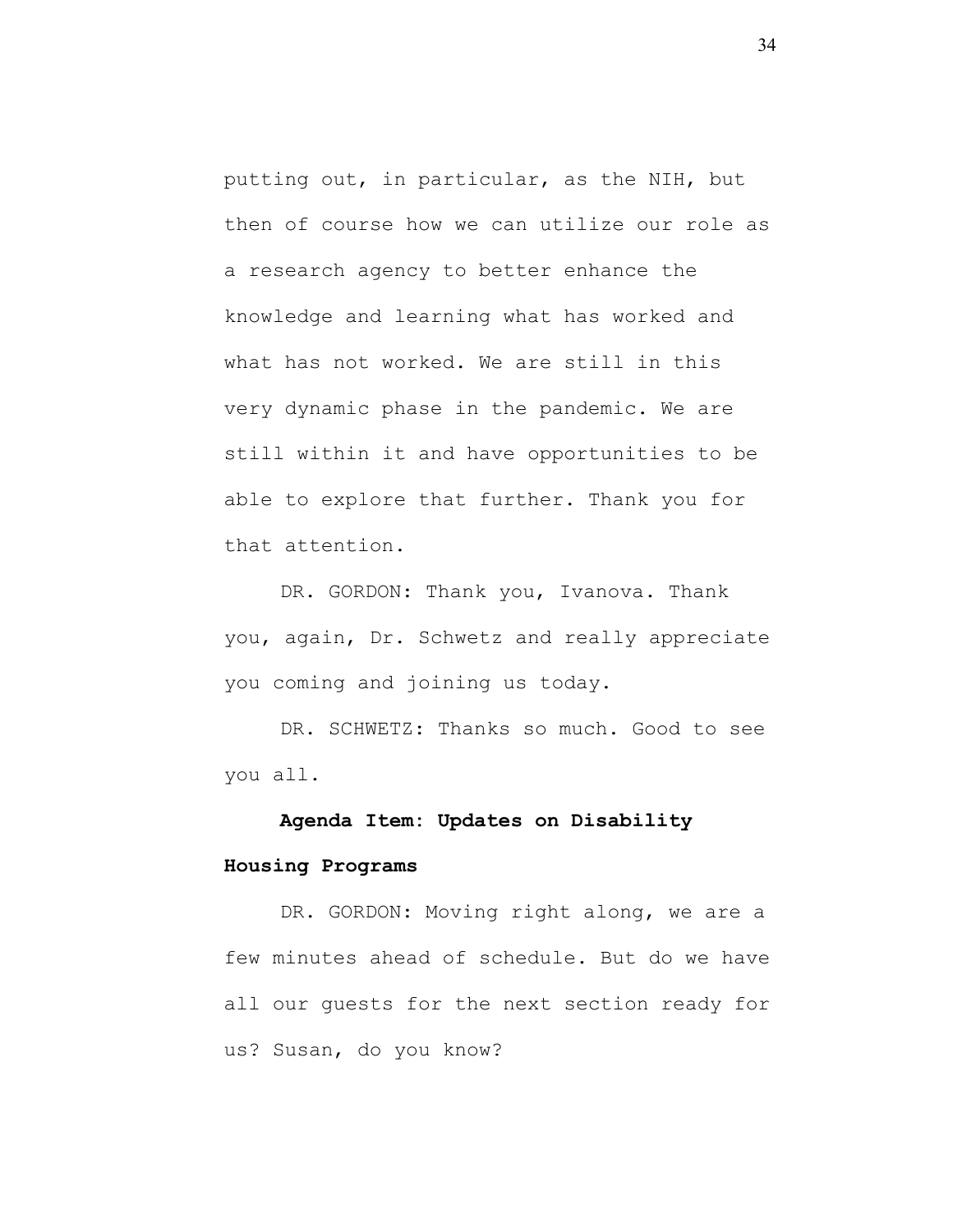DR. TERESA SOUZA: Yes, I am here.

DR. GORDON: At the very least, we can get started with Teresa and then we also have Lori Gerhard. Let me introduce this next segment. I want to again thank Dr. Schwetz for joining the meeting and for fielding those questions, which have as usual given us some food for thought for future discussions here at the IACC.

I will point out with regard to that last question that Dr. Schwetz sort of mentioned this peripherally. NIH does not set policies. That is the CDC, the FDA, and other organizations in the government. But we do provide the research backbone to demonstrate the need for those policies. And it is certainly something that this group could do to recommend alterations to those policies that would better take into account the needs of individuals with autism and their families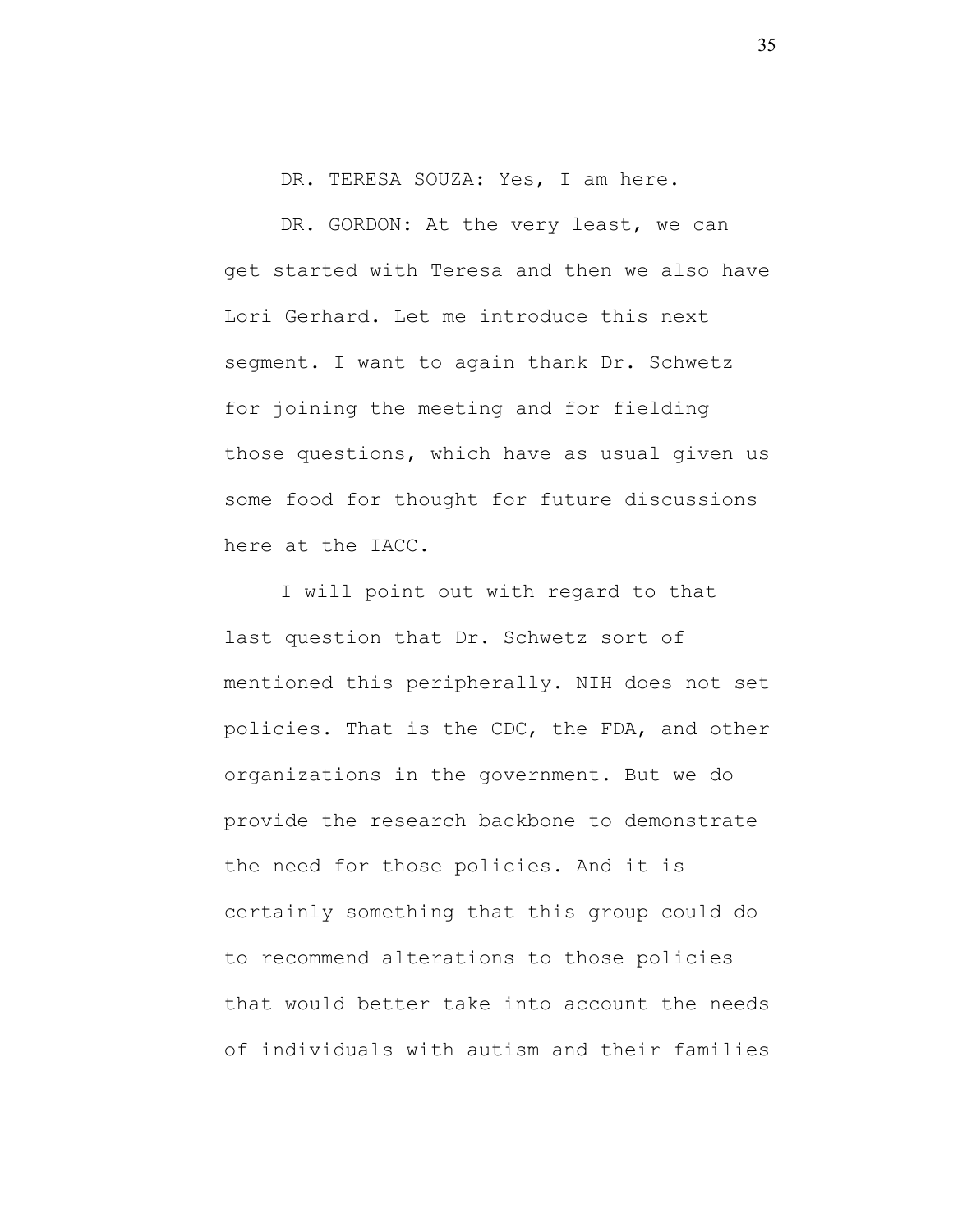and communities. That might be something we want to discuss as the federal government moves on from this pandemic to think about planning for future pandemics.

But to introduce these next presentations, we are going to switch from the NIH and research to updates on disability housing programs. I am really pleased to – we have two speakers joining us today from the federal government side. We have Dr. Teresa Souza, who is a social science analyst in the Office of Policy Development and Research at the US Department of Housing and Urban Development. I will just add that NIH has just had a really great conversation with HUD about a number of different areas of overlap and interest and we look forward to continuing those collaborations.

We also have Ms. Lori Gerhard, director of the Office of Interagency Innovation at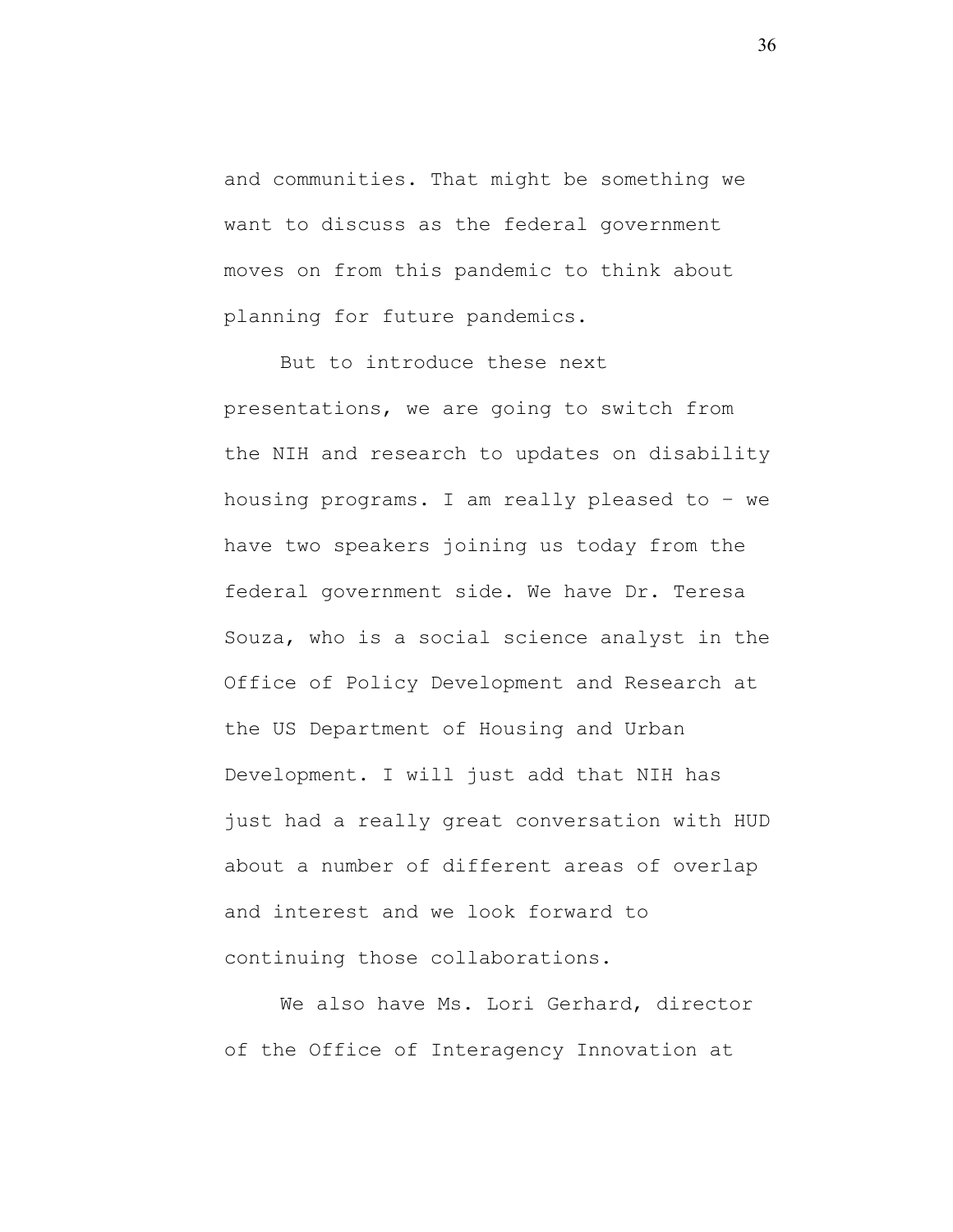the Administration for Community Living joining us today. Dr. Souza and Ms. Gerhard will be updating us on federal programs affecting housing for people with disabilities.

These presentations will be followed by a video from Ms. Julia Orlando, the director of the Bergen County New Jersey Housing, Health and Services Center, that is going to be presented by Dr. Daniels since Ms. Orlando could not join us today live. But we are really pleased she was able to contribute that video presentation. At the end, we will have time for questions and discussion amongst the IACC members.

I just want to note. I am going to apologize. I have another obligation at 2 o'clock. I will be stepping away for just a few minutes at that point but will be back thereafter and will otherwise be here for the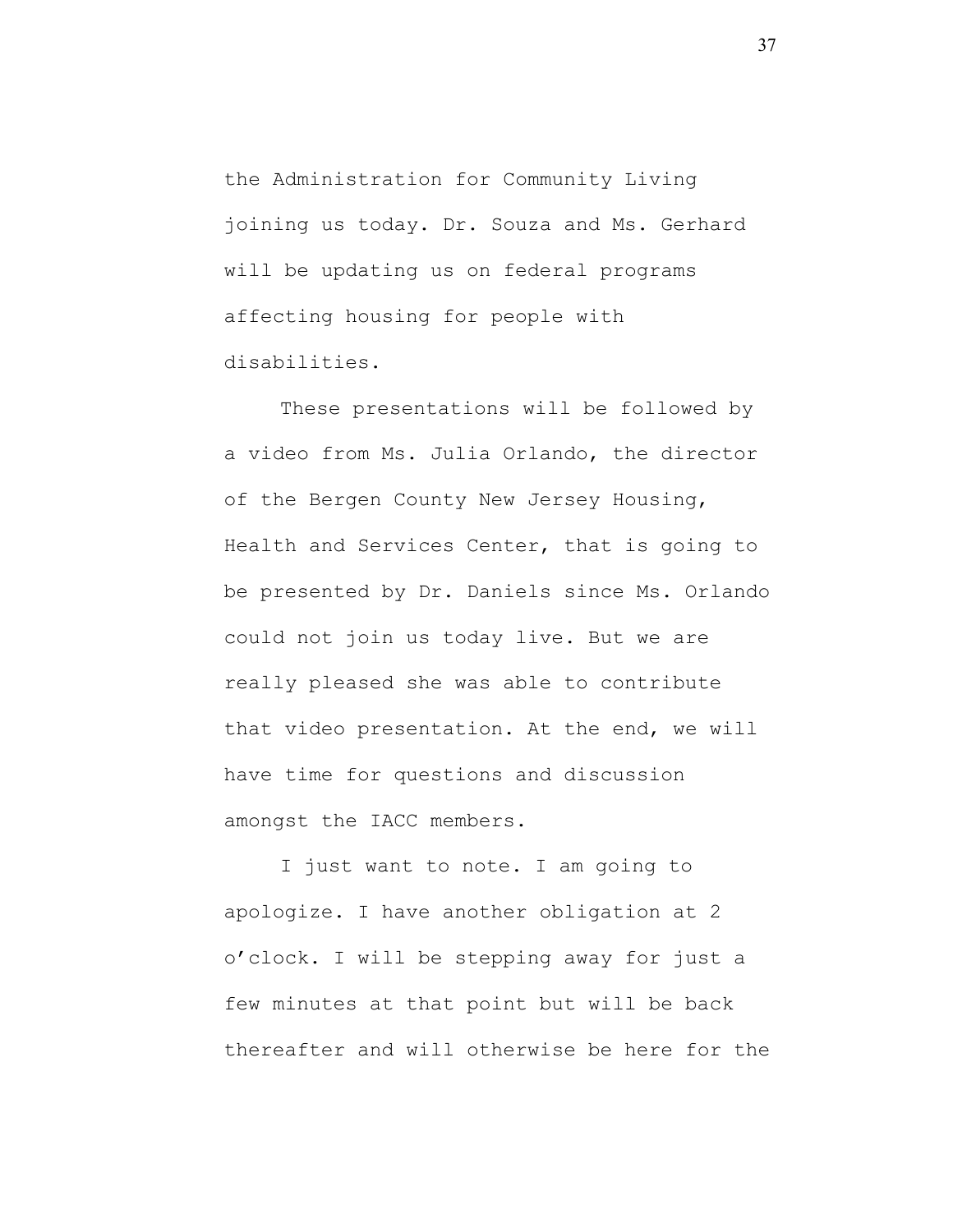whole presentation. With that, I turn it over to Dr. Souza.

DR. SOUZA: Thank you, Josh. Hello. My name is Teresa Souza and I am a social science analyst in the Office of Policy Development and Research at the US Department of Housing and Urban Development. I will give some examples of HUD's supportive housing programs for people with disabilities and related research.

These are the major topics that I will cover in my presentation today. I would like to start by sharing HUD's mission, which is to create strong, sustainable, inclusive communities and quality affordable homes for all. And the first thing that is important to keep in mind is that HUD serves only a fraction of the people who need and are eligible for housing assistance. According to the latest report to Congress on the US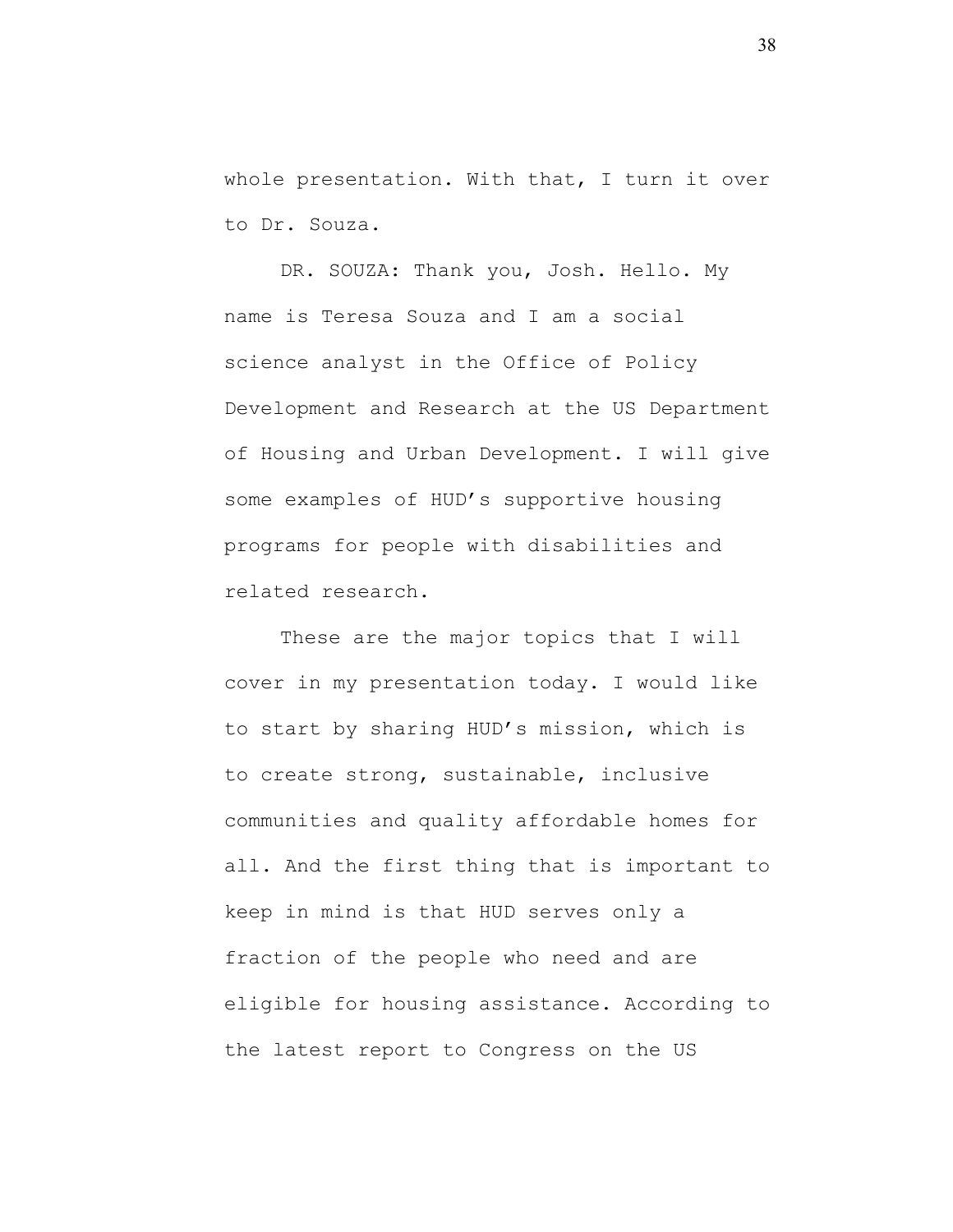worst-case housing needs, there were 13.3 million unassisted renters with very-low income in 2019 before the pandemic. Those are represented by the squares on the left side of the slide, both the light and dark green squares. Of those, 7.8 million households have what HUD defines as worst-case housing needs. These are households who pay more than 50 percent of their income towards rent, live in severely inadequate housing or both. The households with worst-case housing needs are represented by the dark gray squares on the left.

On the right, you can see that HUD assists about 4.6 million households represented by the blue squares. This means that HUD assists only one-fourth of the need for rental housing assistance.

HUD has three major housing assistance programs. The largest one is the Housing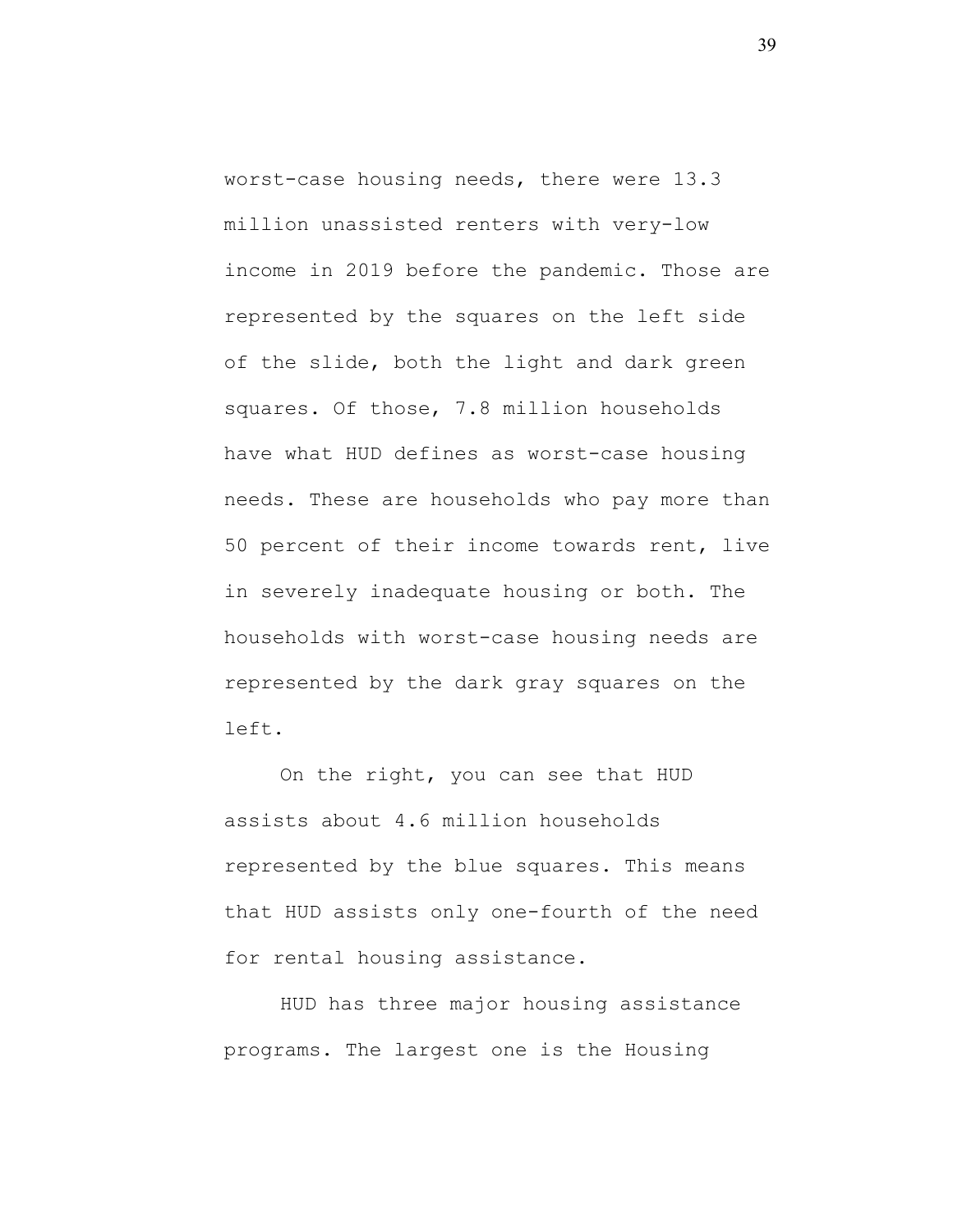Choice Voucher, which assists over 2.3 million households. This is generally rental assistance that goes to a family or individual who then finds an affordable housing unit in the private market.

The second largest program is the Project-Based Rental Assistance, which assists over 1.2 million households. This is a rental assistance that is tied to a property or a unit that is owned by a nonprofit organization.

And the third largest program is public housing, which assists over 800,000 households. This is a rental assistance that is tied to a property that is owned by a local, public housing agency.

In addition, HUD has two smaller supportive housing programs, the Section 202, which is targeted to older adults and assists over 120,000 households. And Section 811,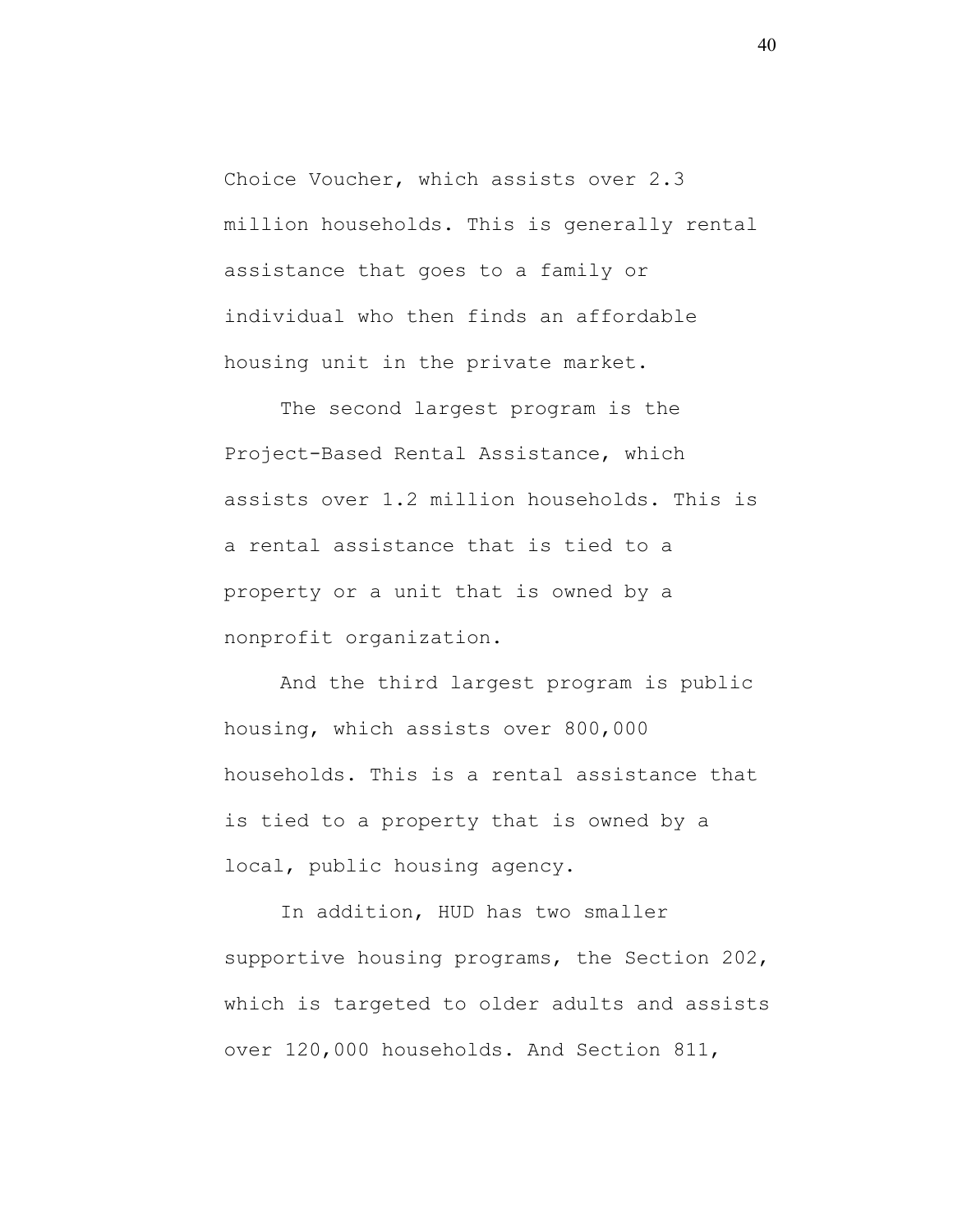which targets people with disabilities and assists over 30,000 households. But you can see from the column on the right that people with disabilities are assisted across all HUD programs.

Over the years, the share of older households has increased as the assisted population ages and remains in assisted housing. However, the share of non-elderly households with disabilities has remained relatively stable. That is the blue line on the slide. Over the past ten years, people with disabilities represent about 34 to 35 percent of HUD-assisted households according to HUD administrative data.

The Section 811 program allows people with disabilities to live as independently as possible by subsidizing the rent and connecting residents to appropriate and voluntary supportive services. The Section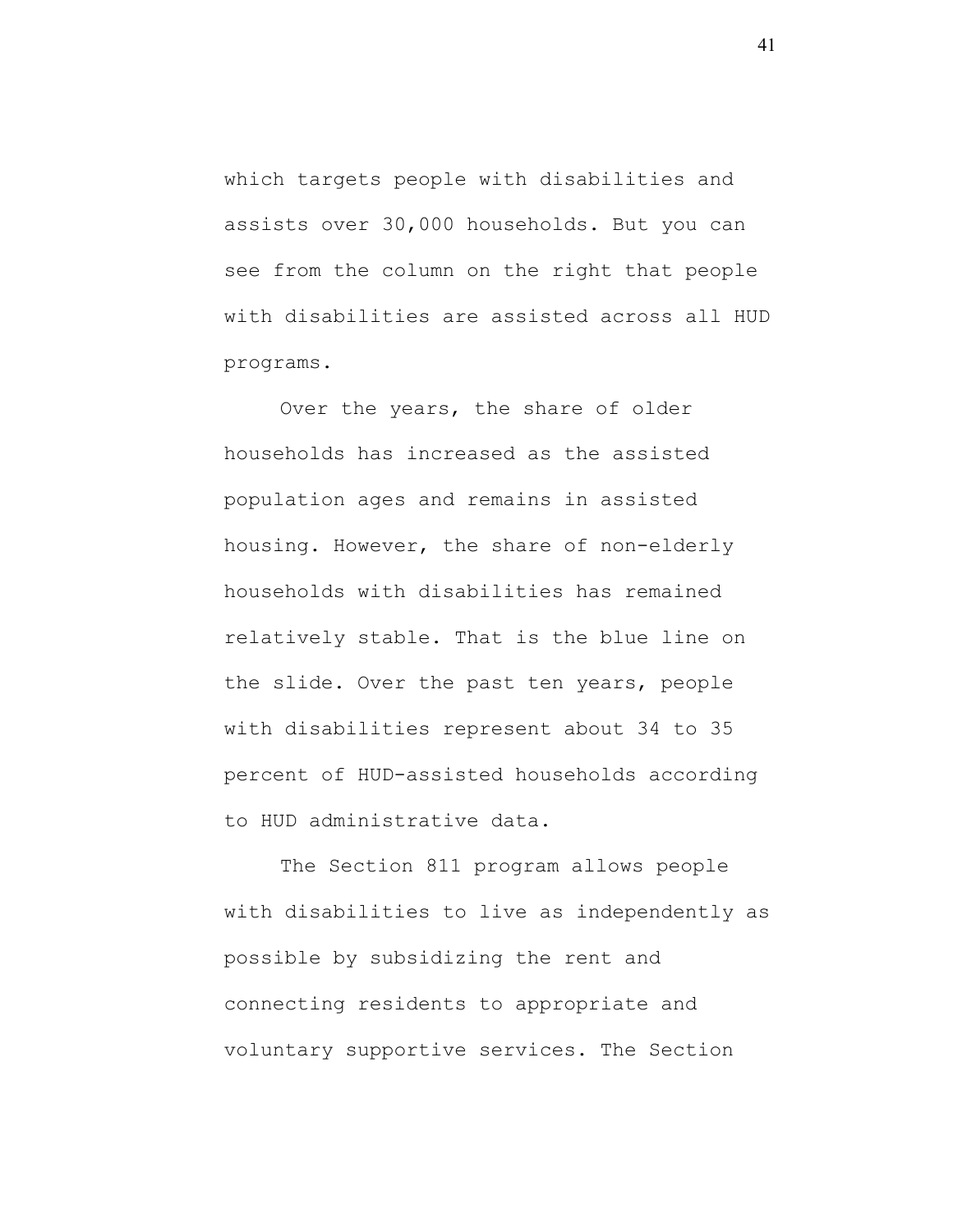811 program can operate in two major ways. First, in the traditional way by providing capital grants and operating subsidies to nonprofit developers of affordable housing for persons with disabilities. And second in a new way that was authorized by law in 2012 by providing project rental assistance to state housing agencies. Today, I am going to focus on the second form of assistance given to state housing agencies.

The new Section 811 Project Rental Assistance program also known as PRA was first implemented through a demonstration in 2012. Under this program, state housing agencies that have entered into a partnership with state Medicaid and Health and Human Services agencies can apply for grants that subsidize the rent for people with disabilities in affordable housing developments.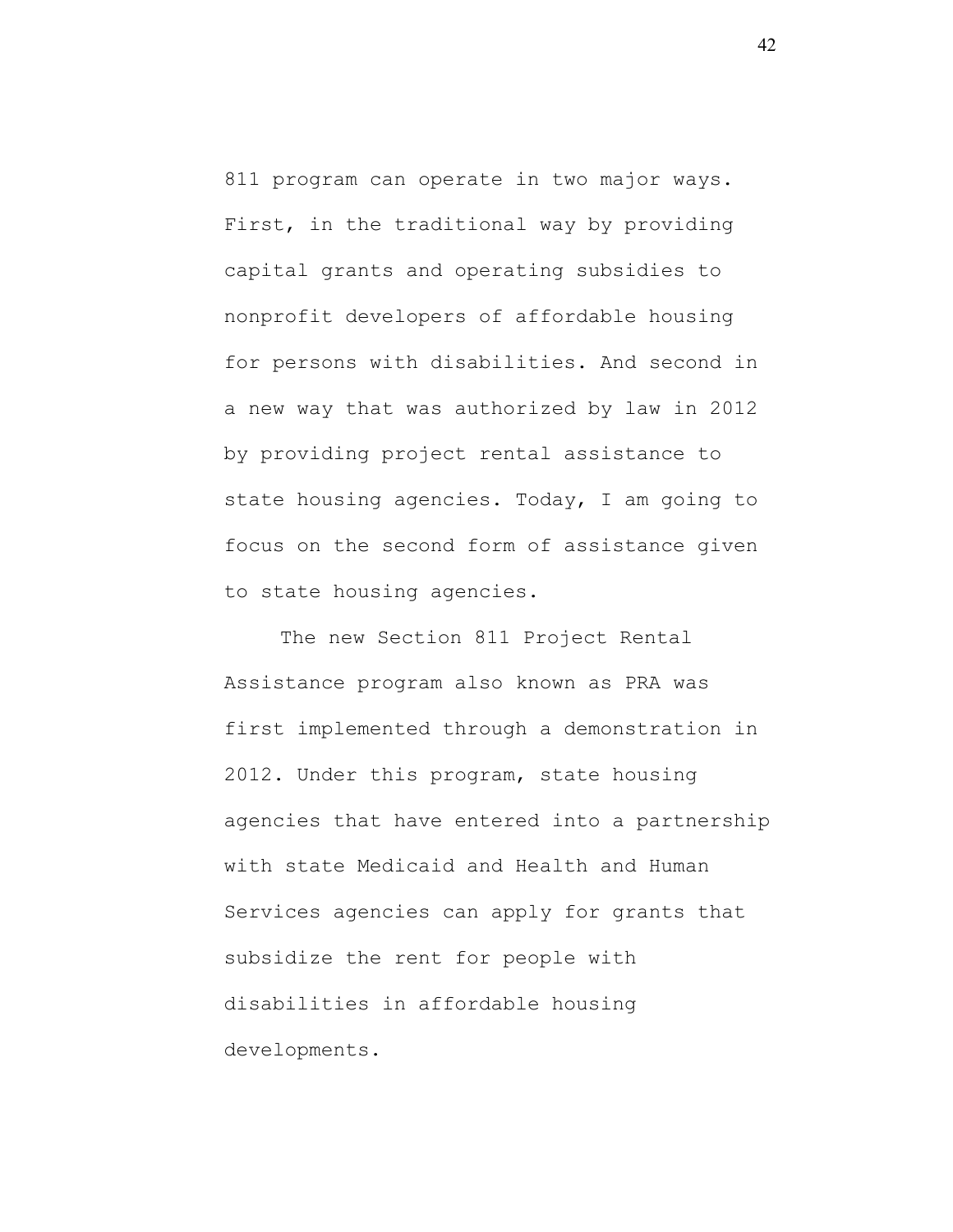The program subsidizes up to 25 percent of units in a property to ensure that people with disabilities are fully integrated in the community. Participants must have extremely low income, which is income at or below 30 percent of the median income in the area. They must be 18 to 61 years old at the time of admission. And they must be eligible for Medicaid or other health and human services.

HUD awarded over \$340 million in rental assistance grants since 2012. And over 3000 households have been assisted since the program started.

The population assisted is split between two major groups. First, people experiencing homelessness or at risk of homelessness and second, people transitioning out of institutional care or at risk of placement in an institution such as a nursing home.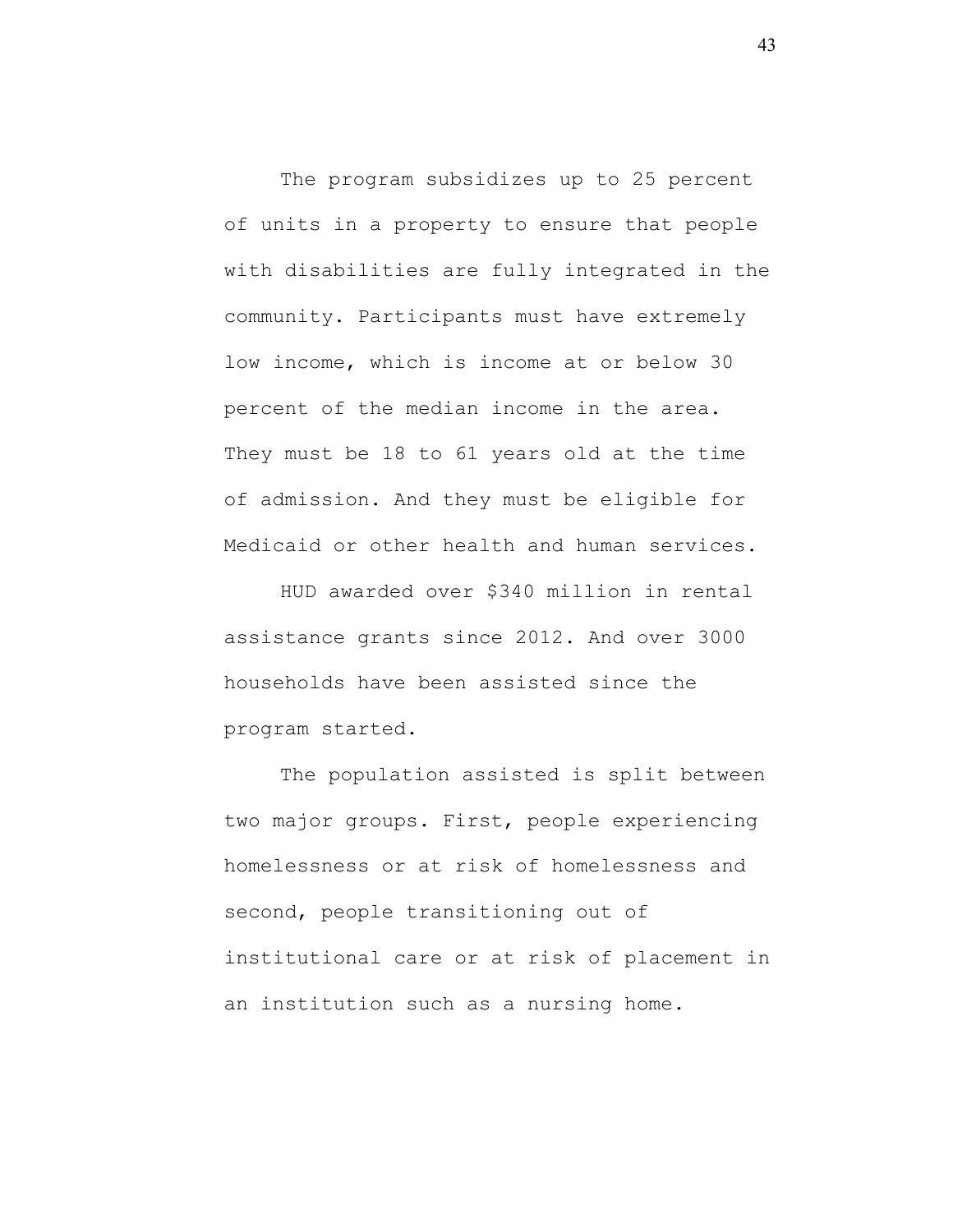HUD conducted an evaluation of the Section 811 PRA program that assessed its effectiveness compared to similar households in other HUD programs and without housing assistance. The evaluation was limited to six states that had made more progress moving people into assisted housing. And the evaluation found that the program was very well targeted.

811 PRA residents have lower incomes, and more health care needs than residents in any other HUD program. In those states, the program served the population with very high health care needs and this is a testament to the success of the housing and health partnerships at the local level.

811 PRA residents reported high levels of autonomy and an independence, which validates the community integration focus of the program. And neighborhood quality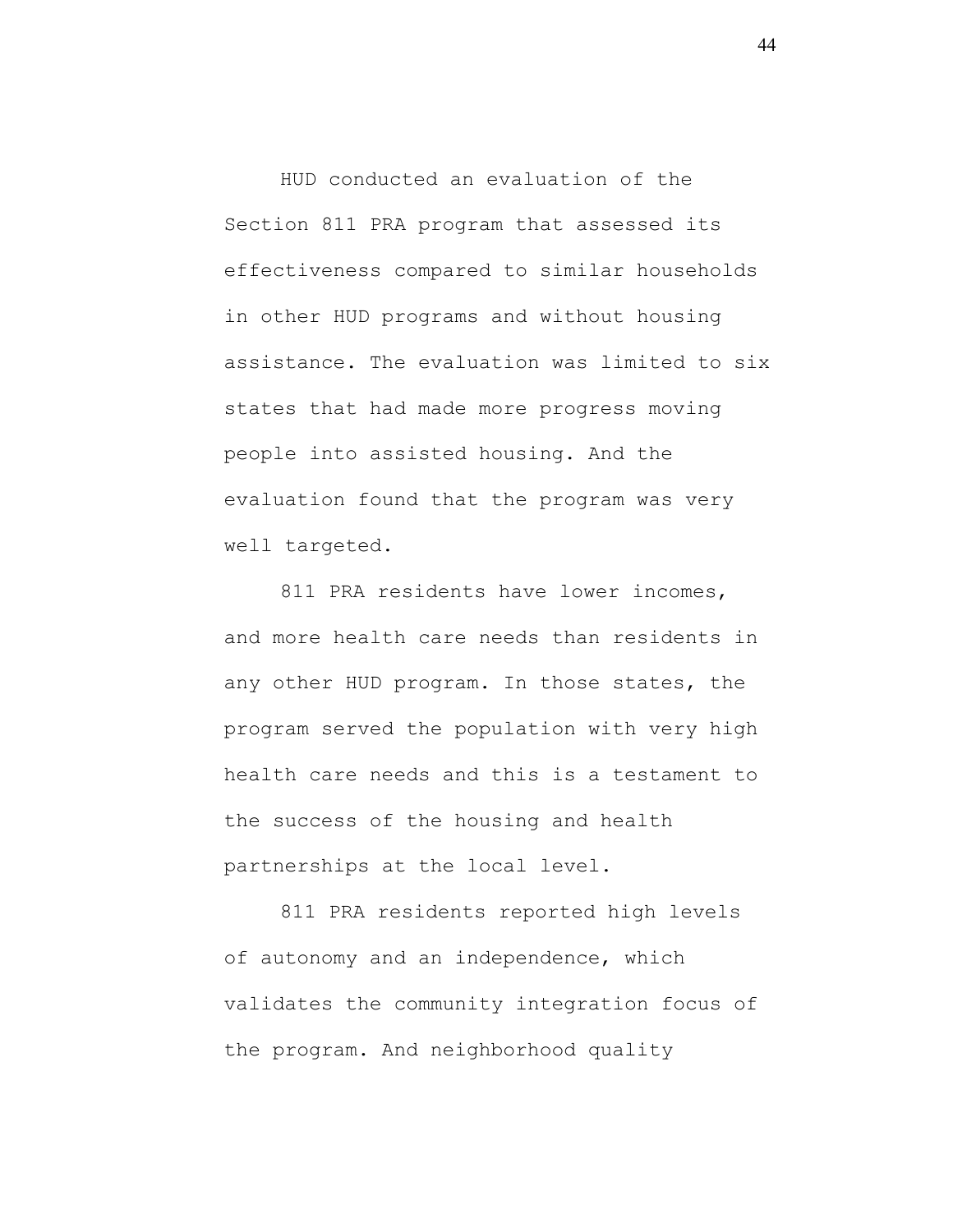indicators were mixed in the study. We found that 811 PRA residents lived in neighborhoods with higher poverty rates but with greater access to public transit and with higher access to walkability compared to similar people in other HUD programs.

I also wanted to share some results from an in-person survey where we heard directly from residents about their experiences in the 811 PRA program. In this presentation, I am going to focus on two areas that we were interested in. First, whether 811 PRA residents were supportive in their housing search and living at the property. And second, whether residents were connected to community-based services. We found that a majority of 811 PRA residents report receiving tenancy support and other services that meet their need.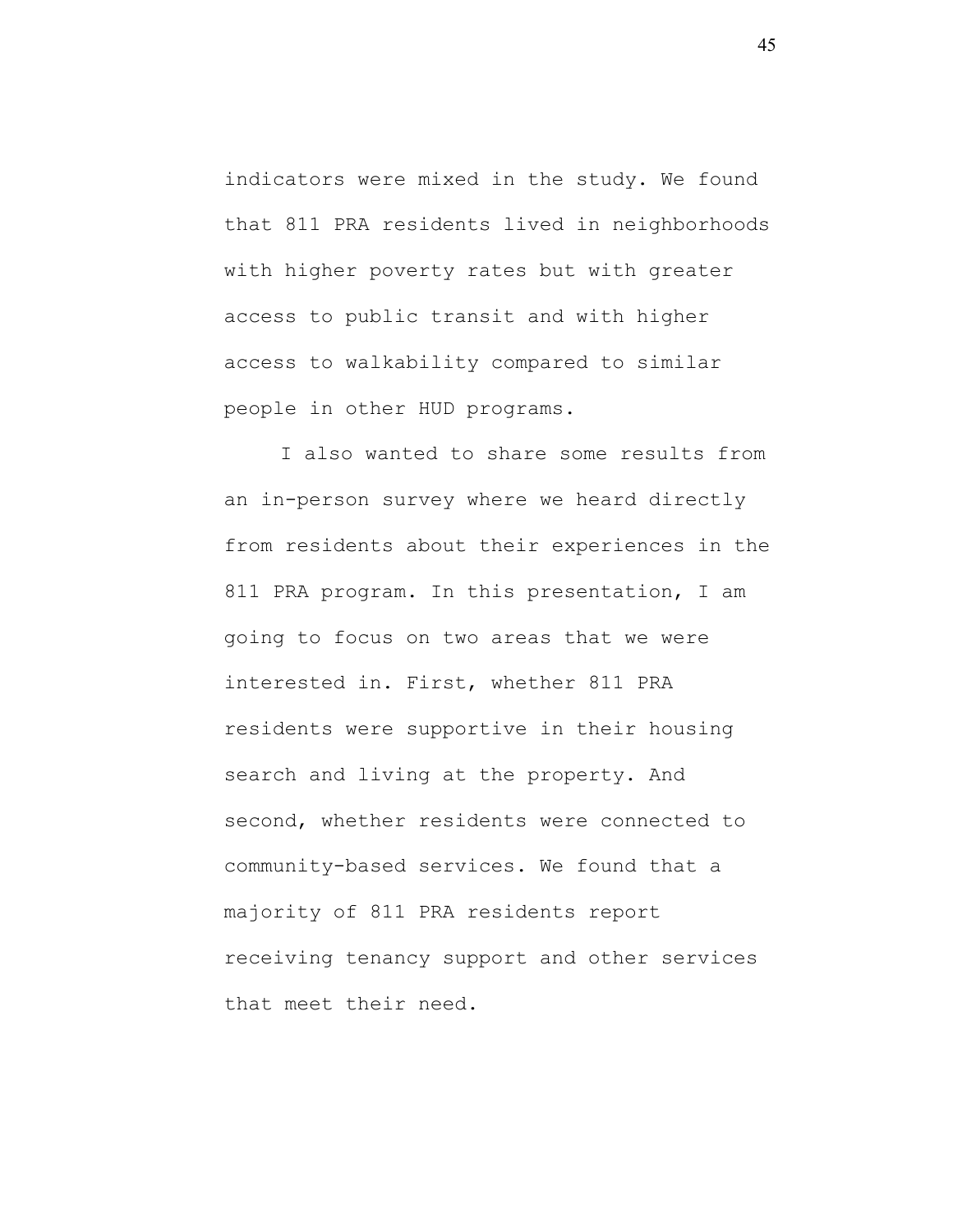We also found that a majority of 811 residents report a positive experience with their home-based care. But residents report gaps in services such as with assistance with bathing, meals, and medication. The study addressed many other areas and if you want to learn more, I included a link to the report on this slide.

The Mainstream Voucher Program also assists non-elderly people with disabilities. The program targets people transitioning out or at risk of institutional care and people experiencing homelessness, previously homeless, or at risk of homelessness.

Local public housing agencies administer the funds and they are encouraged to partner with homeless assistance and health and human services agencies. HUD awarded about 67,000 vouchers to public housing agencies and there are currently 45,000 households assisted and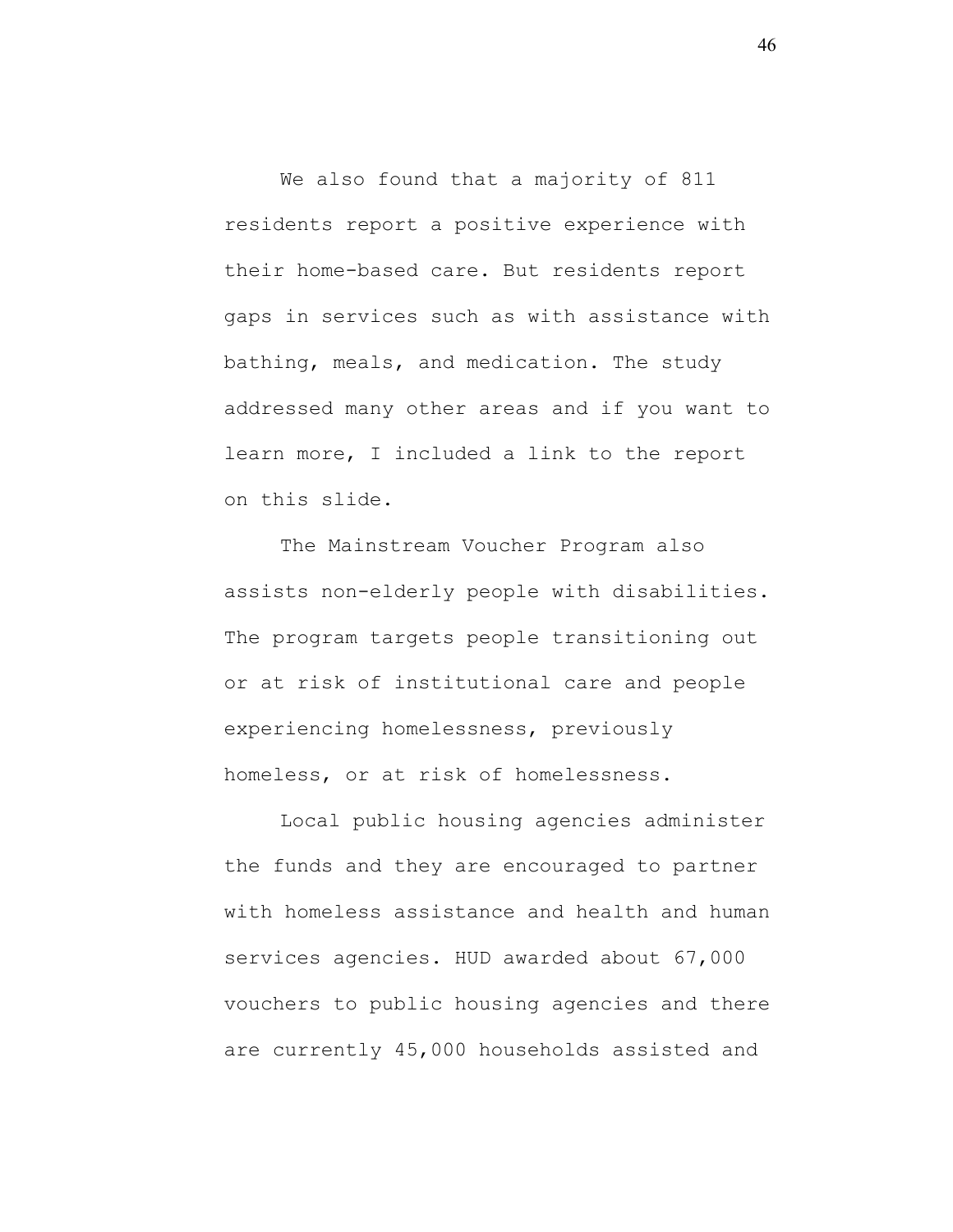another 20,000 vouchers available to new households.

The Emergency Housing Voucher is a new but temporary form of assistance that was created under the American Rescue Plan to provide 70,000 vouchers to subsidize the rent of individuals and families facing housing instability during the pandemic. The program targets people experiencing homelessness, at risk of homelessness, recently homeless, or people who are fleeing or attempting to flee domestic violence, dating violence, sexual assault, stalking, or human trafficking.

This program recognizes the higher barriers faced by this target population to be placed in assisted housing and provides \$3,500 for housing assistance services that can be used for security and utility deposits, moving expenses, landlord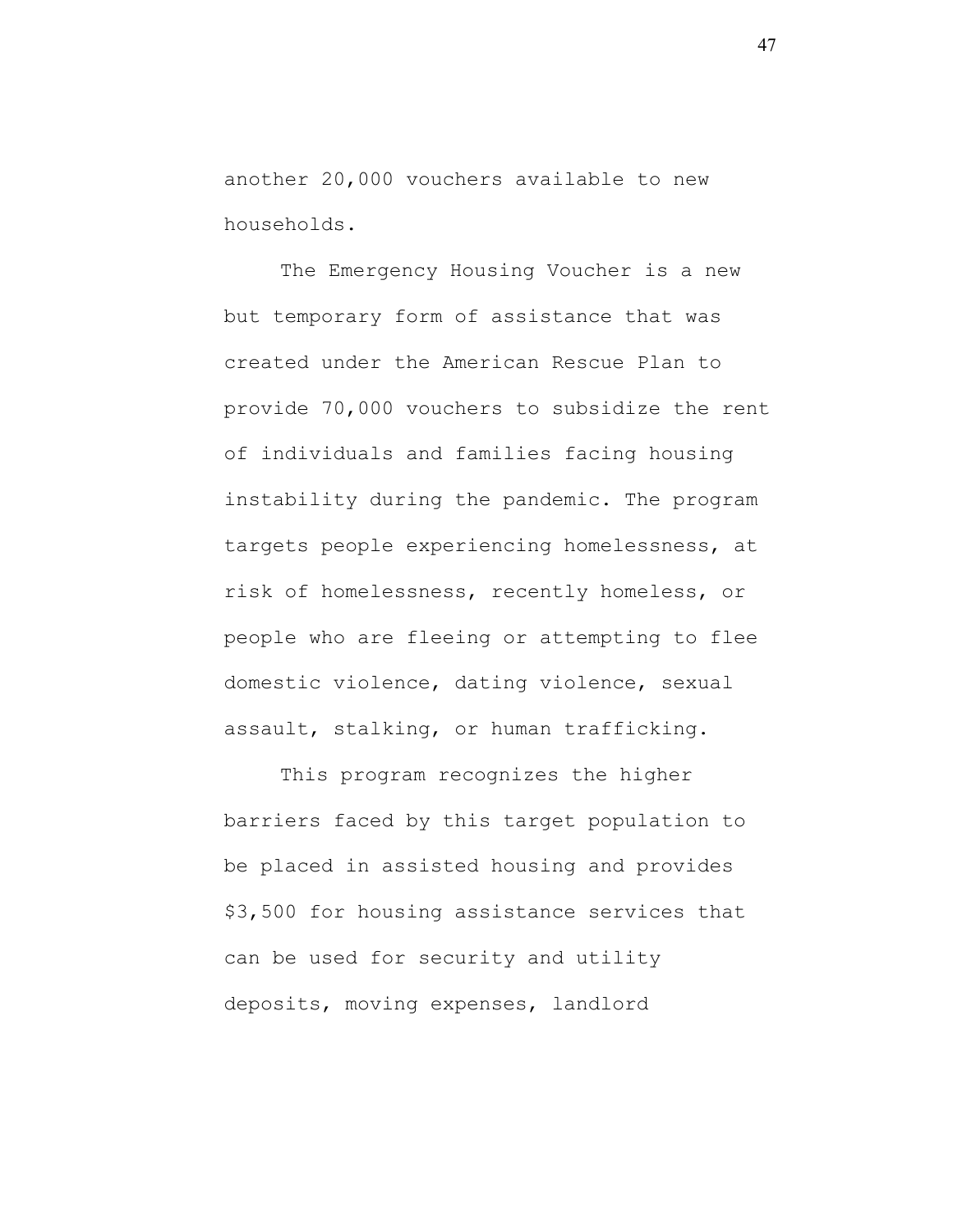incentives, and other housing-related expenses.

HUD has never provided this type of assistance other than for limited mobility demonstrations. And we anticipate that this funding will help improve success rate of families using units.

Like all housing vouchers, the program is administered by local public housing agencies. But in this program, housing agencies are required to get participant referrals from homeless assistance agencies. Over 16,000 households have been assisted and another 27,500 households received a voucher and are now looking for a rental unit.

I talked about three major HUD programs that target people with disabilities in different ways and some of the related evaluation. And now, I am going to focus on two research areas that are critical to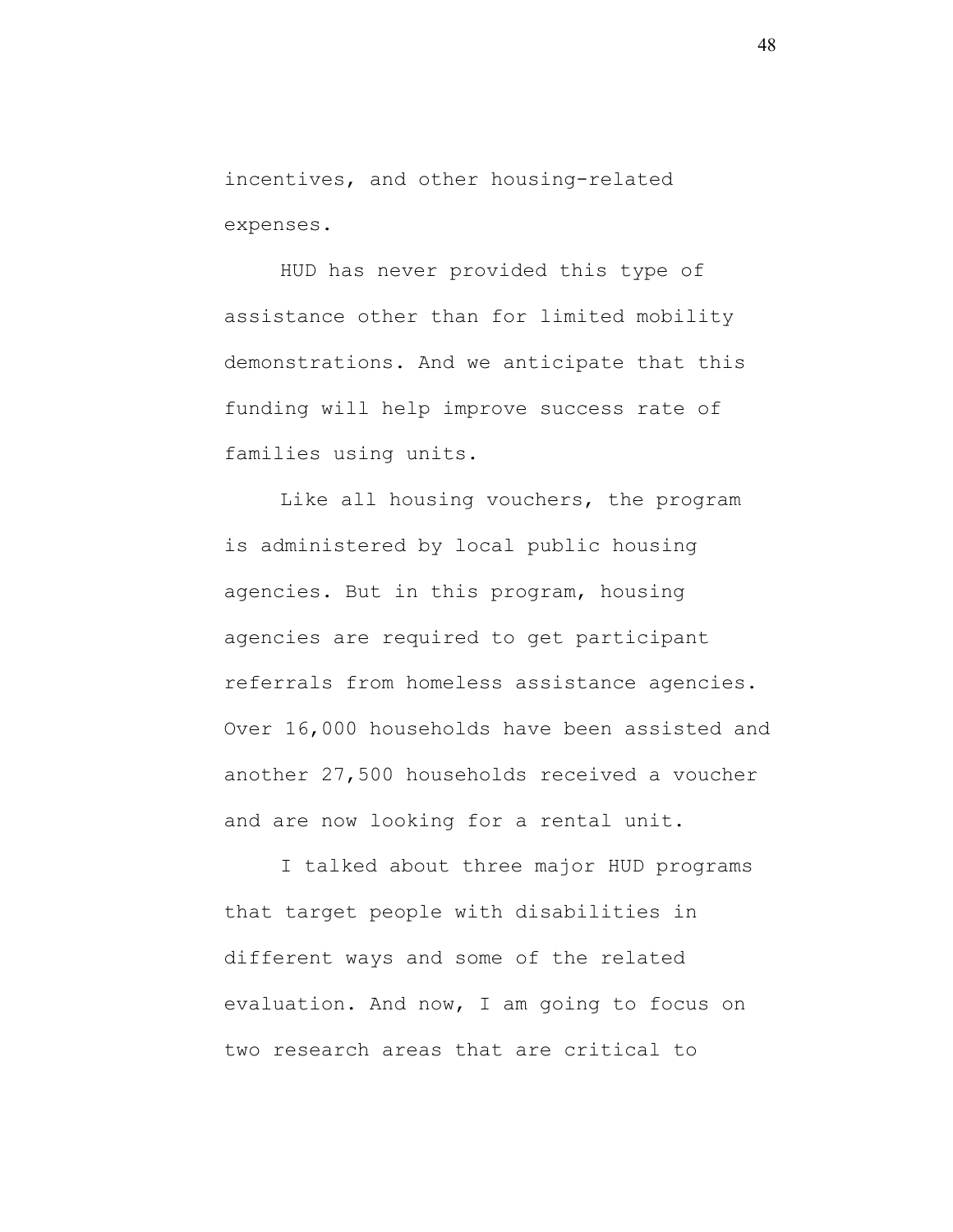understand the needs and barriers that people with disabilities experience in the rental housing market. The first is the Housing Discrimination Research. There are several federal non-discrimination laws that provide housing protections for individuals with disabilities. And HUD's Office of Policy Development and Research, PD&R, has been studying the presence and the extent of housing discrimination in the rental market for over 40 years.

Here are some examples of housing discrimination research on the basis of disabilities. This study assesses housing discrimination against people who are deaf or hard of hearing, people who use wheelchairs, and people with mental illness and intellectual or development disabilities. All the studies found evidence of unfavorable treatment during the housing search process.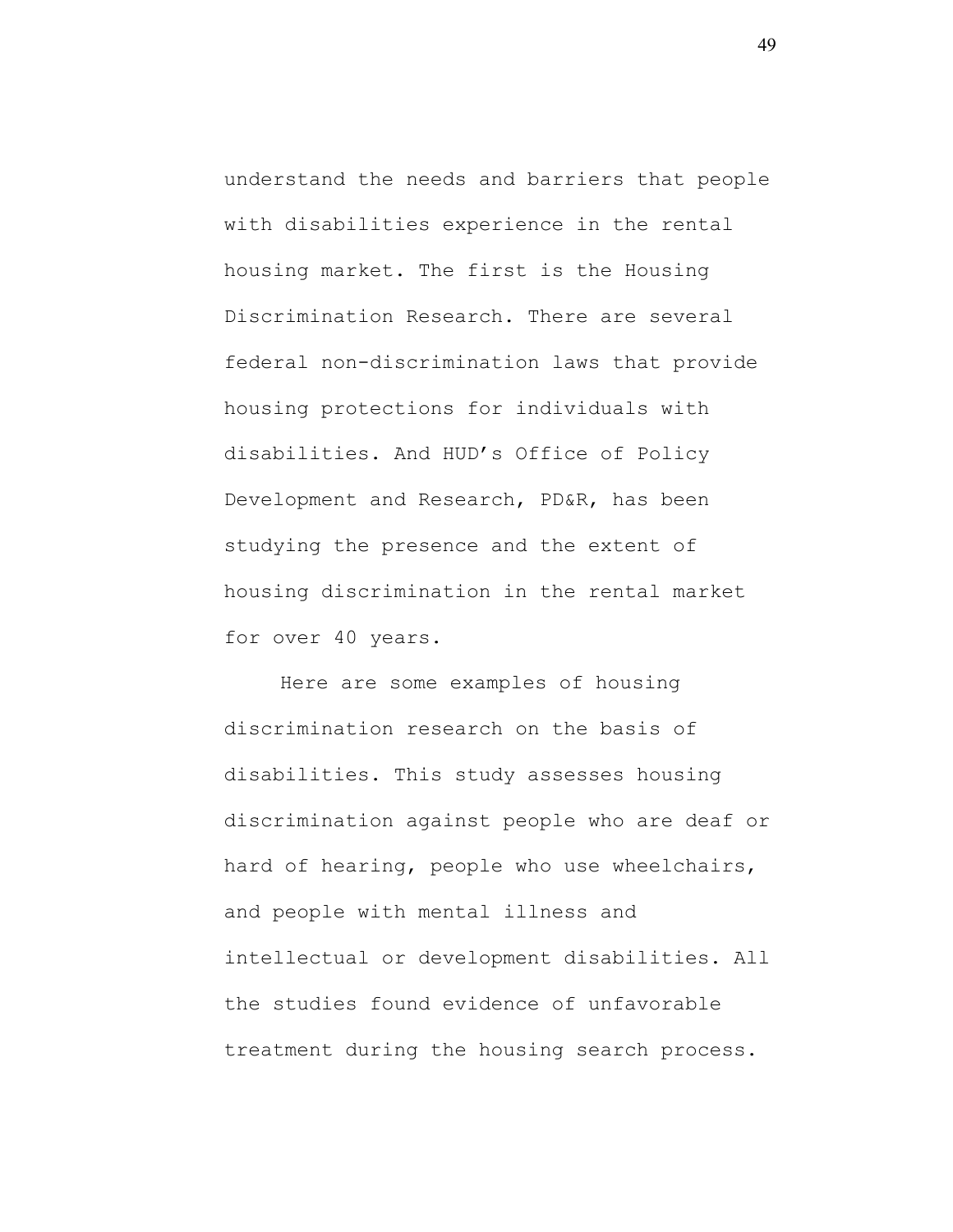For a full list of all housing discrimination research, you can check out the link on this slide.

Another research area that has been critical to understand the prevalence and needs of people with disabilities in HUDassisted housing is the effort to link health and housing data. One example is the ongoing collaboration between HUD and the National Center for Health Statistics, NCHS, to link health survey data to HUD administrative data. This is an ongoing collaboration that updates housing health linkages continuously. In the link shown in the slide, you can find more information about the content of the linked data and also information about how researchers can access it.

Here are some examples of technical reports that have used HUD and NCHS-linked data to create a picture of HUD-assisted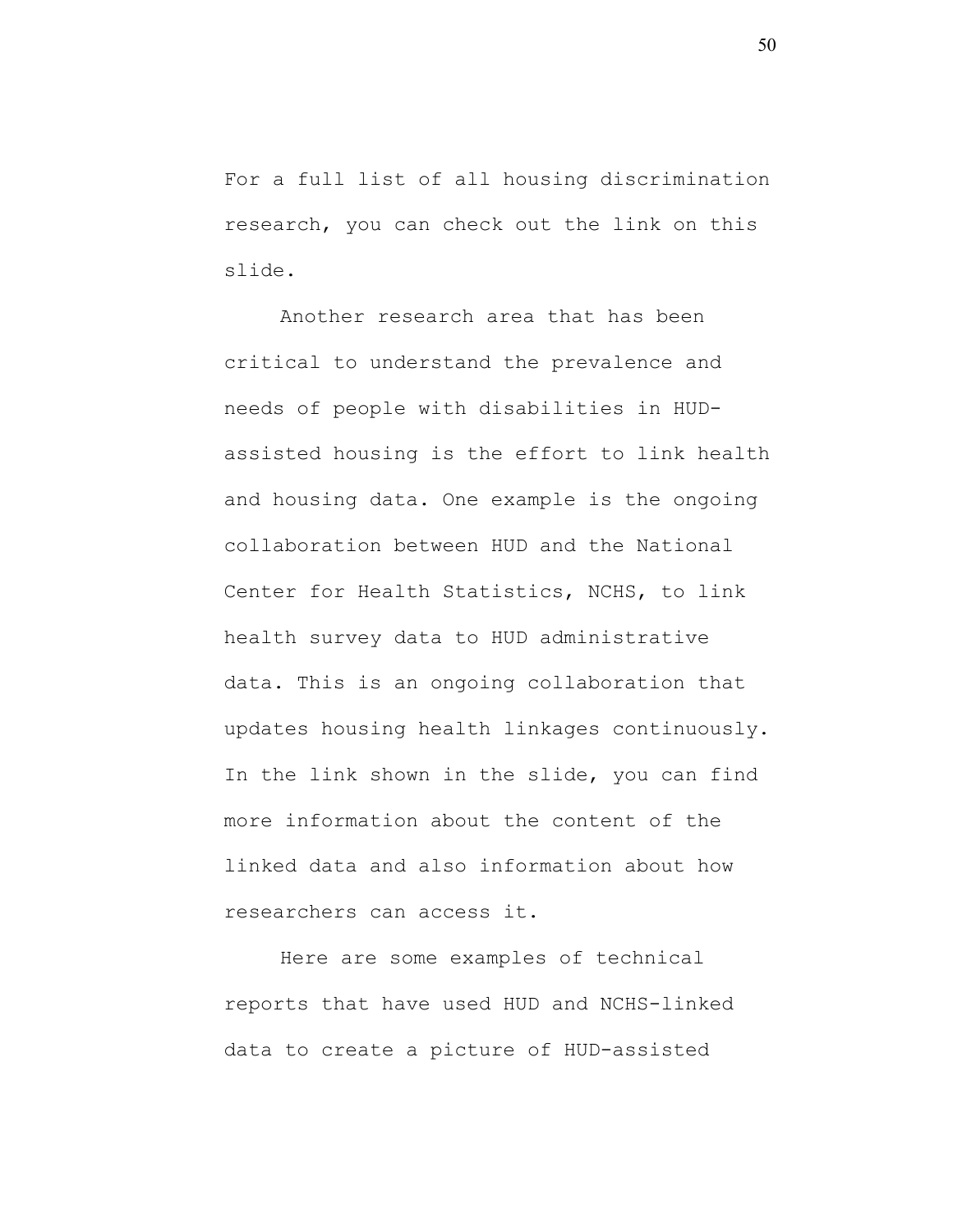adults and children's health. And you can access the reports by clicking at the picture on the slide.

These are some examples of studies that have used the linked data to understand the prevalence and health care needs of people with disabilities in HUD-assisted programs. In this study, for example, we found a higher prevalence of disabilities among HUD-assisted households compared to HUD administrative data. And we also found that HUD-assisted adults with disabilities are significantly more likely to be connected to the health care system than those without disabilities. But they have higher odds of reporting unmet care and have higher odds of going to an emergency room visit in the past 12 months.

We encourage researchers to use the linked data, these and other ones, and help us refine our understanding of the connection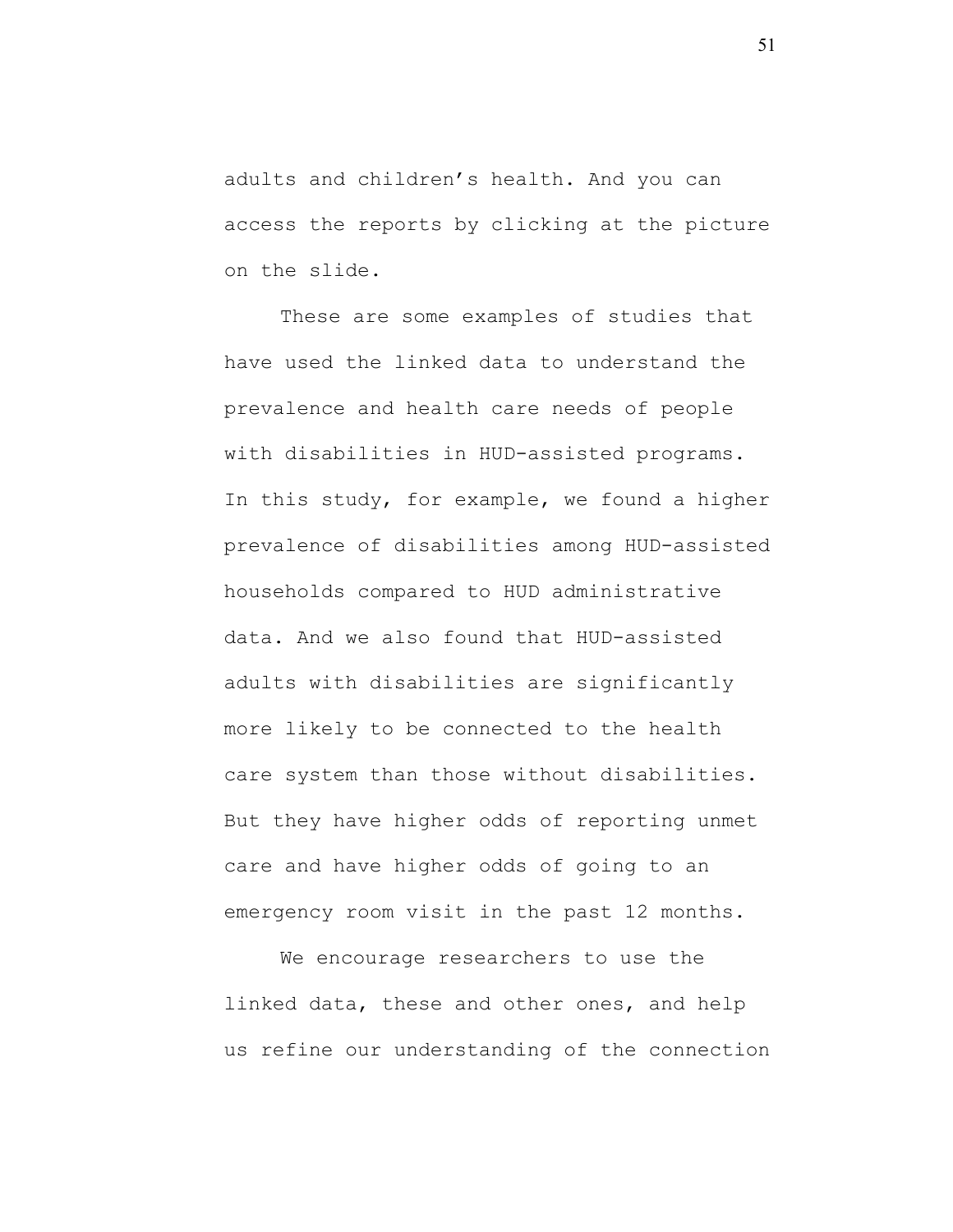between housing and health and improve our programs as they serve more people that are more vulnerable and have higher health care needs. Thank you.

DR. GORDON: Thank you very much, Dr. Souza. We are going to hold questions until the end of the presentations. We will move right along to Lori Gerhard from ACL.

MS. LORI GERHARD: Sorry. It took me a little bit to get to my unmute button. Good afternoon, everyone. It is exciting to be here with you today to share information on our newly formed Housing and Service Resource Center. Today, I will share specific information round housing and services challenges, solutions and opportunities, and the New Housing and Services Resource Center and HHS/HUD partnership.

It is difficult to find and obtain affordable and accessible housing. More than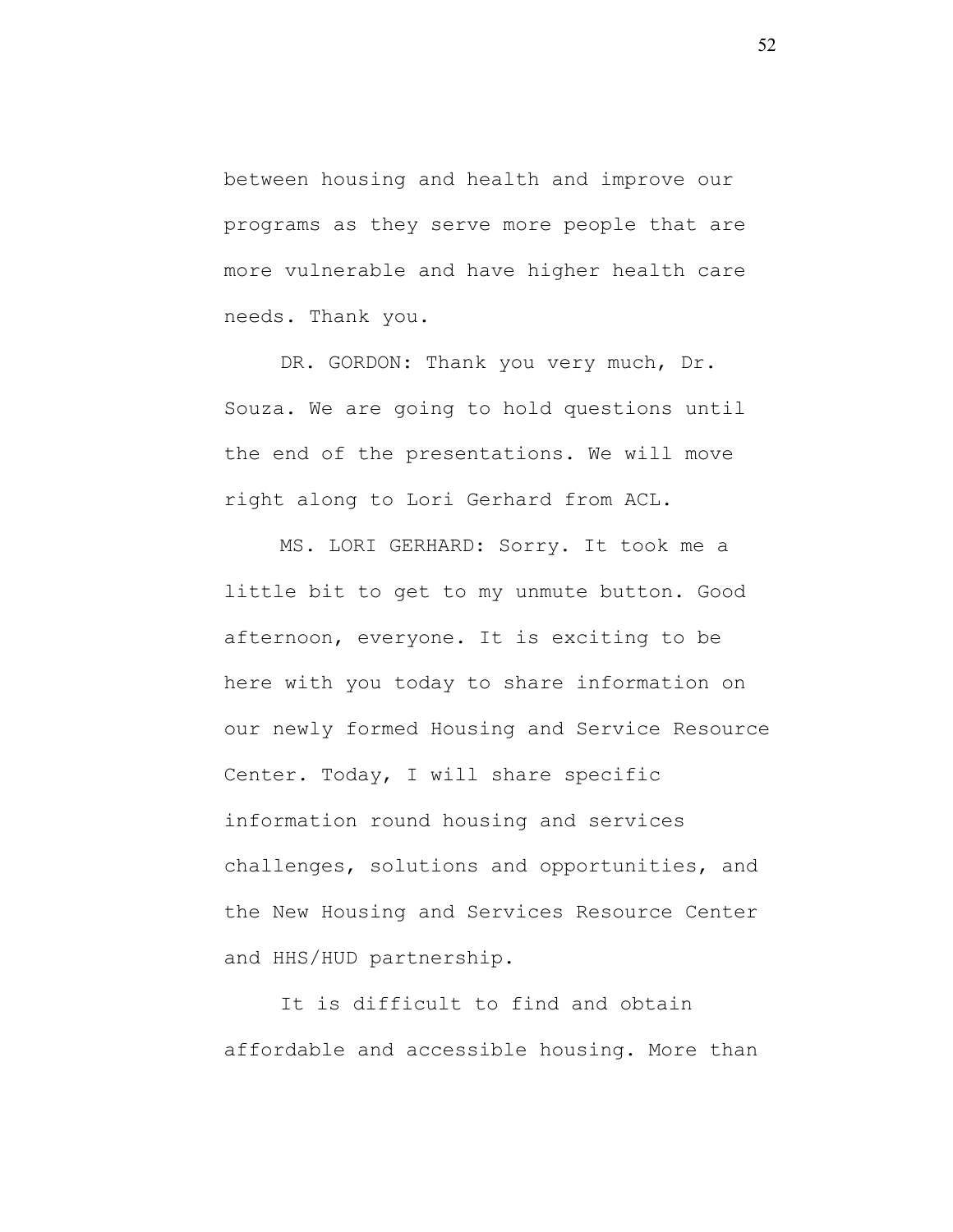15 percent of US households include someone with a disability. But only 6 percent of homes nationwide are accessible. Under 1 percent of the US housing stock is wheelchair accessible and less than 5 percent can accommodate individuals with moderate mobility disabilities. This is a challenge that we confront.

A 2021 report found that there were only 40 affordable and available homes for every 100 extremely low-income renter households nationwide. Forty percent of renter households were cost burdened, and more than 20 percent were severely cost burdened. HUD defines rent burden as spending more than 30 percent of your income on housing and severely rent burden as spending more than 50 percent of your income on housing. Severely cost burdened renters must make difficult tradeoffs on how to spend their limited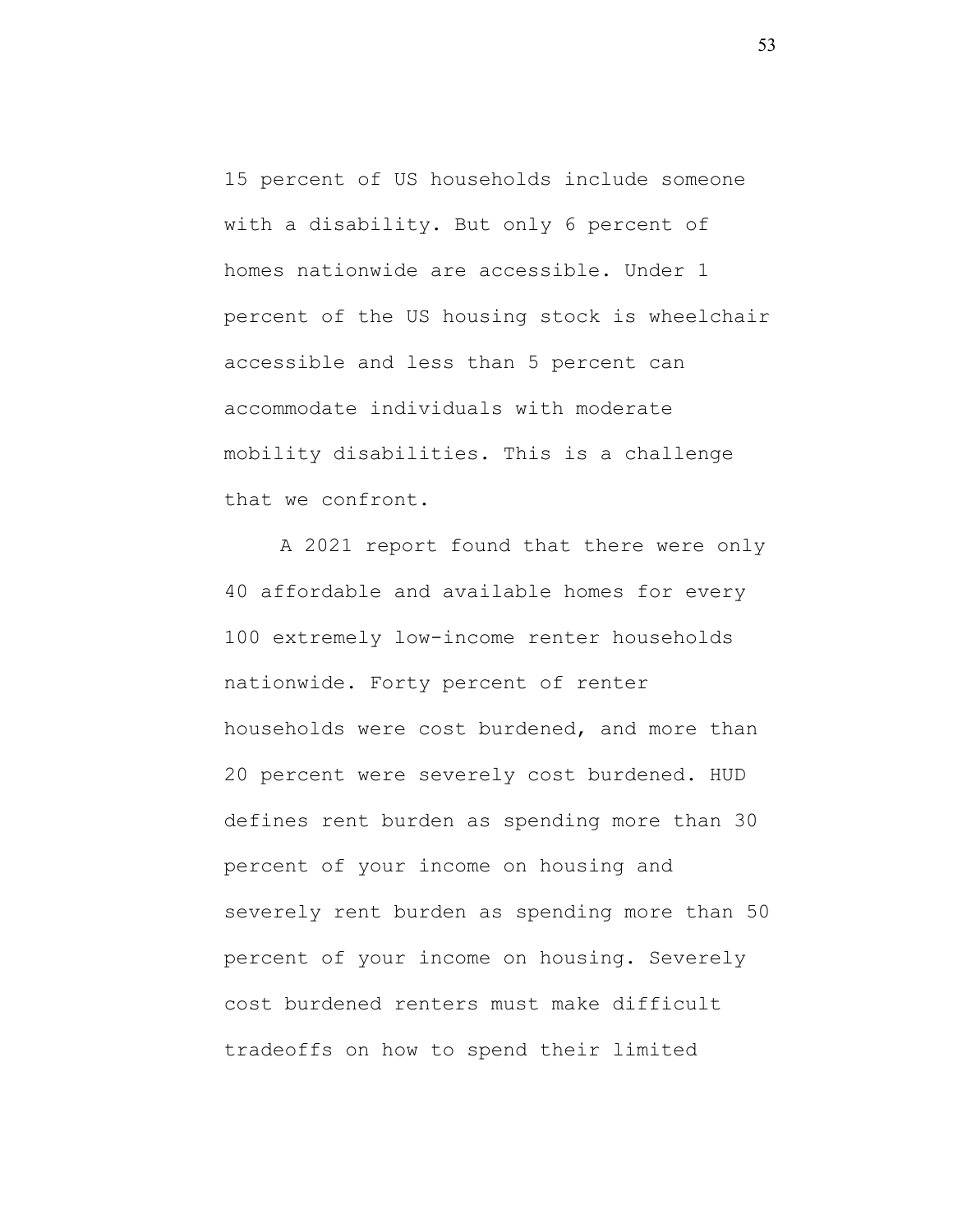funds. For instance, severely burdened renters in the bottom expenditure quartile, the lowest income, spend 38 percent less on food and 70 percent less on health care than otherwise similar renters living in housing that they could afford.

Homelessness is growing among people with disabilities and older adults. HUD's 2018 annual homeless assessment report indicates that 48.5 percent of single adults and heads of households who use homeless shelters over the course of a year report having a disability. That is approximately 550,000 people. And per the same report, the number of sheltered homeless aged 51 to 61 increased from about 216,000 in 2007 to 249,000 in 2017. The number of people experiencing sheltered homelessness also rose for those 62 years of age and older from 46,000 to 76,500. Older adults now make up 23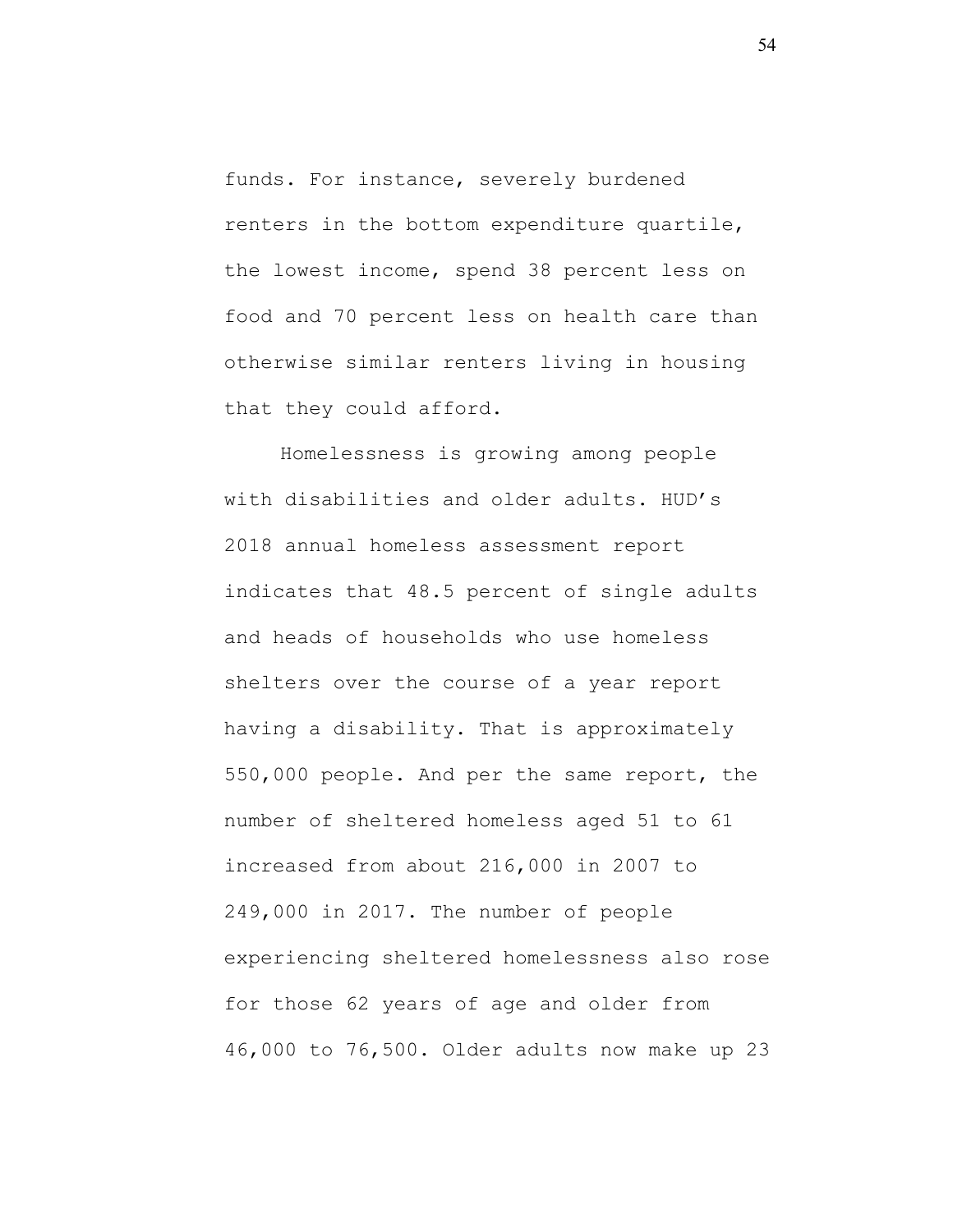percent of the sheltered homeless population up from 16.5 percent in 2007. The numbers are going in the wrong direction. Homelessness is a significant national policy challenge affecting many people. Nearly 900,000 people fall into homelessness each year. These are people who have a home, and something occurs that they no longer have a home and become homeless.

The 2020 point in time count found that over 580,000 people experienced homelessness on a night in January. And between 2017 and 2020, the point in time count showed an average of 562,430 people experiencing homelessness. People experiencing homelessness are nine times more likely to die from an opioid overdose than those who are stably housed.

And some of the root causes for homelessness include poverty, domestic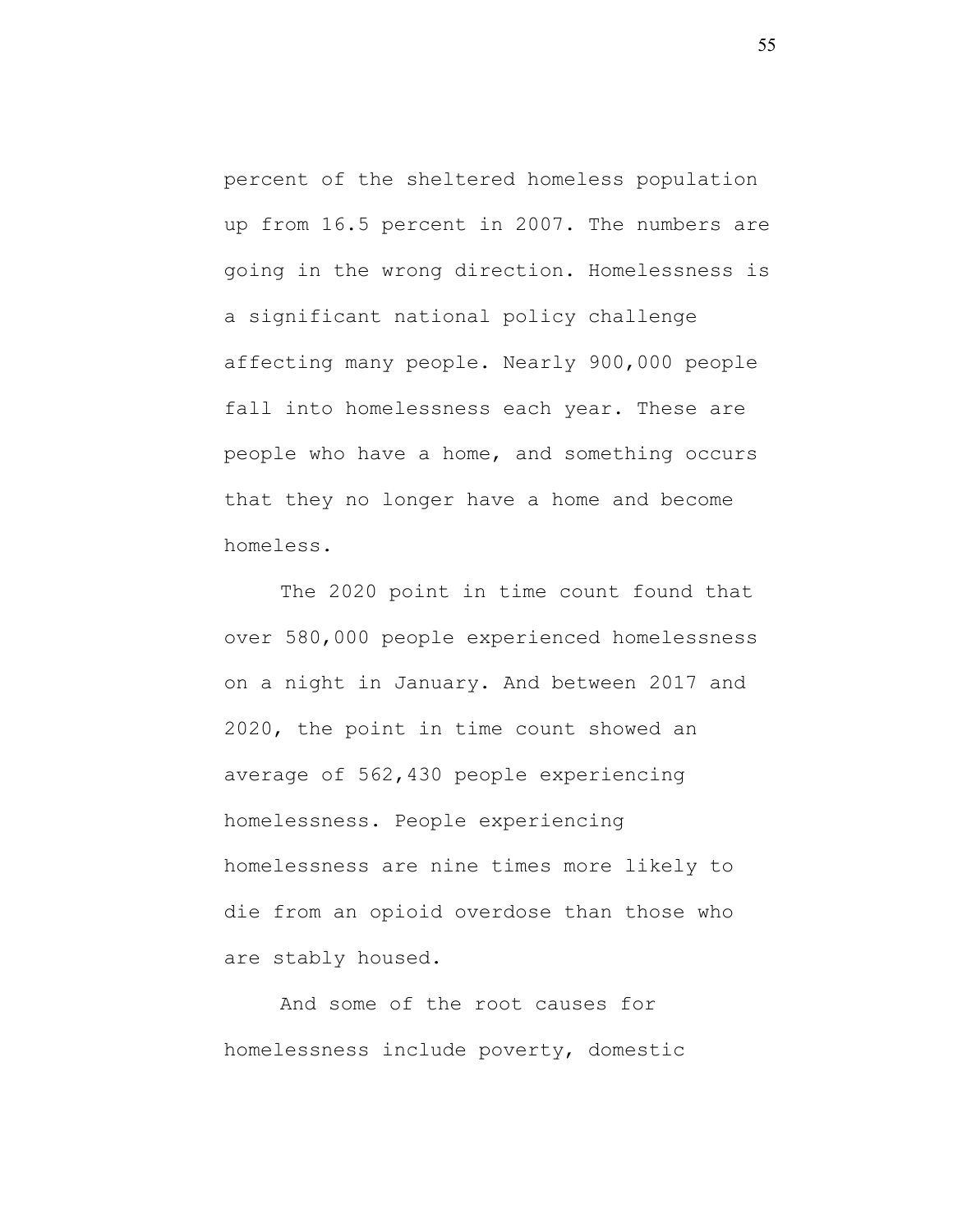violence particularly for women, acute physical or behavioral health crisis, transition from other systems and institutional settings.

In addition to some of the challenges we confront with housing, there are also challenges in finding, navigating, and obtaining services. People often are not aware of the services and programs that can help them. The array of programs and funding streams that provide services are complex and difficult to navigate. Workforce shortages impact service availability. And program innovation and disability, aging, health and housing sector success strategies occur and may be solutions for additional states and communities. We know that in some pockets, they have solved this challenge, but we do not always know how to spread the innovation across the country.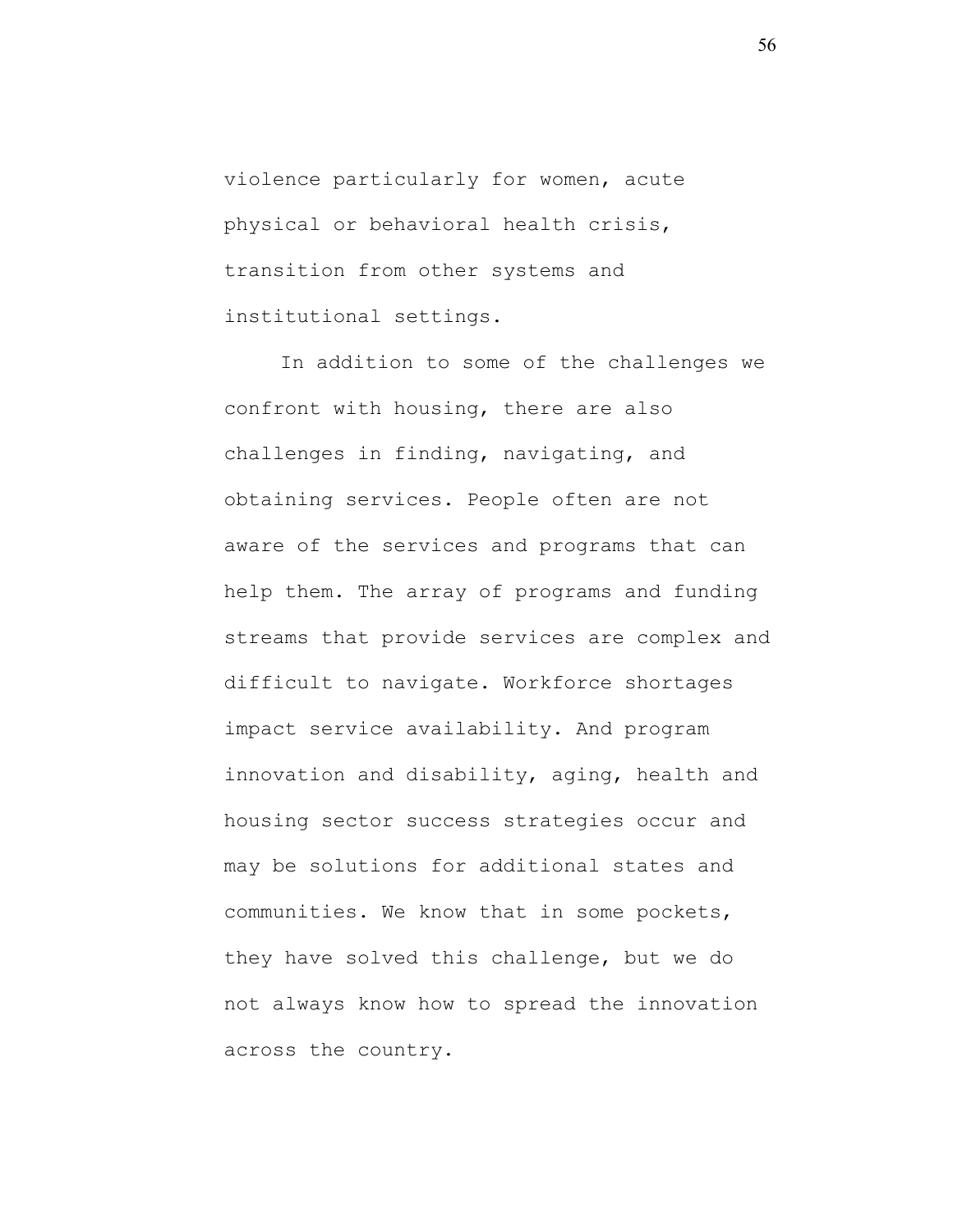There are several things underway to begin to help us on this path to finding the solutions. The first is the American Rescue Plan Investment. As Dr. Souza just mentioned, there are additional housing vouchers that were issued under the American Rescue Plan. Particularly, I want to call out those 70,000 emergency housing vouchers. We have heard from states that these emergency housing vouchers with some of the wraparound supports that they provide are really instrumental in helping people obtain stable housing.

The Money Follows the Person program has also received the ability to be expanded. On March 31, just recently, CMS announced the availability of \$110 million to expand access to home and community-based services through the Medicaid Money Follows the Person program. And the Money Follows the Person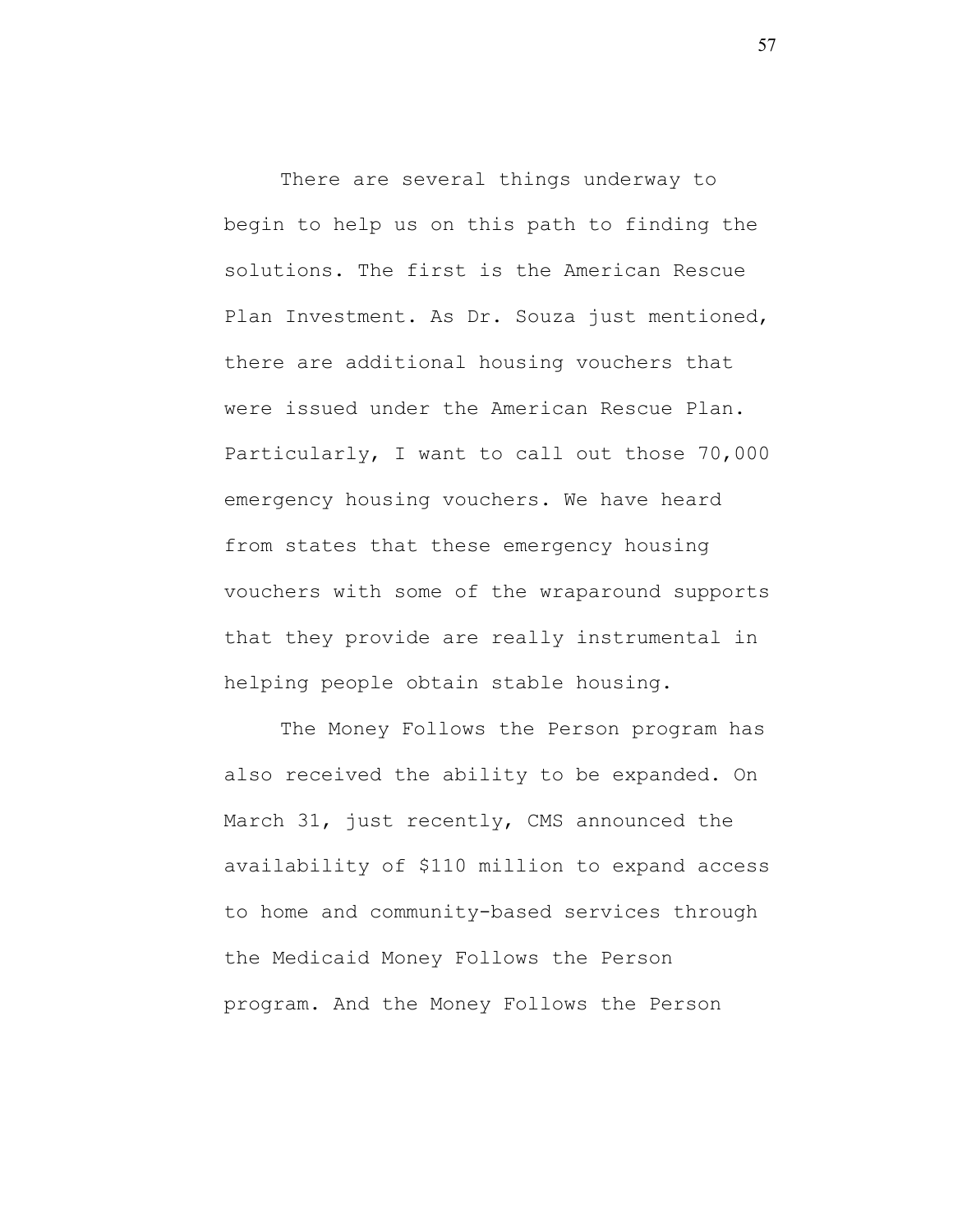program helps people transition out of institutions back into the community.

CMS also announced that the agency is increasing the reimbursement rate for the Money Follows the Person supplemental services. These services are now being 100 percent federally funded with no state share. Further, CMS is expanding the definition of supplemental services to include additional services that can support an individual's transitions from an institution to the community, including short-term housing and food assistance. These changes will help further address critical barriers to community living for people who are eligible for these programs as well as increase community transition rates and the effectiveness of the Money Follows the Person demonstration overall.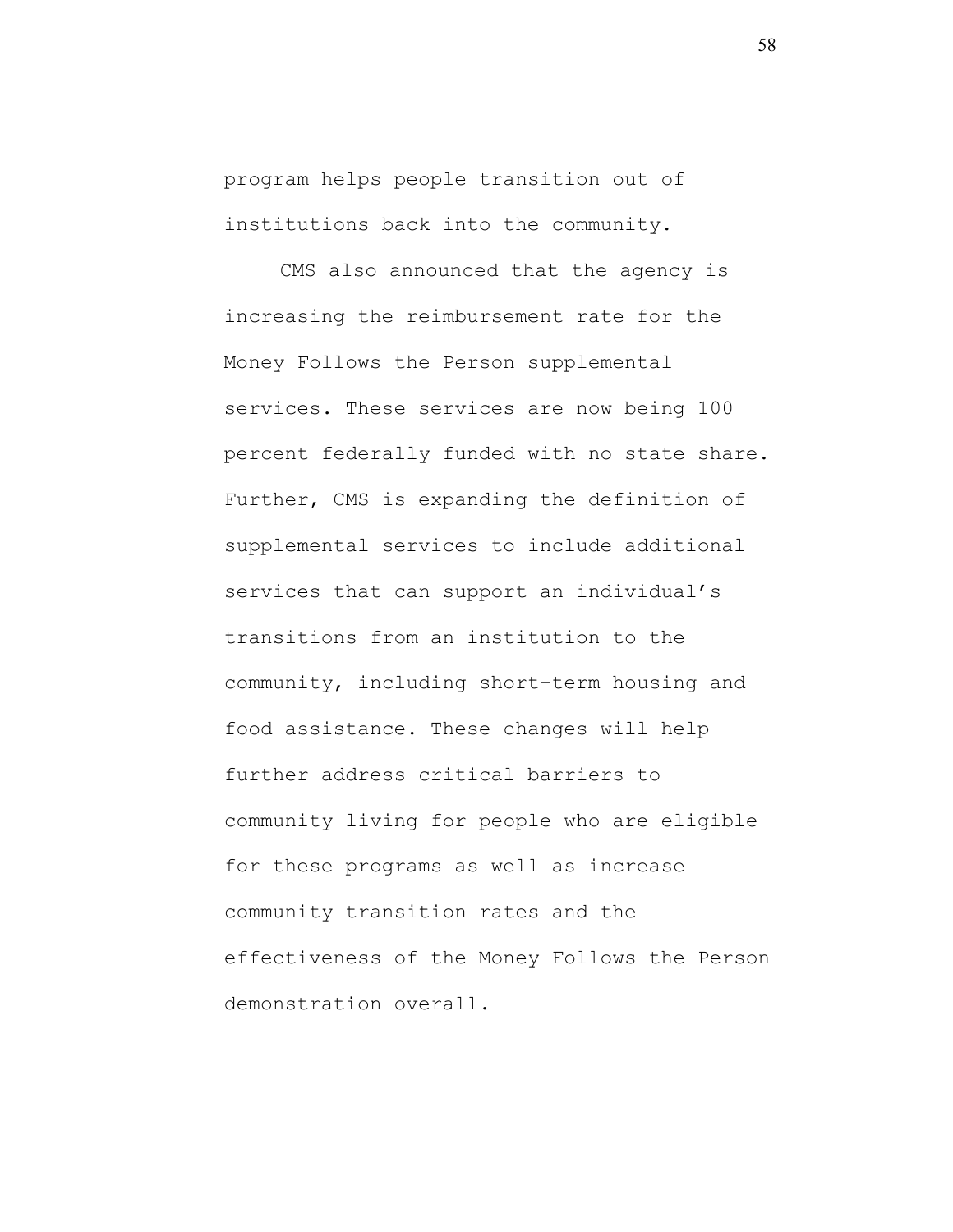An open-door forum will occur on April 19th that will provide more information on these initiatives. We have information on how you can listen to that call on the Housing and Services Resource Center website. We suggest that you visit the What's New section to obtain call-in information to listen to this open-door forum.

In addition, the Older Americans Act also received an additional \$400 million to increase the availability or access to home and community-based services and assistive technology.

In July of 2021, HHS and HUD formed a partnership to rally together on how we collaborate and coordinate the implementation of the American Rescue Plan Investments and further strengthen our partnership on supporting states, communities, organizations, and helping people obtain and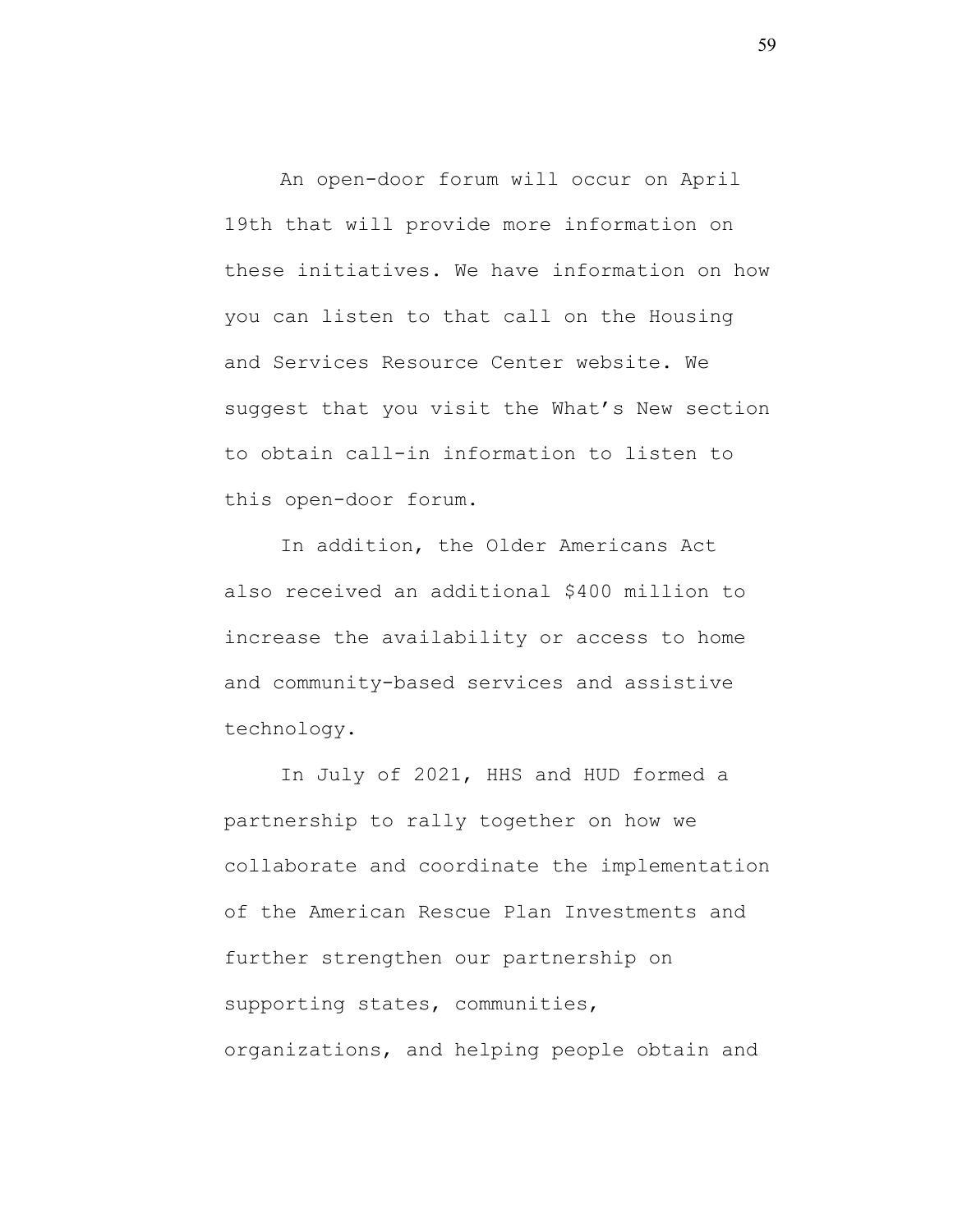maintain stable housing and the services they need to engage in the community.

With that, one of our collaborative efforts is the Housing and Services Resource Center. We announced the Housing and Service Resource Center in December. And the Health and Human Services agencies include the Administration for Community Living, the Assistant Secretary for Planning and Evaluation, the Centers for Medicare and Medicaid Services, the Substance Abuse and Mental Health Services Administration, and the US Department of Housing and Urban Development. We announced the Housing and Services Resource Center and it is a federally coordinated approach to providing resources, guidance, and technical assistance and creating partnerships among the state Medicaid disability and aging agencies, the state and local public housing agencies and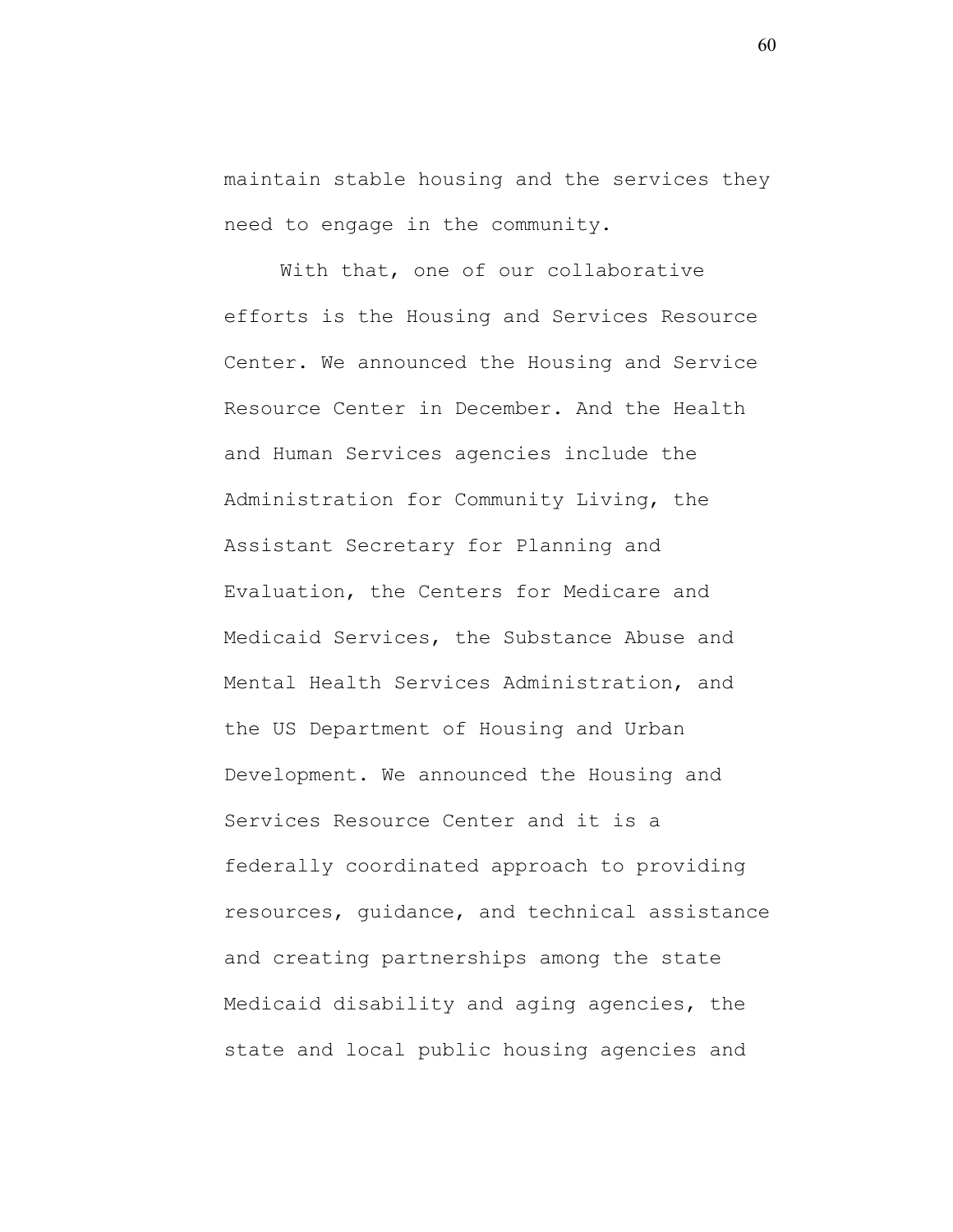authorities, disability and aging networks and providers, behavioral health providers, housing and homeless providers. One of our first products is the HSRC or Housing and Services Resource Center website. That website is at acl.gov/housingandservices. The website is a single location that includes links to federal resources related to housing and services.

The Housing and Services Resource Center will coordinate technical assistance, facilitate partnerships, recognize and share innovations, and leverage and align resources. We know that it will take all of us working together in order for people to obtain and maintain stable housing and services that they need.

Thank you for your research and the work you do each day to serve people with disabilities, their families, older adults,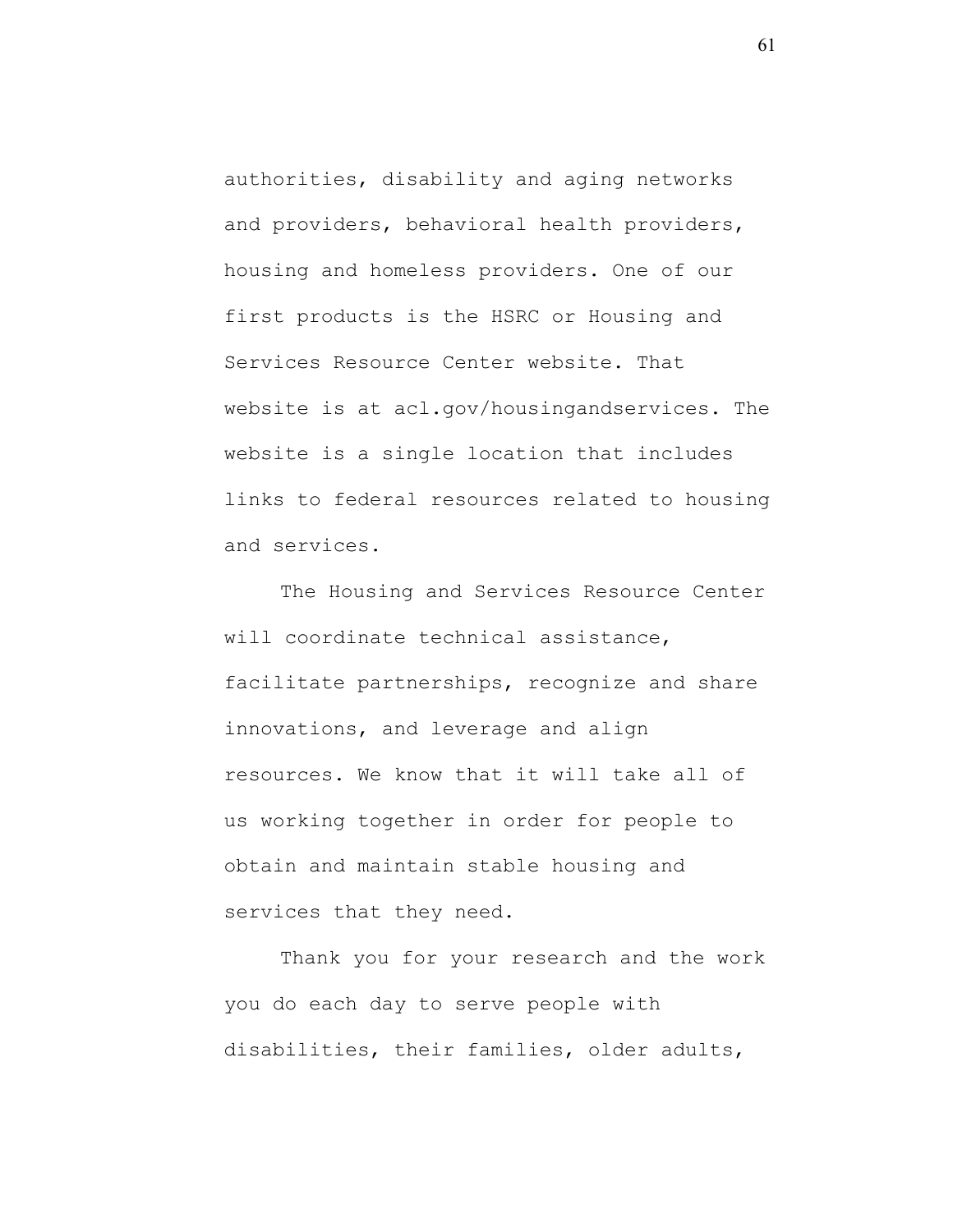and caregivers. This is the HSRC What's New page to learn about upcoming webinars and/or review recorded webinars and remember the open-door forum coming up on April 19th.

Please email us at hsrc@acl.hhs.gov to tell us about your partnerships with the disability, aging, health and housing sector and how you are helping people stay stably housed, transition out of institutions, and/or obtain, maintain accessible, affordable housing and services. We really want to know what partnerships are out there and what is working and what we might be able to hold up for further replication across the country.

If you would like to ask a question of the Housing and Services Resource Center, you can email us at hsrc@acl.hhs.gov or if you would like to be added to our Housing and Services Resource Center email list where you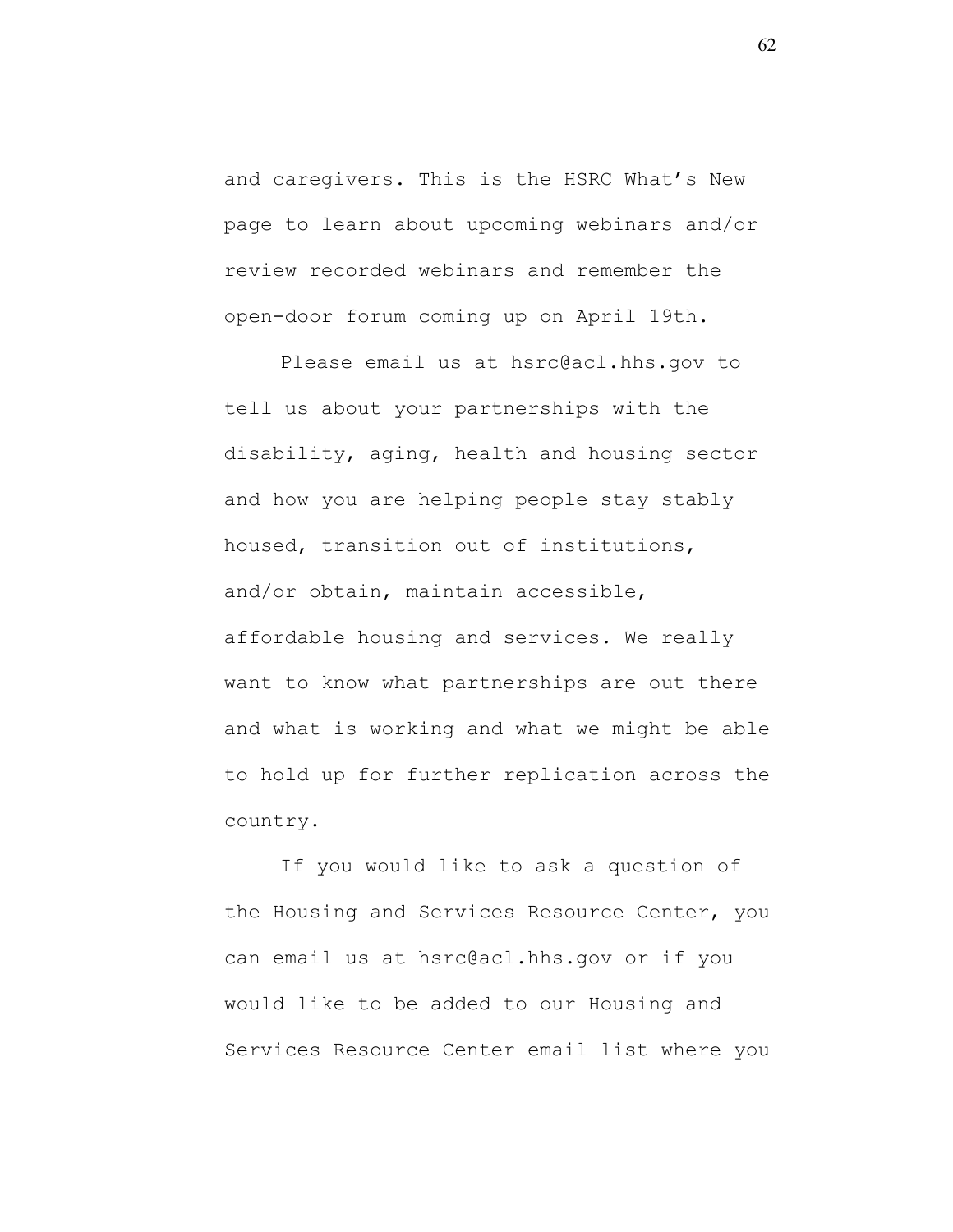will receive updates as we update the website, please email us again at hsrc@acl.hhs.gov. Thank you for the opportunity to share this information about the Housing and Services Resource Center. This concludes my presentation.

DR. GORDON: Thank you very much, Lori, for that informative presentation. For the final presentation of this panel, I am going to turn it over to Susan Daniels, who will introduce the video.

DR. DANIELS: I am here. Can someone turn on my video for me because I cannot? Thank you. We are going to hear a little bit about autism and homelessness, some additional information and experiences from the Bergen County New Jersey Housing, Health and Human Services Center. We are going to be hearing from Julia Orlando, who is the director of the Bergen County Housing, Health and Human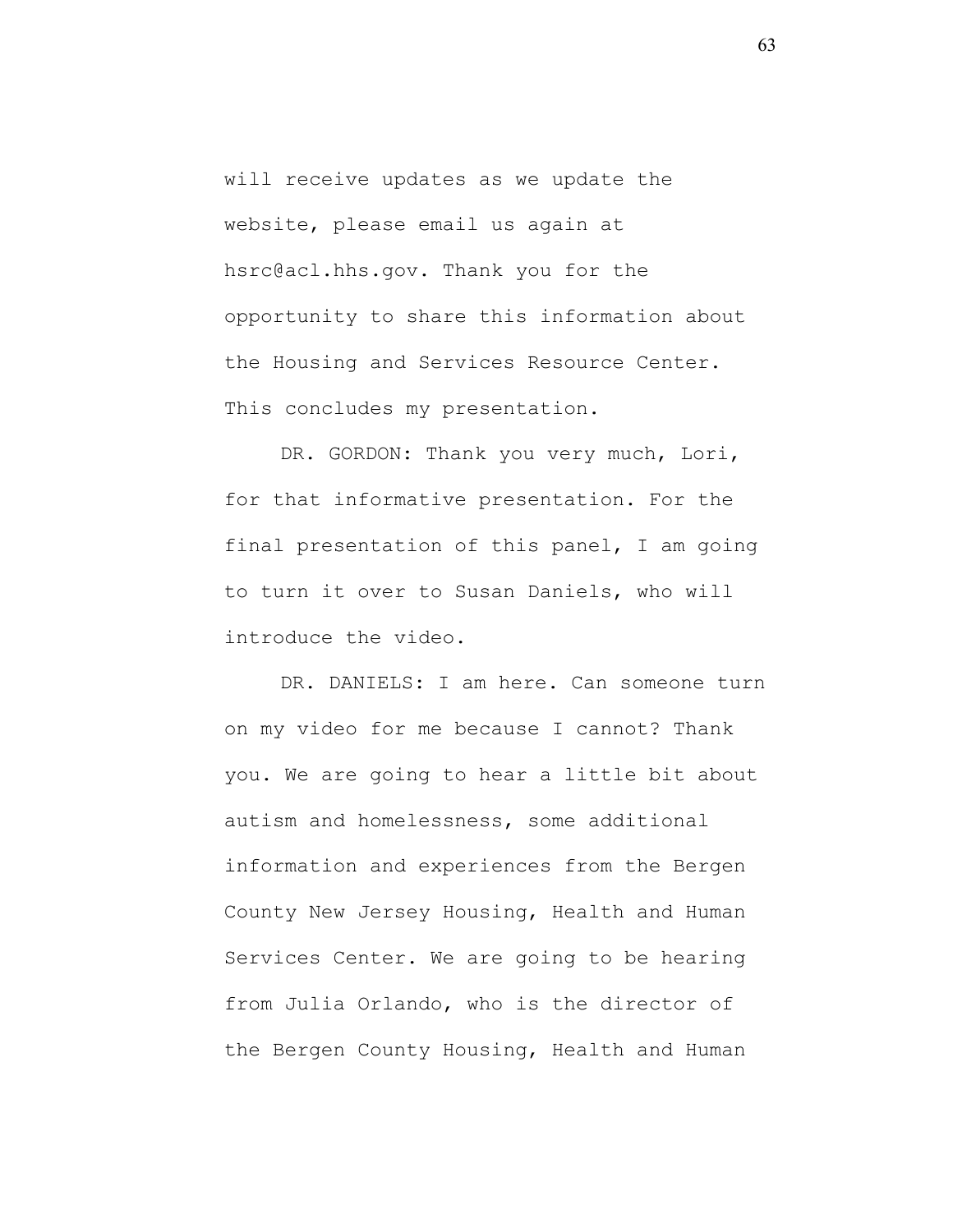Services Center. The mission of this nationally recognized and award-winning center is to end homelessness in Bergen County. In 2016, Ms. Orlando provided leadership for the successful community-wide effort to end veteran homelessness in Bergen County.

She also provided leadership that led Bergen County to become the first in the nation in 2017 to successfully reach functional zero for chronic homelessness in Bergen County and it is the only community to date to sustain that zero for more than one year.

I have had the pleasure of talking with Ms. Orlando since before the pandemic about this situation. She reached out wanting to connect with the IACC to talk about the situation she was facing in her homeless program with receiving people on the autism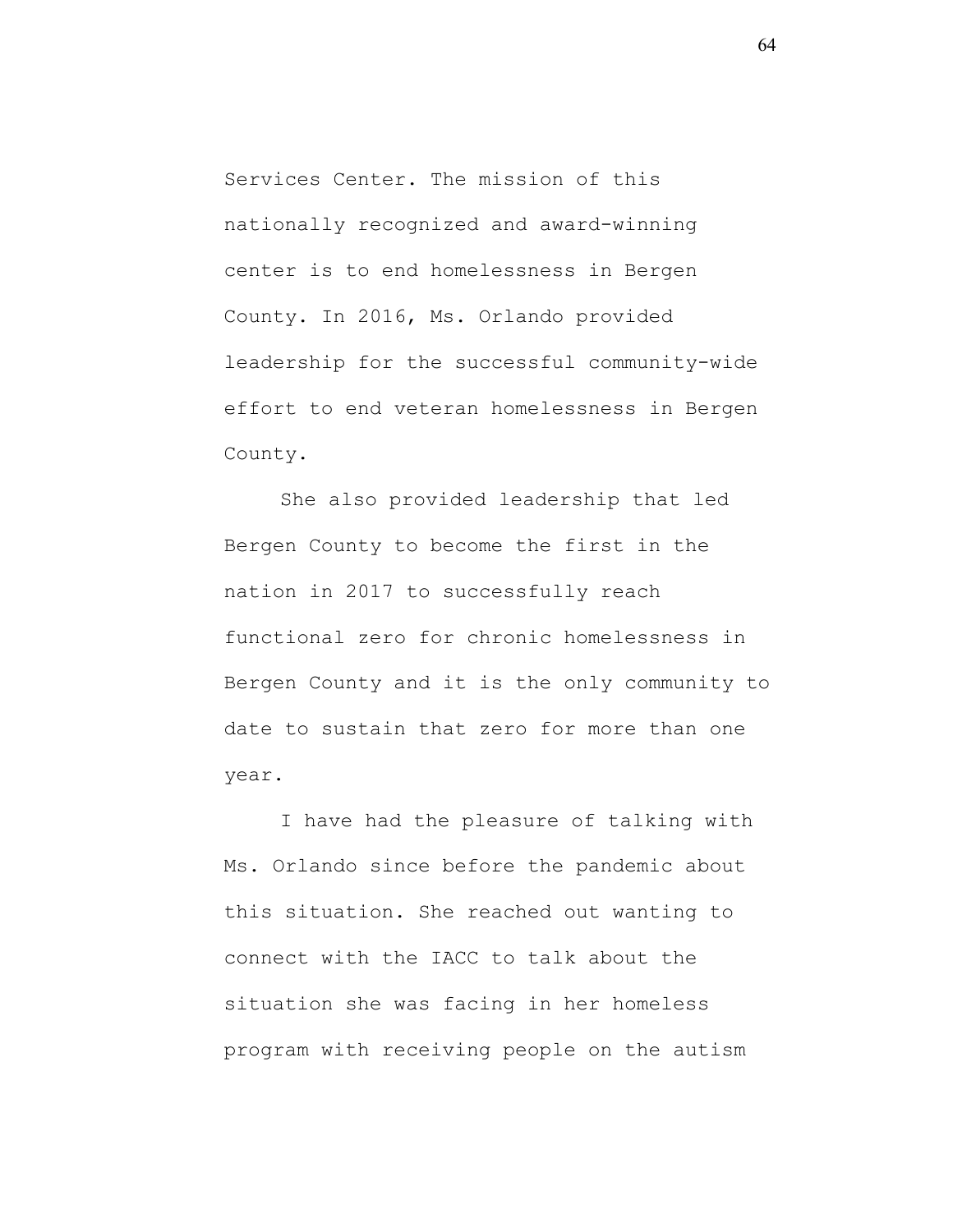spectrum into the program and wanting to hear from the IACC about how they might be able to be helpful.

I am going to share a video with you that she recorded for us and then provide some comments after that.

MS. JULIA ORLANDO: Hello. My name is Julia Orlando. I am the director of the Bergen County Housing, Health and Human Services Center, which is located in Hackensack, New Jersey. We provided shelter services and social services for persons experiencing homelessness who are aged 18 years or older within our community.

I wanted to share with you today our experience working with people with autism and developmental disabilities within our homeless population. If an adult with a developmental disability is not connected as a resource as a child or before the age of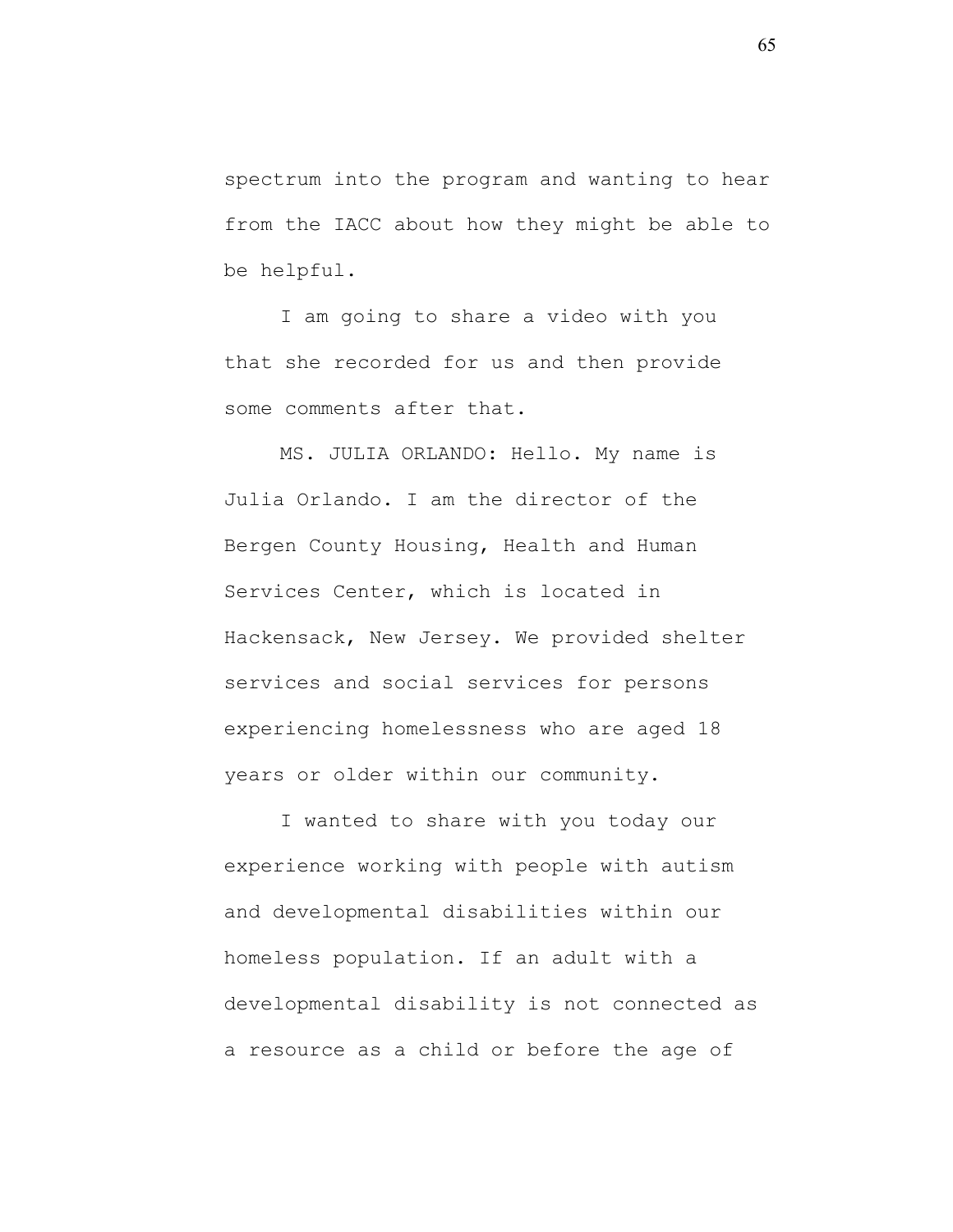18, it is very difficult to get them linked to services once they are an adult. We have had several individuals over the years that have had dual diagnosis or co-occurring disorders, which include severe chronic mental health diagnosis and they are also on the spectrum.

The problem for those individuals in shelter is that they are often targeted and become the victims of theft, of abuse. They are picked on and they are taken advantage of by other individuals who are staying in the shelter.

They also struggle at times with impulse control, which makes it very difficult for the staff to manage them here safely in this environment. In some cases, we have had single parents with an adult disabled child. This is a barrier as the parent needs a setting where they can care for this adult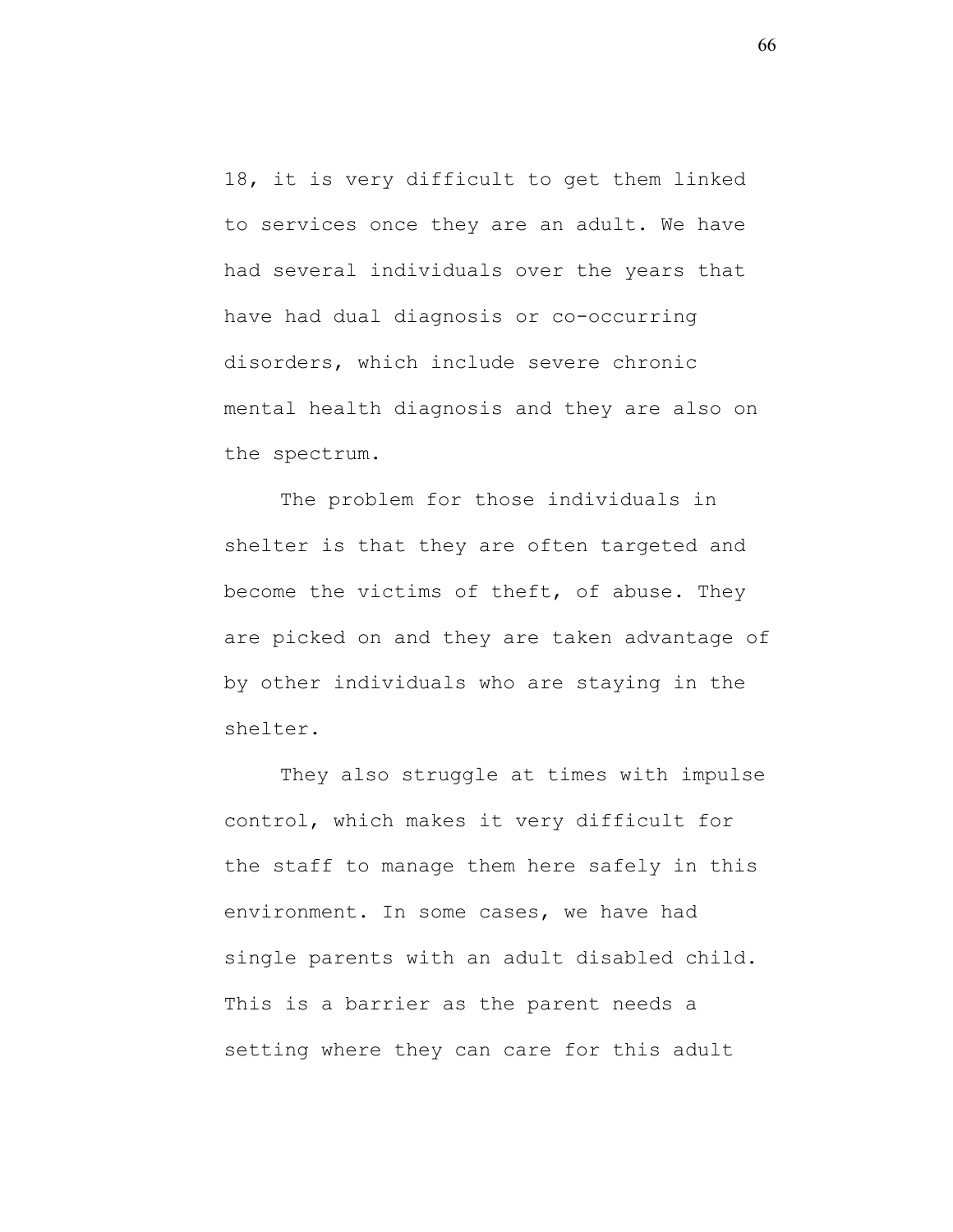child. At times, there have also been physical limitations that require more than assisted devices and unfortunately, we are not a setting for that, and we cannot manage those individuals here. Unfortunately, there really is not anywhere to send a family unit like that for shelter within our community. There are incredible barriers for that.

When we encounter someone who is nonverbal, it can be very difficult for them to navigate the shelter in terms of communicating needs and following directions. This is due to this being a very independent environment in the shelter. Even though we have very many people who have disabling conditions, they still need to be able to manage themselves independently and cannot rely on hands-on support from any of our onshift staff. We do not have specialized care for people that were able to do that.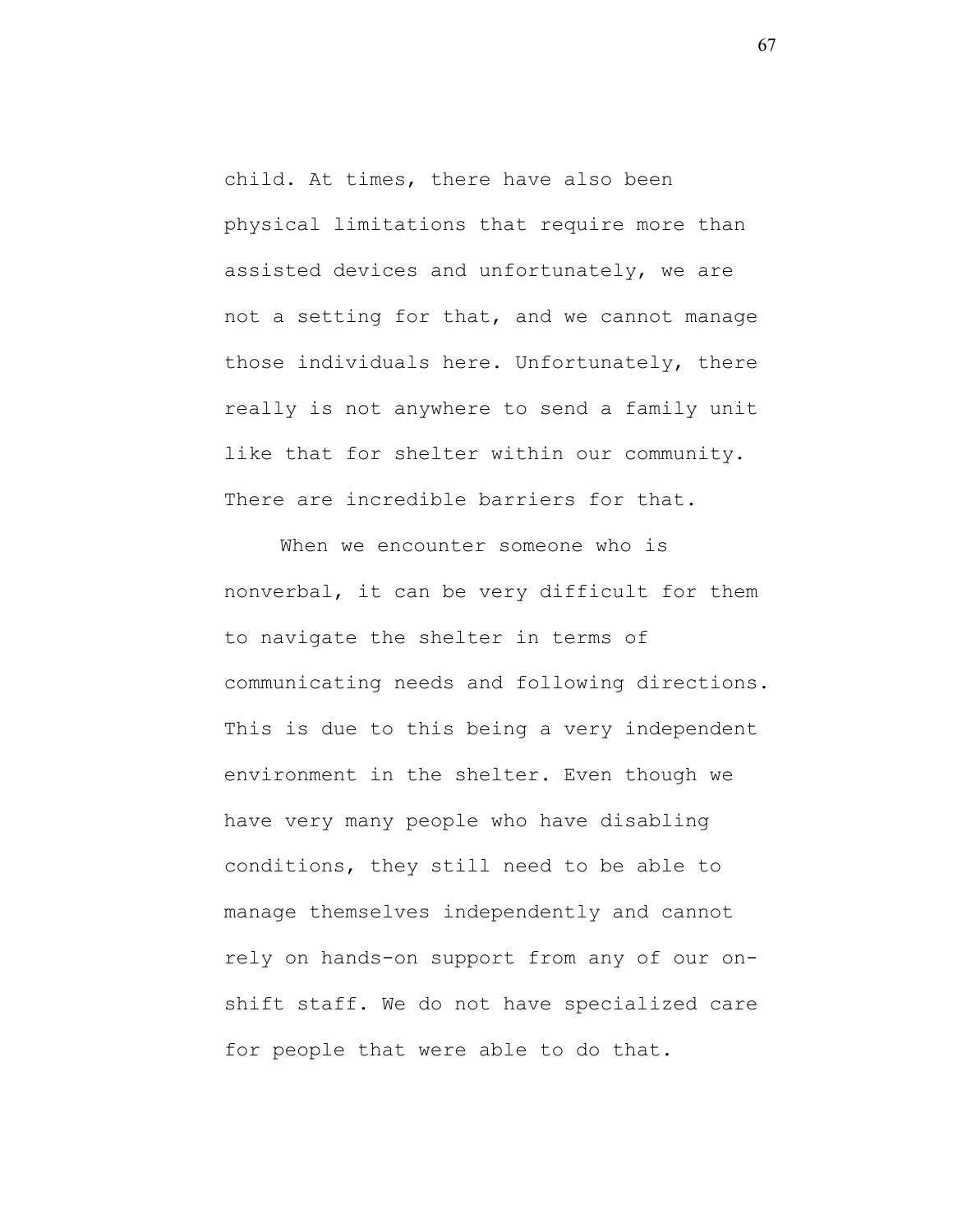We have also had instances where parents have had their own disabilities and health conditions. They are no longer able to care for that adult disabled child. And at times based on the parent's own disability, they also do not connect the child to appropriate resources, including their benefits, including services at DDD here in Bergen County.

For what we have observed, the biggest barrier is when parents have not linked that child to appropriate resources early on. This results in there being no plan for them once something happens to the parents if the family becomes homeless.

The second barrier is that there is no facility that is built to serve this population when they are homeless. Family shelters that take minor children are equally ill equipped to meet the special needs that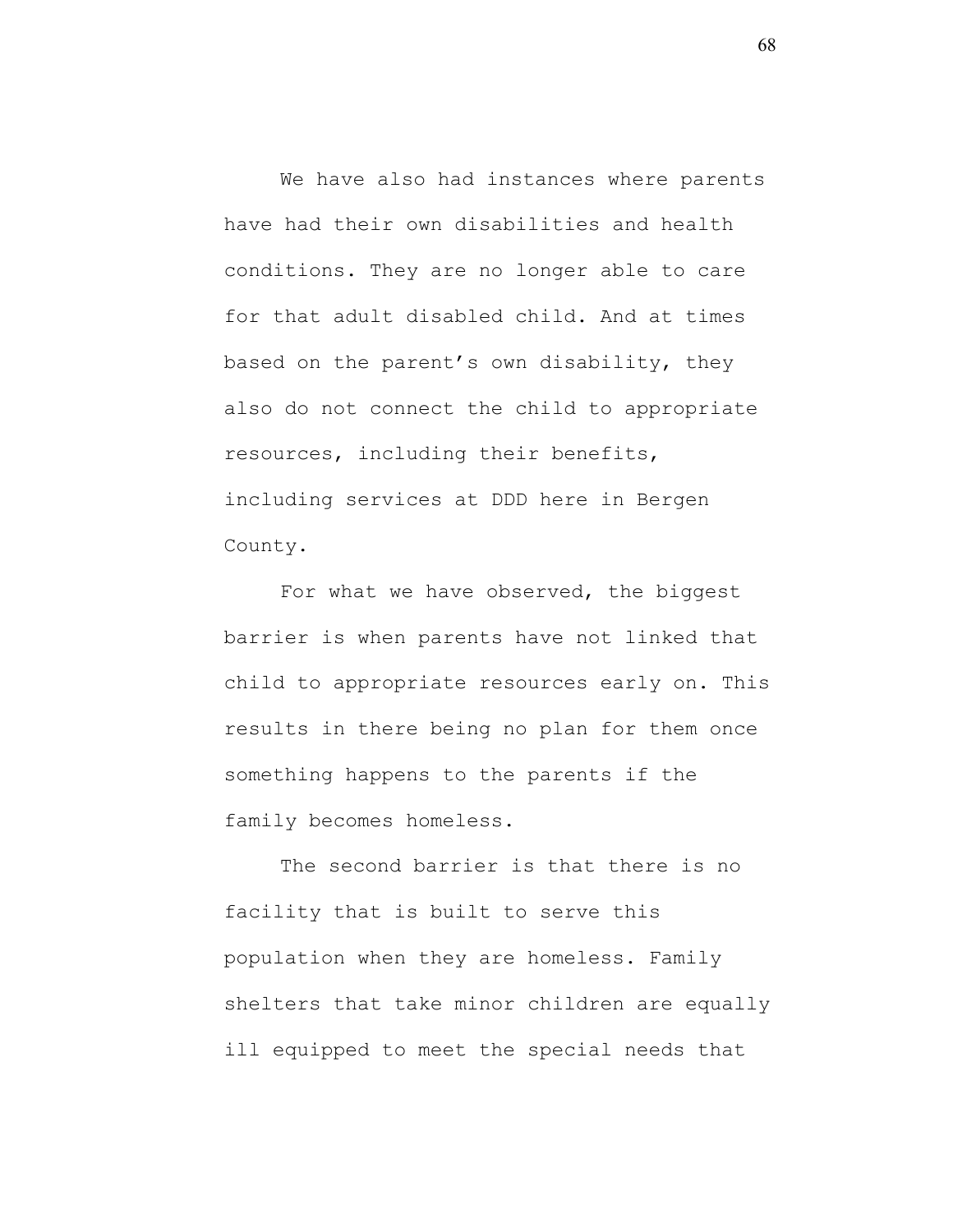these individuals bring to the facilities. There is a need for toolkits and training for homeless shelter employees to help recognize the signs that someone may have a developmental disability, to provide a list of best practices and resources that can be used to help individuals in that situation and to provide DDD agency contacts in each state who can assist with these cases.

We feel very strongly that if we can begin to effectively address this issue, which is growing within our population, especially in light of COVID, families and individuals becoming displaced from moratoriums that are ending. If we can have these resources and have the attention that is needed, we would be able to more successfully serve these individuals to help get them back into housing safely and keep them there stably so that they can have a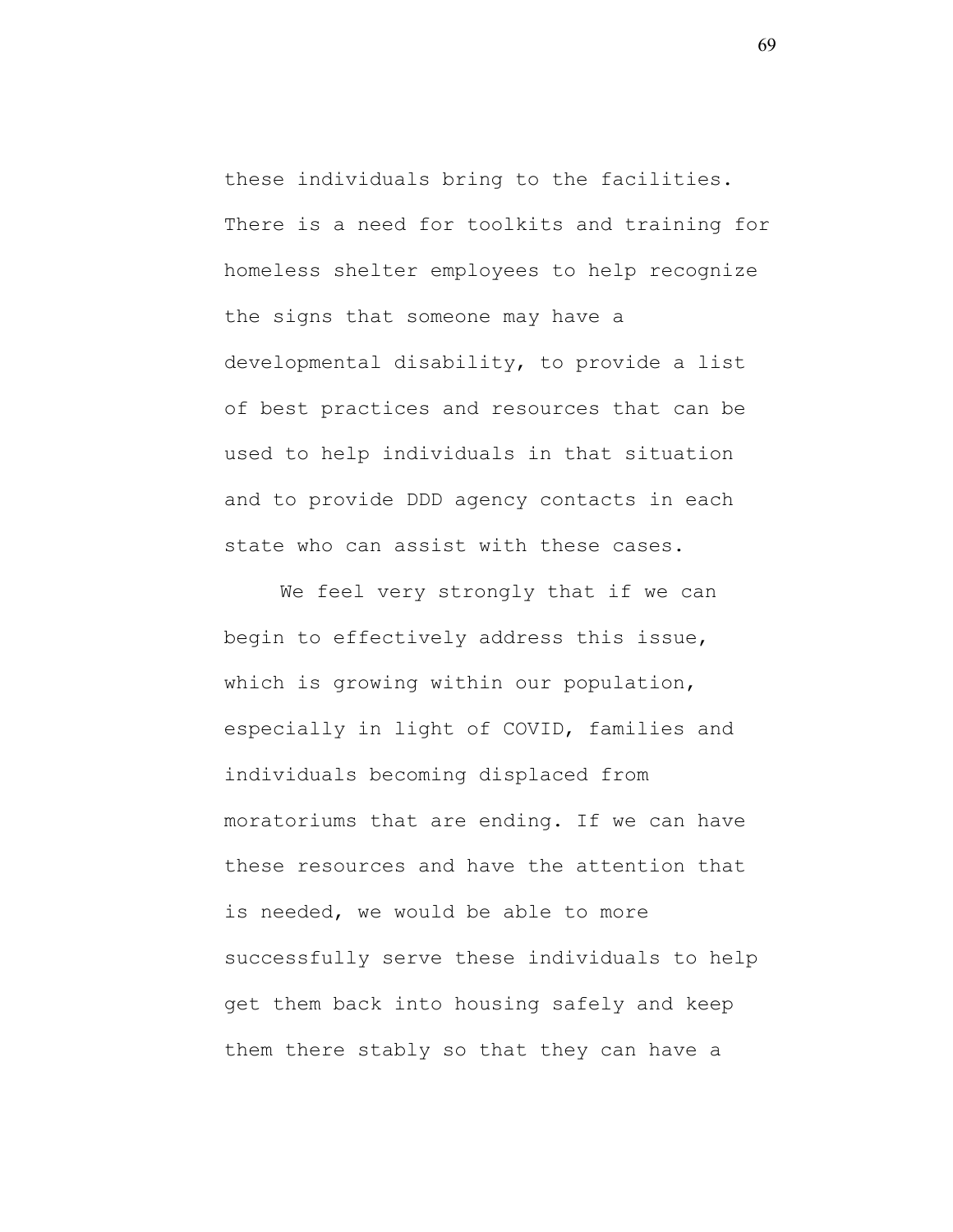meaningful and productive life. Thank you very much for listening to my remarks today.

DR. DANIELS: We thank Julia for sharing those remarks with us. Just in summary based on conversations that I have had with Julia and that she has had with other federal staff behind the scenes, to summarize some of the problems that she has described, there are two primary groups that she is concerned about, including youth and young adults with autism and IDD whose families are unable to care for them and in some cases the parents themselves have economic hardship, autism or IDD themselves, mental illness, substance abuse disorders, health issues or other complex needs. And a population of middle-age to older adults with autism or IDD who may have been living with their parents but then whose parents have passed away and did not have care plans in place for them.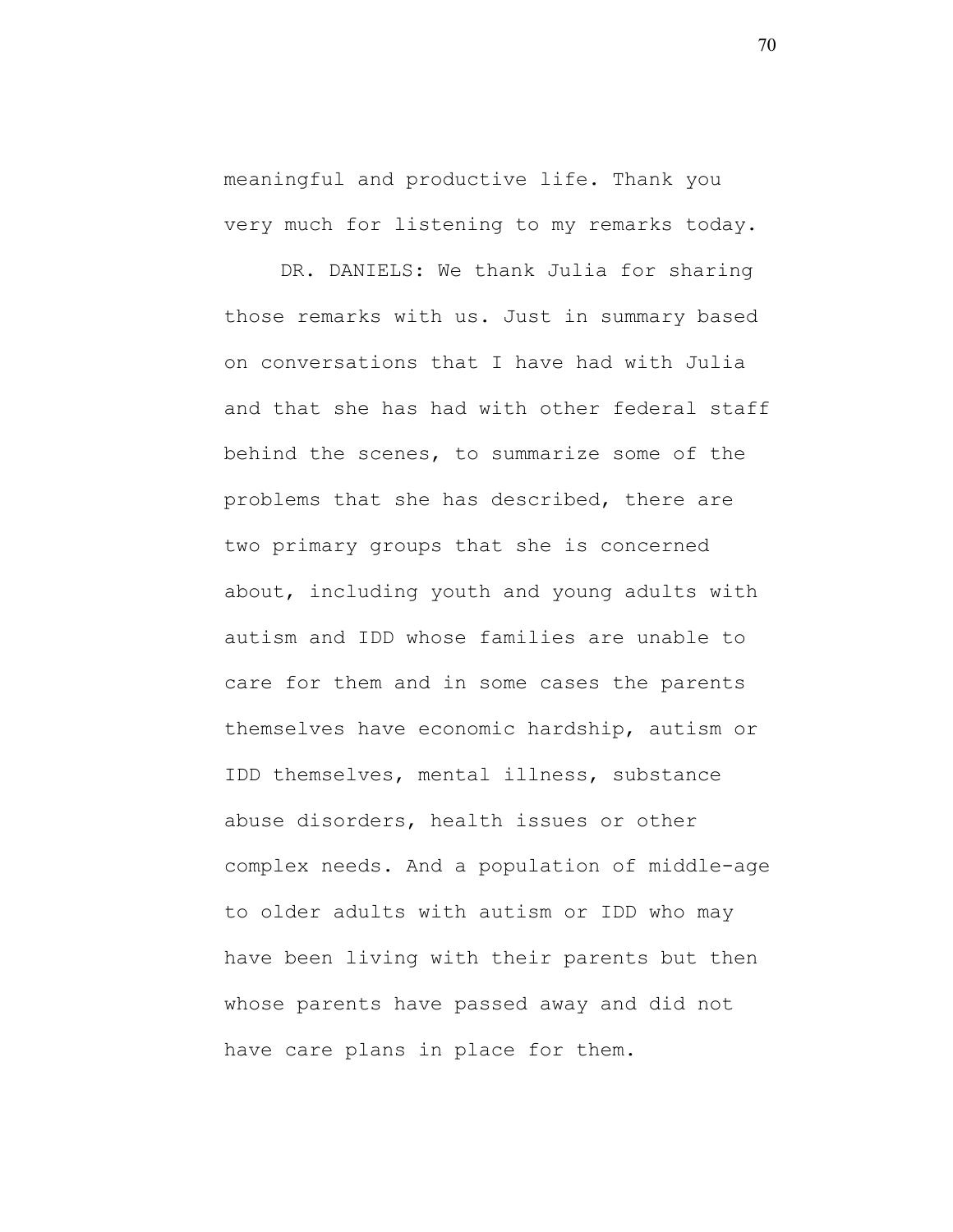And some of the specific challenges she named were that both groups are not connected to DD services earlier and that there are major barriers in trying to connect them after the fact if they were not connected prior to adulthood.

And some of the major challenges that she has found in the shelter environment include social and emotional skills, communication challenges, lack of self-care and independent skills, high levels of anxiety, co-occurring conditions, and vulnerability to unsafe situations with others in the shelter population.

Finally, her asks were some help with finding a way to provide homeless shelter staff with more guidance, training, toolkits or roadmaps to help identify individuals with autism or IDD, and to understand how to best address their needs and connect them to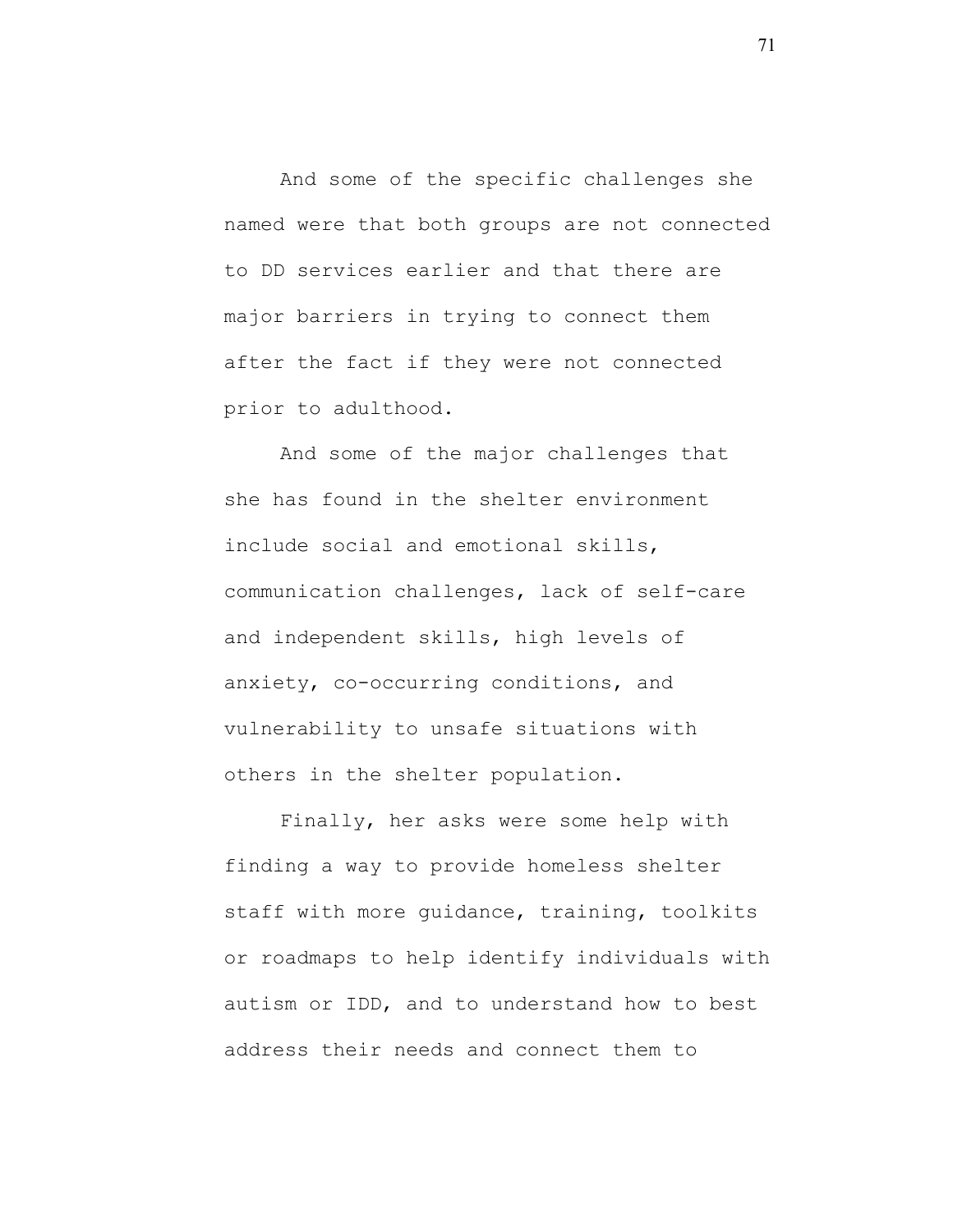social services and supports that could make them more successful in assisted housing. Thank you, Julia, for sharing that with us today.

I believe that Josh is away right at this moment. We have some time for discussion with the committee. If anyone has any questions, feel free to ask. You can raise your hand in Zoom.

MS. JALYNN PRINCE: Thank you. You are getting into one of our favorite areas right here. And thank you very much for the presentations that you made today. Some of the observations though – someone needs to become homeless or institutionalized to qualify for the 811 housing assistance. This is dramatic. Is HUD looking at housing navigation services paired with housing assistance that can help transition people from elderly parents' homes, so they do not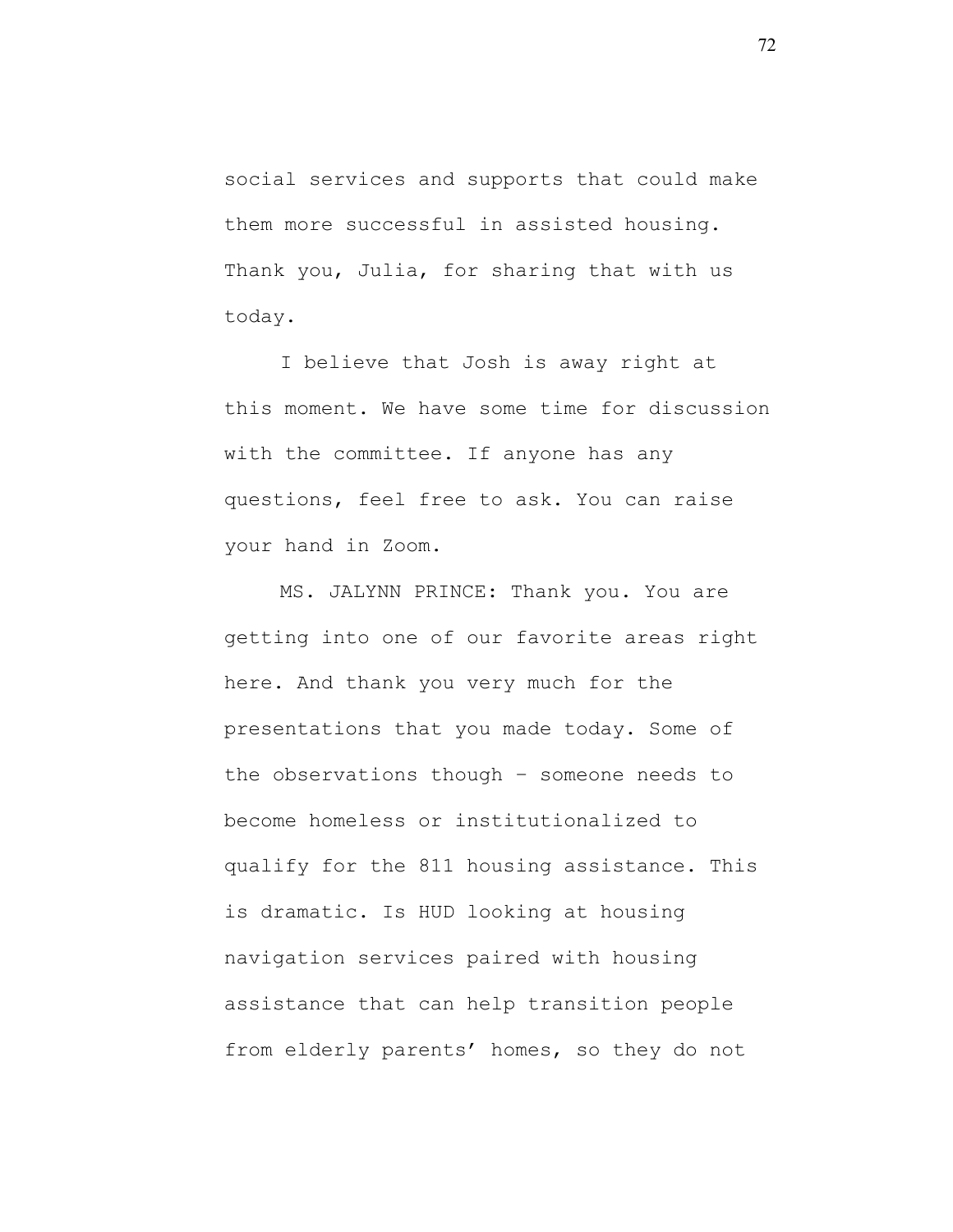first have to become homeless? That is coming from our housing director asking that question through me.

There are so many things about housing and some of the people that we are working with that are working with homelessness are stating that it is easily 20 percent of the homeless population that happens to be individuals that are on the spectrum from what they have assessed with the tools that they have at hand, which is very concerning and we do need to work with those that do not have homes but in a way it seems like we are having the ambulance in the valley rather than putting a safe guardrail up above the cliff so people do not have to experience homelessness before they are able to transition into a home.

DR. DANIELS: Teresa, would you like to answer that?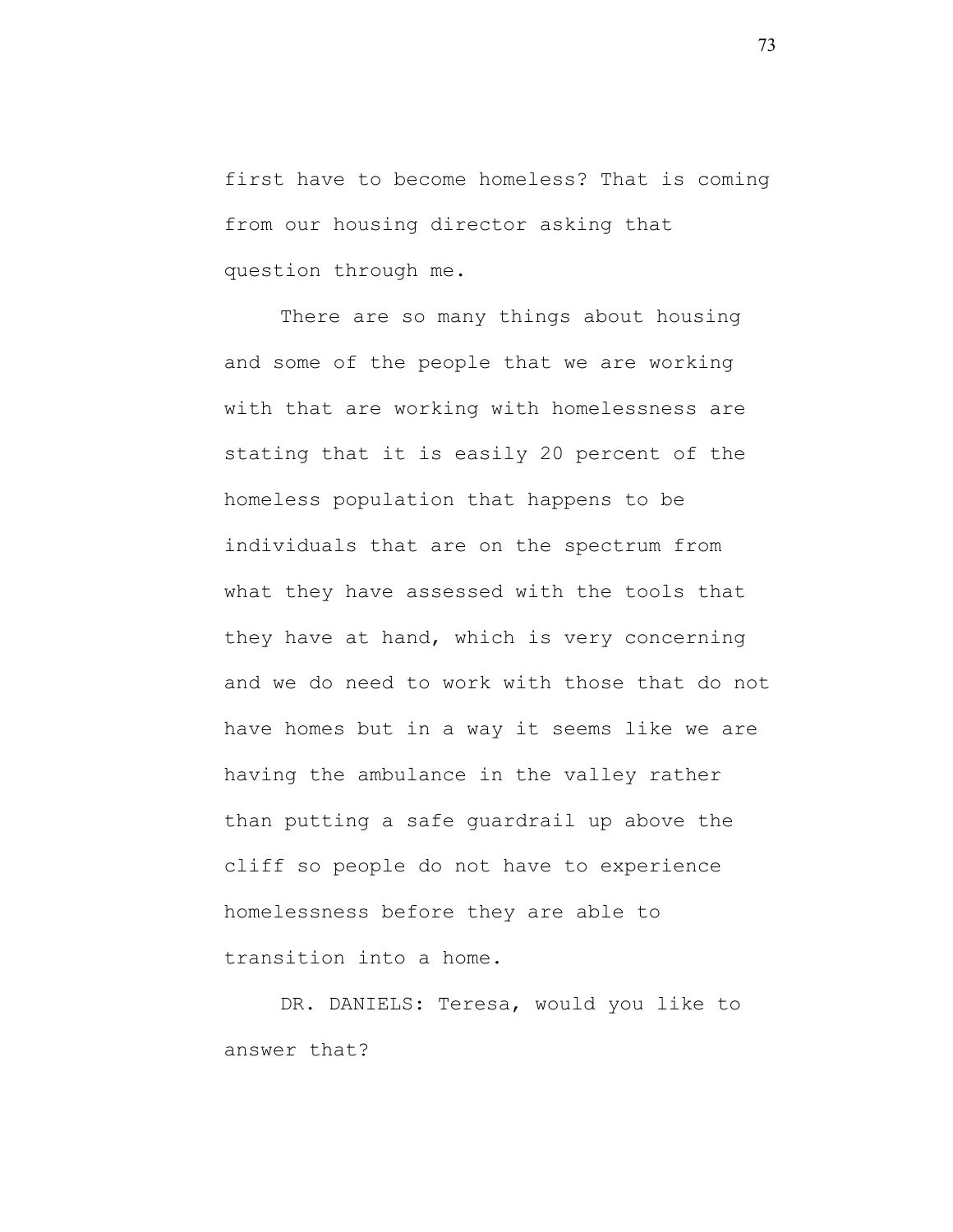DR. SOUZA: I am happy to answer that. I think it is important to clarify that the programs target not only people who are homeless and are in an institution, but individuals who have are at risk of becoming homeless have some form of housing insecurity or are at risk of moving to an institution when they reach adulthood, for example, and are leaving their parents' house and need a lot of services and supports to live in the community. There are many cases like that. I just wanted to clarify that the program tries to target populations, not only the ones that are already in this severe housing insecurity situation but also individuals that could potentially become vulnerable to them.

In terms of the homeless population that is in the spectrum, we do not know. We recognize that we need more research to try to understand the different needs that people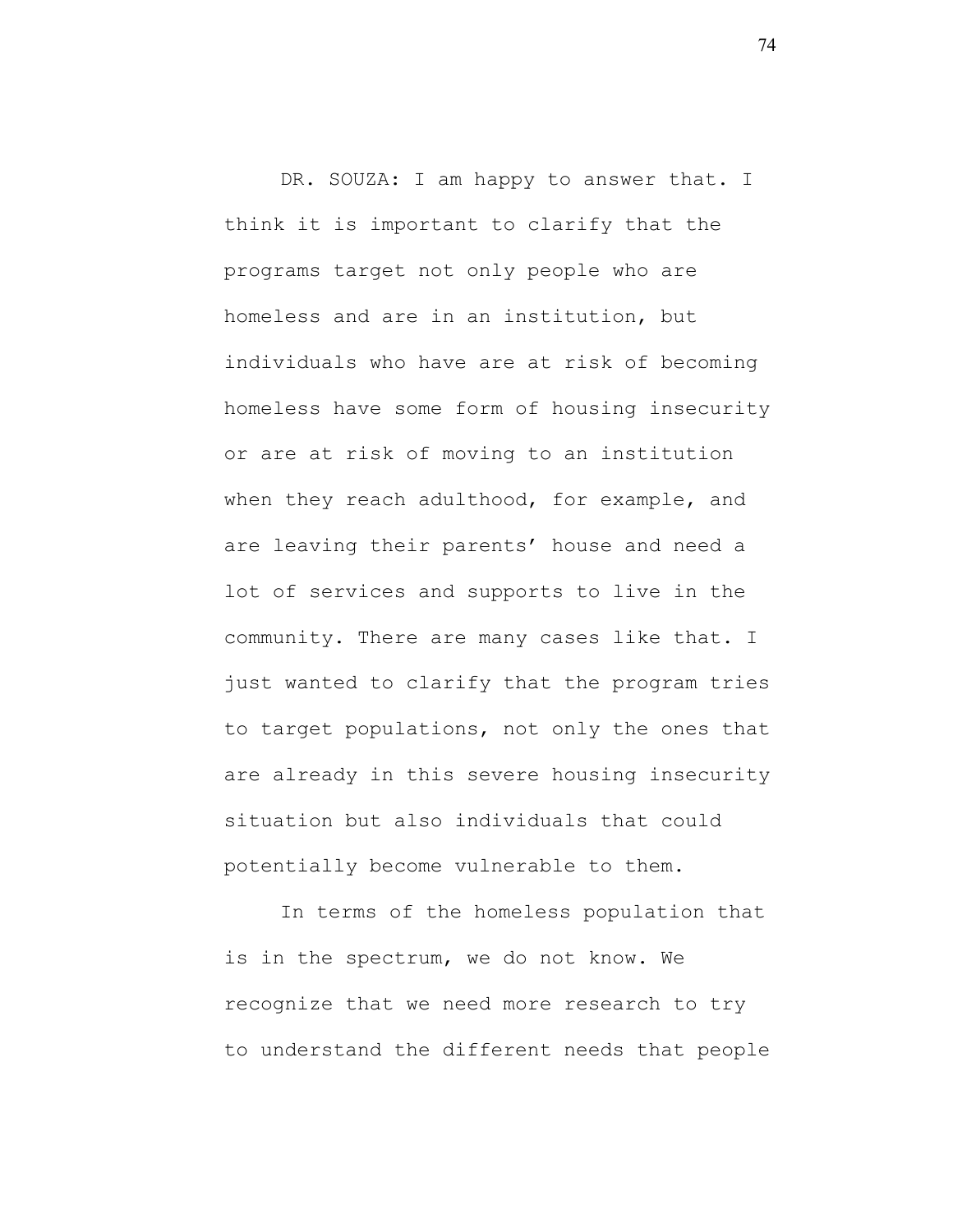with disabilities have among people who have experienced homelessness. We are committed to try to learn more about it and do more research around that.

MS. PRINCE: Excellent. I would like to follow up with a comment too. Some of the situations about housing for individuals impacts the individual but it also impacts the families because mother and father are getting older. They are not able to take care of situations. They may be dealing with serious illnesses of their own. They are able to perhaps work with helping their adult child and securing the appropriate housing. But it is made very difficult, or it has made a tremendous burden that they do not always have help with. In some situations, parents will leave a house perhaps, but they will not ensure that there is enough money to take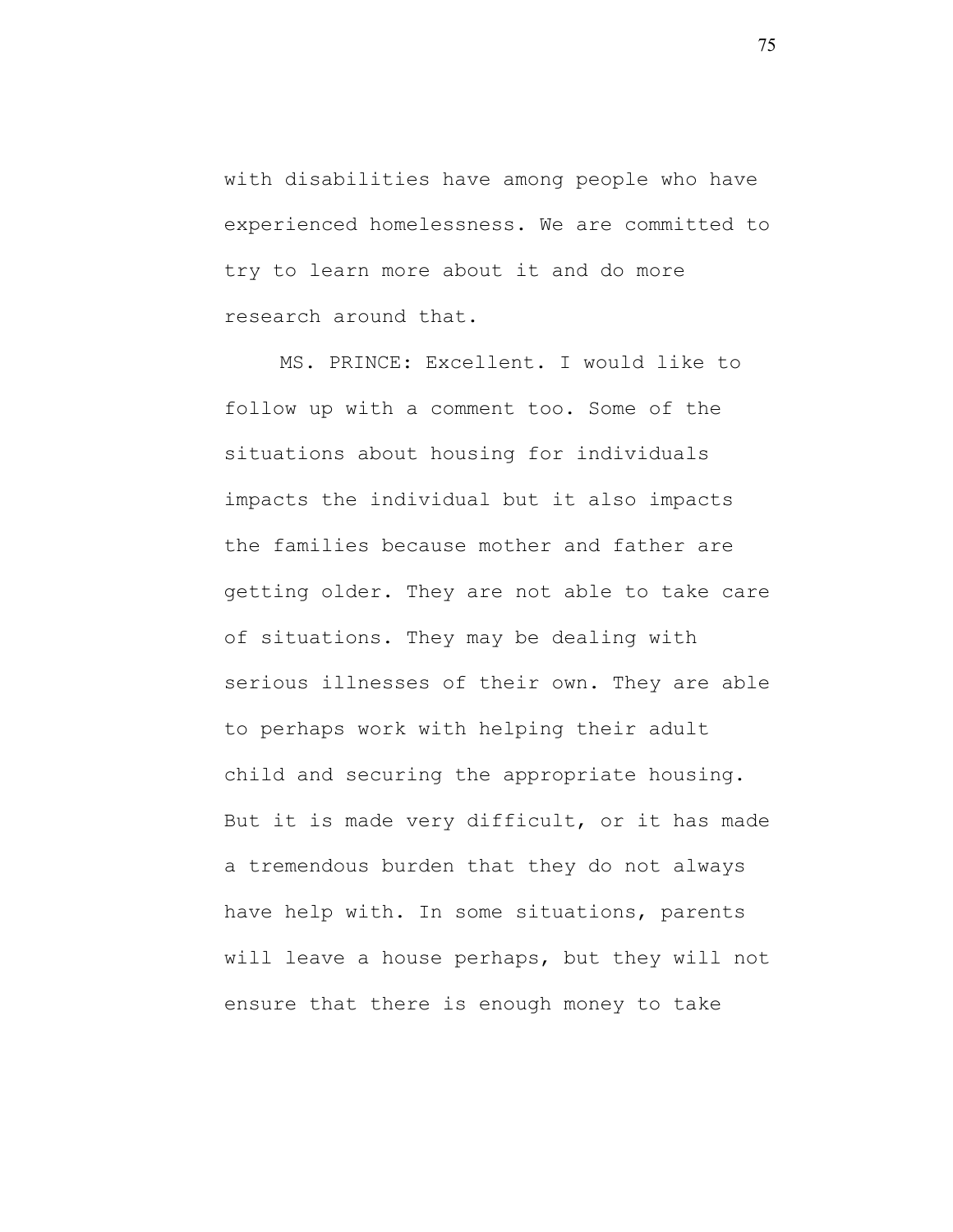care of taxes and maintenance and those types of things, which also cause homelessness.

There is a number of different ways that homelessness can come about. But there is a huge need across all economic boundaries to have options to be able to find appropriate housing for themselves or for their loved ones. How is HHS working with those things?

DR. SOUZA: Lori, do you want to comment on that? I would say on the housing side, we recognize the need for more housing assistance. As I mentioned, the resources that HUD receives only allows HUD to assist a fraction of the people who need and are eligible for housing assistance. We have income limits. In terms of your comment about different economic boundaries, I think that that is something that were limited by statute.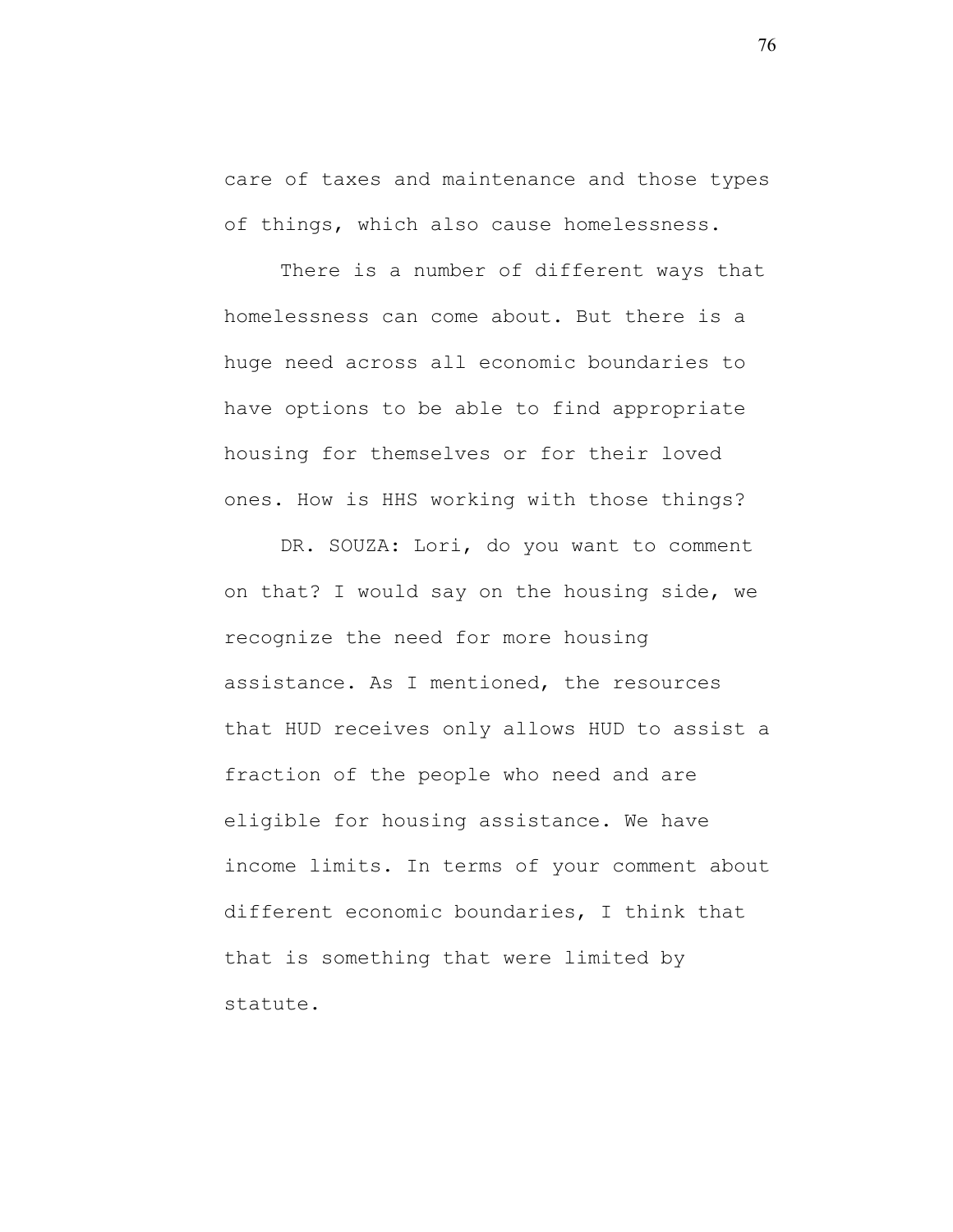But I think that what can be done is better connect housing and health and that is something that this partnership between HHS and HUD is what they are trying to do. It is what we are trying to do is make sure that the connections between the supportive services and the housing work hand in hand to put people in a situation that is stable and that is in the community and that it has the supports that the person needs to live independently.

MS. PRINCE: But housing definitely is a situation that needs more than the four walls. It needs all sorts of supports.

There is another question that comes up frequently as I talk to builders that would like to get in to doing things with affordable housing that include disabilities. But there is so much red tape that it is not worth their financial investment to be able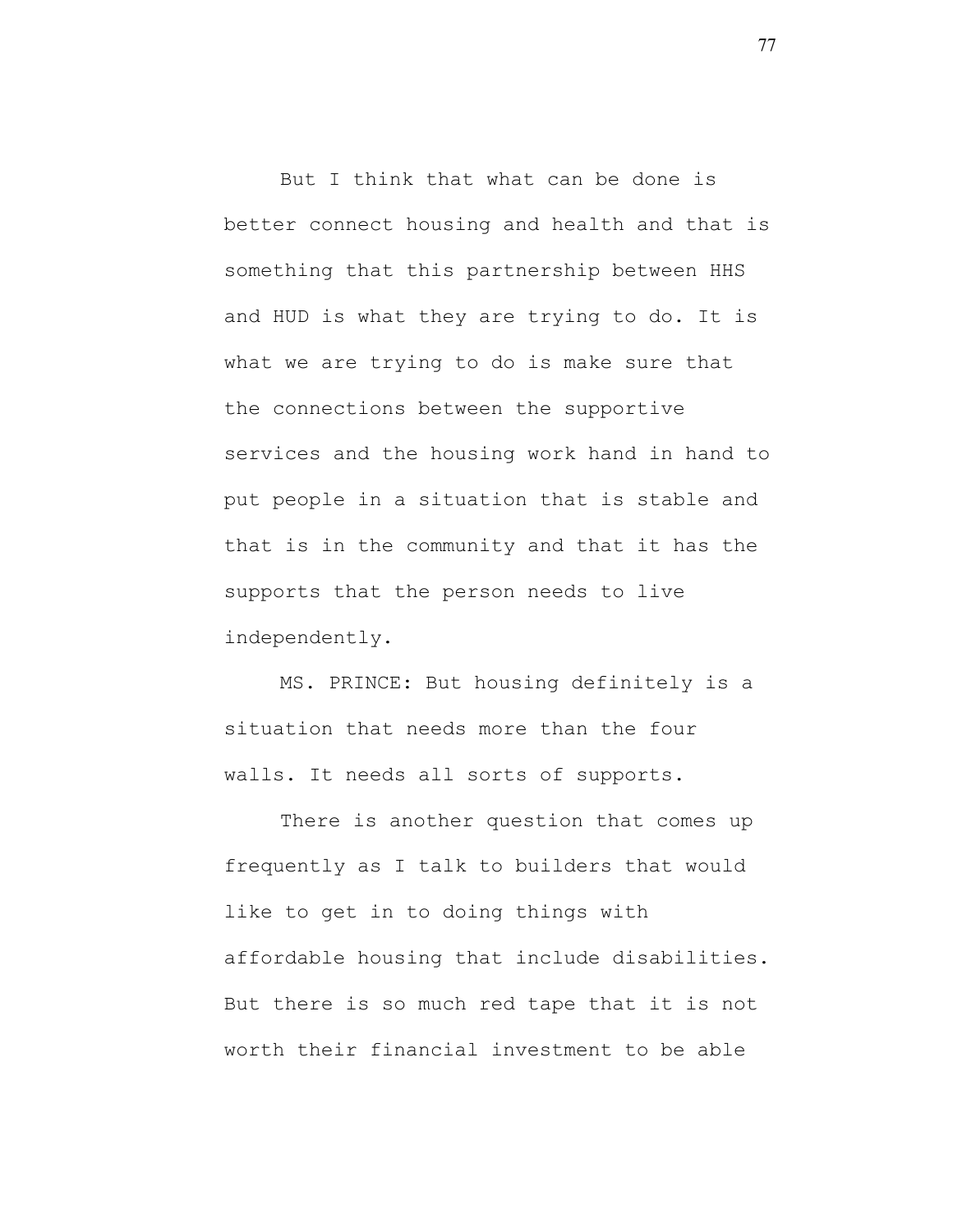to go ahead and build more apartment complexes where there is even a portion of the individuals there that can be with disabilities. It is very hard for a lot of these grants and for the procedures there. Can there be any work done to make certain that we could expeditate these things because there are people that really want to do things but they cannot afford to in their business models?

DR. GORDON: JaLynn, I am going to interject here and move things along. Let us come back to your question if there is time. There is a number of IACC members who have additional questions. But I appreciate the point as well. It is an important point to be raised.

According to my order here, I think Dena Gassner is next.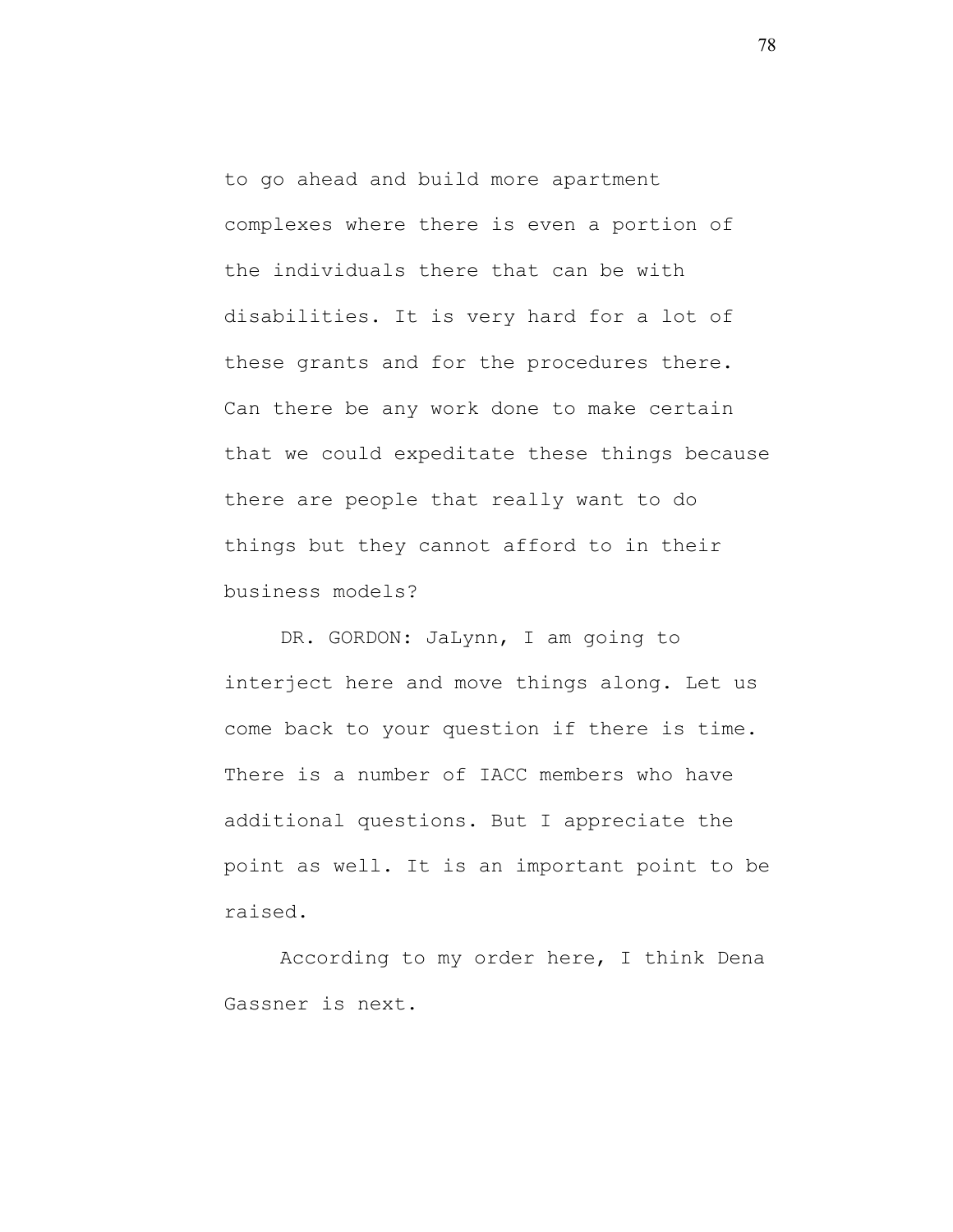MS. GASSNER: Thank you, Josh. I just wanted to express that living in poverty in and of itself is a trauma. So many autistic people who are living on SSI, some even on SSDI have such limited income and some of these housing programs – I tried to apply for one for the elderly actually asked me to submit a co-signer and for governmentsupported housing, I think that is an outrageous request. But I did want to say that I appreciate all of the information we got. But it suggests to me that we really do not know the level of housing issues as it affects specifically autistic people. Much of your statistical information was more broadly applied.

My question is first of all, can we get some more specific information exclusive to autism. And the other thing I am very concerned about as she expressed about New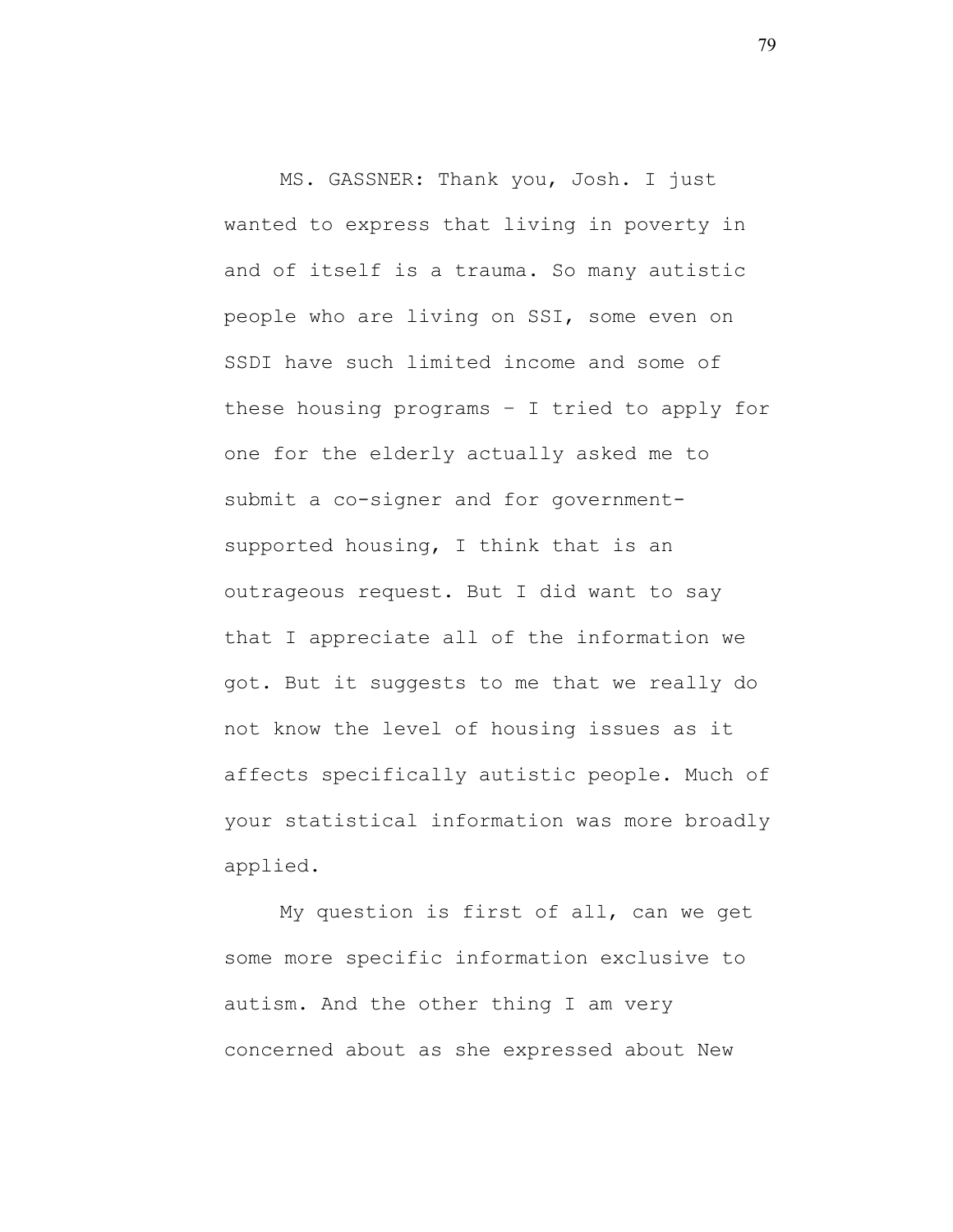Jersey as the same in New York. If you did not get a DD diagnosis even though it was not available to you before the age of 18, many of these programs are not available to you. The DSM-V recognizes that autism could have been present historically but unrecognized. Yet we do not see a policy change to support that reality. How can we help housing people to be more sensitized to that, more caring, less disrespectful to people? The way I was treated was really bad and I have big girl panties. I think for some more vulnerable people who are at the brink of homelessness, this kind of treatment becomes a little abusive. How can we help to facilitate enhanced understanding as a body and as a community?

DR. SOUZA: I am sorry about your experience. I am not sure I know the specifics to be able to address it. But in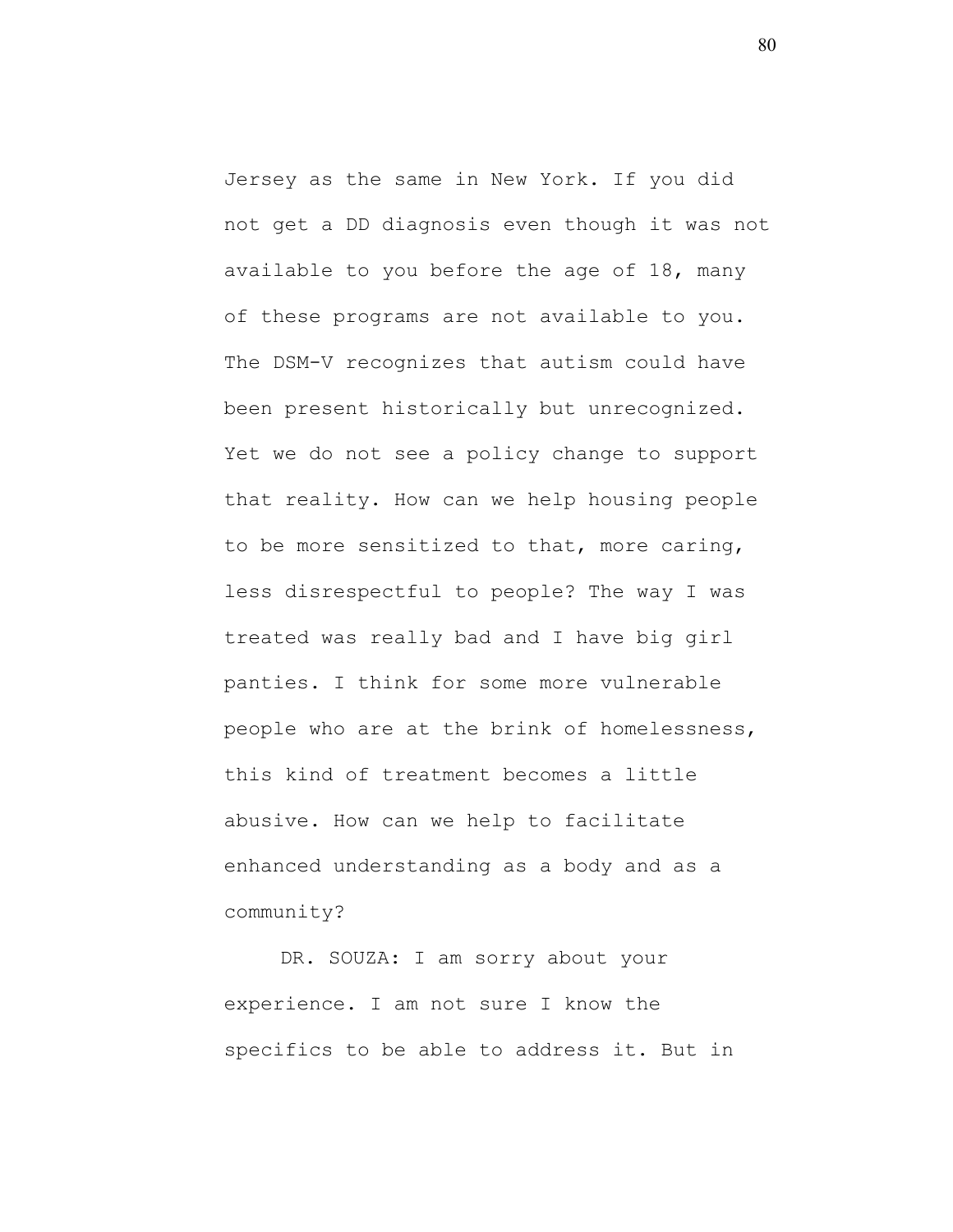terms of the limited research that is specific to people with disabilities with autism, we are trying to do more, and we are in conversations with other agencies with Susan and trying to find ways with linked data and other forms to try to better understand what are the different types of disabilities, what their needs are in HUDassisted programs, and what are the barriers to receiving housing assistance and being successful in housing.

MS. GASSNER: Thank you.

MS. GERHARD: Ms. Gassner, if I could maybe just jump in too. I think the question that you raised is really important. Increasing people's awareness of the needs of people with autism is really essential. We experienced similar situations as sometimes when emergencies/disasters occur and helping to train up emergency staff and our assistive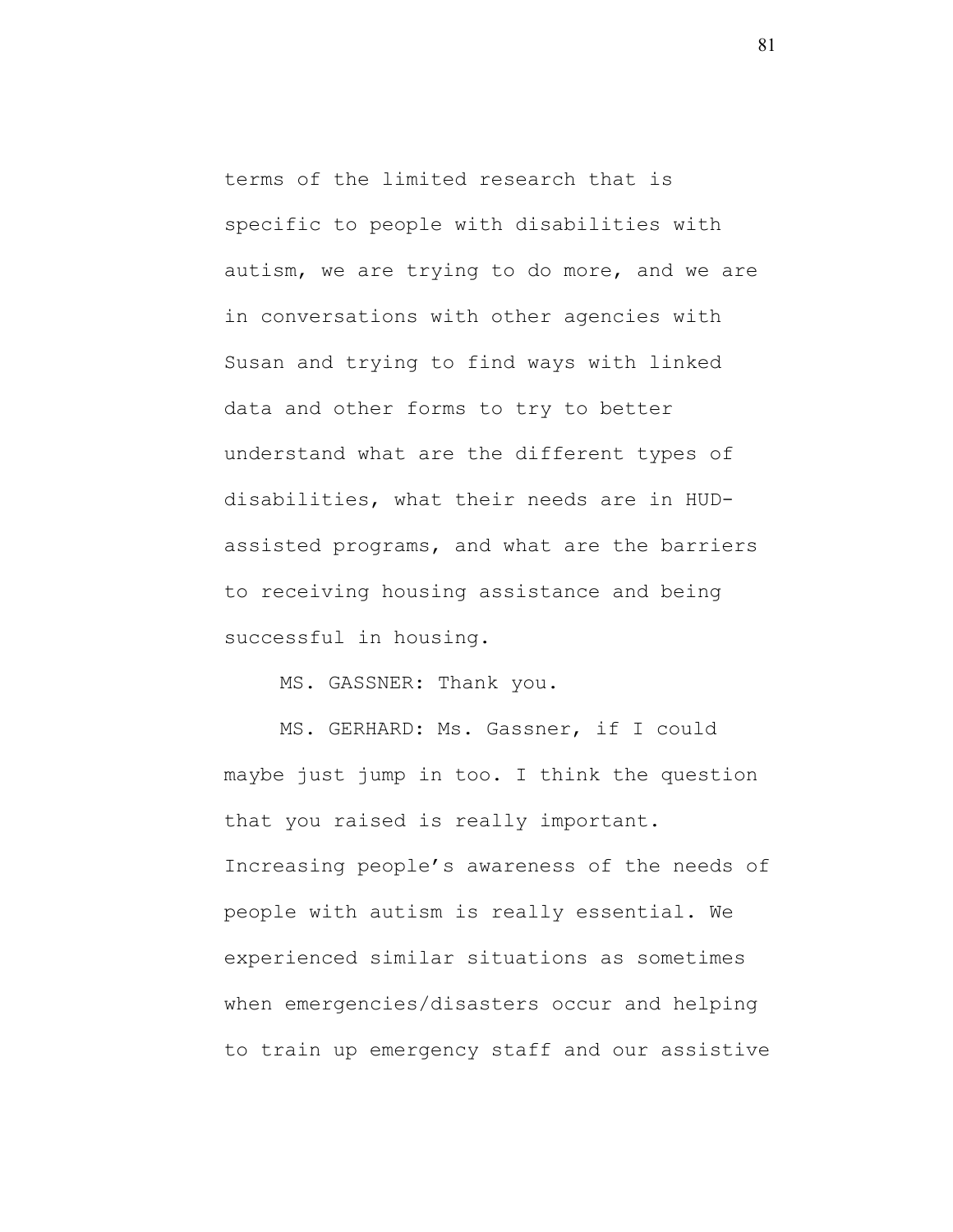technology programs have been quite instrumental in helping to increase education about the needs of people with autism and what assistive technology might be available to help engage with them.

Oftentimes, not oftentimes, but sometimes people are noncommunicative but yet they are very capable of communicating if they have some devices to be able to interact with people who can communicate verbally.

So we found that those have been strategies. But we know we have a lot of work to do and will take all of us to continue to increase knowledge around how we can better interact and understand people with autism and be responsive to their needs.

MS. GASSNER: Thanks for your efforts.

DR. GORDON: Morenike, you are next.

MR. STEVEN ISAACSON: Hi everybody. This is Steven. I will read Morenike's comment for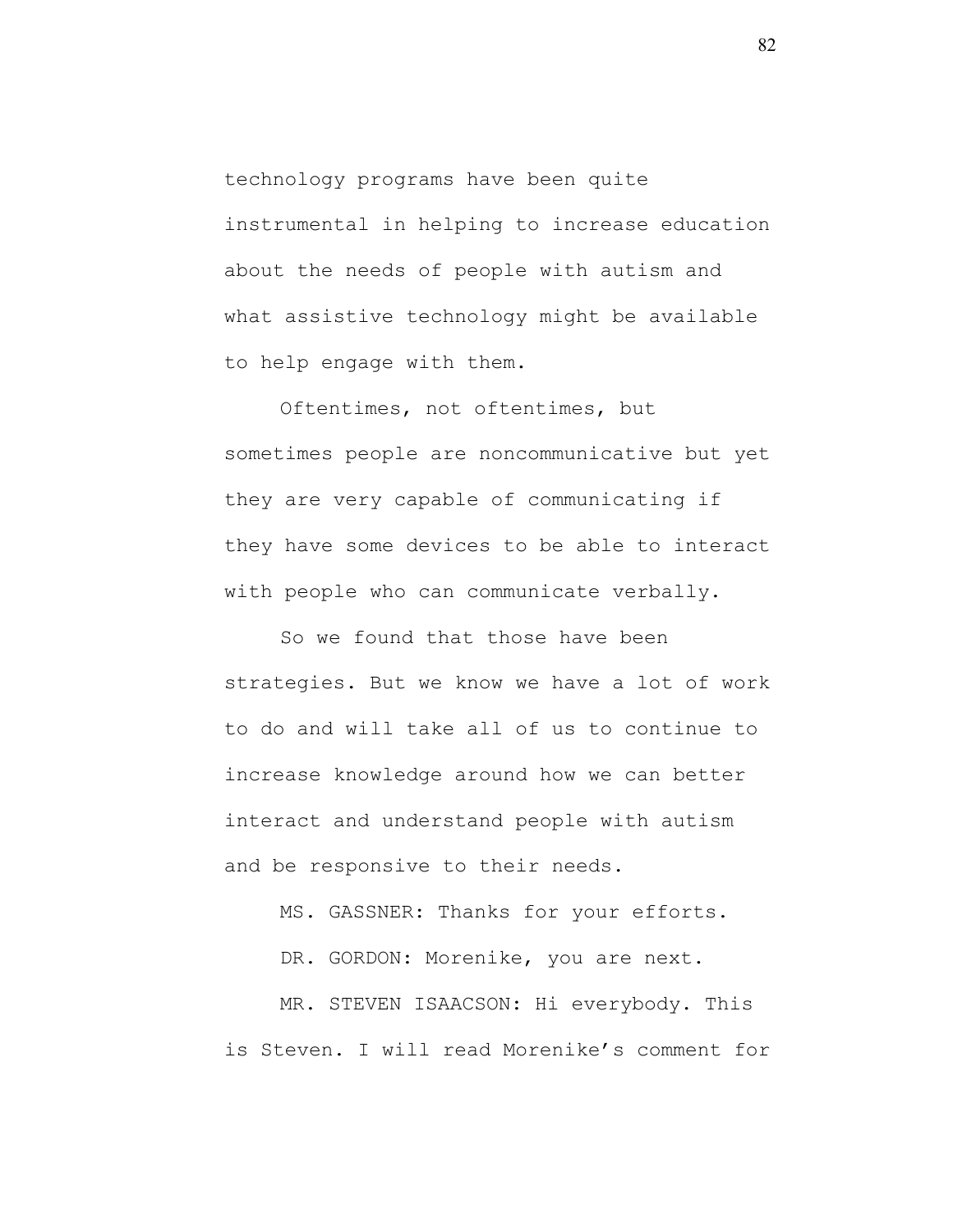her. As an autistic adult of color like many in our community has experienced homelessness. I wholeheartedly agree with many of the barriers that have been shared. These settings are absolutely not equipped for our needs. First, sometimes it is nearly impossible to get helped in the first place because there is a bureaucratic barrier unless you know where five million documents are, which you might not have in a central place, when you have executive functioning issues and might not have always had access to all your own legal and medical documentation. That is a challenge. If you are a transgender nonconforming and your deadname is all over your documents, that can also be a problem.

The places are also a sensory nightmare. Loud, bright, horrible smells. Being forced to have certain roommates and/or chores,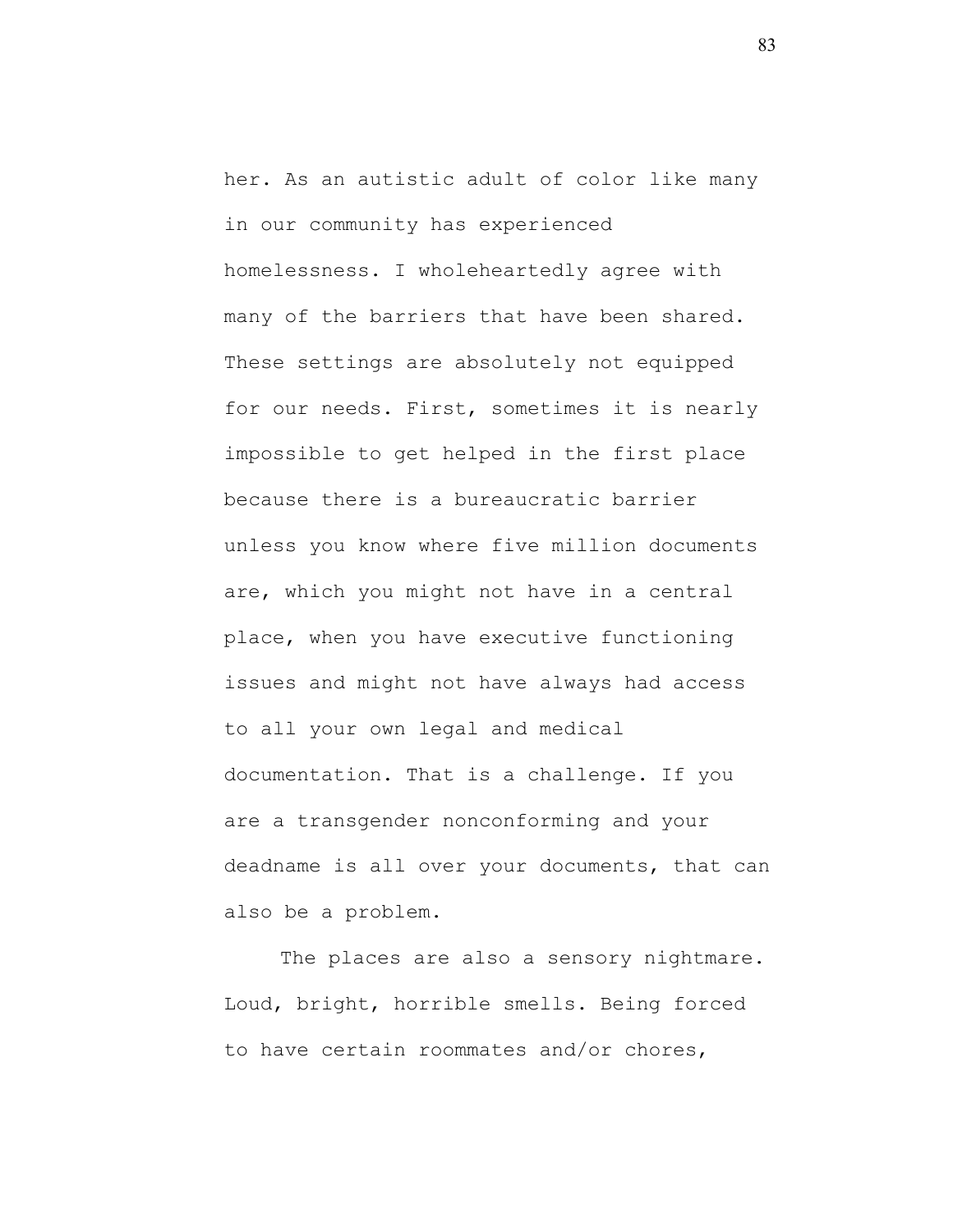being forced to engage in certain activities, having to wait extended period of time for an overburdened case manager to try to figure out how to help you. Only to be handed a huge packet of updated resources and instructed to call this place or go at this time to apply to that place. There are generally not alternative means of communication available to you to help navigate a cognitively inaccessible process.

Your stimming, vocalizations, and/or movements can often be misunderstood by others as violence, as you being inebriated, not to mention you might find yourself easy prey for predators in these programs. It is extremely easy to be physically, verbally, and/or sexually assaulted in these safe places. For many people, it might be safer just to couch surf or to engage in survival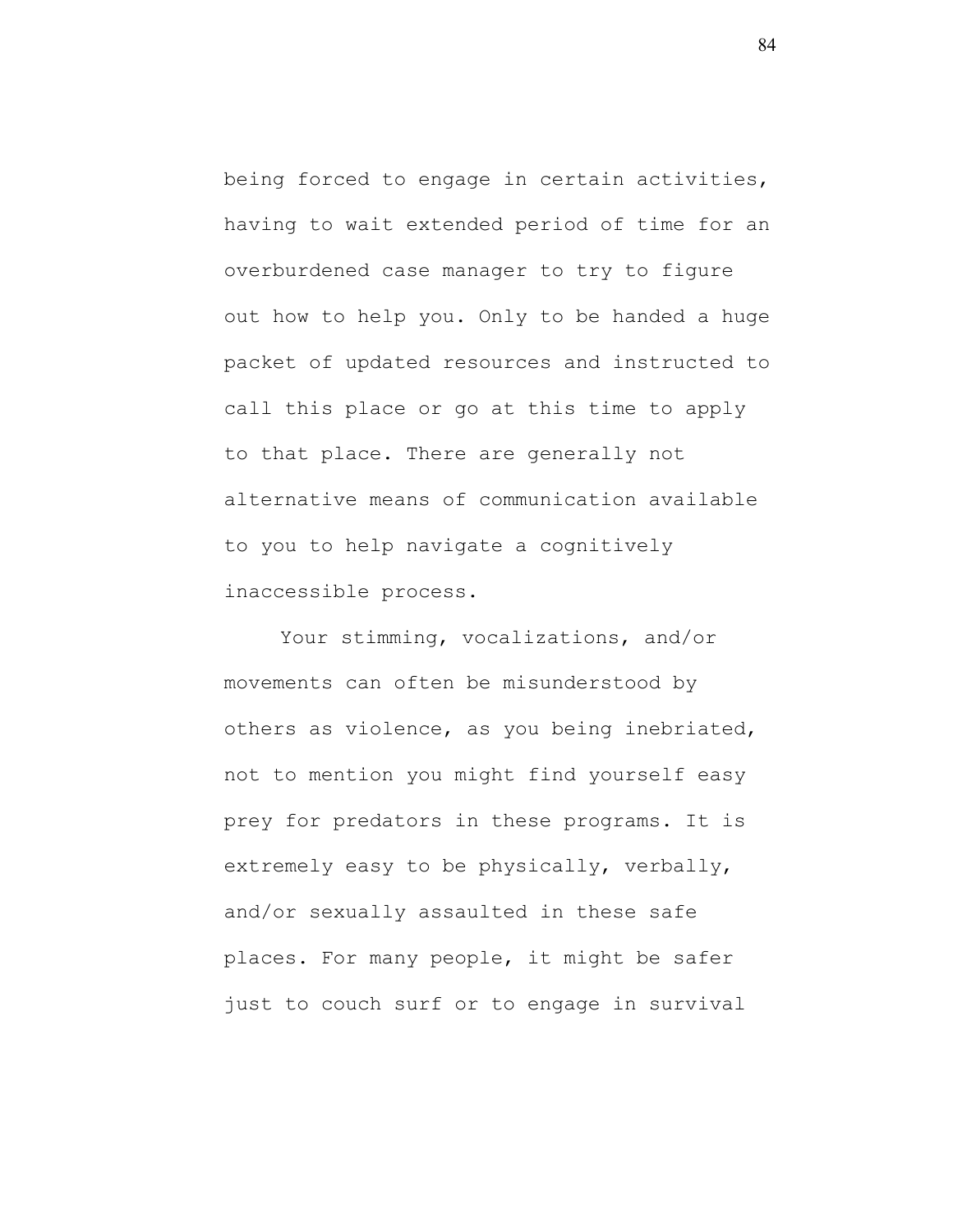sex to have a place to crash that night or to stay with your abuser.

There is little to no understanding of the unique needs that might exist in the autistic population and there also seems to be little effort made to address them. This is also exacerbated if you are from marginalized racial, gender, or sexual identity. It is already traumatic to have instability in one's housing in the first place. These situations often re-traumatize you.

DR. GORDON: Thank you, Morenike, for those comments. Any reactions from our speakers?

DR. SOUZA: I could start by saying that we recognize that people with disabilities and people in the autism spectrum have different needs, have higher needs. One of the studies that I did not share today but I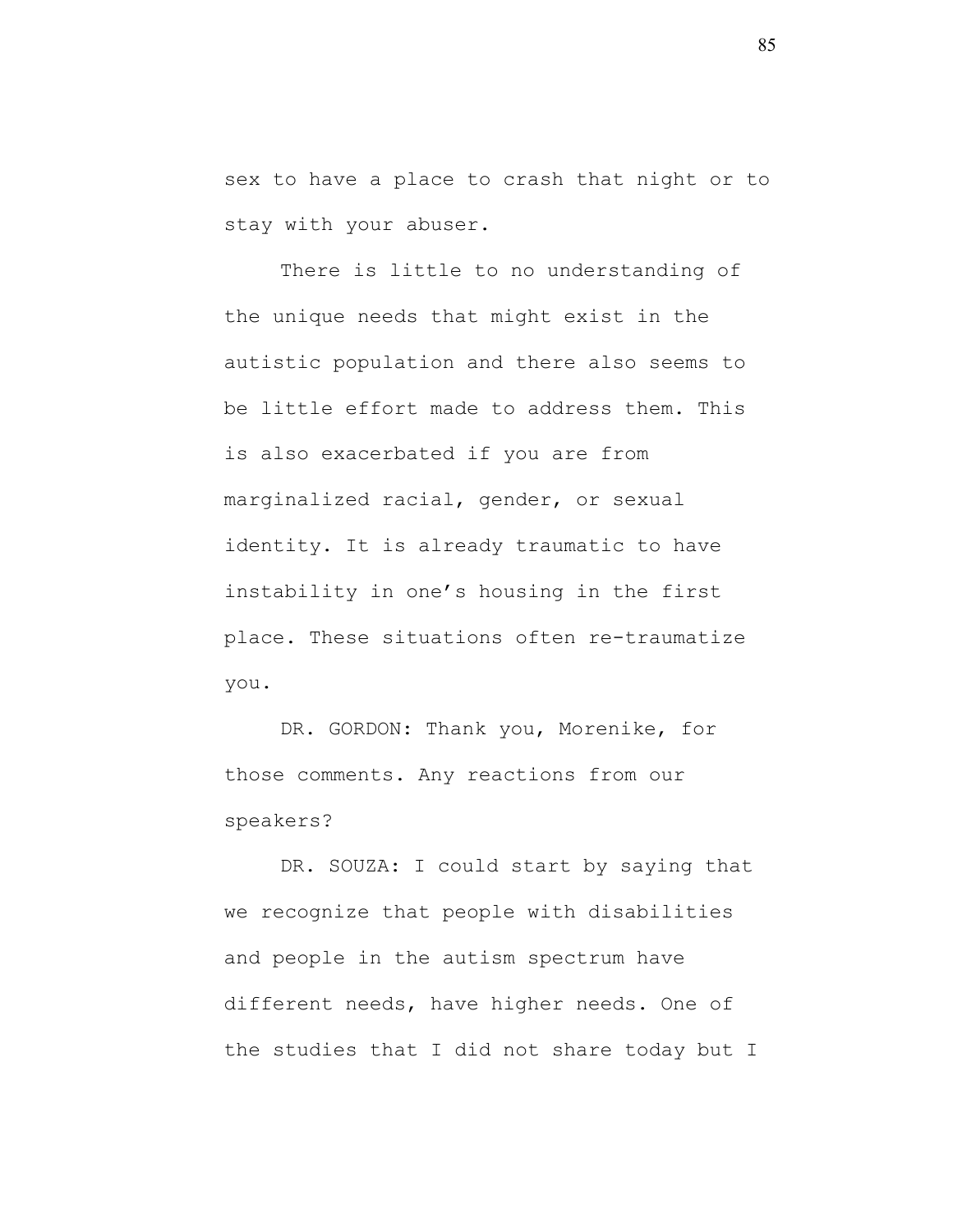could mention. We are doing a study that is looking at search assistance, successful approaches in the housing search process for people with disabilities, trying to identify what are the major barriers for people with different disabilities and coming from different settings and having other different situations and trying to understand what are successful approaches that help them apply for housing assistance, look for housing, search for housing, visit units, identify the units, and then move into units. We understand that each of the steps present barriers and we are trying to learn about where the resources and where communities have been successful at transitioning people into assistive housing.

I believe the partnership that Lori was talking about is also an important effort in that direction of identifying specific needs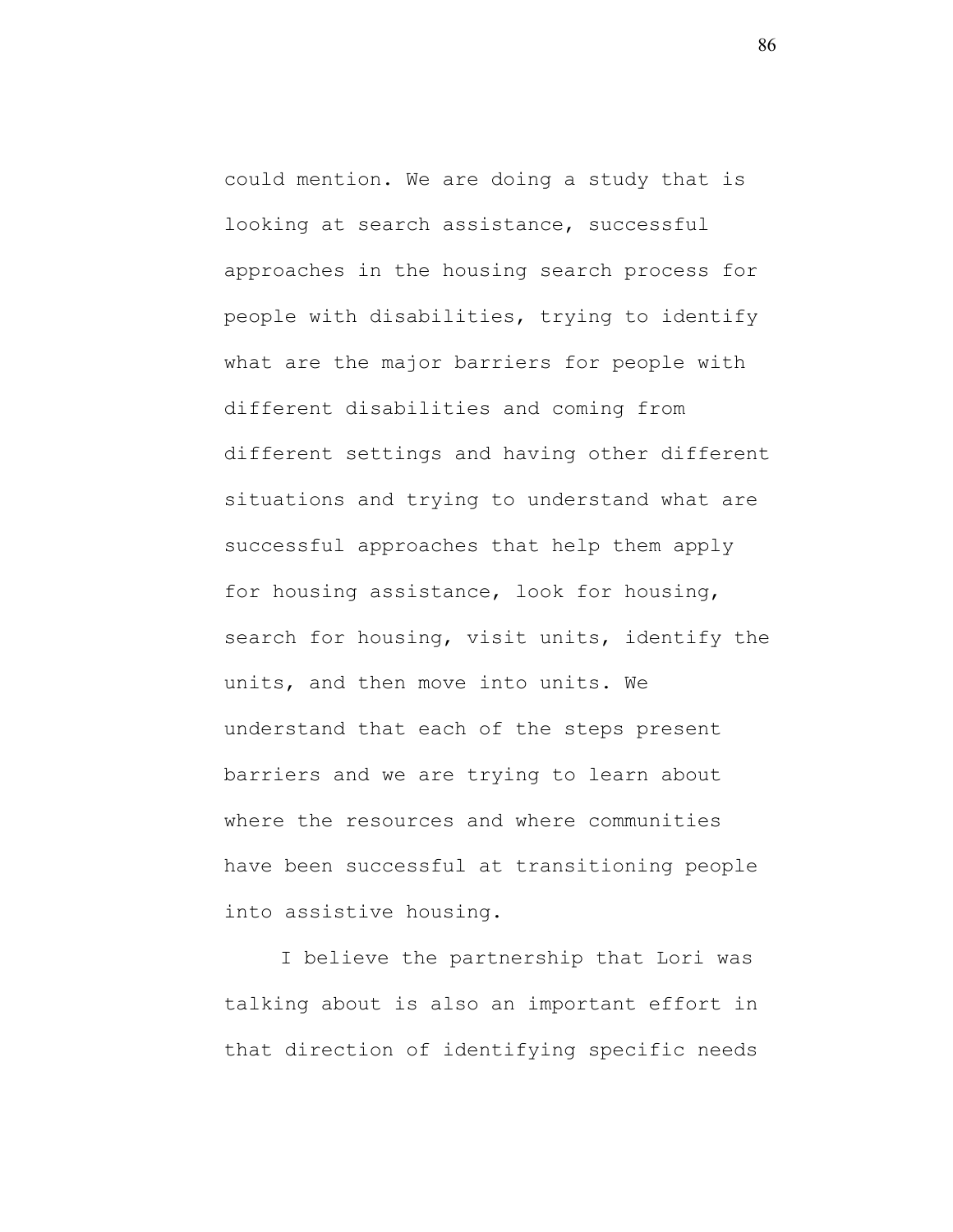and connecting the services and housing side. I think that the new allocations – the way that new programs are now setting aside resources for housing search is a recognition that certain populations need special help in applying for housing, in looking for housing, and in moving into housing. That is something that – it is good to see that we are getting the resources to be able to do more of that. The Emergency Voucher assistance is doing that. The Mainstream Voucher program just issued a Notice of Funding Availability (NOFA) last week that is giving an extra \$500 for PHAs to help with the housing search process and with incentivizing landlords to participate more in HUD programs. I think that all those efforts hopefully can make things better.

DR. GORDON: Ivanova, you are next.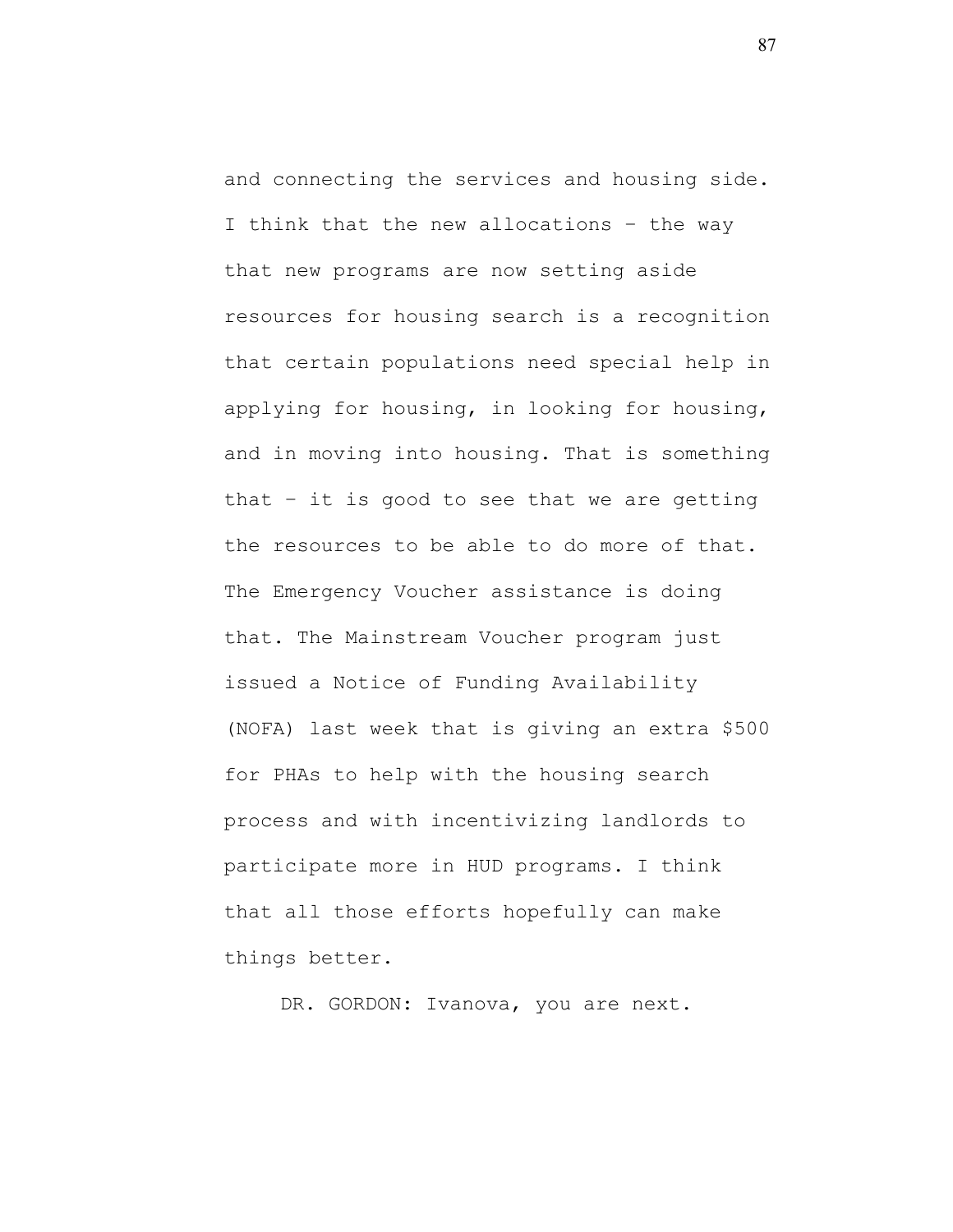MS. SMITH: This is Ivanova Smith. My question is are there thoughts about looking at the policies that make shelters inaccessible for people and is there a way that we can look at allowing – making it so that people not being – it sounds like some discrimination is happening like indirectly. How do we address that with the shelters to make sure that there are ways to modify things to accommodate autistics? Thank you.

DR. GORDON: Thank you, Ivanova.

DR. SOUZA: HUD has the Fair Housing and Equal Opportunities Office that is devoted to enforcing fighting against discriminating, fighting discrimination against people with disabilities. I know that the case of people with autism is something that they also address. It is something that – I have seen them working on cases like that and finding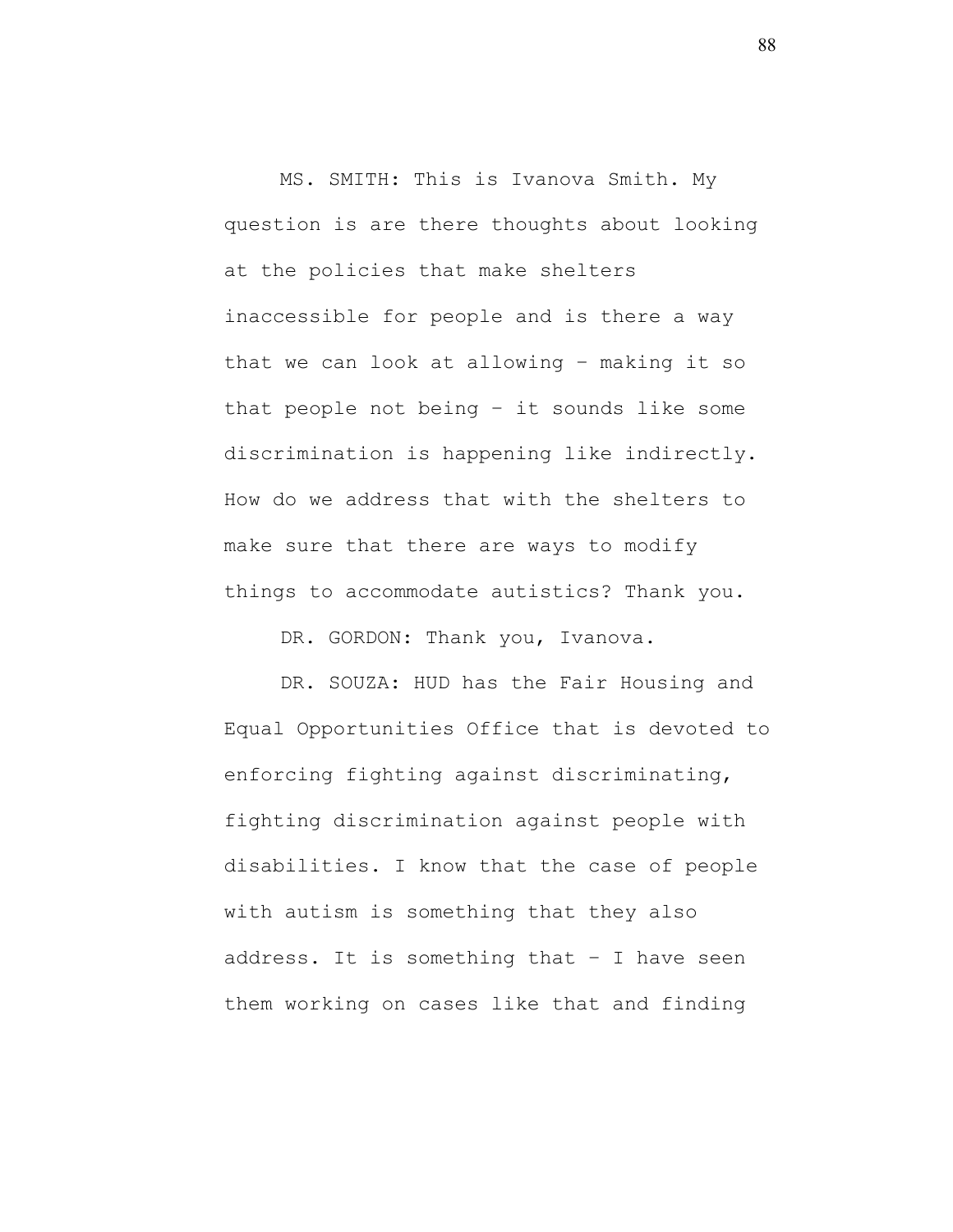resolutions and ensuring that there is no discrimination in the housing market.

MS. GERHARD: I would just add to that. ACL funds protection and advocacy organizations in every one of the states and territories that are available to support people with disabilities who may be feeling as though they are not being treated appropriately or being discriminated against. They are there to help and support you through those processes.

In addition, through the Older Americans Act, we also have a network of elder rights services throughout all the states and territories that are available to help support individuals who might be experiencing discrimination. I would offer those resources too.

DR. GORDON: Scott Robertson from Department of Labor.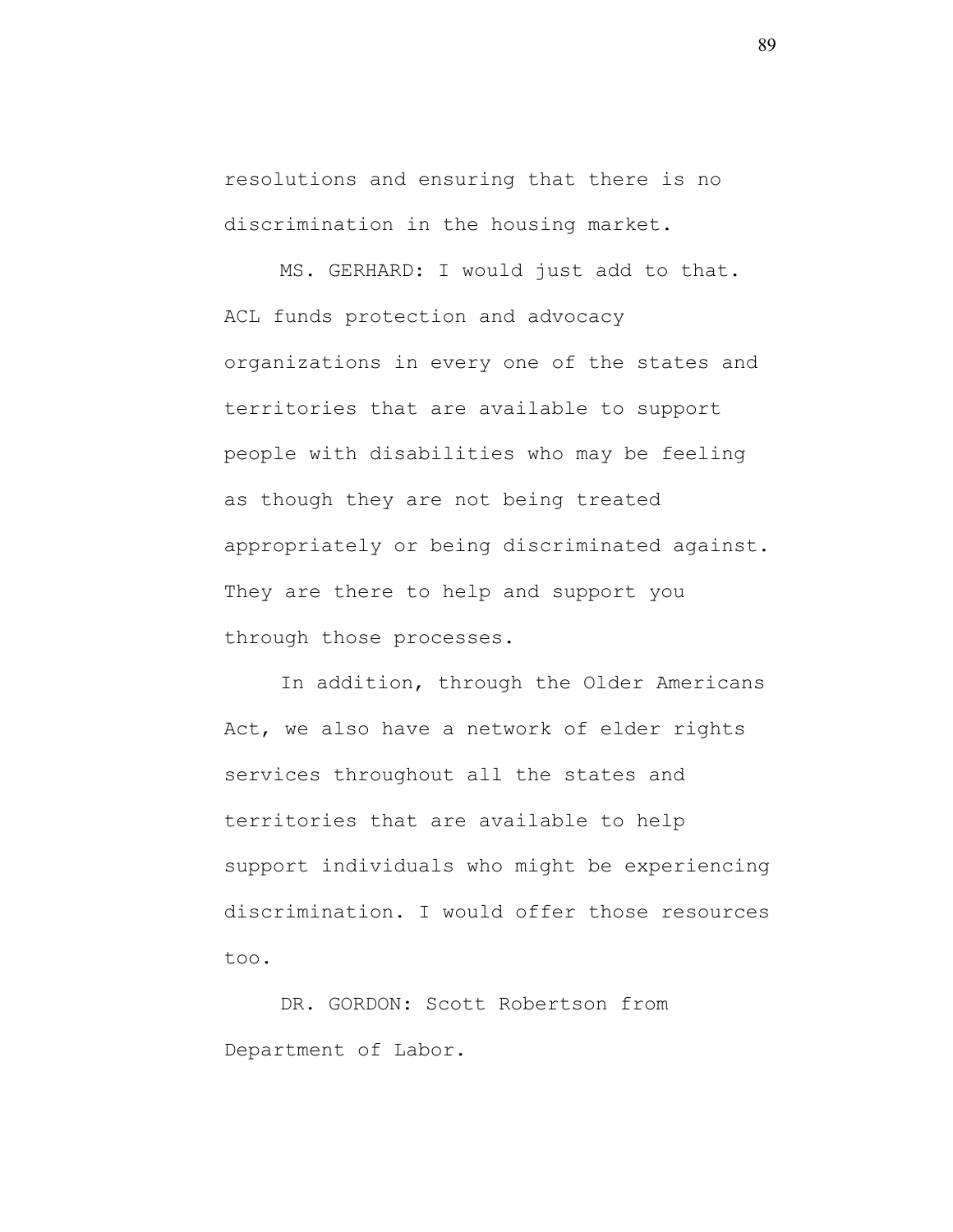DR. ROBERTSON: Thank you, Dr. Gordon. Thank you, Teresa and Lori. I am so bad with names, the person who presented as far as by video from New Jersey. I had a quick comment and just a couple of brief questions. The comment was on the toolkit that was mentioned earlier in the presentation as far as the possibilities on homelessness and autistic people and other folks with developmental disabilities. NIMH funded with a research grant several years ago, research that led to a toolkit for health care access for autistic adults. It is at autismandhealth.org. It is like a portal site that is set up for both health care providers so service providers are one-half of the page and then the other half that you can connect for resources is for autistic adults and allies as far as accessing the health care system. I am wondering if that is maybe something that ACL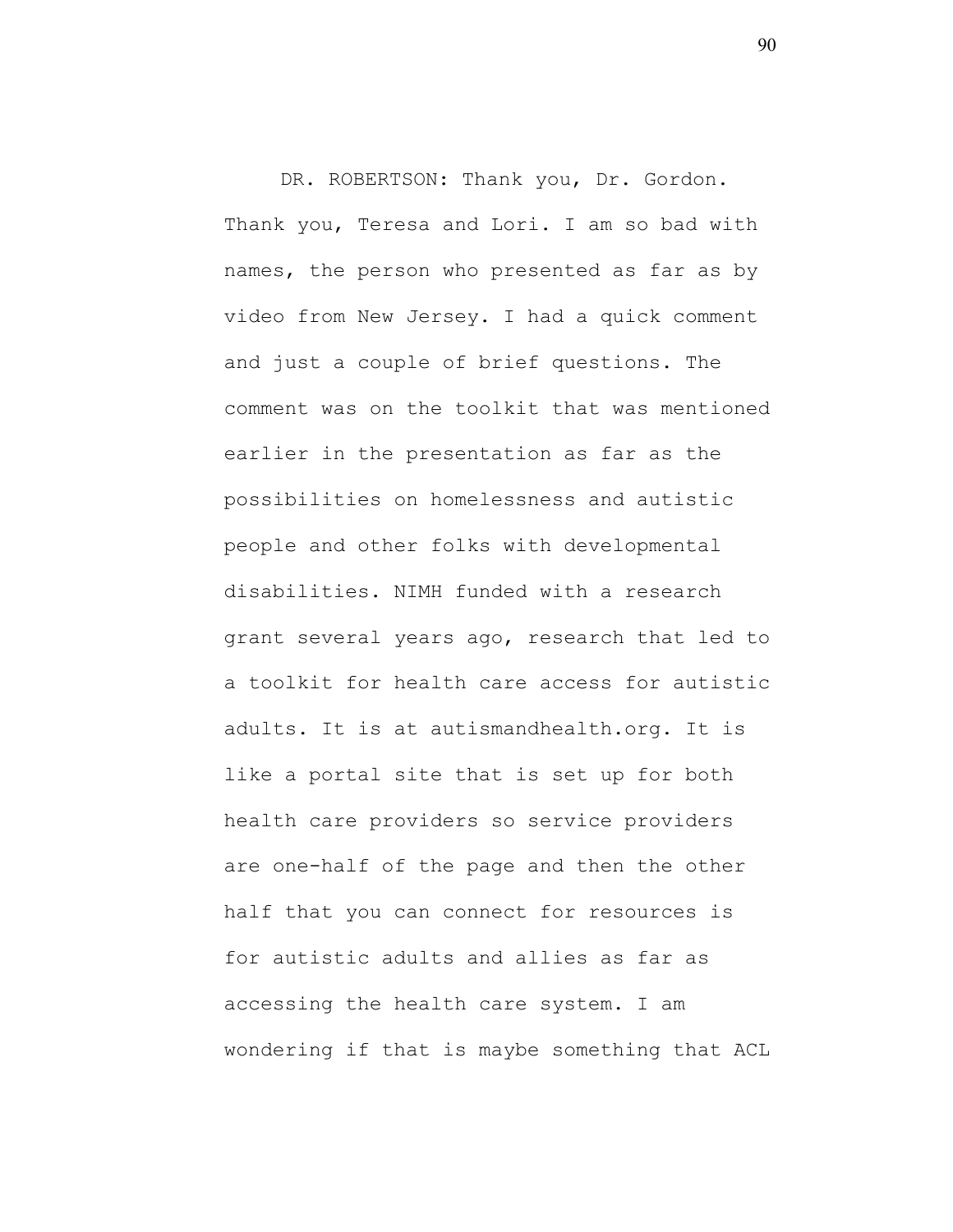and HUD could potentially explore interagency with your sister agencies like ASA as far as the cross connection especially since ASA interests us because of the employment focus because obviously connecting and having stable housing just like transportation is really cross connected to being able to maintain and attain gainful employment.

I just also wondered on the data end. I am a big fan of having better quantitative and qualitative data and a lot of our data on homelessness and autistic people comes from the United Kingdom rather than here. Lori and Teresa, is most of the disability data that we do have in housing over at ACL and at HUD – is that mostly cross disability or maybe broader development disability or marked as cognitive disability? Do we have anything that is autism specific in the data on housing and homelessness? And do we have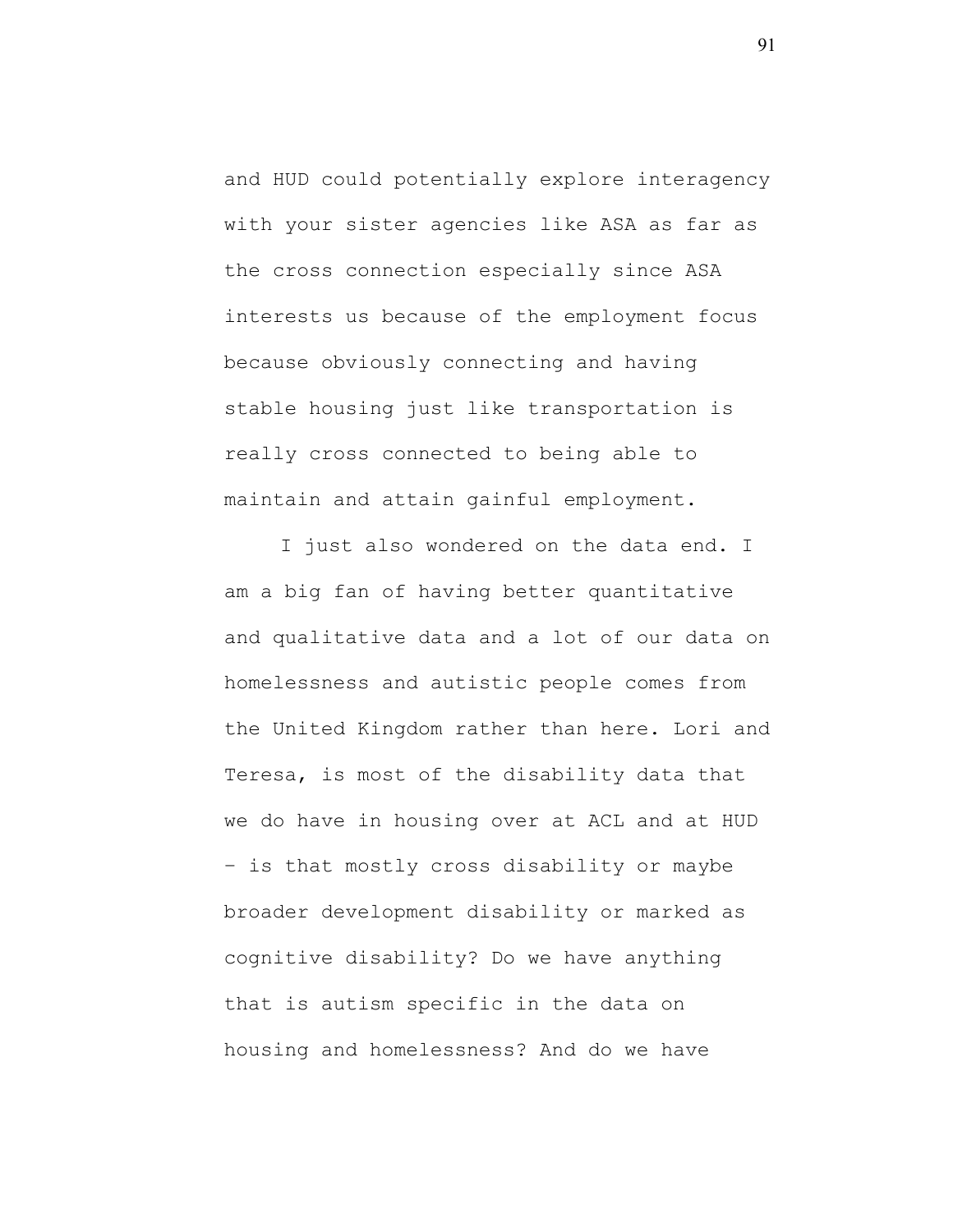anything in the data that interconnects back to employment and workplace learning like for a pass for folks?

DR. SOUZA: Thank you for that resource, Scott. We will look into that. It is great to know about it. In terms of more granular information about data on disability, of course there is the American Community Survey, the American Housing Survey. Those surveys include six questions about disabilities that give us a little bit more information about people that have cognitive disabilities.

Also, with the linked data with the health survey, that is a great opportunity to look in more detail. I think that right now the first studies were really looking at disabilities in general. But I think that the survey really presents an opportunity to look more closely at children with autism, for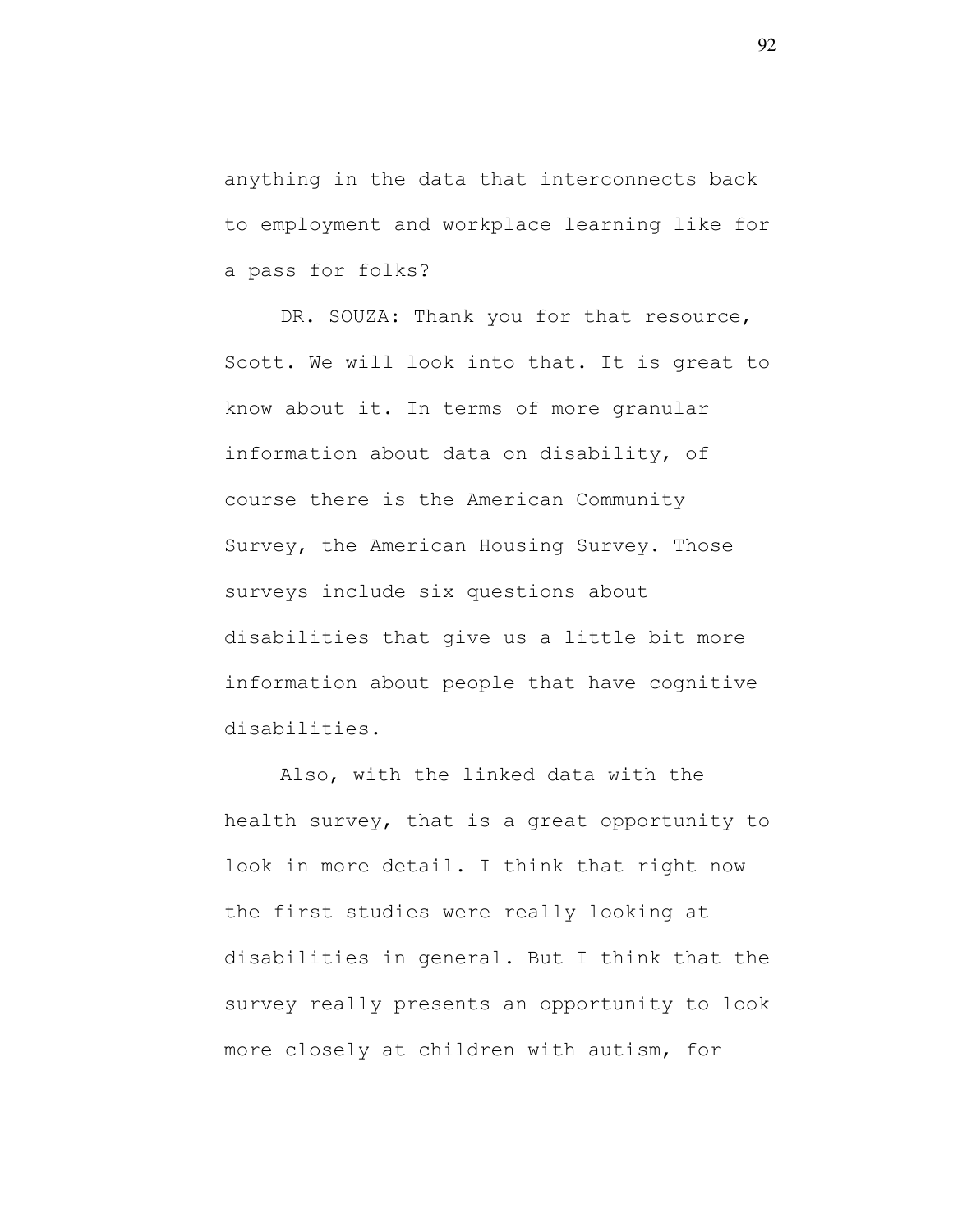example. That is a question that the National Health Interview Survey has. We could do more research there. And we hope researchers would access the data. The data is available to researchers and researchers with more expertise in that area are welcome. We encourage them to access the data and help us understand more what the needs are, what the extent of people in the autism spectrum in HUD assisted housing.

DR. GORDON: Thank you.

MS. GERHARD: I would just add. Scott, thank you for sharing that toolkit. Yes, we would be absolutely very interested in partnering up with DOL and continuing to build our toolkits and provide supports and resources as we can.

On the data piece, I am going to have to consult our colleagues that work in our Administration on Disability to get you a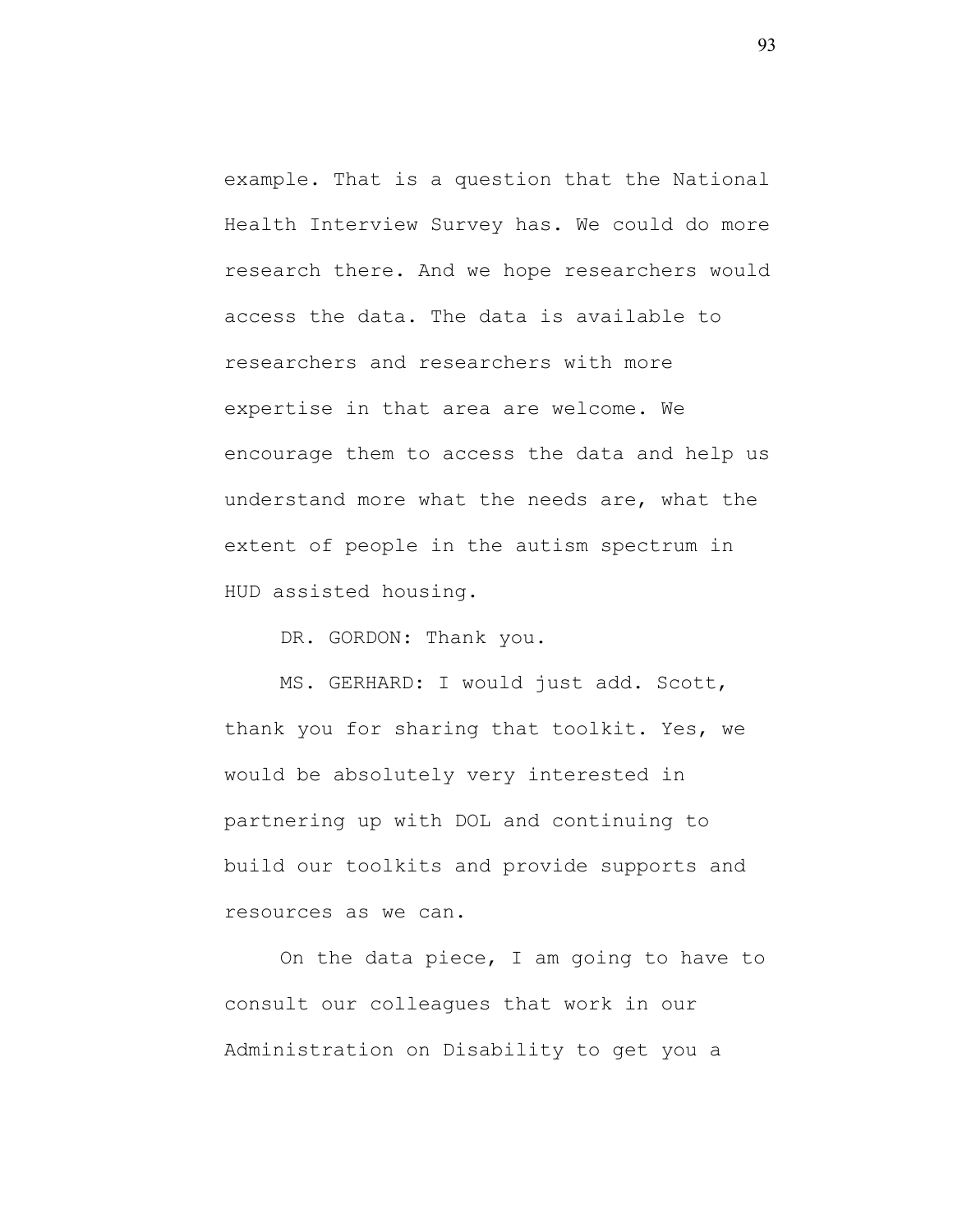specific answer on that question. But one of the things that I will share is that we also fund the University Centers for Excellence on Developmental Disabilities who are all working on different types of research in addition to the work that Dr. Reichard mentioned with NIDILRR that is funded to continue to learn more about people with disabilities and how we can better support them. I would offer that as a response. We look forward to continuing to work with DOL.

DR. ROBERTSON: Thanks, Lori. We appreciate our partnerships with our sister agencies.

DR. DANIELS: I would like to just add, Scott, that the Federal Interagency Workgroup on Autism is also happy to help facilitate on that end too.

DR. ROBERETSON: Thanks, Susan.

DR. GORDON: Sam Crane.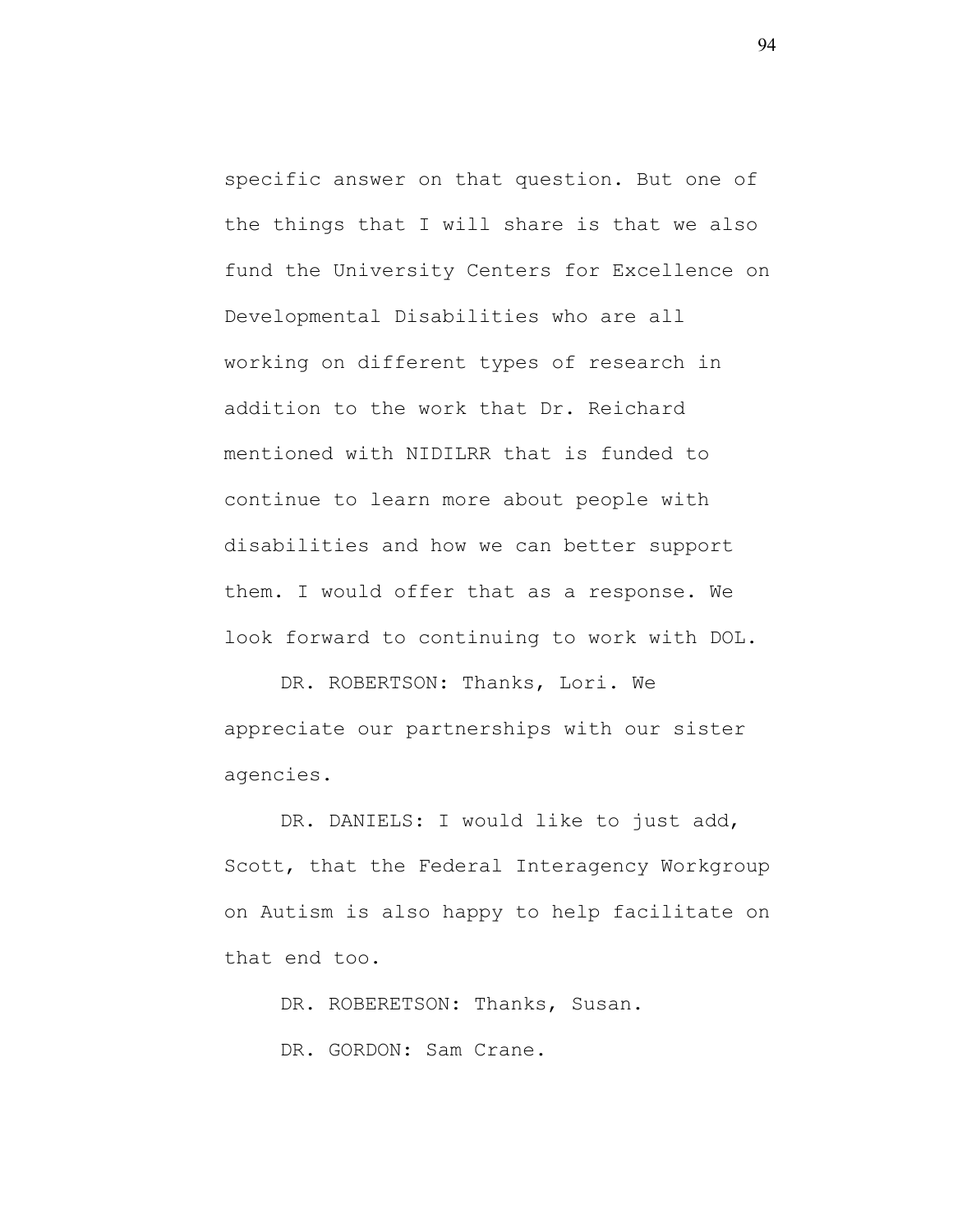MS. SAM CRANE: Hi everyone. Sam Crane. I wanted to follow up on the questions about enforcing accessibility in public services, including homeless shelters. I am a little bit concerned that simply using the FHA would not be adequate to address some of the more structural barriers that we see in shelter programs without a fundamental alternation. There are some things that make shelters programmatically inaccessible to autistic people as Morenike and some of our presenters were pointing out. They are not particularly safe for autistic people. They cannot accommodate personal care assistance or home and community-based service providers coming into the shelter to assist people. The shelter staff do not provide services themselves. Someone who has technology might not be able to access the shelter because it is so likely to be stolen.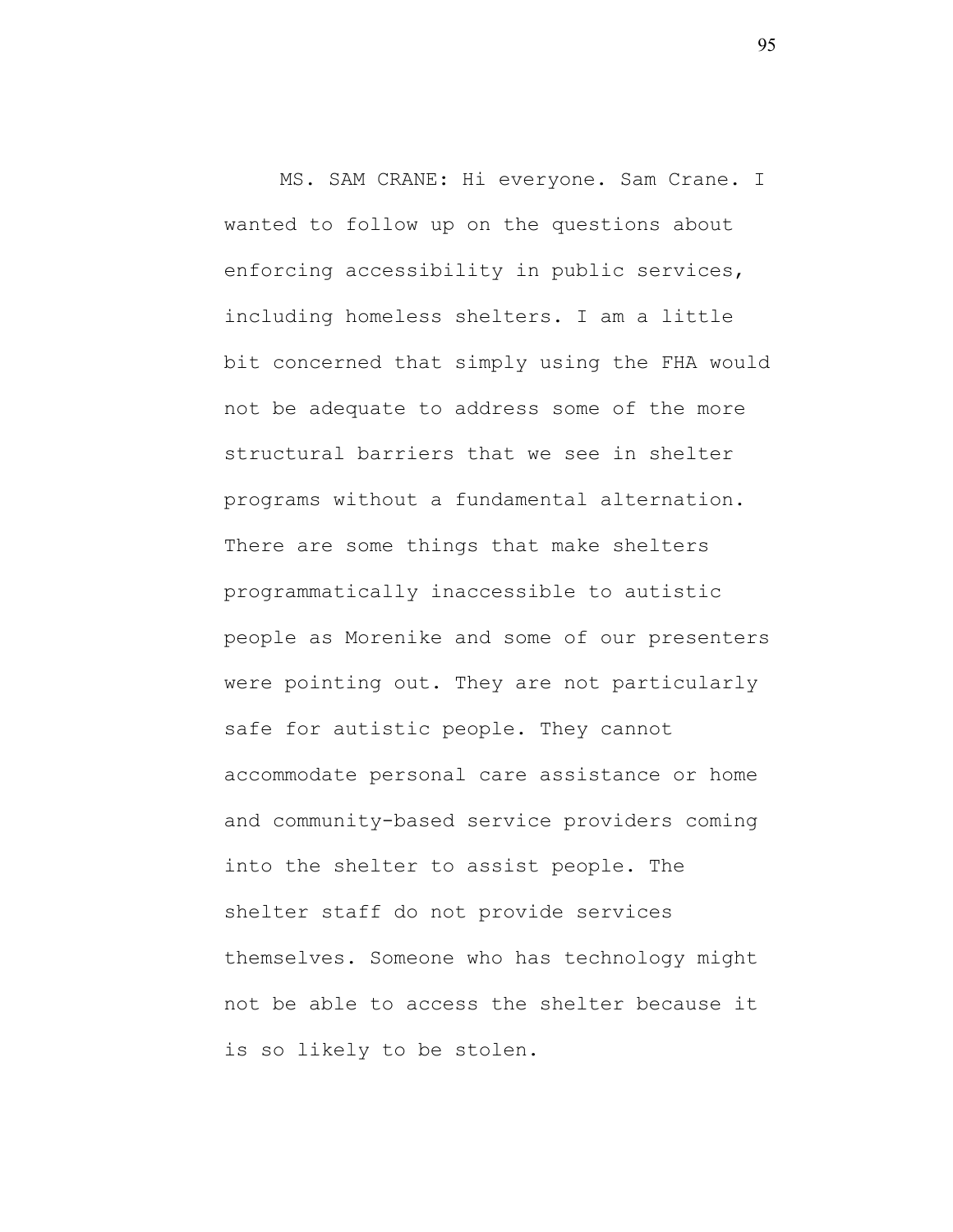I really want to ask that we also think about Title 2 to ensure that localities – if they are going to be providing shelter services to the general population might really have to explore options to provide equivalent programs to people with disabilities who really cannot access a homeless shelter, including Housing First approaches and getting people into individual housing as soon as possible so that people do not spend significant time in shelters that are just not going to work for us.

DR. GORDON: I believe now we have a comment or a question to be read out loud. Steve.

MR. ISAACSON: Hello. This question is from Lindsey Nebeker. In the overview about the subsidized rent program and vouchers, you mentioned the age qualification to participate is 18 to 61. Why is the age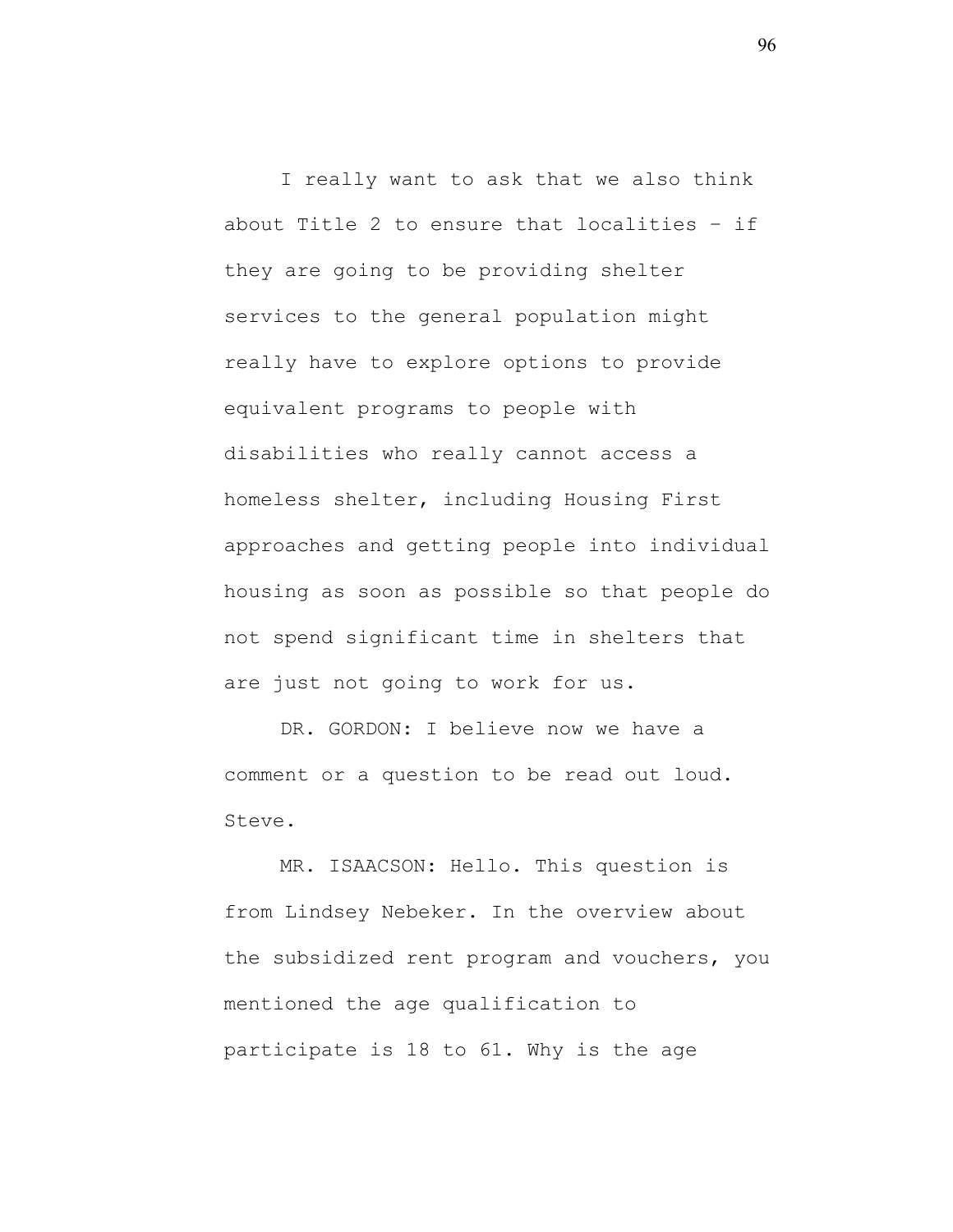cutoff currently at 61 and is there a strategy being created to provide support for individuals over the age of 61?

DR. SOUZA: Yes. HUD – at 62, HUD considers that target population, the population of older adults. We have a lot of programs that target that population. We have Section 202. In Section 202, supportive housing for older adults. There are a lot of other services that can be provided. We have service coordinators. And across HUD programs, we serve older adults with disabilities and older adults in general as it was shown in one of the slides. It is not a population that is not served but we have specific programs by statute that are targeted to older adults. We have specific programs by statute that are targeted to what we call non-elderly people with disabilities so the people that are 18 to 61 years old and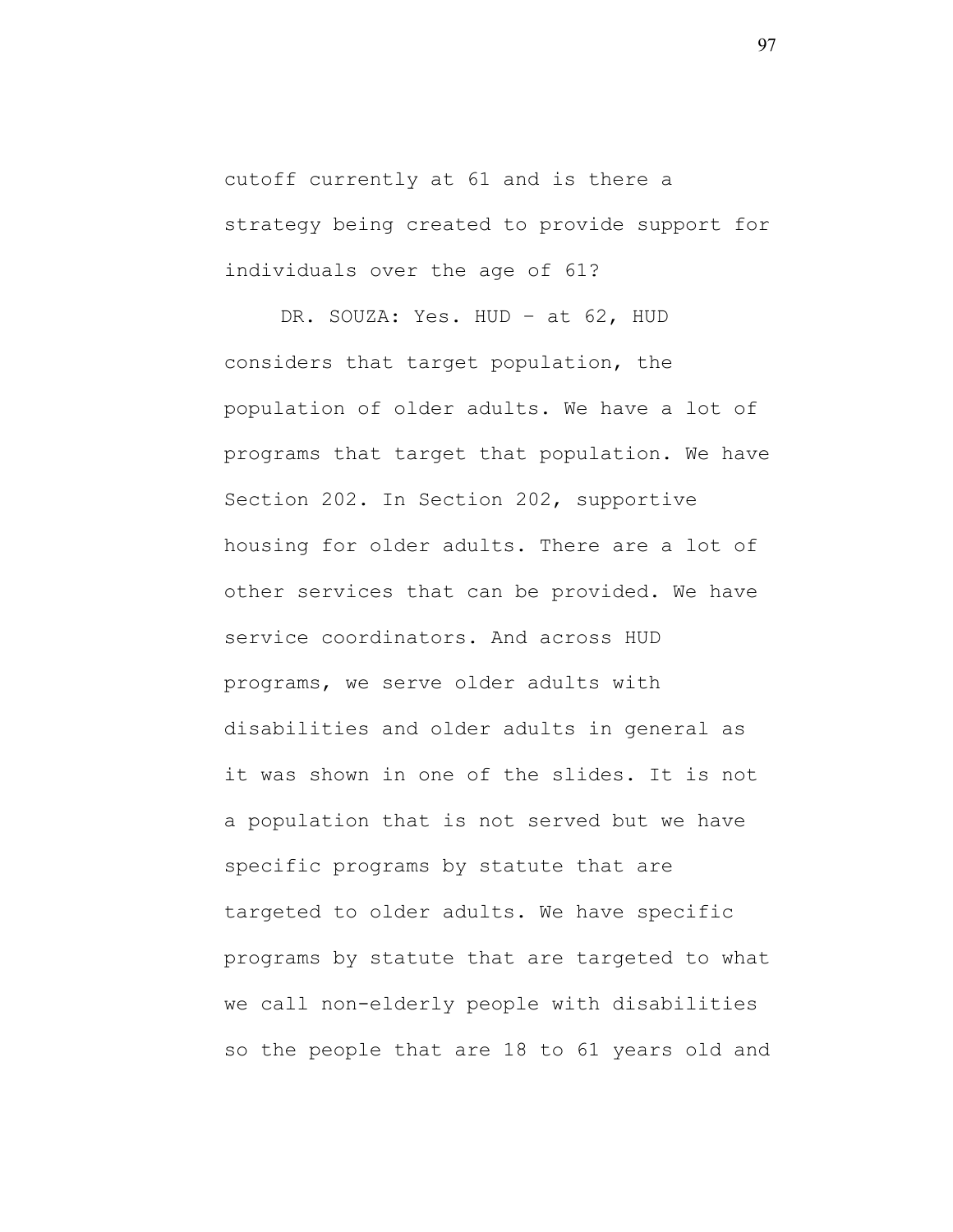have disabilities and need supportive housing.

DR. GORDON: Thank you for that. Jenny and then Yetta and then we will come to a close just in time for our break.

MR. ISAACSON: Jenny requested that I read her comment for her.

DR. GORDON: Please go right ahead.

MR. ISAACSON: Thank you for reading my question and to the speakers for the work that you do. My question is related to displacement due to natural disaster events such as tornadoes, hurricanes, fires, and power outages, et cetera. Are there toolkits or protocols in place to assist autistic people and their families who are displaced due to these events?

There is a second part. Please share any information that your teams have on following up with autistic people and their families to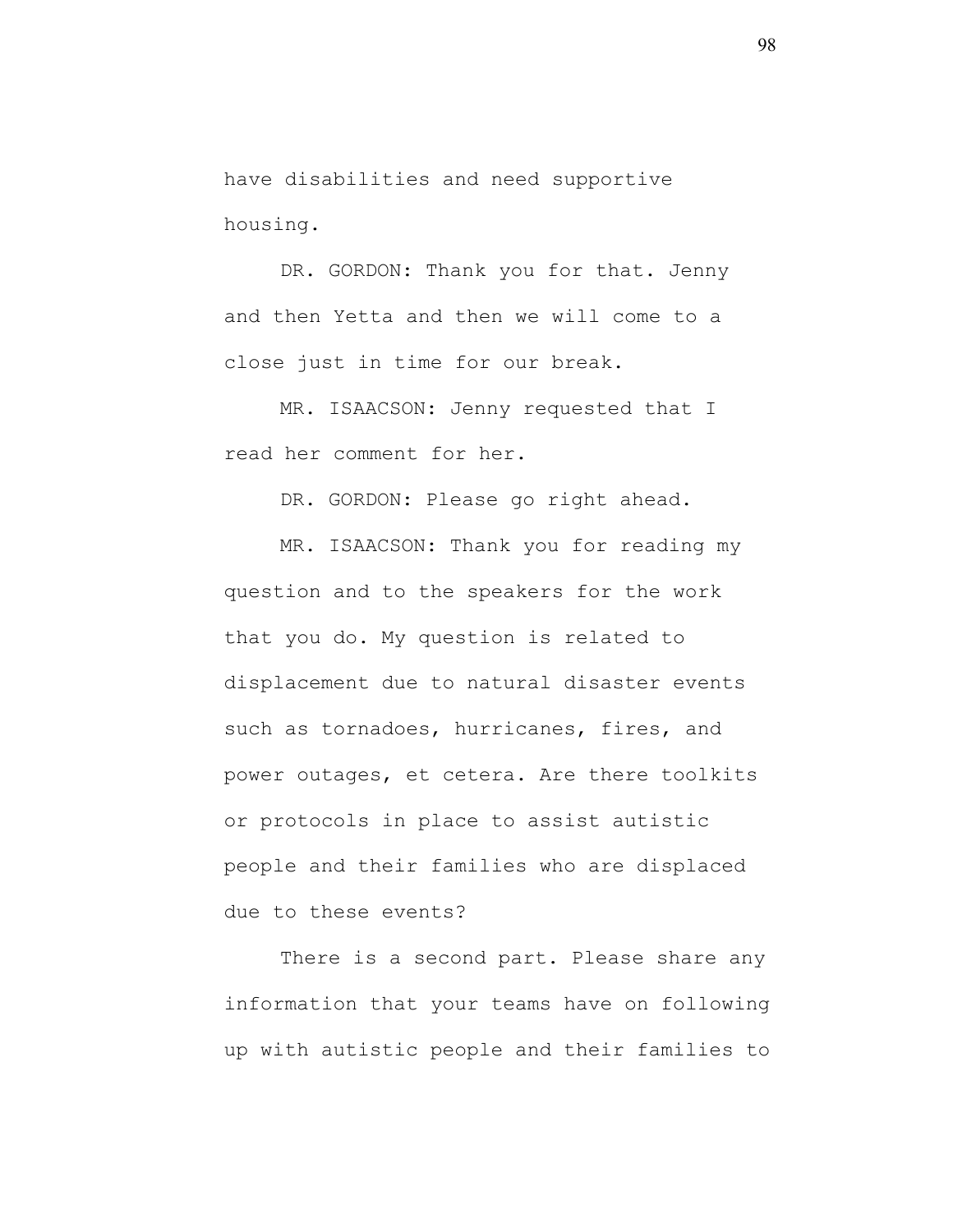transition into temporary housing during these events and then thereafter into more permanent housing. Thank you.

MS. GERHARD: Maybe I can start, Dr. Souza. Thank you for that question, Jenny. Assistive technology programs work very closely with the emergency management agencies to help provide training and technical assistance to the staff that work in those programs. We know there is more work to do but to be able to better interact with people with autism and provide the appropriate supports. We can get back to Dr. Daniels with some additional information that we use in that approach.

And then I think your other question was about helping people transition into housing when they are in an emergency. I do not know if Dr. Souza has anything to mention. But I do know that the aging and disability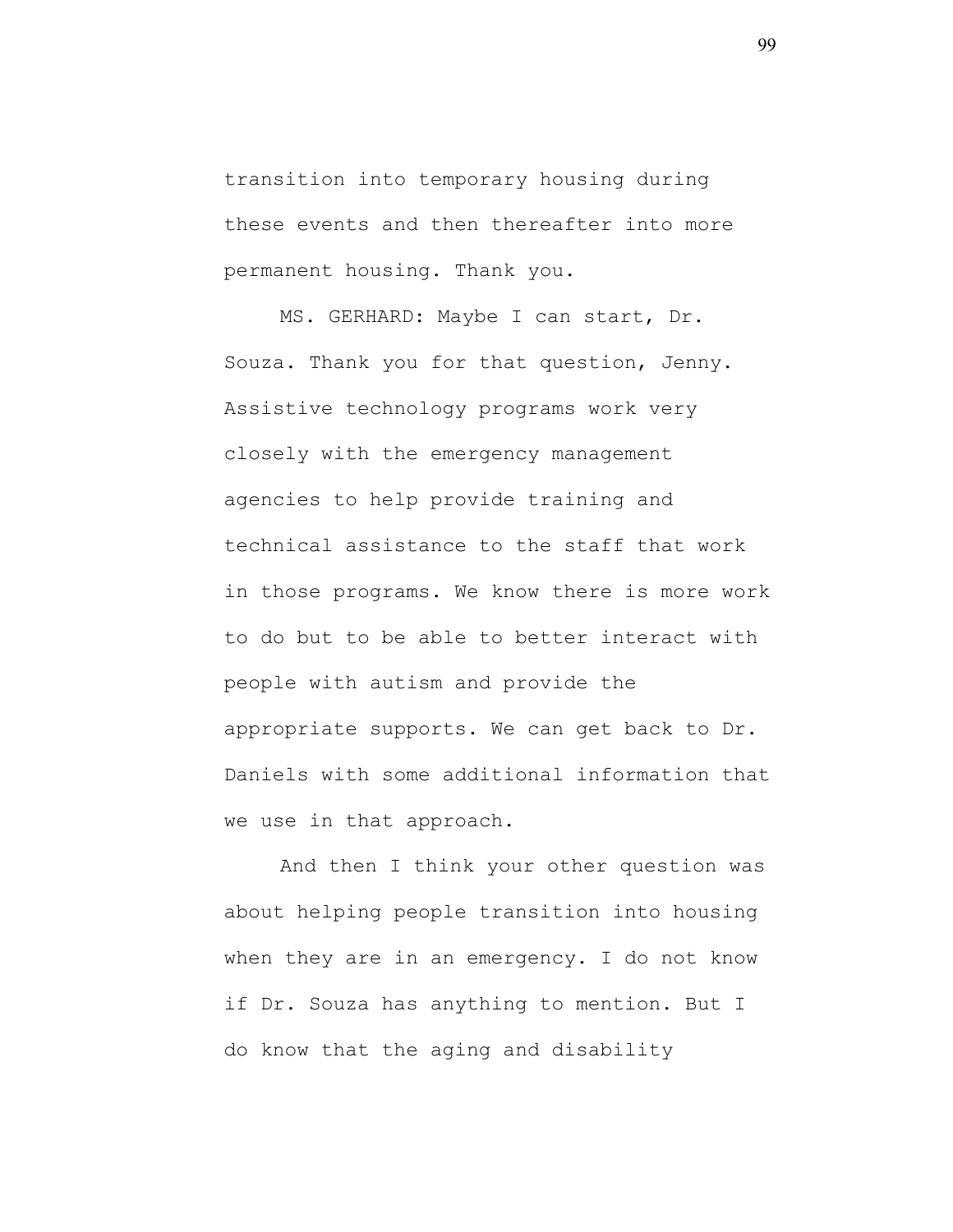agencies that ACL funds and our regional offices and staff are very engaged in responding to emergencies and trying to assist people to get some temporary housing if they are impacted by emergencies and temporary services and help support them on the path back to stable housing and services.

Dr. Souza, I do not know if there is anything more you might add from the HUD perspective.

DR. SOUZA: I will have to talk to my colleagues and provide – I am sure that there is a lot that HUD does. HUD in cases of disasters has the CDBG disaster assistance that is authorized by Congress whenever there are situations like that, and HUD provides assistance to local governments to address the need for housing assistance after a disaster. And that assistance has rules that allows the funding to move more quickly. But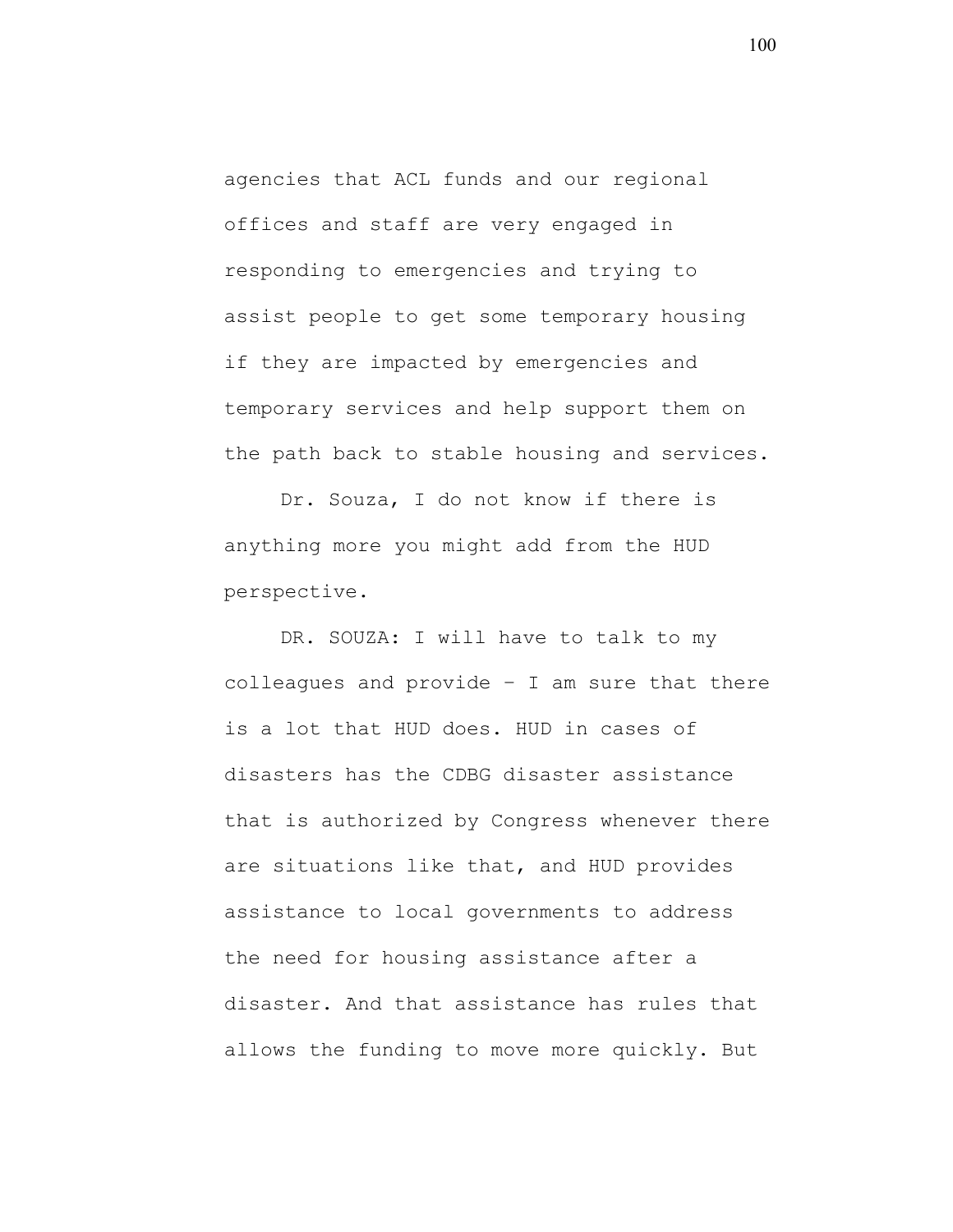I will have to go back to my colleagues at FHO and the program offices. I am sure that we have training and guidance to help the local agencies that administer HUD programs to address the needs of people with disabilities and in the autism spectrum during disaster emergency situations. I will get back to Susan with some of the resources that we have.

DR. GORDON: Thank you. Yetta Myrick.

MS. MYRICK: Thanks, Josh. Thanks to all the speakers today. No one can deny that there is a number of challenges as it relates to the autism community and housing. However, as I listened to Ms. Orlando, I was thinking about the individuals and families who were not connected to resources. My mind immediately went to the families who are supporting autistic adults who may not have been diagnosed. Their families basically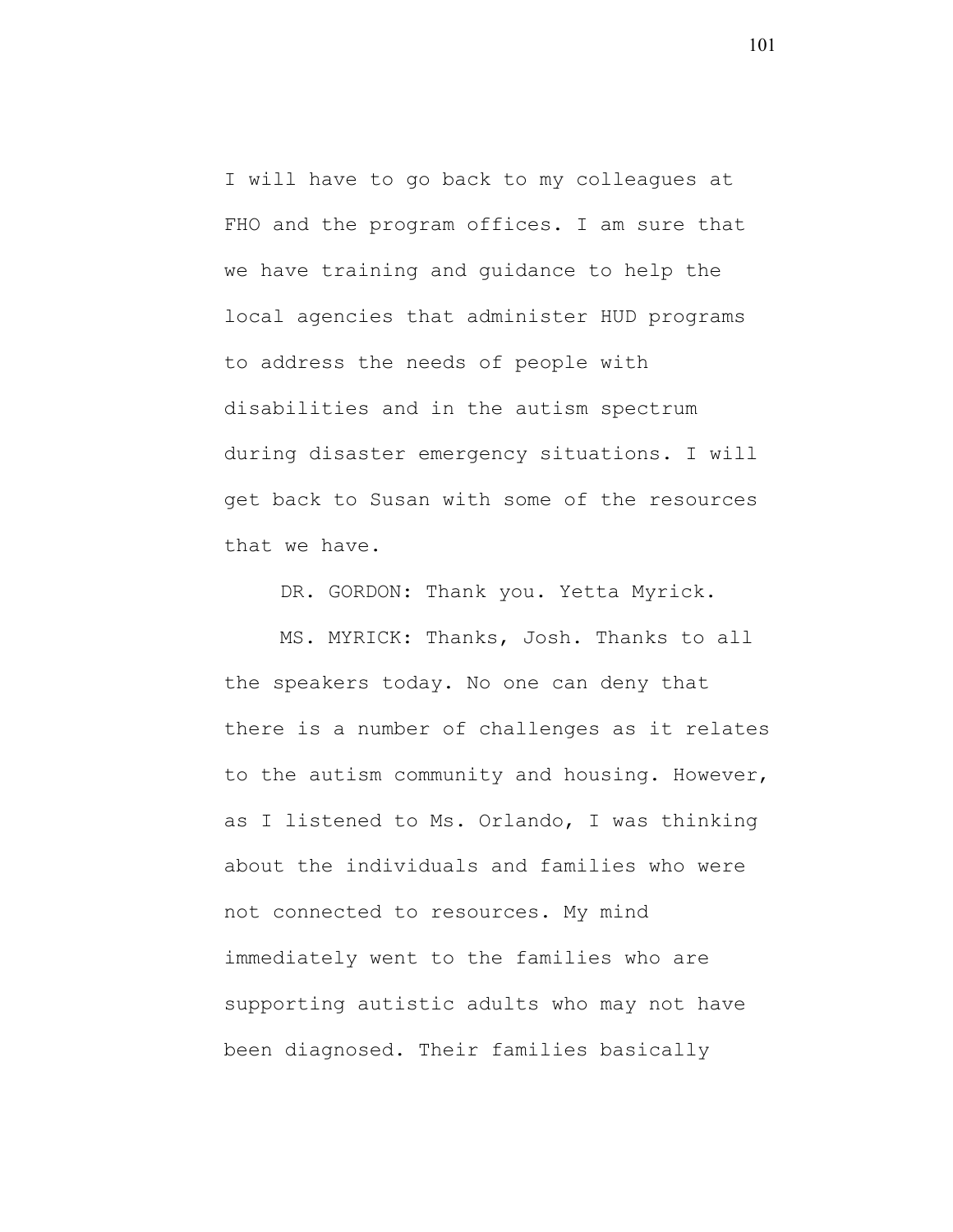slipped through the cracks. No one was there to help them to access resources to get diagnosed in the first place, which I think is contributing to why they cannot get these resources as adults. If you have resources, if you have the money, fine. You can get a diagnosis in a different circumstance even though it should not be. But that is unfortunately how these things go.

I really appreciate her comments about the training and the toolkits that support these providers. I also want to take this opportunity to say that really more work needs to be done to train and educate providers who serve individuals who are often marginalized. When we think about doing research and who are we doing this research on, we could talk about the specific agencies. But I think oftentimes we do not necessarily think about homeless population.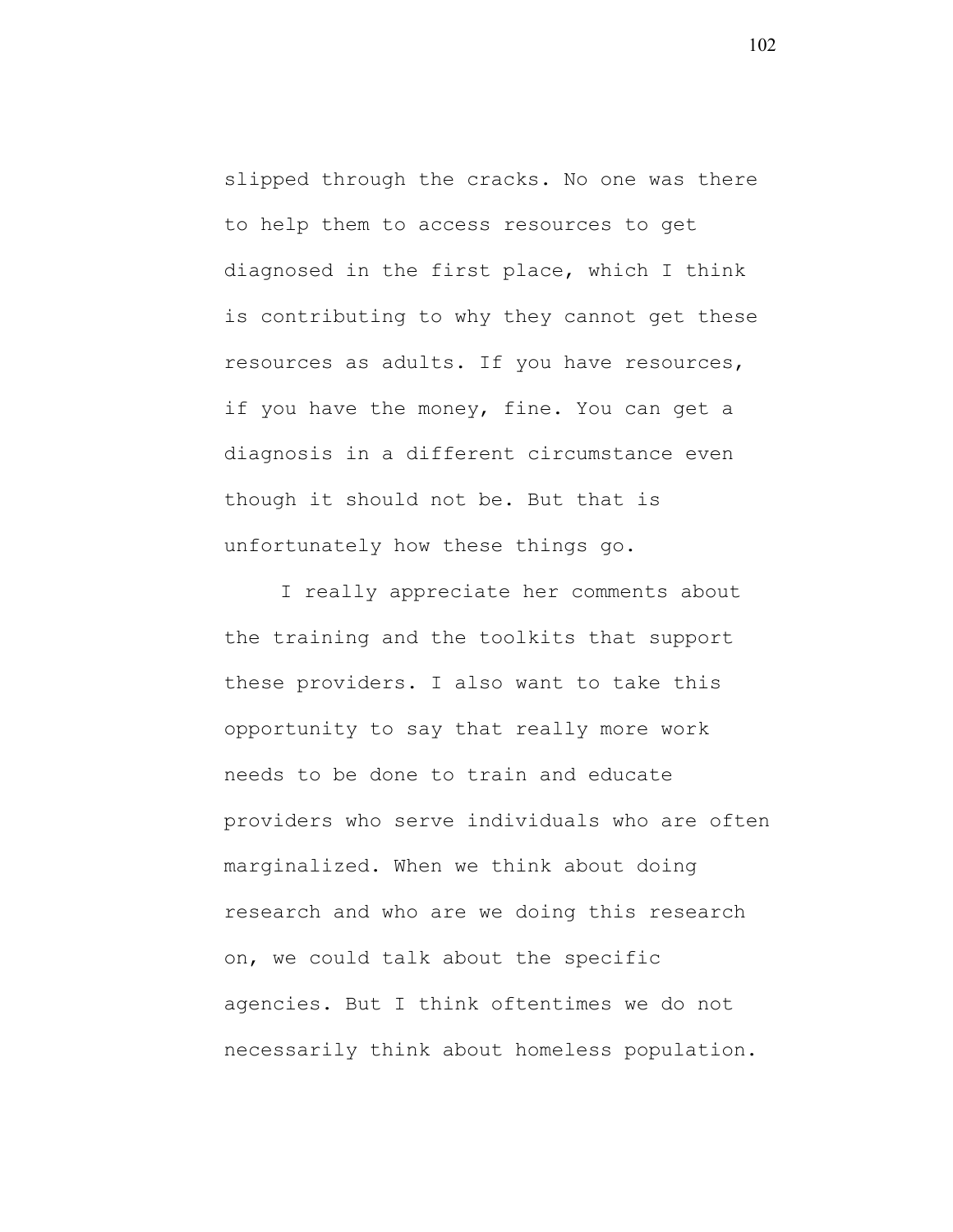We do not think about necessarily families who experience abuse. And of course, as COVID have come up, we know that a lot of people that might have been mandatory reporters who could say there is something going on in a specific household. We are not necessarily reaching these individuals and families. Who knows what the outcome is going to be after COVID?

I just want to say that in the work that I am doing in DC, there is specific interest from the DC Child and Family Service Agency and then we also have something called Family Success Centers that are located in DC's Wards 7 and 8 that serve families that are lower resourced. And they also have an interest in autism.

I think there is a need for autism knowledge and training, and we just need to think more strategically about how we can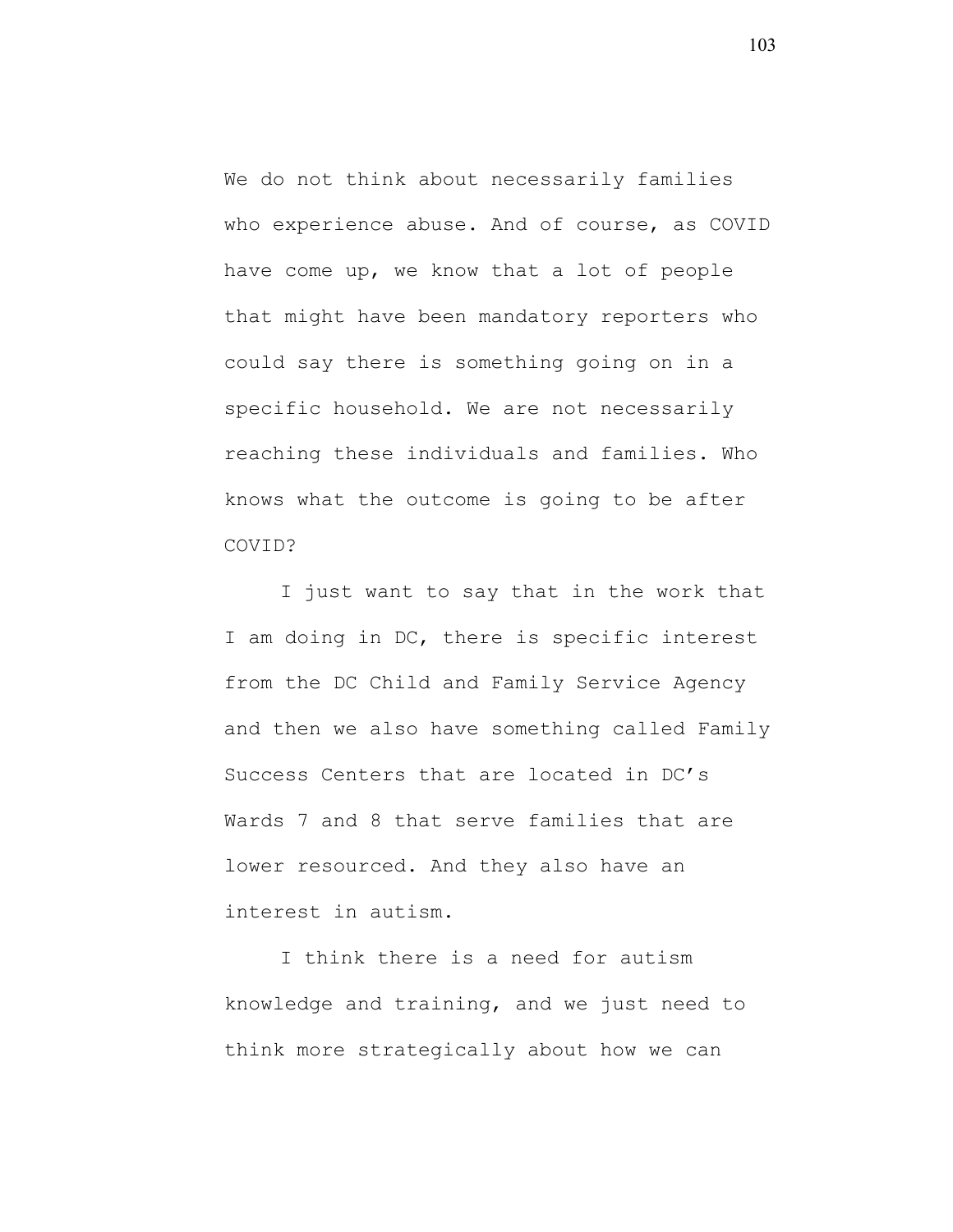reach out to these groups, include them in the research and the work that we are doing to really uplift the community as a whole. Thank you, all, again for presenting and for allowing me to share my comments.

DR. GORDON: Thank you, Yetta. We do appreciate the active conversation between the IACC and our presenters. We also appreciate the opportunity for the presenters to talk about the programs and for the public to hear about these programs. Clearly, we have a lot of work to do. But we also have a lot to offer. That is really an excellent demonstration of what the IACC is all about.

We are now right on time, which will allow us to take a 15-minute break.

(Whereupon, the Committee members took a brief break starting at 2:40 p.m., and reconvened at 2:55 p.m.)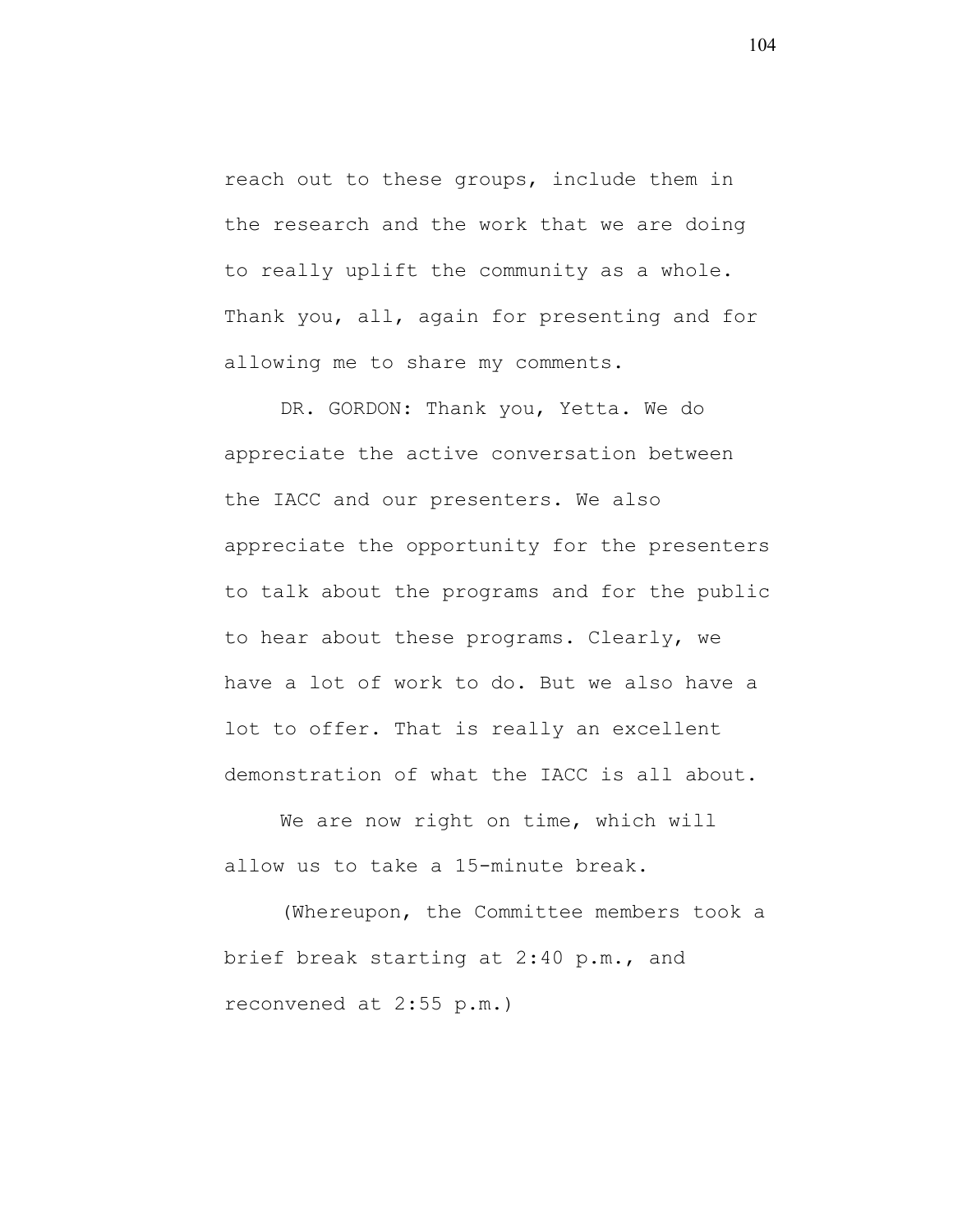DR. GORDON: We are about to start a significant section of our meeting where we are going to have lots of discussions amongst the IACC members. Since our last meeting, I have been getting lots of questions and comments about the role of various IACC members and asking about what our charge is and what is the purpose of this meeting. I realized that that is something we probably should spend a little bit of time thinking about. I wanted to reiterate and clarify what we are all trying to do here and that will serve as a good starting point to then the next section of our meeting today that is going to be about business that we need to attend to, the Strategic Plan and the Summary of Advances but also lead into tomorrow's meeting where we are going to have a panel discussion on communication because what I really want to talk to you about is the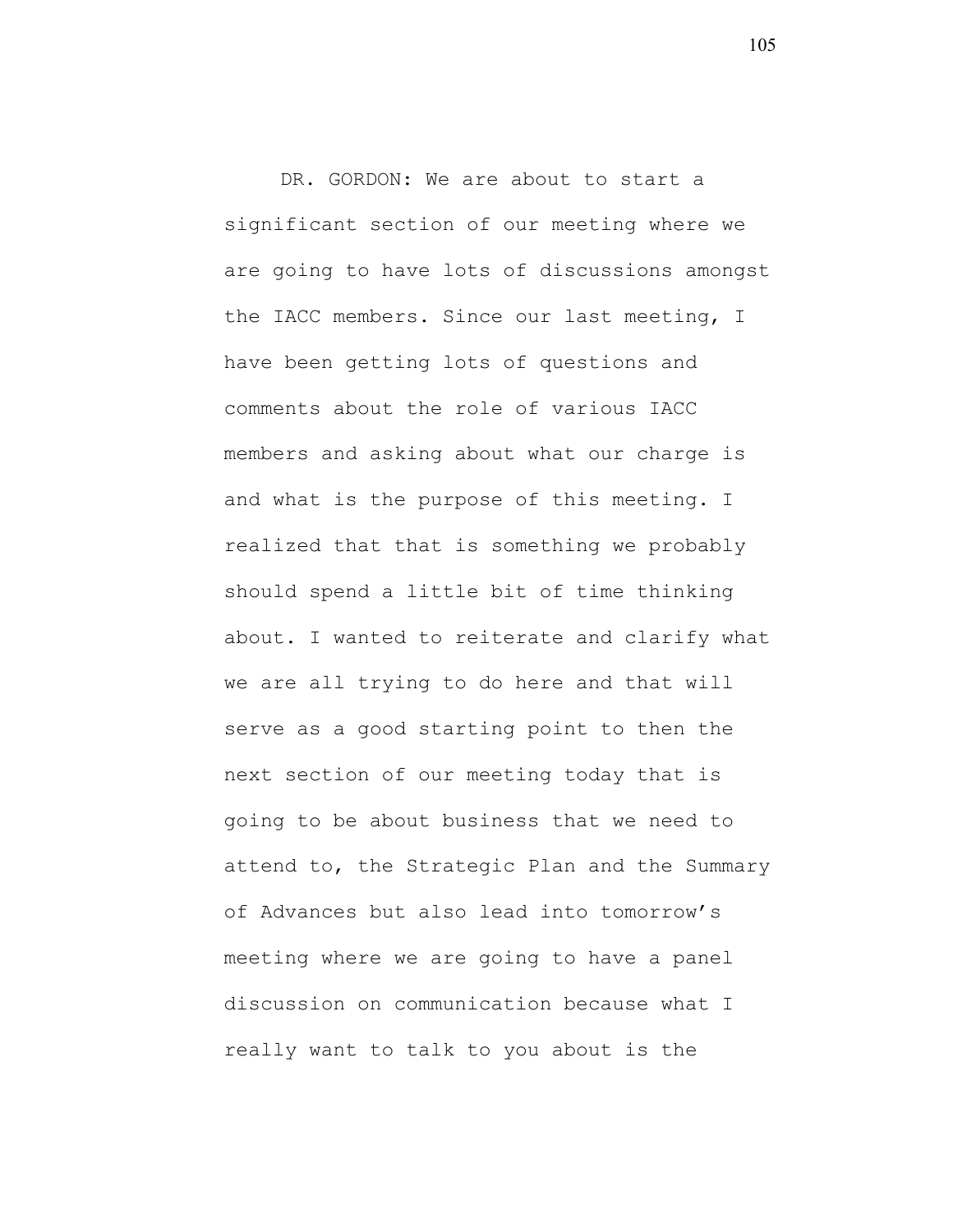communication amongst all of us here on the IACC.

Just to remind you all, Congress has mandated specific duties for this committee and the Autism CARES Act of 2019. We are charged with monitoring federal autism research, developing a Strategic Plan and a Summary of Advances for that research, making recommendations to the Secretary of Health and Human Services regarding federal autism activities writ large beyond just research, much as we just did in the last segment where we talked about housing policy and the things that the housing policy folks should take into account when considering individual families and communities with autism.

In particular, the Strategic Plan for Research, which covers autism research – sorry. I should say the overall Strategic Plan, which covers autism research services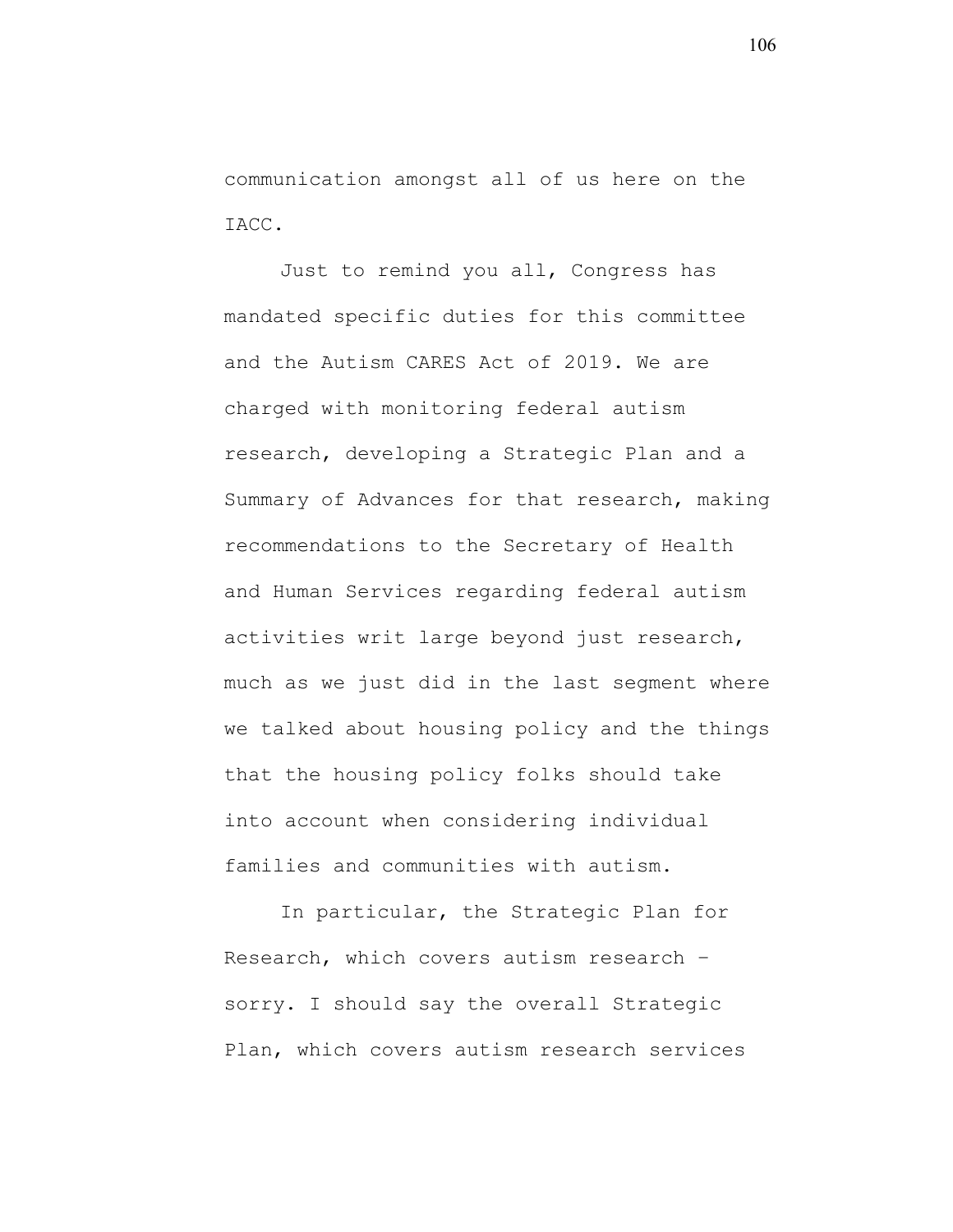and relevant policies is one of our primary mechanisms to make recommendations to HHS and to other federal agencies. Much of our team during this meeting and others will be devoted to completing these reports.

In addition to the Autism CARES Act, there are other federal laws that govern our conduct, including the Federal Advisory Committee Act or FACA. These laws are meant to ensure that IACC activities are objective, transparent, and accessible to all. It is my responsibility as chair of this committee and Dr. Daniels' responsibility as the executive secretary to guide the IACC in meeting these obligations and it is a responsibility that both of us take very seriously.

We also know that you all take your responsibilities very seriously and we greatly appreciate each and every one of you on the committee for volunteering your time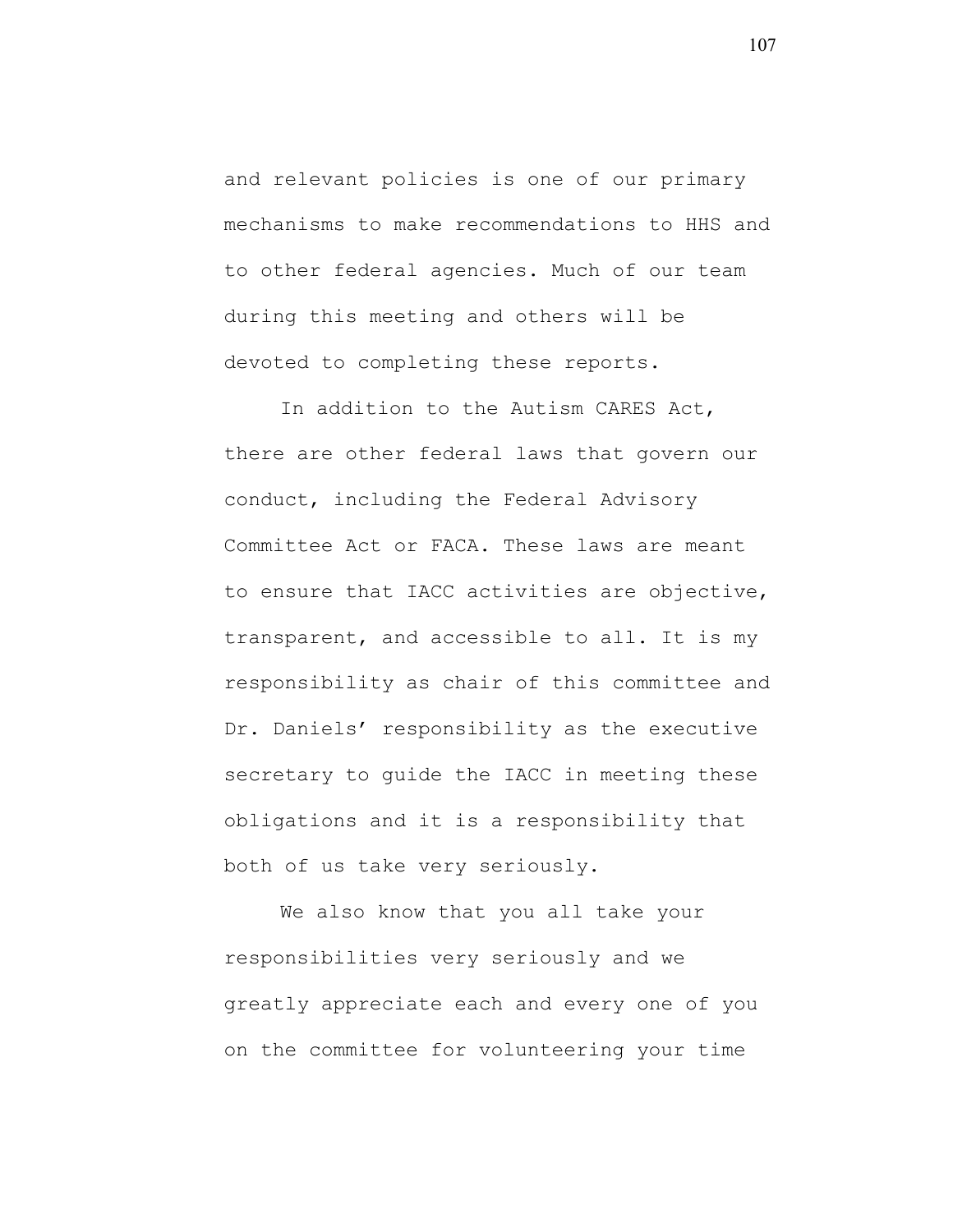to serve. We understand that it is a substantial commitment in time, in energy, and we have to acknowledge in risk being out here talking about issues of importance to the autism community. We want to make sure that this is a worthwhile experience for you and that we make sure that your voices are heard across all of government.

On our end, we are doing our best to make that happen, making adjustments to the meetings and our processes in order to optimize this experience for everyone and to give everyone their full voice.

One obvious example of that is the fact that we have had to adjust to holding these meetings fully virtual during the pandemic. That has been new to us. It has been new to us as a group even if it has become all too familiar for us as individuals in the pandemic environment.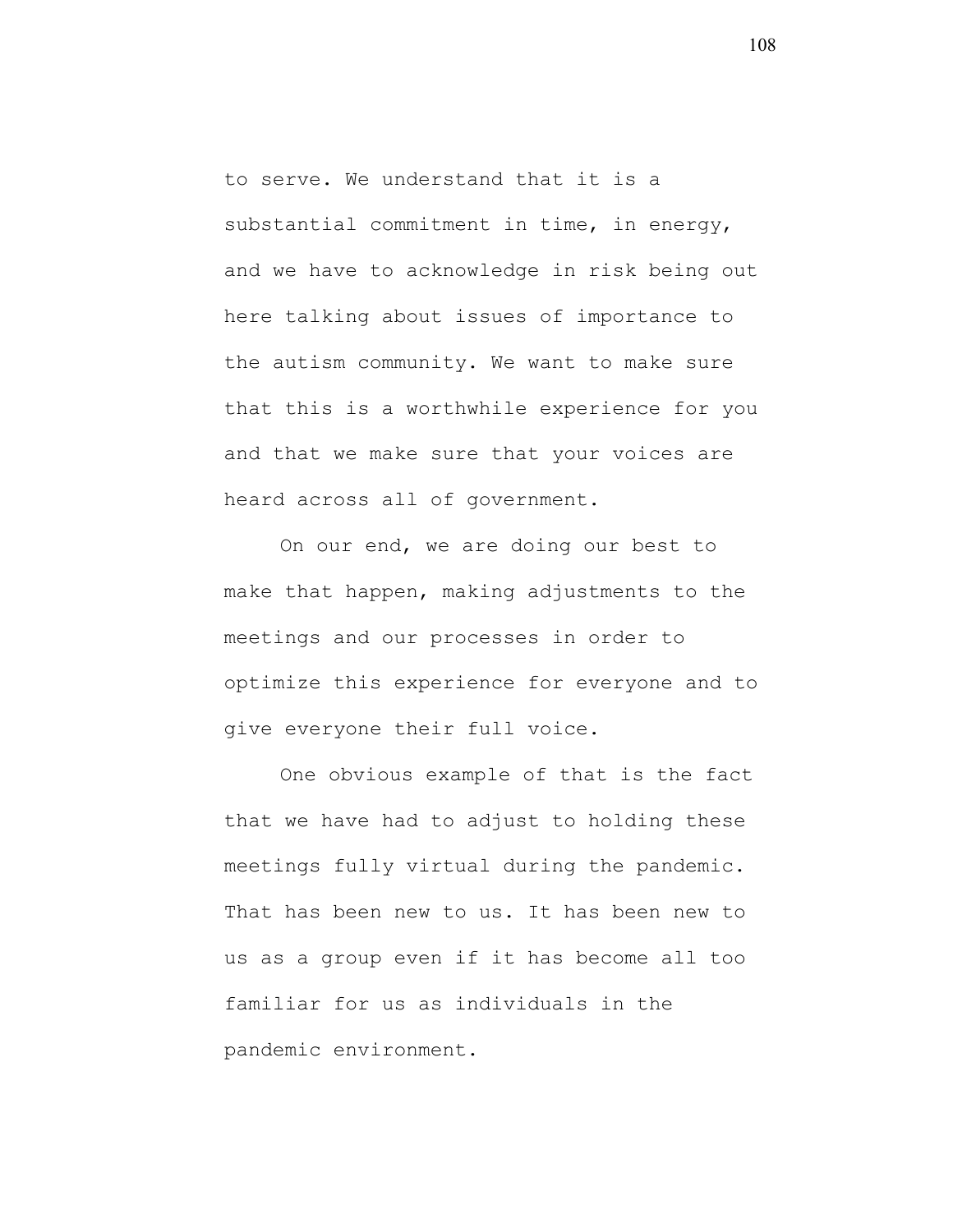Another adjustment. This is the largest committee that we have ever had, and we have had to adapt to accommodate that. But it is not just technology and it is not just size that sets this particular group apart from previous iterations of the IACC. We have also made significant efforts to broaden the representation on the committee, bringing in both additional federal agencies and additional members from the autism community writ large. Specifically in response to input from a number of constituencies, we are exceptionally pleased that our self-advocates now reflect a broader part of the spectrum that is autism. You all, advocacy members, federal members, research members, all the members of our committee were selected based upon the lived experience and the expertise that you bring to the table. The committee is designed under the CARES Act to bring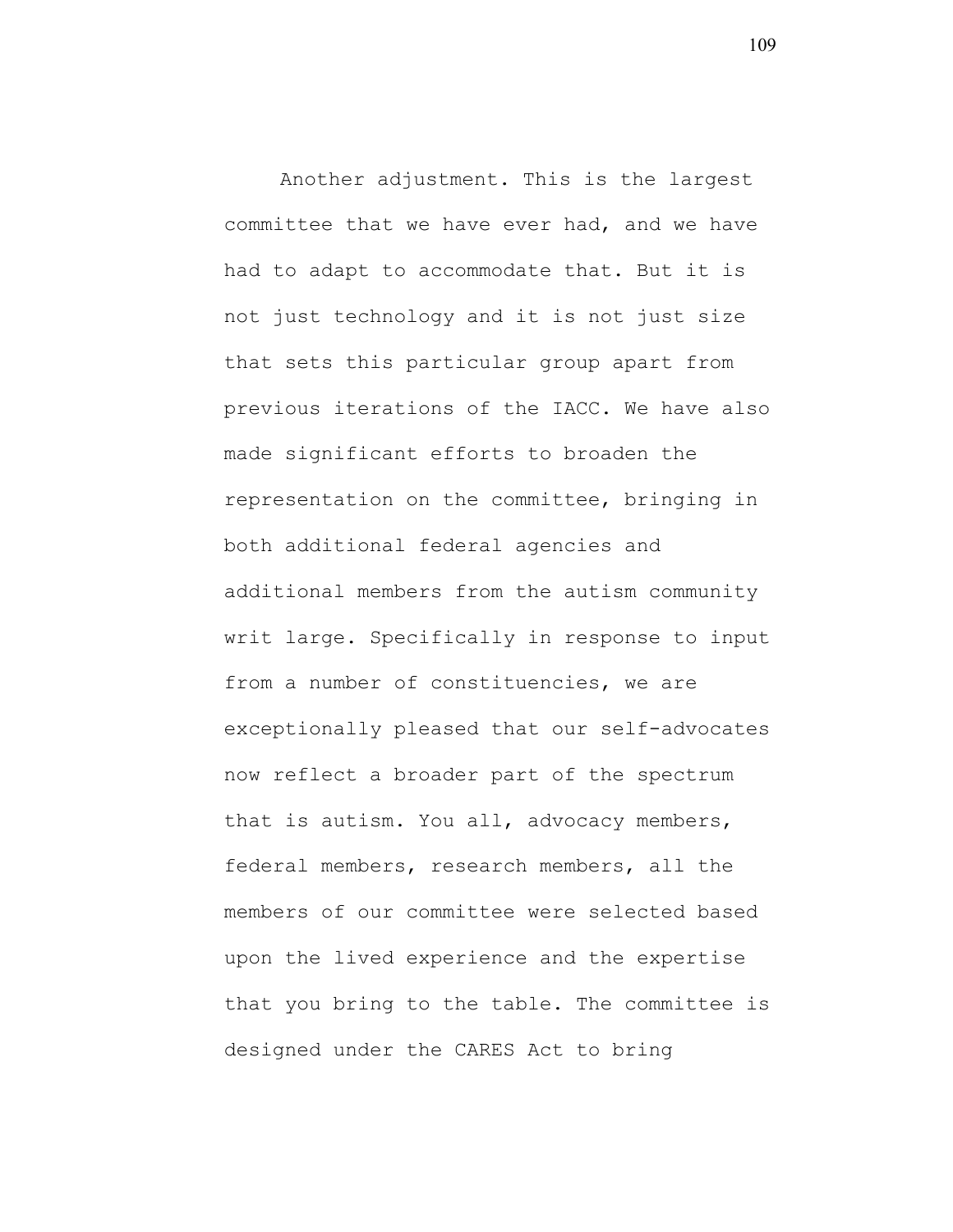together autistic adults, parents, family members, leaders of research, advocacy, service organizations, as well as officials from the federal agencies involved in autism research and disability services.

But as many of you have pointed out, we each serve more than one role. Many of us are persons on the autism spectrum and/or the parent of a child on the autism spectrum and/or a federal agency head and/or a researcher and/or an autistic adult or parent. It is the role and charge for each of us to bring our diverse points of view and expertise to this table and to do two very important things. Share from our own experience and perspectives and thoughtfully listen to others, including committee members, speakers, and members of the public who share their comments.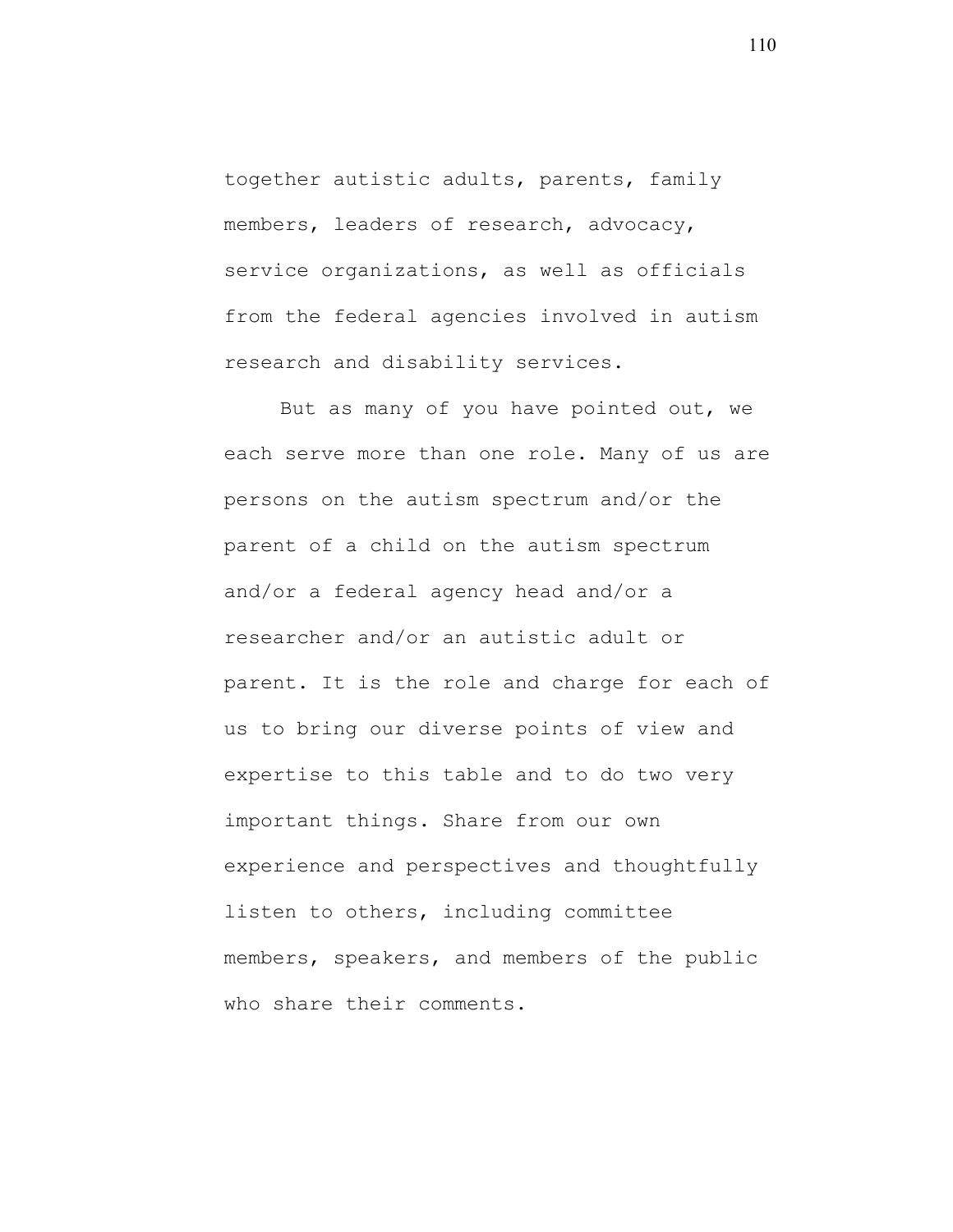After we have shared and listened as a committee, it is our job together to identify needs and to look for common ground where action may be possible and to come to consensus on recommendations and advice to the secretary so that those actions can be taken out. If too much time is spent sharing and too little listening or learning, then our focus becomes out of balance. This can lead to polarization and lower the probability of finding that common ground and moving forward. Coming to consensus will require us to be willing to understand the perspectives of others, to step away from the polarized edges of an issue and move toward the middle so that we can make progress.

I want to ensure every person on this committee and all of our public commenters – I want to make sure that they feel comfortable sharing their experiences during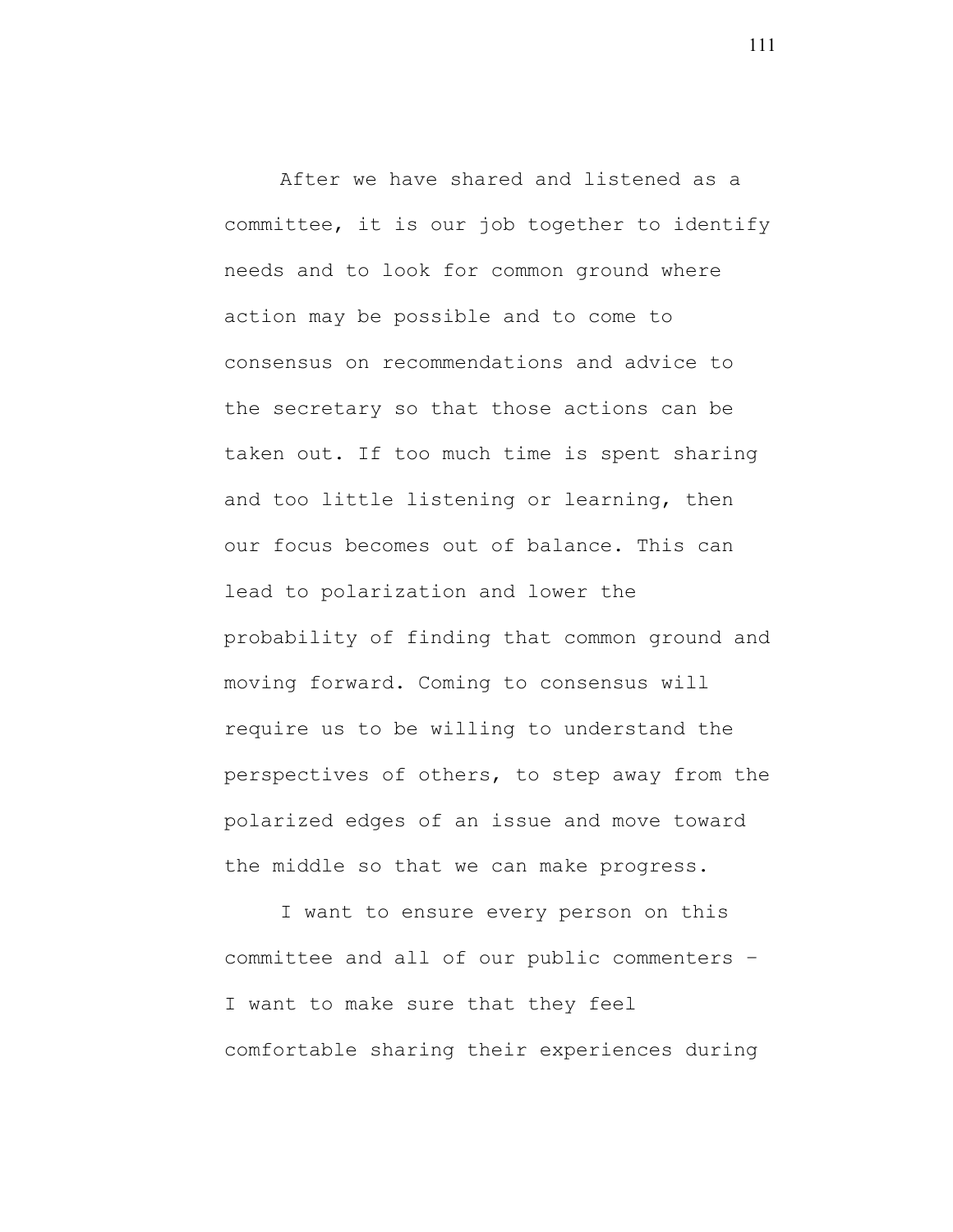these meetings. We have heard over the years of the challenges that people in the autism community are facing in their day-to-day lives whether that is managing the effects of a co-occurring condition or try to access services like we heard about this morning for themselves or for a family member. Given these issues, it is inevitable that our discussions will get emotional and stressful from time to time. It is inevitable that you may strongly disagree with someone's comments from time given the range of opinions and experiences represented here. But it is our job, as committee members, to listen and to take all comments into consideration.

Importantly, in order to listen, we cannot make assumptions another person's experience. We must realize that we all feel many of the same things, frustration, anger, passion about our views, and indeed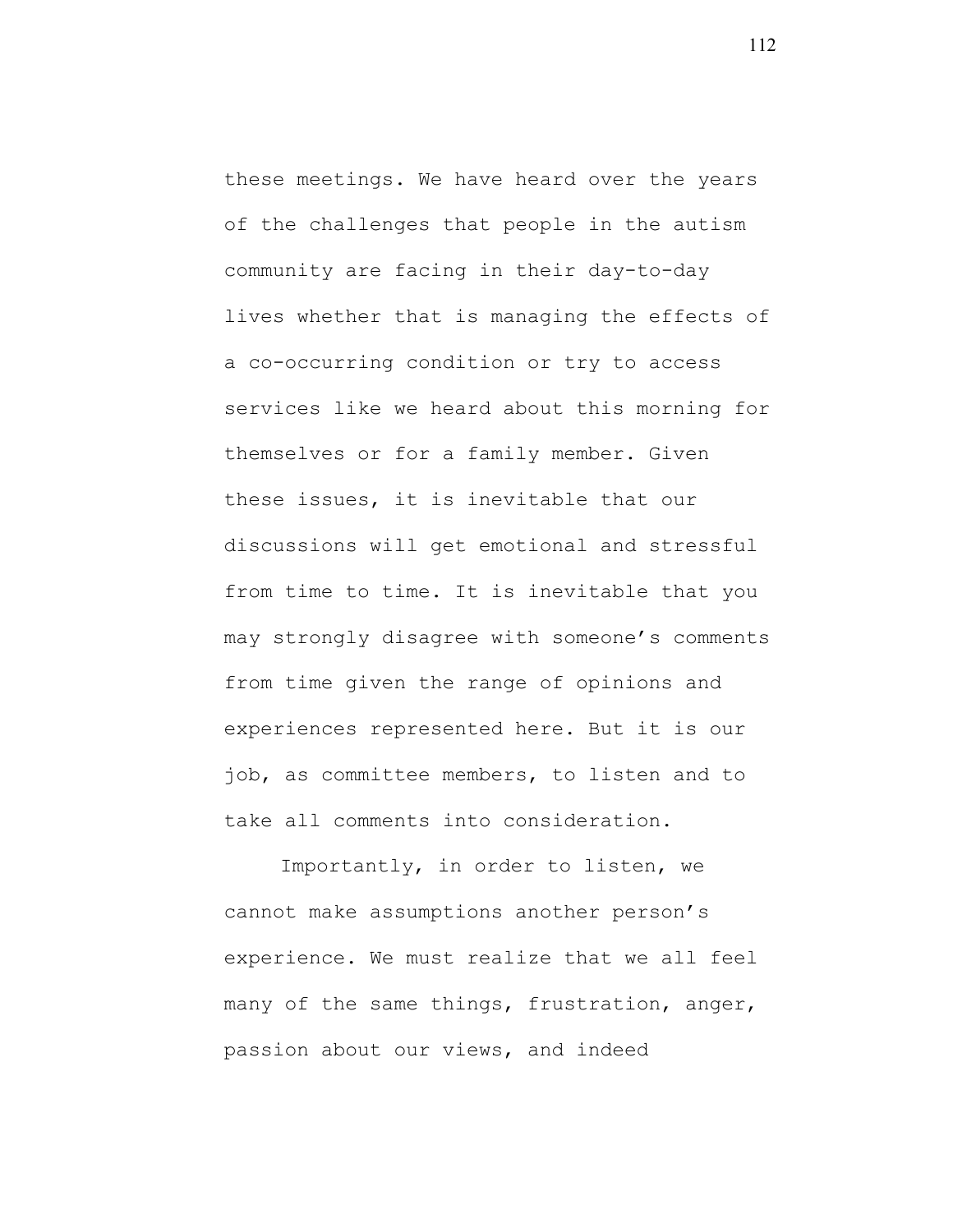nervousness about sharing these personal experiences; therefore, we want to honor each person's willingness to share and treat that willingness with respect. When it is your turn to share, using a respectful tone is helpful to those who are listening even when expressing issues where we feel strongly. When it is your turn to listen, please remember that we are all here for the same reason. We all care deeply about improving the lives of individuals with autism, their families, and communities. We all want to do the right thing. This is true for both committee members and public commenters. But we also have different communication abilities and styles and we may not always know how to say things in a way that others can appreciate. When you listen, remember that even when you are disagreeing with what is being said, that person is really on your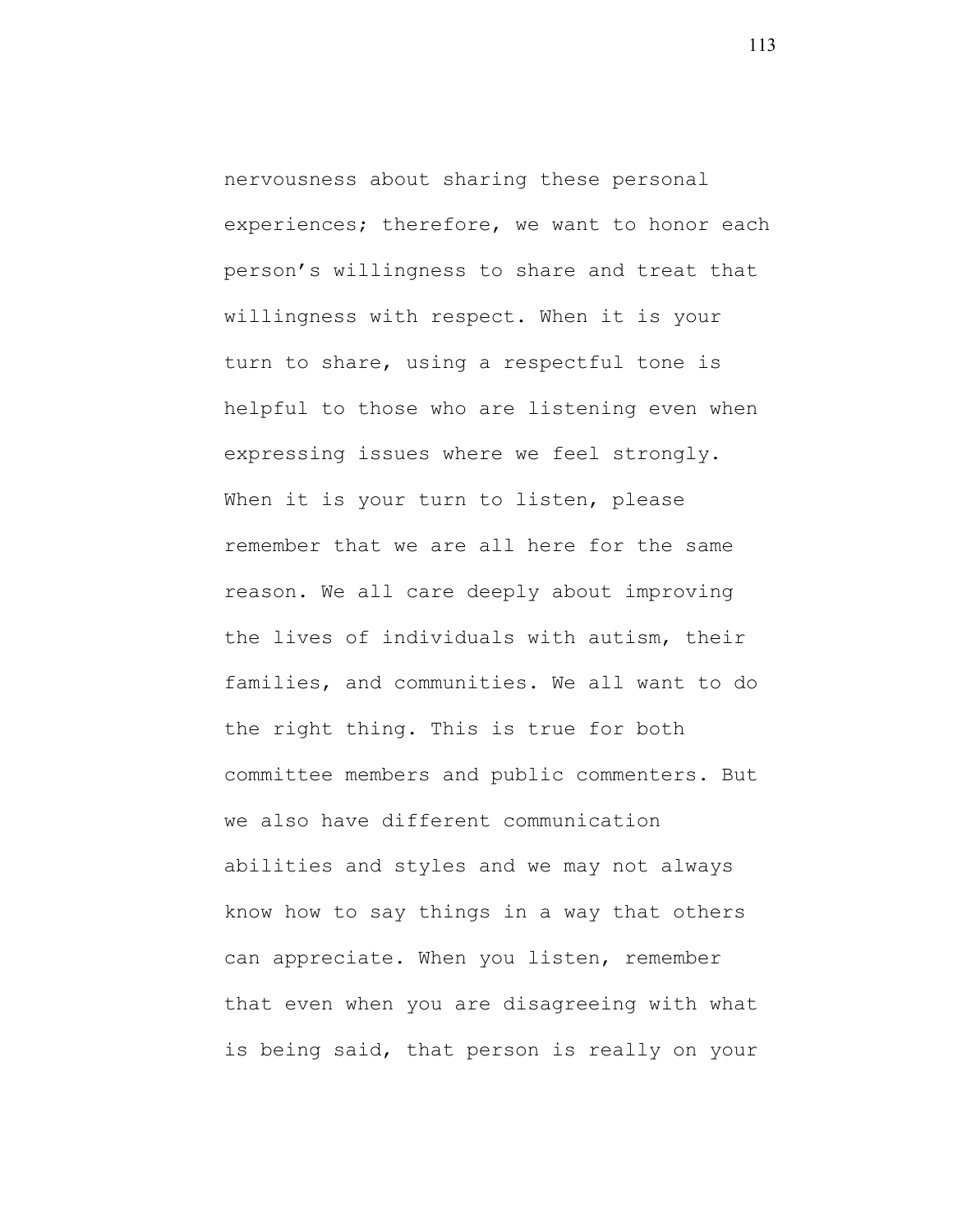side. The commenter, the speaker, the sharer is on the same side of trying to help. When you approach listening from that perspective, hopefully that will help us to not get caught up in controversy and instead work towards consensus.

Finally, I want to acknowledge that with the greater representation from a broader part of autism around our table, it may be challenging for all of us to understand and to be understood. Speaking slowly and using plain language can help. So can using sensitive language that avoids terms that might demean others. But of course, we do not always know what another might take as demeaning. If anyone at the table misses something or hears language that they find demeaning, speak up and remember again that we all have good intentions at this table. We are not trying intentionally to exclude or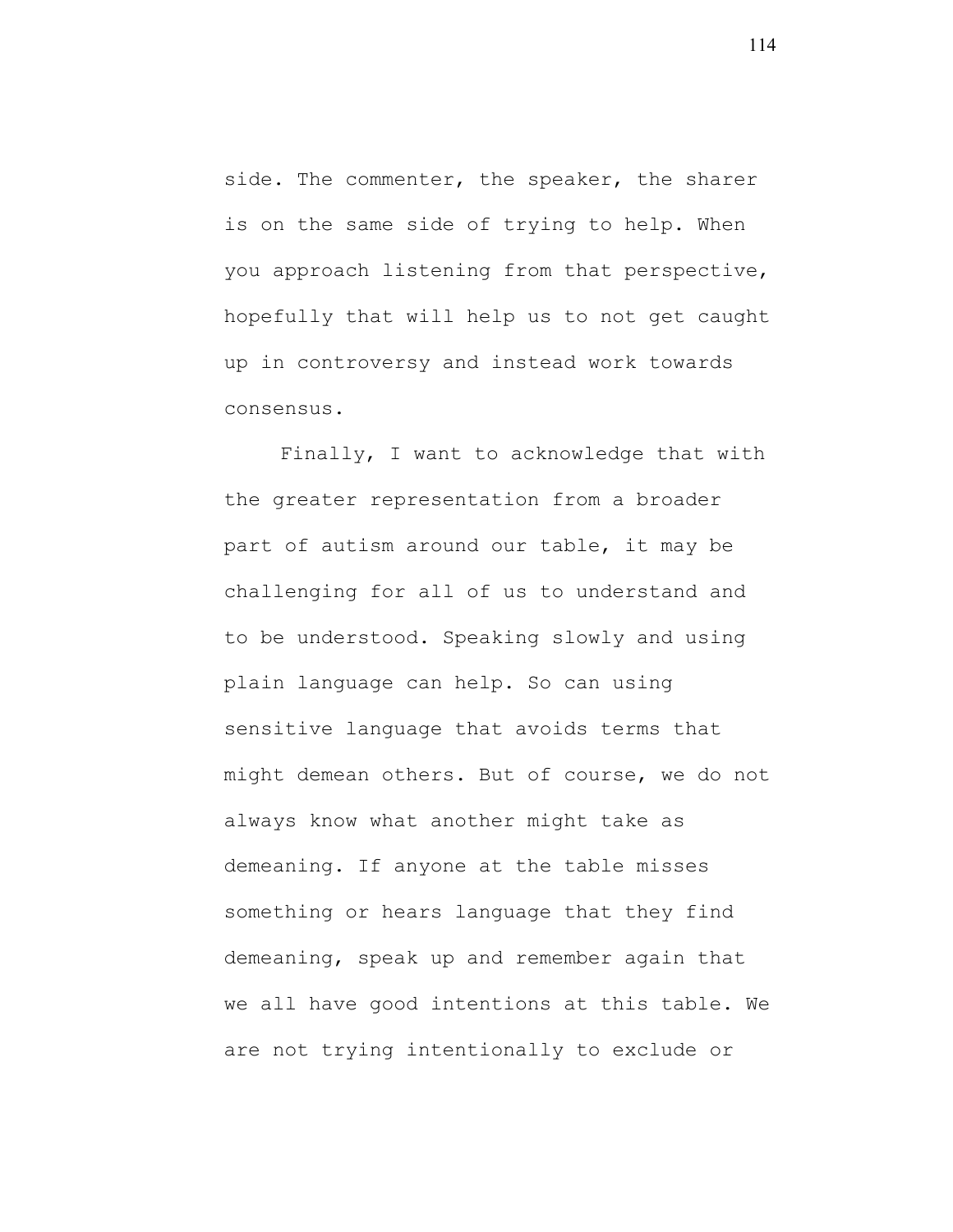demean anyone. Simply asking for someone to repeat themselves, to speak slower, or to use different language will help us all understand each other better and work better together.

It is my hope moving forward that we can keep all of these things in mind even though we are individuals with different points of view. The goal of this committee is to create a collective voice. Above all else, it is our obligation to listen to others as they share their experiences and to learn from each other. We are all still learning, and I want to emphasize how much I value this opportunity to learn from all of you.

With that introduction, I am going to turn things over to Susan for the National Autism Coordinator update and then she will follow on with the IACC Committee business. Thanks for your attention.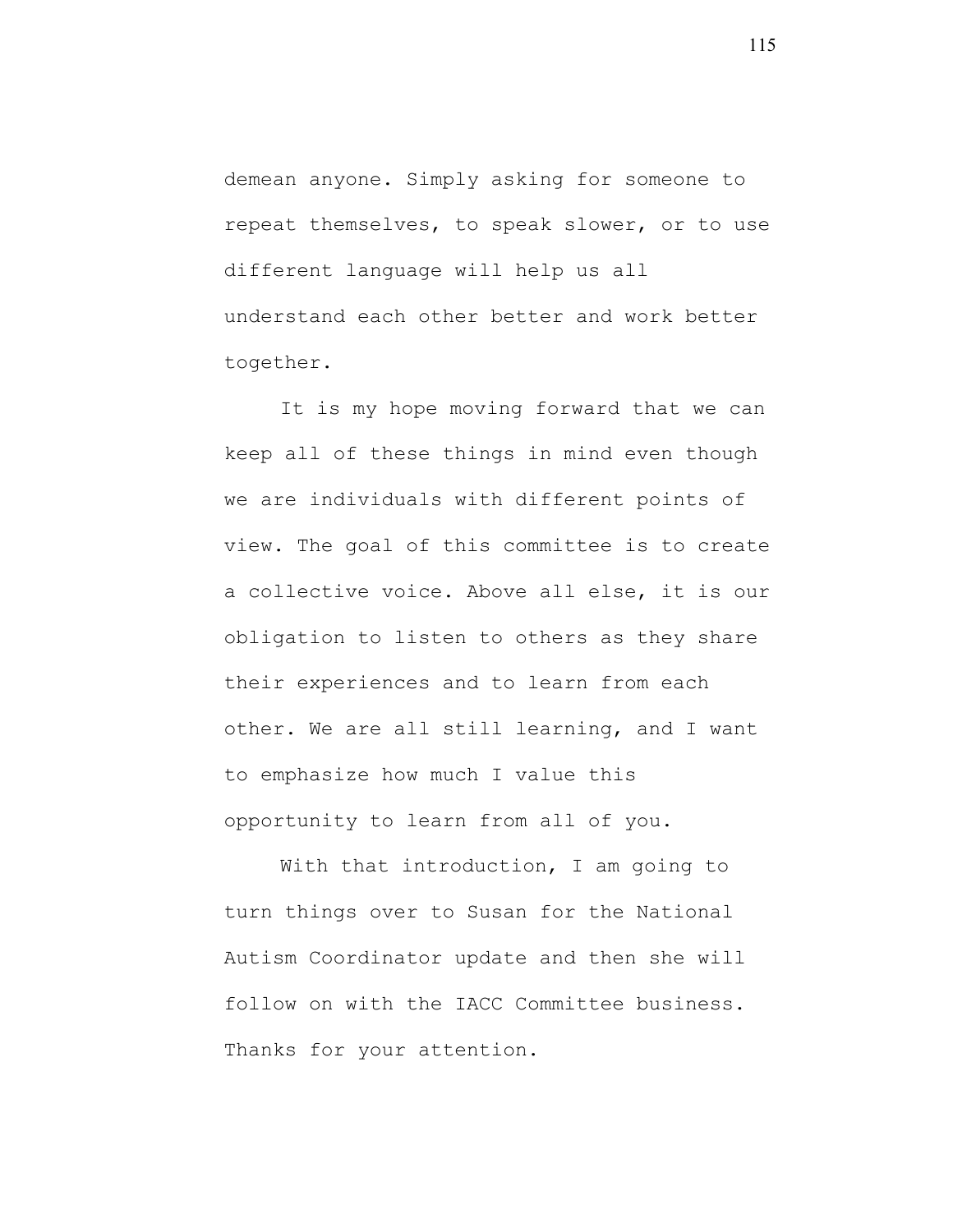DR. DANIELS: Thank you, Josh. I am ready to give you the National Autism Coordinator update. Thank you so much, Josh, for sharing those sentiments and I also share those points of view and would encourage everyone to work together on this committee so that we can be effective.

For our update today, I have some updates to share with you from the White House and Global Policy as well as some US Federal Advisory Committee updates. These are here in order for the committee to be able to hear some of – a selected number of updates from around the community that might help you in your work as a committee member.

First from the White House, in March 2022, I wanted to make you aware that President Biden appointed 21 new citizen members to the President's Committee for People with Intellectual Disabilities. This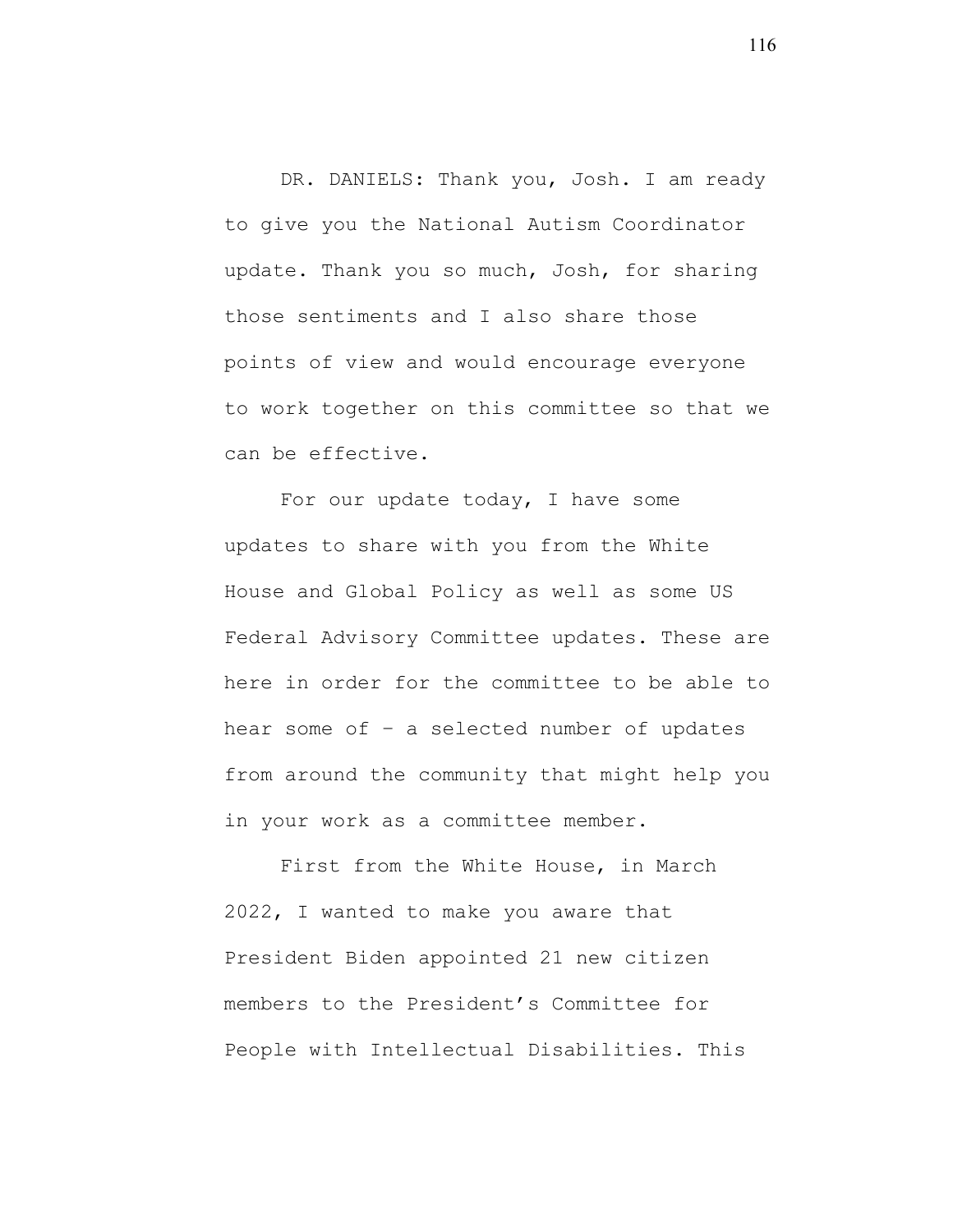committee is managed by the Administration for Community Living and advises the president and secretary of HHS on issues related to people with intellectual disabilities. Some of you may be interested in following their work and we will be posting their meetings on our website as well if you want to see that.

On March 15, 2022, you all may be aware but President Biden signed into law the \$1.5 trillion Consolidated Appropriations Act of 2022 that sends federal agencies \$14.5 billion for special education and \$6 million for home and community-based services.

On April 2, President Biden issued his 2022 Presidential Proclamation for World Autism Awareness Day that you may be interested in reading. In that proclamation, he reaffirmed his administration's commitment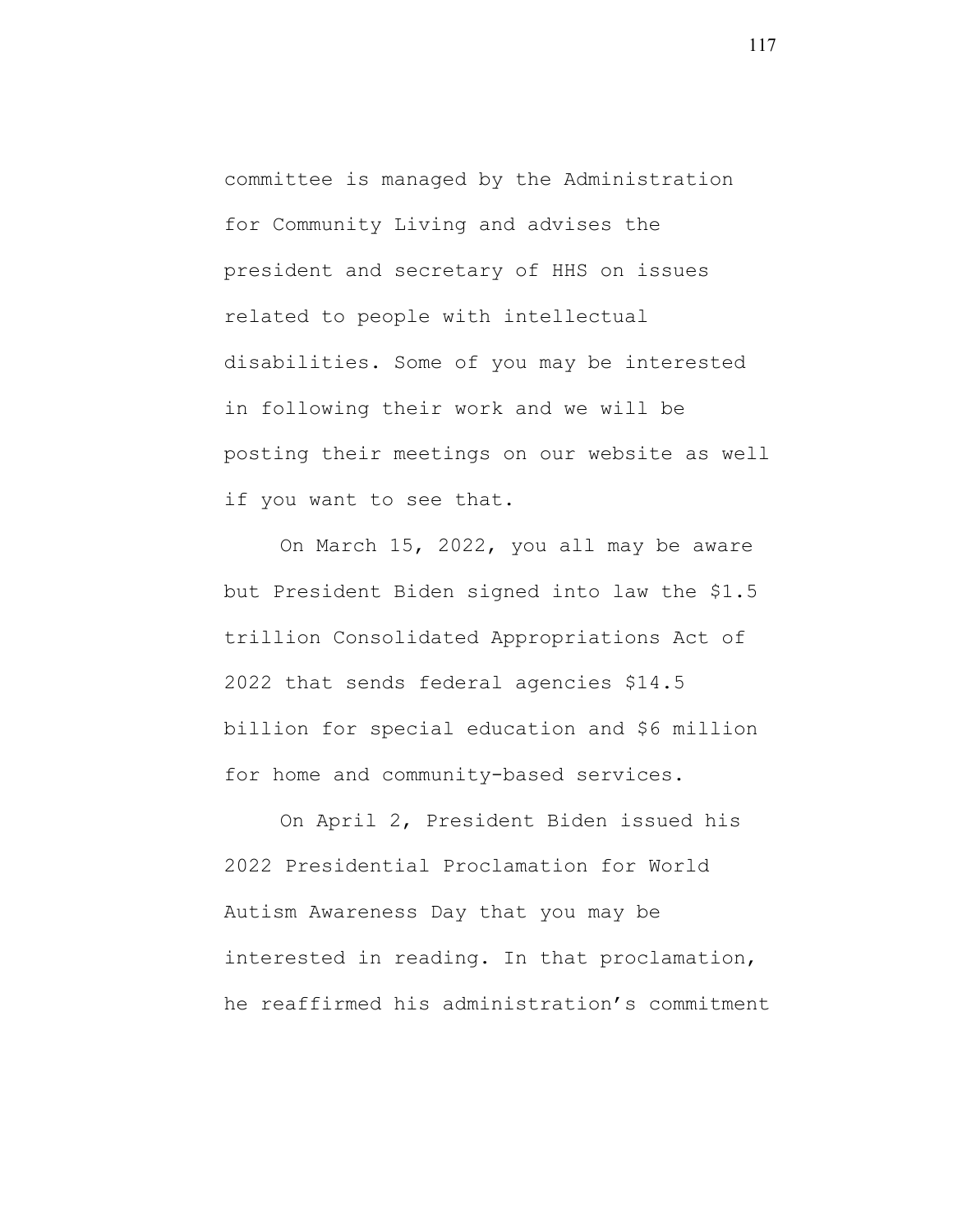and support for opportunities for people on the autism spectrum and their families.

Also this month, the United Nations observed World Autism Awareness Day. In his statement, the UN Secretary-General Antonio Guterres affirmed the UN's support of the rights of people on the autism spectrum to fully participate in society in accordance with the UN Convention on the Rights of Persons with Disabilities and the 2030 Agenda for Sustainable Development. The Secretary-General acknowledged that COVID-19 has exacerbated many inequalities and highlighted the critical importance of community-based support systems, such as systems for inclusive education.

Following that, the UN's special event this year took place last week on April 8 and the theme was Inclusive Quality Education for All. It was organized by the UN with the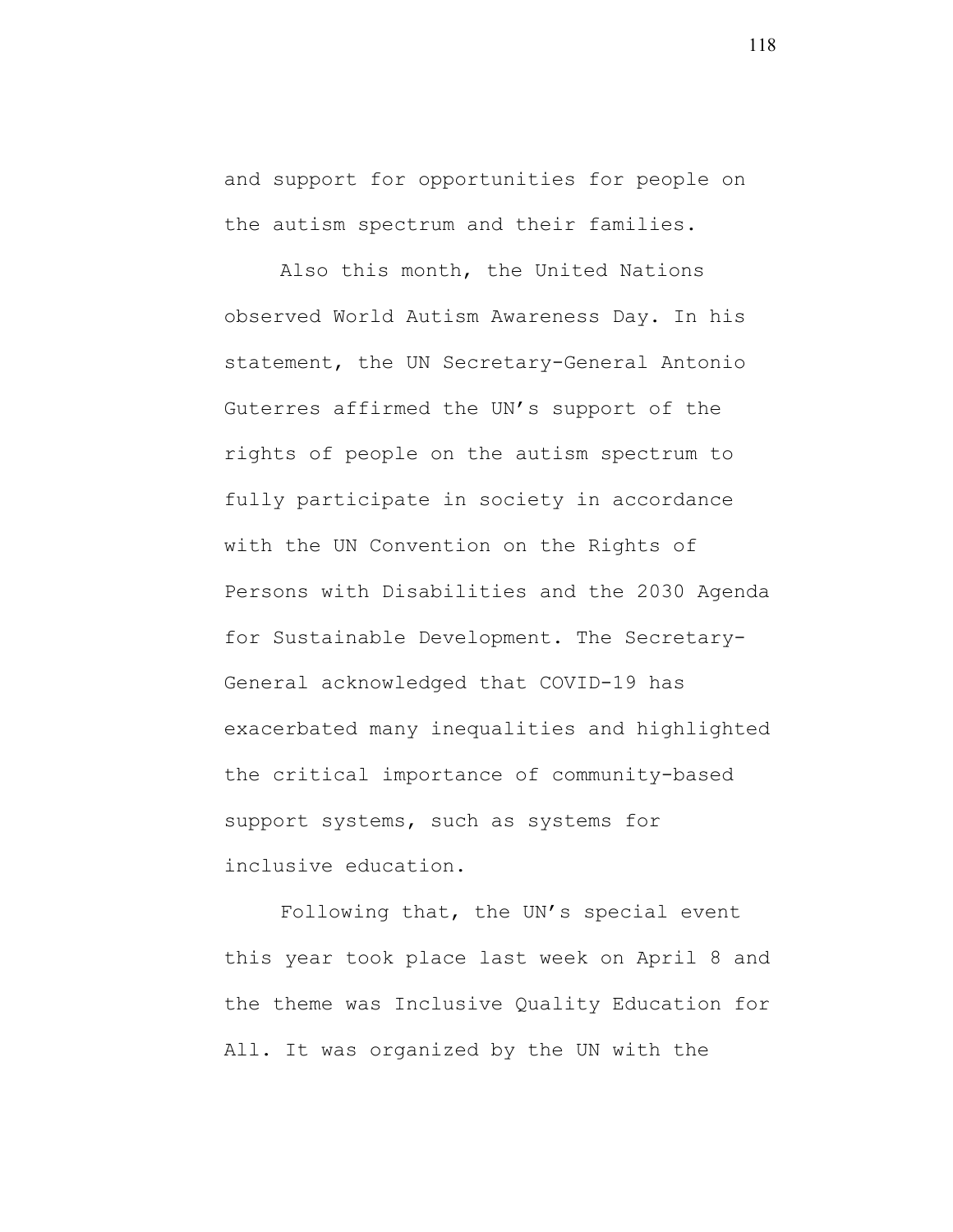support of civil society partners including the Autistic Self Advocacy Network, the Global Autism Project, and the Specialisterne Foundation. We have also provided the link in case anyone wants to go back and watch that.

We also wanted to bring to your attention that the World Health Organization or the WHO has launched its Online Caregiver Skills Training package. In advance of World Autism Awareness Day, this online training was announced, and it is for caregivers of children with developmental delays and disabilities. And this program has been piloted in more than 30 countries and teaches skills that can be used to promote the wellbeing and development of children. The online training includes recorded sessions on a variety of topics and also has information to help caregivers improve their own well-being.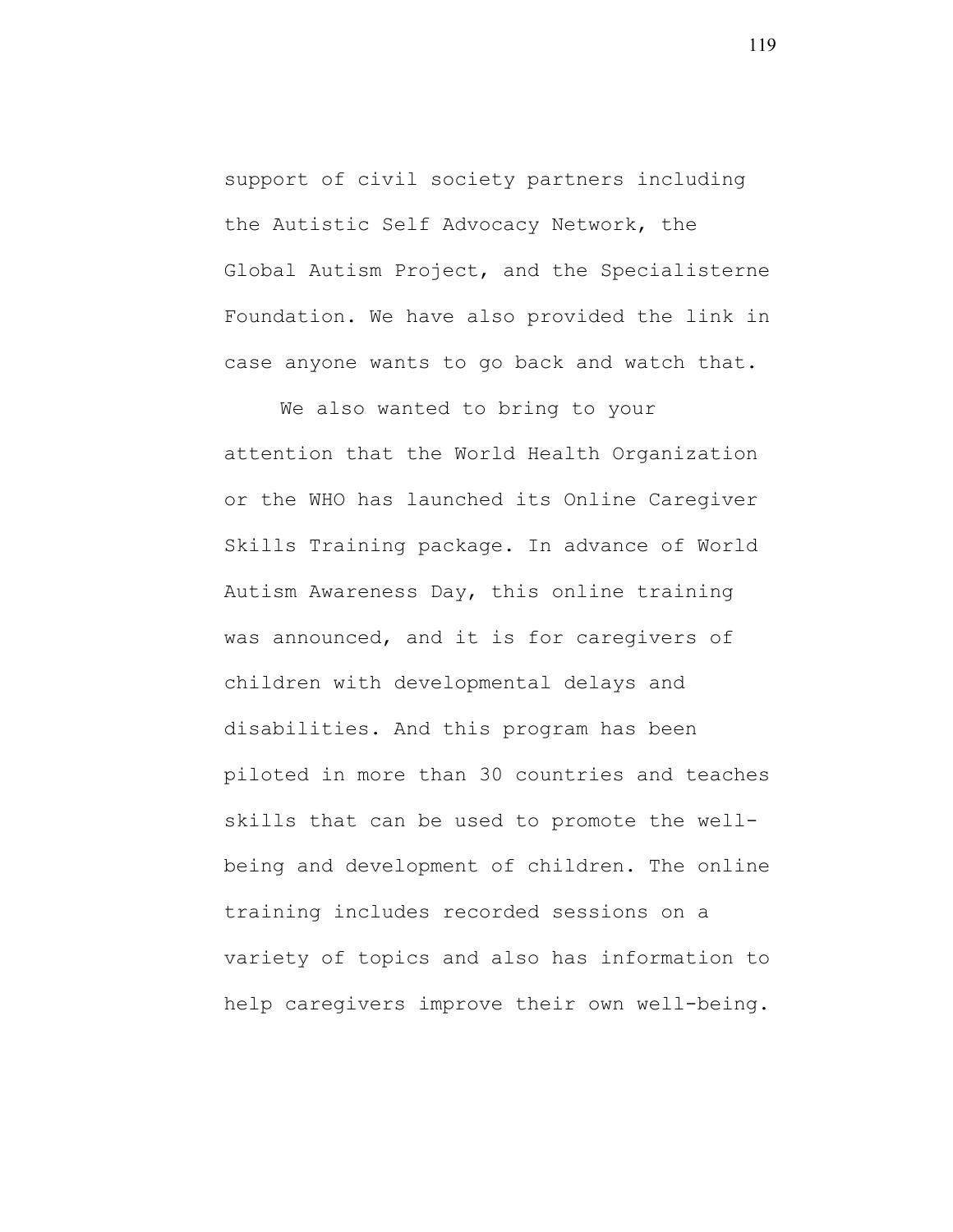In April, WHO is going to be launching companion manuals for facilitators of inperson trainings. Lastly on this, I would like to acknowledge that this program was developed in collaboration with Autism Speaks.

Another update I wanted to bring you was on the Canadian Autism Spectrum Disorder Alliance. I was able to be a part of their meeting this past week and wanted to share with you a little bit about what they have been doing. CASDA is an alliance that was formed in 2007 focused on addressing the issues that autistic Canadians and their families face across the lifespan and has been in the forefront of calling for the creation of a comprehensive national autism strategy like our Strategic Plan addressing funding and policies for the autism community in Canada.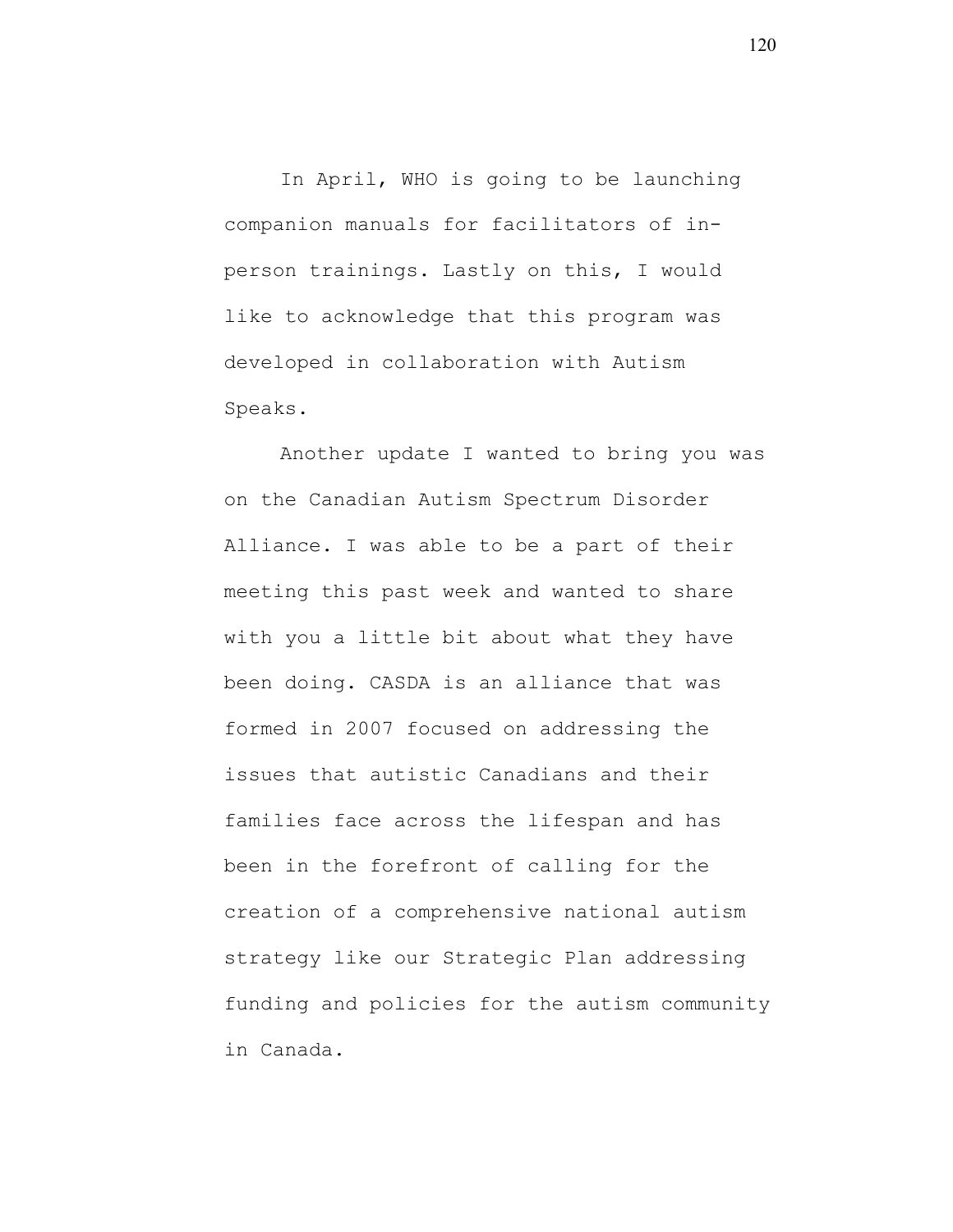Over the years, CASDA has been doing a number of consultations with stakeholders bringing in stakeholder input and in 2019, they issued a Blueprint for a National ASD Strategy. And in 2020, they issued a Roadmap for a National Autism Strategy that focused on the process and timeline for that national strategy. In the future, they hope to form an advisory committee with broad representation from across all the provinces in Canada.

CASDA also oversees the national Ready, Willing & Able inclusive employment program with Inclusion Canada. And that might be of interest to some of you who are interested in employment.

As I said, they recently held their 8th annual Canadian Autism Leadership Summit on April 4 and 5 and they covered a number of themes, including equity, diversity, and inclusion in policy development, including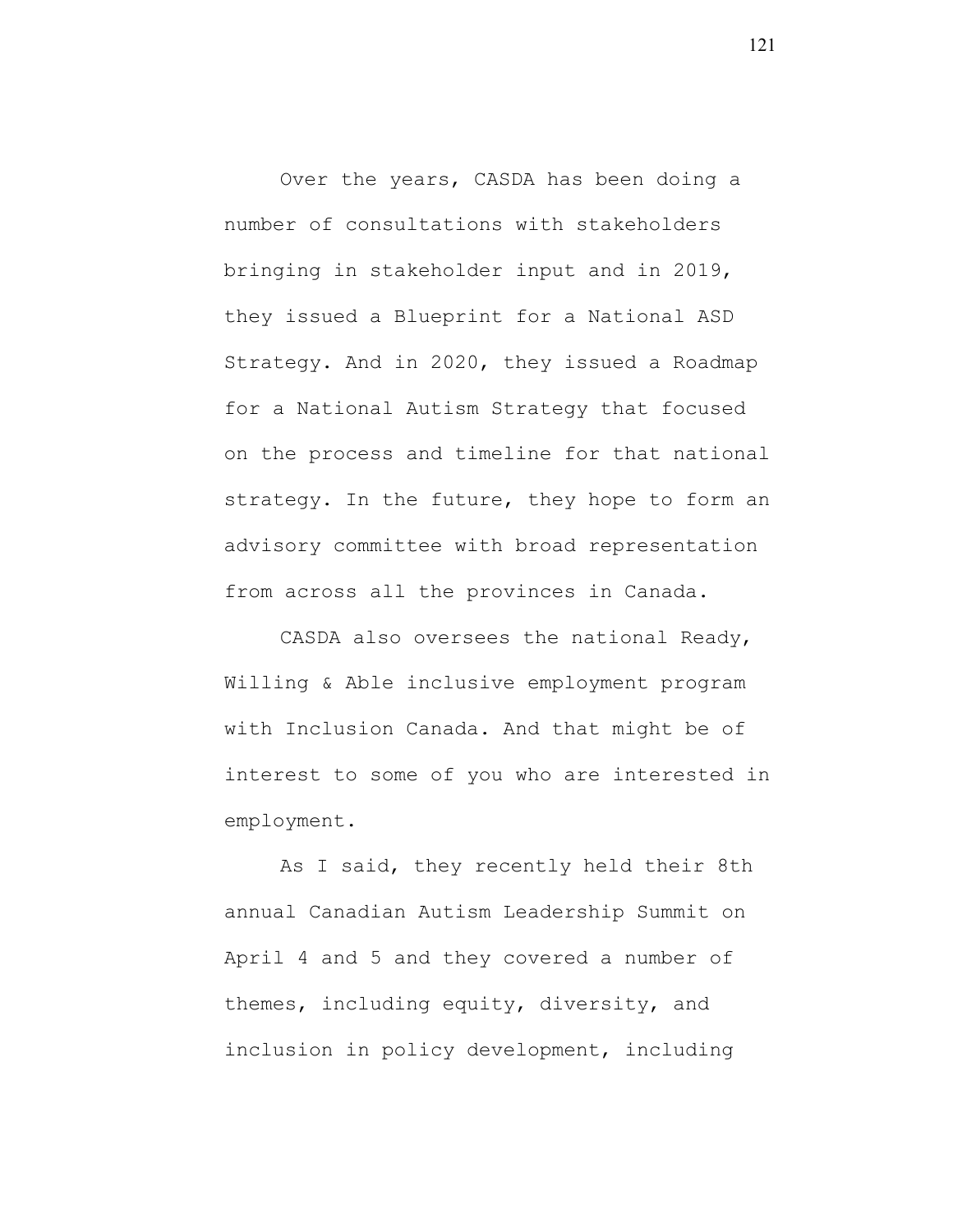indigenous and other underrepresented populations. And some of the other topics they covered were employment, housing, nonspeaking autism, and the experience of adults diagnosed in later life.

The meeting also included a panel on the discussion of autism strategic plans from around the world, including perspectives and lessons that have been learned. And the countries and organizations included were the US, UK, Malta, Autism Europe, and the Public Health Agency of Canada. I was able to share with them the role of the IACC and our IACC Strategic Plan in shaping federal autism policy in the US. The links to all of that are on this slide.

Next, I would like to share some updates from US Federal Advisory Committees that are working on disability-related issues. First, the Federal Partners in Transition. They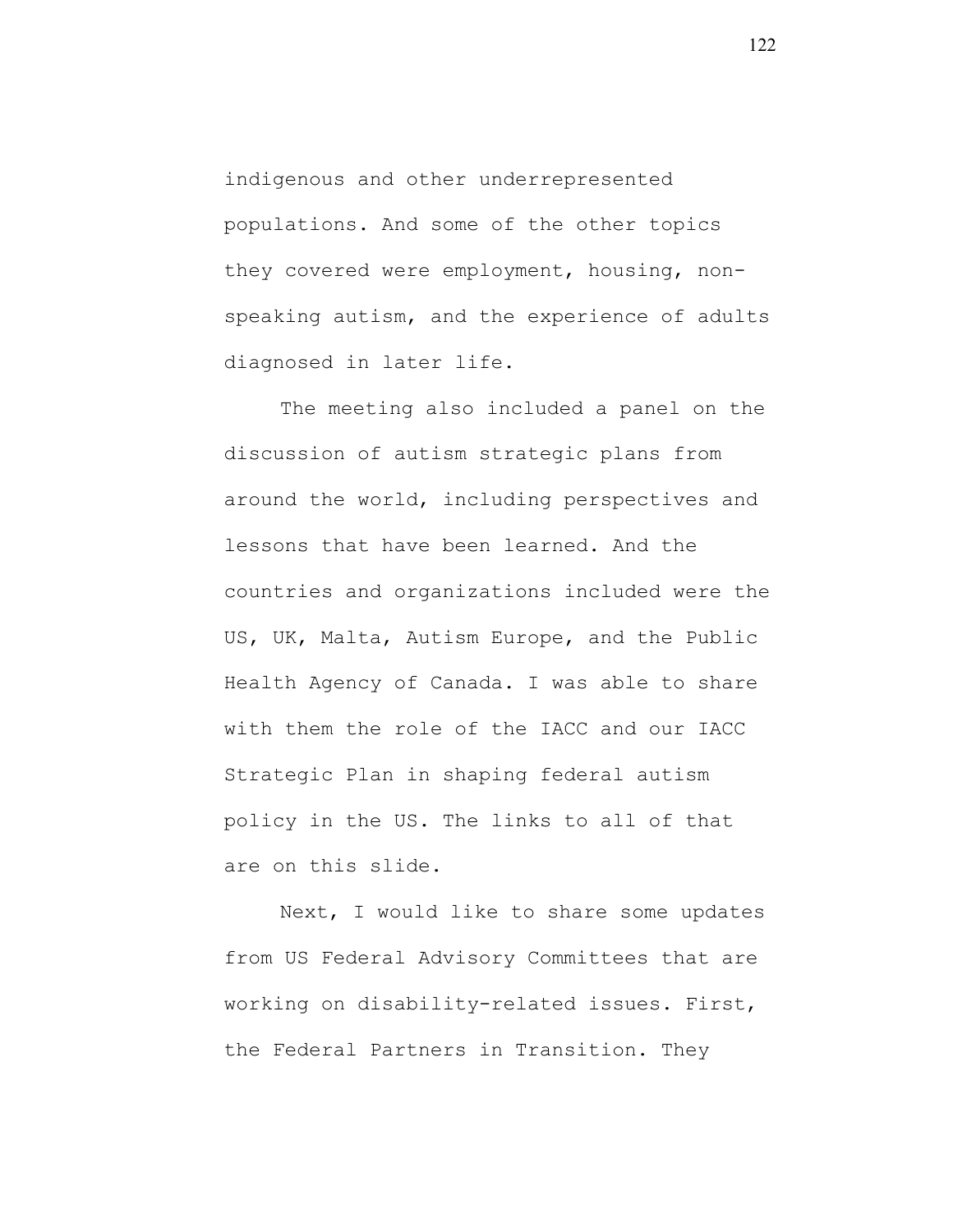recently held a meeting on March 17, 2022. And their meeting featured presentations from the Department of Labor's Office on Disability Employment Policy and included representatives of the Center for Advancing Policy on Employment for Youth or CAPE-Youth. You may be interested in that.

With the Interagency Committee on Disability Research or the ICDR, they recently published their 2021 ICDR Accomplishments Report and this report highlights research throughout FY2021. Also, the ICDR Executive Committee held a meeting on February 24 where they brainstormed and asked for input on how the ICDR could shape its focus on three new areas, which are equity, disability data and statistics, and COVID-19 and disability rehabilitation research.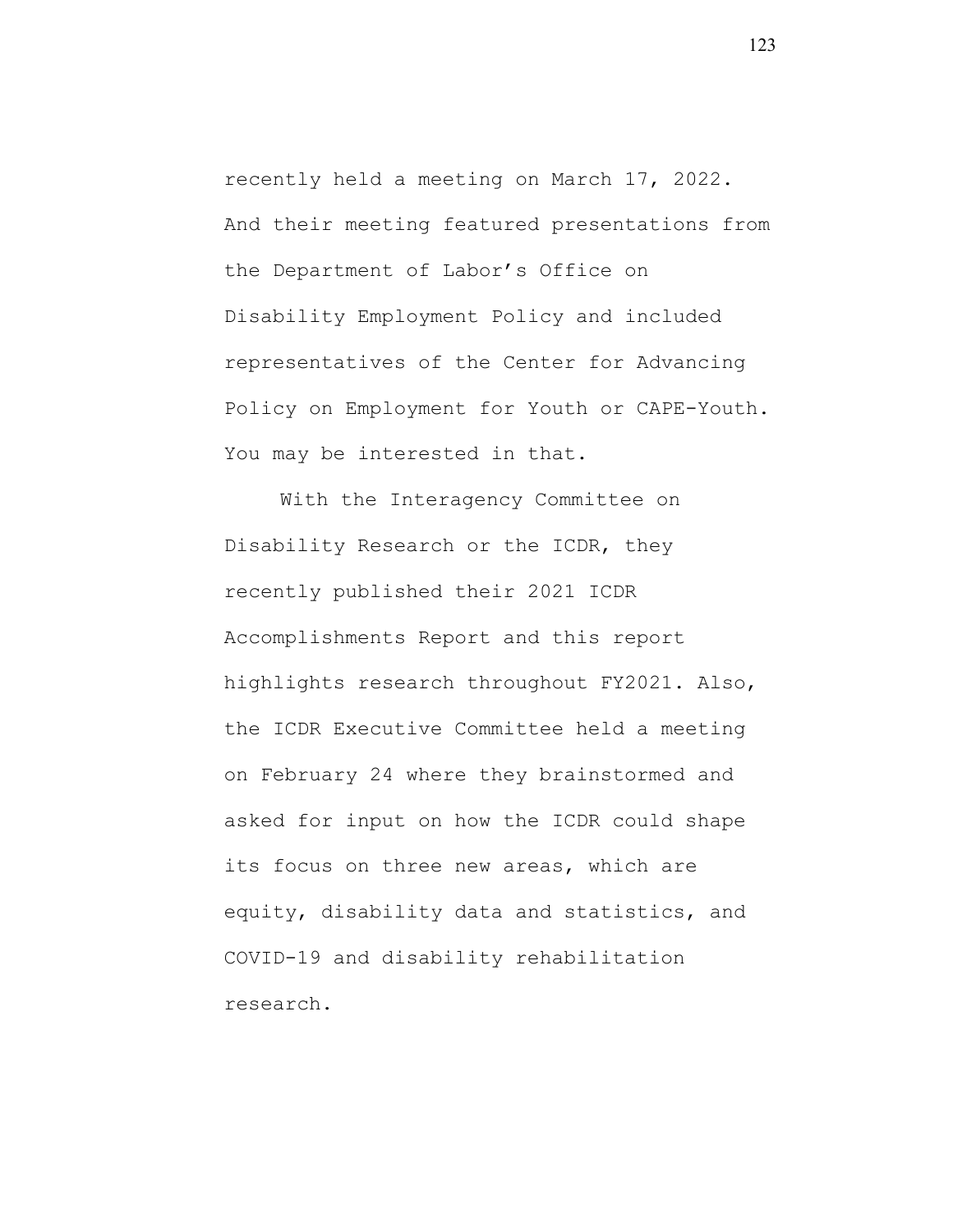The National Council on Disability, which is a federal agency, importantly published in February 2022 a new Health Equity Framework for People with Disabilities and they held a virtual meeting to share this with the public. This framework is a blueprint that is going to help policymakers to address disparities and inequities within disability. It included input from National Disability Advocacy Organizations.

There are four core goals or pillars to this framework including the designation of people with disabilities as a special medically underserved population so to establish that this is a disparity population. Standardizing and implementing comprehensive disability clinical care curricula to train providers on all disabilities across the lifespan, which also relates to the IACC's interest in training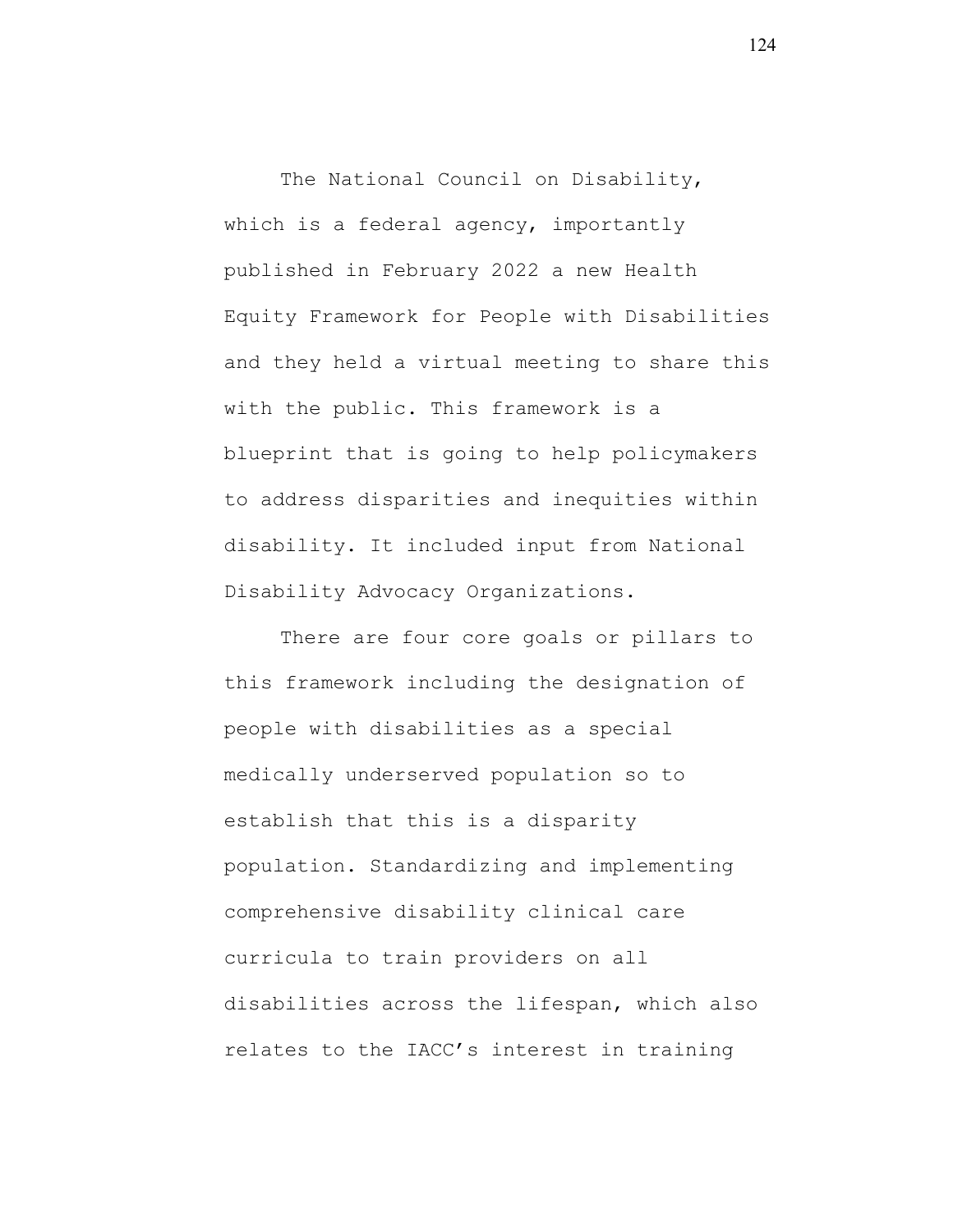for adult providers. Requiring accessibility of medical diagnostic equipment and improving data capture by including indicators of disability status in all public health surveillance systems so any kind of tracking and surveys that are done and capturing data across the lifespan. You may want to check out the framework and the link is provided here.

Also, the National Council on Disability published a report on Medicaid Oral Health Coverage in Adults with Intellectual and Developmental Disabilities. You may want to check out that report.

And update on the RAISE Family Caregiving Advisory Council that is managed by the ACL is that they recently held an open call for nominations for this council that just closed this past Monday on April 11. They are going to be adding up to 15 non-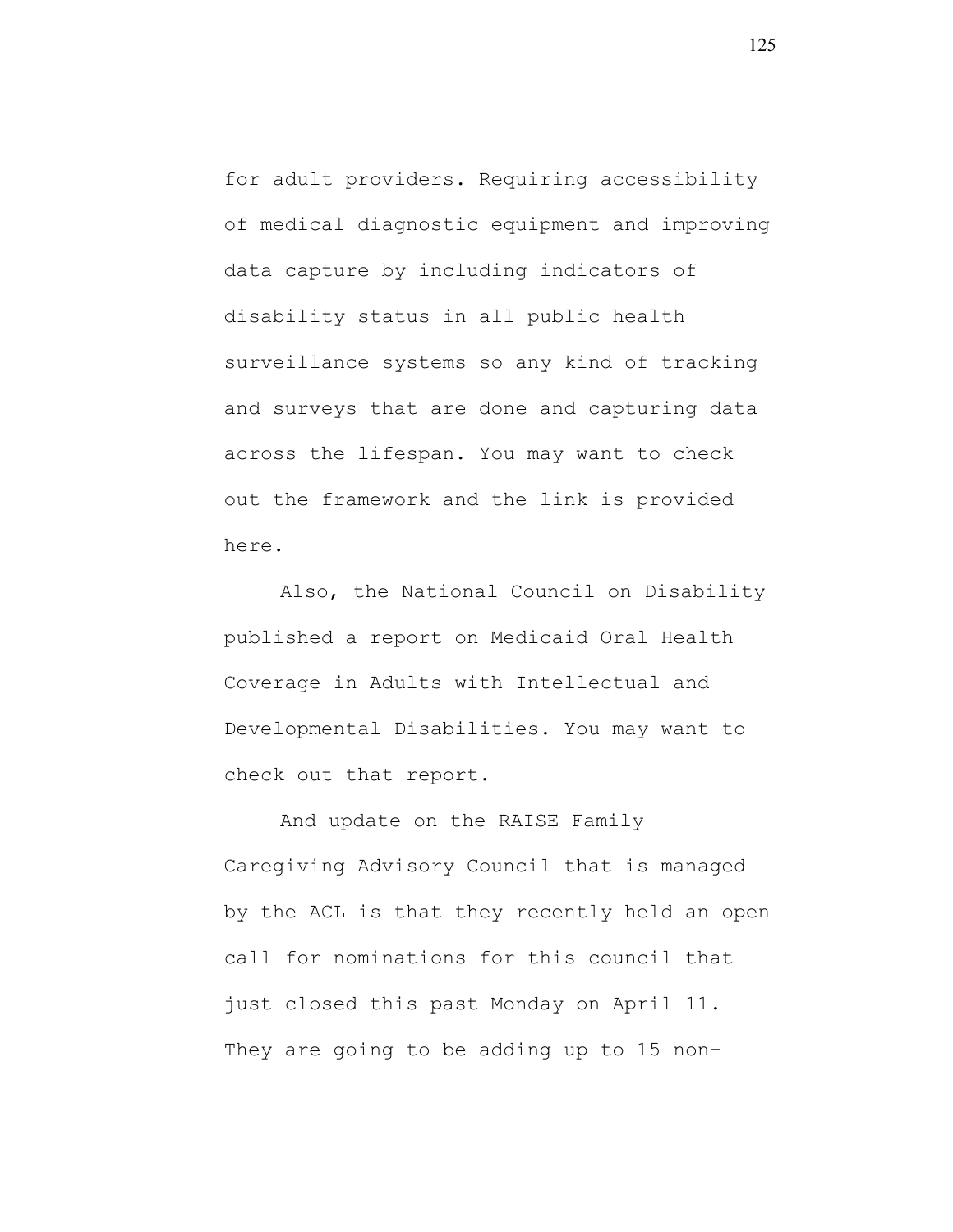federal voting members from several different groups, including family caregivers, older adults who need long-term services and supports, individuals with disabilities, health care and social service providers, providers of long-term services and supports, employers, professional workers, state and local officials, accreditation bodies, veterans, and other kinds of experts. You can be watching for an announcement in the future about who will be joining this important council.

Also, I have some updates from the Interdepartmental Serious Mental Illness Coordinating Committee as some people on the autism spectrum also have co-occurring mental illness issues. Some people may be following this committee as well. They will meet on April 13, which is today. They may be meeting right now. And the full agenda for this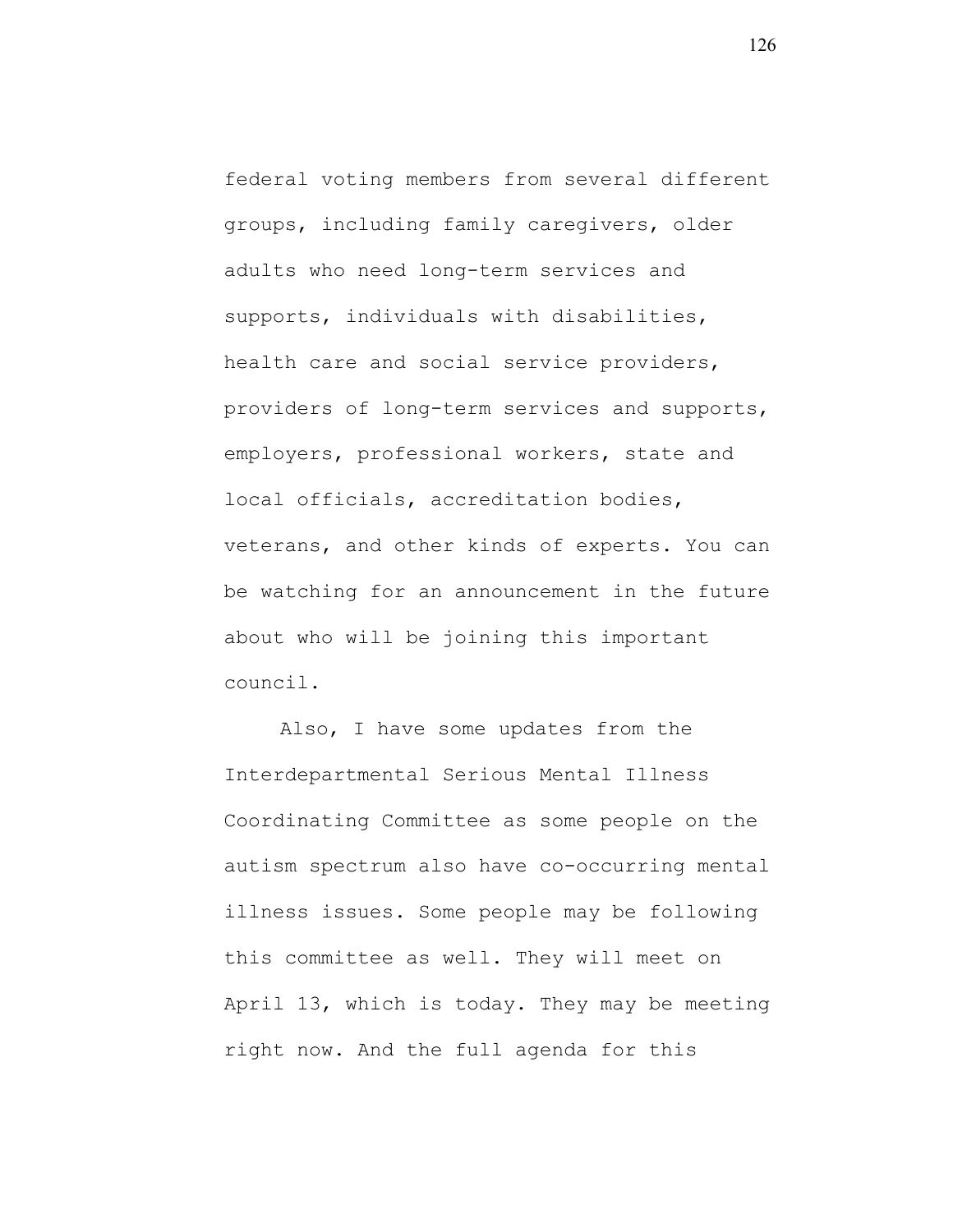meeting is provided on this link and it is on our website as well. And the agenda includes a presentation on how state courts address mental illness and several working group reports from various working groups that they have in ISMICC.

And lastly, I wanted to share an update from the Disability Advisory Committee of the Federal Communications Commission. Currently, they are seeking public feedback on the implementation of the Twenty-First Century Communications and Video Accessibility Act. They are preparing a biannual report that is due in October. They are asking for comments on a number of different topics. I have provided a few here, including compliance with mandates for telecommunications and advanced communications services or ACS, equipment used with these services, Internet browsers built into mobile phones, and to be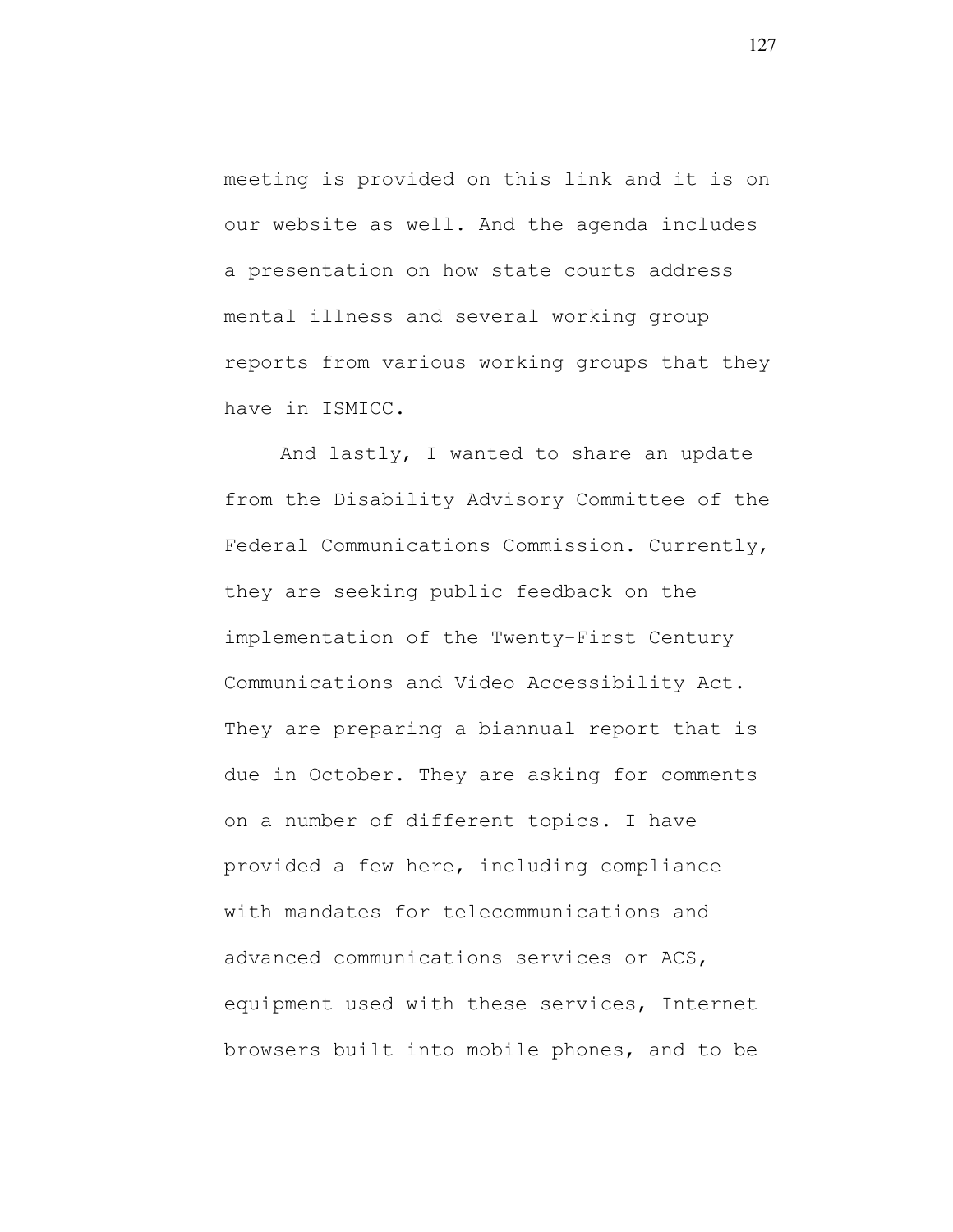accessible and usable by people with disabilities. In addition, they are also looking for information on barriers to access to new communications technologies for people with disabilities. If you are inclined to provide feedback, feel free to access that link.

That concludes my report. If there are any questions, I am happy to answer them, or we can move to the next section.

DR. ROBERTSON: Thanks, Susan, for sharing that. Could I add one other committee that you might want to consider monitoring? HHS – your Office of the Assistant Secretary for Preparedness and Response. They recently launched the National Advisory Committee on Individuals with Disabilities and Disasters. It met jointly last month with the committee that is focused on that context for seniors. They met together. I assume that the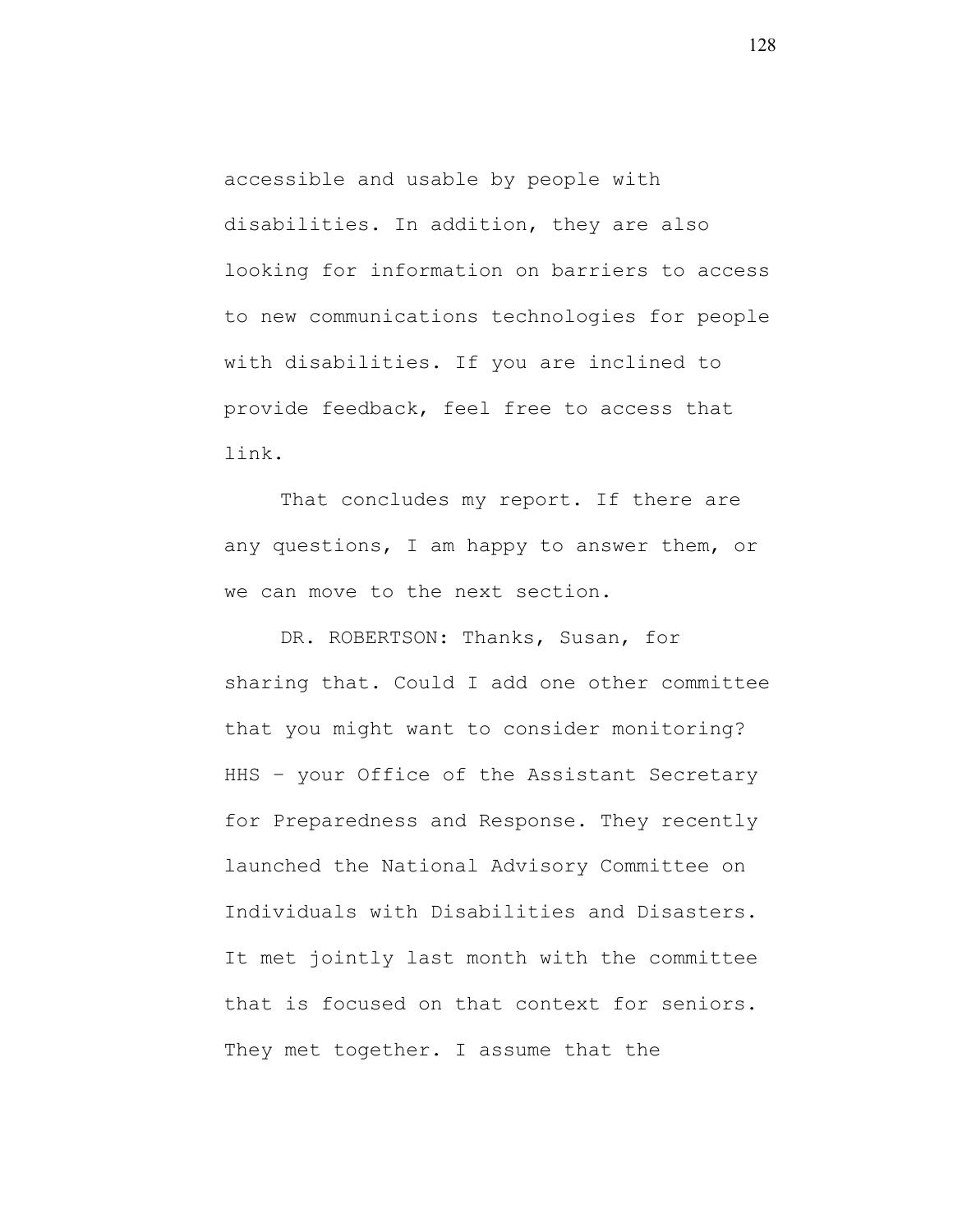Committee for Individuals with Disabilities will be meeting separately in the coming months. That might be of interest especially since not only does that focus broadly on disasters but also that is inclusive from my understanding is for medical and healthrelated ones such as what we have right now with COVID-19 in preparation for future potential public health emergencies including if there are other epidemics or pandemics that could occur in many years to come. It is of interest and importance for accessibility for folks with developmental disabilities, including autistic people.

DR. DANIELS: Yes. A very important topic. Thank you for sharing that update and we will include it in our list for next time. Thank you for highlighting that. If anyone else on the committee is on another disability committee that I did not highlight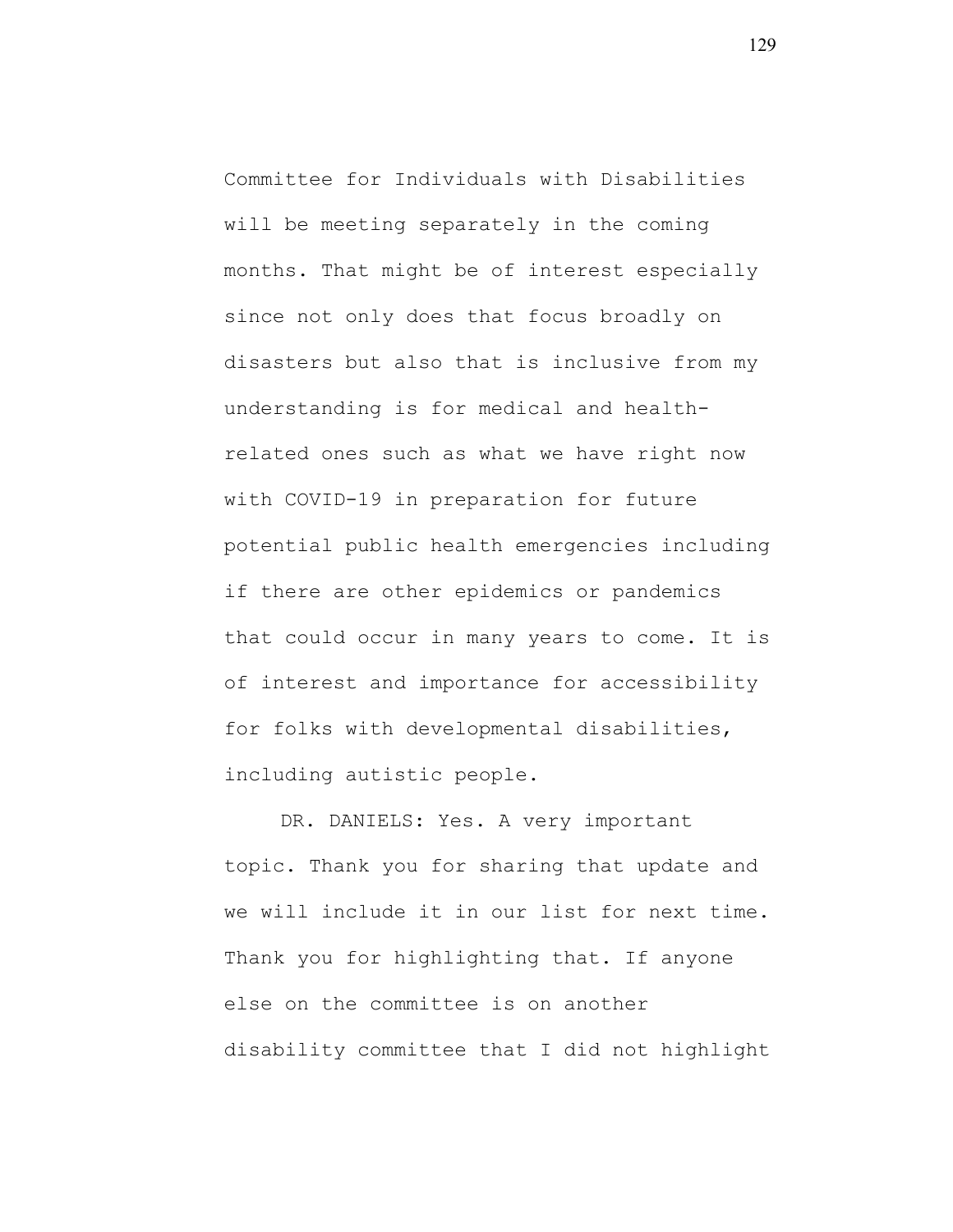and you want to share an update, feel free to join.

DR. ROBERTSON: Thank you, Susan. I will get you the URLs from that.

DR. DANIELS: Thank you. I would appreciate that. Anyone else? Thank you. All the links are here and we have things on our website. But if you have any questions, feel free to send us an email.

DR. DANIELS: We will move on to the next section, which is IACC committee business. I will kick this off. For committee business today, I have a few different issues to discuss. One is Autism Awareness Month to give you a little bit more detail, some upcoming meetings of the IACC, a Strategic Plan discussion, and then we will be talking about the IACC Summary of Advances.

As you all know, April is Autism Awareness Month. I would like to invite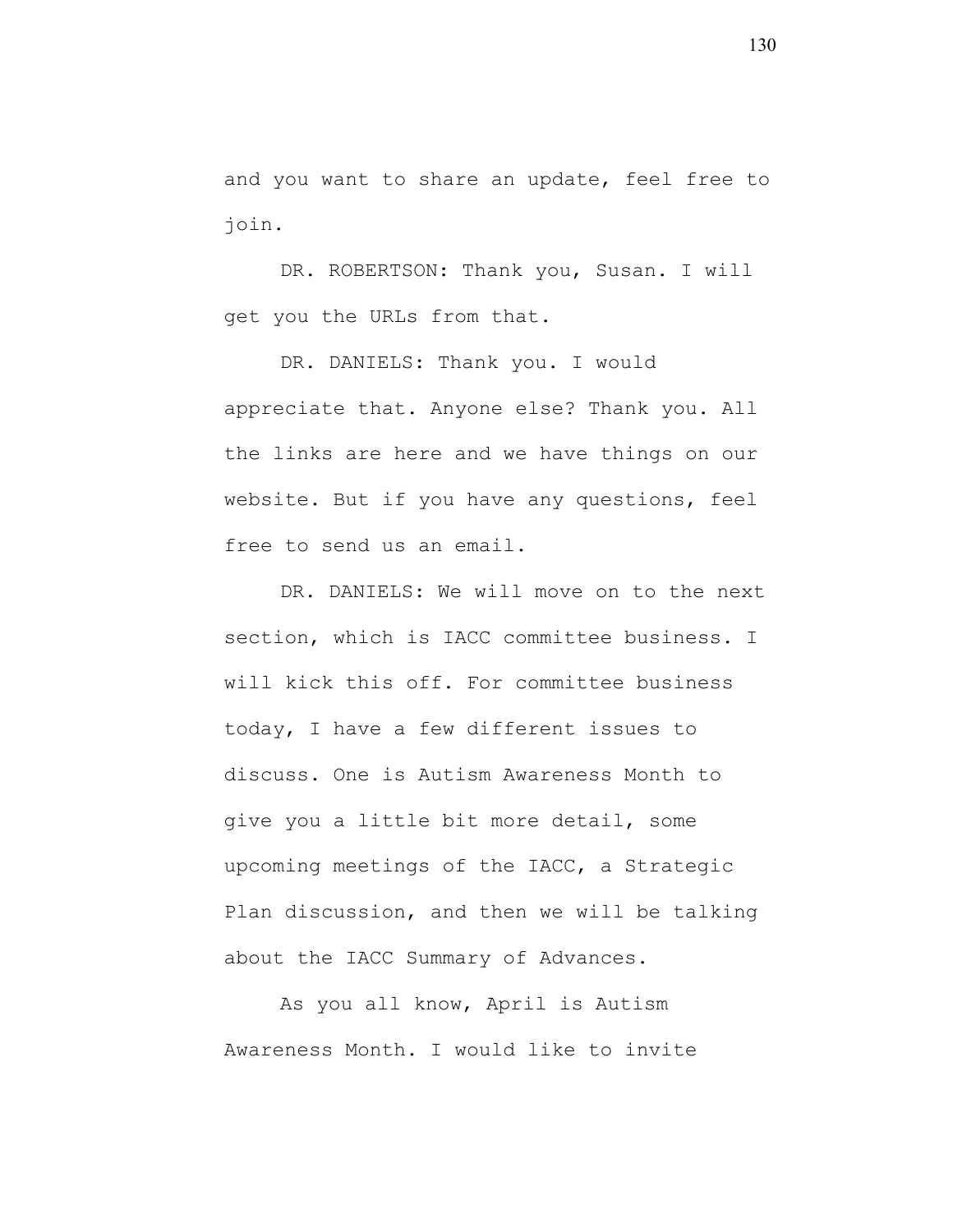everyone to join us on April 27. OARC and the NIMH are hosting a special event for Autism Awareness Month that is called Animating the Future for Exceptional Minds. We are going to be hosting a wonderful organization called Exceptional Minds on the West Coast that trains young adults on the autism spectrum for careers in animation, digital arts, and entertainment. They will be sharing some of their animation. They also will talk about their work and will be doing an interview. We would love to have you join us for that.

Also, check out our new April 2022 edition of the OARC Newsletter. We just sent it out yesterday and it is also posted on our website. We have several interesting and important updates from around the community that you might want to see.

In addition, our office has an Autism Awareness Month page that we have used to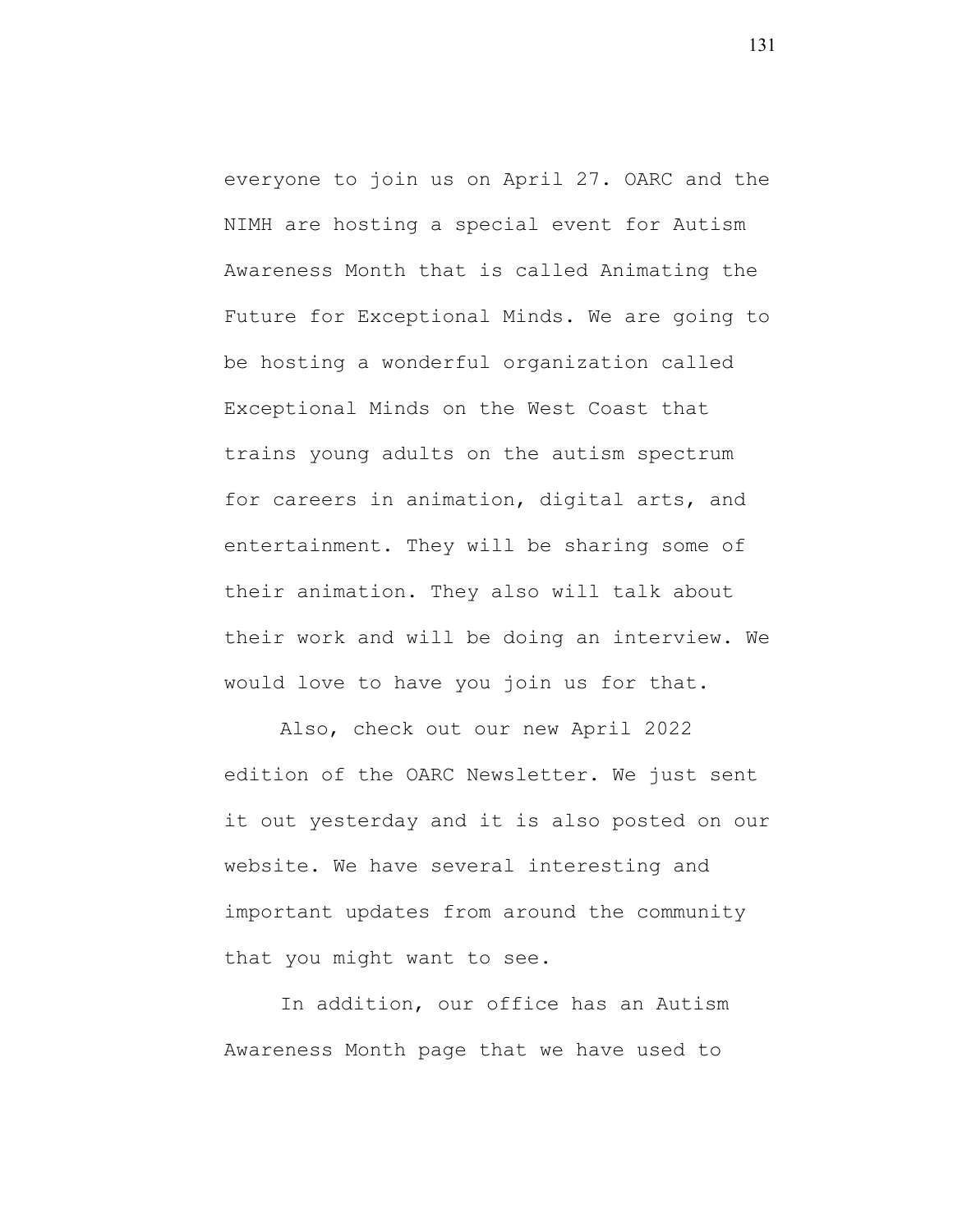collect information from across federal agencies and other organizations that are hosting special events during this month. We would welcome you to look at that and check out what is going on around the country and even some international events.

In terms of upcoming IACC meetings, you will be receiving emails but wanted everyone to know. Our current plans are to have a Strategic Plan Workgroup Meeting that will be virtual on July 13-14, 2022. I am sharing some of these updates before we get into discussion so we do not run out of time at the end.

Also, that the IACC Full Committee Meeting that is coming up next is going to be on October 26 and it will be either virtual or hybrid. We do not know yet. But we will keep you informed of that. Please check our website for other updates.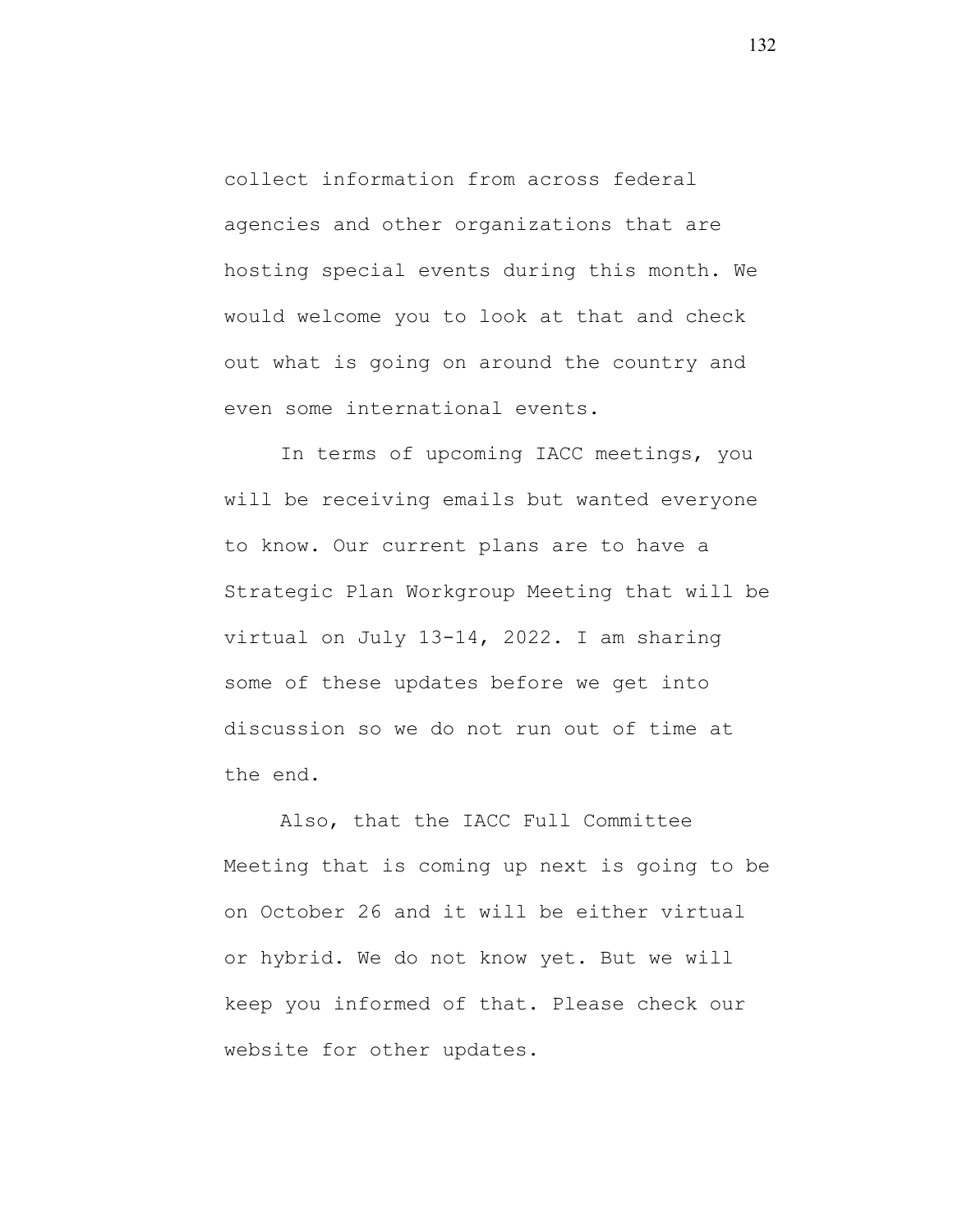Let us start with the IACC's Strategic Plan discussion that we have planned for today. This is the discussion of our timeline and process. I wanted to share with you that the timeline so far on the Strategic Plan is that in October through November of 2021, our office collected feedback on the Strategic Plan from the general public through a request for information. We presented these results at the January IACC meeting and discussed them there.

And then in January 2022, IACC members were able to discuss several aspects of the Strategic Plan in our discussion. And we decided that we were going to be adding a section to the upcoming plan that addresses the impact of COVID-19. And members said that you wanted that to be very much forward facing and that we would also add a crosscutting objective to address disparities and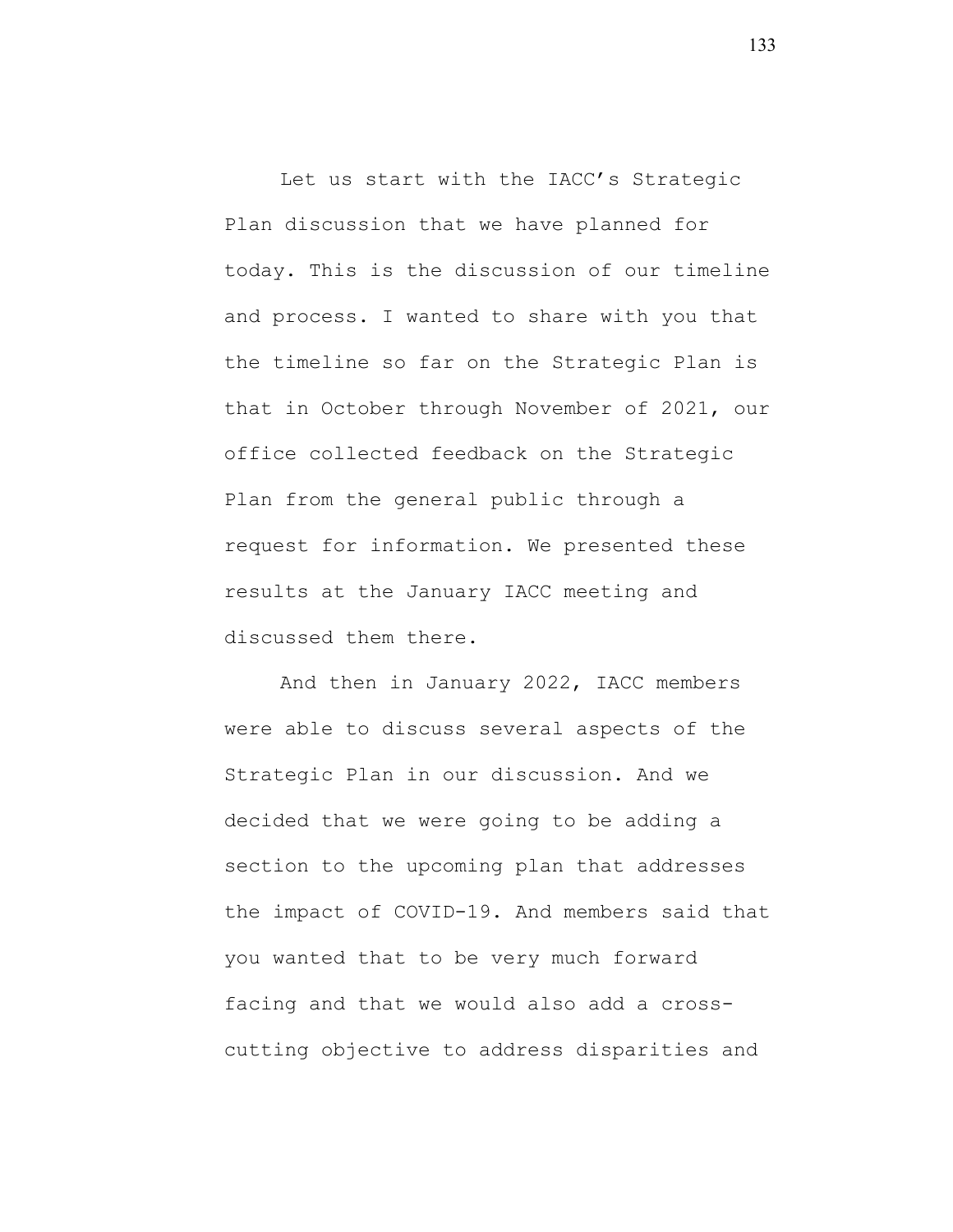extend the timeline on the current budget recommendation by five years. Those were some decisions that we made at the last meeting.

From November 2021 to March 2022, our office also had a survey that we sent out to IACC members to collect your feedback on what you want to see in the next Strategic Plan. I am going to walk us through that today.

We are going to talk about that today and what happens after this meeting is that in April through June, OARC staff are going to take the input that we have received and prepare a draft of an updated Strategic Plan incorporating your feedback and the feedback of the community that we have received. And our plan is to also share that in July.

In May, we plan to send out another survey to the IACC to ask you for feedback on the mission and values statements to see if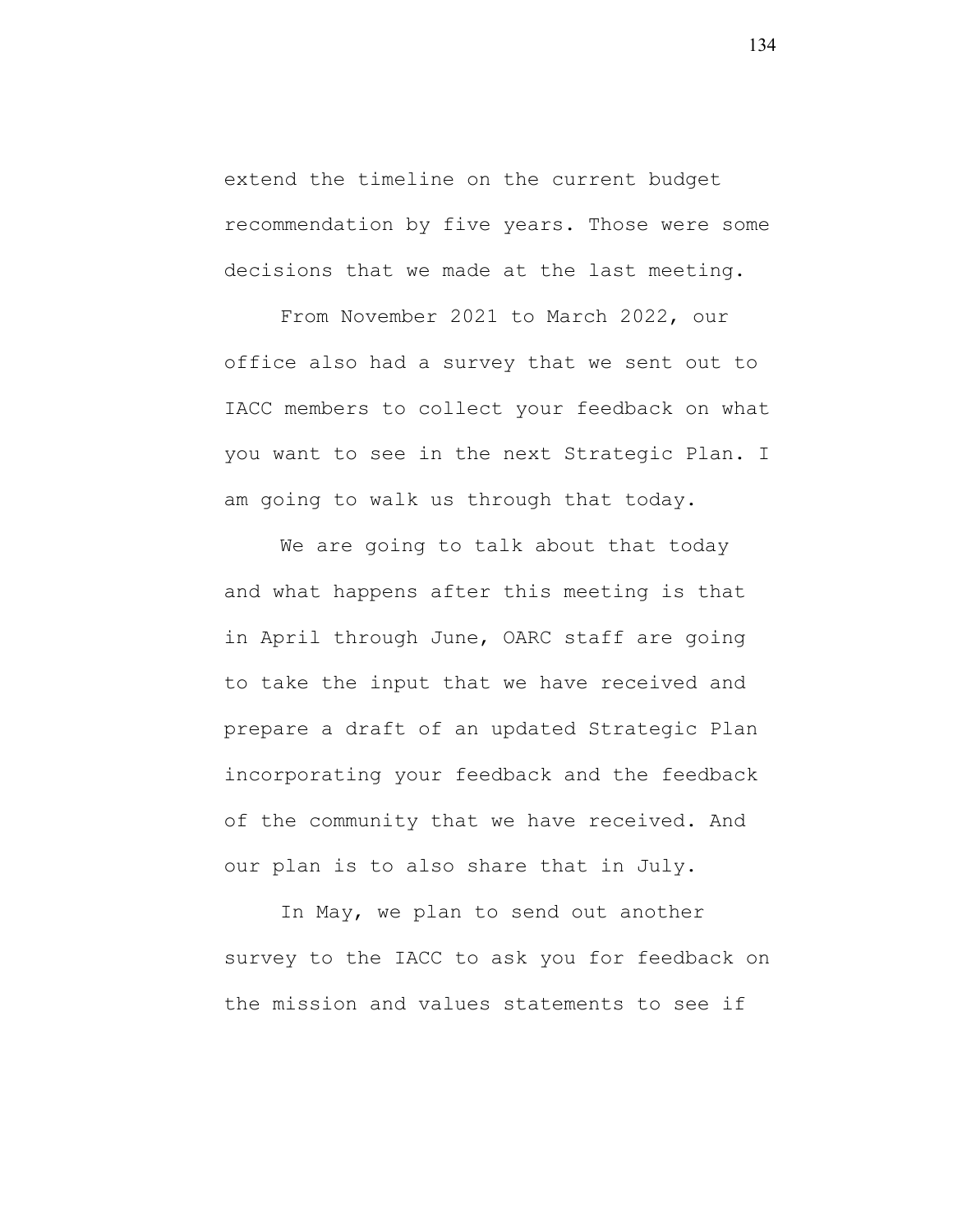you have any updates for those as well. Be watching for that.

Our plan is to send out the first draft of the Strategic Plan to IACC members in early July prior to the July 13-14 meeting. And that meeting will be open to all IACC members. You do not have to have a specific membership on the Strategic Planning Working Group. But any member can come to that meeting. We know some people maybe on vacation because it is in the summer. But we also will have a survey monkey survey that you can use to fill out any feedback that you want to share.

We will ask for global feedback because, as you can imagine, to do 44 sets of line edits is not going to be an effective strategy for getting this done. We are going to give you an opportunity to look at all the different sections and give us your global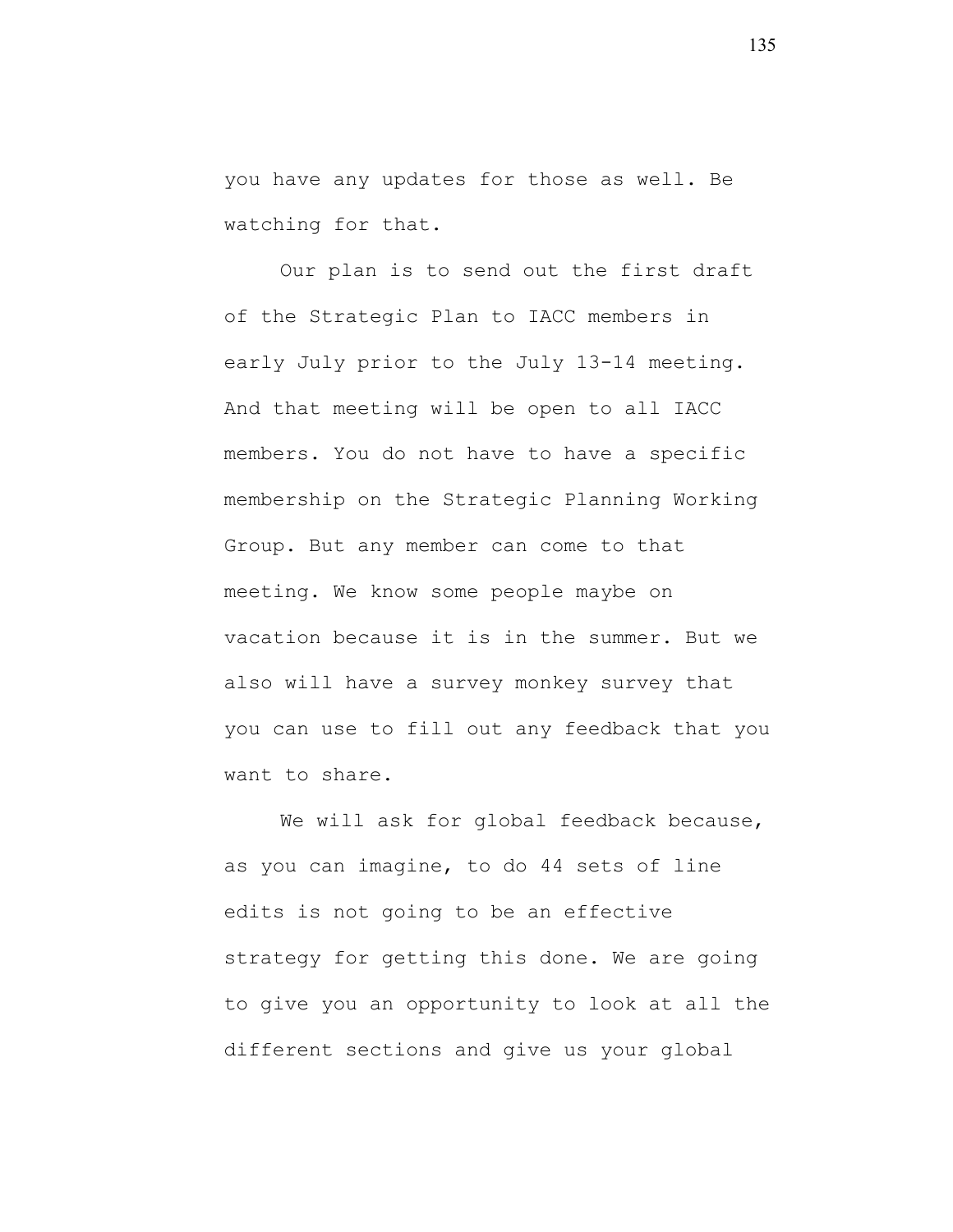comments that we will try to incorporate into the draft.

During July through September, our team will be revising that draft based on whatever feedback we heard. In October, we will be meeting again with the goal of approving a draft of the Strategic Plan. We hope that we can get it into shape where it would be able to be approved. If not, we would have a Plan B to continue discussions until we can get it approved. But I know that the whole committee of course is also eager to put together a Strategic Plan because once it is in the hands of federal agencies, it can be used. We do want to try to move that process along but we also want to be sure to incorporate all the feedback that we hear.

In November to December 2022 if things go successfully in October, we will be preparing the approved draft for publication.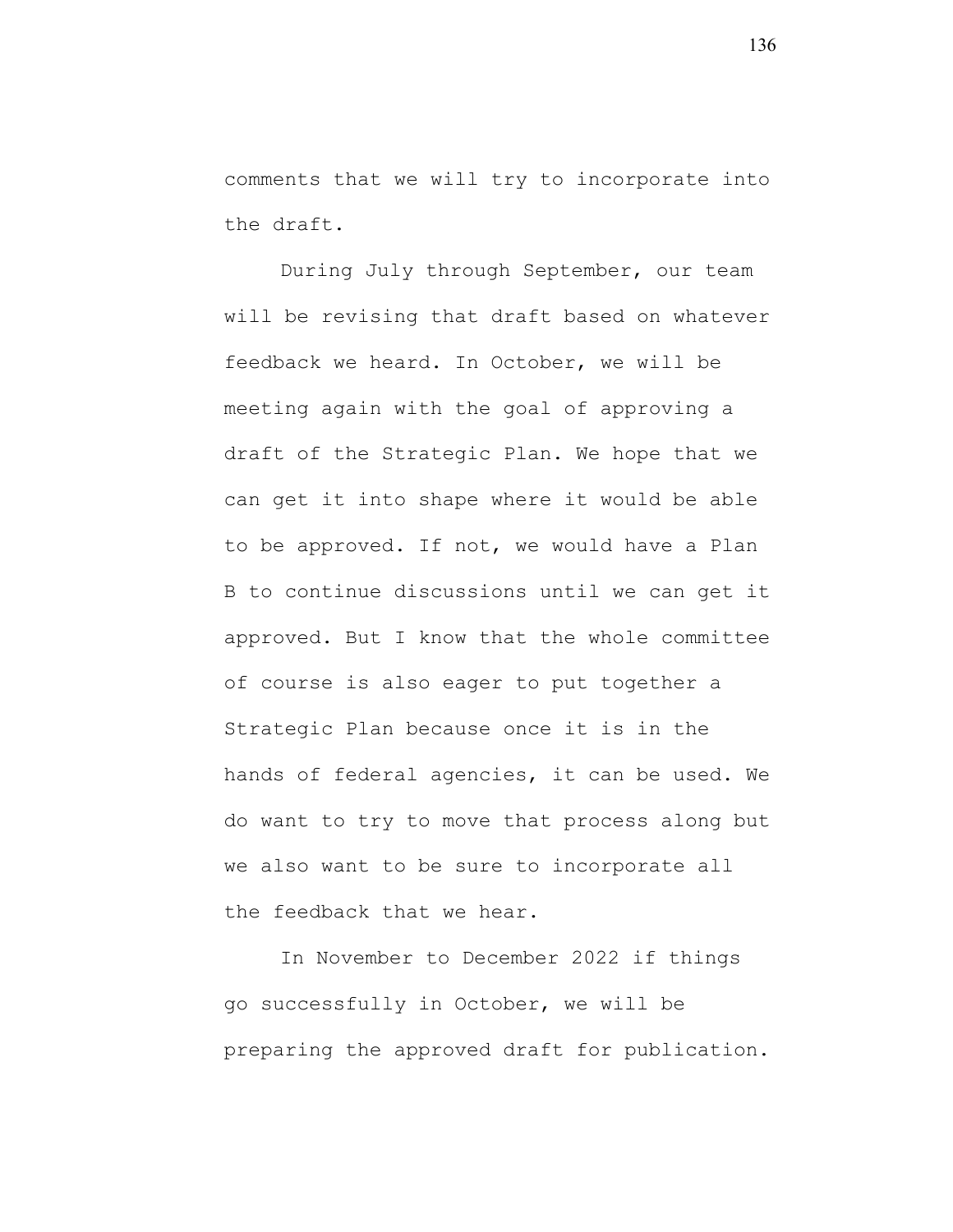That is the timeline as we see it now but we will continue to give you updates if that changes.

Now, we have some time to talk about IACC member feedback that we received in the survey monkey survey that we sent out to members. And what I would like to do is talk through all the feedback once through and then at the end, we can go back and talk about each question area separately and get your comments. But I want you to see the full picture of it before we start the discussion.

One of the first questions that was in the survey was on the title of the Strategic Plan. We asked the committee what you would like to see us use as the title. The current title is the IACC Strategic Plan for Autism Spectrum Disorder. In the old older days, it used to be called the IACC Strategic Plan for Autism Spectrum Disorder Research. But in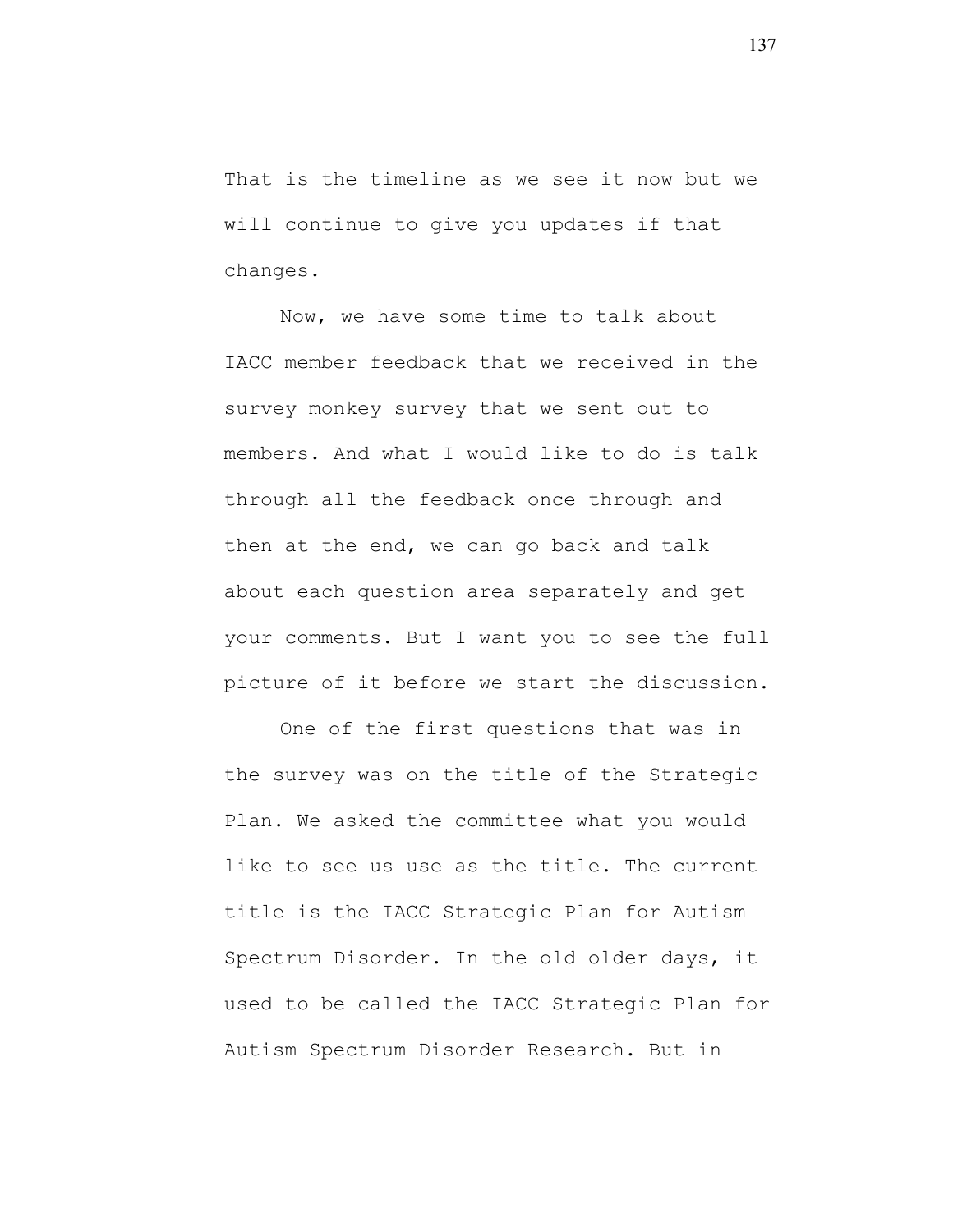2014, the CARES Act changed the Strategic Plan and required it to address issues related to services and supports as well as research and by extension policy. It is a broader strategic plan now. The last name was that middle one that is on this slide.

But we proposed a couple of ideas either going with the title that we had before or the IACC Strategic Plan for Autism Research, Services, and Policy and also left a blank in case anyone wanted to provide an alternative.

Of the feedback that we received, it looked like we had 28 votes toward the IACC Strategic Plan for Autism Research, Services, and Policy and a few votes for some of the others. It looks like the majority of the committee wants to go ahead and change the name to make it a little more clear about the scope of this Strategic Plan.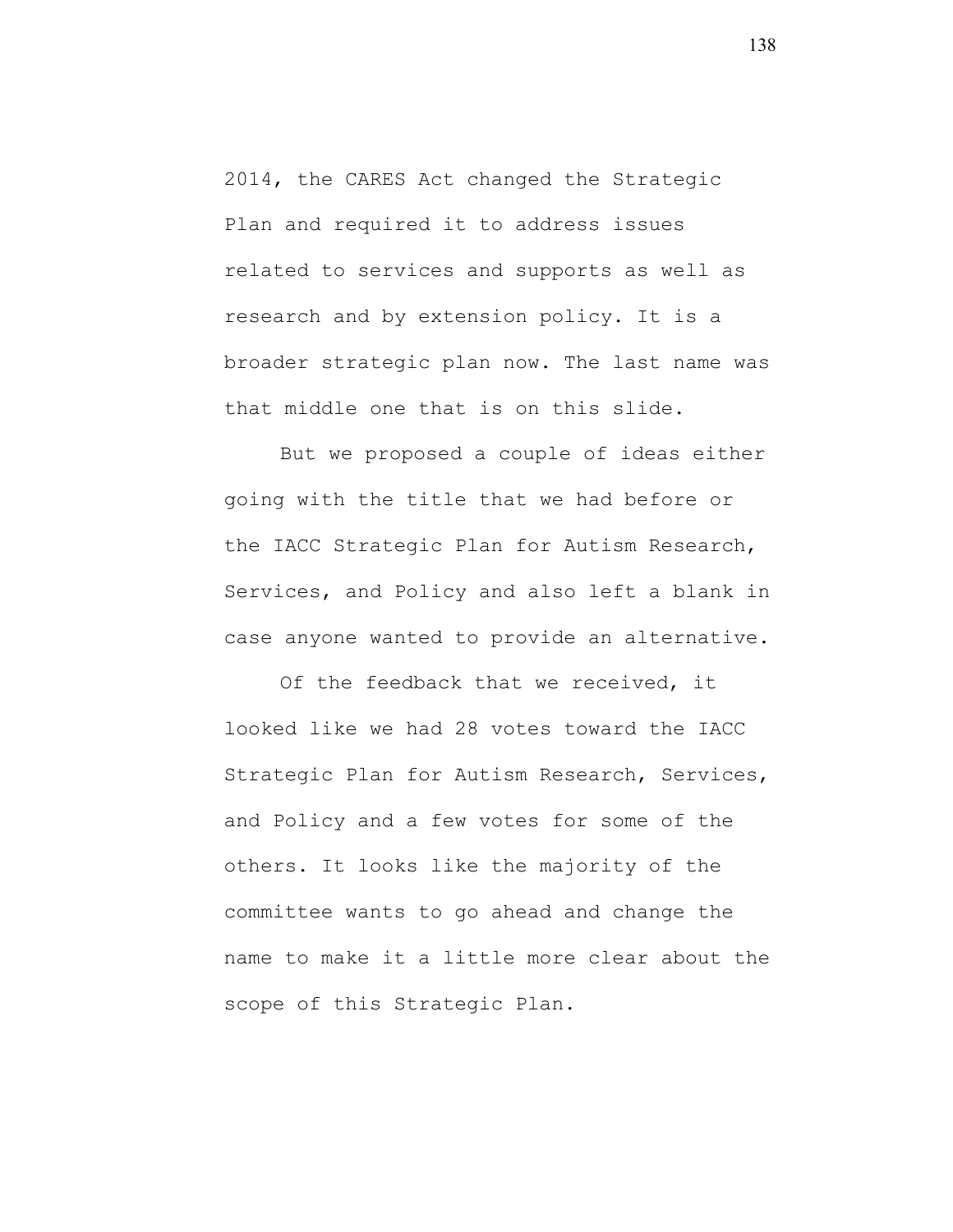Some of the general overview comments that we were able to put together from the feedback – by the way, for anyone who is watching this online, if you want to see a summary of the themes that were pulled from the surveys that were given to the IACC members, that document is online as well as the full text of the information that we received.

The general comments we received included an increased need for inclusion in research, as well as including communitybased participatory research, addressing disparities, addressing the entire spectrum and the entire lifespan, emphasizing actions and solutions where possible, emphasizing commitment to equity and elimination of stigma and discrimination. There were some comments on language considerations, which we summarized as moving away from deficits-based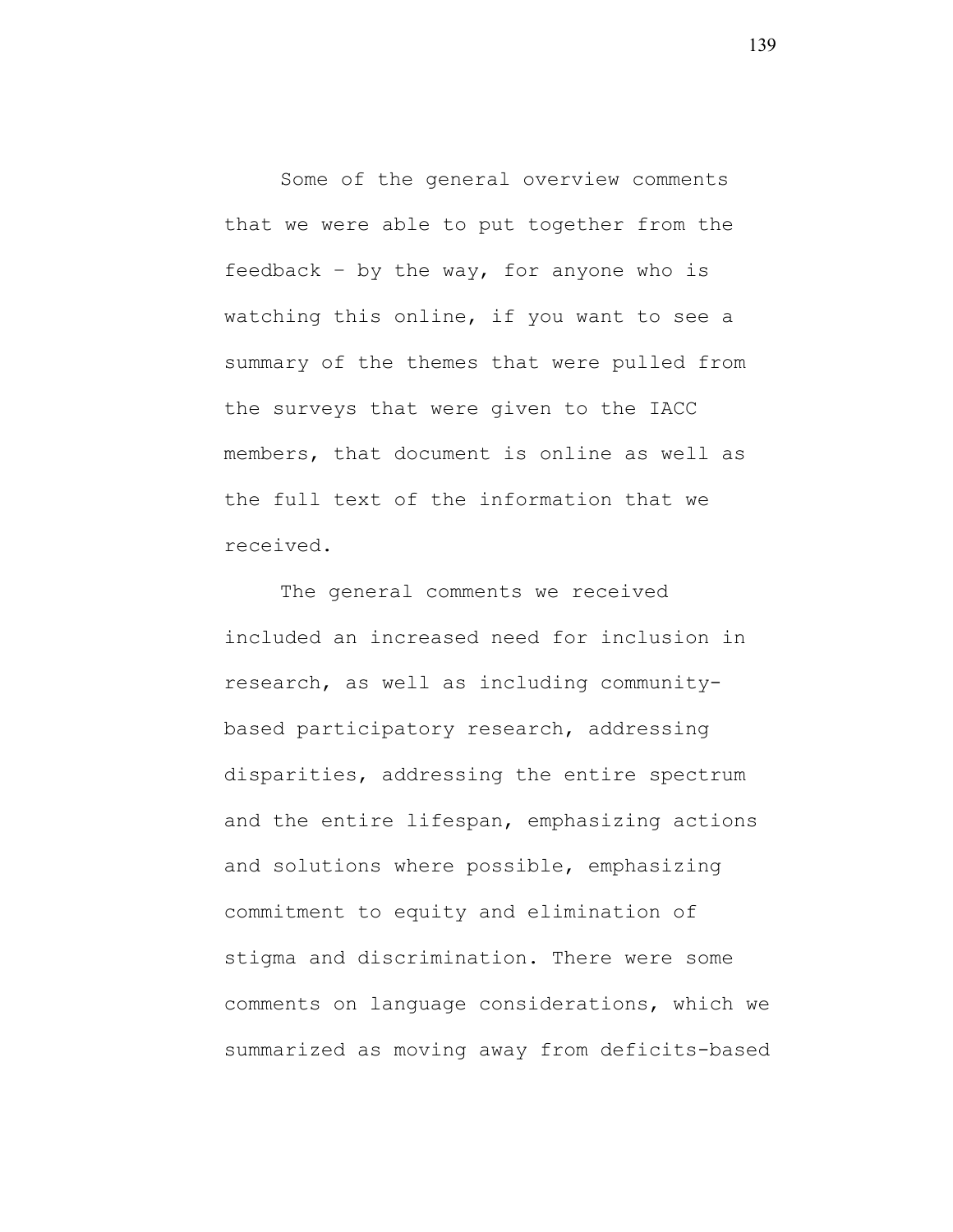language and towards more neutral and strengths-based or inclusive language while also balancing the importance of maintaining accuracy when referring to issues that may be scientific, medical, or clinical in nature.

To share some of the themes next from Question 1 on screening and diagnosis, there were a number of themes that we pulled from the comments, including biomarkers, universal screening, availability of and access to services, disparities, detection and intervention or support before behavioral differences are apparent, telehealth approaches, tools that include milestone tracking, translating research findings into practice, medical practitioner training, caregiver engagement, and systems navigation.

In Question 2, which is focused on the biology of autism, the themes that we were able to pull out were biology across the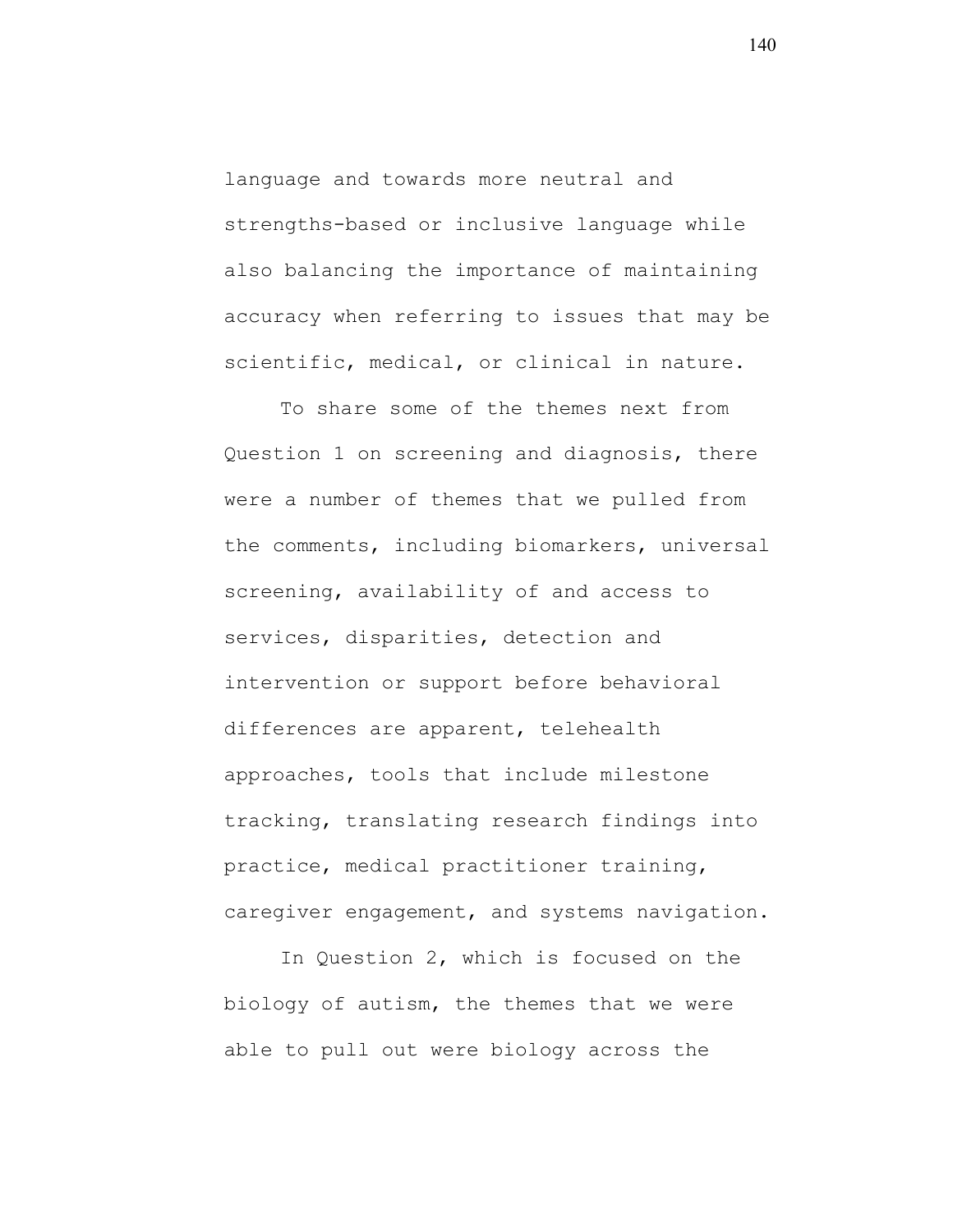lifespan, co-occurring physical and mental health conditions, sensory and motor differences, cognition and behavior, brain function and connectivity, sex differences, including the female protective effect, human neuroimaging studies, longitudinal studies, translational studies, the microbiome, and the ethics of human studies.

On Question 3 that is focused on genetic and environmental factors, some of the themes were interactions among multiple genetic, epigenetic, and/or environmental factors, large genetic and epigenetic studies, inclusion of diverse populations in genetic studies, deeper understanding of genetic variants, common factors that impact both autism and co-occurring conditions, modifiable environmental factors including maternal diet, influence of genetic factors on response to medications and interventions.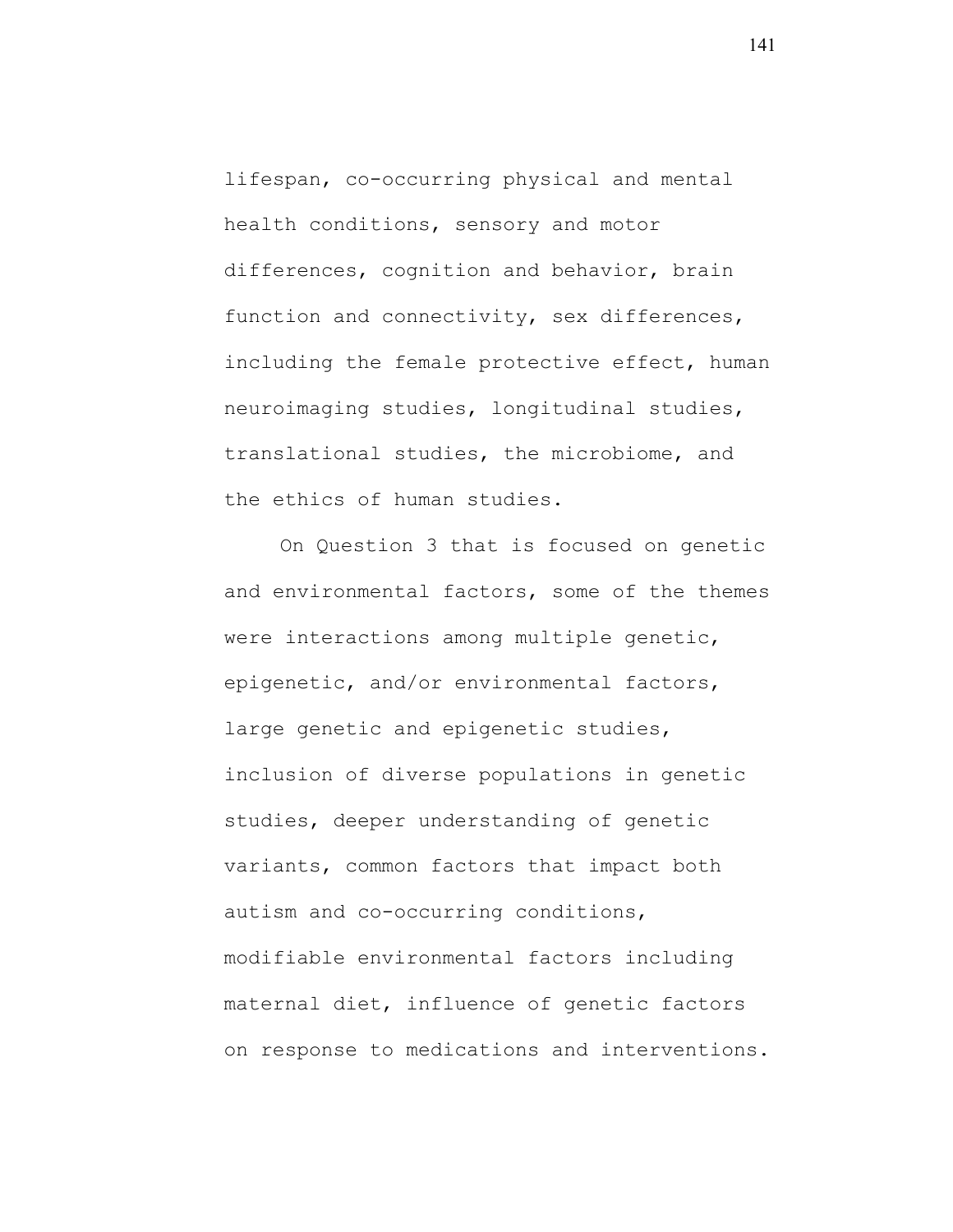On themes that were pulled from Question 4, which is on interventions, we saw that there was interest in medical, behavioral, educational, and complementary approaches, interventions that focus on improving the quality of life, personalized and culturallycompetent interventions, naturalistic developmental behavioral interventions, preemptive intervention for challenging behaviors, parent/caregiver-mediated interventions, communication tools, alternative and augmentative communication, or AAC, outcome measures and biomarkers, community access to information about safety and efficacy approaches, telehealth approaches, and technology-based interventions.

On Question 5, the themes were scaling and implementing interventions, heath system integration, community-based service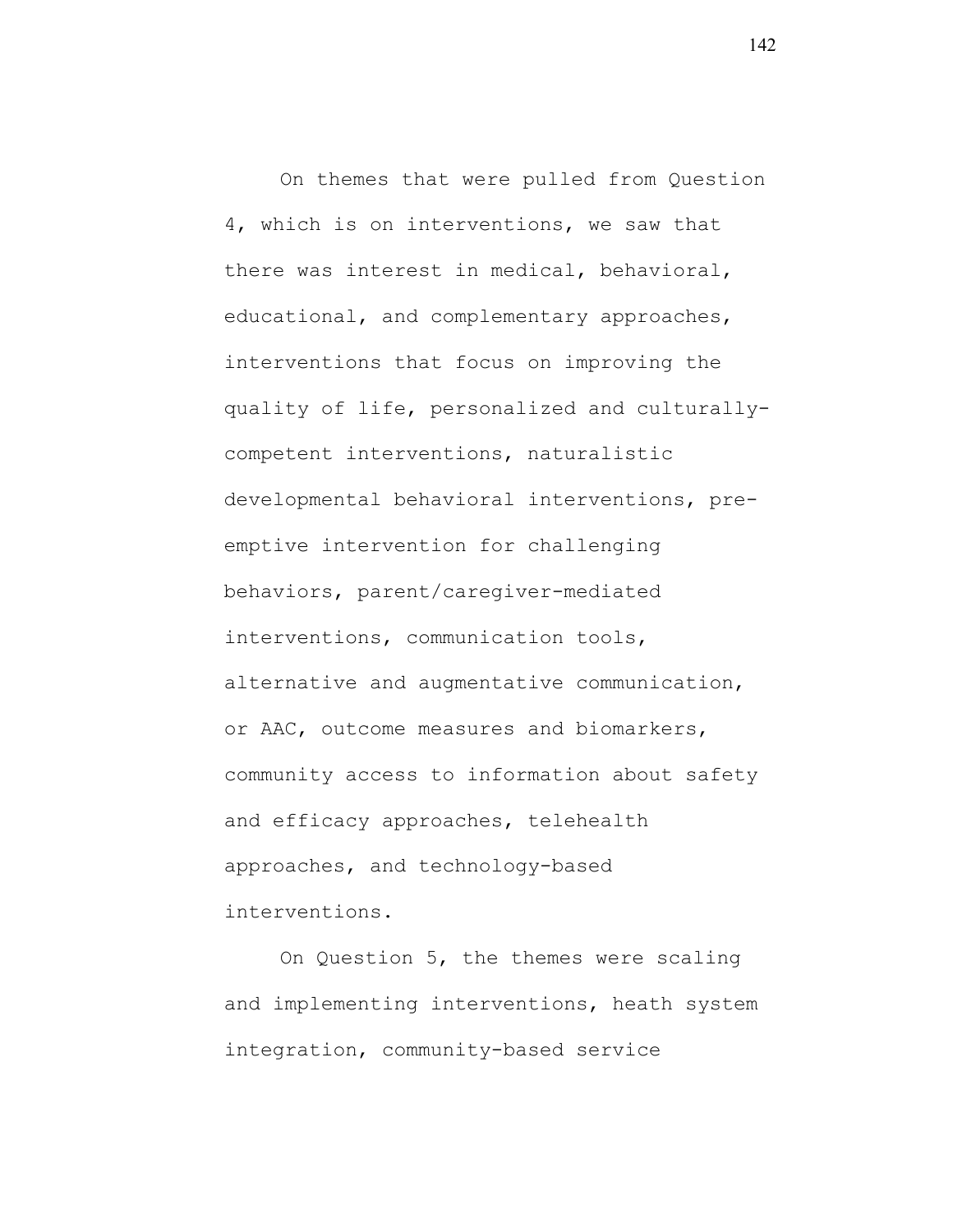delivery, identifying and reducing disparities, family dynamics, support, and engagement, also parent and sibling perspectives, services workforce training and development, person-centered services, systems navigation, Medicare, Medicaid, and Social Security policies.

On Question 6 on lifespan, some of the themes were adult diagnosis, transition age youth and young adult outcomes, employment, housing, safety, family dynamics and trauma, community inclusion, aging autistic adults, and how issues such as those that I just listed act as social determinants of health.

In Question 7 that is on infrastructure and surveillance and by the way, in some of the feedback we have been receiving from the public, it sounds like there is some confusion about surveillance. We are not talking about surveilling people in their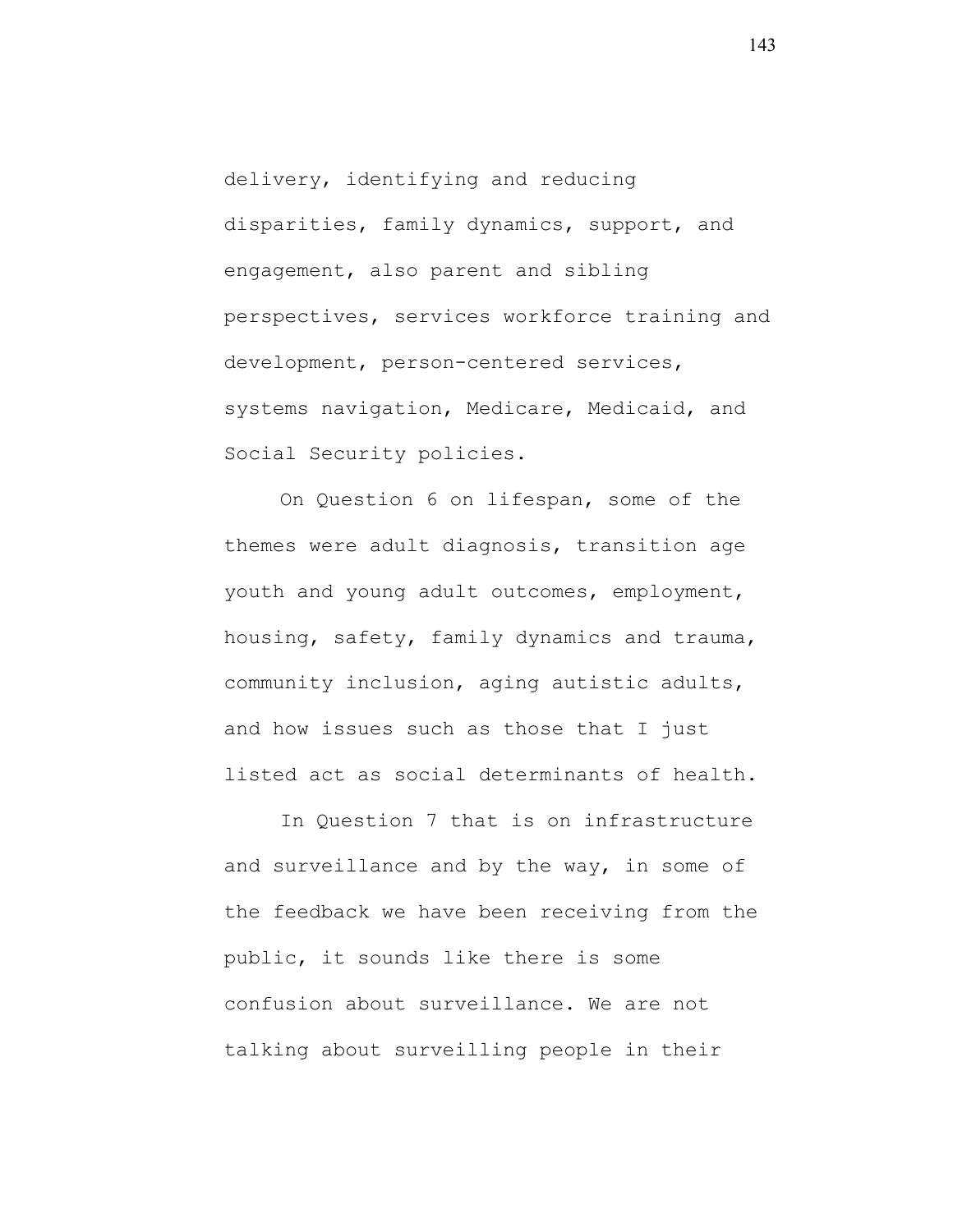homes or anything like that. That is epidemiology and looking at prevalence. Improvement and expansion of systems that track autism prevalence, public-private partnerships, data banks and biobanks, privacy guidelines, adult prevalence studies, community outreach and dissemination of information, research and clinical workforce development, and support for early career researchers.

There were two special topics that we asked about, which were COVID-19 and disparities. On COVID-19, the feedback we received was that you would like to see a section on COVID-19 cover how we are going to mitigate increased risk of COVID-19 in autistic individuals, what the impact has been of disruptions in school, access to interventions and services, mental health supports, the impact of switching to remote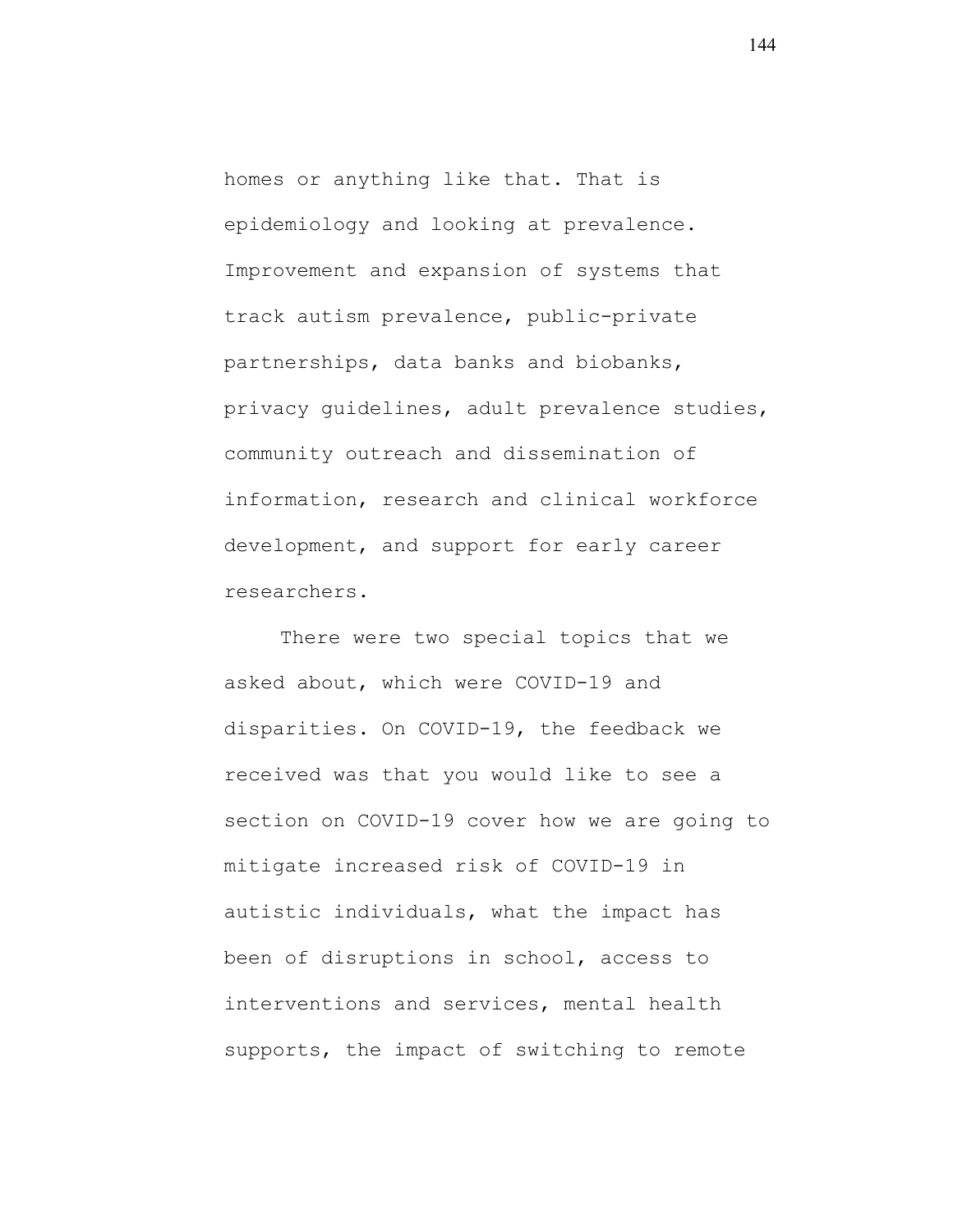school, work, health care, and services, and the impact of the pandemic on the autism research community.

And the last topic that was discussed in this survey was disparities and some of the feedback that you gave us was that you would like to see a focus on reducing disparities in diagnosis and access to services and supports, including the categories of race and ethnicity, gender, sexual orientation and gender identity, disability status, socioeconomic status, and geographical location. You also would like to see increased inclusion and engagement with underserved communities, increasing diversity in research and clinical workforce, and also increasing cultural competency of educators, medical practitioners, and other service providers.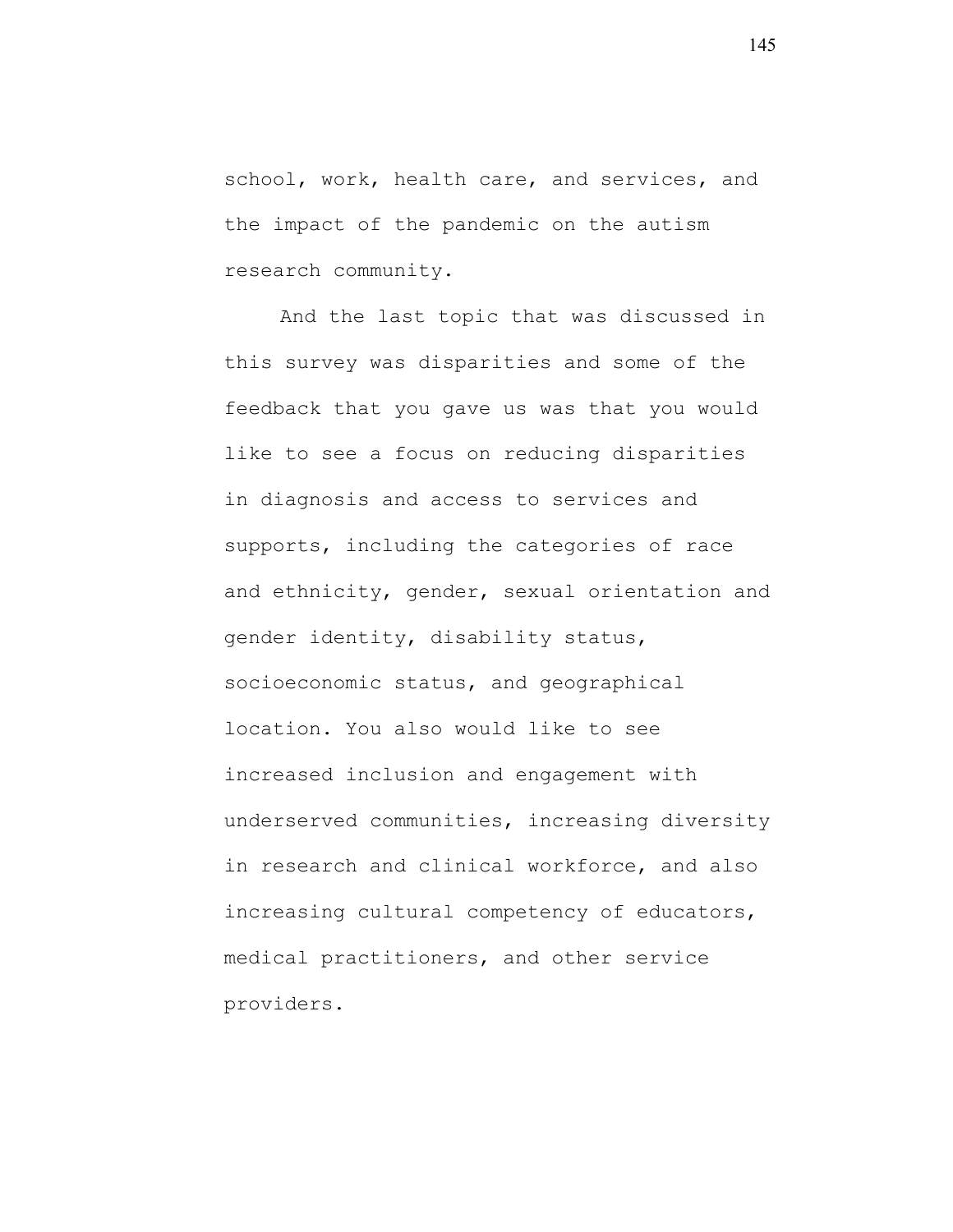I will stop there and go back to where we started and let you all have some time to discuss what was shared. Does anyone have any comments? Hopefully, you were able to jot things down if there were things that you wanted to bring up.

MS. GASSNER: Hi. I saw a couple of things that I think are painfully missing and I hope we can address this. One is traumainformed care. I think we need a much more around trauma-informed care.

I would suggest that we might also want to address something related to pay for direct support persons in terms of policy.

I would suggest in terms of communitybased services that we in some way acknowledge or recognize that there are very few autistic adults who do not require some level of support but that can be monetized and individualized based on individual needs.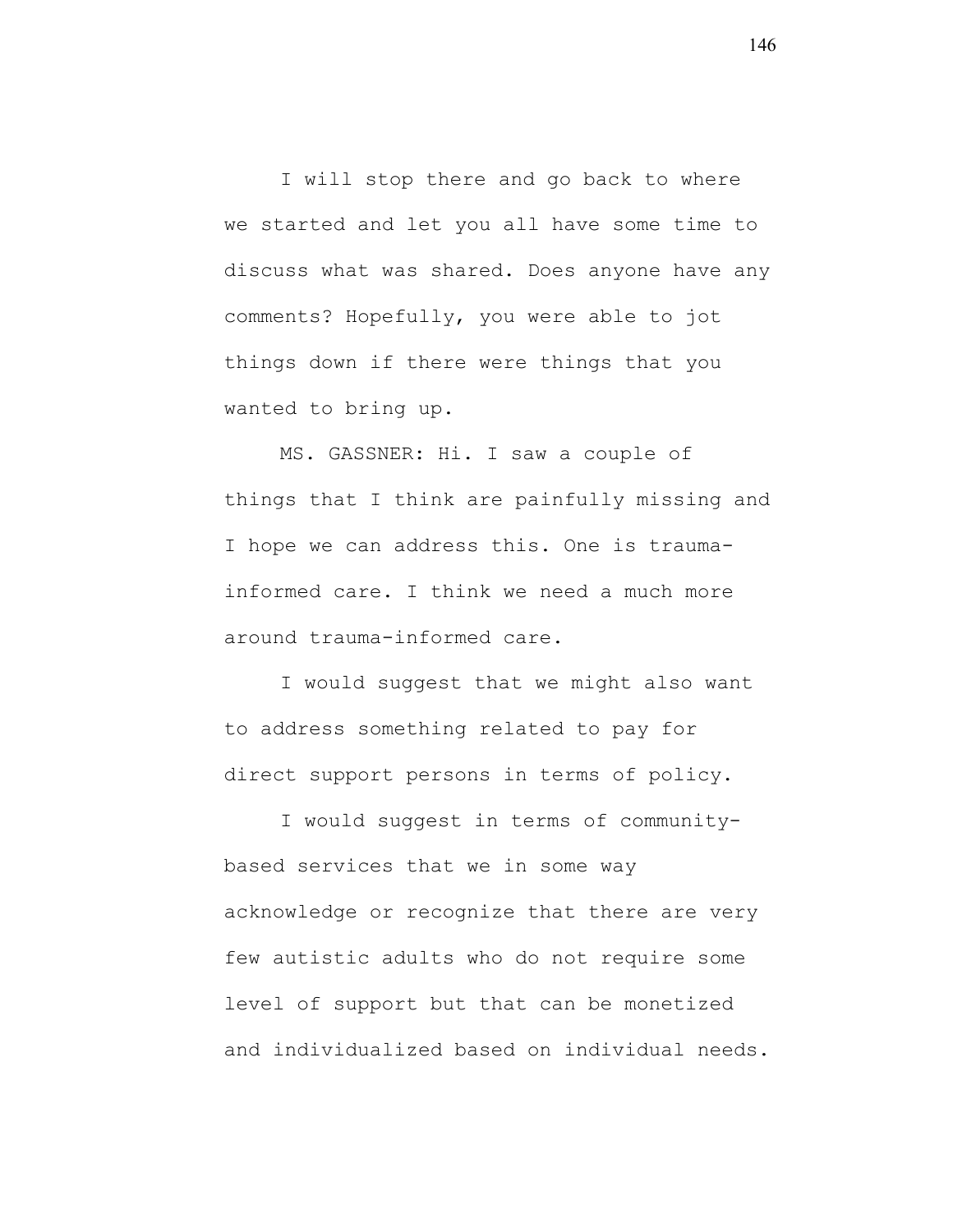And then lastly, the other note I took that I think is a topic we may want to discuss is the intense efforts and desire to look at gender as a binary problem for study and research. My concern is being a social worker that is in the field, what we are finding is that autistic males who present less externally who present more if you will under what we are calling the female phenotype are experiencing the same delays in diagnosis and the same lack of supports and services as what we projected that autistic females experience. When we look at gender, we have not yet examined in the research what the experiences of this subset of autistic males is. I am concerned that projecting that this is exclusively a male or a female challenge is going to marginalize yet another subgroup of autistic people.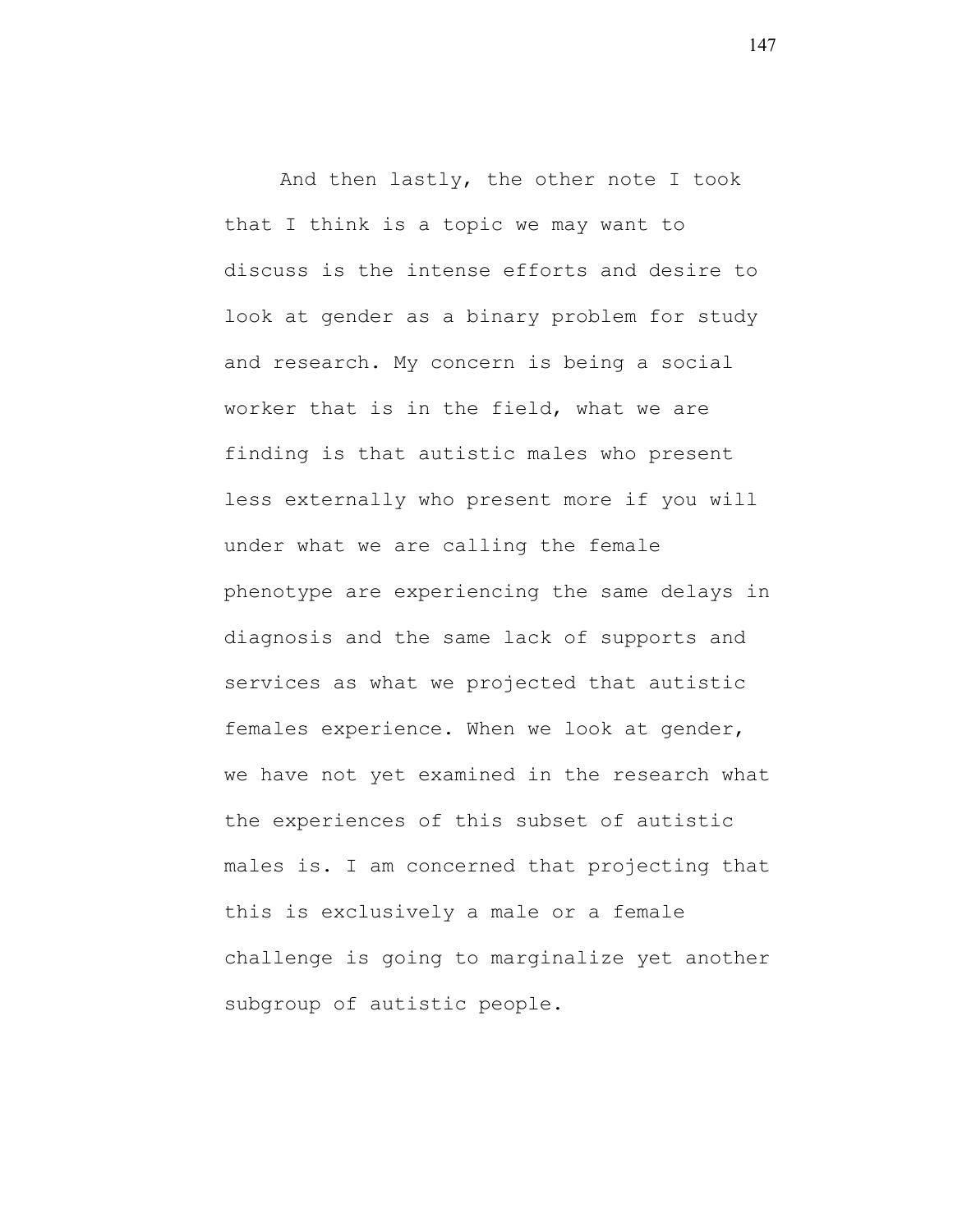I think when we talk about gender, maybe we need to focus more on the presentation of internalized autism versus externalized autism, in lieu of female and male explicitly. It also leaves little room for people who are gender nonconforming, gender nonbinary, and other gender identity minorities. But overall, I think we covered just about everything.

I did note on page 24, someone suggested a better job on equity. I wanted to offer that the Arc US, our Diversity, Equity, and Inclusion Committee, has worked with the HRC to be much more inclusive there. Maybe I could help to collaborate something for the committee if we want to work on that. Thanks, everyone.

DR. DANIELS: Thank you. Thank you so much for sharing those comments. By the way, we are taking notes and wanting to collect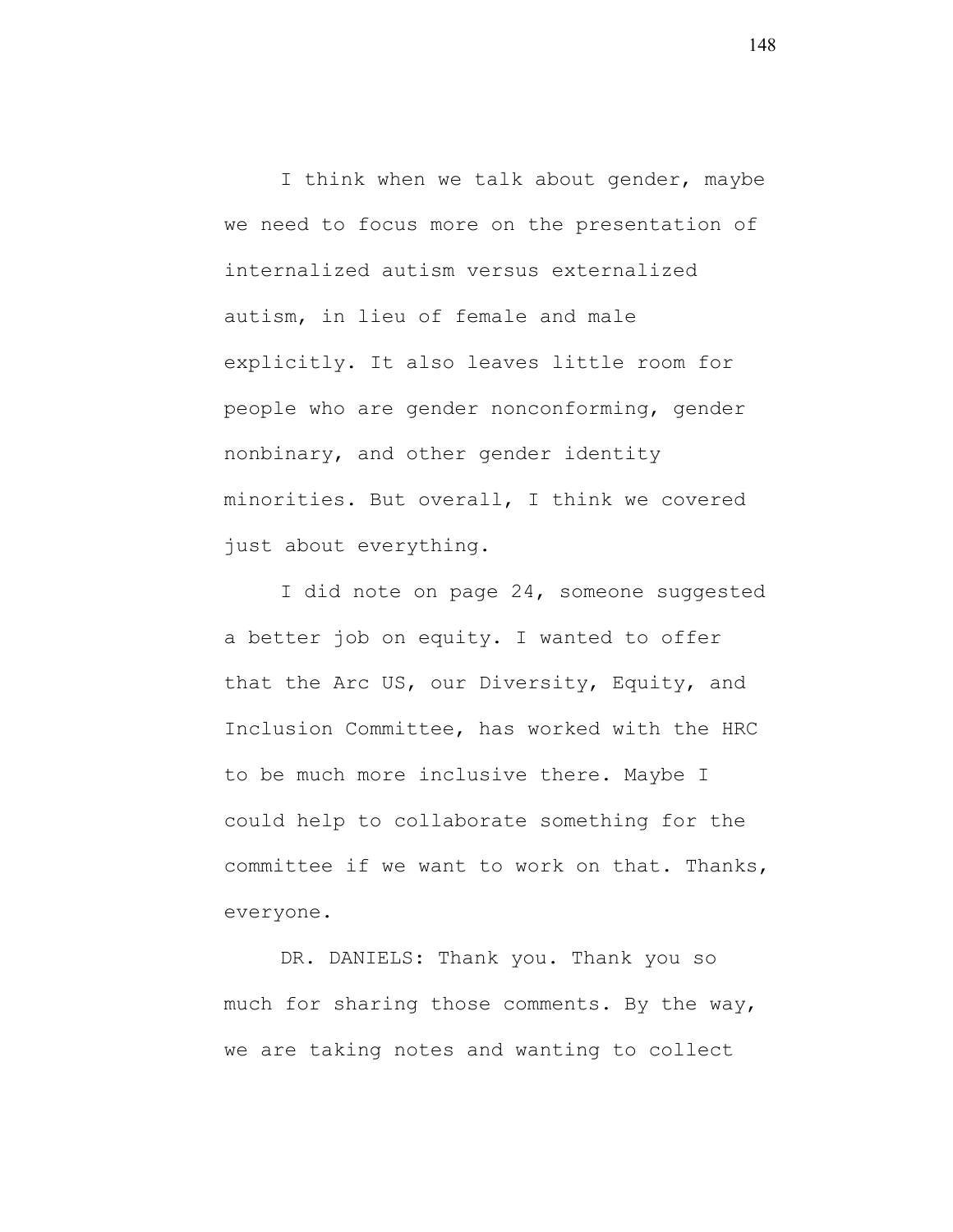additional feedback during this session. We are taking note of what you are telling us. If there are specific resources that you want us to have, feel free to send those to us.

MS. CRANE: I want to back up what Dena is saying. I am sorry my camera will not turn on. But I want to back up what Dena is saying and also say that sometimes – I think that it is a little bit presumptive still to assume that disparities and diagnosis are caused by phenotypic differences. We also know that gender stereotypes change how practitioners and parents view and interpret traits and behaviors. There are people that – who would have clearly met the DSM criteria for diagnosis who have had all of the stereotypical behaviors. But it was not recognized as autism because of public perceptions that autism is something that you see in boys. I think it would be worth being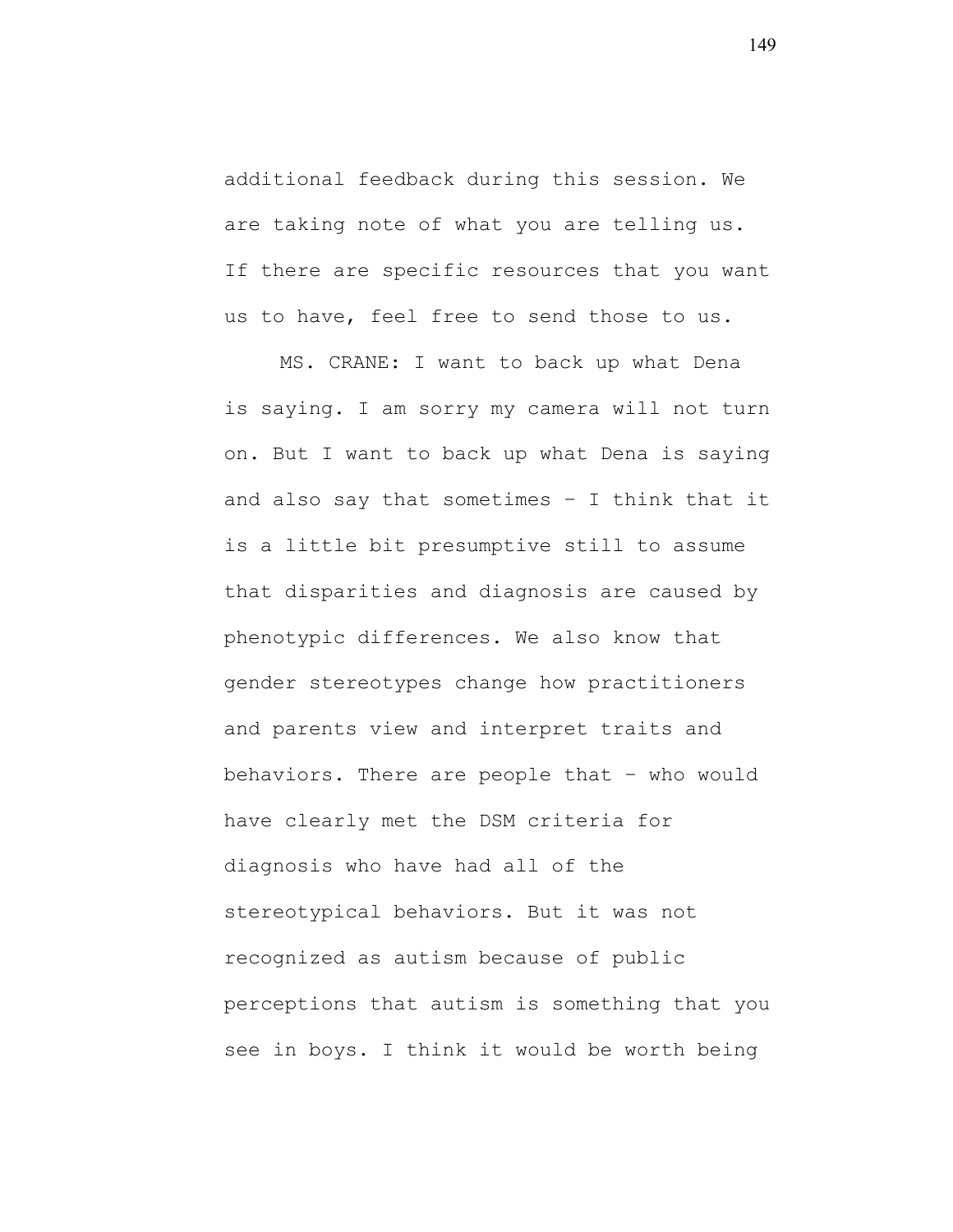more open and defining the scope of research on gender differences so that we include the possibility of differences that are based in other people's perceptions, in different ways that people are socialized, in non-biological differences as well.

DR. DANIELS: Thank you, Sam. And likewise, if you have any resources on that, feel free to send them.

DR. GORDON: Sam, I really appreciate you pointing this out from the perspective of the need for more research both in the gender area and in other areas that were mentioned earlier. It is important that we recognize the Strategic Plan where we are asking for questions to be answered like the issue of gender disparities and also the issue of needing to consider more than just the binary conceptualization of gender, an issue by the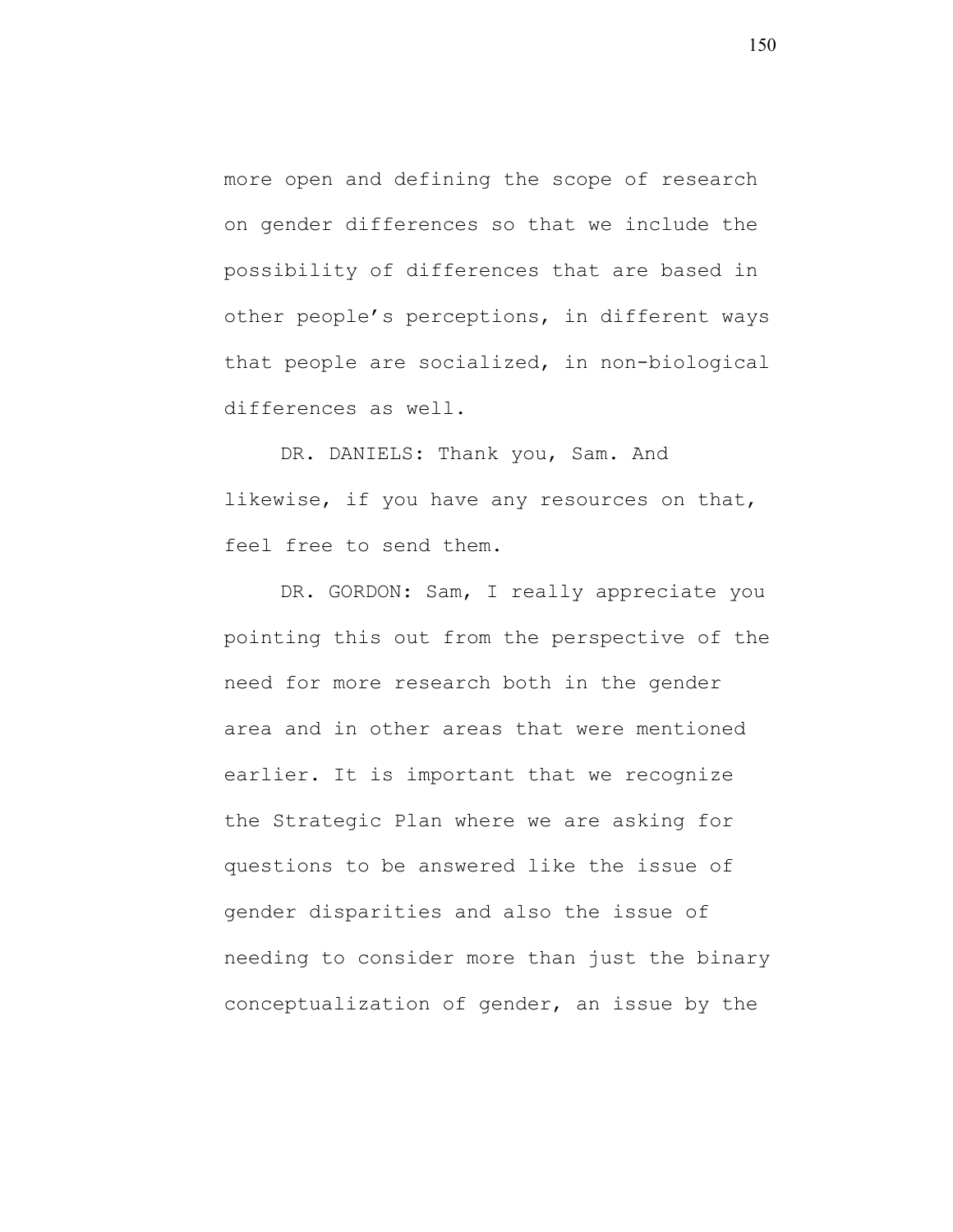way that is really being wrestled with throughout biomedical research.

I will point out that there are few articles in the Summary of Advances discussion later that deal with issues of gender disparity and so making sure that we recognize what we are learning and what we need to learn as the two previous speakers have discussed is going to be important to the Strategic Plan.

I have a question for Dena actually, and maybe also for others particularly some of the scientists on the call who have done the treatment research about what is meant by trauma-informed care in this particular case. Trauma-informed care is a really important perspective in terms of making sure that care is informed by the fact that many people and many autistic individuals have undergone trauma. But in many cases, it does not often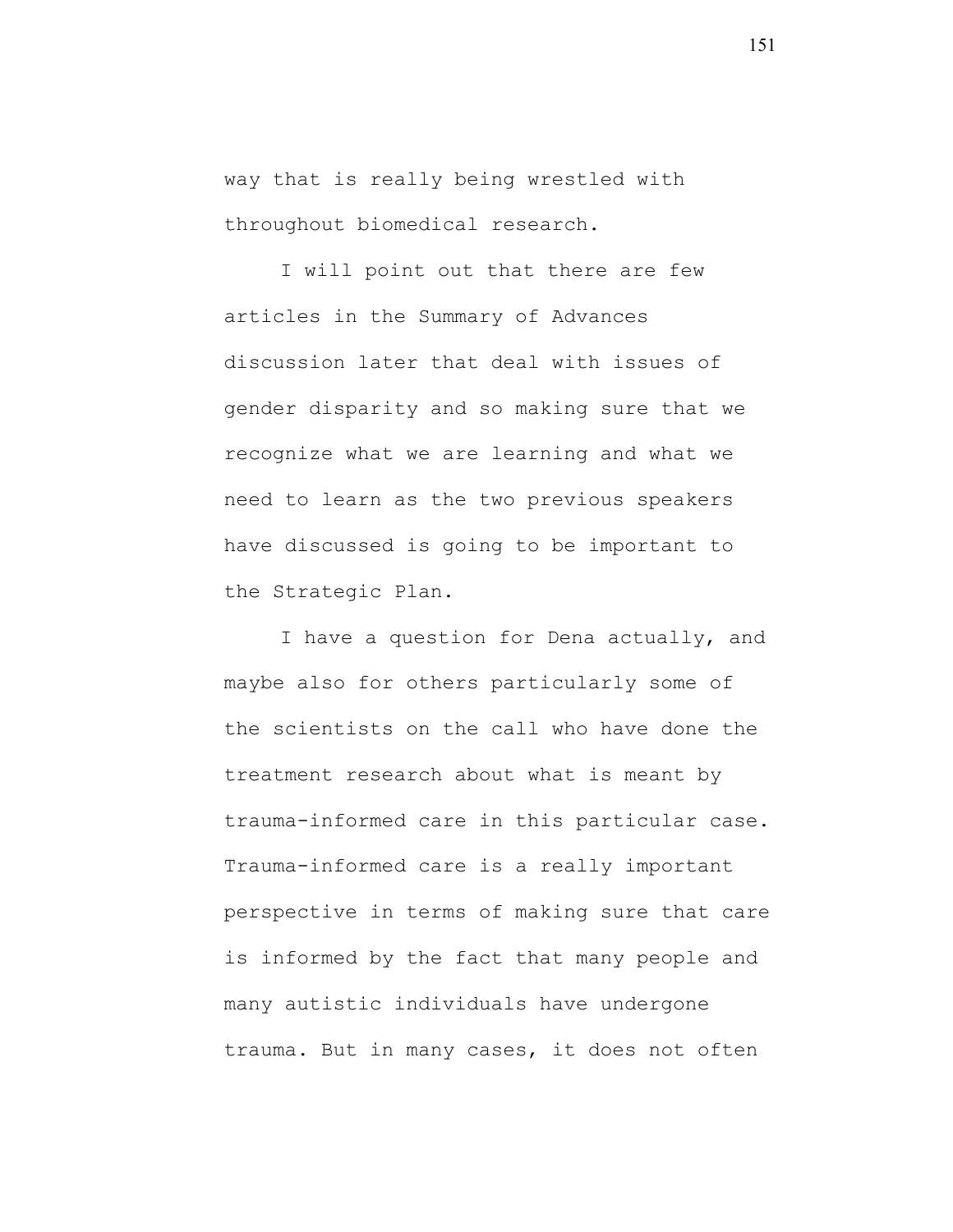mean an evidence-based approach whereas something more specific might be something better.

My question for you, Dena, is whether you are suggesting that we need more research into appropriate ways to deliver trauma-based care or whether you are aware of studies that demonstrate those appropriate procedures to do so and we are going to be recommending those. Like I said, there may be others who want to respond to that question as well.

MS. GASSNER: My suggestion in terms of the research, Josh, is we go a step before that, which is the reality that in much of the trauma literature, we are continuing to reject the idea that the chronicity of lower grade trauma of constant micro-aggressions, constant need to prove worthiness for accommodations, denial of school-based services, social isolation, cumulatively meet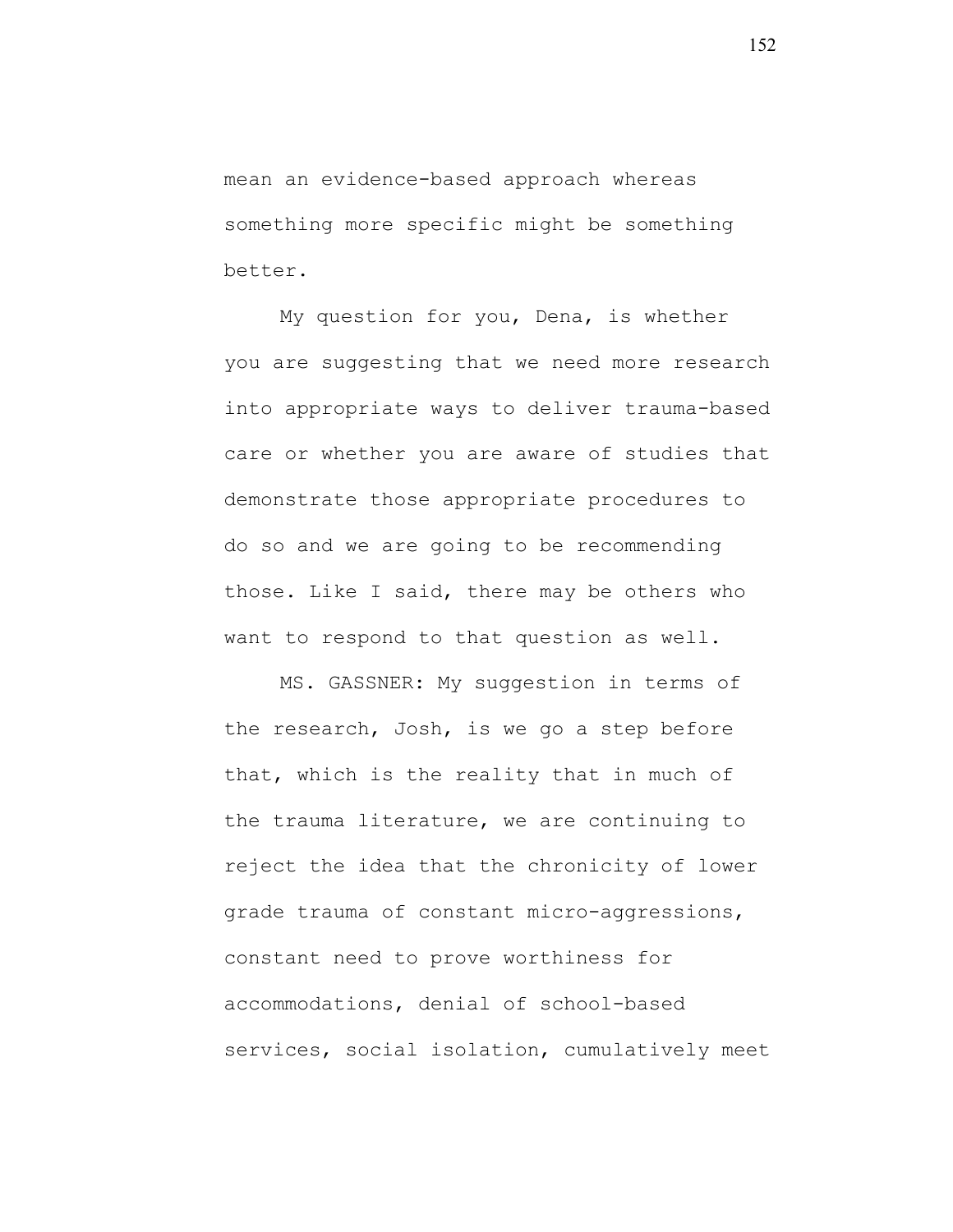the same criteria for trauma as what we would call a big T trauma like threat to health and welfare, right.

I think we do not even have the foundational information. There are very few studies, I will pull up what I have, that really look at how autistic people experience trauma because we can't build trauma-informed interventions if we do not embrace that, right.

DR. GORDON: That is a really helpful clarification, Dena. And I will point out that those studies are happening in some other areas. For example, a number of studies are coming out now about the cumulative effect of microaggressions and other lower – not lower, other less chronic or less severe, sorry, more chronic but less severe forms of trauma with regard to race and ethnicity. Building on those methods that have been used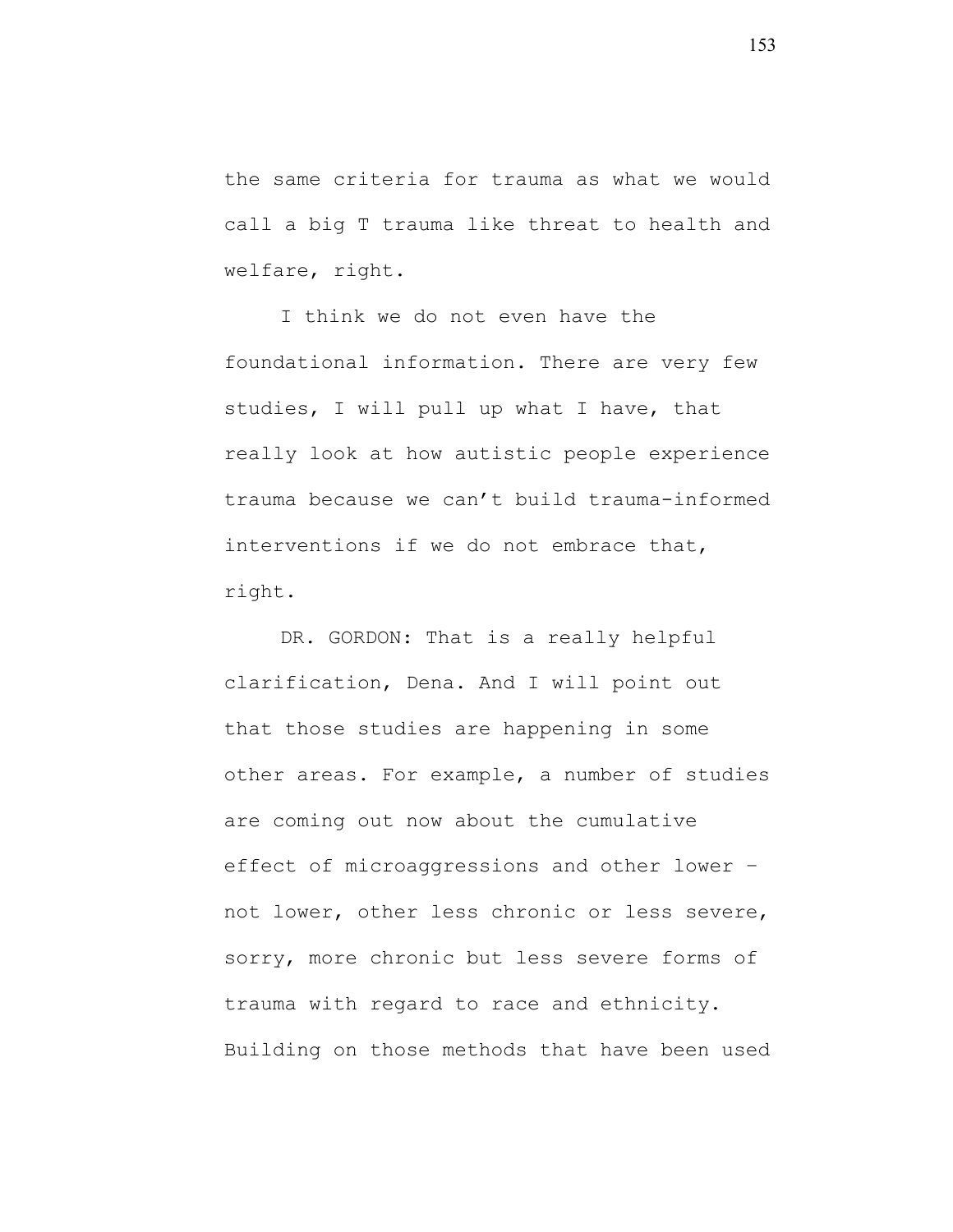to explore the relationship between these, as you point out, chronic but perhaps lower intensity traumas and their effects and also how to mitigate them in autism would be of help.

MS. GASSNER: I also think that we experience a form of PTSD that is unique in that. For me, it is airports. I have had so many denials of accommodation supports in airports that even though I have paid for CLEAR, even though I have TSA pre-check and global entry, I still experience a PTSD-like anxiety response traveling through an airport. I am not so sure that the low-grade – I hate to call it that because it is not experienced as a low-grade experience. It is really an intensive experience. But those kind of cumulative micro-aggression experiences create a PTSD-like reaction to re-exposure. Even a word can be a trigger for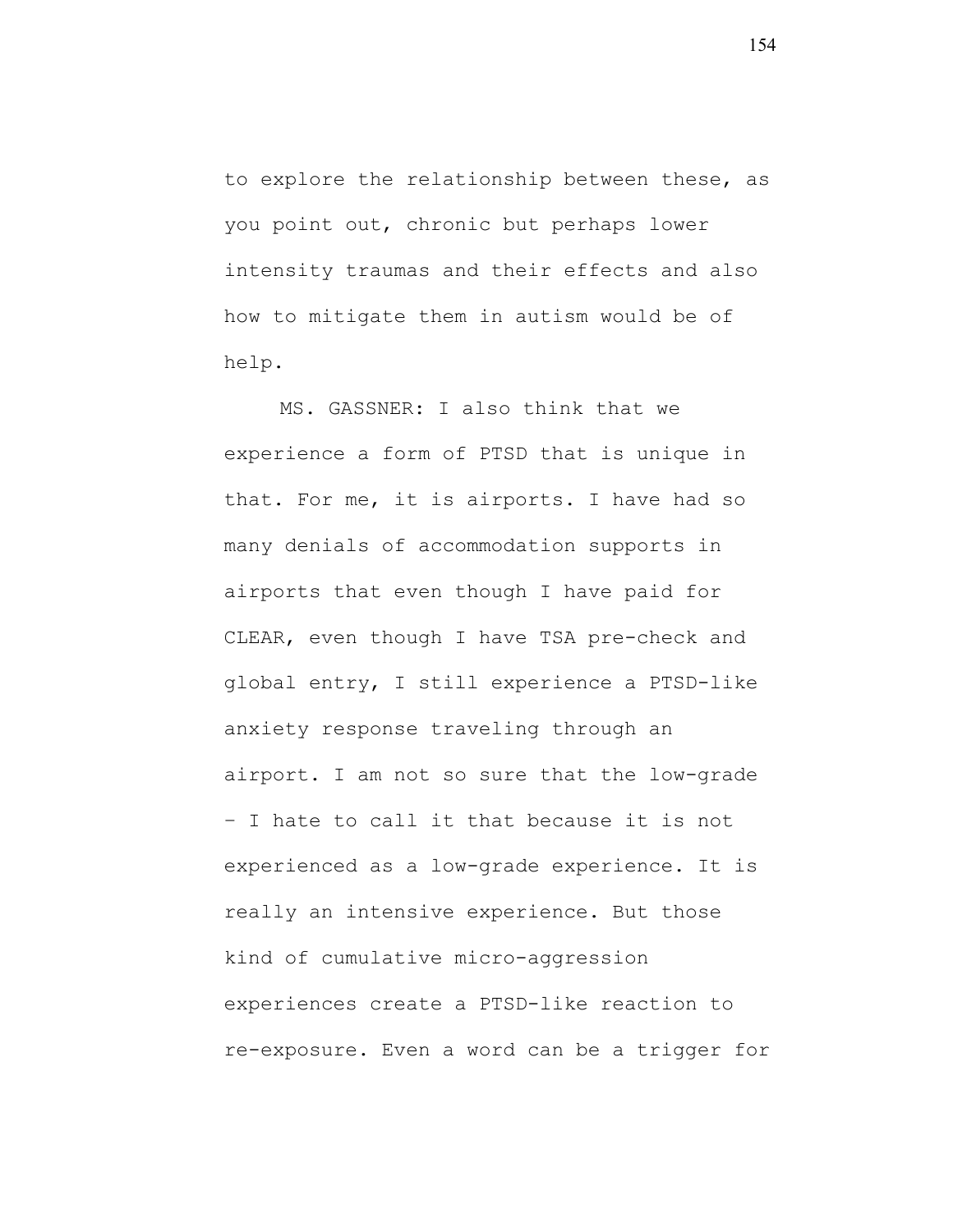someone who has experienced a trauma. I think we first need to examine how is it processed through the lens of an autism experience before we can really meaningfully look at interventions. There is work being done but we need to do more. I just do not want our Strategic Plan to leave trauma out.

MS. CRANE: Can I add something? Sorry. This is Sam. I think it is really important that in addition to researching specific trauma-informed interventions, we also need to make sure that mental health measures are included in the efficacy measurements of interventions that we are already doing research on because we have a lot of people who say that the treatment itself has caused trauma. But we do not have any data on that because when the efficacy measures are decided on and people decide what to measure when researching the efficacy of an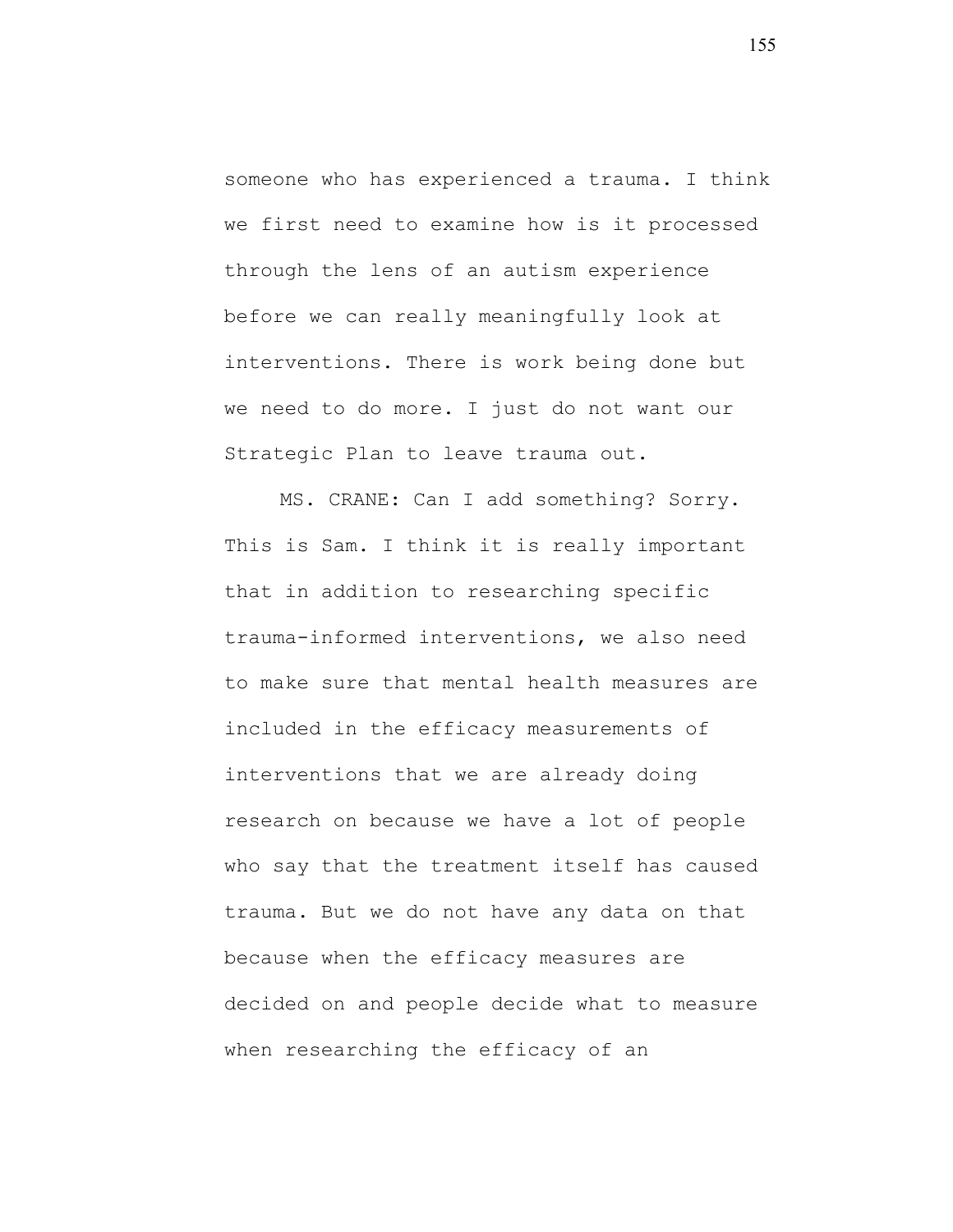intervention, mental health and trauma are not included in that list. We need to make sure that it is incorporated into a lot of research that is already being done.

DR. GORDON: I wonder if any of the scientists on the committee who are doing this kind of research might want to comment in response to that query. I want to make sure to include them in the discussion, not to put anyone on the spot.

DR. DANIELS: Julie.

DR. JULIE LOUNDS TAYLOR: I would say, Sam, scientifically, I think we are starting to see some movement in that direction and there have been some really nice publications that have come out over the last year or two where – maybe the other scientists will remember who led these publications. I am blanking. I know there is some involvement here at Vanderbilt, about really thinking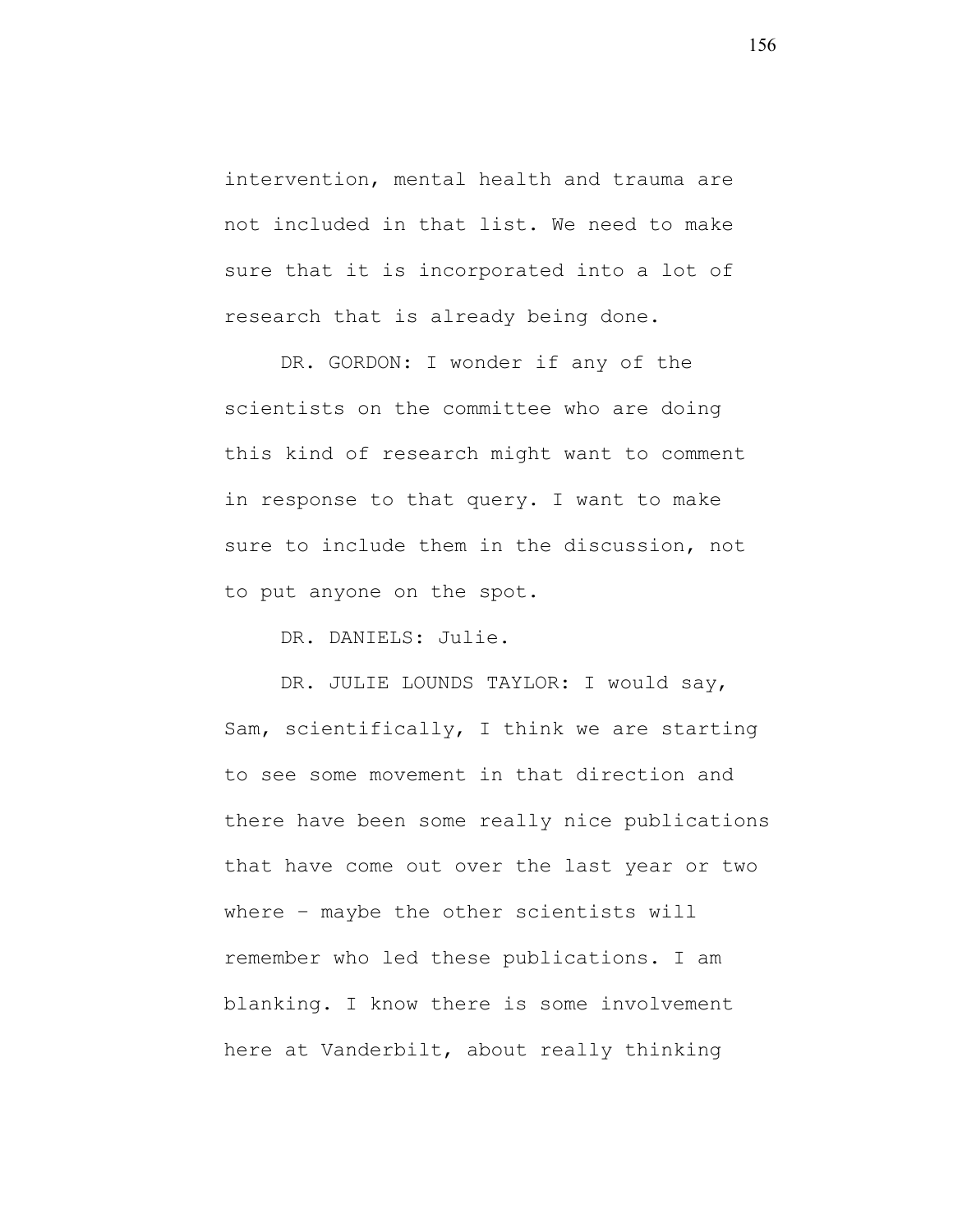through unintended consequences of interventions and sort of unintentional harms and noting that that is really measured and really, really considered and really calling on the field to think about these things more carefully as they are doing intervention work.

I have heard over the last couple of years a lot more discussion that I had previously among the scientific community, about the importance of really thinking holistically about the impact that an intervention is having not only in terms of your kind of primary outcomes that you have to specify at the start of the study to say this is the thing that I think will be impacted by this intervention. But I think we are being pushed more and more in that direction to really be specific and careful about measuring the outcome instead of just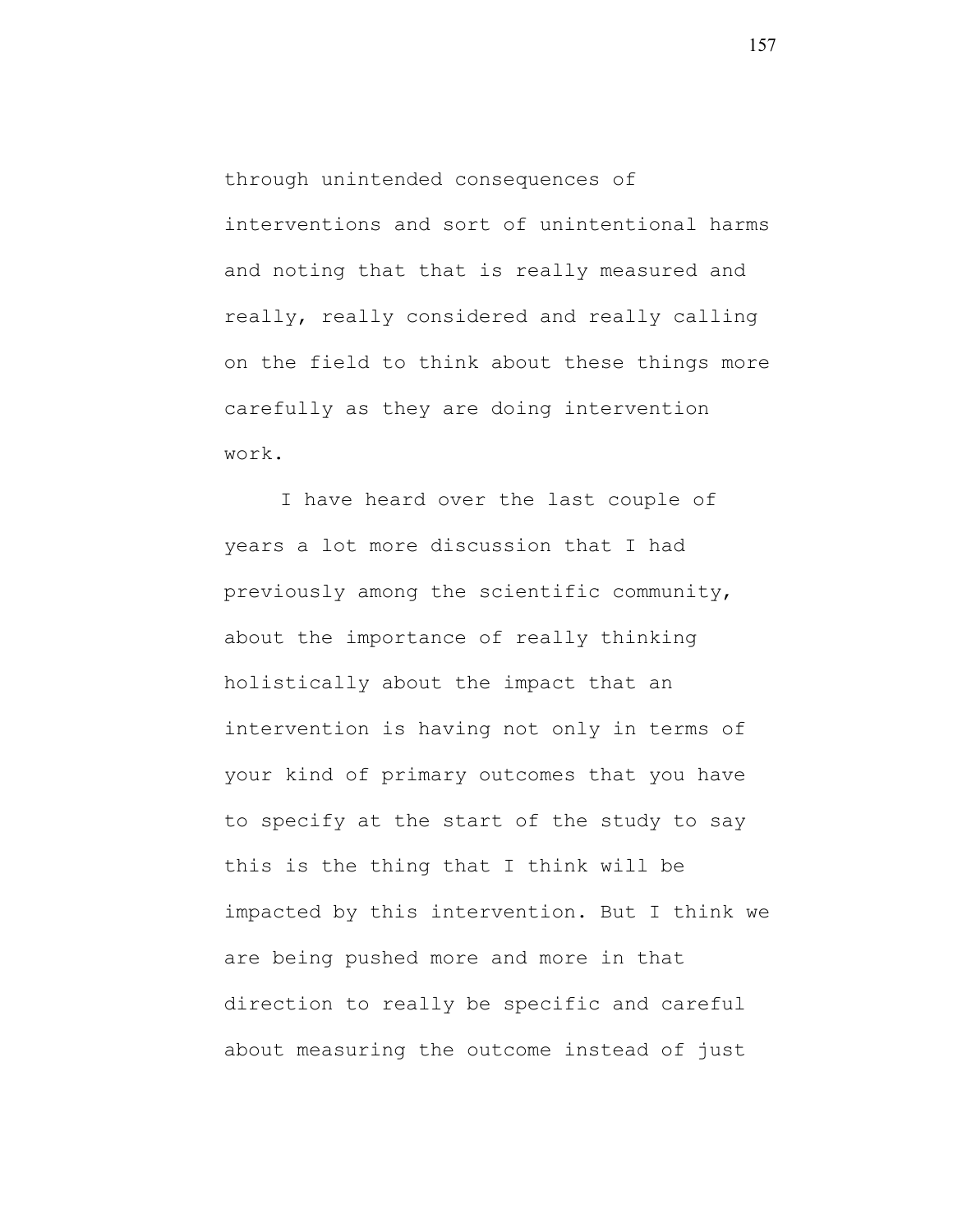measuring a million things and then saying this works because random outcome number 22 seems it would have an effect, but also to be thinking really carefully and broadly about measuring harms in addition to potential benefits of interventions.

I have heard a number of conversations over the last year and few to none before that, at least in my circle. I think things are moving in that direction.

DR. DANIELS: Julie, is there a specific initiative you all have going on at Vanderbilt that you might want to mention around this?

DR. TAYLOR: Susan, I will track down the articles that I am thinking of. I wish somebody could step in. I think even at the last INSAR or the one before, I think one of the authors that is sort of leading a lot of this work, got an Early Career Award for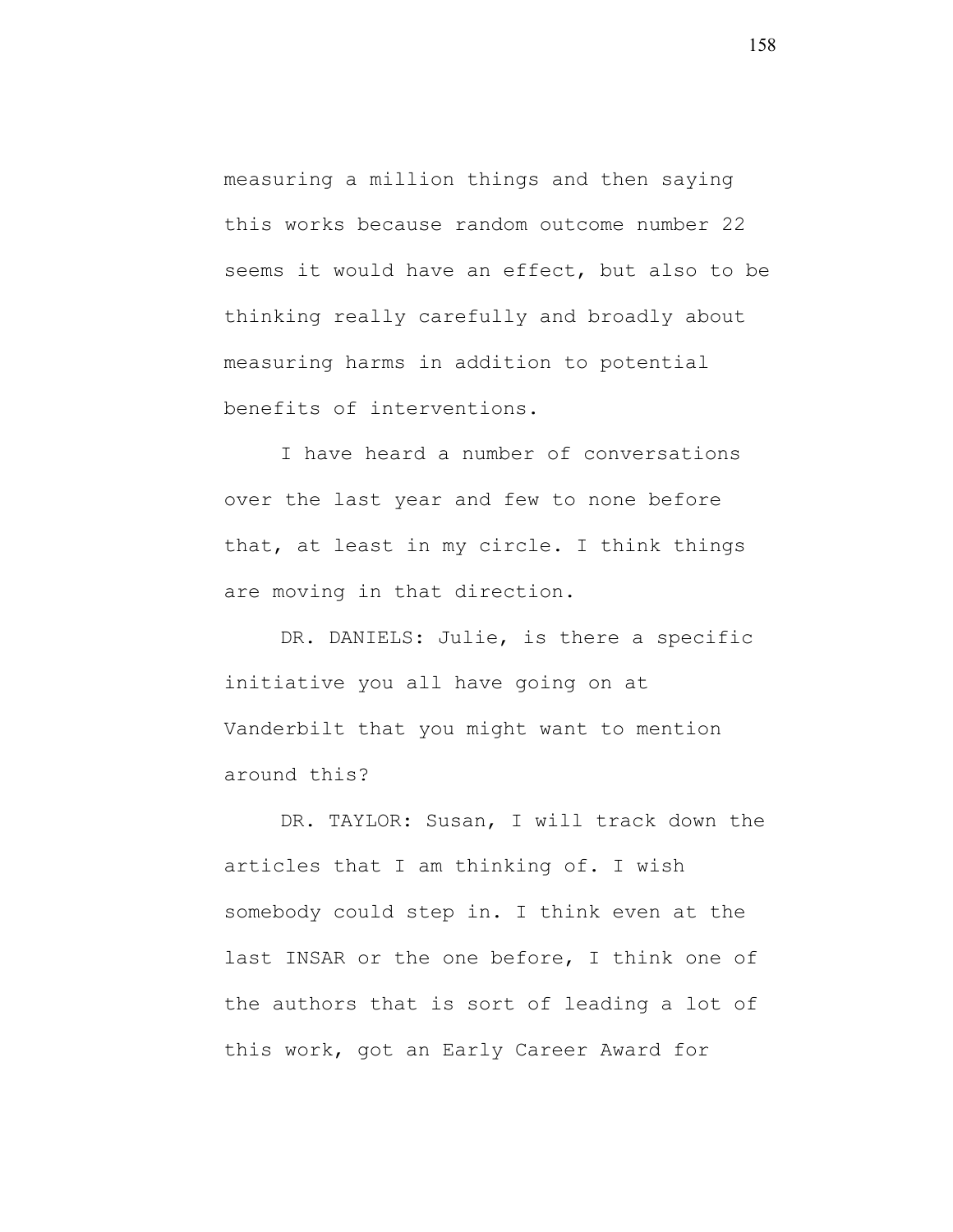that. Alice, do you know? I can't believe I am blanking on this. I will be really embarrassed if they are listening to this discussion.

DR. ALICE CARTER: I am actually not sure who you are referring to but some of my colleagues, Marisa Petruccelli, was a lead author. She did not get an award at INSAR. It was a different set of papers.

But we actually tried to write a paper looking at a framework for looking at harms and benefits in screening and I think these points are really important, both about harms and benefits but also about mental health because I think for the first one in terms of harms and benefits, I think people have been very busy promoting screening, promoting certain interventions and really not wanting to mention the possibility that there could be harms because they so want to get the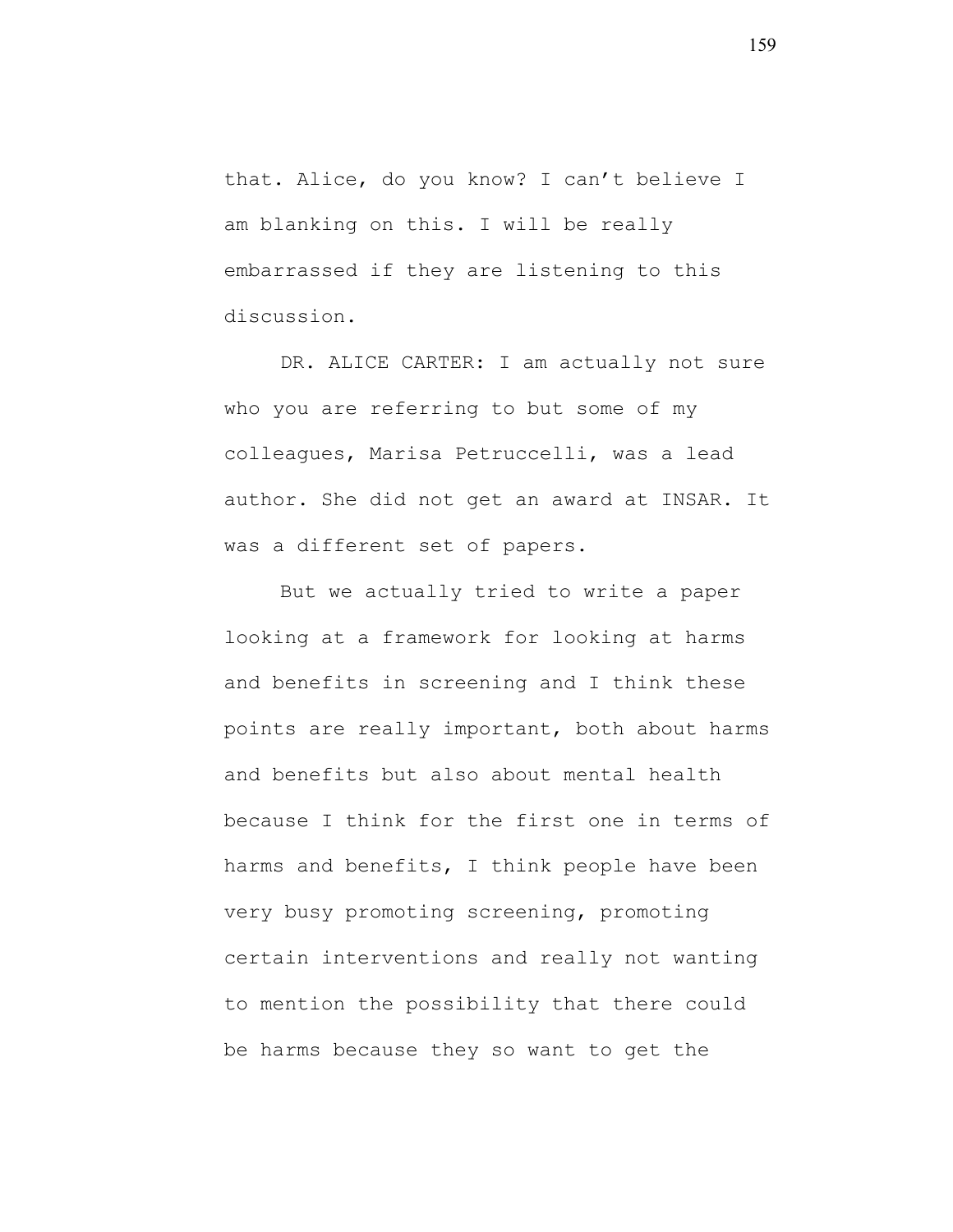interventions out in the community. I think that is problematic because we really need to look at unintended consequences and unintended benefits.

I think also in terms of mental health outcomes, given the very high prevalence of a wide range of co-occurring challenges, I just think it behooves us to start including even if we cannot do full-on structured diagnostic interviews or qualitative interviews about mental health changes, we have a lot of symptom checklists that work quite well that can be pretty broad that it would not be very hard to include along with other outcomes.

MS. GASSNER: I think in our suicide prevention studies, Alice, I think we are getting some good information, but I do not think much of it is looking at this chronicity piece. It is looking at someone who is in a crisis, preventing suicide. But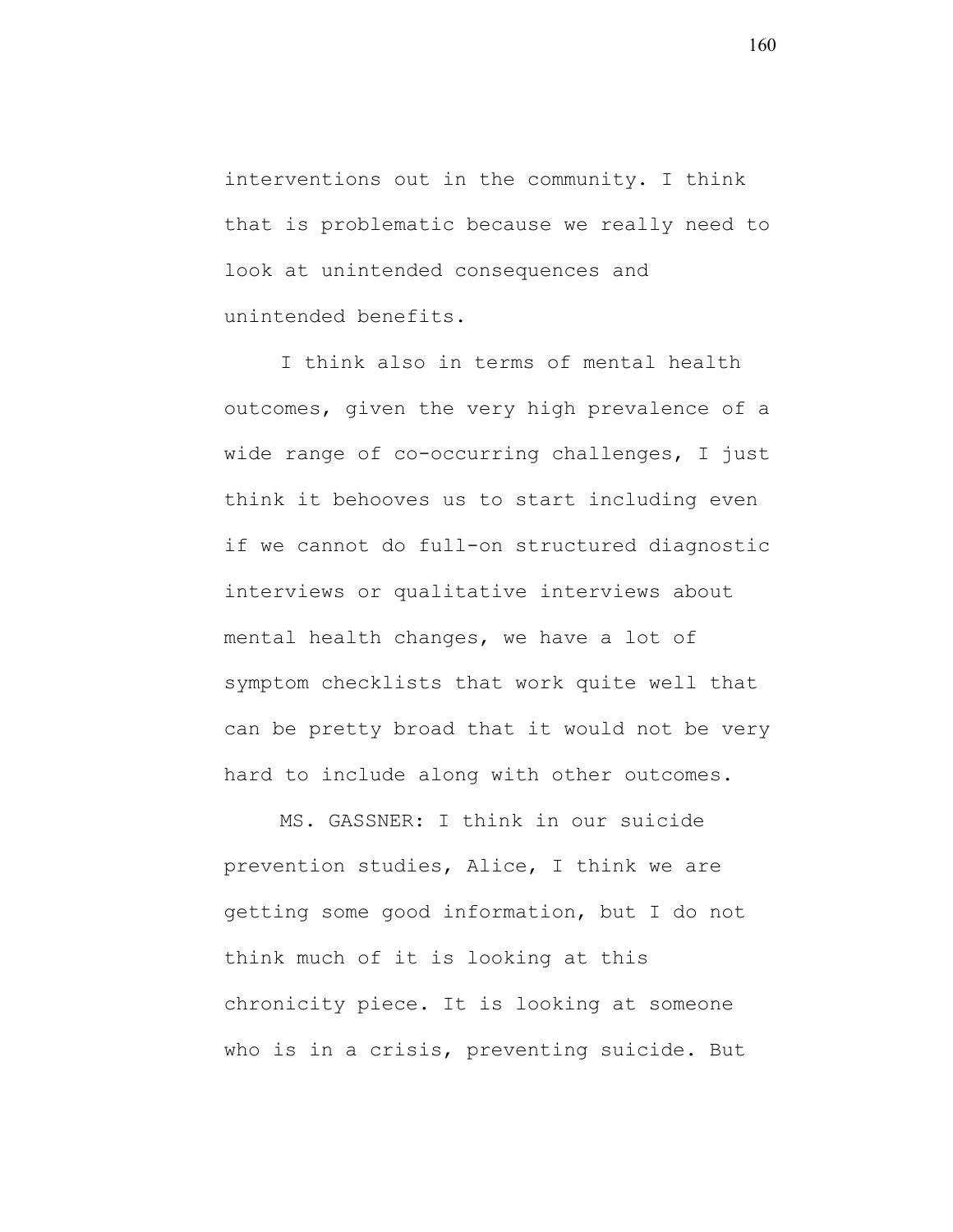the quality of life that is impaired over an extended period of a person's lifetime has really not been looked at I do not think. That is kind of what I am concerned that I am missing. I think the preventative suicide and preventative mental health piece is good. But it does not go far enough for me.

DR. CARTER: I would also say in addition – people have become very interested in ACEs lately but that seems to be very separate literature from the actual trauma literature. There is old literature in autism on how kids are at much higher risk for abuse and all kinds of other very difficult situations with peers. There is good reason and old literature would support looking at trauma or potentially traumatic events is important, really important. We also know just from the general trauma literature, it is often the accumulation of those events rather than the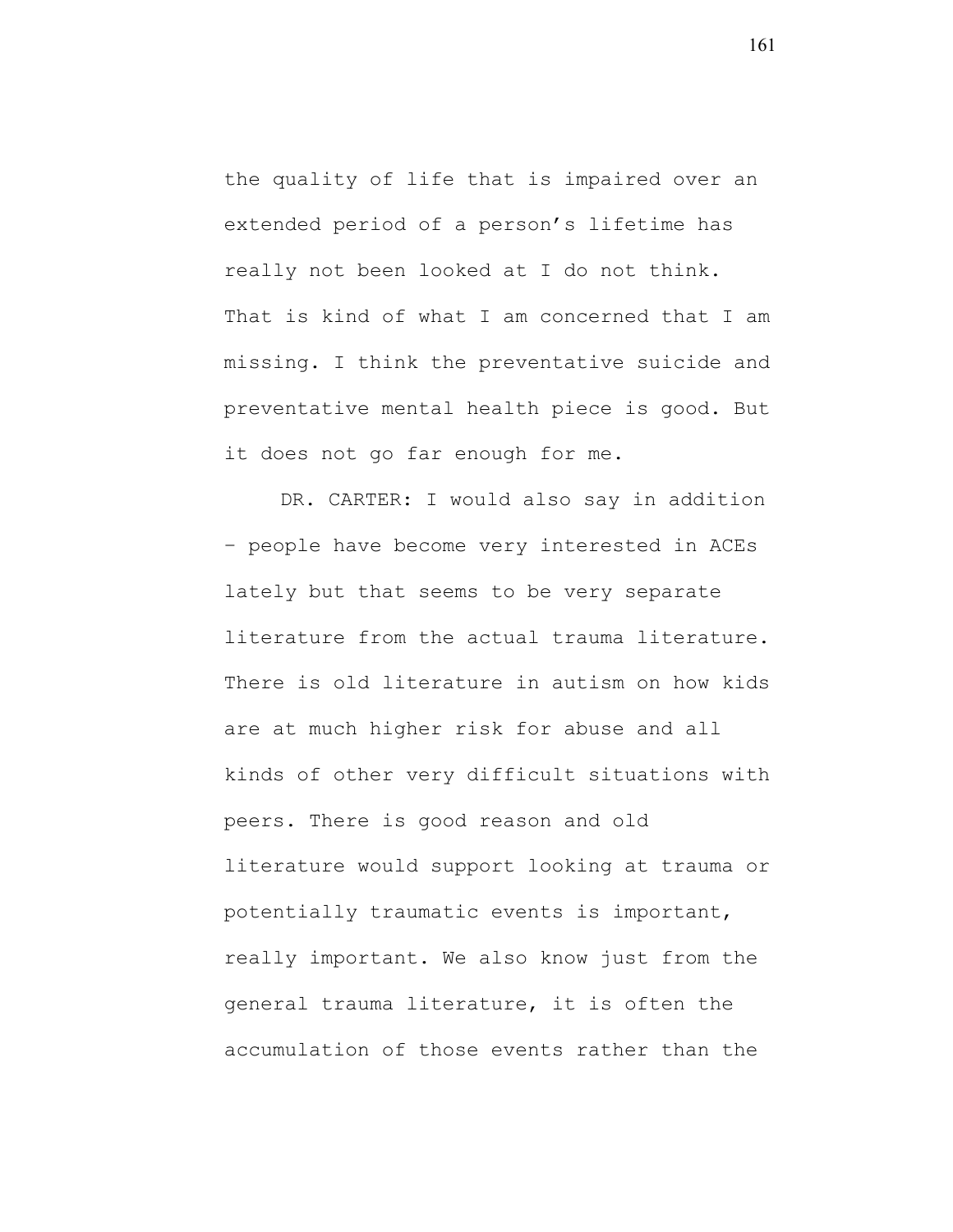one offs that really have significant mental health impacts.

I think three disparate but intersecting points that you all have just raised are super important, looking at potentially traumatic events, definitely assessing mental health when we are looking at even interventions that are not specifically focused on mental health and then also thinking about harms and benefits.

DR. DANIEL: Thank you so much. Let us go to Scott.

DR. ROBERTSON: Thanks, Susan. I think the research perspective and for practices and policies so important in this space on trauma and adversity and I would add in burnout and some of the facets that autistic people – that we have described over the years like in terms of the impact, in terms of on resource units and spoon theory and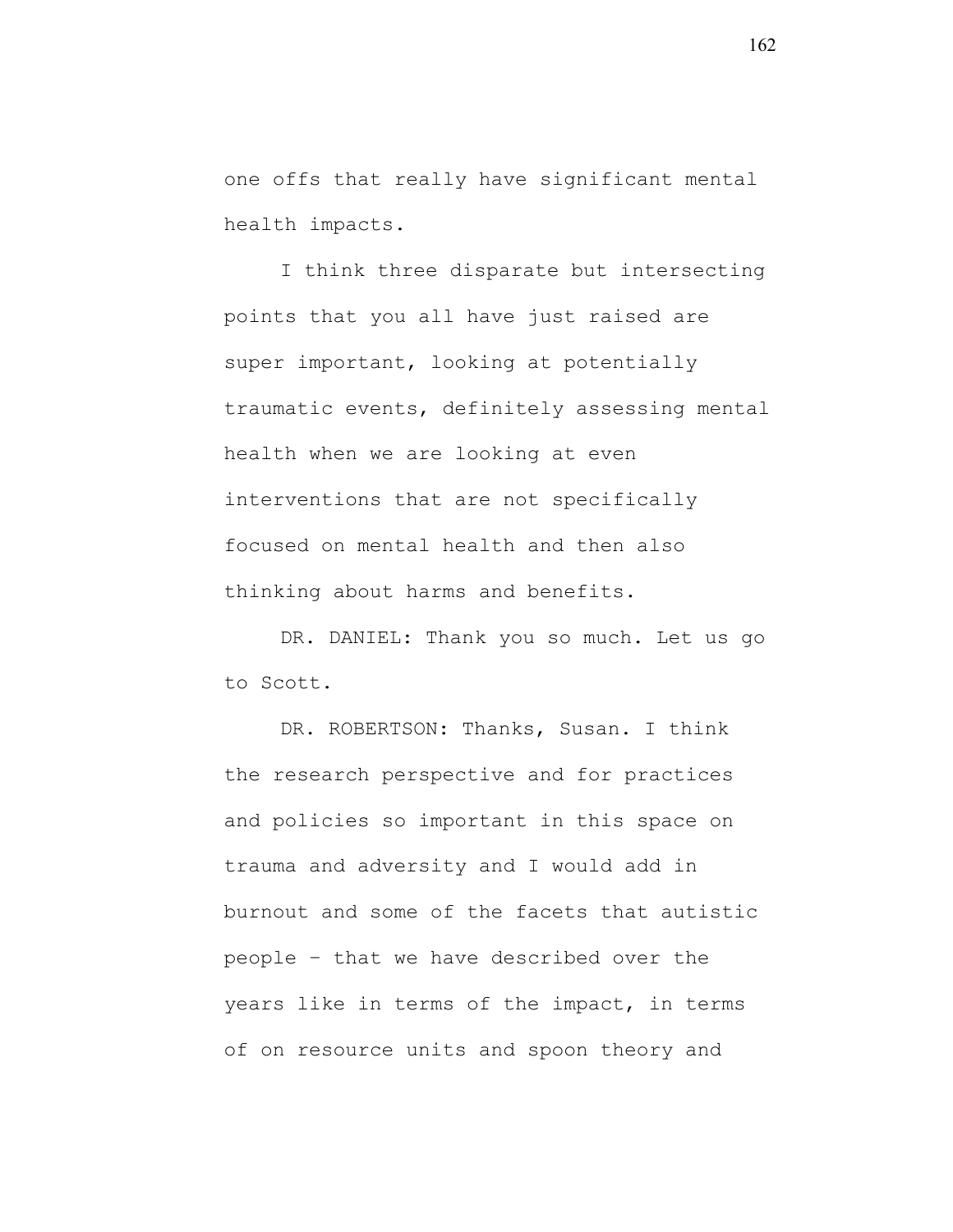things like that that have not made their way into research like we need a lot more of this focus on trauma and then also solutions as well.

I think maybe I mentioned at prior meetings that the under focus in terms of positive psychology-type elements as far as the resilience, courage, tenacity, et cetera. It is not unique to autism. It is complexity and a lot of the other psychological literature. There is really on the research on these positive psychology elements. But I think it is something that I think we could have a lot of opportunity and solutions on that as far as how to help folks in terms of handle these adversities and complexities that come up and will continue to come up because of the barriers that we already know and will be mentioned, for instance, in the gaps in the Strategic Plan and the lack of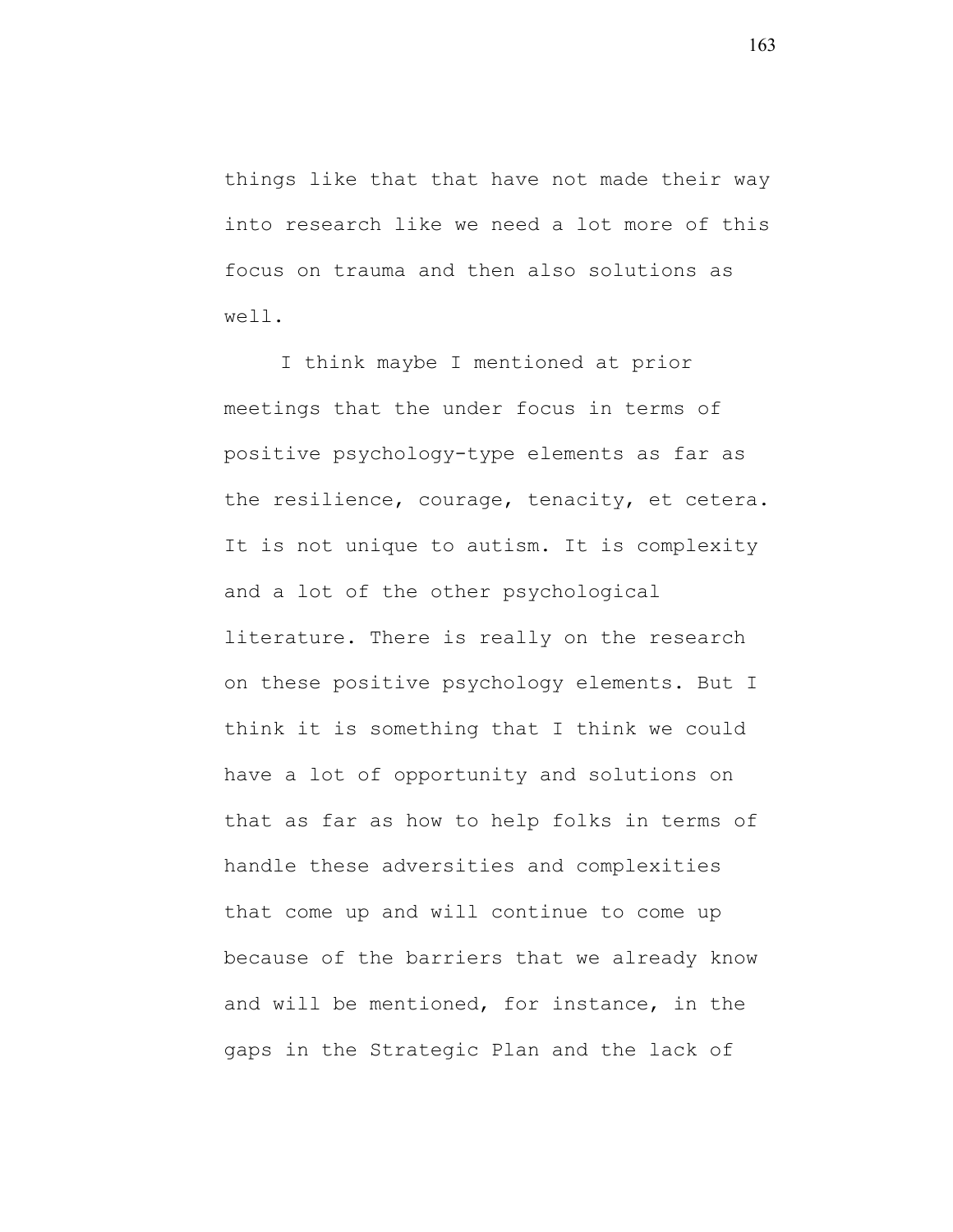access to supports and services a lot of folks need to survive and handle adversity and challenges and barriers and especially right now in exceptional circumstances with COVID-19 and other life complexities and physical and mental health complexities that a lot of folks experience fully across the lifespan. I just want to concur on that with the trauma-informed approaches, traumainformed care.

And also related to gender, I do not know whether they are still meeting. There previously had been a federal committee on women and trauma. I think disability sometimes had come up in a focus on there. Maybe that is something to look into as far as – in terms of what pursuits that committee has had and how cross connected it is to disability.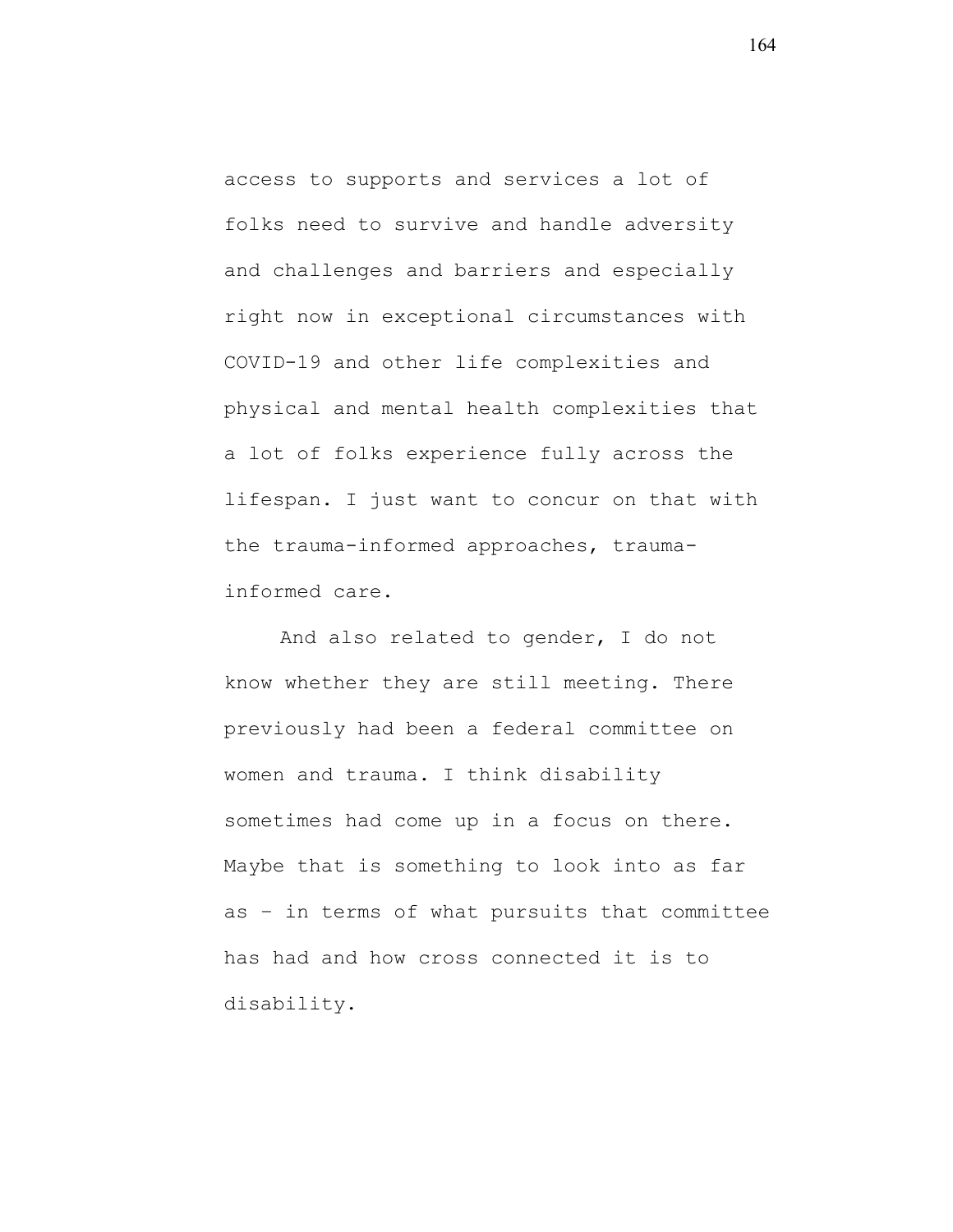DR. DANIELS: Thank you. I can look into that. I am going to go to JaLynn next.

MS. PRINCE: Thank you. This is part of what I was trying to send in and I noticed that some of the points were not necessarily addressed. In some of the summations, there are some excellent things here and the comments that have been made are wonderful.

There are three areas that I want to touch on quickly about supports. There is a huge need for supports in families and people need to have places to turn, to navigate, to find help, to help with their children by the time that they are contending with lack of sleep, aggressions, dietary requirements and other family members, some of which may also have special needs of their own. It is very hard for families to navigate. There are very few things in communities where someone could have someone come in or work with them. There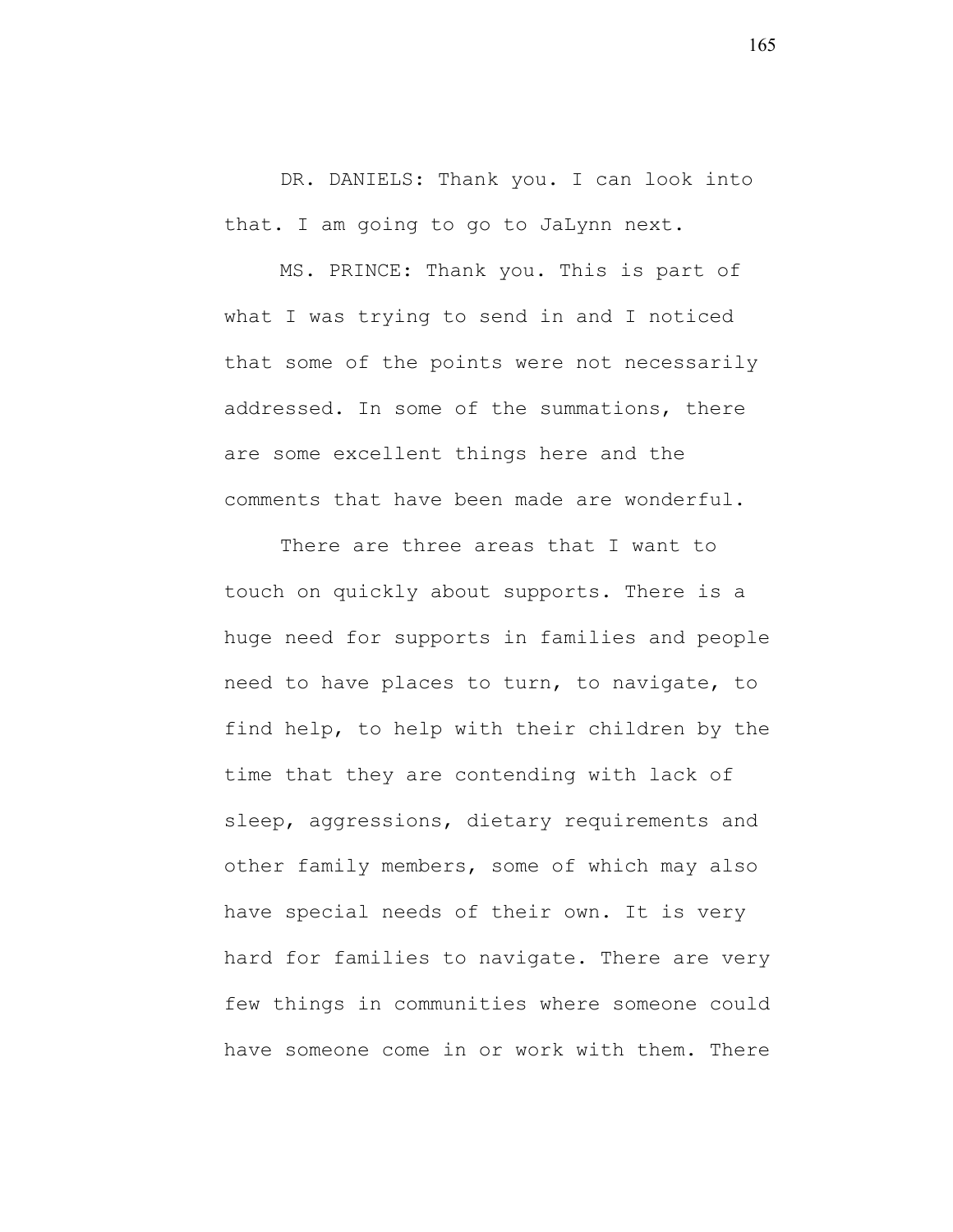are sporadic things or if you are fortunate enough to get on the phone and find a place, you are a lucky parent. But there is a lot of angst there.

We also need things as supports for individuals and I think some of these things can come from greater training in universities and community. I am very much in favor of things that can be done in community. I think community colleges, undergraduate work in universities and training more people, not necessarily MSWs and going on for PhDs, which are so important, but people that can encounter people every day and help individuals, help the individual develop the abilities that they may need to be able to reach the goals that they have if it is in work or if it is in community. It is so hard to find somebody that is not just – and I do not want to say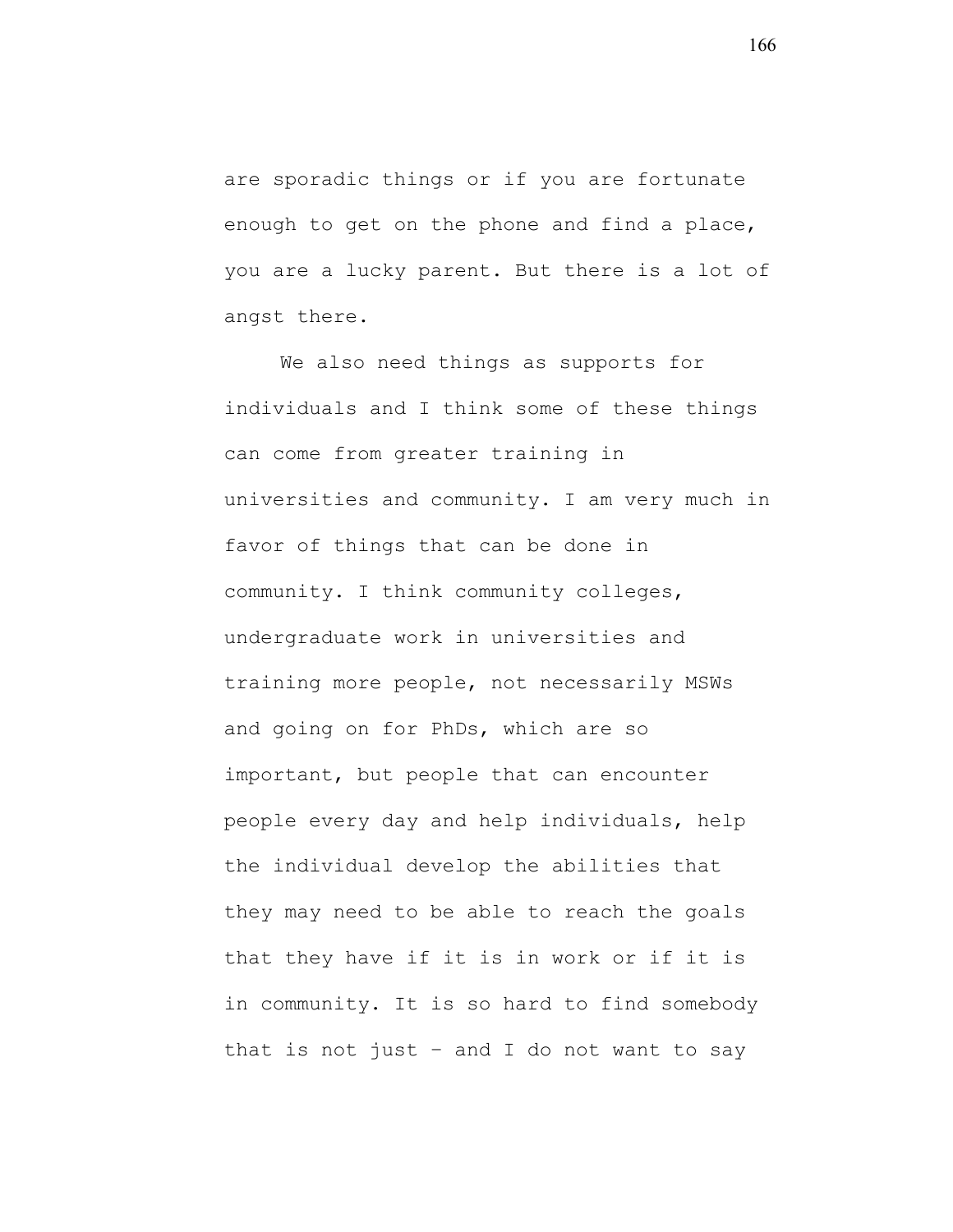just – caregivers are so important but going beyond and teaching and instructing and guiding people to other plateaus. I think a lot of this training can come about in colleges and universities.

There is also another area that I have not seen addressed fully yet too. It is the same kind of track, more trained people in medicine. The trauma that people happen to be finding as they go to physicians that do not know how to deal with the sensory needs though people are going to have typical medical conditions along the way. And doctors – I get reports frequently about doctors who will not take patients or they are reluctant or they say they do not have the expertise. They are reluctant to get the expertise and we have had someone very good working with us that has been doing grand rounds at Georgetown and GW and other places. It can be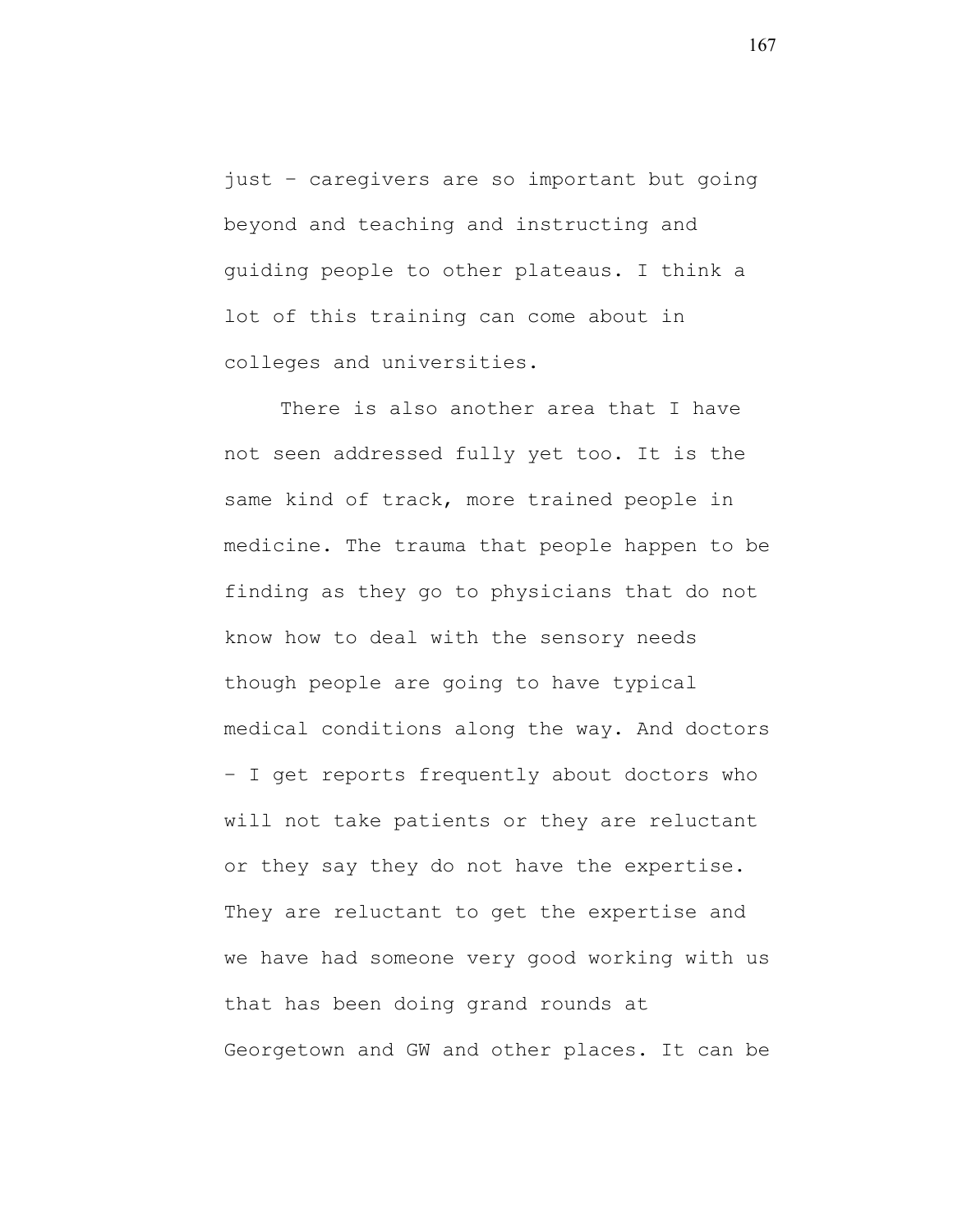done. Informing GYNs about how to deal with sensory issues, especially for reqular visits but also in childbirth for those on the spectrum that become parents. Are there certain things that need to be taken into consideration? It seems that often those things are not.

It goes back to the comments that were just being made. I think many of these interventions could help with the mental well-being of a family and if the family and parents are doing well that there is a greater likelihood of the individual on the spectrum while they are in their households. I just put these things down as supports that usually are not necessarily looked at. They are not necessarily federal. They could be funded federally. But they could also be things that could be developed within communities.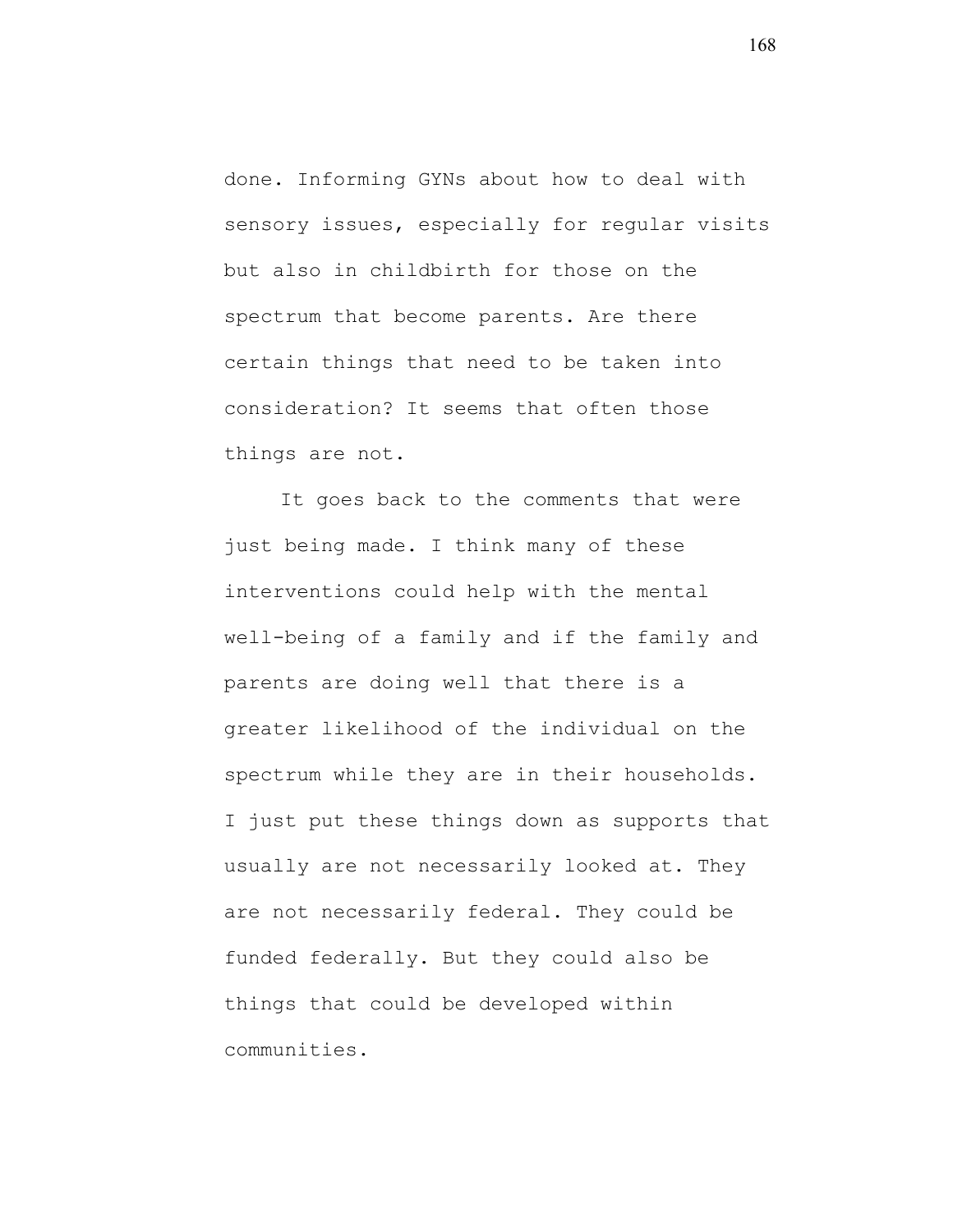DR. DANIELS: Thank you so much for sharing those important points. We have noted them. I think they do connect to some of the things that are in there now. But we certainly can try to beef those up. Thank you.

I see that Alice and Dena still have hands up. I do not know if there were other people that wanted to comment. I will go to Alice next.

DR. CARTER: Sorry. I just did not take my hand down.

DR. DANIELS: Dena.

MS. GASSNER: I just wanted to mention that in terms of the gender issue, one of the biggest barriers we have is 8-year-olds being measured for incidence rates. We talked about that before but we really need to be evaluating adolescent and adult rates of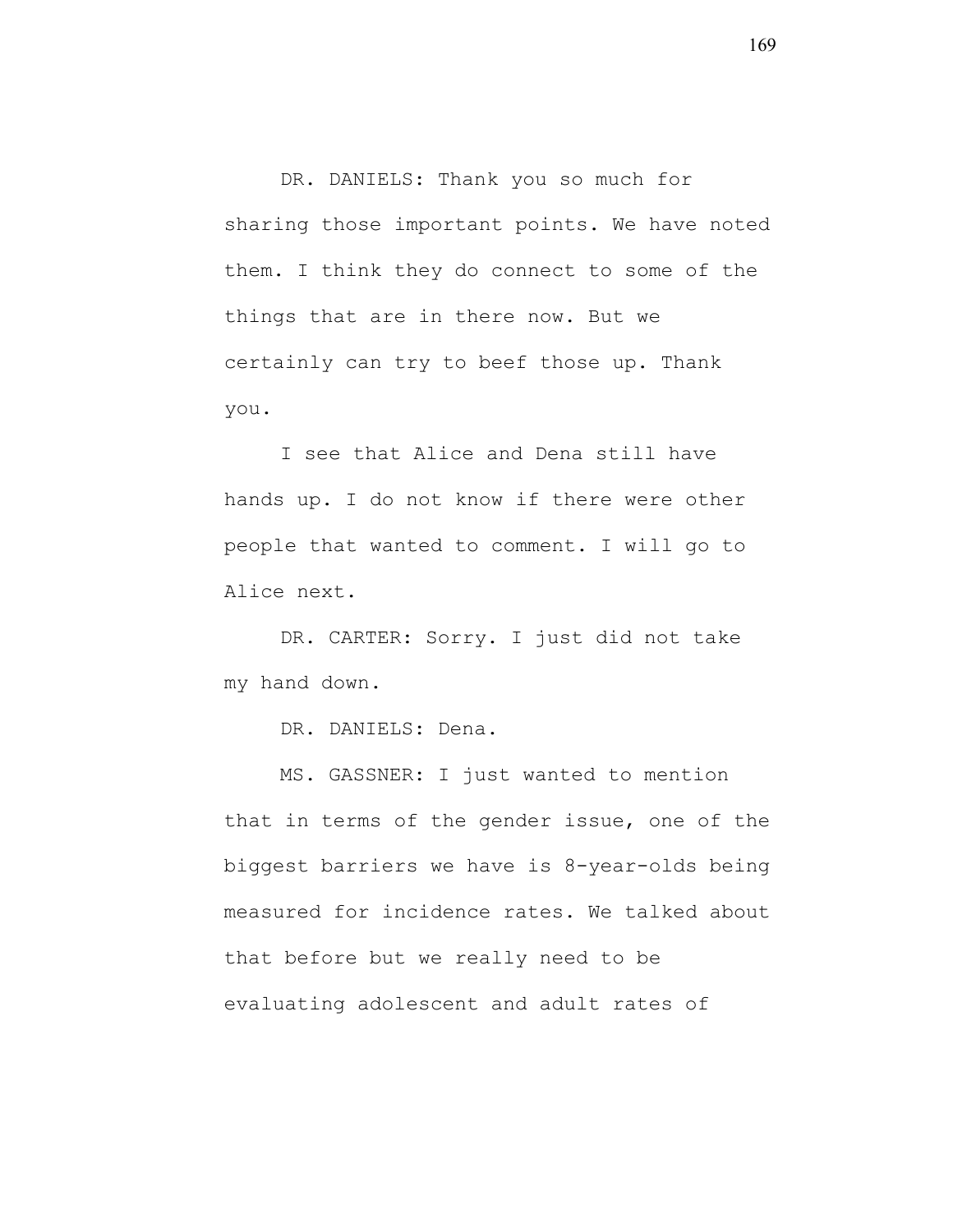autism in some of our centers to look at gender as well.

DR. DANIELS: Yes. I know CDC is working on some of those issues. But we can certainly mention the importance of that in the new plan. Are there other comments from members of the committee about what is here or what might be missing or new things that have come to mind since you filled out your surveys earlier? I know it might be a little difficult to think about it on the fly as you look at the slides. We have Yetta.

MS. MYRICK: Thanks for giving me the floor again. One of the things that I have been thinking about as we do this work and we think about the Strategic Plan is I know we have a section that talks about really making sure that there are diverse groups being studied. But I really want to implore the research community to really be assessing and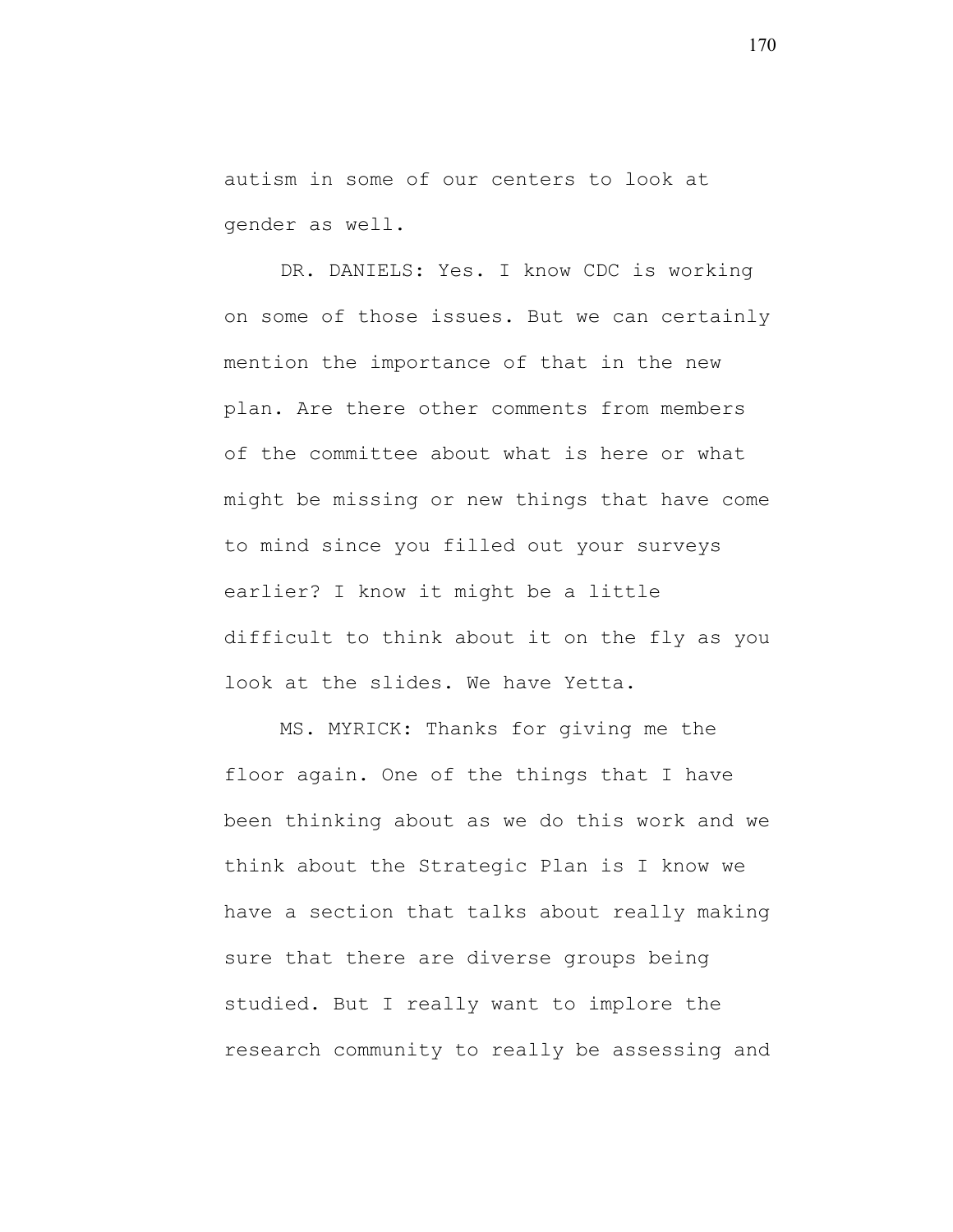working towards including different groups. I think this is going to be key because we do not necessarily know how certain interventions might work or what the effects are in various communities if 60 percent of the research has been done. I am looking at a Spectrum News article that was recently published where they talked about the intervention studies in autism research, how basically 60 percent of the participants in the autism intervention studies are white. How do we really know if an intervention works in different groups if we do not study different groups?

As we talk about trauma specifically, for me as someone who identifies as African American, you cannot necessarily separate. If I was someone who was autistic and I am also African American, there is this intersectionality that I think also needs to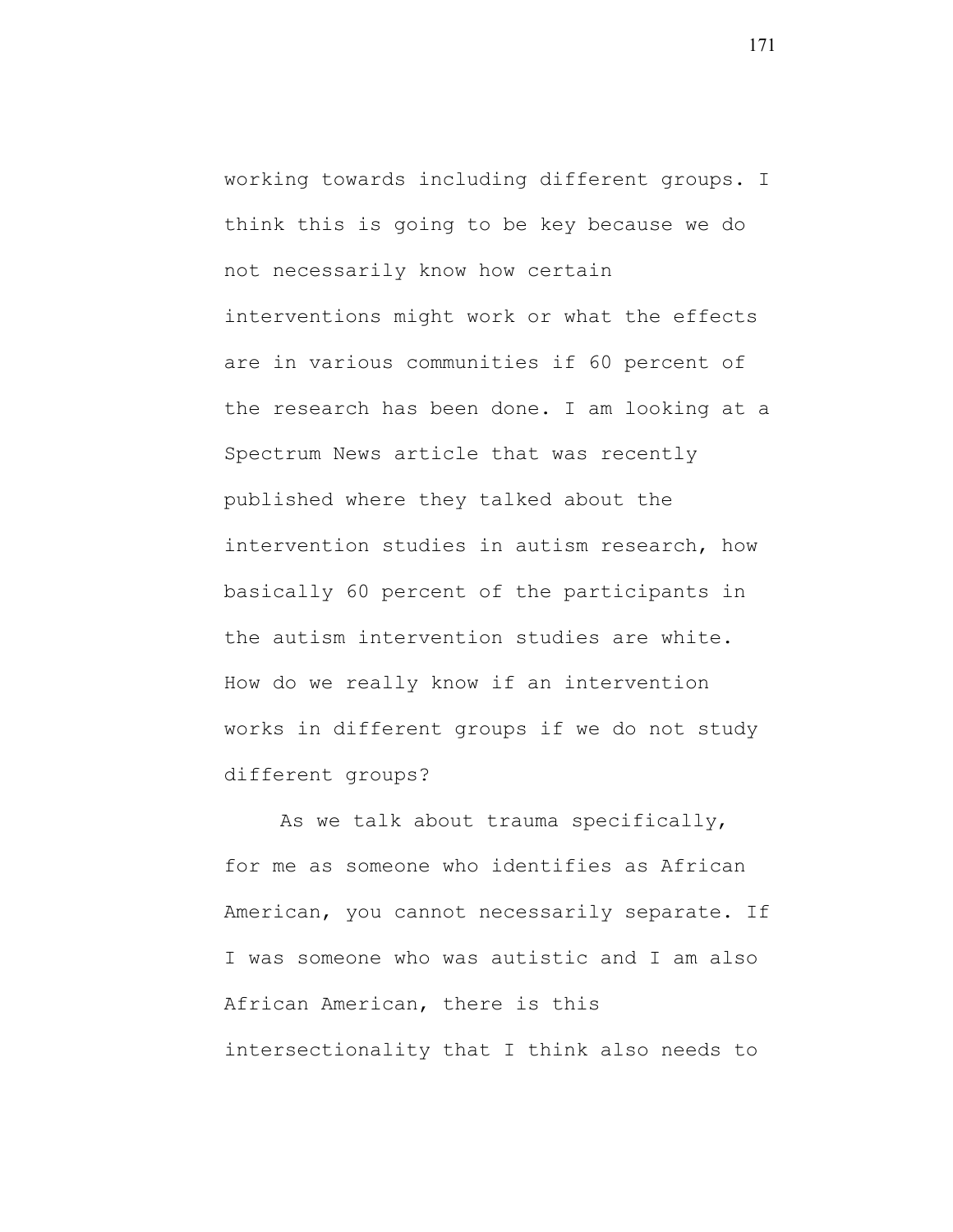be addressed. As we are looking at these different topic areas, I really want to ensure that all of these different intersections are being reflective in how research is being done. I know that this is something that is the hot topic right now. I have to hit it while the fire is hot and people are interested in this. Now is the time. Because we do have this interest nationally, internationally with what is going on with the world. I think this is something that we really need to be focused on and figuring out how we can weave into the plan going forward.

Another thought I had too that kind of popped up as you were going through, Susan, and I do not necessarily know if this is autism research but more research in general. But in some of the work that I have done in working with researchers on different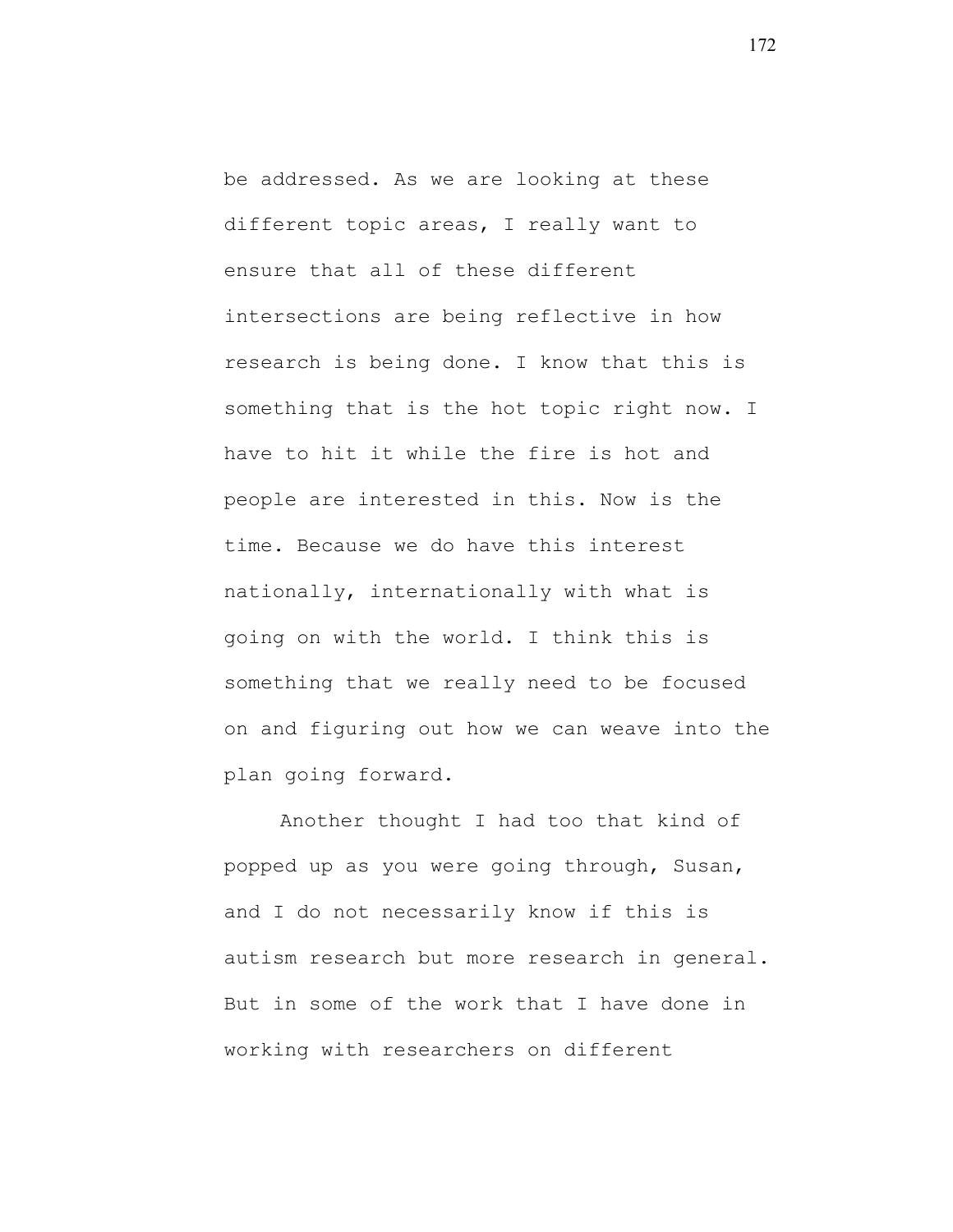projects is this idea of providing stipends or payment to participants. If you really want to diversify who is able to participate or if you want families to be involved in your study and support the work that you are doing, I think it is important to ensure that there is some type of stipend or the individual. There is some type of stipend to support them because there is value in what we bring to the table. I think that that needs to be recognized. I often hear from people in the community that it is federal money. I cannot necessarily do that. I do not know how that gets changed or what the process is. These are the things that I am hearing. I think that is another piece that is also important as we think about diversity in this work. Thank you again for giving me the floor.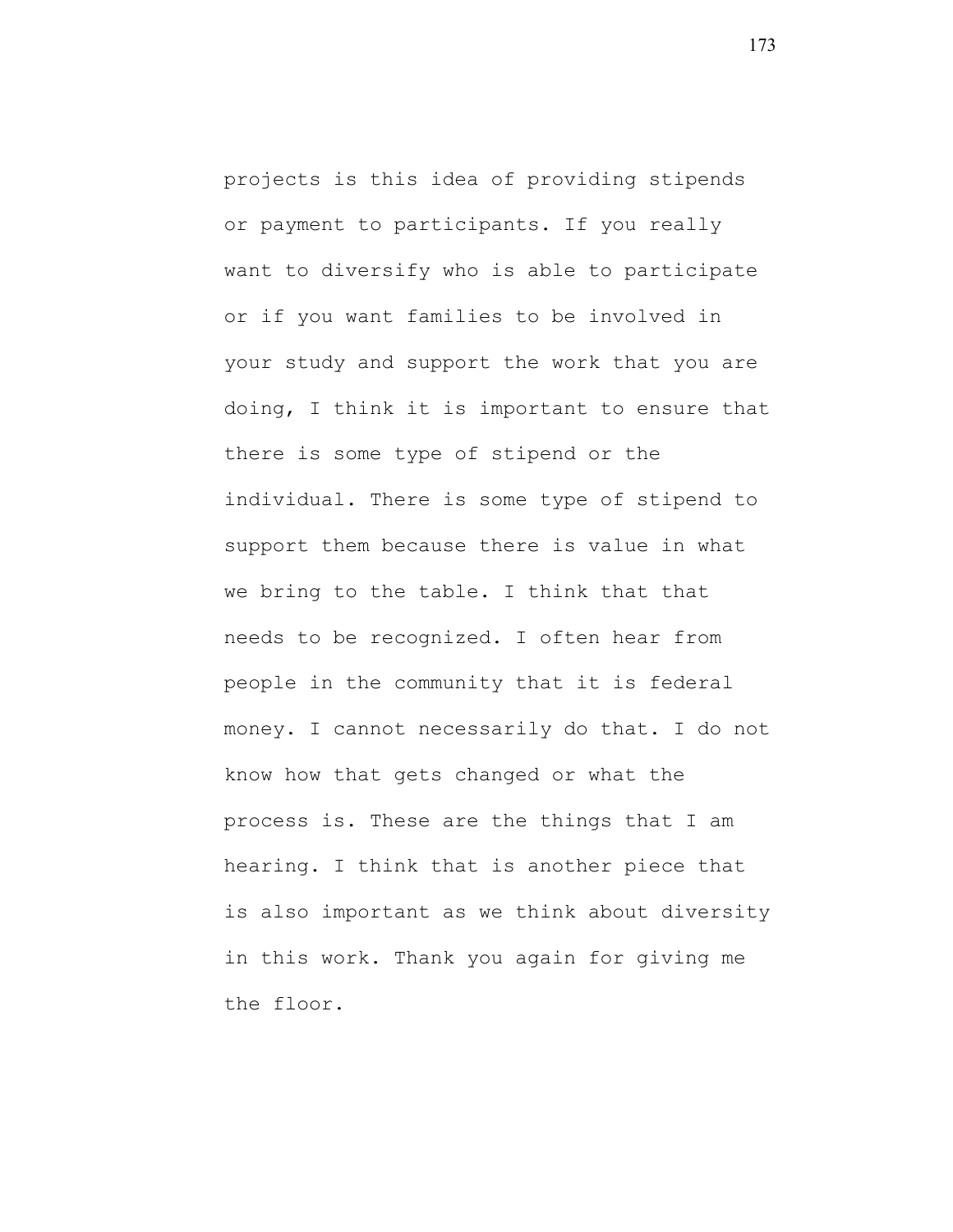DR. DANIELS: Thank you. Thank you for those important comments and we will be sure to note them as we know diversity is an important theme in the Strategic Plan.

DR. GORDON: I will just interject that in many studies, subjects are actually recompensed for the time that they spend in the study. But I assume you might mean more substantial recompense than that.

MS. MYRICK: Yes. I do. Thanks, Josh.

DR. DANIELS: Thank you. Let us go to Craig Johnson.

MR. JOHNSON: Thanks so much, Susan. When I was looking over the Strategic Plan, obviously it is very much research based and I love the research. I think it is so important.

I think one of the questions I have and especially as I am understanding the committee, I am still in this process of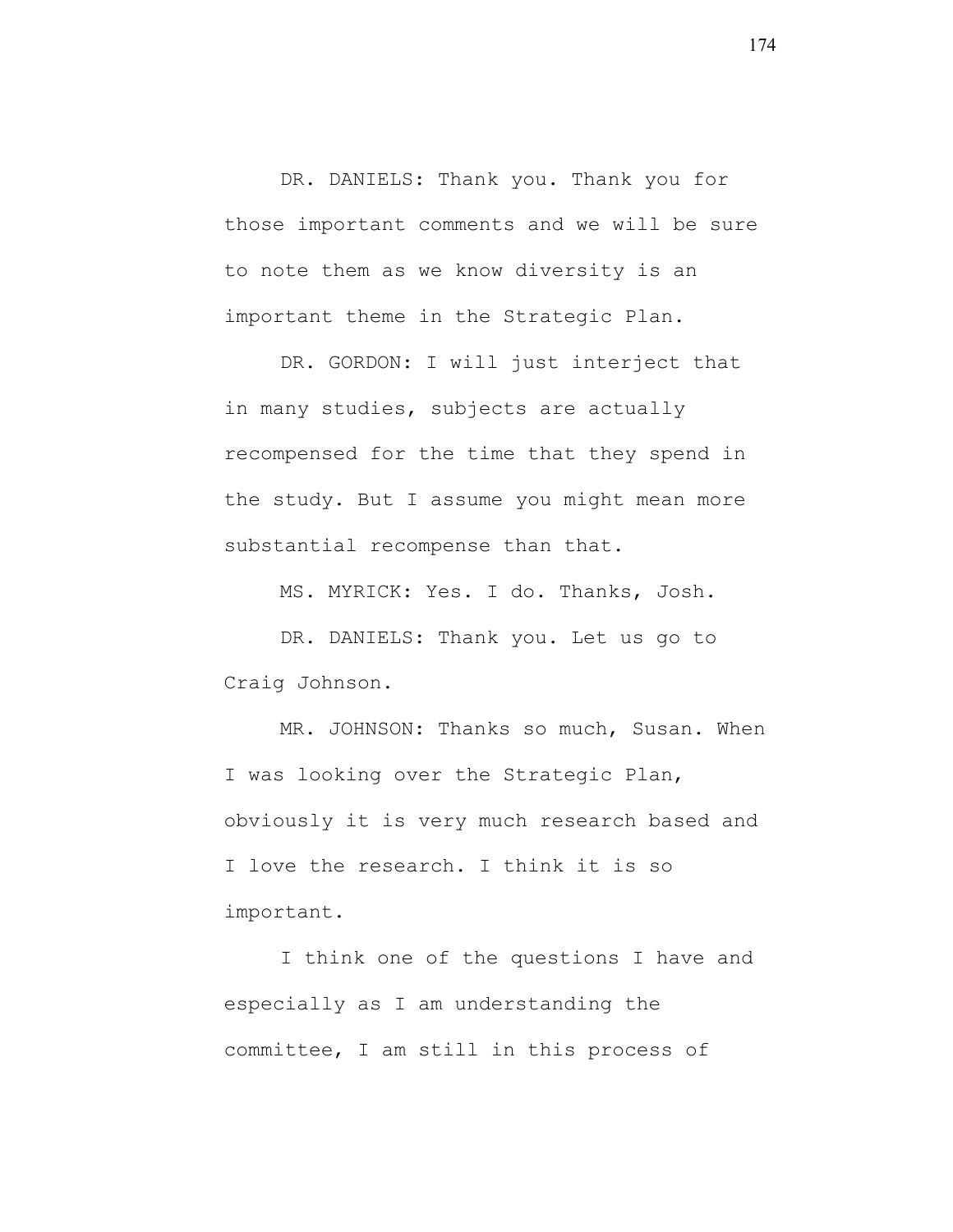understanding all that we do. How long does it take from going from research to meeting tangible needs, providing solutions? Because that is really where I am at. I am with the families. We are with those tangible needs, those solutions. Many people that get on the public forum – they look at it and they do not fully understand all the research. If you talk to anybody that I would work with, they would not even know there was research going on. They just have needs. They have multiple types of needs. The research helps us obviously meet those needs and identify the areas that really need to be focused on.

What I am trying to figure out is are we all research based or does the research ultimately get to tangible solutions to help families who I am working with on an ongoing basis right where they are at, right where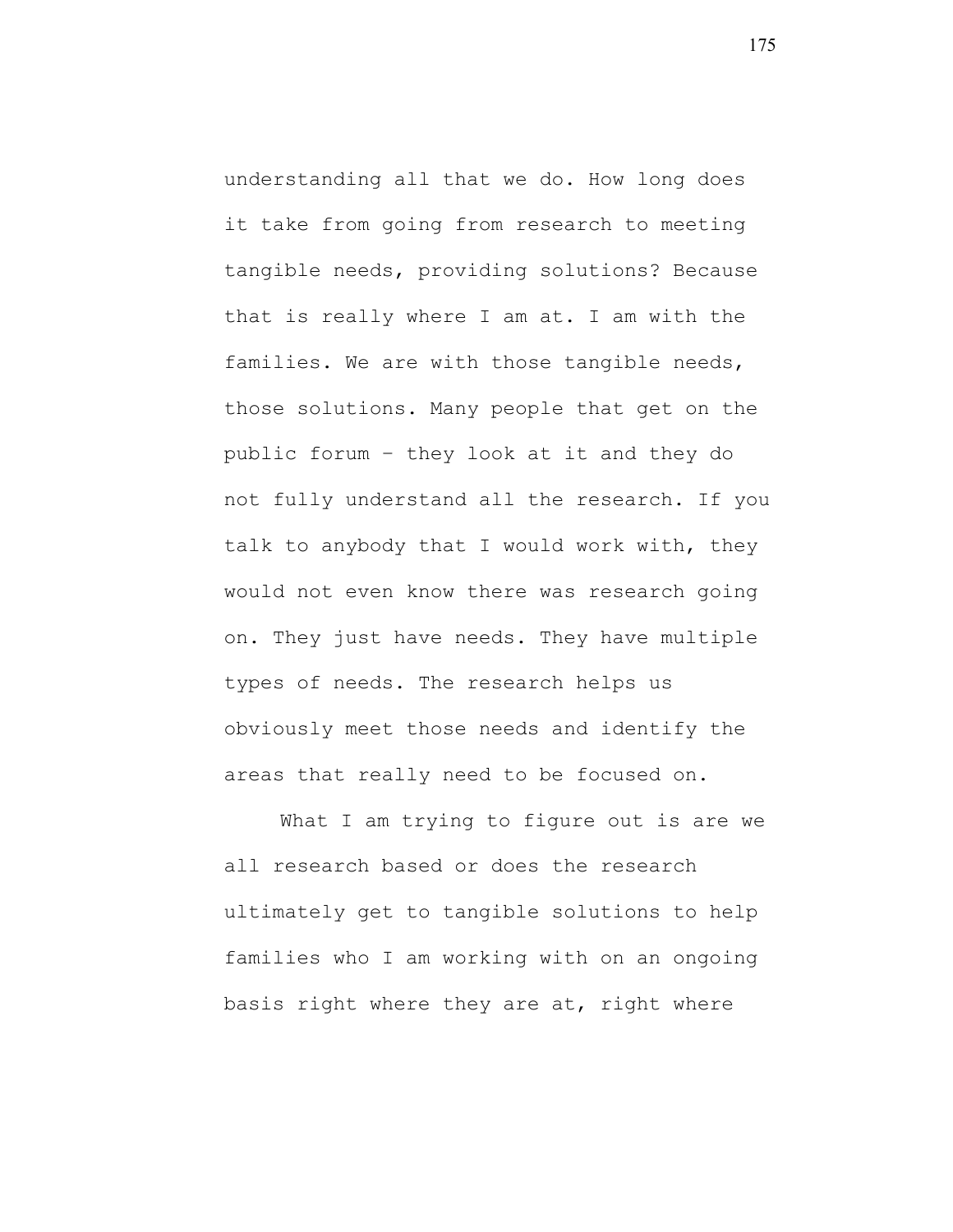they are dealing with these issues and many of the people that come on the public forum.

DR. DANIELS: The Strategic Plan is a broad document and it covers any and all and we are not waiting for certain research to be completed before we take action on things that can be done in the here and now and we do have services agencies on our committee too. Josh, do you have something to add?

DR. GORDON: I just want to add that, Craig, I really appreciate the opportunity to respond directly to your question, how long does it take. And the answer is that it depends upon the research. Pretty much most of the things that we do right now for individuals with autism whether we are talking about screening in pediatric practices or some of the supports that we do have available for housing, for jobs, and the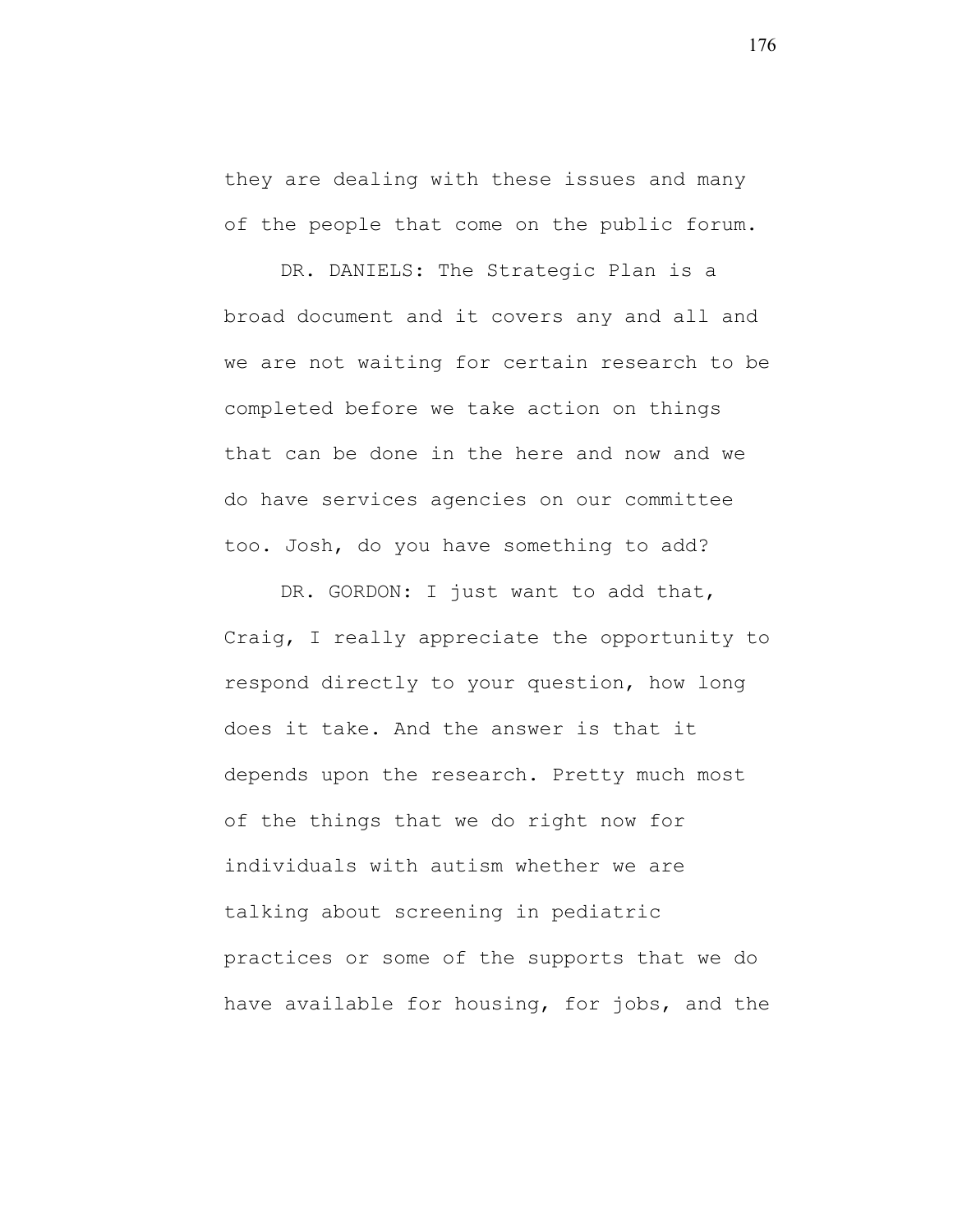like have all been pioneered in research settings and then applied to the community.

If we are talking about some of the important genetics work that is being done that you will read about later in the Summary of Nominations, that might be decades away from affecting new interventions. But on the other hand, the screening practices that are in there or some of the services stuff and also taking into account gender differences, et cetera. These are all things that could have impact in the next year or five years, depending upon what we are talking about. I think there are different timeframes for translation.

But certainly one of the purposes of this committee is to recognize when an advance has been made that we would recommend it be taken up. And you heard some of that today in terms of paying attention to the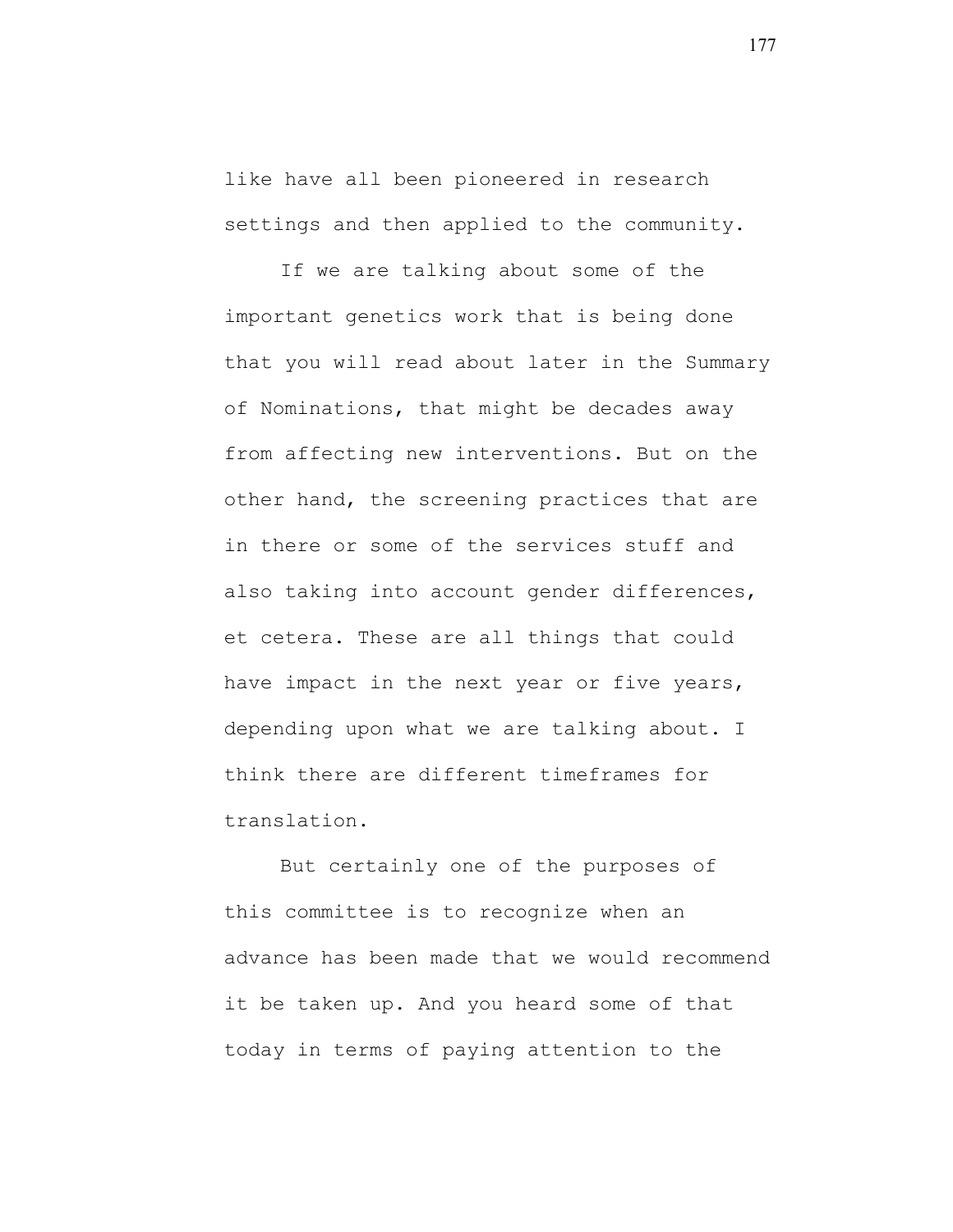fact that individuals with autism have been exposed to traumas. It does not take – while we need more research and the extent that it is the case and the right way to mitigate it, ensuring that people are cognizant of that in care is a recommendation that we can make, which does not require any further research.

MR. JOHNSON: Thank you.

DR. DANIELS: We also have more representation on our committee of additional agencies and departments that can help us on some of the services and supports issues that are really immediate to the community. We look forward to getting input from some of them.

With that, I will call on Amanda Reichard from the ACL.

MS. REICHARD: Thank you. Actually, I wanted to comment on Yetta's comments and Craig's as well briefly. And I just wanted to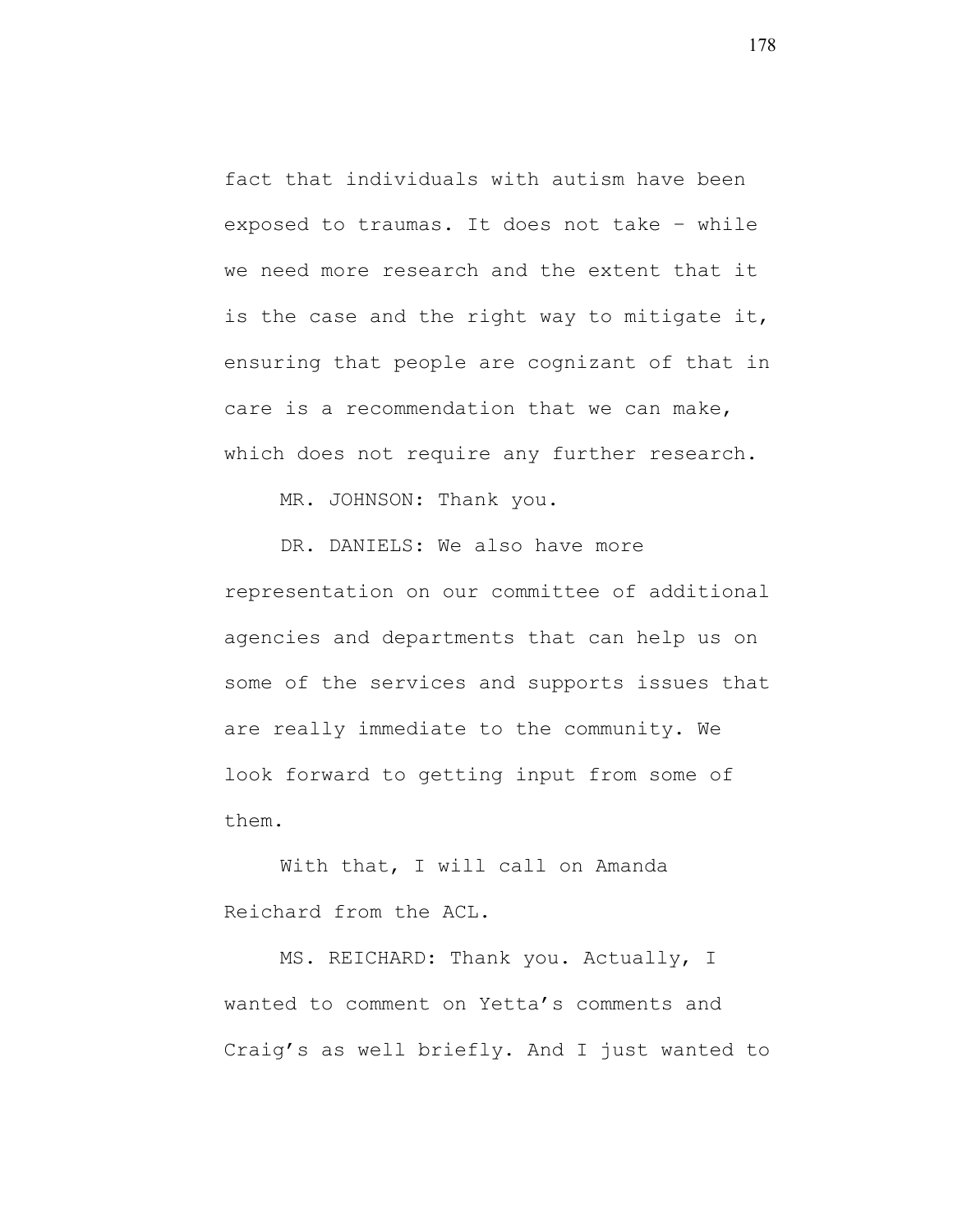highlight that at ACL in the past year and a half, we really have stepped up the emphasis on intersectionality and doing what we can – trying to discover what we can do to increase that not only through the services but also at NIDILRR, which is where I am housed, which is the research wing of ACL. We are incorporating that. In fact, this year in all of our funding mechanisms, we included a requirement that people have to include race and ethnicity proportional to the population that they serve and talk about how they are going to do that and how they are going to do that not only with their research participants but also with their staff. It goes all the way from the top of ACL down to the services to the research to the grantees. We are really trying to get that pushed through.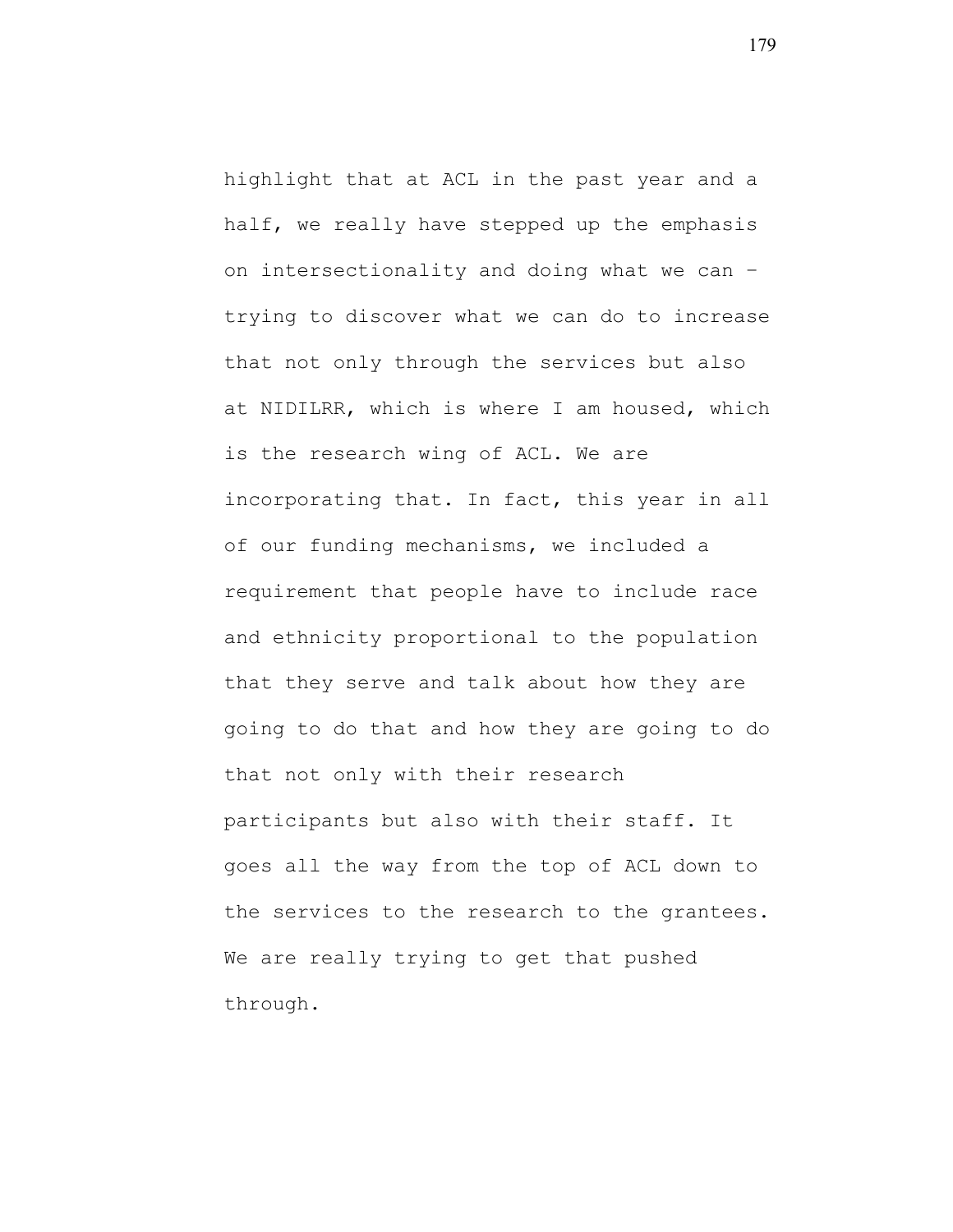The other thing that is exciting that you may not know about is that a year ago, more than a year ago now, the president put out an executive order to focus on data related to underserved populations. There is a data committee for that. I am not a part of that. But from what I understand, it is really going across a lot of different vulnerable populations, recognizing the people who have multiple vulnerabilities and that can be exponential rather than additive, the effects of that. It is something that people are talking about now finally. I did not know if you were aware of what was going on in ACL and NIDILRR in that respect. It is the most progress I have seen in my entire career. I am pretty optimistic about it.

And then Craig, I just wanted to respond also. I am not sure if you are familiar with NIDILRR's research portfolio and the website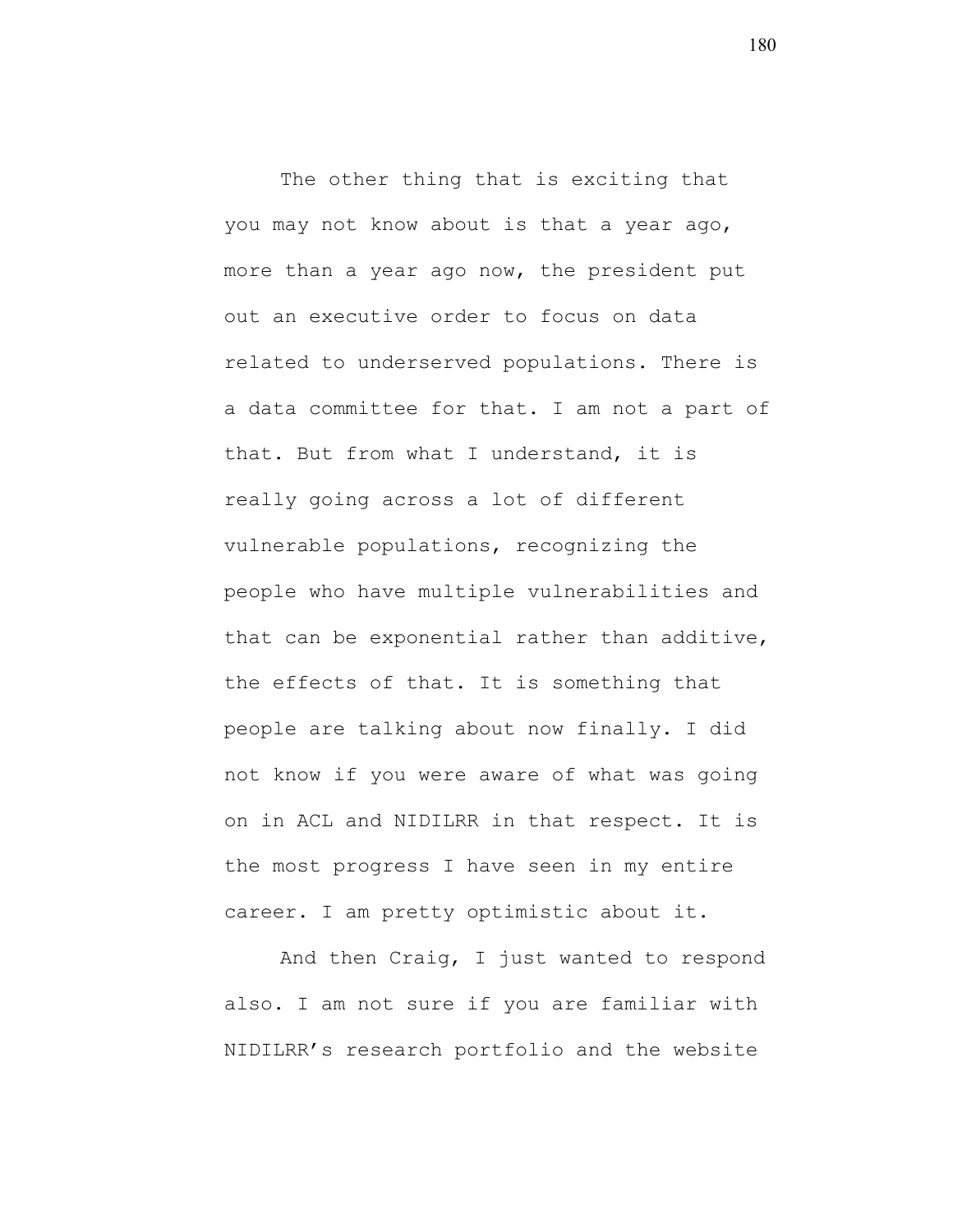that we use. I can share that with everybody. NARIC is our website where we share all of the research findings. We require all of our grantees to not only to include the input of people with disabilities in designing their research and throughout their research, but also to create products that are usable for a wide range of stakeholders, including people with disabilities and their families so that they are not just writing research papers and publishing them in peer-reviewed journals. They are expected to also write fact sheets or blogs or podcasts that are going to attract and be useful for families and people with disabilities directly, including interventions.

That is the other thing I was going to say is we really – NIDILRR has a focus on stages of research. We really pay attention to, well this topic has come up a lot but we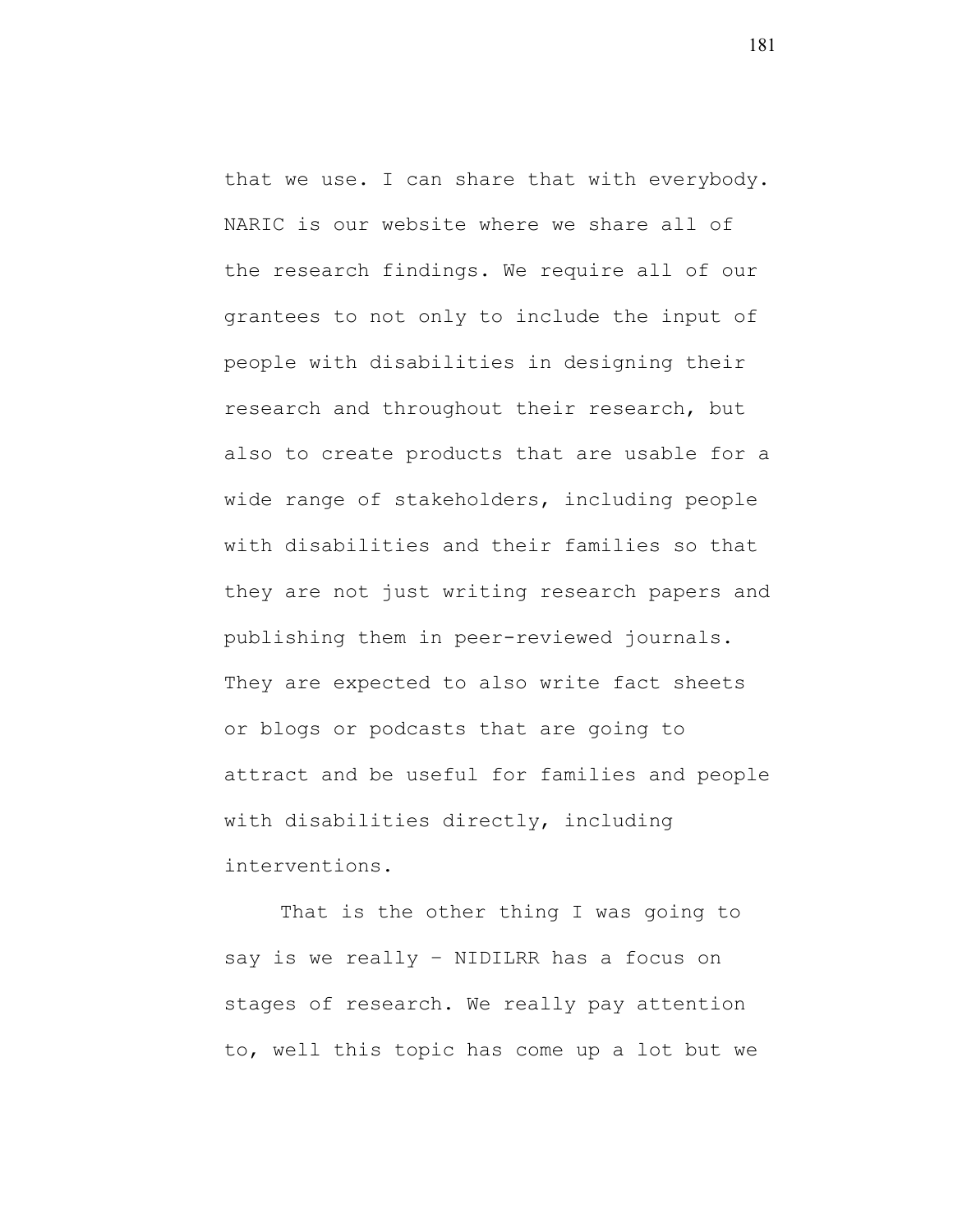are not going passed the exploratory stage. We need to figure out what kind of funding mechanism we need to offer to get it to go to the next level so that it is going up to ways that it gets out to a larger population when has been an evidence-based product and ways to make it more useful directly to the people who need it. Thank you.

DR. DANIELS: Thank you, Amanda.

Next, I would like to take a question from Steve Whitlow or a comment.

MR. STEPHEN WHITLOW: Thank you. I just wanted to comment on what Craig has said and also reinforce a little bit. In our experience in providing services, a lot of times the research obviously is important but the practical application of the programs that actually exist become much higher on the urgency scale than some of these things. I would just like to address the coordination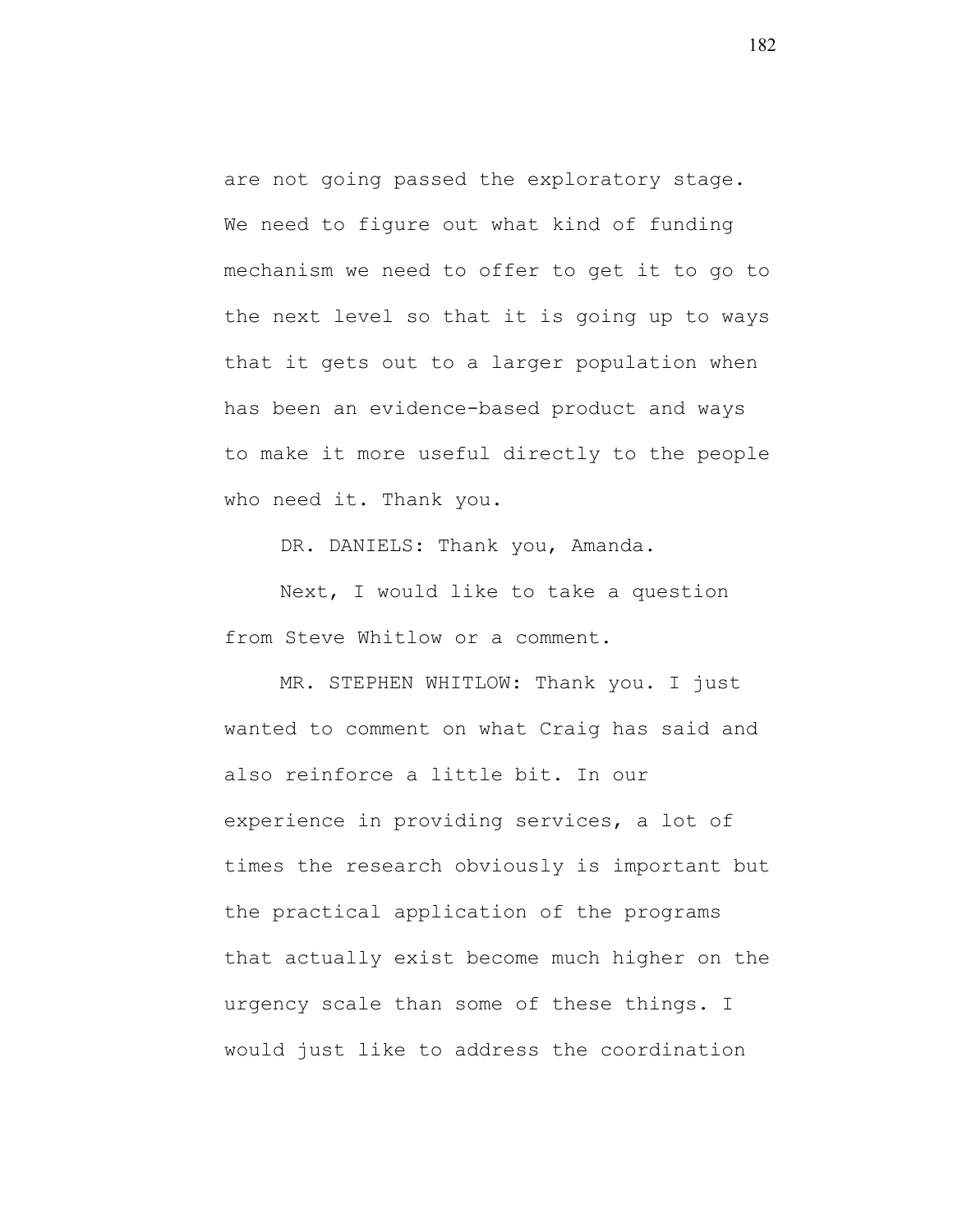between services and identifying a plan for the family and the individual that is either diagnosed or a young adult or whatever stage they are in their life, develop a plan, identify the resources that are out there and then have the ability to follow through on that plan so that the family is not through a stage in their life and met head on by another unanticipated hurdle later on.

And this was discussed in the housing discussion earlier where the precedence of homelessness rose when there was not planning for what happens when folks got older, that is a coordination of services issue and a planning issue. Where it says address the whole spectrum and whole lifespan, I think just the practical aspect of identifying those services that are available and connecting those families to those services would make a tremendous impact on the ground.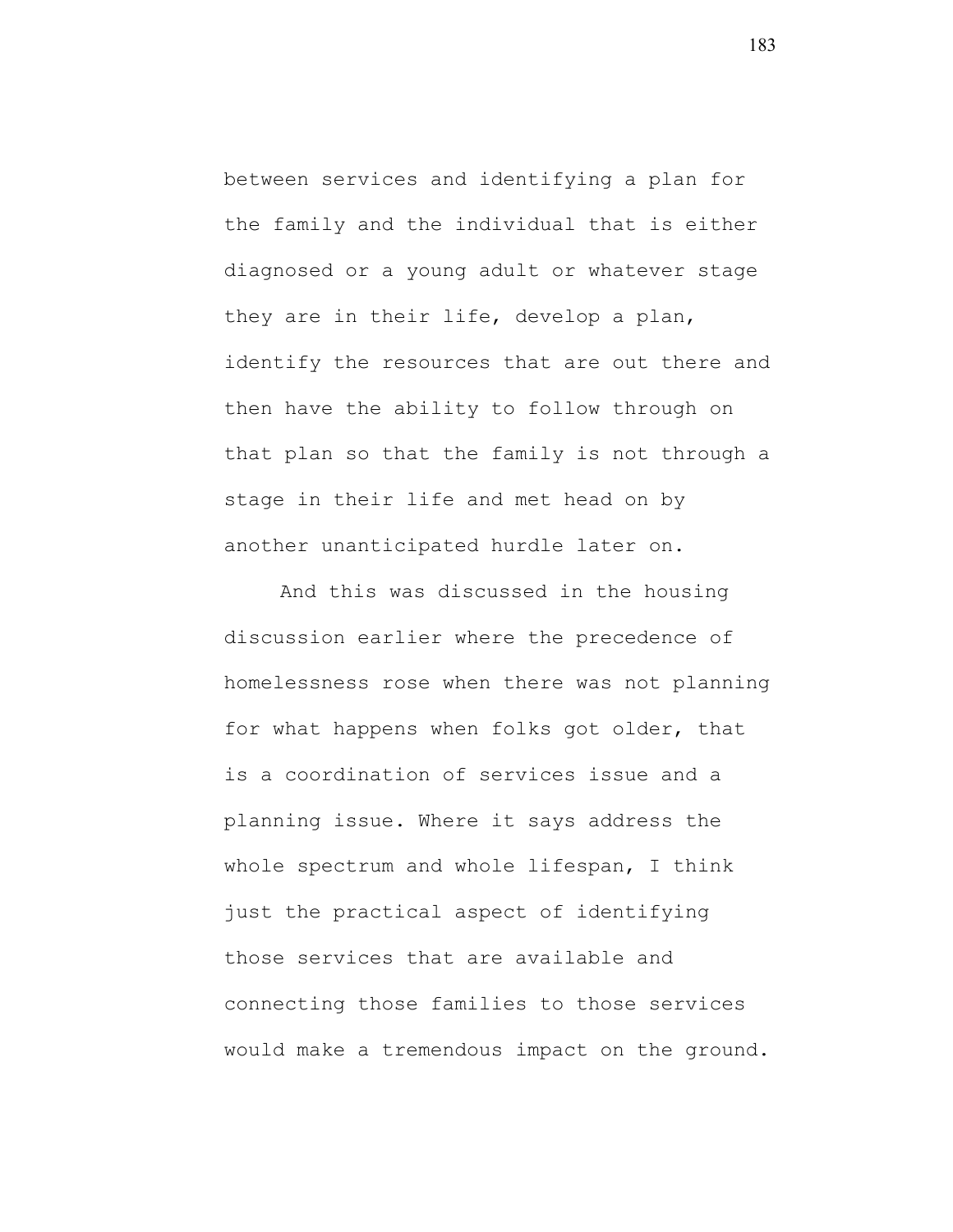I think it should be an important part of what we suggest for a plan moving forward.

DR. DANIELS: Thank you, Steve. We certainly will look to people like you and Craig and others on the committee that have experience in those areas to give us feedback on that. Thank you for sharing that.

Scott, do you have another comment?

DR. ROBERTSON: Yes. Sorry. I was more focused on the trauma things before and I had not mentioned – in addition to what I had shred before, that intersectionality piece I want to concur with that. I wondered if we could include that emphasis in the Strategic Plan in terms of referring back to the specific, for instance, the executive orders that are out there right now. There are six executive orders in that space right now recently on diversity, equity, inclusion, and accessibility. I think it has become so much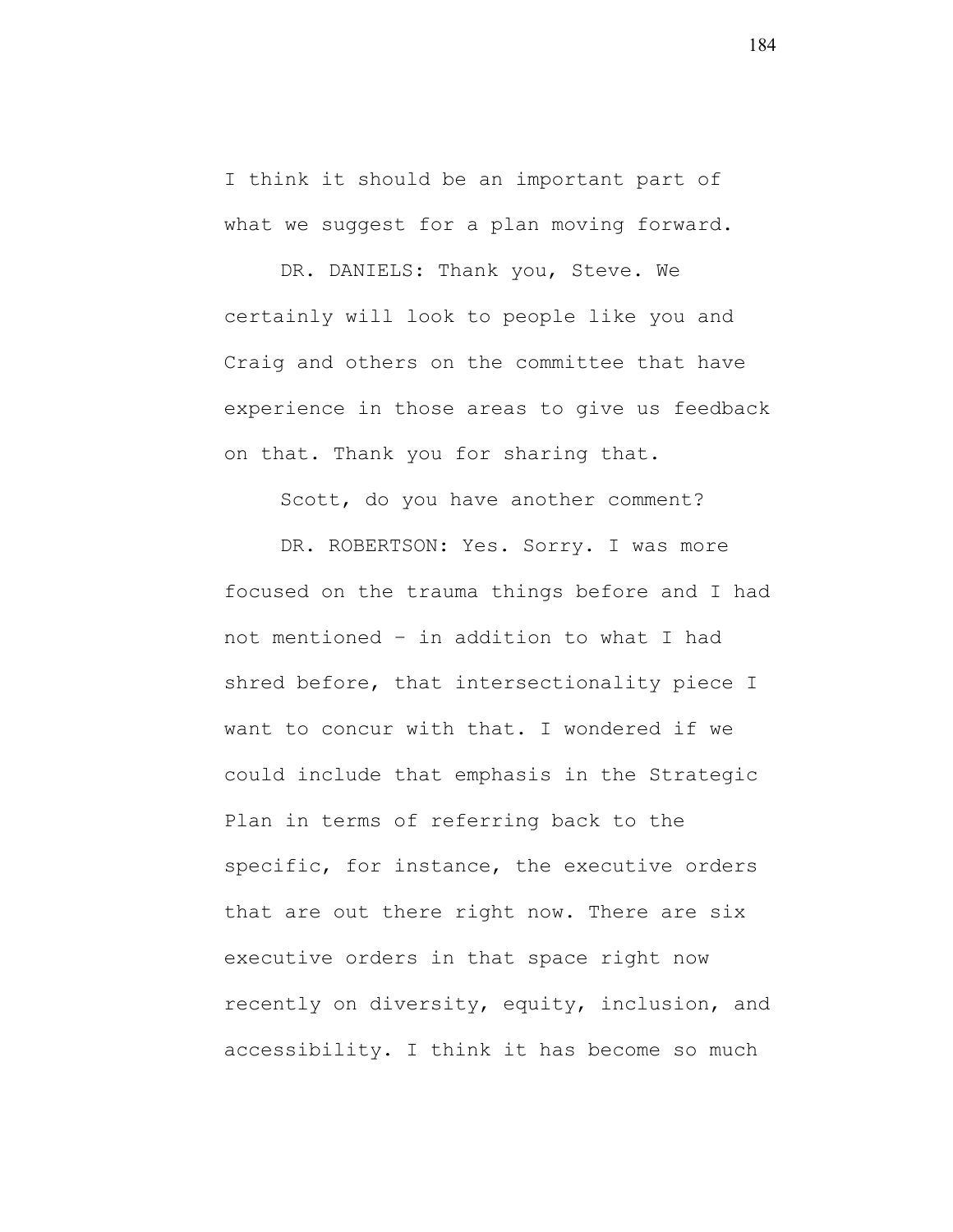a huge priority for us across the federal government that I hope it interconnects there to the focus on the Strategic Plan to make sure that race, ethnicity, gender, gender identity, sexual orientation, social economic status, et cetera is woven into the tapestry of what we are thinking with the Strategic Plan development.

I wondered also – it sounds like this might be the case is that there are some things that I have left out I think on the comments that we had originally on that survey. Can we send you additional – one of the things that I left out as I should have put on there is there are some specific studies that I think might be good to cite. I should have done that on there. I just did not think of them at the top of my head when I was filling that out. Is it possible to send you some additional info that could be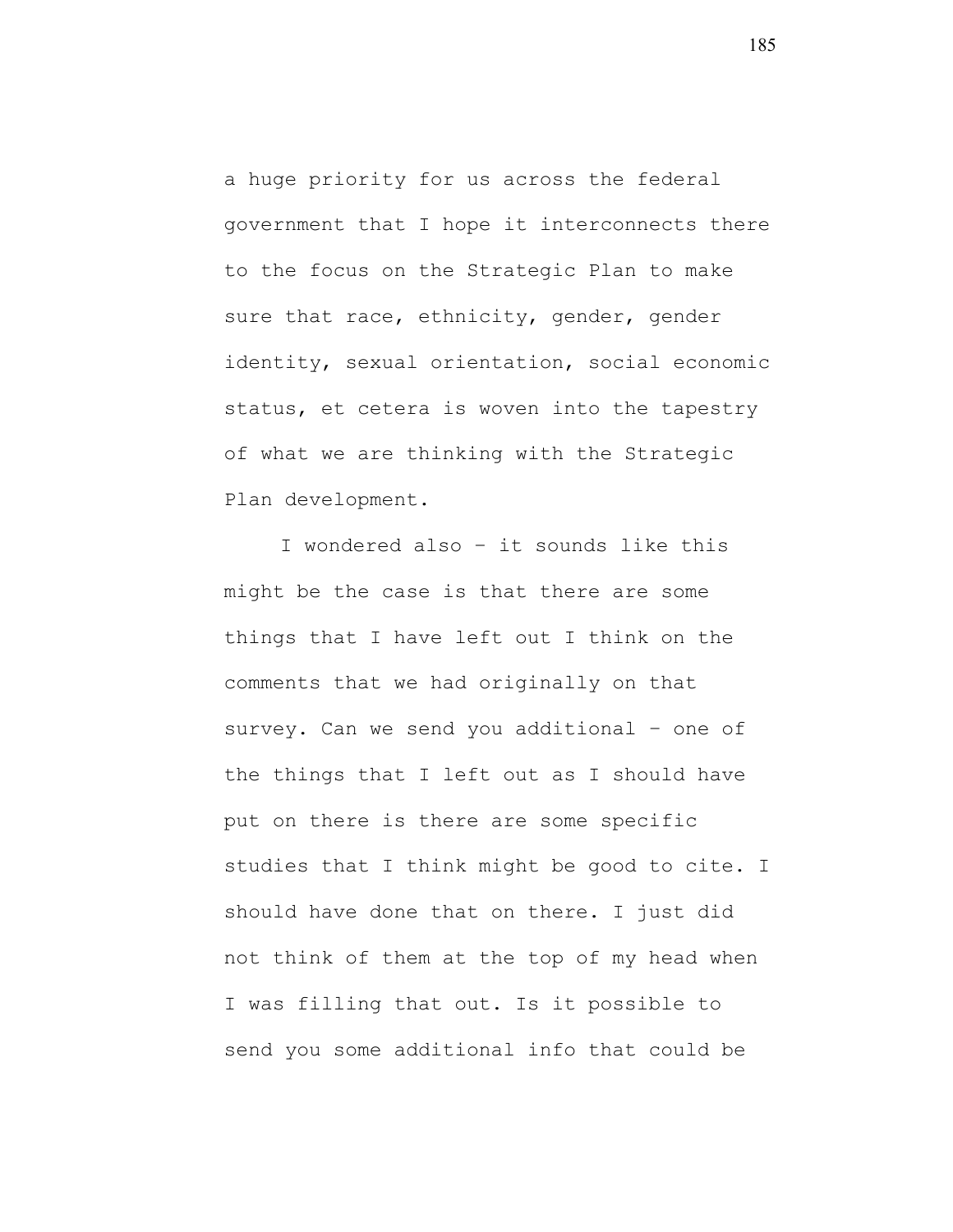helpful for the development of the Strategic Plan on some of these focuses and specific articles that might be good to cite?

DR. DANIELS: Absolutely. We would welcome any further feedback after the session. Again, I know that it sometimes is challenging to think on your feet as you are looking at all of this and it is a lot of information to take in. If you have additional comments, you can send them to us. I do not know if it would be easier to just send us emails about it or if you would like to have like a survey type opportunity open to put things into categories. Do you have a thought about that?

DR. ROBERTSON: I think for me just like maybe a Word document where I could just add some additional bullet points and stick in there some research articles that, for instance, in the employment space, work–based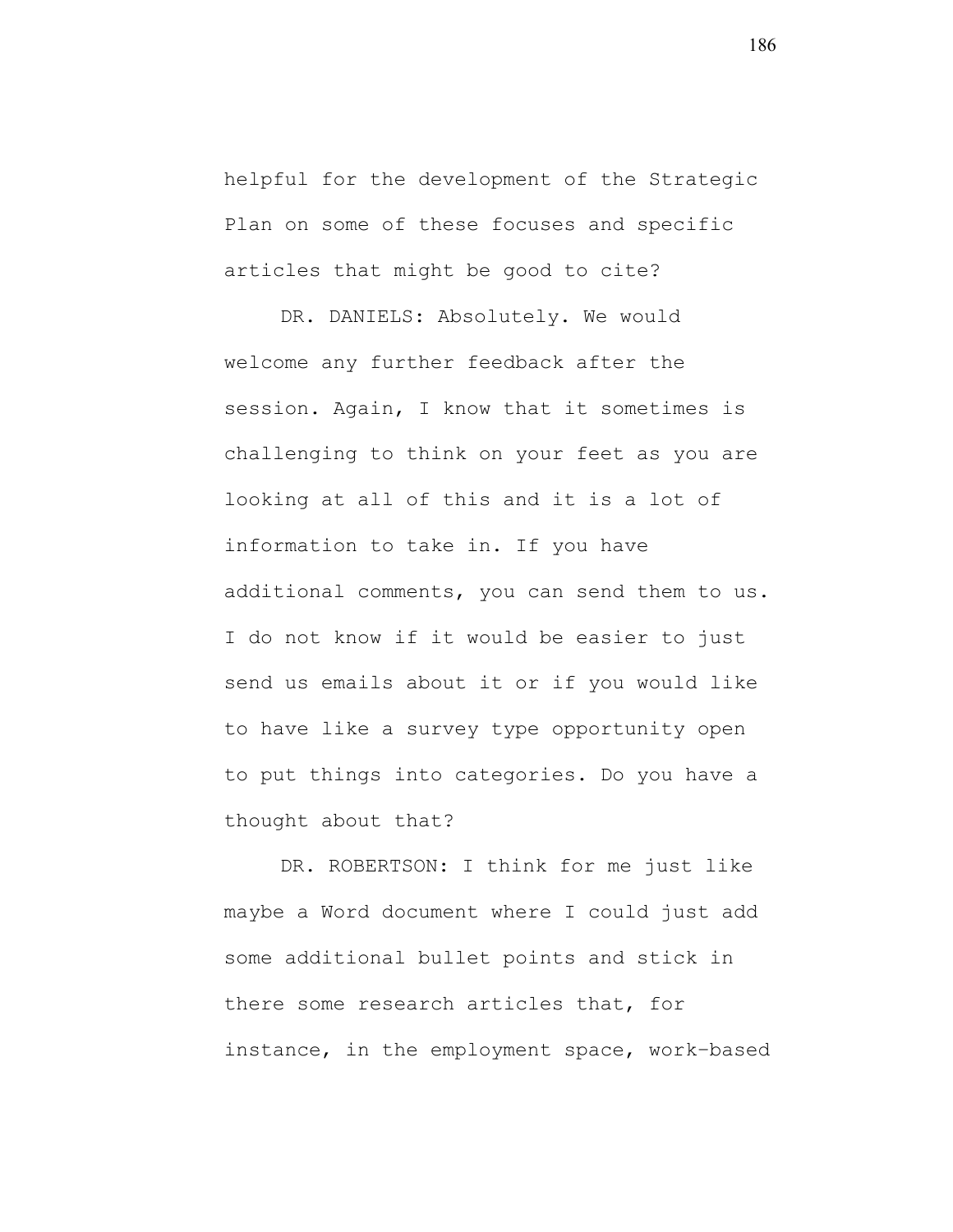learning career paths would be some of the better articles to cite as well as – one of the things that I left – I think I left out too was transportation stuff. I tried to give some coverage to that because we do not yet have representation on the committee from the Department of Transportation. And I am familiar because we have collaborated a lot with DOT before. That is another thing I could put.

I am okay with just sending stuff in a Word document. You might want to see what the other committee members think too and whether that would be okay if folks were interested in reopening like a structured survey kind of thing if that is okay with you all as far as it is not too much complexity for you and your staff to do.

DR. DANIELS: I think that we would be able to handle that. Our goal is to get all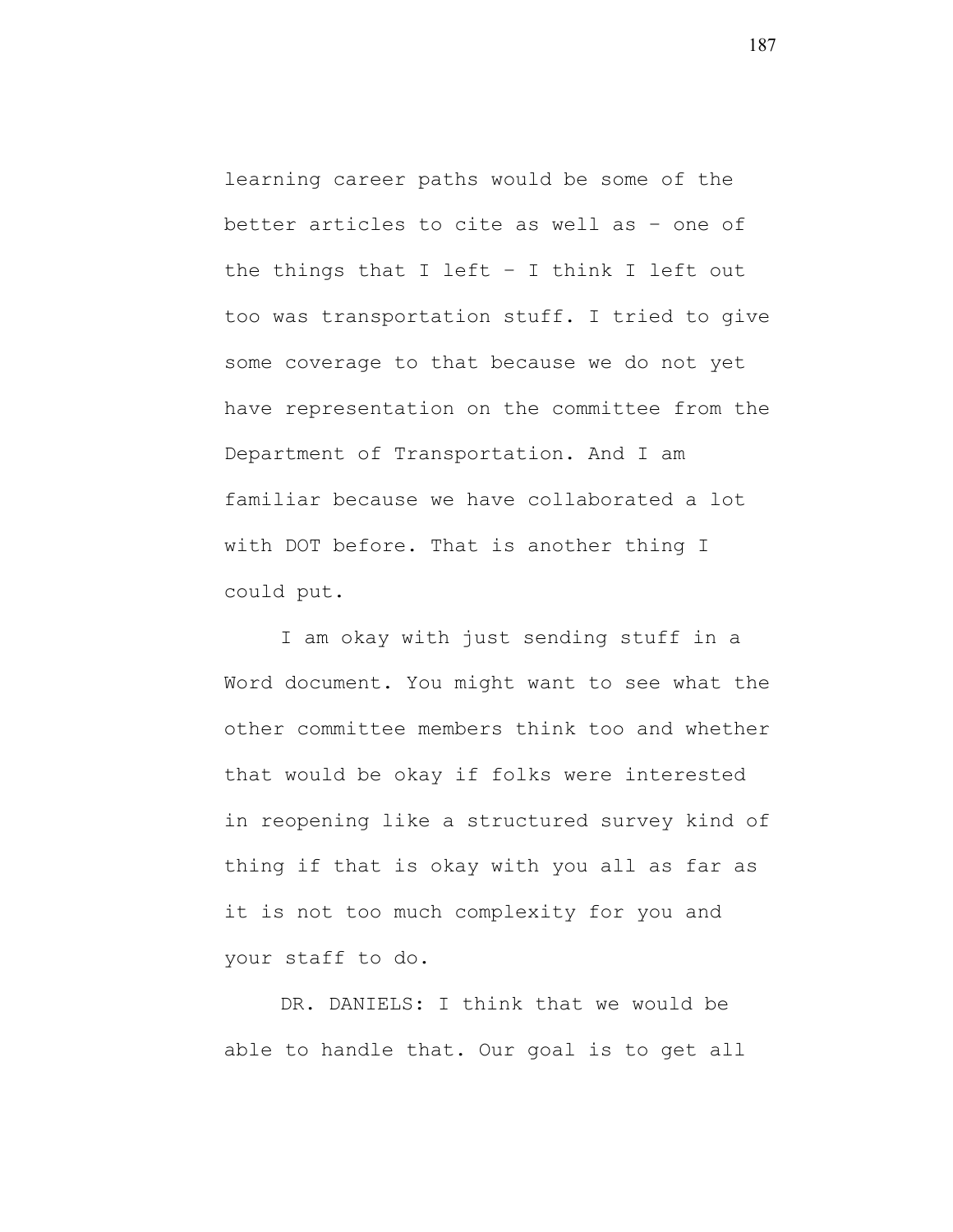of the feedback in so that we can get the drafts as close to what the committee wants as possible. We will try to do everything we can to bring in the feedback and would really appreciate any articles that you all would share with us or websites or other sources of information and certainly do plan to mention things about major federal initiatives that are going on such as what you mentioned with some of these executive orders.

We have a little bit more time. Are there more comments from anyone else from the committee who might not have spoken or Josh, would you like to chime in?

DR. GORDON: No. I was just open to wrap this part of it up if we are done. Please, if folks have more comments or questions, please raise them. I will remind you all that of course the Send Comments Here chat section,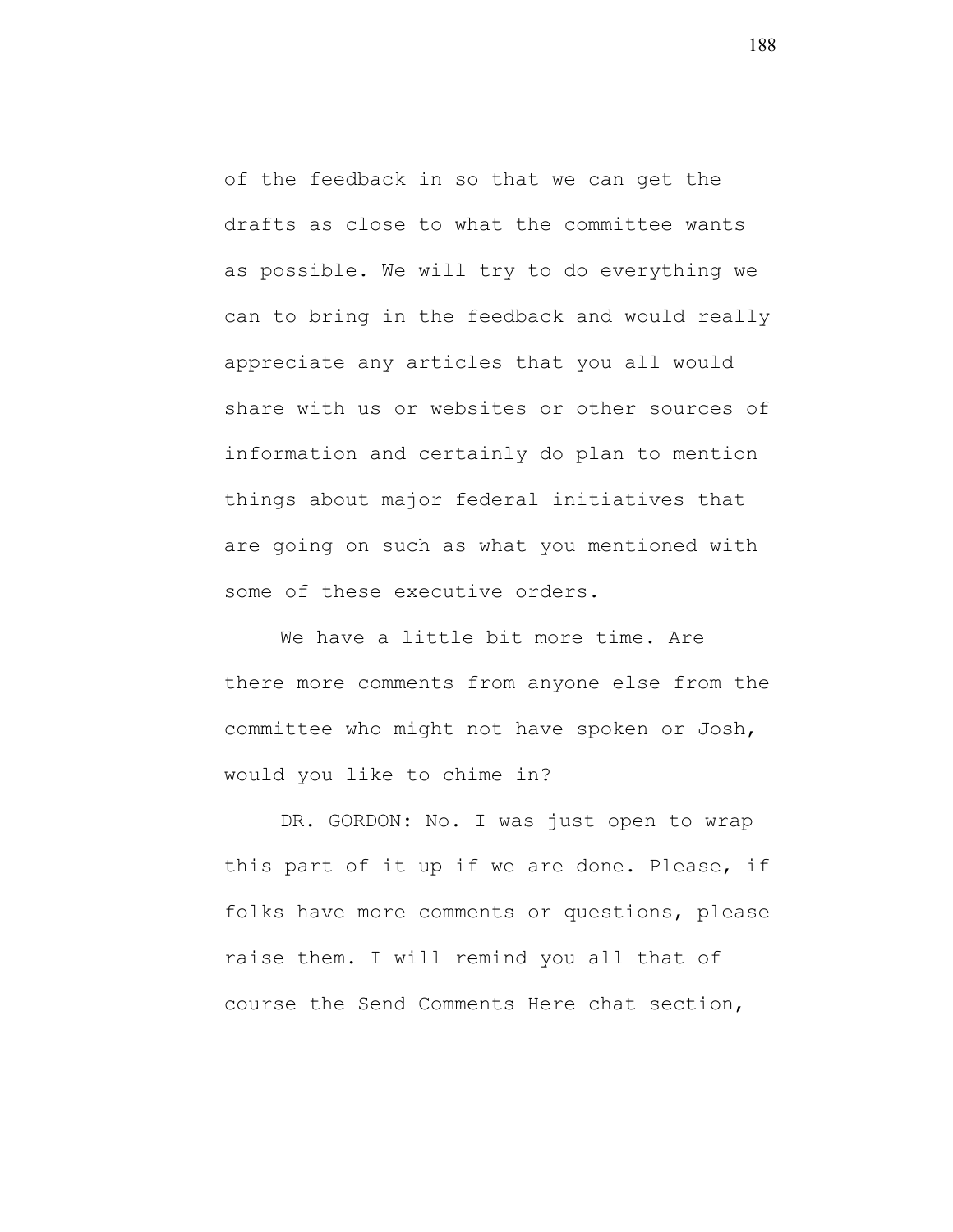Steve is standing by if you prefer to use that for any reason.

We remain right on time, Susan. I would suggest we take now a seven-minute break. At 4:25, we come back to the discuss the Summary of Advances, which is the next task for the committee.

DR. DANIELS: That sounds great. Thank you so much, everyone, for your feedback. We appreciate it.

(Whereupon, the committee members took a brief break starting at 4:18 p.m., and reconvened at 4:25 p.m.)

DR. DANIELS: I am going to just give a quick introduction to the IACC Summary of Advances discussion before we get into it. But as a reminder, this is an annual report that is required by the Autism CARES act of 2019. The final product of this committee works on is a summary – a document that has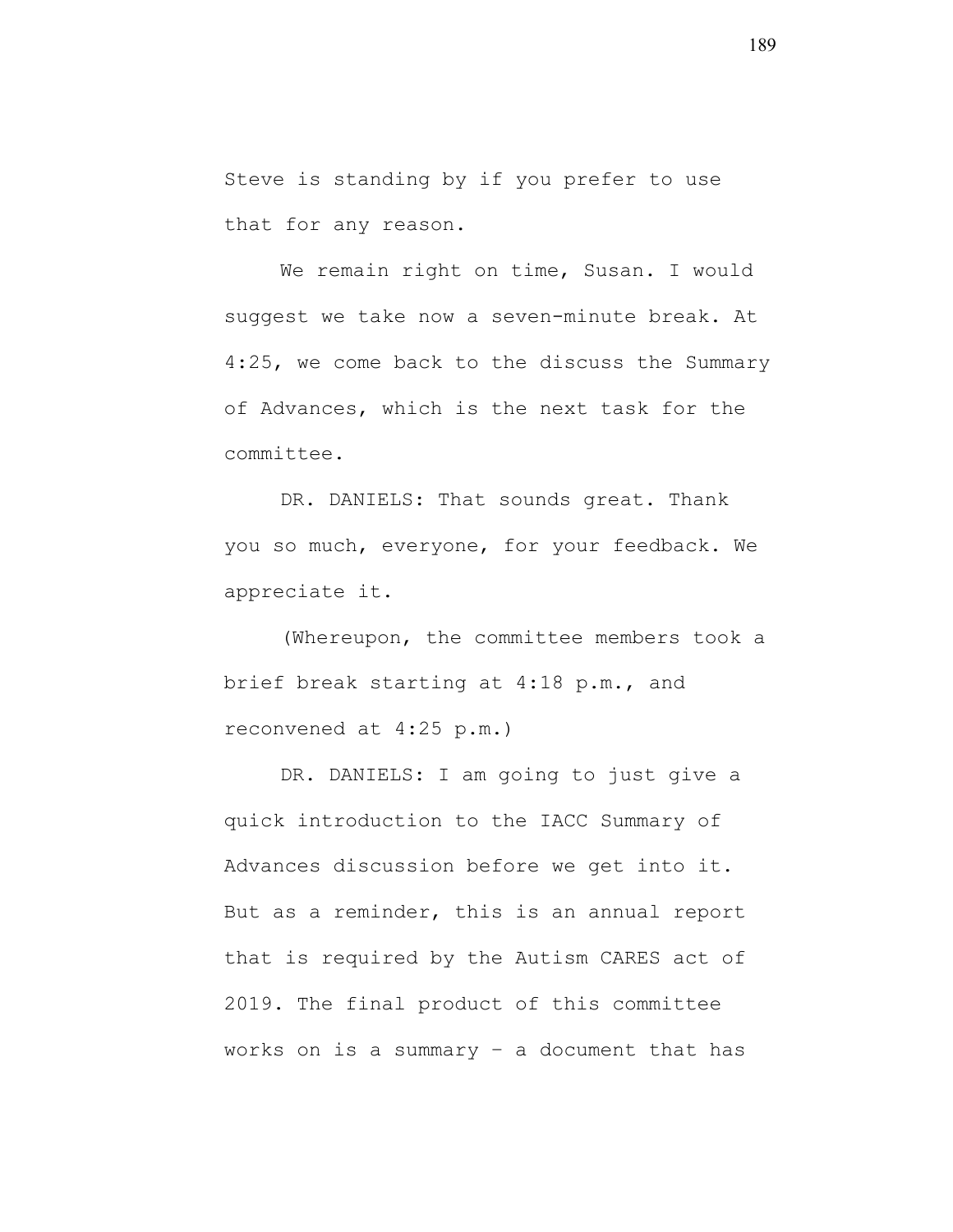lay-friendly summaries of the 20 most significant advances in ASD or autism biomedical and services research that were selected by the Interagency Autism Coordinating Committee. And members have been working to complete the 2020 version and the 2021. You all have voted now on the content for the 2020 and we are in the process of publishing that one. That will be coming out probably sometime in May. We will happily inform you and we will send out the message on our email and Twitter as well when that comes out.

Today, we are going to be talking about the 2021 Summary of Advances. You all have submitted nominations for that. This is just rehashing the process we went through and we are right now at the very final stage of preparing the final publication. We thank the committee so much for your hard work in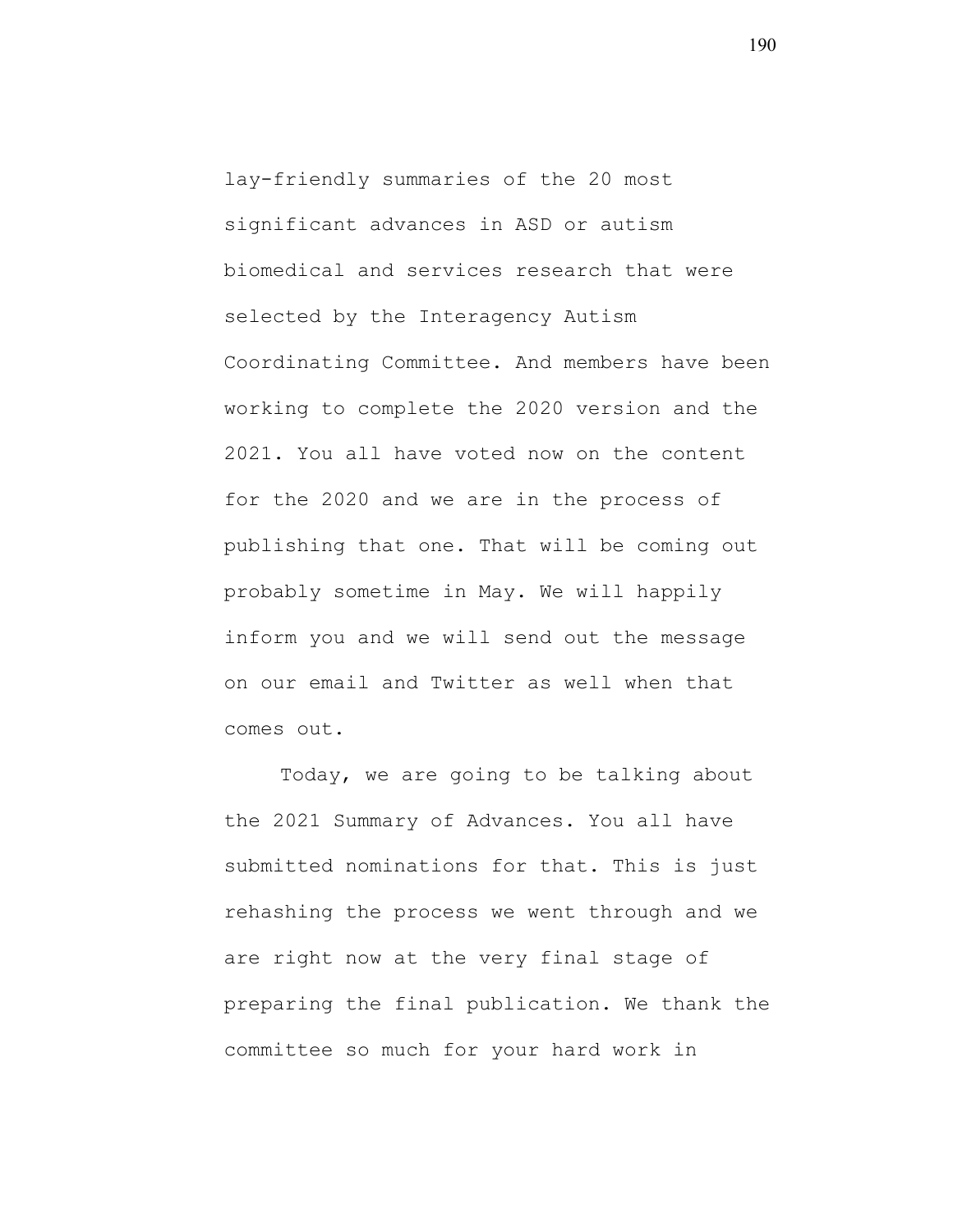making those nominations and discussing them and getting us to this point where we have an almost final publication. Also, thank you to the OARC staff for your work on this.

As I said, the publication date is May that we are anticipating. And the articles will cover all seven topic areas of the IACC Strategic Plan. And something new that we would like to say is that this year we are going to be issuing an easy read version of the Summary of Advances that contains onesentence summaries of each of the top 20 advances that are written in very easy-toread language. That will be a new addition this year.

On the 2021 Summary of Advances, our process is – today, we are going to work on looking at the articles that have already been nominated. You have given us a full list of nominations. We are going to talk about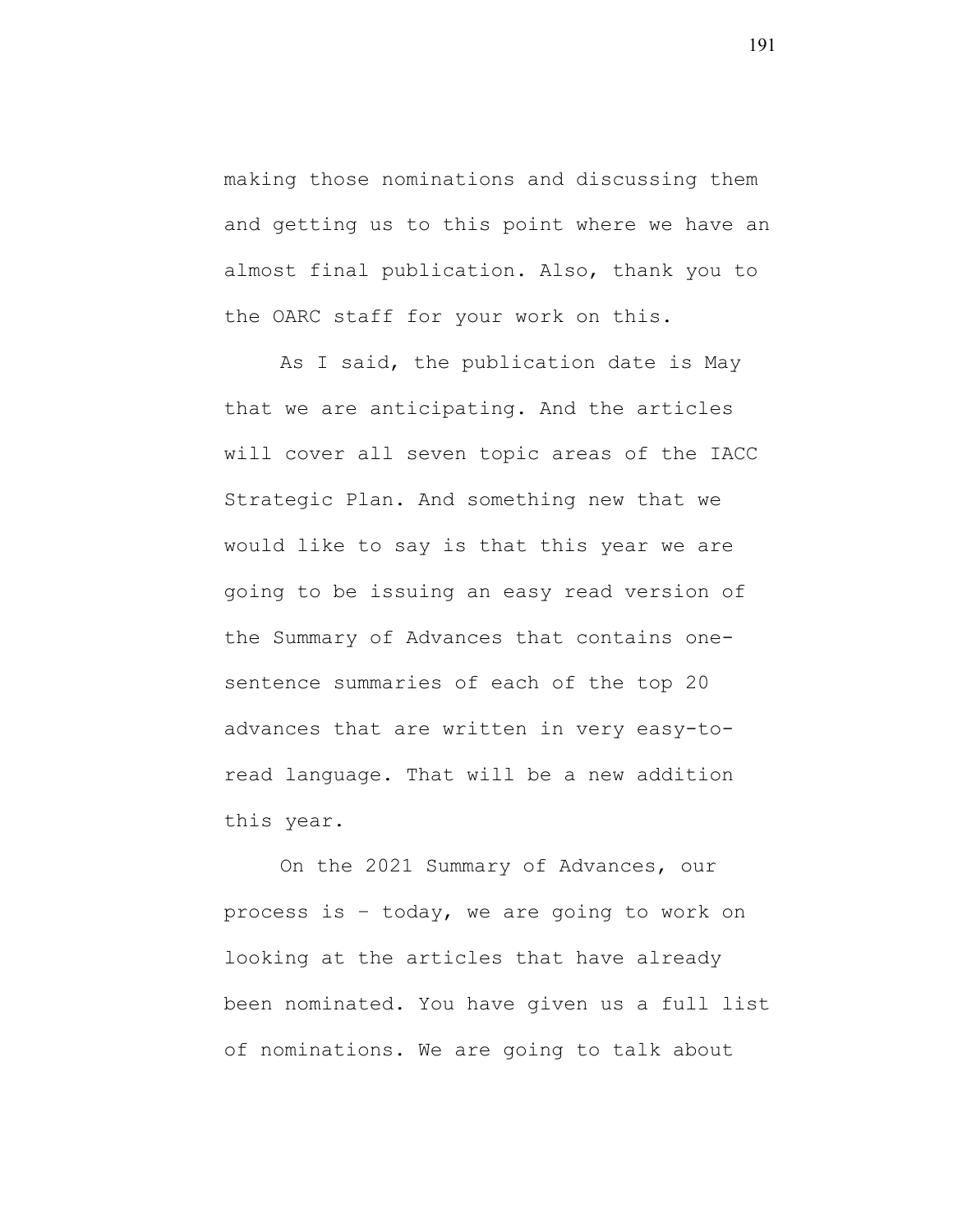them. After this meeting, we are going to send out ballots to the IACC members so you can vote on your top 20. After that, we will follow through that same process of working toward getting a publication together and prepare summaries of the articles and provide the final publication, which we hope will come out in the fall of 2022.

Now, we would like to have some time to talk about the nominations. Josh, if you would like to take it from here.

DR. GORDON: Thank you, Susan. Just to remind you all of what this process – of the process that we are going to follow for today. You all received a packet, a lengthy packet. I am very pleased at the number of nominations that you all submitted, over 18 pages worth of nominations. Each one of them in that packet is described by a summary that was submitted by the nominator, justifying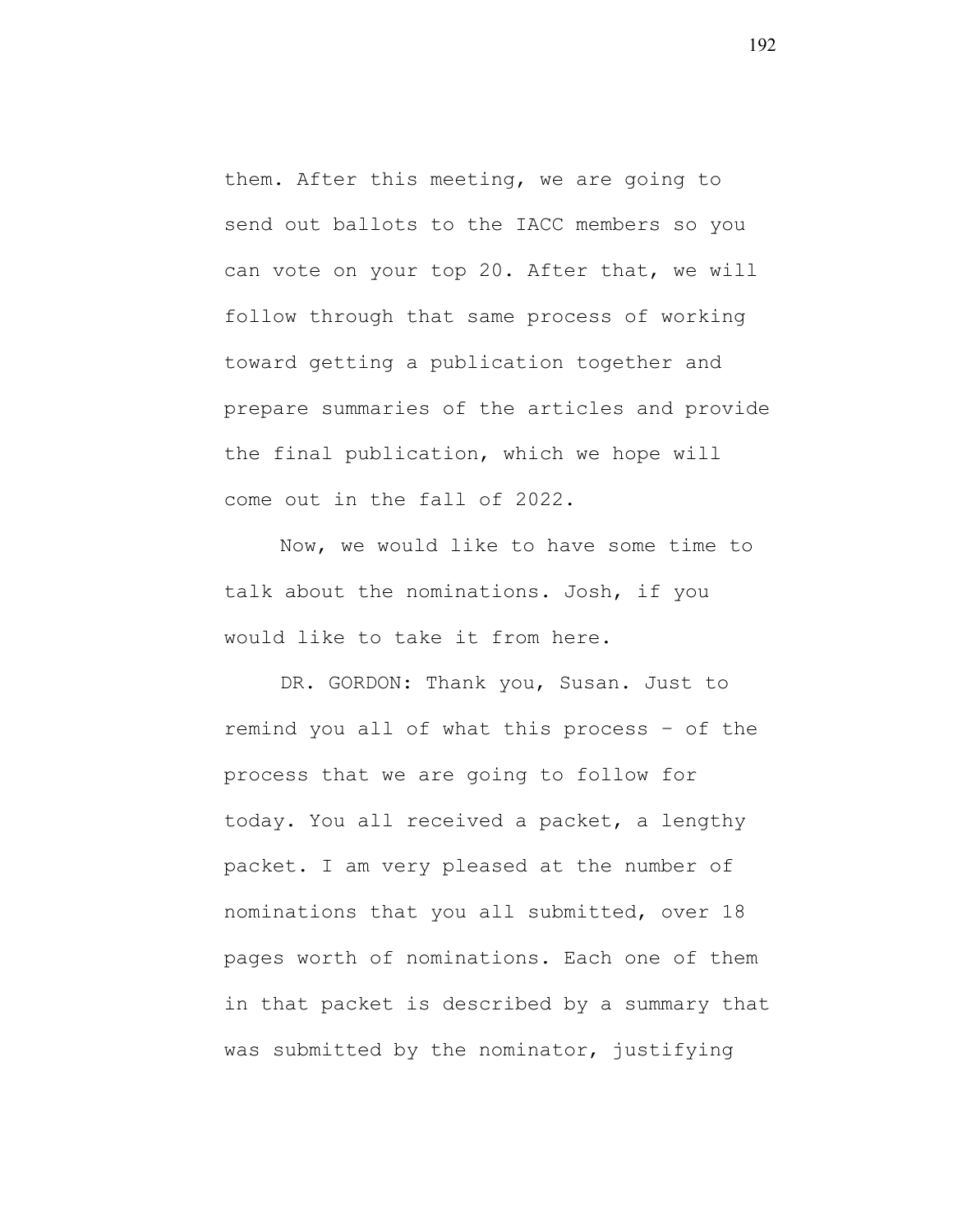their nomination for inclusion in the document.

Our goal today is to go through each of the seven questions and have some discussion on any of the articles in there that members would like to flag as being particularly noteworthy and/or flag as for one or more reasons maybe that members would like to flag for potential removal from the list or otherwise comment about.

We are going to go through each of those questions in turn. Some of the questions have quite a lot of nominated articles. We are not going to go through each and every nominated article. But I want to make sure to give everyone an opportunity to raise for discussion any articles they would like to raise.

The first group of articles. These are just the first four of them. There are more –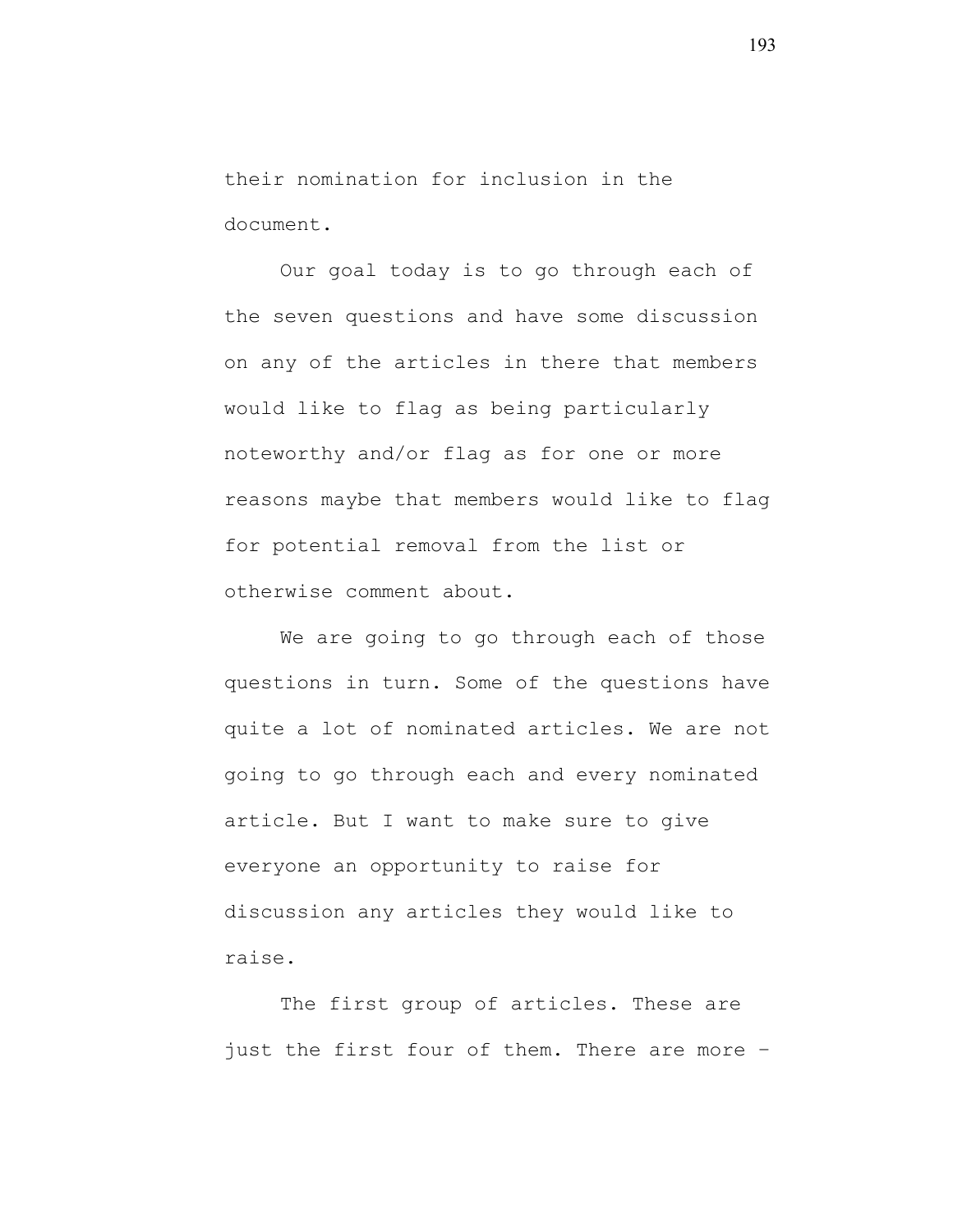are on screening and diagnosis. That is Question 1 of the current Strategic Plan. There were a number of articles that were nominated. As we go through the list, if anyone would like to make any comments, please do so. We have four articles on the first page. Race/ethnic inequities in conjoint monitoring, computational methods, effect of family navigation, which I will just very briefly point out. This is exactly the kind of research although it is for children – exactly the kind of research that was suggested would be helpful for adults with autism. It certainly is meeting a need. And next slide now. There are three more in this Question 1. Would anyone like to flag any of these, promote one that you nominated or that someone else nominated as being particularly important or otherwise make comments?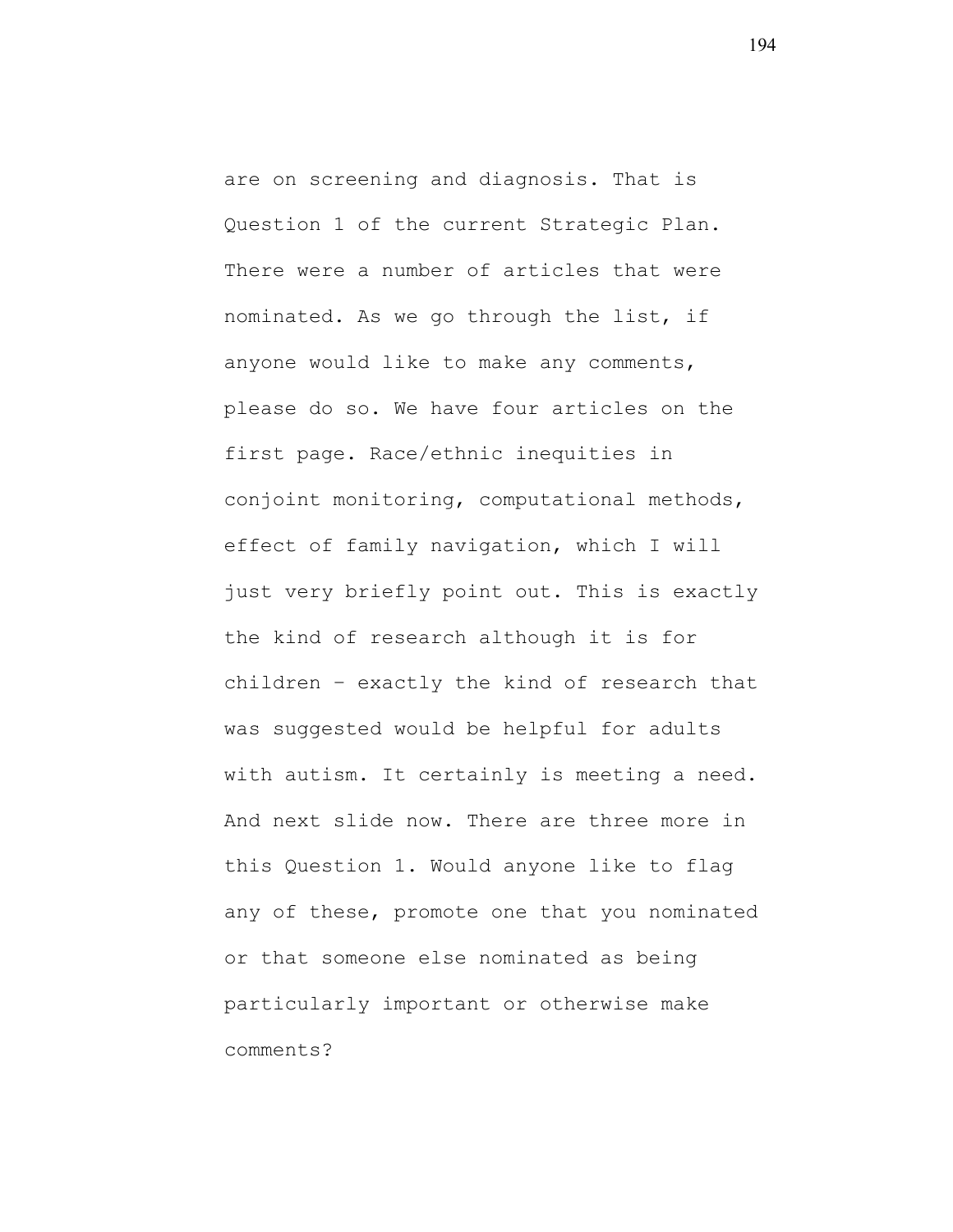DR. PAUL WANG: This is Paul Wang from the Simons Foundation. I am not the person who nominated that article that, Dr. Gordon, you just touched on specifically, the Feinberg et al. article on family navigation. But I also agree that this is important work that shows the value of a specific kind of support in promoting recognition and diagnosis.

I have not read the article very recently. I am looking at the description here that was submitted by the HRSA nominator. I believe this article may even have gone further. Maybe the project went farther, and it is coming out in another paper that they look not only at recognition and diagnosis, but also whether families actually got connected with further services.

DR. GORDON: I think the nominator was HRSA. I do not know if the nominator would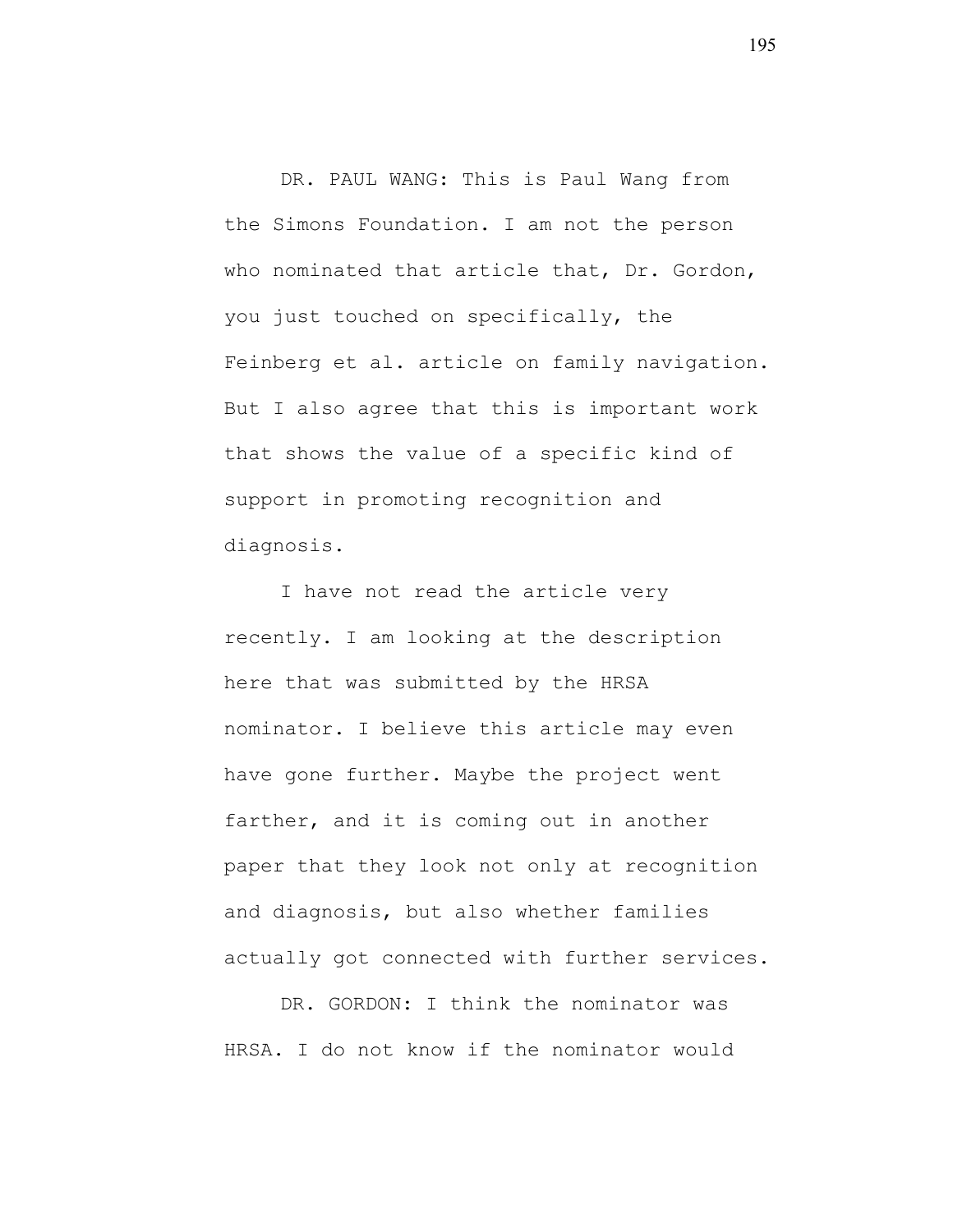like to make any additional comments regarding that.

MS. ROBYN SCHULHOF: This was HRSA. I was not involved in that. I am sorry I cannot comment on that particular item.

DR. GORDON: Thanks any way, Robyn.

Any other comments on any of these first seven articles for Question 1?

DR. MATTHEW SIEGEL: Sorry, Josh, I just wanted to look at the second slide for a second and the reason is because I think – this is Matthew Siegel from Maine Medical Center. I will not turn on my video because I am in an airport. The one thing that strikes me but I did not nominate and would need to relook at the literature from 2021 is the – one of the timely questions here is was any good work published on remote or telehealth forms of diagnosis, which became a burning need during the pandemic and is an area of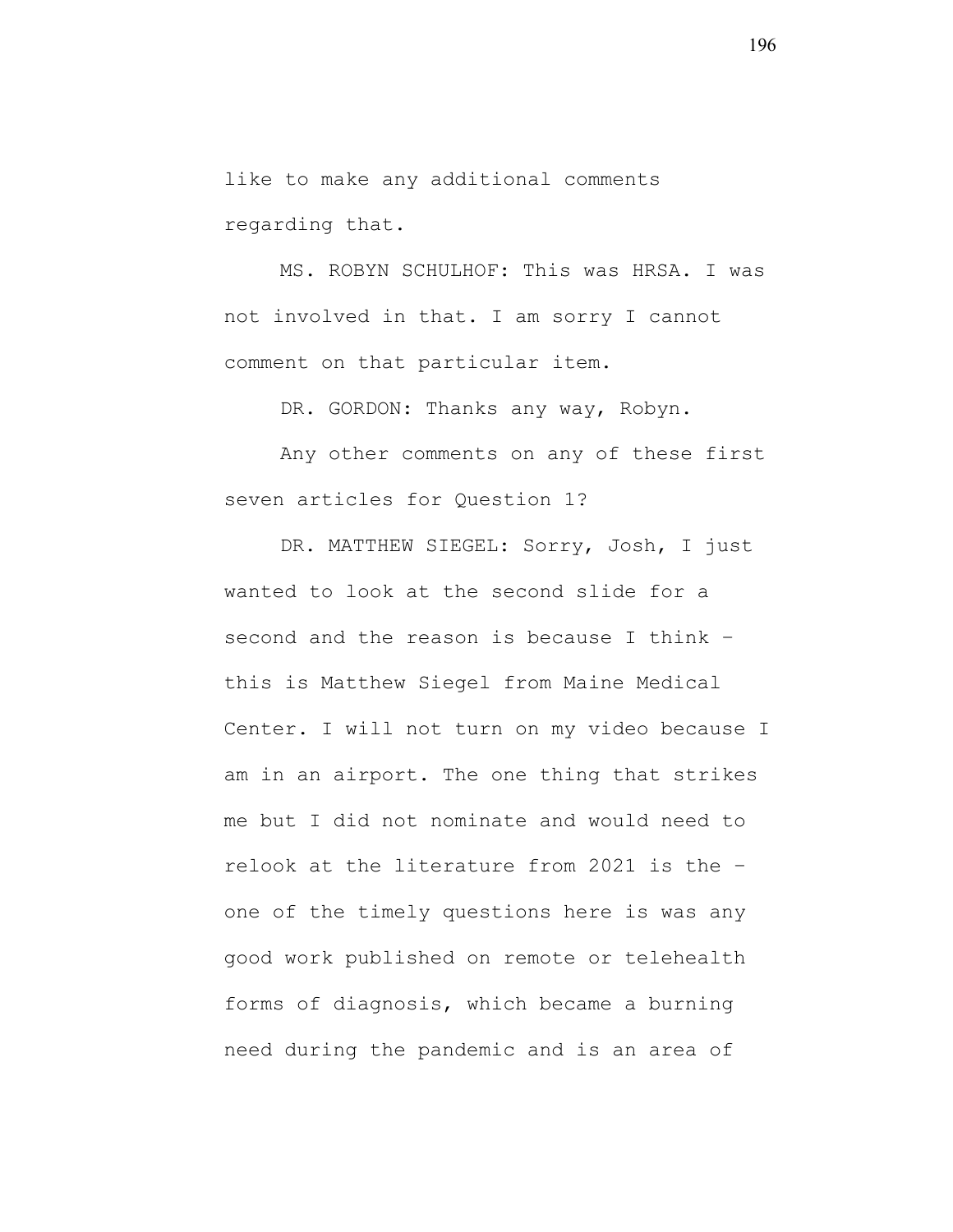some controversy. But the question is has there been good work published. It just appears – it looks like a hole given our current – the world we are living in.

DR. GORDON: Matthew, the good news is we did – I am pretty sure NIMH funded a supplement to look at that. But none of these publications reflect that and perhaps reflecting the amount of time it takes to conduct such a study and publish it.

If we go back one slide though, there is a paper that speaks to the possibility here and that is the Chang et al. paper on Computational Methods to Measure Patterns of Gaze in Toddlers with Autism Spectrum Disorder. I would point out from that title that you might not be so excited about it and is it really that relevant. But what this is is it is a group that is funded by some NIH grants and actually some grants from other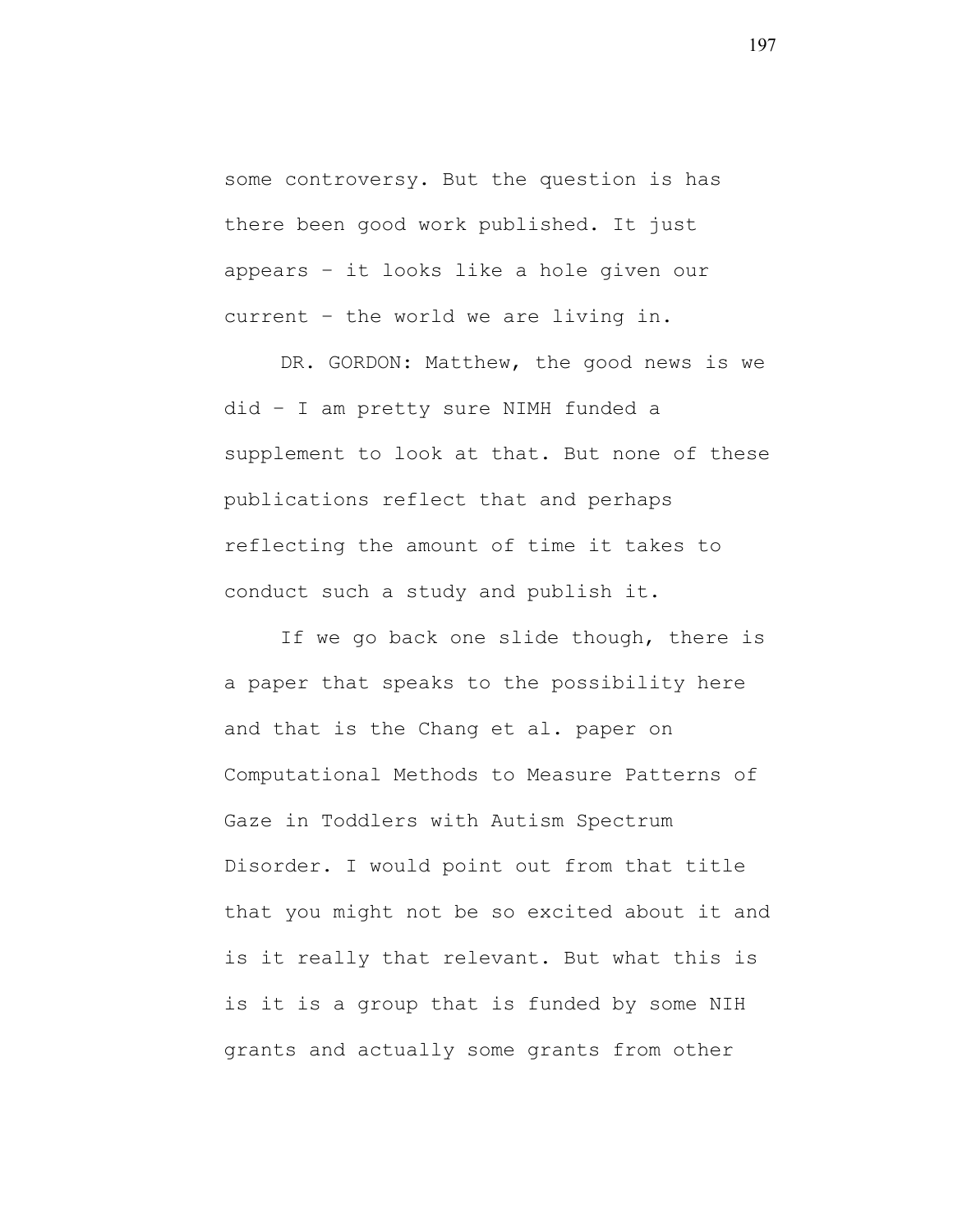organizations, trying to develop easy, automated methods that could be used in remote settings and in primary care settings to determine a screening approach.

In this particular case, these investigators who are at Duke developed an app for mobile devices that can just track the gaze of individuals with autism and – sorry, individual toddlers who have not yet been diagnosed with autism and asked whether toddlers who will be diagnosed with autism versus typically developing toddlers might differ in their eye tracking. This is an early stage of development. But theoretically, this method could be used in remote settings. It speaks to it, not exactly what you asked for.

DR. SIEGEL: Thank you. We will look to 2022 for more.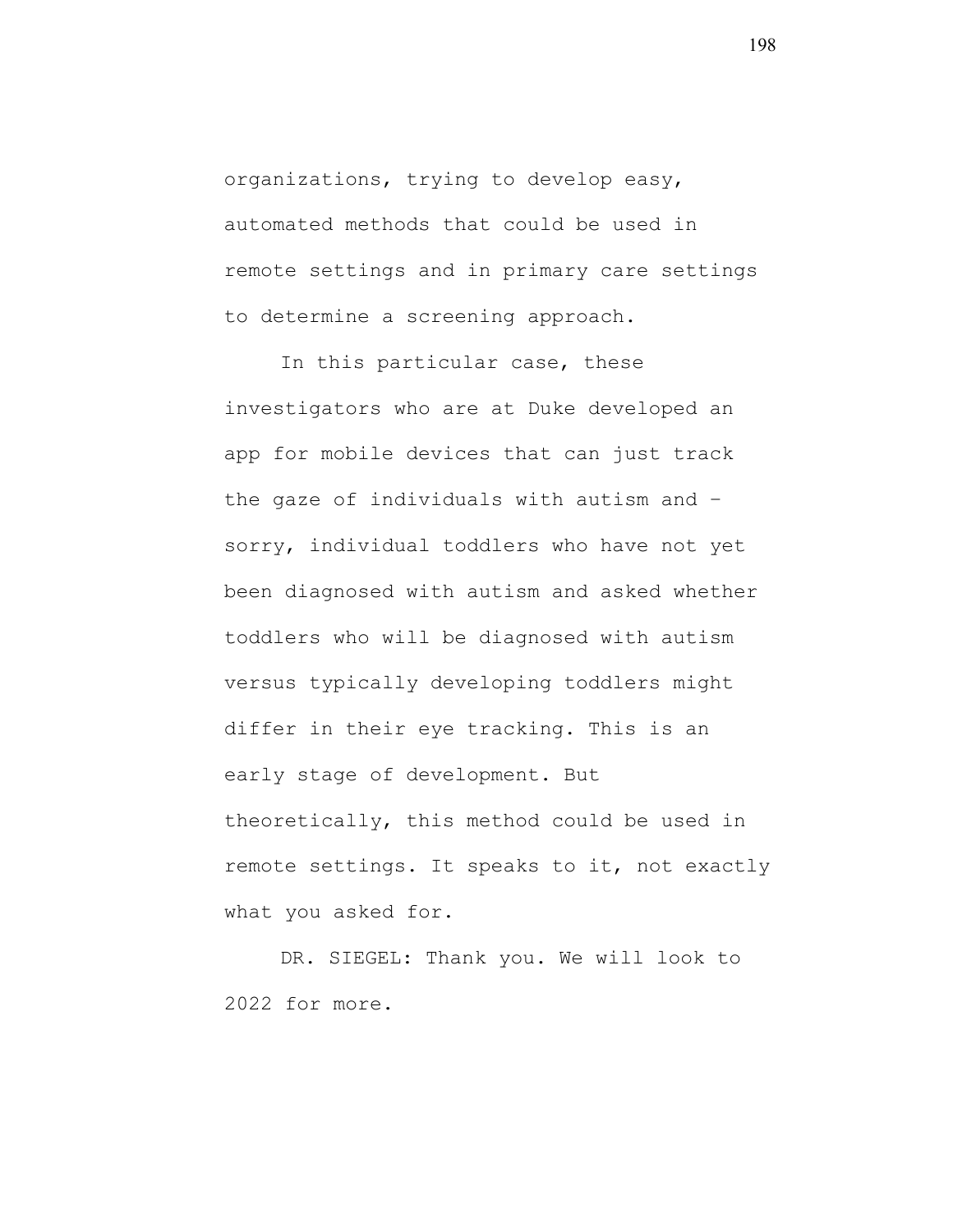DR. GORDON: Alice, did you want to add something?

DR. CARTER: There are some 2021 papers that talk about remote diagnosis. I could send some. I just sent one to Susan, but there are several more. People were really struggling with this in the beginning of the pandemic, and by 2021, they were starting to publish papers about it.

DR. GORDON: Unfortunately, it did not make it in time for this one.

DR. CARTER: I am also not sure they would meet the real criteria of new – there are reflections, but I am not sure there was sufficient new data. And the other thing that is complicated is in the pandemic it was really tricky to do any kind of comparison between in person and remote diagnosis.

DR. GORDON: Right and obviously that is what you would really want. You would want to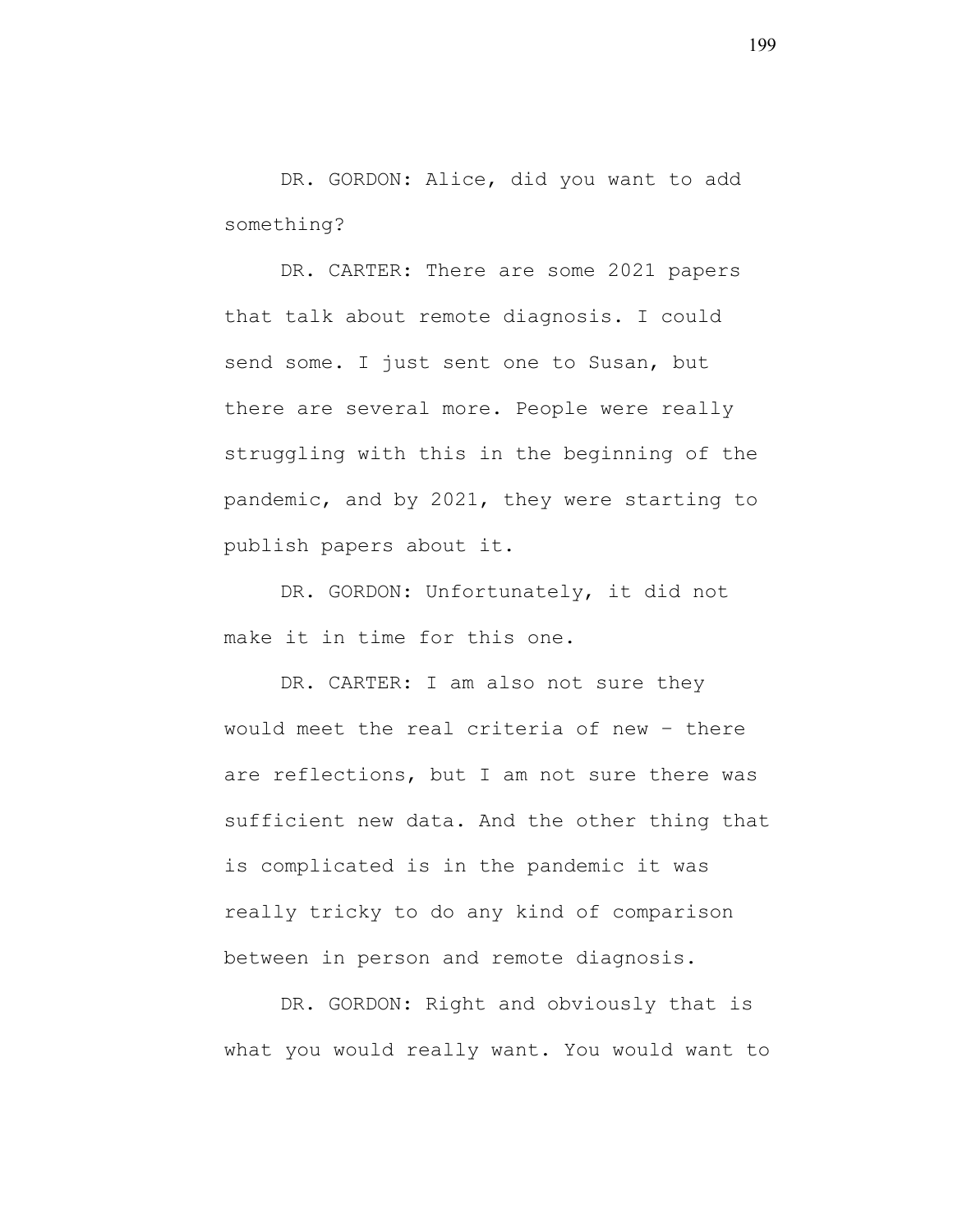show the ability of a remote procedure to work relative to an in-person procedure.

Alice, you have unmuted yourself. Go ahead. Alice Kau from NICHD.

DR. ALICE KAU: This is a very exciting report. It is reported that – the data supports a mobile app that was successful in distinguishing toddlers diagnosed with ASD from typical developing children based on their eye movement while they are watching a video. Obviously, it needs further development to be able to be used. I think they have more data coming out. We will have to wait, like you said.

DR. GORDON: Alice, I think so. You are speaking of course about the Chang paper. I would highlight that as being one that is at least relevant to the current question. Anyway, we have discussed that already.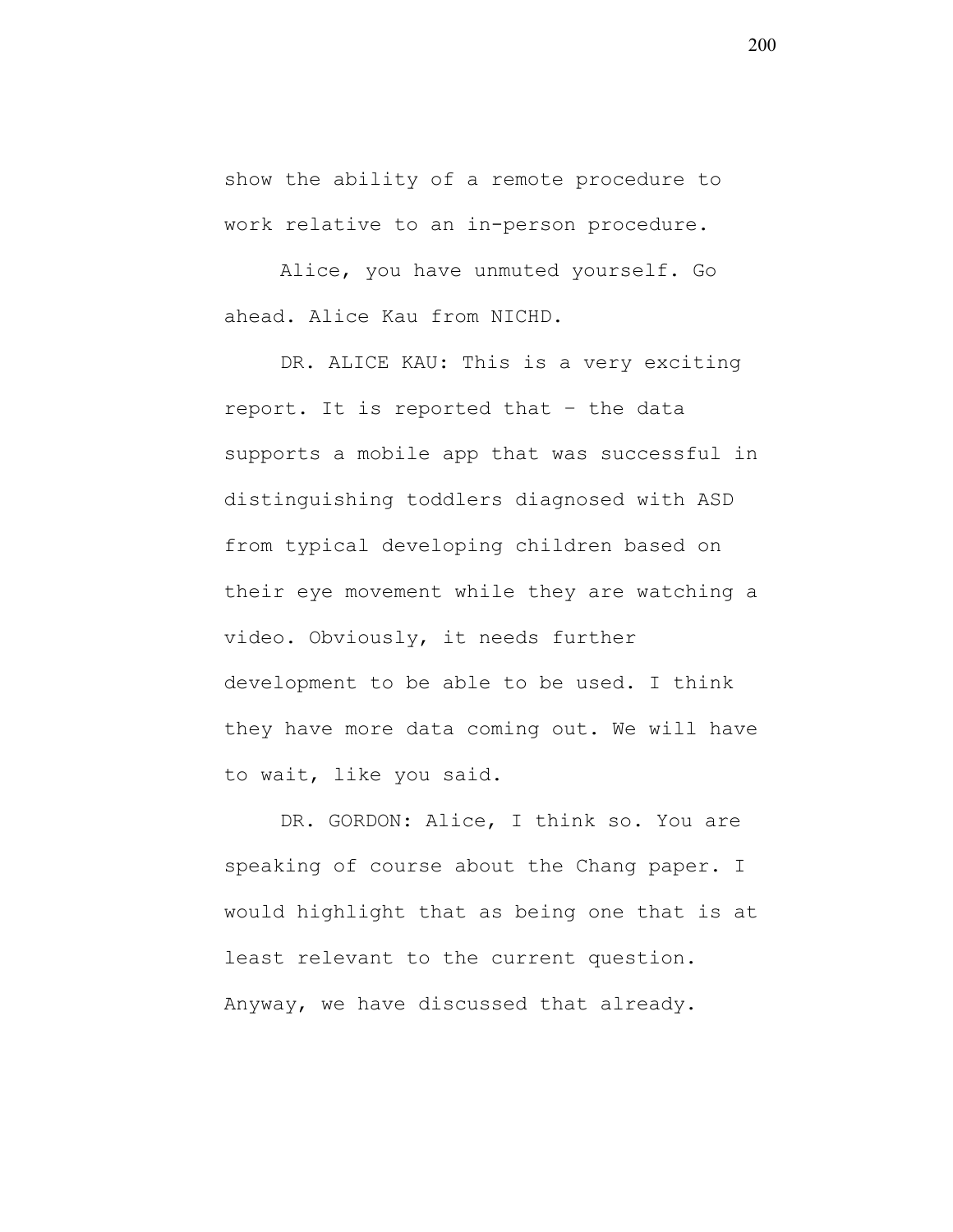Let us move on. I will just note that we had comments about the Feinberg and about Chang. We will move on to Question Number 2. Question Number 2 is on the biology of autism. There are a number of different studies here. The first five or so are on the first slide. Early social communication, growth differences in the brains of infants who will go on to be diagnosed with autism spectrum disorder, longitudinal studies of social communication, long-term maturation of organoids. I can discuss that if you would like in a minute but why that might be relevant to the biology of autism. Quantitative and qualitative sex modulations. Any questions or comments. Dena, go right ahead.

MS. GASSNER: I am sorry. I am trying to follow along in my printed materials. And page 2 had the four articles we just talked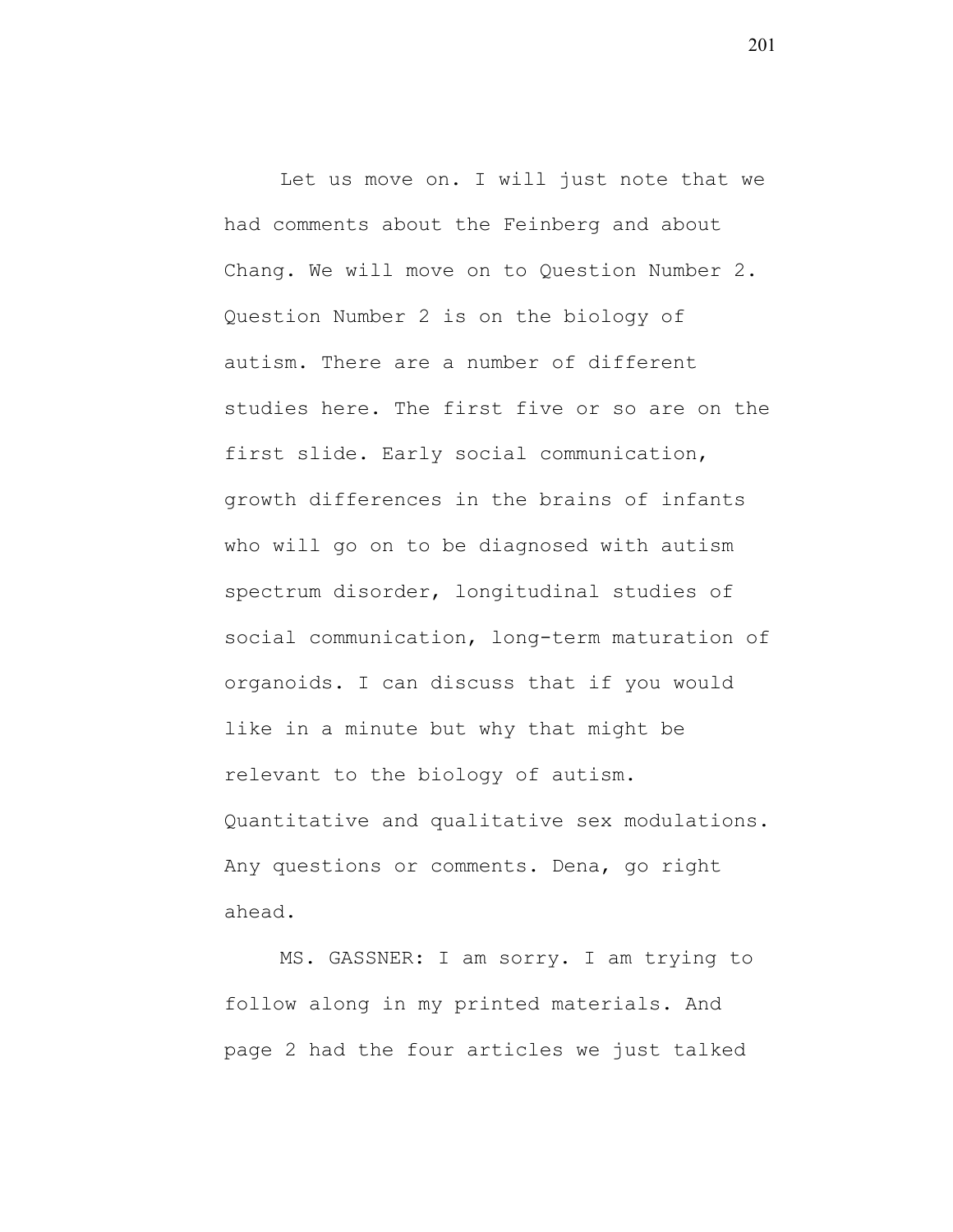about, the HRSA article. But I did not see page 3. Did I miss it?

DR. GORDON: I have it in mine. I do not have it printed. I have the PDF. Maybe there was some challenge in printing. On page 3, I have Sicherman and Wetherby.

MS. GASSNER: I just had a comment on Wetherby but you can just tell me when it is a better time to make it. I think I --

DR. GORDON: Let us do that now. Let us go back one slide. Go ahead and make your comment.

MS. GASSNER: I just wanted to report that I have not had time to read it but there was a recent study that just came out of Germany that shows that highly structured, highly academic preschools are getting better short-term outcomes but long-term outcomes are worse for children, all children, not kids with disabilities per se. But I think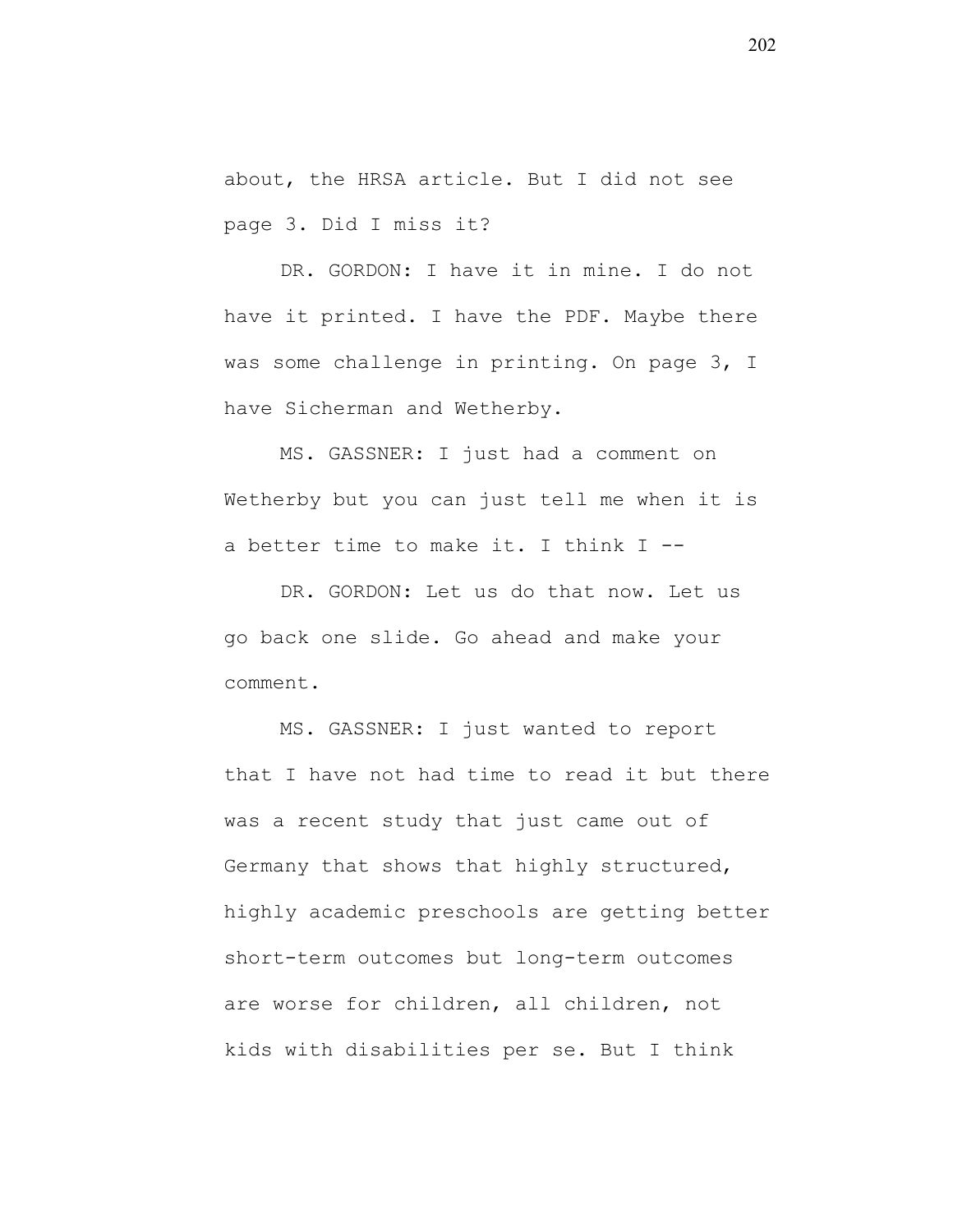that is a significant thing that we need to discuss in terms of these screening tools that come at such an early developmental stage. I know that we are hoping to mitigate some of the impairment-related issues of autism. But I am really worried that some of these early diagnosis studies such as this one, are going to result in kiddos that might need just more time for play, might need more time for socialization and outdoors instead of such intensive normalization and compliance training. I do not know. I just wanted to mention that because it shines a light on this from a different trajectory.

DR. GORDON: I am not familiar with that paper but it is a very good point, Dena. And I think that is one of the points that was echoed in the US Preventive Services Taskforce recent decision on screening and that it has been backed up in a number of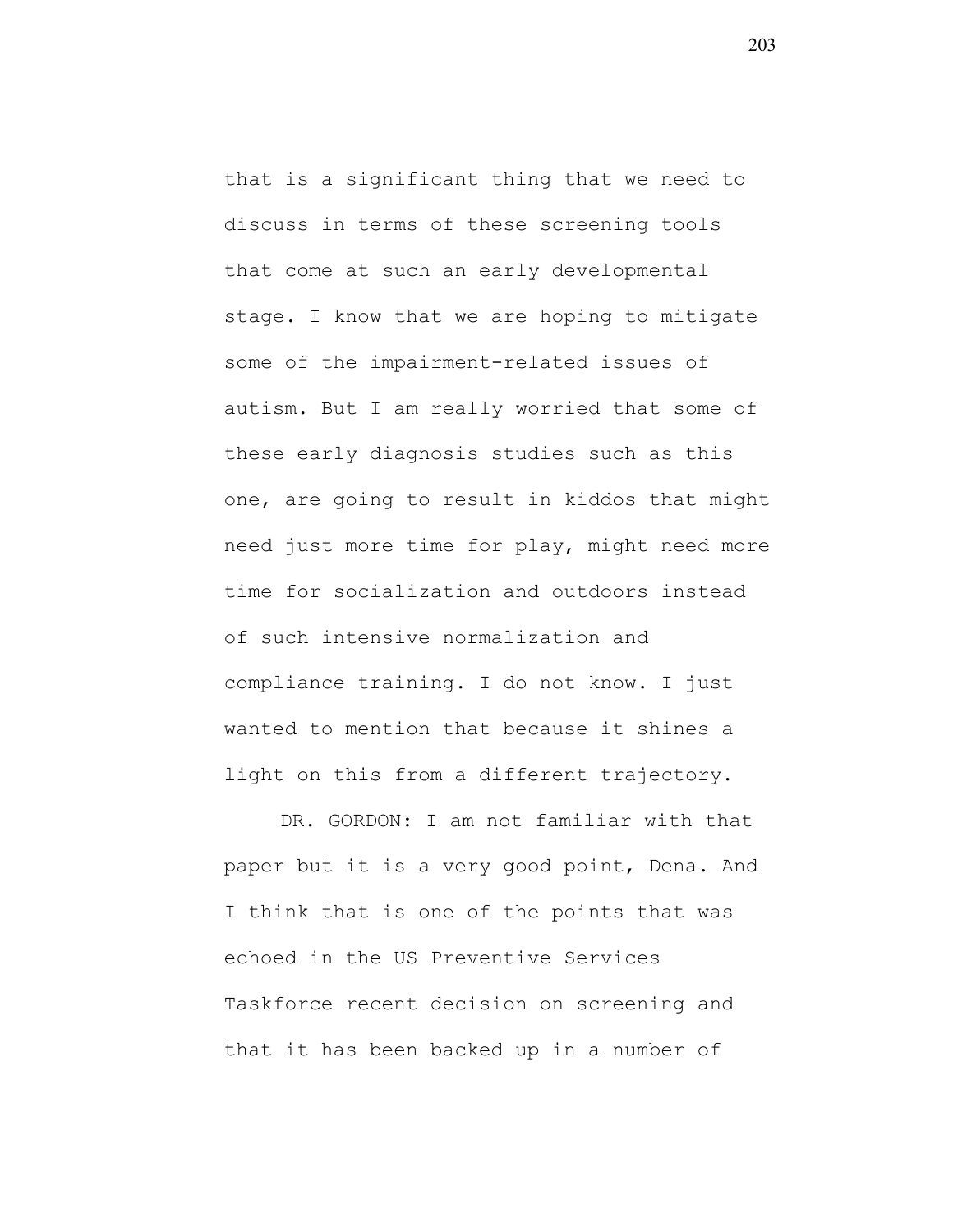different areas that we really do need to demonstrate not just the ability to identify individuals earlier but also to demonstrate that identification using these kinds of tools will result in better outcomes.

I will point out. There is fairly good not super good but fairly good data as others have presented here to earlier iterations of this group that early intervention does result in better outcomes. But it could be better and it needs to be demonstrated in the context of these screening procedures.

MS. GASSNER: I would refer people back to Sam's comments related to this as well.

DR. GORDON: And I think Sam would like to make a comment perhaps about this very issue because her hand went right up as soon as I said that. Go ahead, Sam.

MS. CRANE: Yeah, I just wanted to say that this also connects back to some comments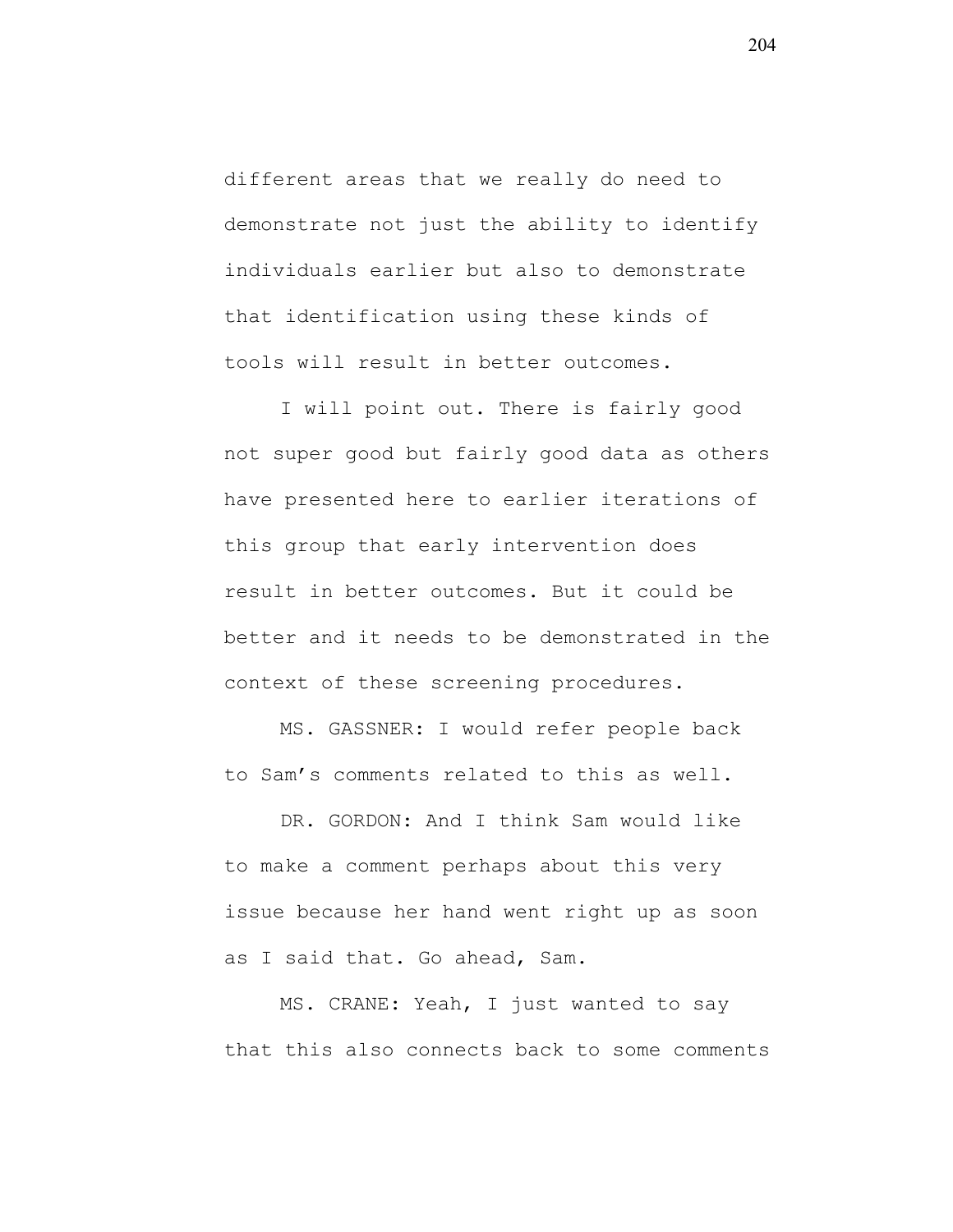I had on the Strategic Plan in which there was the question on early identification. It had language saying that the goal is to identify kids as soon as possible. That might have been reasonable back when the question was between identifying kids at age 3 versus age 8 or later. But now, we are seeing studies that are identifying kids at age 12 months. And that we do not have the evidence that those – what I would call super early identifications are connected to better longterm outcomes because we do not have research on those early interventions on kids as young as 12 months.

DR. GORDON: Sam, I would reiterate what I just answered to Dena, which is that we need that evidence before we would put it --

MS. CRANE: I think that that is why we need to also edit the language in the Strategic Plan to reflect that --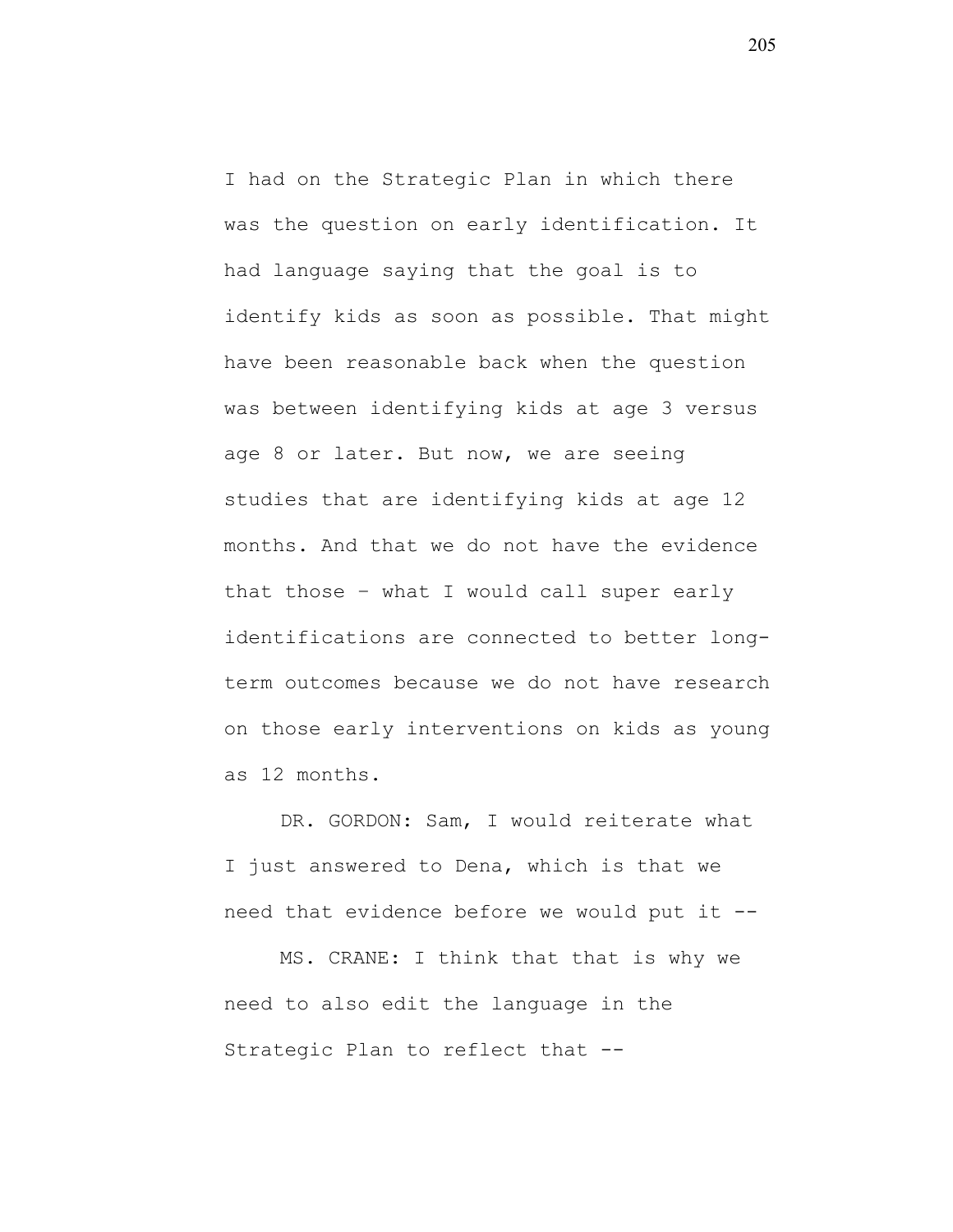DR. GORDON: Fair enough. Fair enough. That is an excellent point. I would just add that of course we cannot do the studies to determine whether we could get clinical benefit until we identify them earlier. There is a second reason why these early identification studies are being done just to be clear. We know from the genetics that the biology of autism starts very early in life but we do not understand how that unfolds at earlier ages because we have not been able to identify individuals earlier. It is not just about treatment. It is also about understanding that we need to develop – I should not say that we need to. That these studies that are aimed at identifying children earlier who are at risk for autism will allow us to understand that biology because even though of course what we are talking about is trying to improve the lives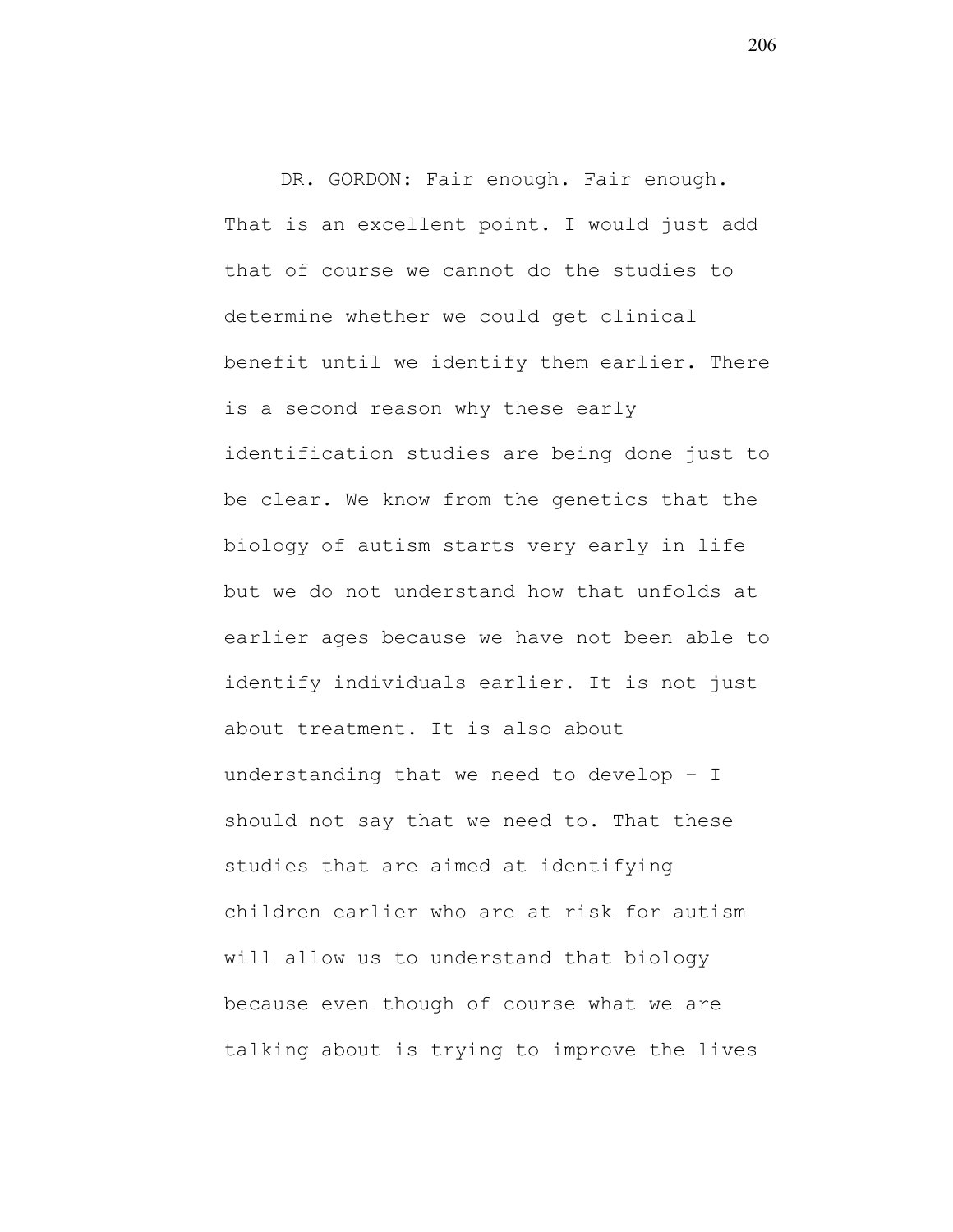of these children, improving the lives still relies on understanding the biological unfolding earlier on. I appreciate that.

Let us move back to Question Number 2, which is relative to what I just said, which is on the biology. Here are the first five. Any comments or questions on any of these first five? Dena and Sam, I would appreciate if you could put your hands down just so I make sure – unless you want to make a comment on any of these five. Anyone want to make comments on any of these five? I will just note that several of them were from our colleagues at NIDCD and NICHD.

I did want to make a comment about the Gordon A et al. paper, Long-term Maturation of Human Cortical Organoids. I am not necessarily advocating as a major advance but just to understand – to help you understand why this is important even though it is not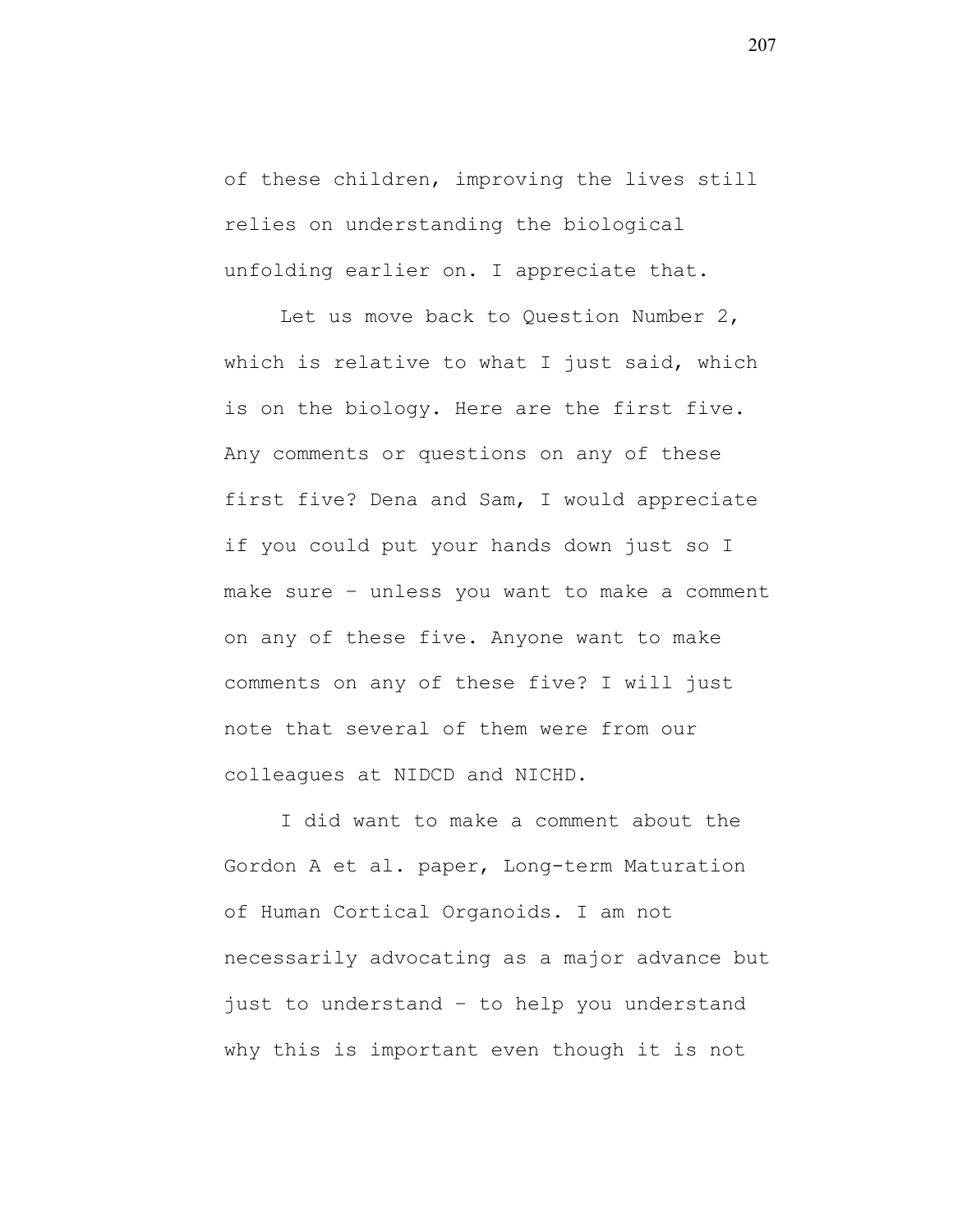specific to autism. I will just say at the outset – A. Gordon – no relation. This paper is one that seeks to again understand biology as it unfolds early in life when we know a lot of the risk factors for autism be they genetic or environmental are acting on the brain. It is really hard to study the brain in human beings very early in life. And what this paper shows is that you can actually do that using cells in a dish without having to resort to studies in infants or pregnant women or having to translate from animal studies. That is an advance at least in terms of being able to make further inferences as to the biology of early events in autism.

I see hands up from Dena and Elaine. Let me just ask if either of you are responding to this particular article first.

MS. GASSNER: No, it is the next page.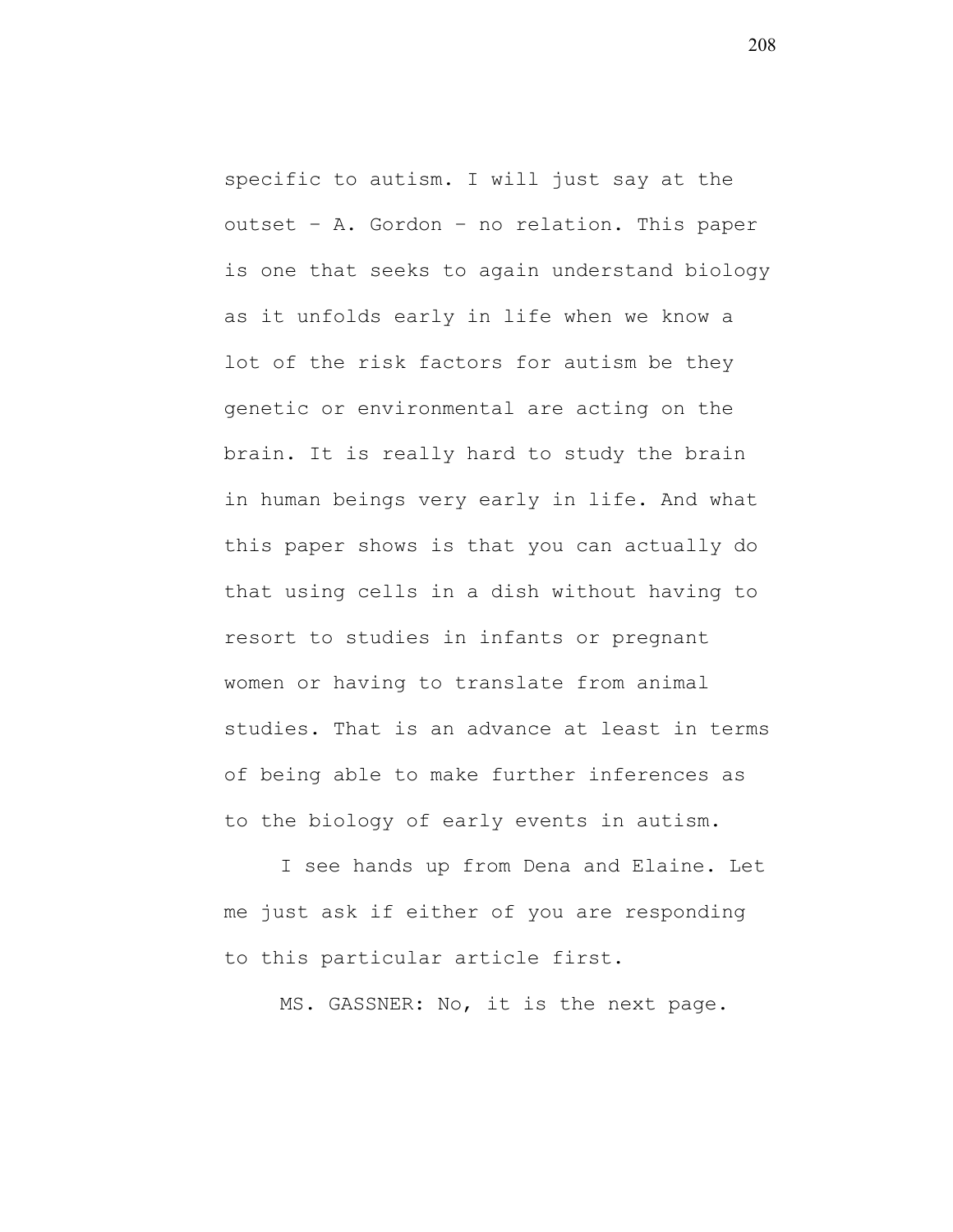DR. ELAINE HUBAL: I did want to just respond to this because it sort of comes up later with the – risk factors is that having – having models like you are talking about to study biology in addition to helping in terms of whatever interventions is actually really important for being able to study these risk factors especially when we are talking about modifiable environmental factors – have these experimental systems. That is really where we are going to get the evidence for whether or not some of these chemicals that we are all very concerned about are things we should do something about. I am just raising that now because there are some papers that are looking at epi-evidence of chemical risk factors and I do not actually think that level of evidence is where it needs to be.

DR. GORDON: Right. But we need these biological models to be able to study them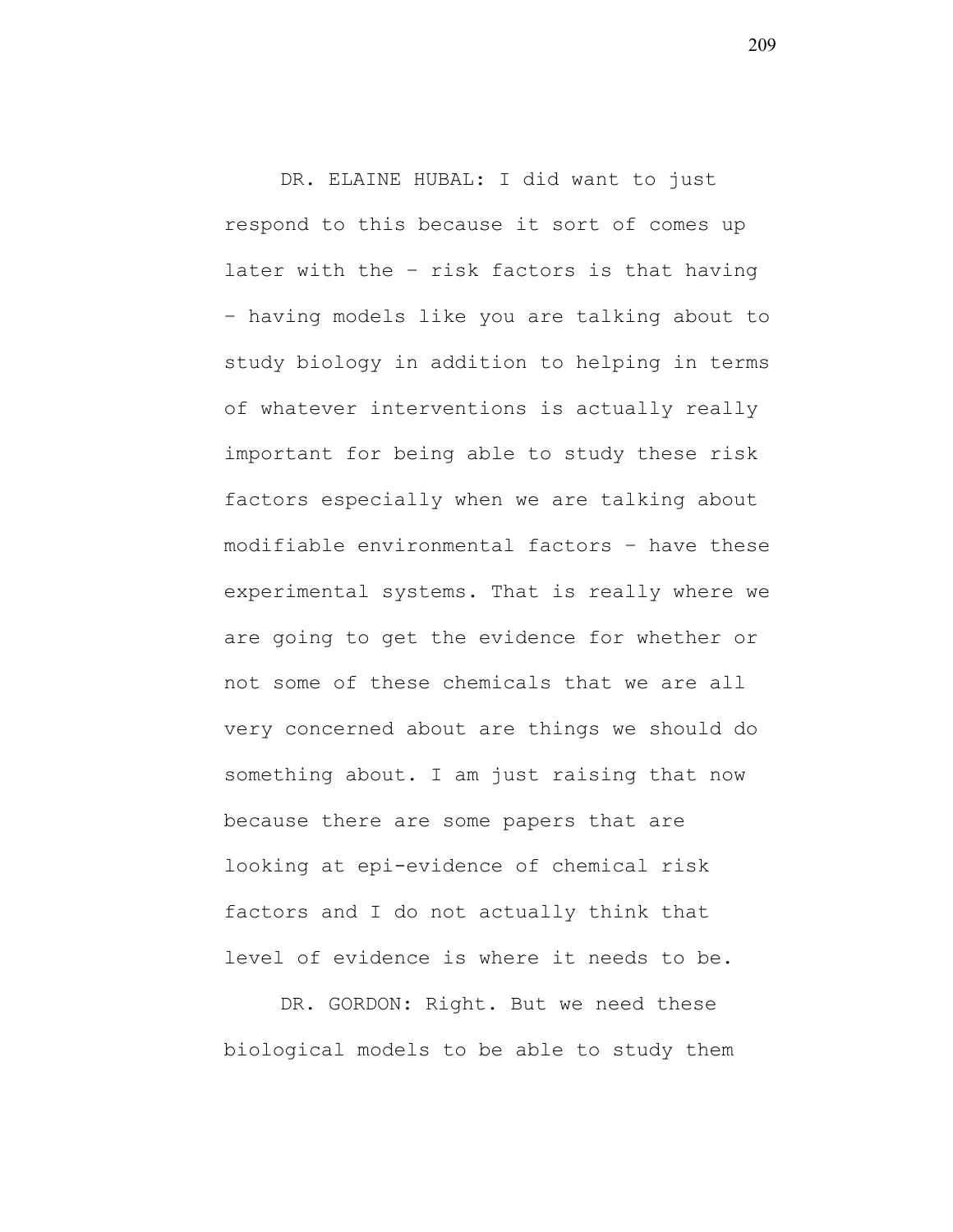further. Thank you very much. Always glad to have input from the EPA here.

Next up – Dena, I guess you wanted to make a comment about the next slide so let us move along to the next slide. It is one of these four articles. Is that right?

MS. GASSNER: Yes. It is the one that Alycia provided to us, this first one on the age of walking and intellectual ability. At first, I got really excited about this one because this would give us a very externalized expression of delay at least to maybe help parents to know what to expect to make that early referral but then to suggest that this is limited to people with intellectual disabilities seemed short sided to me because we know that motor delays in autism encompasses the entirety of the spectrum. I do not know. I just wanted to see if Alycia might have any insights or ideas.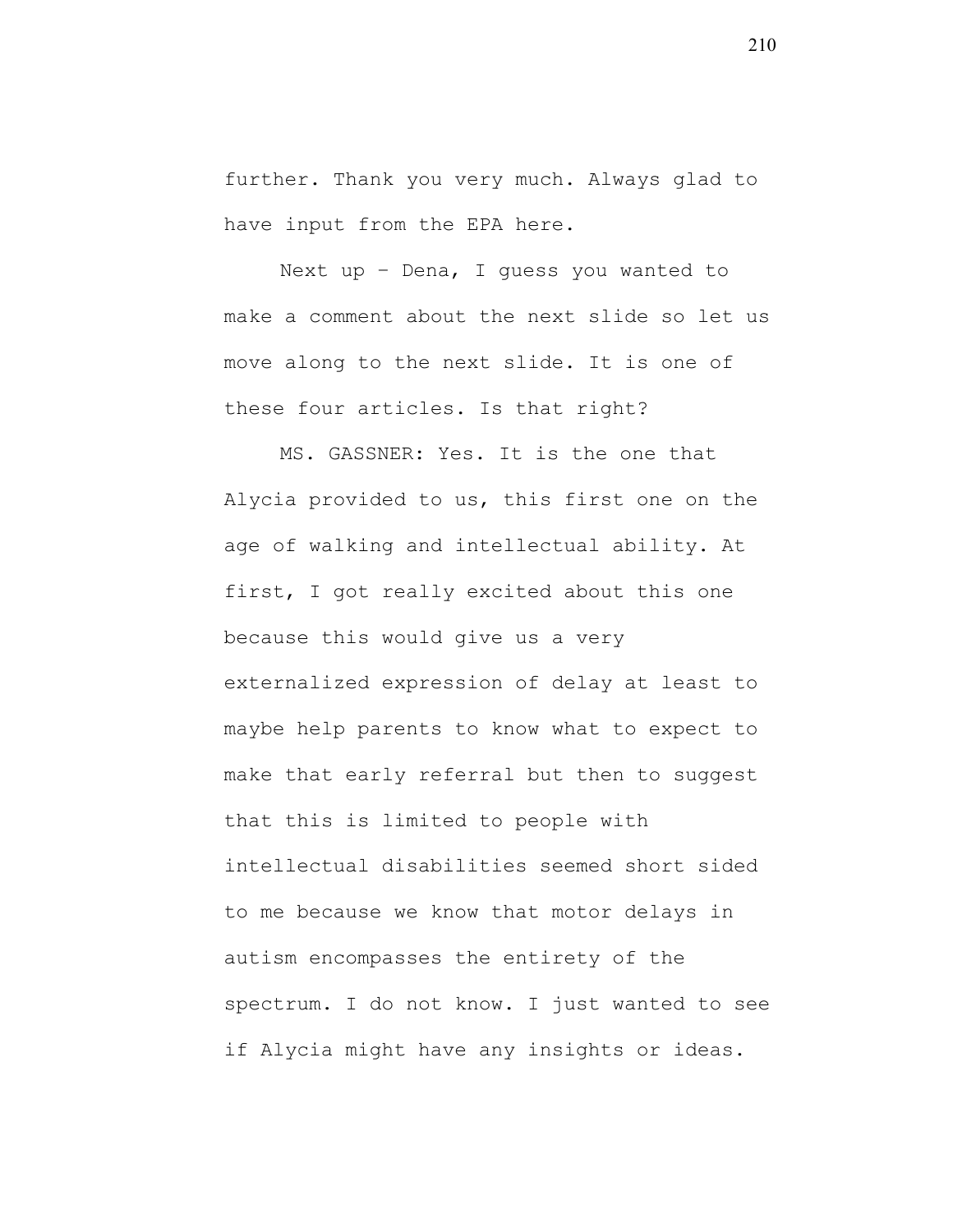DR. GORDON: Alycia, do you want to comment on that? I will note that in your description of the paper, you state that they found that the relationship between walking was not present in ASD children without lower IQ.

DR. ALYCIA HALLADAY: Hi guys. I am not going to show my video because I am in the car, but I am listening. I did want to just put a plug in for this paper. This is part of a conversion to studies that is looking at developmental milestones in general in addition to genetic factors that really help support early diagnosis, which we know is important for early intervention. I do not know what else I can say other than I think this was an important paper in 2021. Dena, I feel like I did not answer your question.

DR. GORDON: I think you would have to look at the details of the paper and what we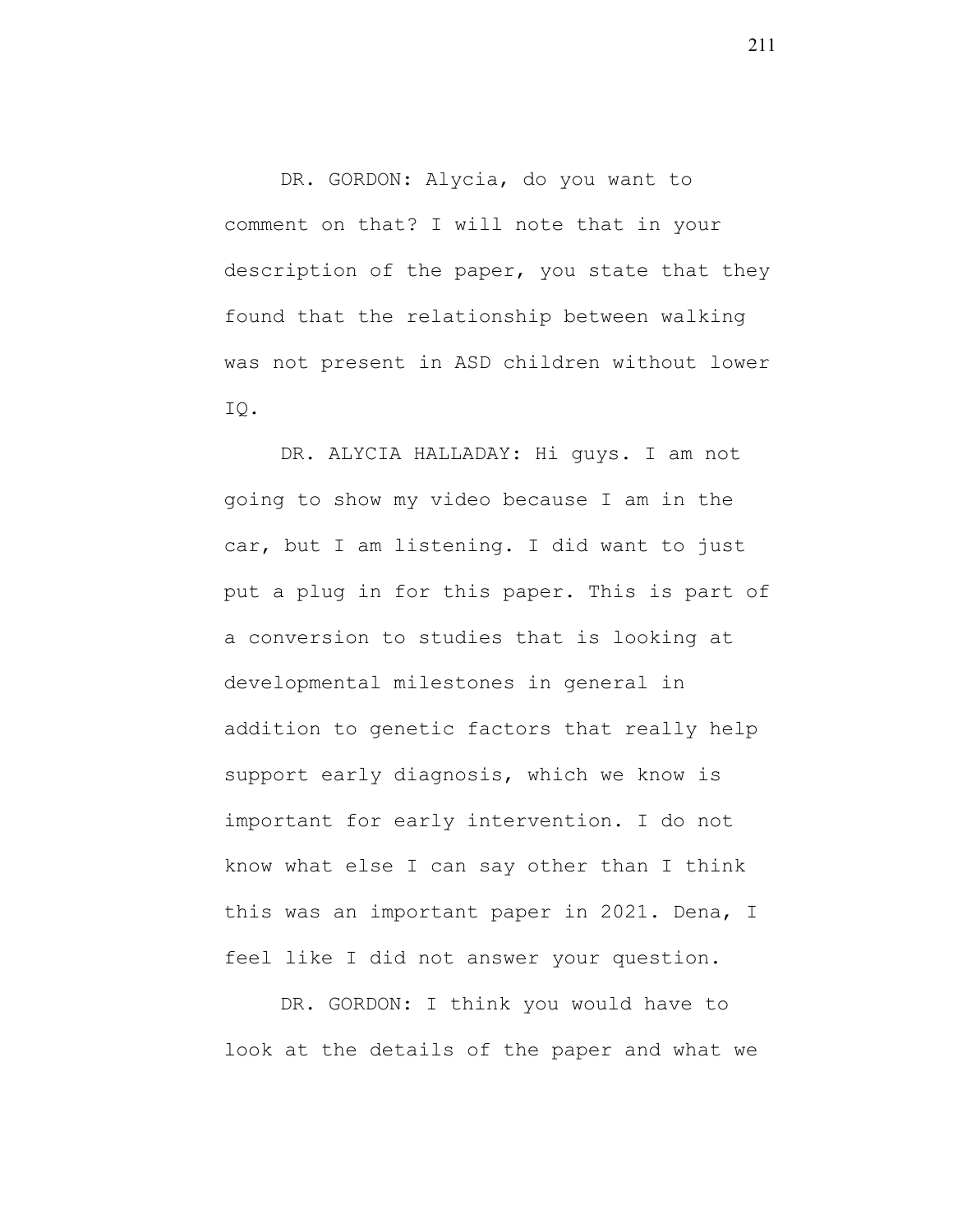will do is we will make sure that the summary does appropriately reflect the data. It is possible, Dena, that despite other data that might suggest motor issues across the spectrum that this particular way of looking at these motor issues does not detect relationships with ASD and those without intellectual impairments. But we will make sure that it is accurate when we do. If it is selected, we will make sure that the description accurately reflects the findings.

Scott, did you want to talk about this paper or another?

DR. ROBERTSON: I just also wanted to mention if it is okay to mention a related thing to that paper on motor issues. That also reflects back like a concern among many folks that like the diagnostic criteria sort of do a disservice because of the fact that it is mostly social communication in the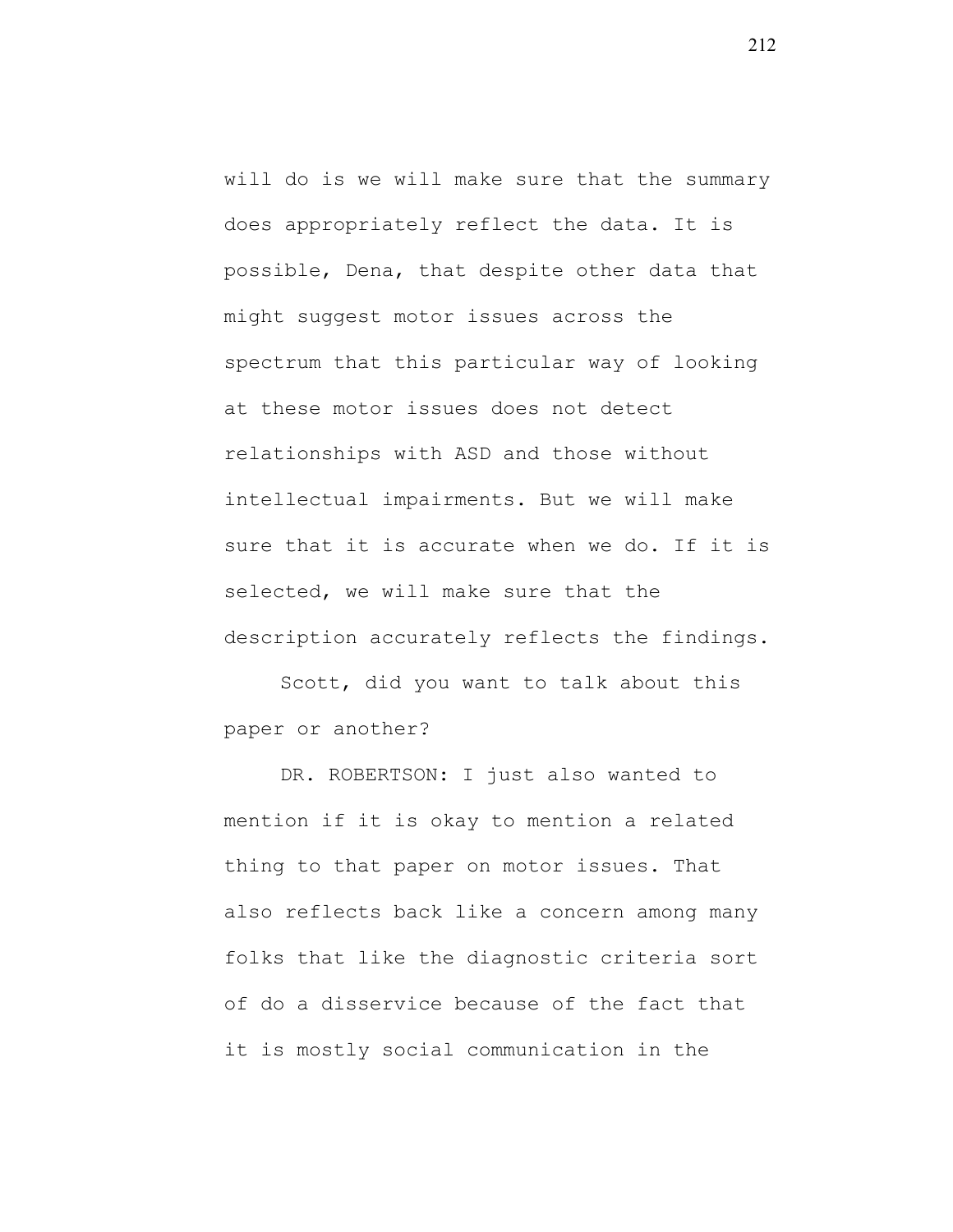diagnostic criteria, that motor, sensory, and executive functioning has been so underemphasized. It is always good to see these papers like this that are examining that cross connect to motor. And we already know there is some in the literature that even go all the way up to adults looking at motor issues. But we still see that gap. I do not know if that could be something that could be emphasized separately from the Summary of Advances, Strategic Plan in terms of the importance of getting more research on these other aspects of autism in terms of other than social communication as far as motor, sensory, and executive functioning.

DR. GORDON: Thanks. I am pretty sure it is in the plan. We will back date that comment to the previous discussion on the Strategic Plan. Thanks, Scott.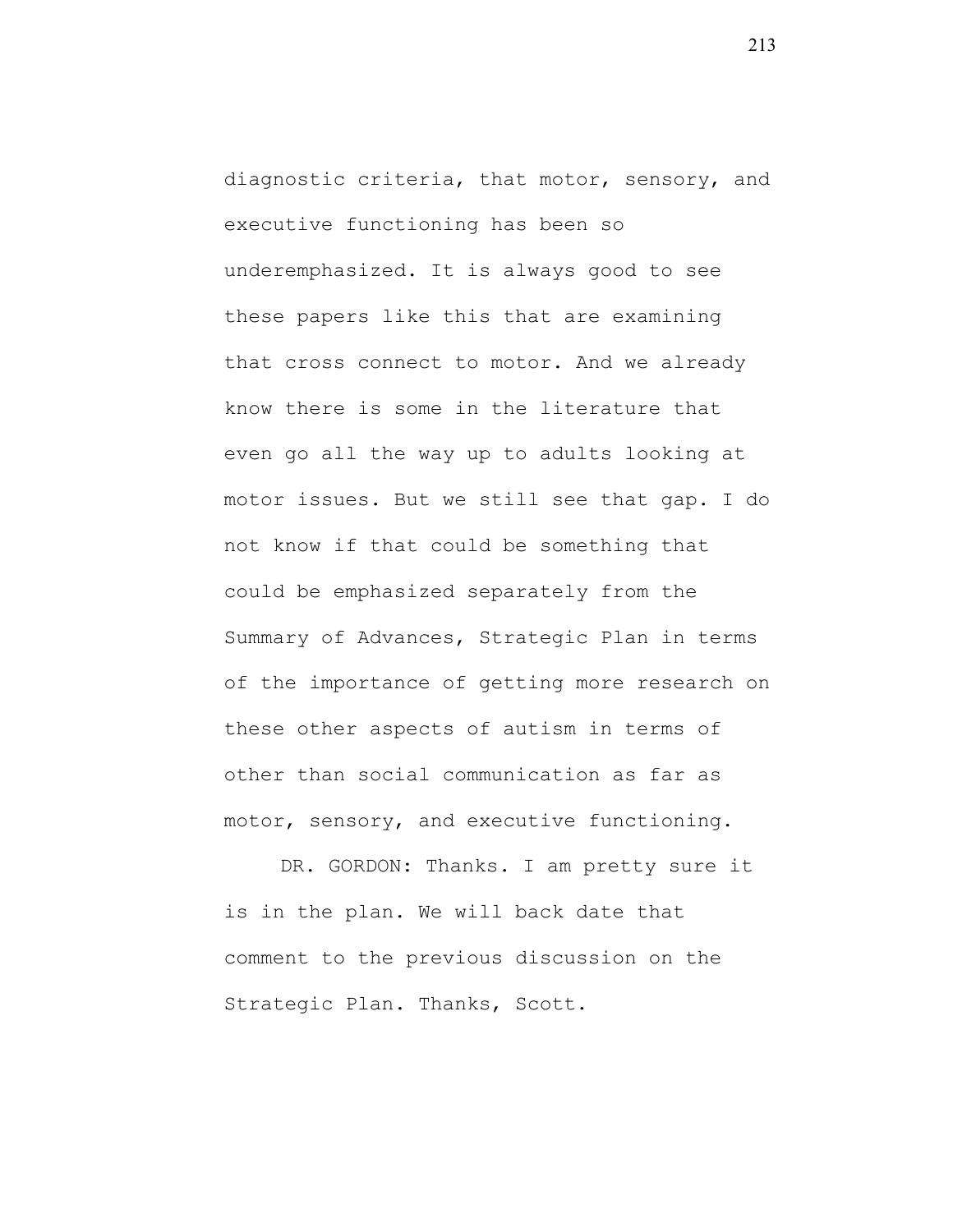We have a comment that came into Steve. Steve, would you like to read it please?

MR. ISAACSON: Dr. Susan Rivera will give the comment.

DR. SUSAN RIVERA: Thank you, Steve. And thank you, Josh. I just wanted to encourage us. It is kind of a side comment but important to bring it up while it is going on, I think. Really in our discussions in the IACC think about our language carefully and maybe using the term predictive factor rather than risk factor to try to decrease or avoid stigmatizing language. I have heard that term come up a couple of times. I just wanted to put in a gentle acknowledgement of that and request that we stay on target there.

DR. GORDON: Thank you very much, Susan, for pointing that out and also for doing exactly what I asked us all to do an hour ago or so when we first started these discussions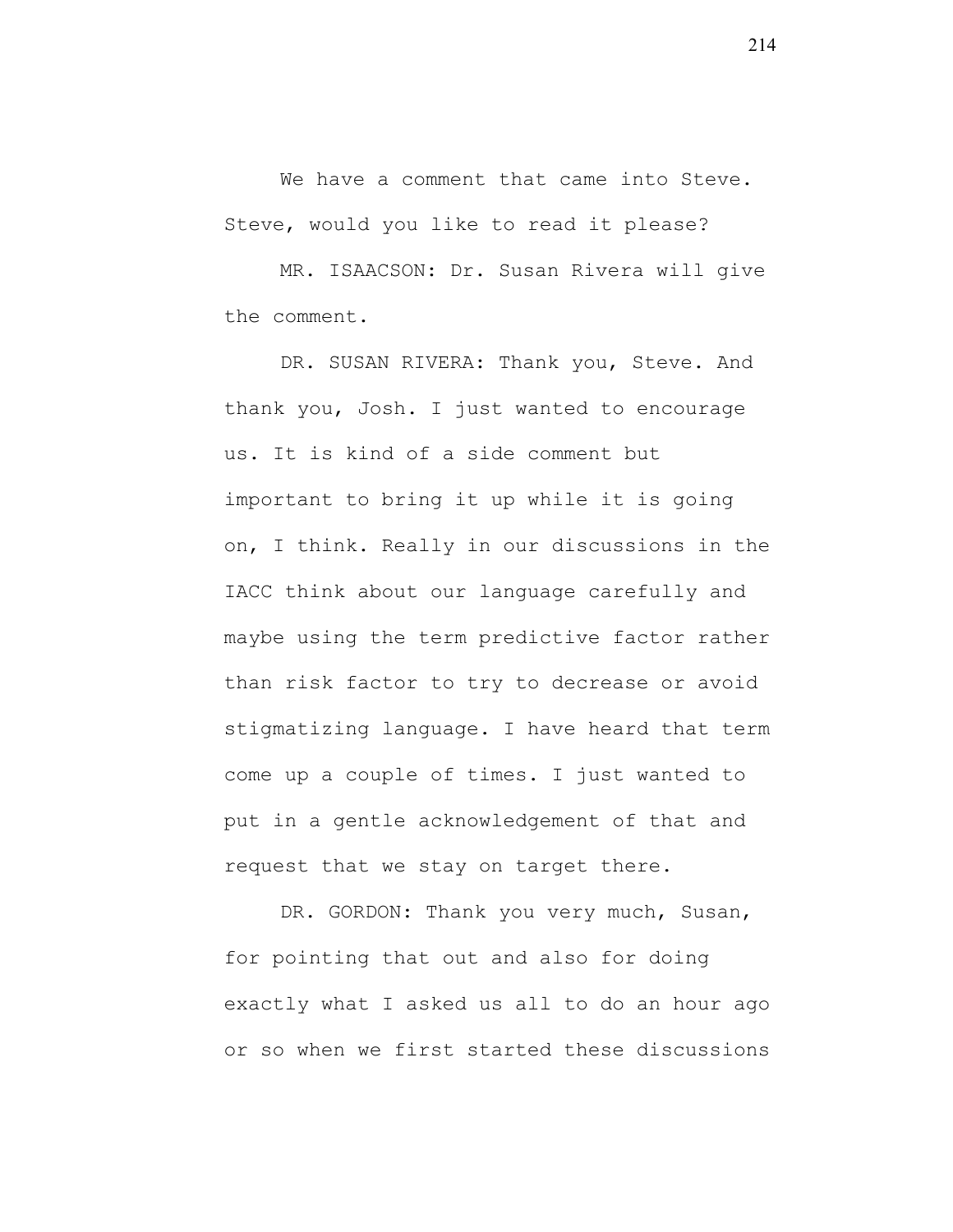to try to just respectfully call out language that might be perceived as others demeaning. I get the point there. It is really about risk implies a value judgment on the outcomes. Predictive is just as – the term predictive is just as germane to the issue that we are trying to understand but without that value judgment. Thank you.

DR. RIVERA: Thank you.

DR. GORDON: We should make sure that the Strategic Plan uses that predictive factor. We often talk about risk and resilience for an illness. I guess your point here is that that may not be the language that would be preferred by individuals with autism. Thank you for that.

DR. RIVERA: Precisely.

DR. GORDON: We can talk about prediction of outcomes perhaps.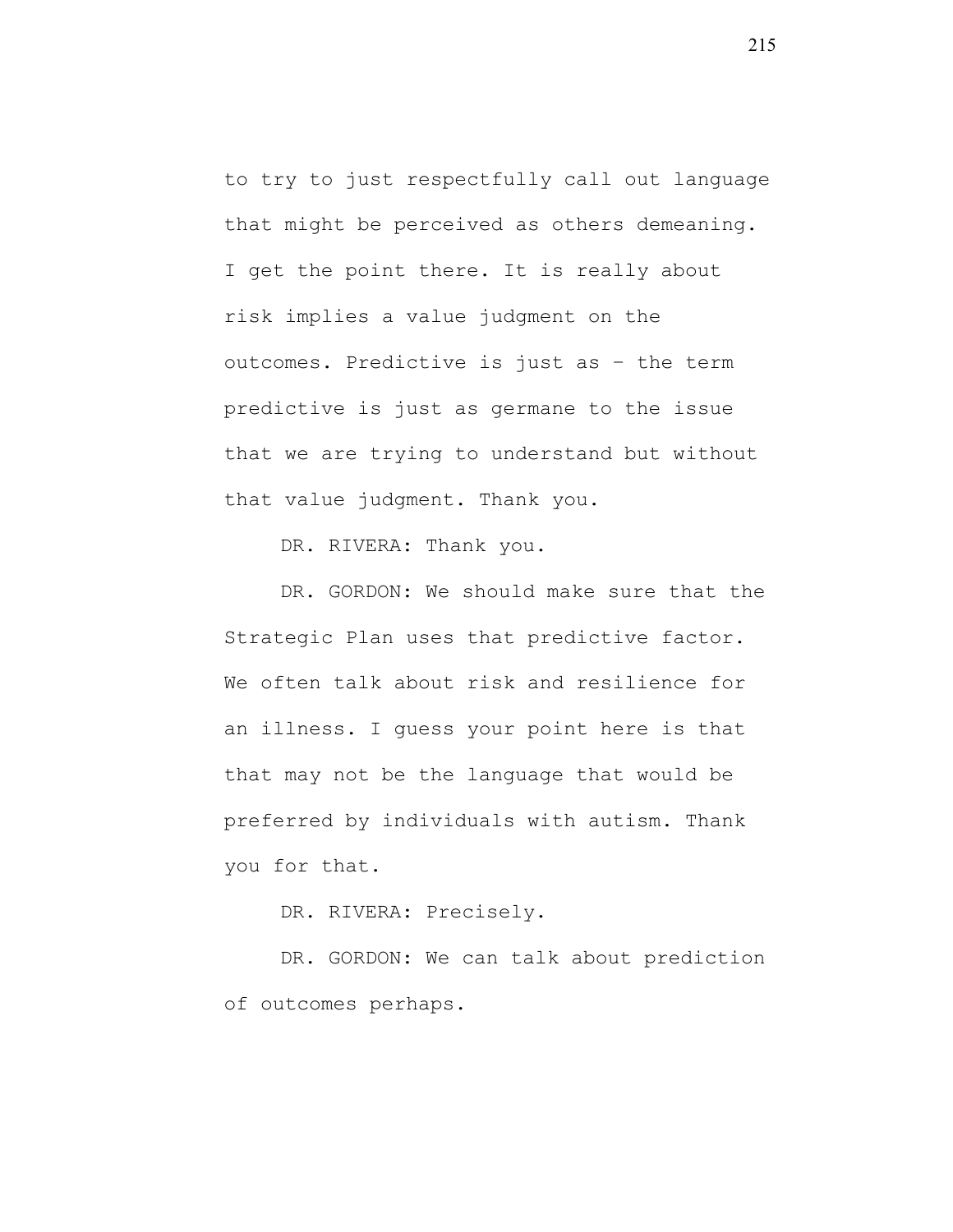Next, we will move onto the next set if we could advance the slide. Maybe someone already did. I do not think so. Let us move to the next group. Go back up. It should be Romeo. There you go. This is the next set still on questions of biology. Any comments on any of these? I just want to thank Alycia Halladay for nominating a number of these articles. I am curious which one she would vote for amongst this group. There is quite a lot of them in there. Some of them are really like the Tran, focused on neuroscience and development of the brain. Others like Rosen about experiences in early life, for example, in terms of the involvement of siblings on adaptive trajectories. Quite a breadth here.

You know me. I cannot avoid talking about the genetics but maybe I will ask Joe if you want to just briefly highlight the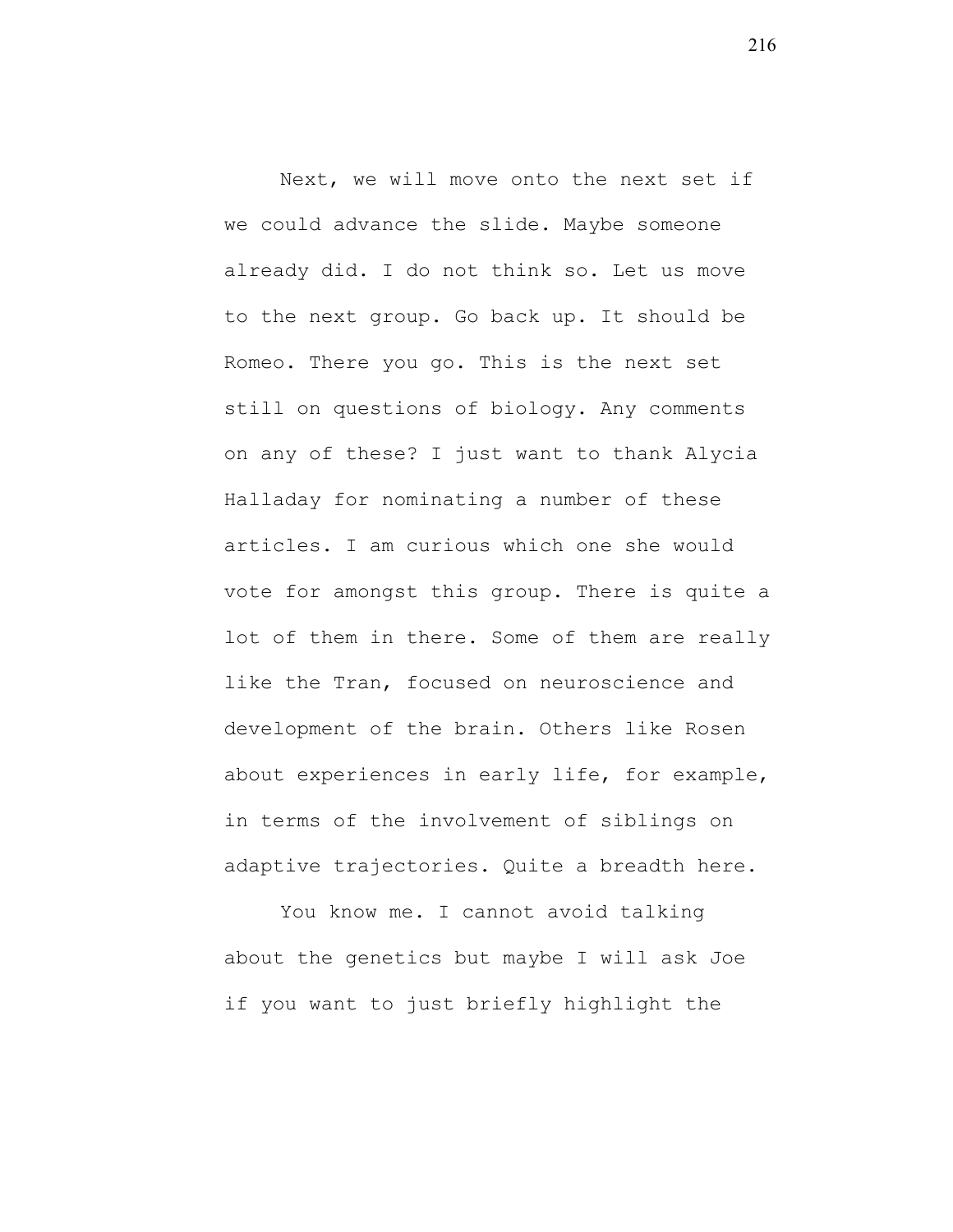Willsey paper and why you chose to nominate that.

DR. JOE PIVEN: Josh, I would be happy to defer to you.

DR. GORDON: You are defeating my purpose trying to get everyone involved. This actually – if you think about it, it gels well with the other one that I want to talk about on organoids in terms of identifying. The question is where and when are genes are acting. In this particular one, it is not only talking about genetic influences but also the influences of sex hormones in particular with estrogen and the suggestion form these data although it comes from model organism data as opposed to human data. It would really need to be validated there. Many of the autism genes which confer significant predictive value for the diagnosis are expressed in neurons early in life and in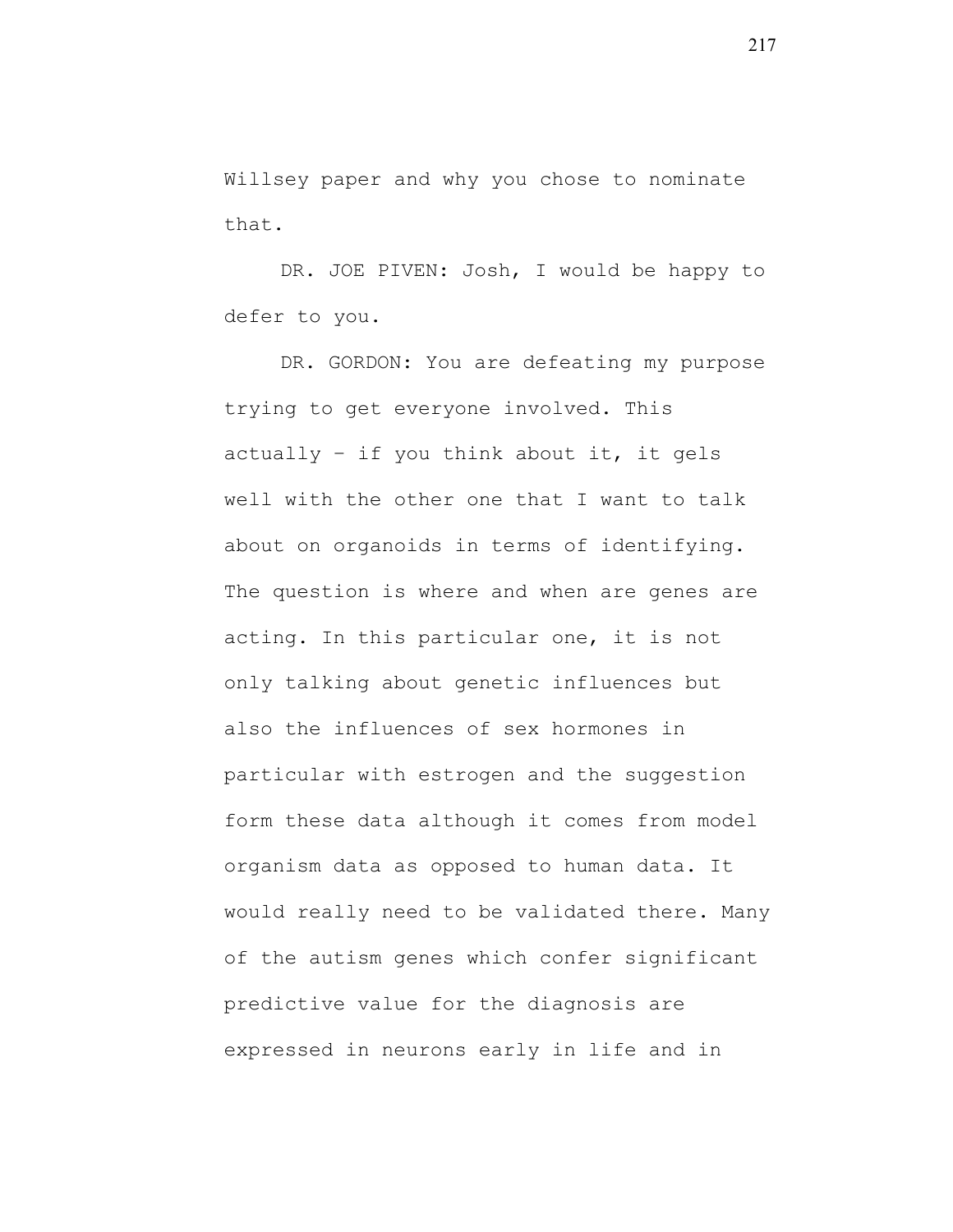fact have to do with the generation of neurons and that some of the alterations that are induced by these genes can be reversed by estrogen potentially explaining the difference in rates in boys versus girls. It is all very suggestive. It is all very much again really raising the hypothesis rather than confirming them. That is the Willsey paper.

I think we have a comment from the Autism Science Foundation. I am not sure the person behind that. Go ahead and speak.

DR. HALLADAY: It is me. Alycia. I am probably the one that nominated the Rosen paper. It is not really biology and I probably put it in the wrong place. I would put it under lifespan issues. It does not decrease my enthusiasm for this paper. This does come from a strengths-based model. It looks at longitudinal data collected over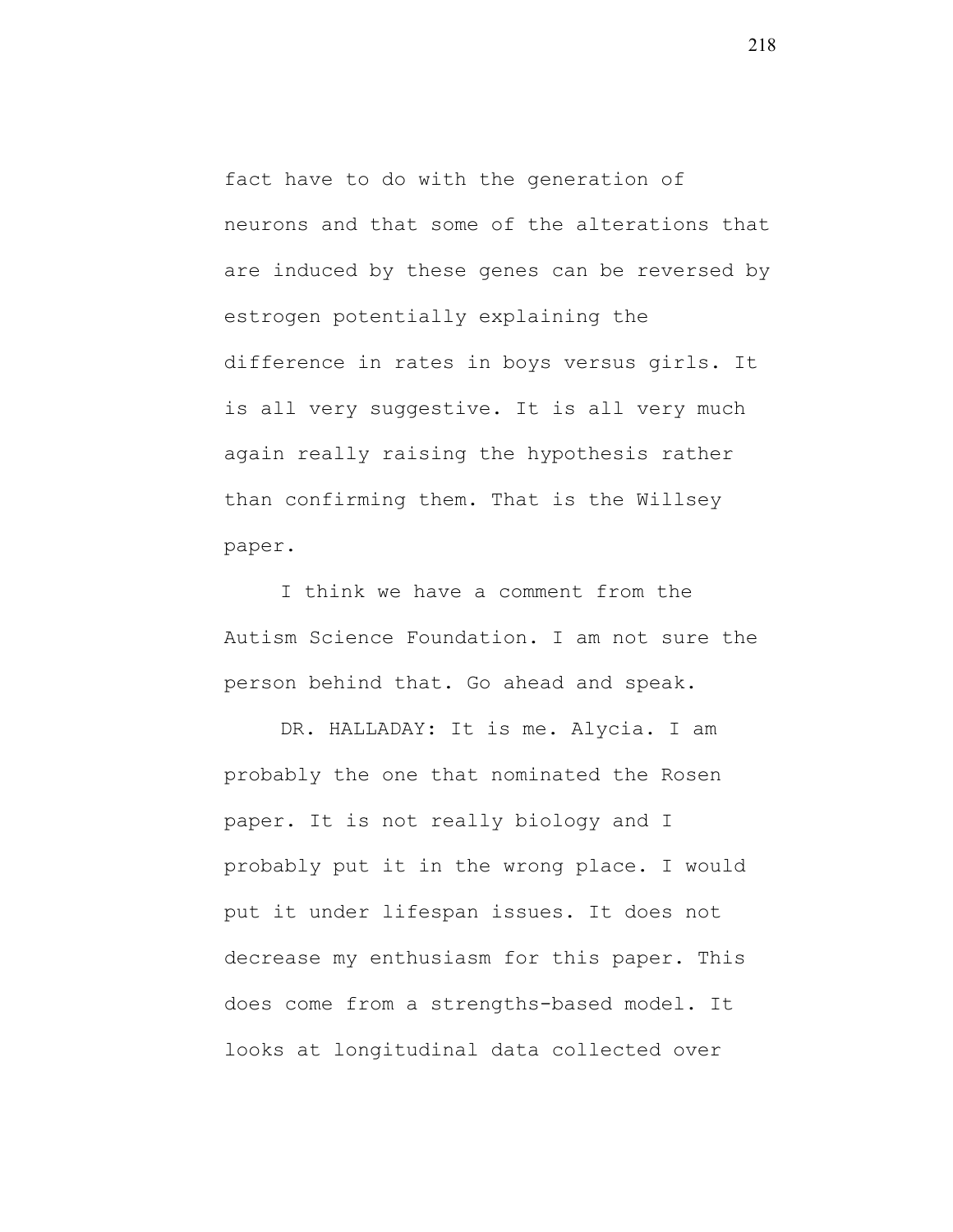several decades and it focuses on the presence of a sibling. And of course, the study needs further refinement. Every study does. This was really important. It probably does not belong in biology. It probably belongs in a different category and that was my fault.

DR. GORDON: We can move that for the voting. Thanks for the shout out for that paper.

If there are no other comments on this one, we will move on to the next question. I apologize for the title. Risk factors. But let us say predictive factors instead of risk factors and we will make sure that we get that into the issue. I am just reading a note to me from Steve. Let us first – if there are any questions on the first group.

MS. GASSNER: It is me. I just wanted to mention on the Lawrence article, again, the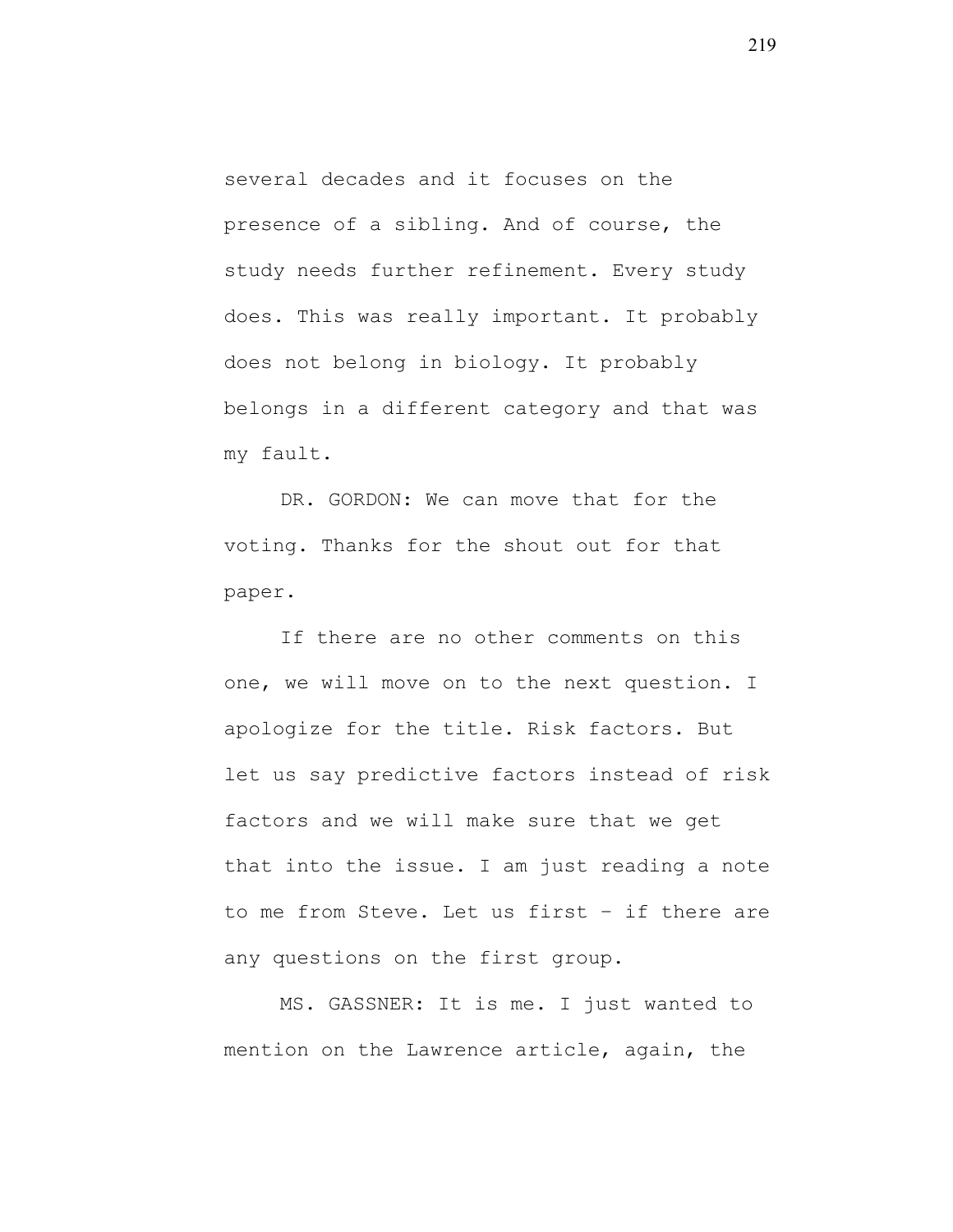female protective factor. Again, we are looking at very young children where autism may not be yet presenting when we are looking at young children. The submission starts when there is a four-to-one disparity in males versus females. But the field is not finding that in adults. We are seeing that in research coming from all over the world that those numbers are not holding up in adulthood. I do not know. I have some concerns again about gender in these kinds of studies.

DR. GORDON: Let me look at that. You are talking about the Lawrence. Correct?

MS. GASSNER: Correct.

DR. GORDON: Okay. One thing to be aware of is the question of gender versus sex. We have to acknowledge that sex is also not binary. But I just wonder what is used here and whether they are trying to affect a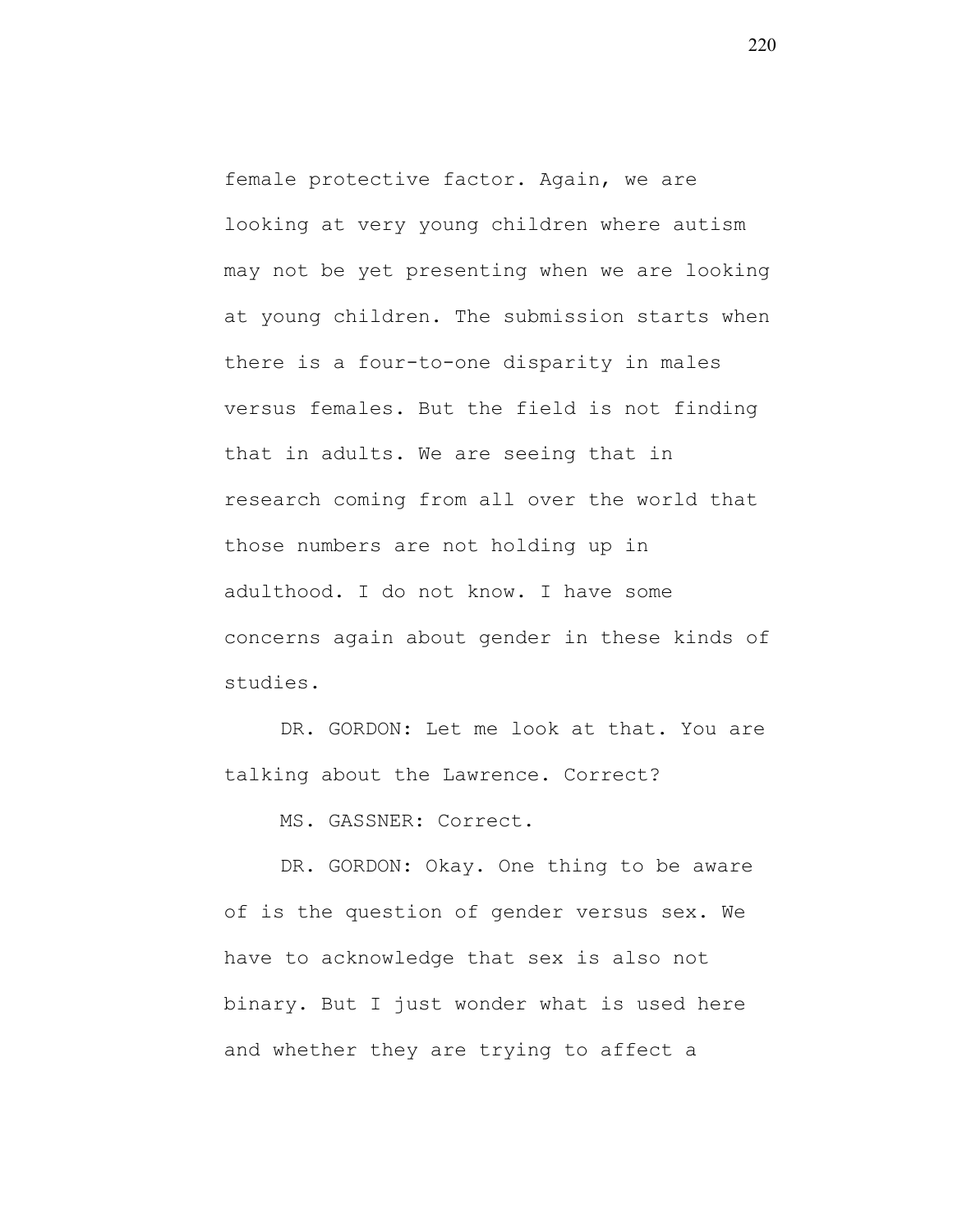biological explanation or a gender-based explanation. I think those are really two different kinds of questions. What I am reading here is they found genetic risk affected by connectivity in males but not females. I think actually it is kind of relevant to either question. You could imagine that that would arise through biological factors even prenatally that have to do much more with sex than with gender or it could be actually a gender effect. I think it is a little complicated. I think you are right in pointing that out.

I, myself, wanted to raise and maybe, Joe, you might want to respond is some of the nominations particularly the Klei and maybe another one here are really commentaries as opposed to scientific advances. Again, we had this discussion I think back in September about whether we wanted to continue with the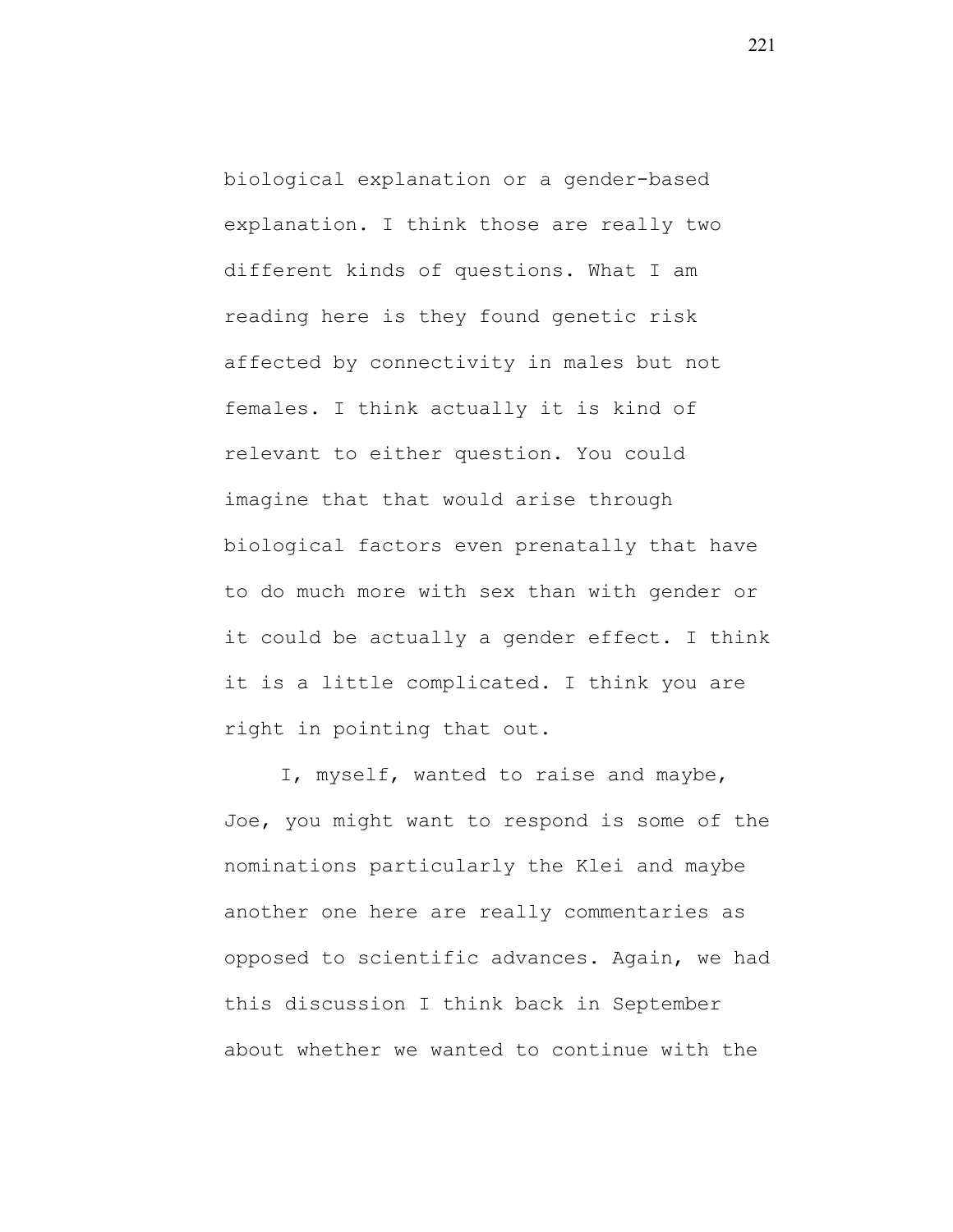previous policy of not including commentaries unless they break new ground.

DR. PIVEN: I just said something brilliant. Try and do it again. I am not familiar with the ones that you are referring to but I would agree. I think it is acceptable to have a commentary if it really is kind of transformative or breaks new ground or gives a very new perspective on something. I do not know if that is what is happening in these articles or not.

DR. GORDON: The one I am thinking about right now is the Klei and McClain, that first one on this list.

DR. PIVEN: I think that is actually more than just commentary. We have had this big advance in the field over the last 15 years of the recognition of the single-gene disorders as if that is all that is happening is the mutation in that single gene and not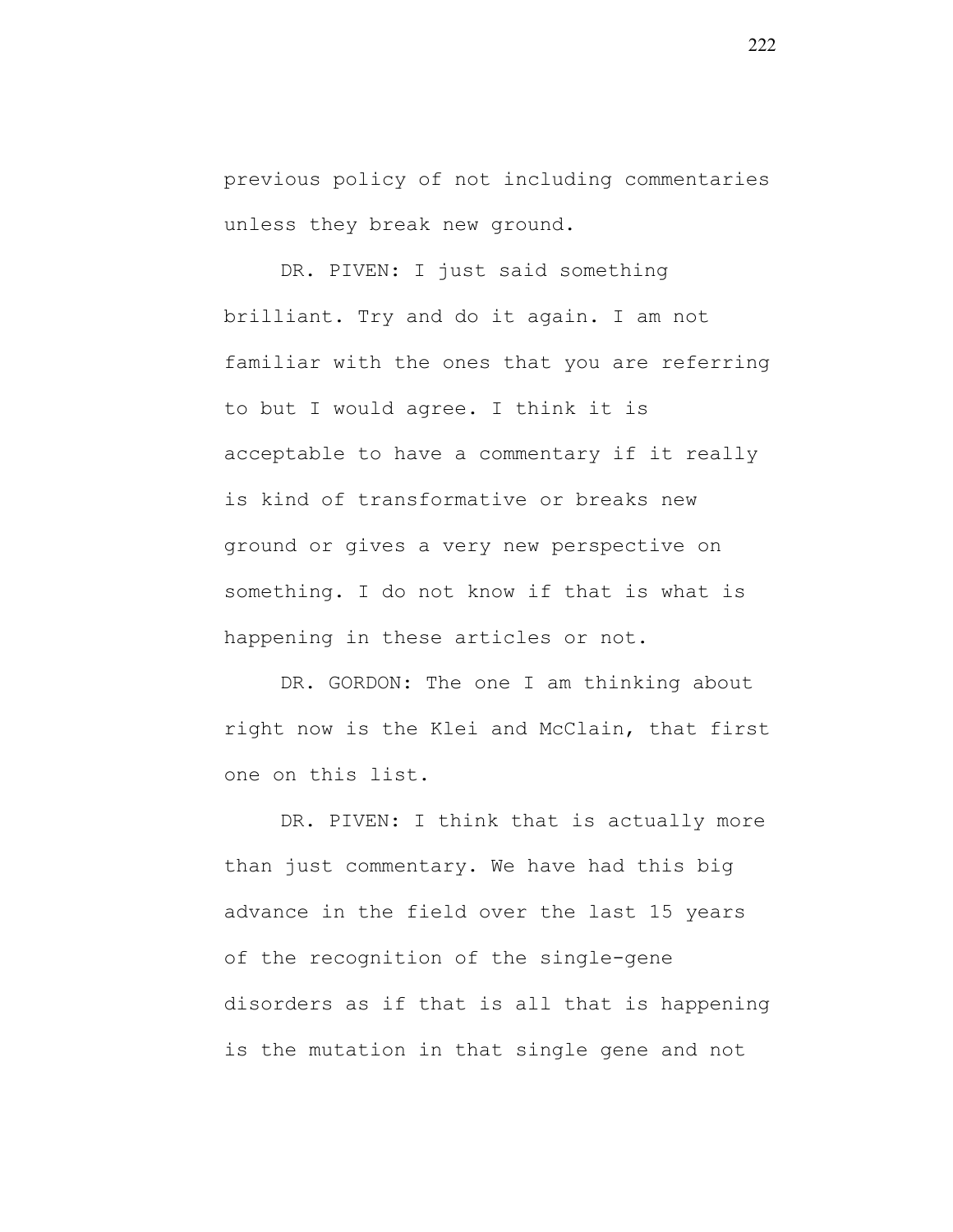taking into account all the other genes that are impacting. We see kids with Fragile X and we say one-third of them develop autism. The real question is why do some have autism and some not have autism and some have something in between. I think this paper really begins to move the conversation forward beyond either these rare genetic events or common variation to thinking about the true state of nature, which is a combination of both. I think in that sense this moves the conversation forward.

DR. GORDON: Alright. We will leave that in there for now. It will be on there as a potential voting one.

I have two comments left. But Susan, I also realize it is 5 o'clock and we are only halfway, not even halfway through this Summary of Advances discussion. We kind of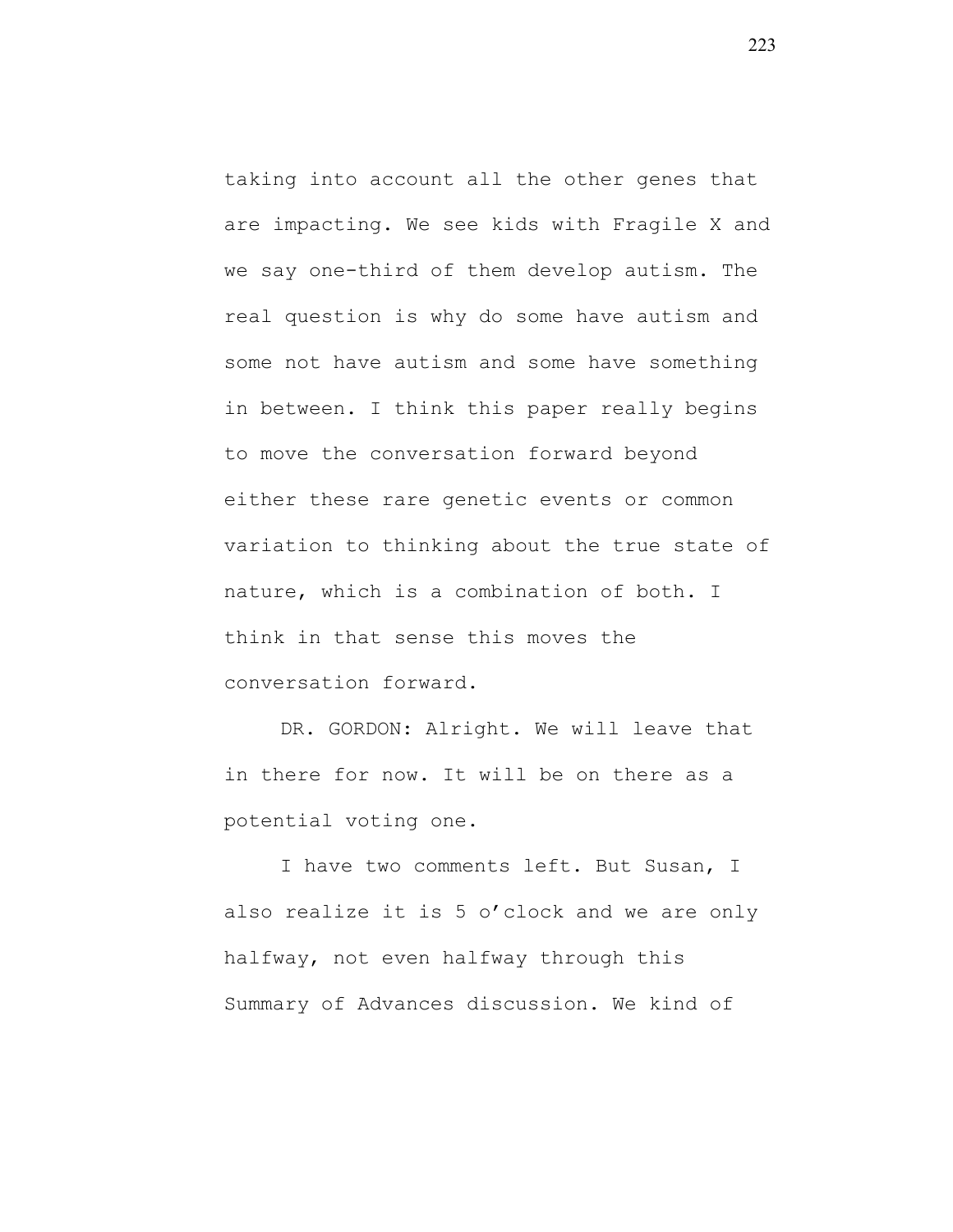have to end because people have an expectation to go.

What I would like to do if it is okay with you is take these last – I see three comments – take these last three comments and then close. And then you and I will have to confer about how to do the rest of work whether we want to do it via email or try to devote some time tomorrow to it.

DR. DANIELS: Thanks. We will do that.

DR. GORDON: If you do not mind, I am going to ask you all to be brief although I realize it is unfair because you all have been waiting for a while but to the extent that you can be brief.

DR. HUBAL: Very briefly and I guess the papers I am referring to are on the next slide. This goes back to my comment about what sort of moves us forward in terms of understanding impacts of environmental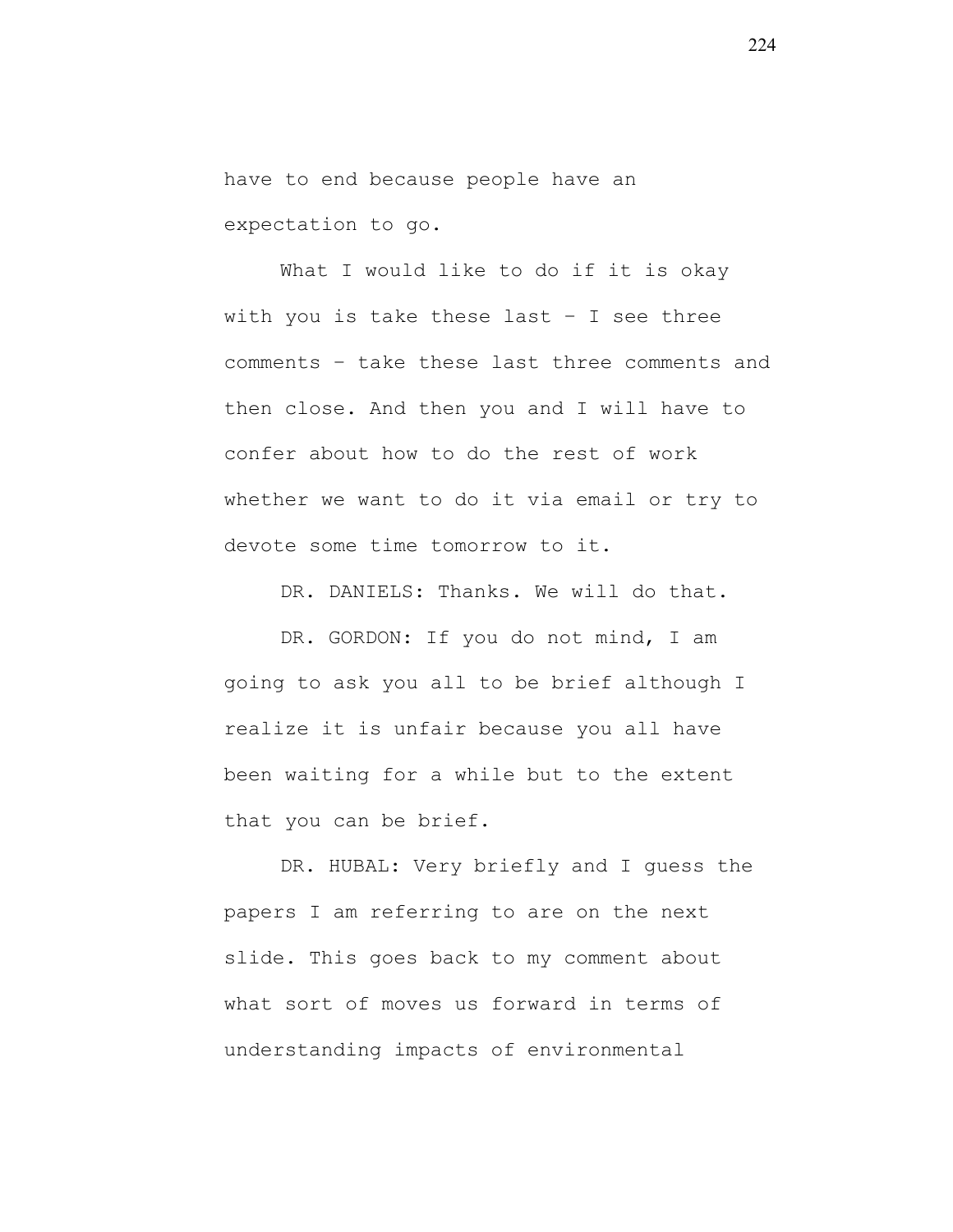chemicals as predictors of autism. I am concerned. I am actually going to ask that maybe we think about removing the Oh and the two Patti's. I actually thought the Oh study was a nice one but I did not introduce or did not nominate it because I am concerned that we put these things forward and in fact they are probably more hypothesis development studies that then if we had the other tools, if we had the experimental tools that we could then go and understand better how these chemicals may or may not be working, it would be more useful. But I am afraid that we put this out as evidence, and they are signals but they are not strong signals. I do not know what other people think.

DR. GORDON: Thank you for bringing that up. You know what I am going to do – I think that might trigger more discussion than we have time for today. Let us come back to that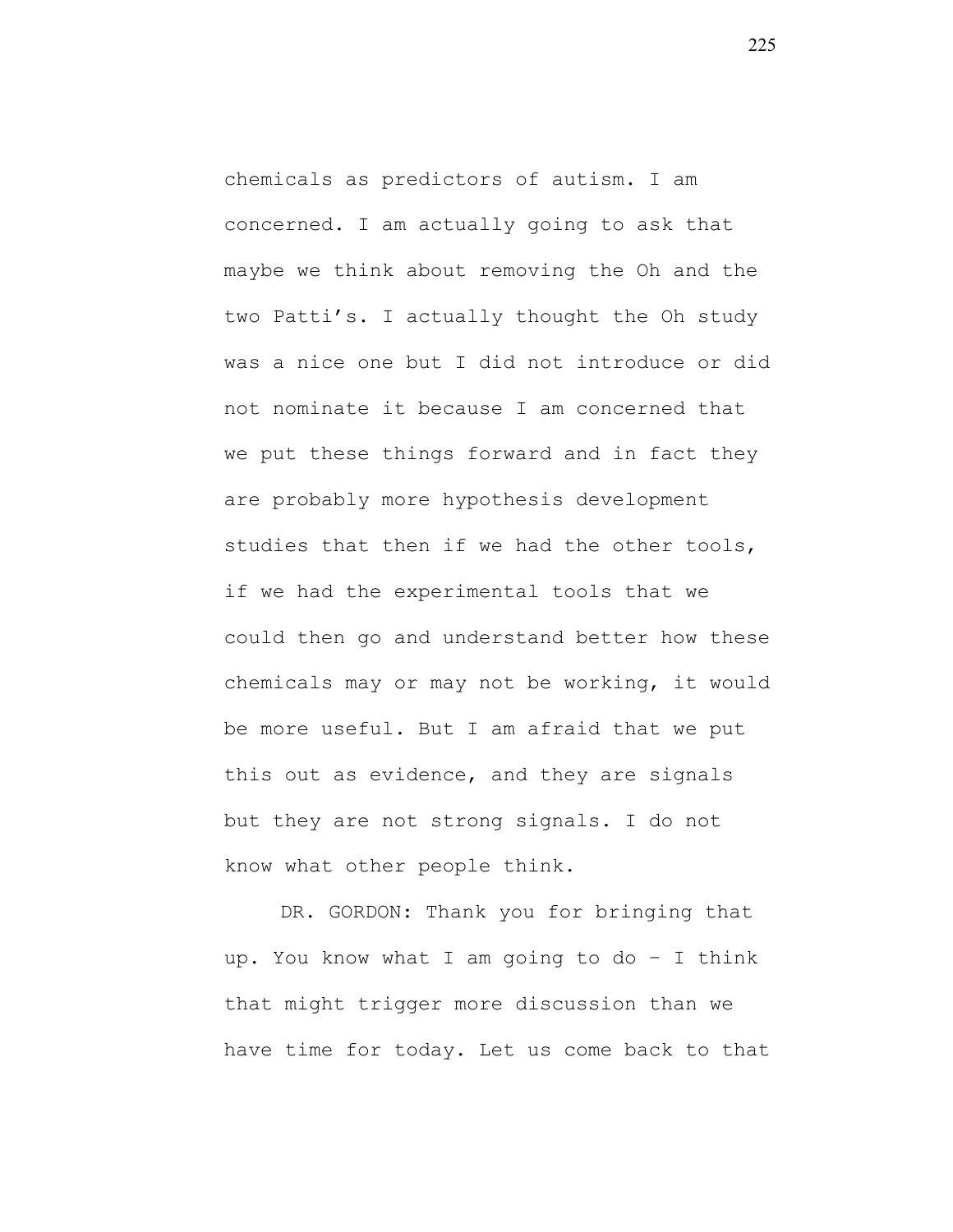issue either over, email although either of the remaining commenters have points about it, please do underscore that.

We have tried to avoid prematurely promoting a conclusion as being definitive by inclusion here than in the past for precisely this reason.

DR. PAUL WANG: First of all, I just want to confirm that that Klei article that Dr. Piven and you were talking about does indeed present new analyses. It is not just a commentary.

On the other hand, the last article for Question 1 on screening by Zwaigenbaum et al. – it calls itself a commentary. It addresses COVID and telehealth kind of issues but it does call itself a commentary. I would suggest removing that from voting.

Here, on Question 3 on the first slide, the last paper, I nominated Mitra. I just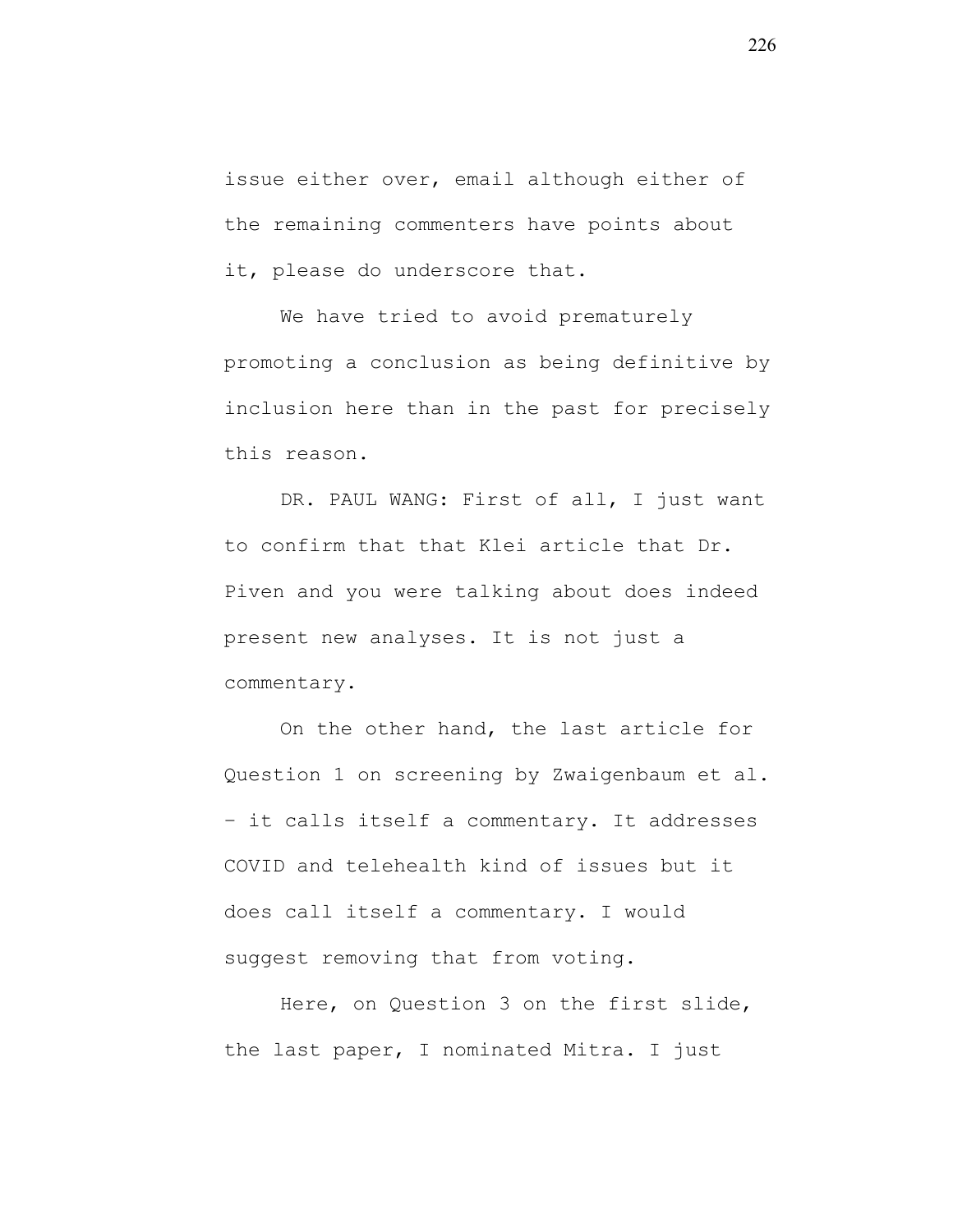want to highlight that. It talks about a new class of genetic difference. I think that most people are familiar with, for example, genetic deletions or mutations where one base pair is substituted for another. People have heard of CNDs or a chunk of DNA is deleted or duplicated. This paper highlights a new class, which they call tandem repeats and their association with autism. I thought this was an important advance in understanding the genetics of autism.

DR. GORDON: Thank you for bringing that up, Paul. Unless there are objections, given that the other one calls itself a commentary, I am going to suggest that we do remove it from voting. Please raise your hand now if you object to that. While you are doing that, we are going to go to Morenike. I do not know, Morenike, if you are going to read your comment or speak your comment or you are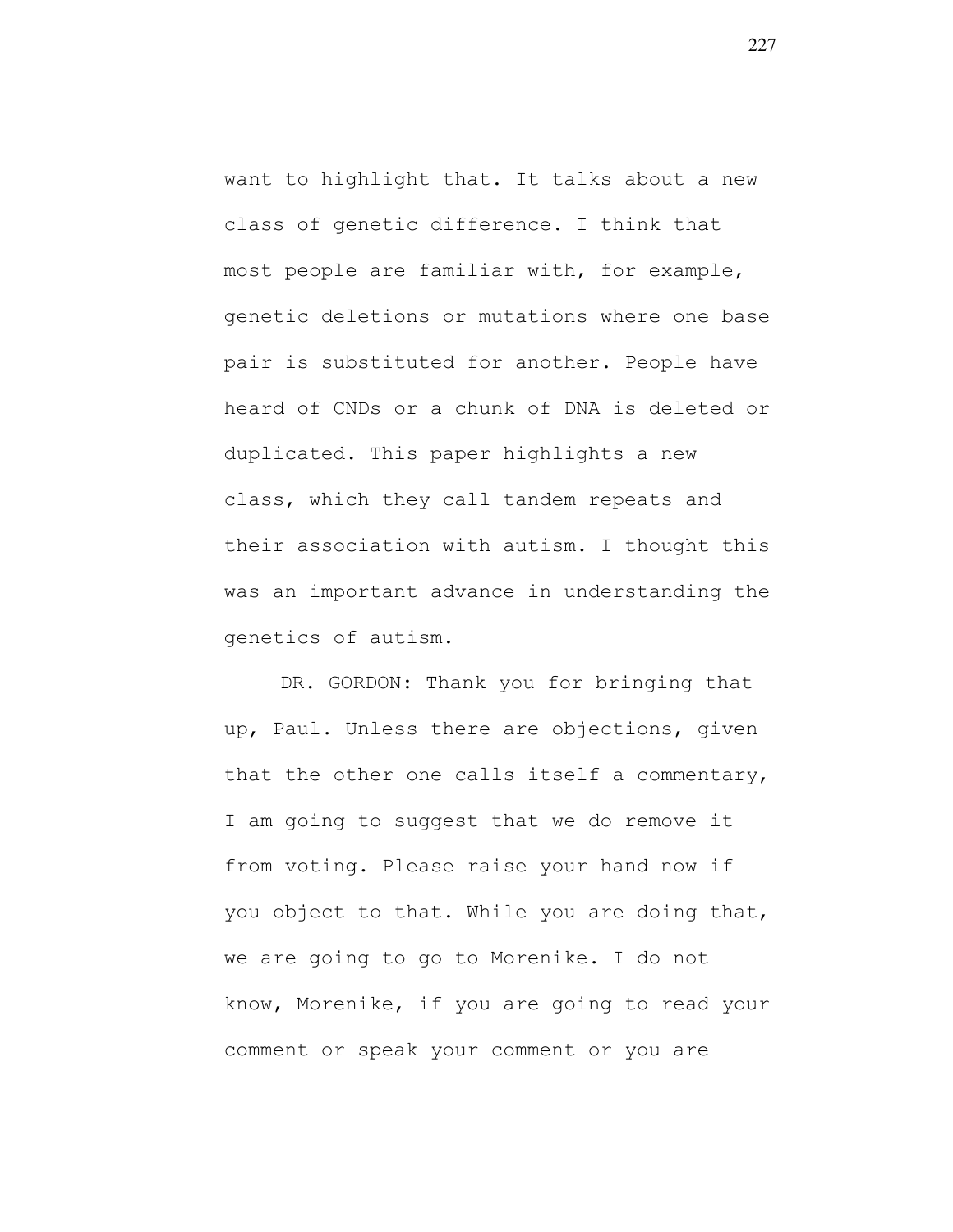going to have Steve do so. It looks like Steve is unmuting.

MR. ISAACSON: I will present Morenike's comment. I would agree with opting not to include commentaries except in the case of matters relevant to underrepresented and/or marginalized communities who are notoriously ignored by researchers. Sometimes gray literature and/or commentary is all one has in some cases and to ban commentaries would be to deprive many of an opportunity to have issues of relevance discussed. I strongly agree with removing the two Patti papers and the Oh paper for the reasons just mentioned.

DR. GORDON: Thank you very much for those comments, Morenike. I note that the Zwaigenbaum paper is not specifically though it may very well deal with underrepresented minorities not specifically cited for that. We will look into that and remove it unless